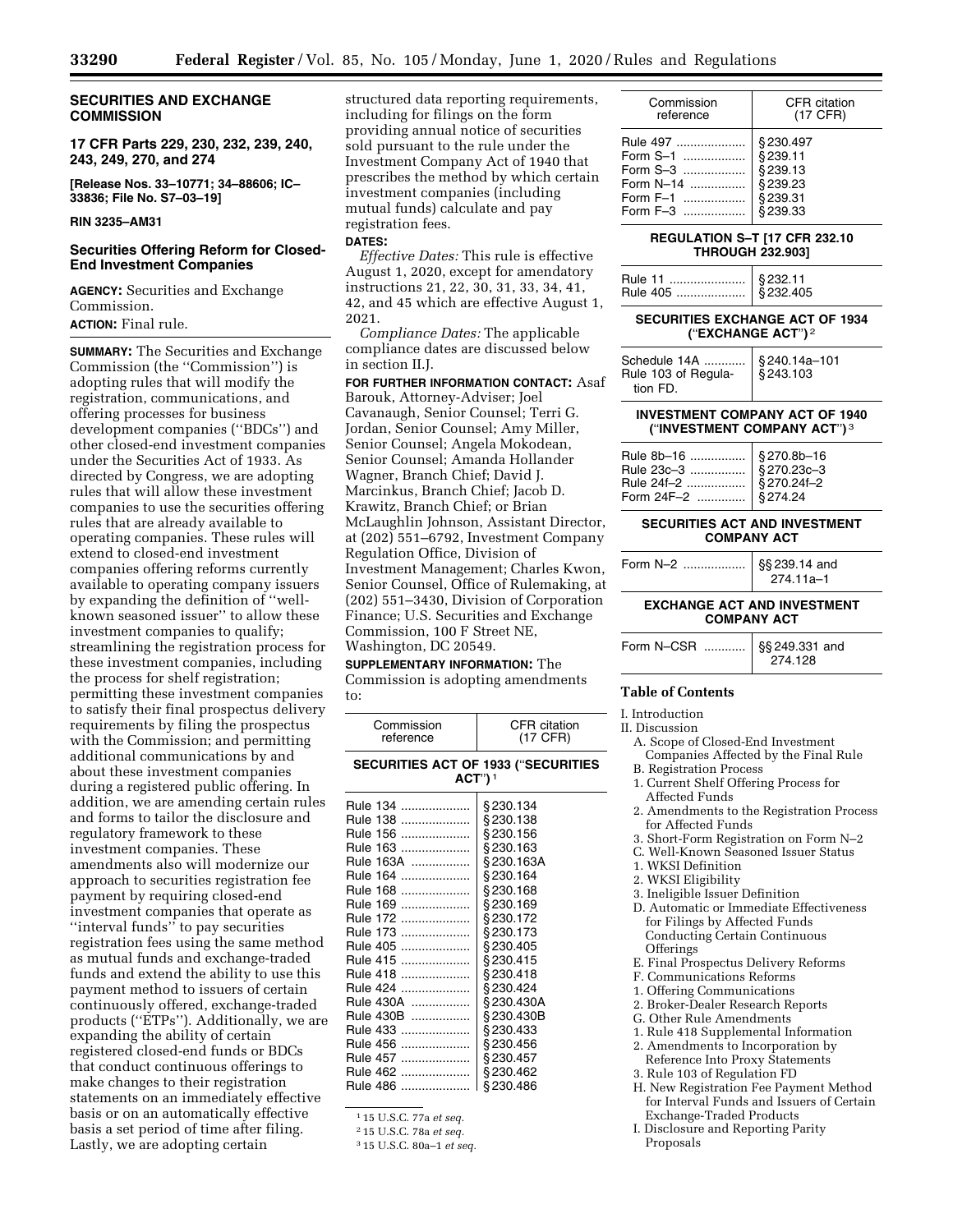- 1. Structured Data Requirements
- 2. Periodic Reporting Requirements 3. Current Reporting Requirements for Affected Funds
- 4. Online Availability of Information Incorporated by Reference
- 5. Amendments to Certain Registered CEFs' Annual Report Disclosure
- J. Effective and Compliance Dates III. Economic Analysis
	- A. Introduction and Baseline
	- 1. Number of Affected Funds
	- 2. Current Securities Offering
	- Requirements for Affected Funds
	- 3. Current Disclosure Obligations of Affected Funds
	- B. Potential Benefits Resulting From the Proposed Implementation of the Statutory Mandates
	- 1. Improved Access to Capital and Lower Cost of Capital
	- 2. Facilitated Communication With Investors
	- C. Potential Costs Resulting From the Proposed Implementation of the Statutory Mandates
	- 1. Compliance Costs
	- 2. Other Costs
	- D. Alternatives to Adopted Approach To Implementing Statutory Mandates
	- E. Discussion of Discretionary Choices
	- 1. New Registration Fee Payment Method for Interval Funds and Issuers of Certain Exchange-Traded Products
	- 2. Structured Data Requirements
	- 3. Periodic Reporting Requirements
	- 4. Discretionary Amendments to Incorporation by Reference Requirements
	- 5. Automatic or Immediate Effectiveness of Filings by Affected Funds Conducting Certain Continuous Offerings
- IV. Paperwork Reduction Act Analysis A. Background
	-
	- B. Summary of the Amendments and Impact on Information Collections
	- 1. Amendments to Form N–2 Registration Statement
	- 2. Structured Data Reporting Requirements
	- 3. New Annual Reporting Requirements Under 17 CFR 270.30e–1 (Rule 30e–1) and Exchange Act Periodic Reporting Requirements for BDCs
	- 4. Securities Offering Communications
	- 5. Prospectus Delivery Requirements
	- 6. Form 24F–2
	- 7. Amendments Permitting the Registration of Offerings of an Indeterminate Number of Exchange-Traded Vehicle Securities and the Payment of Registration Fees for Such Offerings on an Annual Net Basis 8. Amendments to Form N–14
- 
- V. Final Regulatory Flexibility Analysis A. Need and Objectives of the Final Rule
	- B. Significant Issues Raised by Public Comments
	- C. Small Entities Subject to the Rule D. Projected Reporting, Recordkeeping, and
	- Other Compliance Requirements 1. Registration Process and Final
	- Prospectus Delivery
	- 2. Communications Rules
	- 3. New Registration Fee Payment Method for Interval Funds
	- 4. Disclosure and Reporting Requirements
	- 5. Automatic or Immediate Effectiveness for Filings by Affected Funds

Conducting Certain Continuous Offerings

- E. Agency Action To Minimize Effect on Small Entities
- 1. Alternatives to the Adopted Approach To Implementing Statutory Mandates
- 2. Alternative Approaches to Discretionary Choices
- VI. Other Matters
- VII. Statutory Authority

#### **I. Introduction**

We are adopting rules that will modify the registration, communications, and offering processes for business development companies (''BDCs'') and registered closed-end investment companies (''registered CEFs''), including interval funds (collectively, ''affected funds'') under the Securities Act.4 In 2005, the Commission adopted securities offering reforms for operating companies to modernize the securities offering and communication processes while maintaining the protection of investors under the Securities Act.5 At that time, the Commission specifically excluded all investment companies—including affected funds—from the scope of the reforms.6 Now, as directed by Congress, we are adopting rules that will allow affected funds to use the securities offering rules that are already available to operating companies.

The Small Business Credit Availability Act (the ''BDC Act'') directs us to allow a BDC to use the securities offering rules that are available to other issuers required to file reports under section 13(a) or section 15(d) of the

''Interval funds'' are a type of registered CEF or BDC that make periodic repurchase offers pursuant to rule 23c–3 under the Investment Company Act. *See* 17 CFR 270.23c–3 (''rule 23c–3'').

5Securities Offering Reform, Securities Act Release No. 8591 (July 19, 2005) [70 FR 44721 (Aug. 3, 2005)] (''Securities Offering Reform Adopting Release''). In this release we generally use the term ''operating company'' to refer to issuers that are not investment companies and that are currently eligible to rely on the rules we are amending.

6*See, e.g., id.* at 44727 (discussing the exclusion of investment companies registered under the Investment Company Act and BDCs from the definition of ''well-known seasoned issuer''); *id.* at 44735 (discussing the exclusion of such companies from the safe harbors for factual business information and forward-looking information); *id.*  at 44784 (discussing the exclusion of such companies from final prospectus delivery reforms).

Exchange Act.7 As discussed in detail below, the BDC Act identifies with specificity the required revisions.8 The Economic Growth, Regulatory Relief, and Consumer Protection Act (the ''Registered CEF Act'') (and, together with the BDC Act, the "Acts" directs us to adopt rules to allow any registered CEF that is listed on a national securities exchange (a ''listed registered CEF'') or that makes periodic repurchase offers under rule 23c–3 to use the securities offering rules that are available to other issuers that are required to file reports under section 13(a) or section 15(d) of the Exchange Act, subject to appropriate conditions.9 Unlike the BDC Act, the Registered CEF Act does not identify with specificity the revisions that are required.

In 2019, we proposed rules that would modify the registration, communications, and offering processes for affected funds under the Securities Act.10 As discussed in greater detail below, most commenters supported the proposal.11 Many of the commenters who supported the proposal generally also recommended modifications to some of the proposed rules.12 For example, some commenters recommended further expanding the scope of issuers that would qualify as ''well-known seasoned issuers'' to include smaller issuers or those without

8*See* section 803(b)(2) of the BDC Act. 9Section 509(a) of Economic Growth, Regulatory Relief, and Consumer Protection Act, Public Law 115–174, 132 Stat. 1296 (2018) (''Registered CEF Act''). The Registered CEF Act also refers to proxy rules, as does the BDC Act. *See supra* footnote 7.

10Securities Offering Reform for Closed-End Investment Companies, Investment Company Act Release No. 33427 (Mar. 20, 2019) [84 FR 14448 (Apr. 10, 2019)] (''Proposing Release'').

11*See, e.g.,* Comment Letter of the Federal Regulation of Securities Committee of the Business Law Section of the American Bar Association (July 3, 2019) (''ABA Comment Letter''); Comment Letter of Alternative Credit Council (June 10, 2019) (''ACC Comment Letter''); Comment Letter of Coalition for Business Development (June 10, 2019) (''CBD Comment Letter''). The comment letters on the Proposing Release (File No. S7–03–19) are available at *[https://www.sec.gov/comments/s7-03-19.htm.](https://www.sec.gov/comments/s7-03-19.htm)* 

12*See, e.g.,* Comment Letter of Calcbench, Inc. (May 13, 2019) (''Calcbench Comment Letter''); Comment Letter of GraniteShares LLC (June 26, 2019) (''GraniteShares Comment Letter''); Comment Letter of Institute for Portfolio Alternatives (June 10, 2019) (''IPA Comment Letter'').

<sup>4</sup>BDCs are a category of closed-end investment companies that do not register under the Investment Company Act, but rather elect to be subject to the provisions of sections 55 through 65 of the Investment Company Act. *See* section 2(a)(48) of the Investment Company Act [15 U.S.C. 80a– 2(a)(48)]. Congress established BDCs for the purpose of making capital more readily available to small, developing and financially troubled companies that do not have ready access to the public capital markets or other forms of conventional financing. *See* H.R. Rep. No. 1341, 96th Cong., 2d Sess. 21 (1980). *See infra* section II.A for additional discussion of the definition of ''affected funds.''

<sup>7</sup>Section 803(b) of Small Business Credit Availability Act, Public Law 115–141, 132 Stat. 348 (2018) (''BDC Act''). This section also directs us to make specified revisions to allow a BDC to use the proxy rules that are available to such other issuers. *Id.* Affected funds generally use the proxy rules that are available to operating companies already. One current difference applicable to these entities, however, is a more limited ability to incorporate information into their proxy statements by reference. The BDC Act directs that we eliminate this difference by providing these entities parity with operating companies. Section 803(b)(2)(N) of the BDC Act; *see also infra* section II.G.2.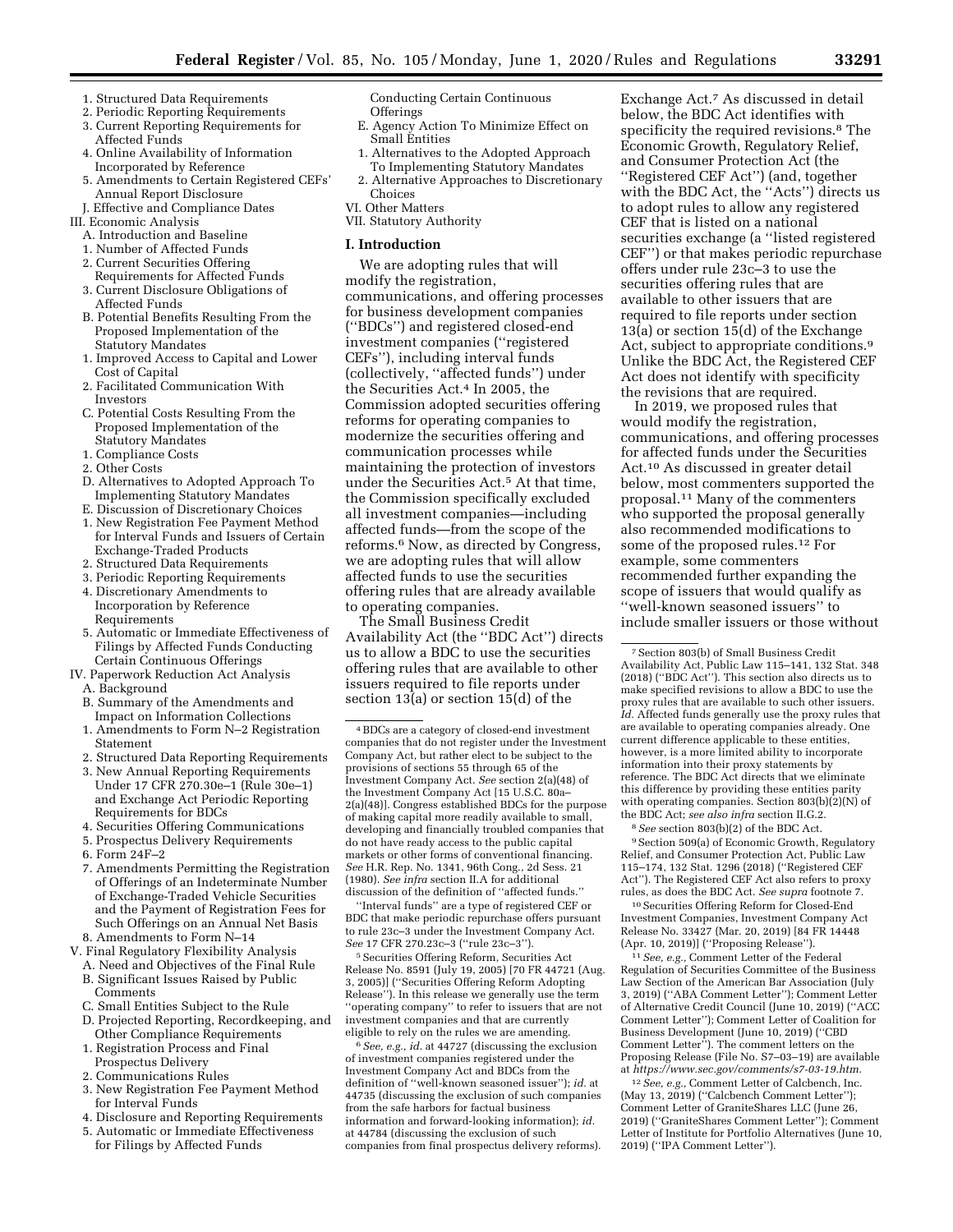public float.13 Commenters also recommended eliminating or modifying the proposed requirement that certain additional affected funds file current reports on Form 8–K.14 Other commenters recommended that the Commission expand the scope of issuers permitted to file certain immediately effective registration statements.15 Several commenters that are sponsors to exchange-traded products recommended that the Commission expand the scope of issuers permitted to pay registration fees on an annual net basis.16 Finally, one commenter expressed concern with the proposal, recommending that large BDCs and registered CEFs be subject to additional scrutiny.17 As discussed in detail below, we are adopting the proposed rules with certain modifications, after consideration of comments received.

Our action will institute a number of reforms:

• First, it will streamline the registration process to allow eligible affected funds to use a short-form shelf registration statement to sell securities ''off the shelf'' more quickly and efficiently in response to market opportunities.

• Second, the final rule will allow affected funds to qualify as ''wellknown seasoned issuers'' (''WKSIs'') under rule 405 under the Securities Act.

• Third, it will allow affected funds to satisfy final prospectus delivery requirements using the same method as operating companies.

• Fourth, it will allow affected funds to use certain rules currently available to operating companies, such as communications safe harbors for certain factual business information and forward-looking information, ''free writing prospectuses,'' and brokerdealer research reports (referred throughout this release as the ''communications rules'').

• Fifth, the final rule will allow certain continuously-offered affected funds to make certain changes to their registration statements on an immediately-effective basis or on an automatically effective basis a set period of time after filing.

• Finally, it will tailor the disclosure and regulatory framework for affected funds in light of the amendments to the offering rules applicable to them. These amendments include structured data requirements to make it easier for investors and others to analyze fund data; new annual report disclosure requirements to provide key information in annual reports; a requirement that interval funds pay securities registration fees using the same method that mutual funds and exchange-traded funds (''ETFs'') use today; and a provision that

will allow certain ETPs that are not registered under the Investment Company Act to elect to pay securities registration fees in the same manner.

As discussed in detail below, the final rule will affect different categories of affected funds differently, just as different categories of operating companies are treated differently under these rules currently. For example, some of the provisions will apply to all affected funds, that is, all BDCs and registered CEFs. Many of the provisions, however, will apply only to ''seasoned funds.'' These are listed affected funds that are current and timely in their reporting and therefore generally eligible to file a short-form registration statement under the proposal if they have at least \$75 million in ''public float.'' 18 Some of the provisions will apply only to seasoned funds that also qualify as WKSIs, that is, listed affected funds that qualify as seasoned funds and generally have at least \$700 million in public float.19 Additionally, the final rule provides unlisted affected funds with the flexibility to make certain filings that become effective either immediately upon filing or automatically after 60 days.20 The final rule therefore will provide additional flexibilities to both listed and unlisted affected funds. Tables 1 and 2 below summarize these different impacts.

TABLE 1

| Entity                                        | Summary definition                                                                                                                                                                                                                                                                                                                                                                                                                                                 |
|-----------------------------------------------|--------------------------------------------------------------------------------------------------------------------------------------------------------------------------------------------------------------------------------------------------------------------------------------------------------------------------------------------------------------------------------------------------------------------------------------------------------------------|
| Affected funds<br>Seasoned funds <sup>1</sup> | Affected funds include all BDCs and registered CEFs, including interval funds.<br>Seasoned funds are affected funds that are current and timely in their reporting and therefore generally eligible<br>to file a short-form registration statement if they have at least \$75 million in "public float." See supra footnote<br>18.                                                                                                                                 |
|                                               | WKSIs are seasoned funds that generally have at least \$700 million in "public float."<br>ETPs are issuers that are not registered investment companies and whose assets consist primarily of com-<br>modities, currencies or derivative instruments that reference commodities or currencies; whose securities are<br>listed for trading on a national securities exchange; and that purchase or redeem securities for a ratable<br>share of their assets at NAV. |

#### **Notes:**

<sup>1.</sup> Some of the rule changes that are shown below as affecting "seasoned funds" will only affect those seasoned funds that elect to file a registration statement on Form N–2 using an instruction permitting funds to use the form to file a short-form registration statement.

register. *See* General Instruction I.B.6 of Form S–3. The Commission has stated that the calculations of an issuer's public float for the purpose of determining an issuer's eligibility to use Form S– 3 and for determining WKSI status under rule 405 are the same. *See* Securities Offering Reform Adopting Release, *supra* footnote 5, at n.50.

19*See* rule 405 (defining WKSI).

20*See* amended rules 486(a) and 486(b) under the Securities Act. *See also supra* section II.D.

<sup>13</sup>*See infra* section II.C.

<sup>14</sup>*See infra* section II.I.3.

<sup>15</sup>*See* ABA Comment Letter; Comment Letter of Investment Company Institute (June 10, 2019) (''ICI Comment Letter'').

<sup>16</sup>*See, e.g.,* Comment Letter of United States Commodity Funds LLC (June 10, 2019) (''USCF Comment Letter''); Comment Letter of World Gold Council (June 10, 2019) (''WGC Comment Letter'').

<sup>&</sup>lt;sup>17</sup> Comment Letter of Dale White (Apr. 3, 2019)<br>("White Comment Letter").

<sup>&</sup>lt;sup>18</sup> See General Instruction I.B.1 of Form S–3 (defining ''aggregate market value''). In this release, we use ''public float'' to mean the aggregate market value of the voting and non-voting common equity held by non-affiliates of the registrant. *See* General Instruction I.B.1 of Form S–3. Certain issuers with less than \$75 million in public float also are eligible to use Form S–3 to register a primary offering but are limited as to the amount of securities they can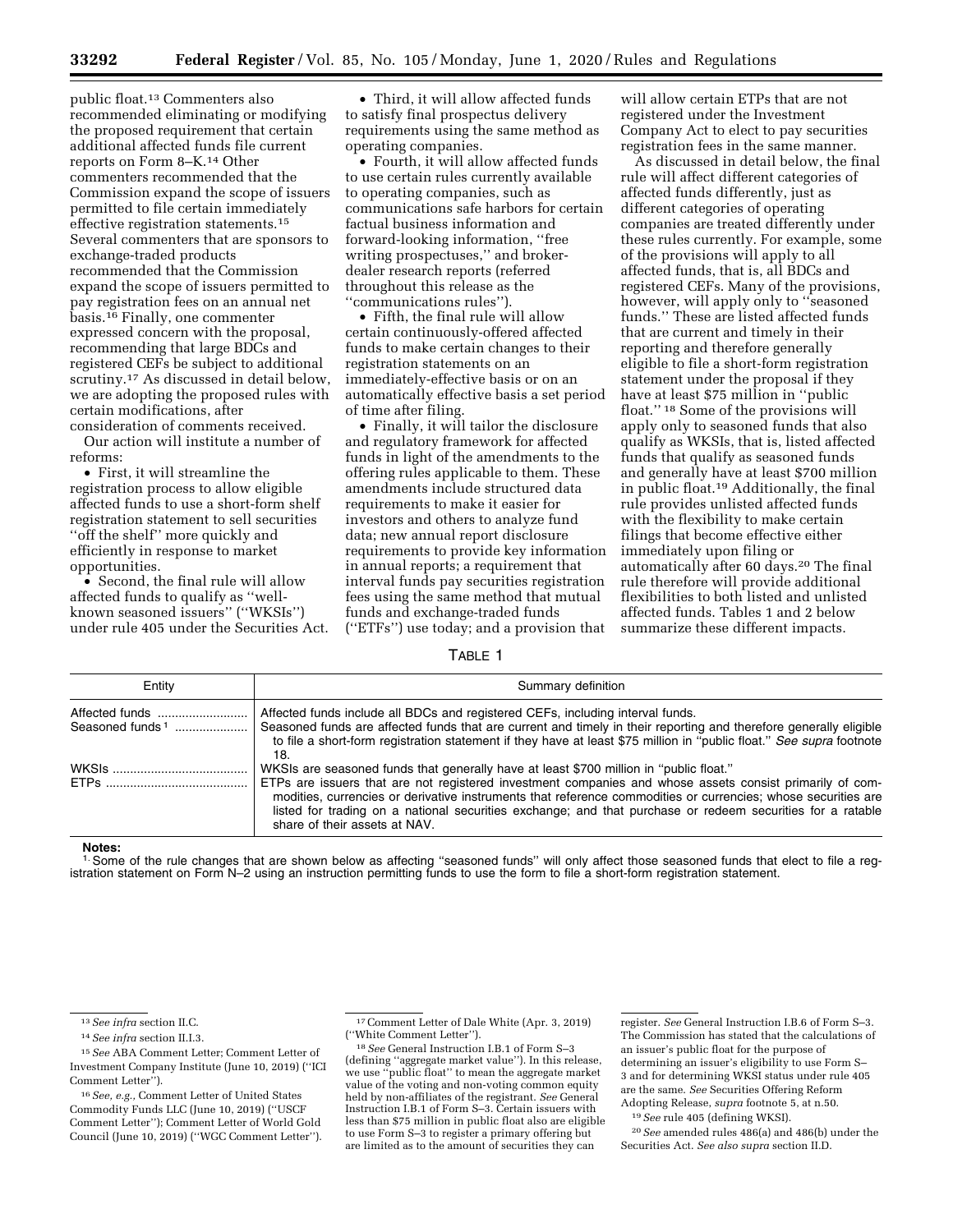| <b>TABLE 2</b>                                                                                      |                                                                                                                                                                                                                                                                                                         |                                                                                 |                                 |
|-----------------------------------------------------------------------------------------------------|---------------------------------------------------------------------------------------------------------------------------------------------------------------------------------------------------------------------------------------------------------------------------------------------------------|---------------------------------------------------------------------------------|---------------------------------|
| Rule                                                                                                | Summary description of rule                                                                                                                                                                                                                                                                             | Entities affected by changes                                                    | Discussed below in              |
|                                                                                                     | Affected Funds (Including BDCs, Registered CEFs, and Interval Funds)                                                                                                                                                                                                                                    |                                                                                 |                                 |
| <b>Registration Provisions:</b>                                                                     |                                                                                                                                                                                                                                                                                                         |                                                                                 |                                 |
| General Instruction F.4.a<br>of Form N-2.                                                           | Requires online posting of information incor-<br>porated by reference.                                                                                                                                                                                                                                  | Affected Funds                                                                  | Section II.I.4.                 |
| Securities Act Rules 424<br>and 497.                                                                | Provide the processes for filing prospectus<br>supplements.                                                                                                                                                                                                                                             | Affected Funds                                                                  | Section II.B.3.d.               |
| Investment Company Act<br>Rule 23c-3.                                                               | Subjects interval funds to the registration fee<br>payment system based on annual net<br>sales.                                                                                                                                                                                                         | Interval Funds                                                                  | Section II.H.                   |
| Securities Act Rule 486                                                                             | Allows continuously-offered unlisted affected<br>funds to make certain filings that are imme-<br>diately effective upon filing or automatically<br>effective 60 days after filing.                                                                                                                      | Continuously-offered unlisted<br>affected funds not relying<br>on rule 23c-3.   | Section II.D.                   |
| General Instruction G of<br>Form N-14.<br><b>Communication Provisions:</b>                          | Permits certain registrants to incorporate by<br>reference.                                                                                                                                                                                                                                             |                                                                                 | Section II.B.3.b.               |
| Securities Act Rule 134                                                                             | Permits issuers to publish factual information<br>about the issuer or the offering, including<br>"tombstone ads.".                                                                                                                                                                                      | Affected Funds                                                                  | Section II.F.1.                 |
| Securities Act Rule 163A                                                                            | Permits issuers to communicate without risk<br>of violating the gun-jumping provisions until<br>30 days prior to filing a registration state-<br>ment.                                                                                                                                                  | Affected Funds                                                                  | Section II.F.1.                 |
| Securities Act Rules 168<br>and 169.                                                                | Permit the publication and dissemination of<br>regularly released factual and forward-look-<br>ing information.                                                                                                                                                                                         | Affected Funds                                                                  | Section II.F.1.                 |
| Securities Act Rules 164<br>and 433.                                                                | Permit use of a "free writing prospectus."                                                                                                                                                                                                                                                              | Affected Funds                                                                  | Section II.F.1.                 |
| Prospectus Delivery Provisions:<br>Securities Act Rules 172<br>and 173.                             | Permit issuers, brokers, and dealers to sat-<br>isfy final prospectus delivery obligations if<br>certain conditions are satisfied.                                                                                                                                                                      | Affected Funds                                                                  | Section II.E.                   |
| Periodic Reporting Provisions:<br>Investment Company Act<br>Rule 8b-16.                             | A requirement that funds that rely on para-<br>graph (b) of the rule describe in the annual<br>report the fund's current investment objec-<br>tives, policies and risks, and certain key<br>changes in enough detail to allow investors<br>to understand each change and how it may<br>affect the fund. | Registered CEFs                                                                 | Section II.I.5.                 |
| Instruction 4.g to Item 24<br>of Form N-2.                                                          | A requirement for narrative disclosure about<br>the fund's performance in the fund's annual<br>report.                                                                                                                                                                                                  | Registered CEFs                                                                 | Section II.I.2.b.               |
| Item 4 of Form N-2; In-<br>struction 10 to Item 24<br>of Form N-2.<br>Structured Data Reporting Re- | Requires disclosure of certain financial infor-<br>mation.                                                                                                                                                                                                                                              |                                                                                 | Section II.I.2.c.               |
| quirements:                                                                                         |                                                                                                                                                                                                                                                                                                         |                                                                                 |                                 |
| <b>Structured Financial State-</b><br>ment Data.                                                    | A requirement that BDCs tag their financial<br>statements using Inline eXtensible Busi-<br>ness Reporting Language ("Inline XBRL")<br>format.                                                                                                                                                           |                                                                                 | Section II.I.1.a.               |
| Prospectus Structured<br>Data Requirements.                                                         | A requirement that registrants tag certain in-<br>formation required by Form N-2 using<br>Inline XBRL.                                                                                                                                                                                                  | Affected Funds                                                                  | Sections II.I.1.b and II.I.1.c. |
| Form 24F-2 Structured<br>Format.                                                                    | A requirement that filings on Form 24F-2 be<br>submitted in a structured format.                                                                                                                                                                                                                        | Form 24F-2 Filers, including<br>open-end funds and unit in-<br>vestment trusts. | Section II.I.1.d.               |
| <b>Seasoned Funds</b>                                                                               |                                                                                                                                                                                                                                                                                                         |                                                                                 |                                 |

# $T$ ABLE 2

| <b>Registration Provisions:</b>                  |                                                                                                               |                   |
|--------------------------------------------------|---------------------------------------------------------------------------------------------------------------|-------------------|
| Securities Act Rule 415                          | Permits registration of securities to be offered   Seasoned Funds<br>on a delayed or a continuous basis.      | Section II.B.3.   |
| General Instructions A.2<br>and F.3 of Form N-2. | Provide for backward and forward incorpora- Seasoned Funds<br>tion by reference.                              | Section II.B.3.b. |
| Securities Act Rule 430B                         | Permits certain issuers to omit certain infor- Seasoned Funds<br>mation from their prospectuses at effective- | Section II.B.3.d. |
|                                                  | ness.                                                                                                         |                   |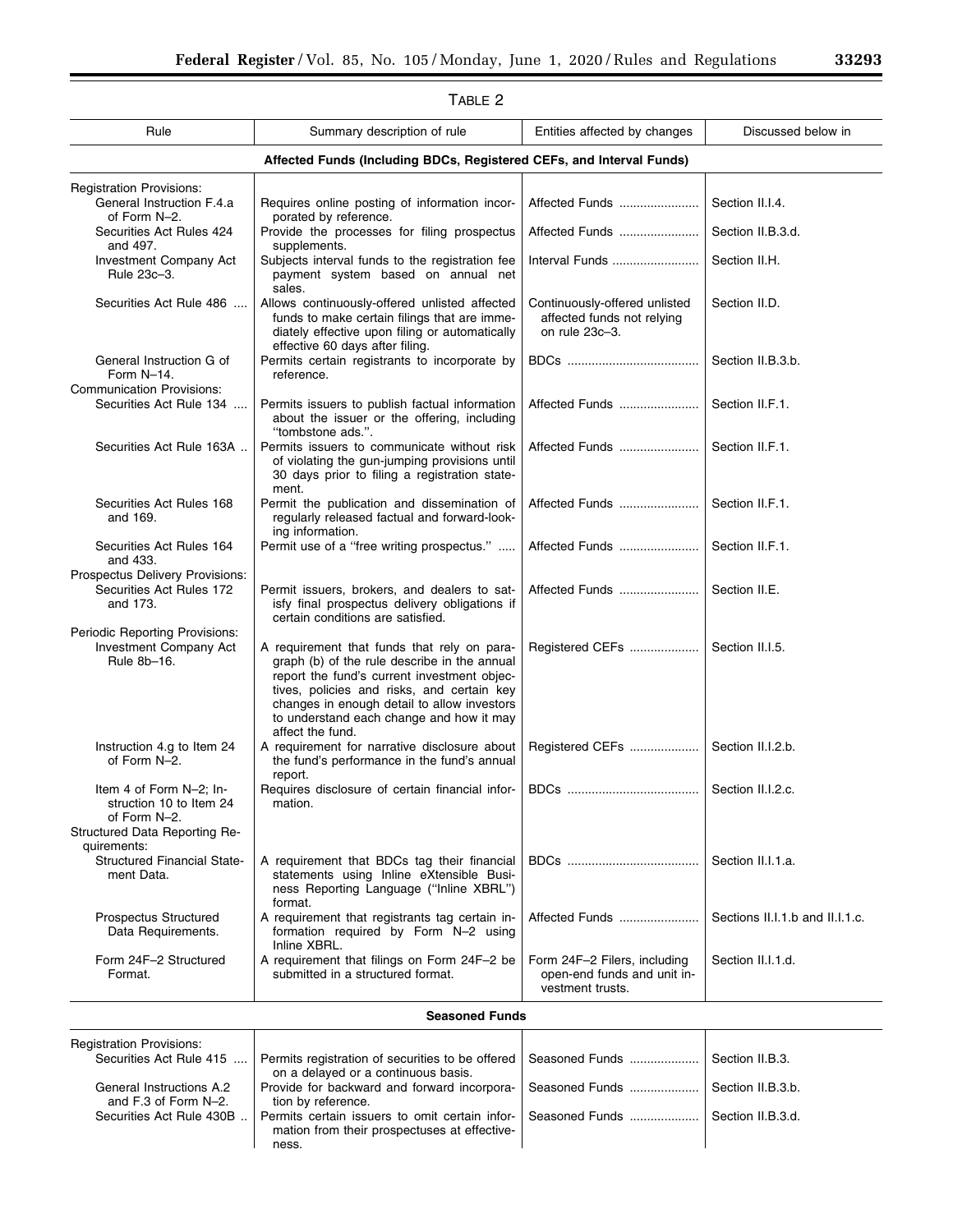| Rule                                                                               | Summary description of rule                                                                                                                                                                          | Entities affected by changes | Discussed below in |
|------------------------------------------------------------------------------------|------------------------------------------------------------------------------------------------------------------------------------------------------------------------------------------------------|------------------------------|--------------------|
| Securities Act Rule 418                                                            | Exempts some registrants from an obligation<br>to furnish certain engineering, manage-<br>ment, or similar reports.                                                                                  | Seasoned Funds               | Section II.G.1.    |
| Regulation FD Rule 103                                                             | Provides that a failure to make a public dis-<br>closure required solely by 17 CFR 243.100<br>(rule 100 of Regulation FD) will not dis-<br>qualify a "seasoned" issuer from use of<br>certain forms. | Seasoned Funds               | Section II.G.3.    |
| <b>Communication Provisions:</b>                                                   |                                                                                                                                                                                                      |                              |                    |
| Securities Act Rule 138                                                            | Permits a broker or dealer to publish or dis-<br>tribute certain research reports about secu-<br>rities other than those it is distributing.                                                         | Seasoned Funds               | Section II.F.2.    |
| Proxy Statements:                                                                  |                                                                                                                                                                                                      |                              |                    |
| Item 13 of Schedule 14A                                                            | Permits certain registrants to use incorpora-<br>tion by reference to provide information<br>that otherwise must be furnished with cer-<br>tain types of proxy statements.                           | Seasoned Funds               | Section II.G.2.    |
| Periodic Reporting Provisions:                                                     |                                                                                                                                                                                                      |                              |                    |
| Instruction 4.h.(2) to Item<br>24 of Form N-2.                                     | A requirement for information about the in-<br>vestor's costs and expenses in the req-<br>istrant's annual report.                                                                                   | Seasoned Funds               | Section II.I.2.a.  |
| Instruction 4.h.(3) to Item<br>24 of Form N-2.                                     | A requirement for information about the share<br>price of the registrant's stock and any pre-<br>mium or discount in the registrant's annual<br>report.                                              | Seasoned Funds               | Section II.I.2.a.  |
| Instruction 4.h.(1) to Item<br>24 of Form N-2.                                     | A requirement for information about each of a<br>fund's classes of senior securities in the<br>registrant's annual report.                                                                           | Seasoned Funds               | Section II.I.2.a.  |
| Instruction 4.h.(4) to Item<br>24 of Form N-2.                                     | A requirement to disclose outstanding mate-<br>rial unresolved staff comments that remain<br>unresolved for a substantial period of time.                                                            | Seasoned Funds               | Section II.I.2.d.  |
|                                                                                    | <b>WKSIs</b>                                                                                                                                                                                         |                              |                    |
|                                                                                    |                                                                                                                                                                                                      |                              |                    |
| <b>Registration Provisions:</b><br>Securities Act Rule 462                         | Provides for effectiveness of registration<br>statements immediately upon filing with the<br>Commission.                                                                                             |                              | Section II.B.3.c.  |
| <b>Communication Provisions:</b><br>Securities Act Rule 163                        | Permits oral and written communications by<br>or on behalf of WKSIs at any time.                                                                                                                     |                              | Section II.F.1.    |
|                                                                                    | <b>ETPs</b>                                                                                                                                                                                          |                              |                    |
| <b>Registration Provisions:</b>                                                    |                                                                                                                                                                                                      |                              |                    |
| Securities Act Rules 415,<br>424, 456 and 457;<br>Forms S-1, S-3, F-1<br>and $F=3$ | Permits ETPs to register an indeterminate<br>amount of certain securities and pay req-<br>istration fees based on annual net sales.                                                                  |                              | Section II.H.      |

#### TABLE 2—Continued

#### **II. Discussion**

## *A. Scope of Closed-End Investment Companies Affected by the Final Rule*

As we proposed, the final rule will apply to all BDCs and registered CEFs, with certain conditions and exceptions discussed below and generally illustrated in Tables 1 and 2 above. The BDC Act applies to all BDCs, including BDCs that are listed on a securities exchange and those that are unlisted.21

In contrast, the Registered CEF Act extends to all registered CEFs listed on a securities exchange, as well as interval funds, but excludes other unlisted registered CEFs.22

Although the Registered CEF Act only requires us to allow interval funds and listed registered CEFs to use the securities offering rules available to operating companies, that Act does not preclude us from exercising our discretion to extend these rules to all registered CEFs. The Commission

therefore proposed to apply the rules to all BDCs and all registered CEFs, including unlisted registered CEFs, with certain conditions and exceptions.23 We believed that this approach would benefit unlisted registered CEFs and their investors by avoiding the adverse consequences that could result from treating unlisted registered CEFs differently from all other registered CEFs and unlisted BDCs.

We believed that applying such a distinction is unnecessary because, for purposes of these rules, unlisted registered CEFs are not distinguishable

<sup>21</sup>Listed BDCs are publicly traded BDCs that are listed on a stock exchange. Unlisted BDCs include non-traded BDCs, which are offered via a continuous offering up to a preset maximum amount, and private BDCs, which are offered via a private placement offering.

<sup>22</sup>*See* section 509(a) of the Registered CEF Act. Similar to BDCs, registered CEFs include listed and unlisted funds, including publicly traded CEFs that are listed on a stock exchange, non-traded CEFs, and interval funds.

<sup>23</sup>Proposing Release, *supra* footnote 10, at section II.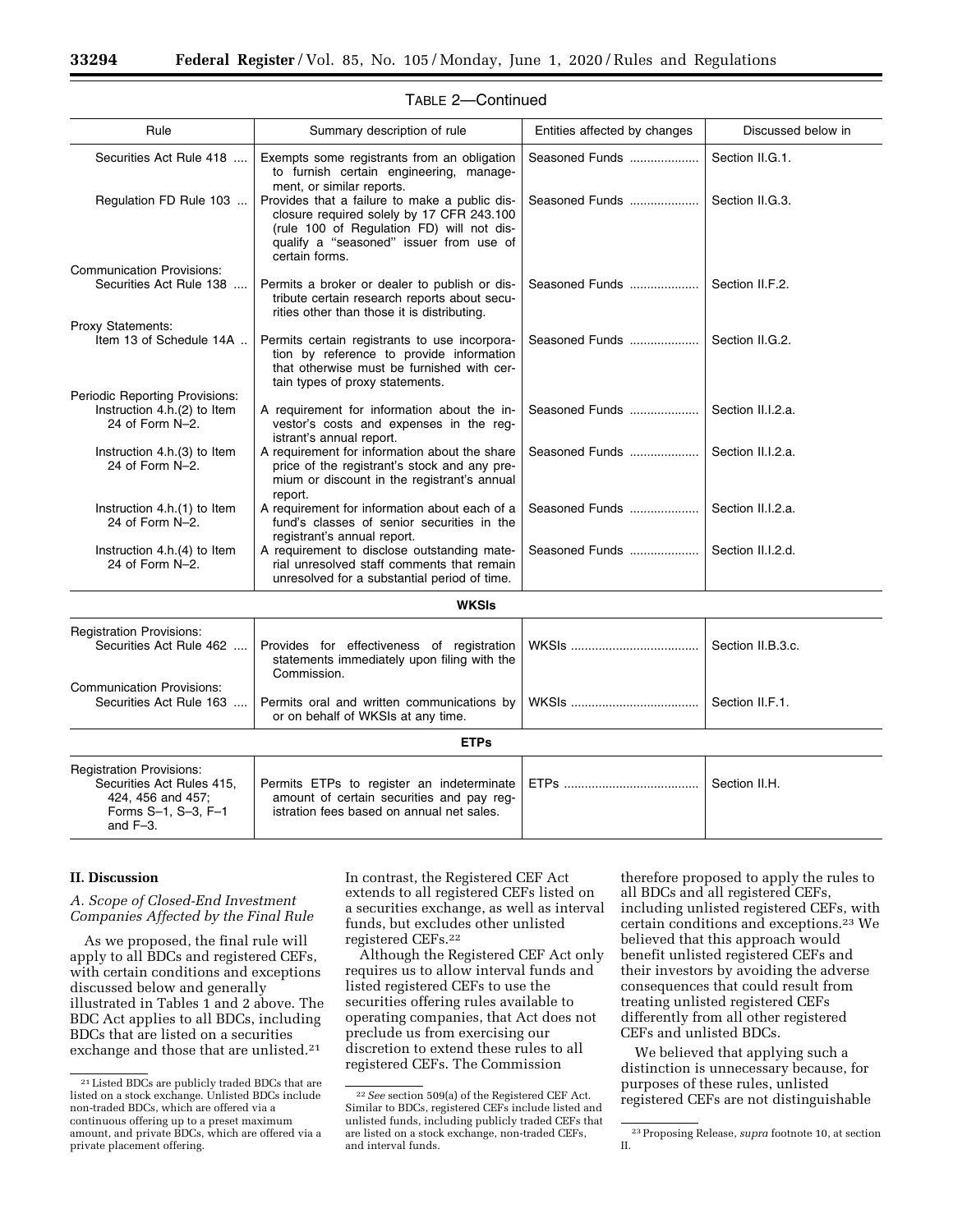from time to time to take advantage of

issuer can then take down securities ''off the shelf'' for sale in a public offering as market conditions warrant. This allows seasoned issuers to quickly access the public securities markets

favorable market conditions.29 Affected funds currently can make shelf offerings under rule  $415(a)(1)(x)$  if they meet the eligibility criteria for Form S–3, even though affected funds register their securities offerings on Form N–2.30 Our rules for operating companies, however, are more flexible and efficient than for affected funds. In particular, seasoned operating companies can use a short-form registration statement on Form S–3. Certain seasoned operating companies also can rely on Securities Act rule 430B to omit certain information from the ''base'' prospectus when the registration statement becomes effective and later provide that information in a subsequent Exchange Act report incorporated by reference, a prospectus supplement, or a post-effective amendment.31 The ability to ''forward incorporate'' information in Exchange Act reports filed *after* the registration statement becomes effective allows operating companies to efficiently update their prospectuses and access capital markets without the expense and delay of filing post-effective amendments in most cases.

Affected funds, on the other hand, currently have limited ability to incorporate information by reference into their registration statements and cannot forward incorporate information from subsequently-filed Exchange Act reports.32 When an affected fund sells securities, including as part of a takedown ''off the shelf,'' its registration statement must include all required information.33 In particular, the affected

 $29$  Issuers that rely on rule  $415(a)(1)(x)$  must file a new registration statement every three years, with unsold securities and fees paid thereon carried forward to the new registration statement. *See*  Securities Act rule 415(a)(5) and (6). If the new registration statement is an automatic shelf registration statement filed by a WKSI, it will be effective immediately upon filing.

30*See* Proposing Release, *supra* footnote 10, at n.20.

31The base prospectus of a shelf registration statement will generally describe in broad terms the types of securities and offerings that the issuer may conduct at some later time.

32*See* Proposing Release, *supra* footnote 10, at n.22 (discussing ''backward incorporation'').

33The fund's registration statement must include all required information to avoid liability from selling securities from an out-of-date prospectus

fund's registration statement must include current financial information, including any annual update required by section 10(a)(3) of the Securities Act.34 Affected funds provide any section 10(a)(3) update to the registration statement by filing a posteffective amendment, which involves the expense and potential delay associated with the fund's preparation of the amendment and also provides our staff with time to review the amendment for compliance with the applicable disclosure and accounting requirements and to provide comments where appropriate.35

Affected funds also cannot currently rely on rule 430B, which allows certain issuers to omit information from a prospectus, or the process that operating companies follow to file prospectus supplements.36 In addition, affected funds cannot currently file automatic shelf registration statements because only WKSIs can file these registration statements. These differences can result in additional expense or delay for affected funds relative to operating companies and can affect the timing of an affected fund's capital raising.37

2. Amendments to the Registration Process for Affected Funds

The amendments we are adopting are designed to streamline the registration process for affected funds in parity with operating companies. Specifically, and as discussed in more detail below, the amendments will permit affected funds to:

• File a short-form registration statement on Form N–2 that will

and to satisfy section 10(a) of the Securities Act. *See infra* footnotes 83–84 and accompanying text.

35These post-effective amendments become effective pursuant to section 8(c) of the Securities Act on such date as the Commission may determine and are typically declared effective by the staff acting pursuant to delegated authority. In contrast, Form S–3 is updated through the filing of an annual report on Form 10–K, which contains the issuer's audited financial statements for its most recently completed fiscal year. *See* Securities Offering Reform Adopting Release, *supra* footnote 5, at n.61; *see also* Proposing Release, *supra* footnote 10, at n.25.

<sup>37</sup>The final rule will give certain affected funds greater flexibility to control the timing of their capital raising. As discussed in the Proposing Release, section 23(b) of the Investment Company Act generally prohibits a registered CEF from issuing its shares at a price below the fund's current net asset value (''NAV'') without shareholder approval (this provision applies to BDCs as well with certain modifications). *See id.* at n.27. Because the shares of affected funds often trade at a discount to NAV, by allowing certain affected funds to sell securities ''off the shelf,'' the final rule will avoid potential delays associated with updating the funds' registration statements if they seek to access the markets when their shares are trading at a premium.

### from unlisted BDCs, which the rule amendments must cover. Unlisted registered CEFs, like unlisted BDCs, also would benefit from parity of treatment.24 We did not receive comment on this aspect of the proposal. Because we continue to believe that this approach will benefit unlisted registered CEFs and their investors by providing new investor protections and avoiding adverse consequences from differential treatment, the final rule will apply to all BDCs and registered CEFs as proposed.

The Commission proposed to generally apply the specific requirements of the BDC Act to both BDCs and registered CEFs because it believed that, except where dictated by meaningful differences between BDCs and registered CEFs, consistent application of the proposed rules across affected funds would result in more efficient offering processes and more consistent investor protections.25 We continue to believe that both Acts share the overall purpose of providing offering and communication rule parity to the investment companies covered by each Act.26 We did not receive public comment on this aspect of the proposal, and, for the reasons stated above, we are adopting it as proposed.

#### *B. Registration Process*

We are adopting, substantially as proposed, amendments to our rules and forms to streamline the registration process for affected funds by permitting them to use the more flexible registration process available to operating companies. These amendments collectively will allow affected funds to offer and sell securities ''off the shelf'' more quickly and efficiently in response to market opportunities.

1. Current Shelf Offering Process for Affected Funds

Issuers, including affected funds, whose offerings are registered or qualified to be registered on Form S–3 may conduct primary offerings ''off the shelf'' under Securities Act rule  $415(a)(1)(x)$ , the provision for offerings made on a delayed or continuous basis.<sup>27</sup> In a rule  $415(a)(1)(x)$  shelf offering, a seasoned issuer can register an unallocated dollar amount of securities for sale at a later time.<sup>28</sup> The

27*See* Proposing Release, *supra* footnote 10, at n.17 (discussing rule 415(a)(1)).

<sup>3</sup> and, when referring to seasoned funds, a fund that meets these Form S–3 registrant requirements as well as certain modifications for registered CEFs. *See* Proposing Release, *supra* footnote 10, at n.18 (explaining the requirements under General Instruction I.A. of Form S–3).

<sup>34</sup>*See* Proposing Release, *supra* footnote 10, at n.24.

<sup>36</sup>*See id.* at n.26.

<sup>24</sup> *Id.* 

<sup>25</sup> *Id.* 

<sup>26</sup> *Id.* (explaining the similarity of the BDC Act's and the Registered CEF Act's broad mandates).

<sup>28</sup> In this release we use the term ''seasoned'' to refer generally to an issuer that meets the registrant requirements in General Instruction I.A of Form S–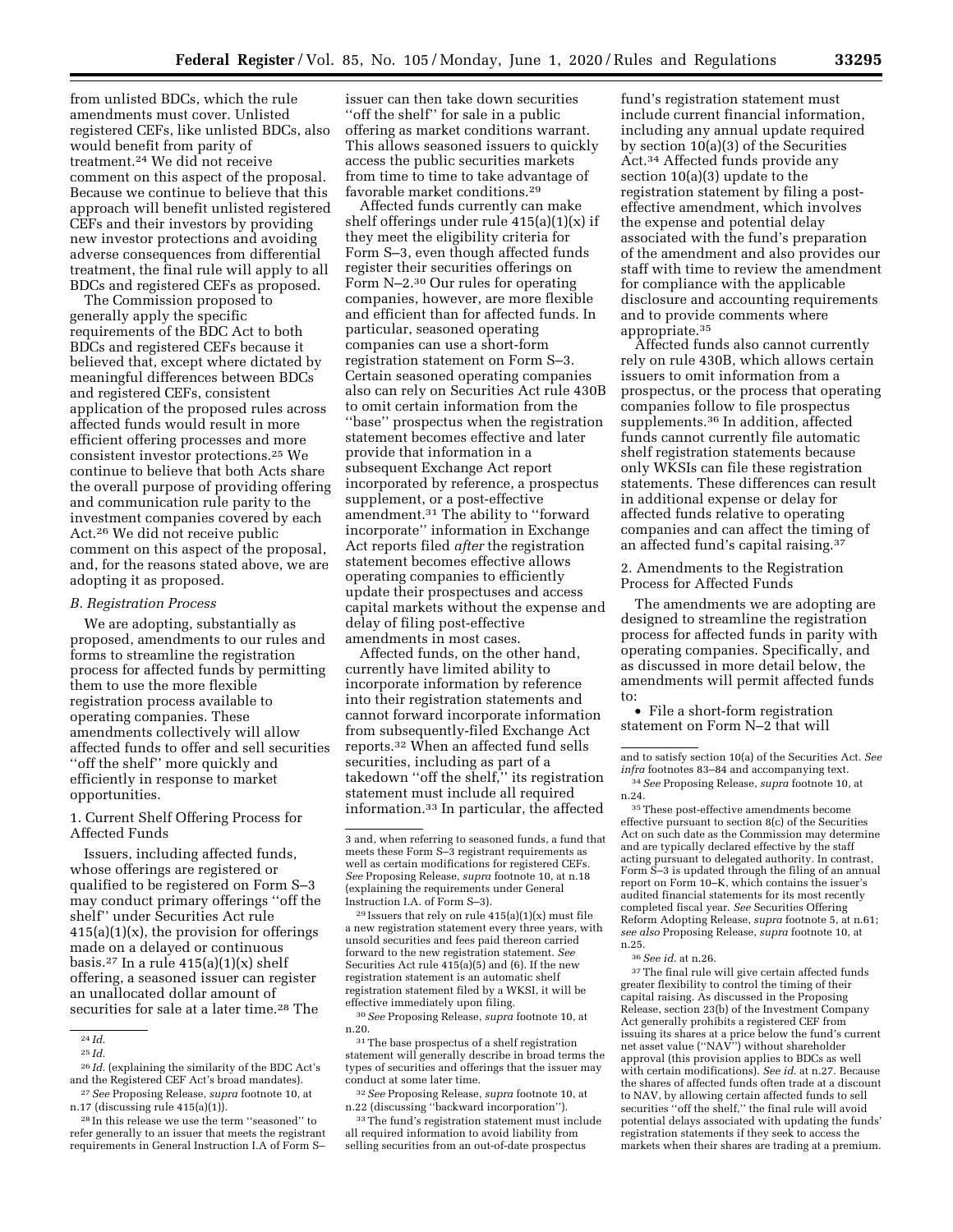function like a Form S–3 registration statement. An affected fund that files this short-form registration statement can use it to register shelf offerings, including shelf registration statements that are filed by affected funds that qualify as WKSIs and become effective automatically, and can satisfy Form N– 2's disclosure requirements by incorporating by reference information from the fund's Exchange Act reports;

• Rely on rule 430B to omit information from their base prospectuses, and to use the process operating companies follow to file prospectus supplements; and

• Include additional information in periodic reports to update their registration statements.

Commenters generally supported our general approach to streamlining the registration process for affected funds. Commenters stated that the proposed amendments would allow affected funds to raise capital more efficiently and cost-effectively and would provide affected funds with greater flexibility to manage the timing of their offerings in response to market opportunities.38 One commenter stated that affected funds will benefit from the proposed amendments because they no longer will have to file post-effective amendments to shelf registration statements to update their financial statements. Instead, that information will be in annual reports and incorporated by reference into their registration statements.39

3. Short-Form Registration on Form N– 2

We are adopting, as proposed, new General Instruction A.2 in Form N–2, which will allow affected funds to file a short-form registration statement on Form N–2 that will function like a registration statement filed on Form S– 3.40 If a fund files a registration statement under this new instruction, the fund's registration statement will incorporate certain past and future Exchange Act reports by reference,

allowing the fund to use a short-form registration statement and avoid the need to make post-effective amendments in most cases. An affected fund may use the new instruction to register a shelf offering under rule  $415(a)(1)(x)$ , and we are adopting conforming amendments to that rule to make this clear.41 The new instruction, however, is not limited to offerings under rule  $415(a)(1)(x)$ . Rather, an affected fund may use the new instruction to register any of the securities offerings that operating companies are permitted to register on Form S–3.42

a. Eligibility To File a Short-Form Registration Statement

As proposed, we are adopting amendments to permit an affected fund to file a short-form registration statement under the short-form registration instruction on Form N–2 if:

• For either a BDC or a registered CEF, the fund meets both the registrant requirements and the transaction requirements of Form S–3 (*i.e.,* the fund could register the offering on Form S– 3 if it were an operating company); 43 and

• for registered CEFs only, the fund also has been registered under the Investment Company Act for at least 12 calendar months immediately preceding the filing of the registration statement and has timely filed all reports required to be filed under section 30 of the Investment Company Act during that time.44

An affected fund generally will meet the registrant requirements of Form S– 3 if it has timely filed all reports and other materials required under the Exchange Act during the prior year.45

43*See* General Instructions A.2.a and A.2.c of amended Form N–2; General Instructions I.A (registrant requirements) and I.B (transaction requirements) of Form S–3.

44Under this amendment to Form N–2, the fund also must have timely filed all reports required to be filed under section 30 of the Investment Company Act during any portion of a month immediately preceding the filing of the registration statement. *See* new General Instruction A.2.b of amended Form N–2.

45*See* General Instruction I.A.3 of Form S–3.

An affected fund will generally meet the transaction requirements of Form S–3 for a primary offering if the fund's public float is \$75 million or more.<sup>46</sup> Requiring affected funds to satisfy the requirements of Form S–3 in order to file a short-form registration statement provides parity between affected funds and operating companies, consistent with Congress's mandates in the BDC Act and Registered CEF Act.

Commenters generally supported the proposal to permit affected funds to file short-form registration statements.47 Several commenters, however, urged that we provide additional bases other than public float for an affected fund to be eligible to file a short-form registration statement (or to qualify as a WKSI).48 While the arguments advanced by commenters apply to our proposed short-form registration requirement, commenters focused primarily on our proposed public float threshold for WKSI status.49 Accordingly, we discuss these comments below in section II.C.2. For the reasons discussed in that section, we are not changing the public float requirement or adopting new requirements for affected funds to file a short-form registration statement. We are adopting the proposed \$75 million public float requirement for an affected fund to file a short-form registration statement on Form N–2 to provide affected funds parity with operating companies.

Certain affected funds, including most interval funds,50 do not list their securities on an exchange and thus do not have public float. As a result, these affected funds generally would not be able to satisfy the transaction requirement necessary to file a shortform registration statement.51 In

49*See infra* section II.C.2 (discussing comments on public float requirement for WKSI eligibility). 50Only one interval fund is currently exchange-

listed.

 $^{\rm 51}\!\!\operatorname{We}$  intend for the short-form registration instruction to provide affected funds parity with operating companies so that affected funds can register the same transactions as operating companies register on Form S–3. To register a primary offering of equity securities on Form S–3, an issuer must meet the applicable eligibility and registrant requirements. For example, an issuer with the requisite public float may register a primary offering of securities to be offered for cash. *See*  General Instruction I.B.1 of Form S–3. Alternatively, an issuer may register a primary offering if it has common equity securities listed on an exchange, limits the amount sold over a twelvemonth period to no more than one-third of the aggregate value of voting and non-voting common equity held by non-affiliates, and meets certain

<sup>38</sup>*See, e.g.,* ACC Comment Letter; ICI Comment Letter; Comment Letter of Securities Industry and Financial Markets Association (June 5, 2019) (''SIFMA Comment Letter'').

<sup>39</sup>*See* ICI Comment Letter.

<sup>40</sup>Throughout this release, we refer to General Instruction A.2 as the ''short-form registration instruction'' and refer to funds relying on this instruction as filing a ''short-form registration statement'' on amended Form N–2. Some of the required amendments and the conditions in our current rules are available only to issuers that meet the eligibility and transaction requirements of Form S–3 and therefore are eligible to file a short-form registration statement on that form. The short-form registration instruction in Form N–2 is designed to facilitate these amendments, as directed in the BDC Act and the Registered CEF Act.

<sup>41</sup>*See* amended rule 415(a)(1)(x) (conforming amendments for affected funds); *see also supra*  section II.B.3.c.

<sup>42</sup>*See* General Instruction I.B of Form S–3 (identifying transactions that can be registered on the form); *see also* General Instruction A.2.c of amended Form N–2. Form S–3, and therefore the short-form registration instruction, also is available to a majority-owned subsidiary that is a closed-end management investment company eligible to register a securities offering on Form N–2 if it meets certain conditions. *See* Proposing Release, *supra*  footnote 10, at n.29 (describing the conditions necessary for majority-owned subsidiaries of closed-end management companies to register a securities offering on Form N–2).

<sup>46</sup>*See* General Instruction I.B of Form S–3. 47*See, e.g.,* SIFMA Comment Letter; Comment Letter of Mutual Fund Directors Forum (June 12, 2019) (''MFDF Comment Letter'').

<sup>48</sup>*See, e.g.,* ICI Comment Letter; ABA Comment Letter.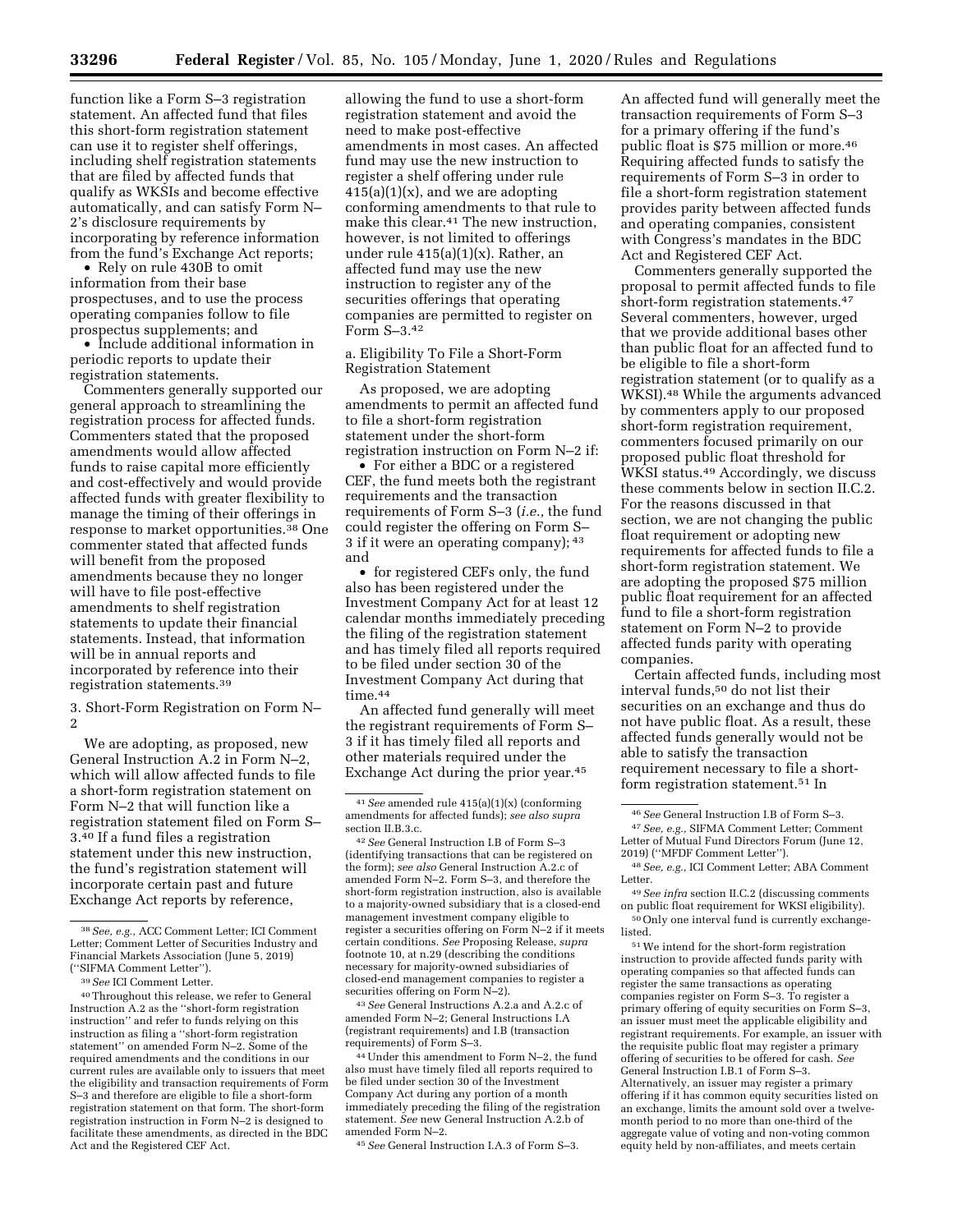addition, as we noted in the Proposing Release, because interval funds make continuous offerings, they (as well as other continuously offered, non-listed affected funds) would not be able to file a short-form registration statement that omits information required to be in an issuer's prospectus when it is offering its securities.52

Interval funds also have their own offering provision, Securities Act rule  $415(a)(1)(xi),$ <sup>53</sup> and post-effective amendments to their registration statements are immediately effective upon filing or automatically effective 60 days after filing under rule 486 under the Securities Act, depending on the substance of the amendments.<sup>54</sup> As a result, interval funds currently have a tailored registration process that, although different in certain respects from that of operating companies, may provide many of the same efficiencies, including the ability to raise capital as the opportunity arises. As discussed below in section II.D, we are adopting amendments to rule 486 to allow any affected fund that conducts continuous offerings under rule 415(a)(1)(ix), such as continuously-offered tender offer funds, to rely on rule 486. We believe these amendments will benefit such continuously-offered affected funds by allowing them to maintain effective registration statements in a more efficient, cost-effective manner, similar to the benefits that the rules we are adopting will provide to affected funds that file short-form registration statements.

As proposed, in addition to satisfying the registrant requirements of Form S– 3, a registered CEF also must have timely filed all reports required under section 30 of the Investment Company Act for the preceding 12 months in order to register an offering under the short-form registration instruction. A registered CEF therefore must have timely filed during the prior year all required Exchange Act reports, such as annual and semi-annual reports to shareholders filed with the Commission on Form N–CSR, as well as reports required only under section 30 of the Act, such as reports on Forms N–CEN and N–PORT.

As we stated in the Proposing Release, an issuer's Exchange Act filings provide the basic source of information to the

market and to potential purchasers, and investors in the secondary market use that information in making their investment decisions.55 Although all affected funds file reports under the Exchange Act, registered CEFs also file reports under the Investment Company Act. These Investment Company Act reports also provide important information to the market and investors, including information about an affected fund's portfolio holdings that will be publicly reported on a quarterly basis on Form N–PORT. We believe that the market will analyze this portfolio holdings information in a similar manner to how it analyzes financial statements for operating companies to determine changes in prospects for growth and performance. Portfolio holdings disclosure on Form N–PORT, for example, provides important information that is comparable to information BDCs include in Exchange Act reports for purposes of providing a quarterly flow of key information to the market. Moreover, requiring registered CEFs to have timely filed their Investment Company Act reports also will provide parity among BDCs, registered CEFs, and operating companies. This is because once Form N–PORT fully replaces Form N–Q, registered CEFs will only file Exchange Act reports semi-annually on Form N– CSR, whereas BDCs and operating companies file Exchange Act reports on Forms 10–K, 10–Q and 8–K.56 As such, all issuers will be required to have filed their quarterly and other required reports in order to file a short-form registration statement.

We received one comment on this particular aspect of the proposal. This commenter expressed support for this aspect of the proposal, stating that it provides parity between registered CEFs and operating companies.57

#### b. Information Incorporated by Reference

As proposed, the same rules on incorporation by reference that apply to Form S–3 registration statements also will apply to a short-form registration statement filed on Form N–2.58 We did not receive comments on these amendments and are adopting them as proposed. Specifically, an affected fund relying on the short-form registration instruction will be required to:

• Specifically incorporate by reference into the prospectus and statement of additional information (''SAI''): (1) Its latest annual report filed pursuant to section 13(a) or section 15(d) of the Exchange Act that contains financial statements for the registrant's latest fiscal year for which a Form N– CSR or Form 10–K was required to be filed; and (2) all other reports filed pursuant to section 13(a) or 15(d) of the Exchange Act since the end of the fiscal year covered by the annual report (backward incorporation by reference); 59 and

• State that all documents subsequently filed pursuant to section 13(a), 13(c), 14, or 15(d) of the Exchange Act prior to the termination of the offering shall be deemed to be incorporated by reference into the prospectus and SAI (forward incorporation by reference).60

We also are adopting, as proposed, an instruction to Form N–2 that will permit an affected fund filing a short-form registration statement on Form N–2 to satisfy the disclosure requirements for its prospectus or SAI by incorporating the information by reference from Exchange Act reports.61 This provision,

59*See* new General Instruction F.3.a.(1)–(2) of amended Form N–2; *cf.* Item 12(a)(1)–(2) of Form S–3. In addition, if sales of a class of capital stock are to be registered on Form N–2 and the same class is registered under section 12 of the Exchange Act, the affected fund must incorporate by reference the description of the class contained in the Exchange Act registration statement with respect to that class (including any amendment or reports filed for the purpose of updating such description). *See* new General Instruction F.3.a.(3) of amended Form N– 2; *cf.* Item 12(a)(3) of Form S–3.

60*See* new General Instruction F.3.b of amended Form N–2; *cf.* Item 12(b) of Form S–3.

61*See* new General Instruction F.3 of amended Form N–2. The amendments will permit a fund to use this incorporated information to provide the disclosure required by Items 3–12 and Items 16–24 of Form N–2. *See* new General Instruction F.3.c of amended Form N–2; *cf.* Item 12(d) of Form S–3.

other requirements. *See* General Instruction I.B.6 of Form S–3. Interval funds that are not exchangelisted and without public float would not be qualified to register a primary offering of their shares on Form S–3.

<sup>52</sup>*See* Proposing Release, *supra* footnote 10, at text following n.37.

<sup>53</sup> 17 CFR 230.415(a)(1)(xi).

<sup>54</sup>*See* 17 CFR 230.486.

<sup>55</sup>*See* Proposing Release, *supra* footnote 10, at text accompanying nn.42–46.

<sup>56</sup>Because Form N–PORT will render reports on Form N–Q unnecessarily duplicative, once a registered fund begins filing reports on Form N– PORT, it will no longer be required to file reports on Form N–Q. *See* Investment Company Reporting Modernization, Investment Company Act Release No. 32936 (Dec. 8, 2017) [82 FR 58731 (Dec. 14, 2017)] (delaying the requirement for registered funds to submit reports on Form N–PORT through the EDGAR system until April 2019 for larger fund groups, and April 2020 for smaller fund groups). Form N–Q will be rescinded on May 1, 2020. *See id.* 

<sup>57</sup>*See* Comment Letter of Teachers Insurance and Annuity Association of America (June 13, 2019) (''TIAA Comment Letter'').

<sup>58</sup>*See* section 803(c)(1) of the BDC Act (directing us to include an item or instruction that is similar to item 12 on Form S–3 to provide that a BDC that would otherwise meet the requirements of Form S– 3 shall incorporate by reference the reports and documents filed by the BDC under the Exchange Act into the registration statement of the BDC filed on Form N–2). We are amending General Instruction F.3 of current Form N–2 in its entirety and replacing it with a new General Instruction F.3. In these provisions and others that are substantively identical to parallel provisions in Form S–3, we have included conforming references to a fund's SAI.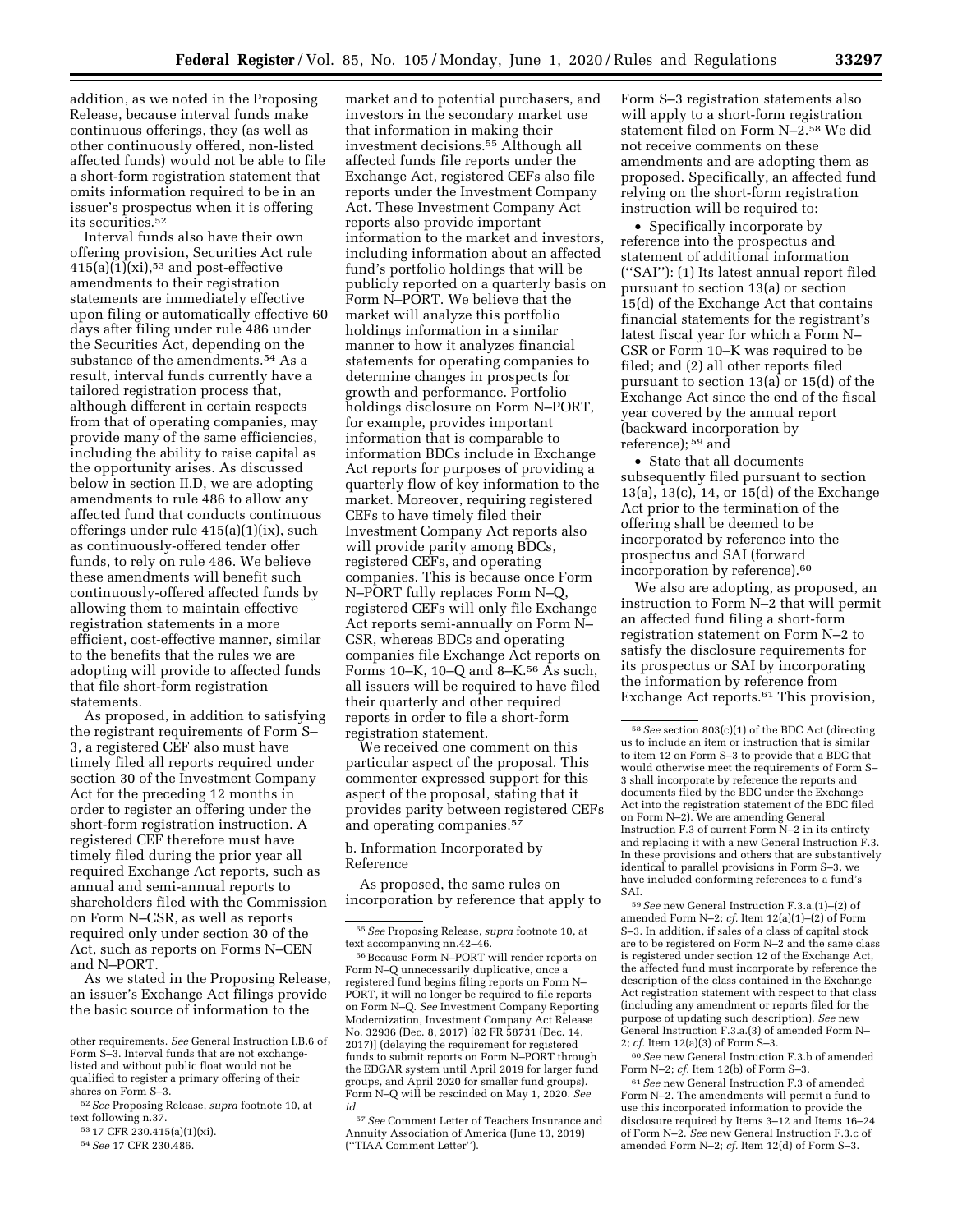which is substantively identical to a parallel item in Form S–3, will give affected funds filing a short-form registration statement on Form N–2 the option to either provide required disclosure directly in the prospectus or SAI or to satisfy Form N–2's disclosure requirements with information incorporated by reference.62 We did not receive any comments on these particular amendments to Form N–2.

We also are adopting, as proposed, conforming changes to Form N–2's undertakings.63 Form N–2 currently requires an undertaking that would prevent seasoned funds that file a shortform shelf registration statement from incorporating information by reference as proposed, because it requires funds to file post-effective amendments in certain circumstances without providing an exception that would allow the required information to be supplied via incorporation by reference.64 In contrast, operating companies registering an offering on Form S–3 are not required under the applicable undertaking to file post-effective amendments if the required information is included in an Exchange Act report incorporated by reference or a prospectus supplement that is part of

63*See* section 803(b)(2)(P) of the BDC Act (directing us to revise Item 34 of Form N–2 to require a BDC to provide undertakings ''that are no more restrictive than the undertakings that are required of a registrant under [Item 512 of Regulation S–K],'' which sets forth the undertakings an operating company must include in its registration statement for certain offerings).

Commenters suggested that the Item 34.1 undertaking to suspend an offering if a fund's NAV declines more than 10% from its NAV on its registration statement effective date until the fund amends the prospectus should not apply to continuous or delayed shelf offerings conducted by affected funds pursuant to proposed General Instruction A.2 of Form N–2. *See* Comment Letter of Dechert LLP (June 10, 2019) (''Dechert Comment Letter''); IPA Comment Letter; *see also* Item 34.1 of current Form N–2. Commenters urged that the undertaking should not apply in these circumstances because the shelf offering could extend over 3–1/2 years, and the undertaking did not seem necessary because the fund would amend its prospectus by incorporating by reference the information from its Exchange Act reports. *See*  Dechert Comment Letter; IPA comment Letter. We agree, and are amending Item 34.1 to clarify that this undertaking is not applicable in the circumstance described by commenters. *See* Item 34.1 of amended Form N–2.

 $^{64}\mathrm{Form}$  N–2 currently requires an affected fund registering an offering under rule 415 to undertake to file, during any period in which offers or sales are being made, a post-effective amendment to the registration statement under certain circumstances, including to provide any prospectus required by section 10(a)(3) of the Securities Act. *See* Item 34.4.a of current Form N–2.

the registration statement.65 To implement the statutory mandates and provide parity for affected funds, we are adopting amendments to Form N–2's undertakings to provide the same approach for affected funds filing a short-form registration statement on that form that applies to operating companies that file on Form S–3.66

The Proposing Release requested comment on whether we should modify incorporation by reference provisions in other registration forms filed by affected funds to provide parity or consistency across registration statements. In particular, we asked if we should amend Form N–14 to provide that BDCs may incorporate by reference to the same extent as registered CEFs.67 Commenters supported this approach,<sup>68</sup> which would provide for more consistent

66Specifically, our amendments add a new provision to the relevant undertaking stating that the requirement to undertake to file a post-effective amendment does not apply if the registration statement is filed under the short-form registration instruction and the information required to be included in a post-effective amendment is contained in Exchange Act reports that are incorporated by reference into the fund's registration statement or is contained in a form of prospectus that is part of the registration statement. *See* Item 34.3.a of amended Form N–2; c*f.* Item 512(a) of Regulation S–K.

We also are amending Item 34 to make conforming changes to mirror parallel undertakings in Item 512 of Regulation S–K. *See, e.g.,* Item 34.3.a(2) of amended Form N–2; *cf.* Item 512(a)(1)(ii) of Regulation S–K; Item 34.3.d(1) of amended Form N–2; *cf.* Item 512(a)(5)(i) of Regulation S–K; Item 34.3.e(2)–(3) of amended Form N-2; *cf.* Item 512(a)(6)(ii)-(iii) of Regulation S–K; Item 34.5 of amended Form N–2; *cf.* Item 512(b) of Regulation S–K; and Item 34.6 of amended Form N–2; *cf.* Item 512(h) of Regulation S–K.

Additionally, in response to comments, we are eliminating the undertaking in Item 34.3 of current Form N–2, which requires affected funds to undertake to supplement the prospectus or file a post-effective amendment to disclose certain information if the securities being registered are to be offered to existing shareholders, and if not taken, to be reoffered to the public. *See* Dechert Comment Letter; IPA Comment. The Commission recently eliminated a parallel undertaking from Regulation S–K because other requirements make the undertaking duplicative and unnecessary. *See*  FAST Act Modernization and Simplification of Regulation S–K, Investment Company Act Release No. 33426 (Mar. 20, 2019) [84 FR 12674 (Apr. 2, 2019)] (''FAST Act Modernization Adopting Release''), at n.171. We are eliminating this undertaking from Form N–2 for the same reasons, and renumbering Item 34's sub-items accordingly.

 $^{67}\mathrm{Form}$  N–14 currently permits a registered CEF—but not a BDC—to incorporate by reference certain information about the registrant and the company being acquired that is required by Items 5, 6 and 11–14 of Form N–14 from its prospectus, SAI, or Investment Company Act reports into the Form N–14 prospectus. *See* General Instruction G of current Form N–14.

68*See* Dechert Comment Letter; IPA Comment Letter.

treatment between registered CEFs and BDCs.

We are modifying Form N–14 to allow BDCs to incorporate by reference to the same extent as registered CEFs. As commenters observed, this change will provide consistent treatment for BDCs and registered CEFs. This change also will reduce the length of a BDC's Form N–14 prospectus, which in some cases can exceed 1,000 pages, because BDCs cannot currently incorporate information by reference. To effectuate this change, we are amending the instruction in Form N–14 that governs incorporation by reference to specifically include BDCs and clarify that current reports include those filed pursuant to section 13(a) or 15(d) of the Exchange Act.69 Additionally, in response to comments,70 we are eliminating the requirement that registrants file with the Form N–14 registration statement the documents that contain information that is incorporated by reference into the prospectus or SAI.71 Such documents are filed on EDGAR and readily available to Commission staff.

c. Affected Funds' Use of Rule  $415(a)(1)(x)$  and Automatic Shelf Registration Statements 72

We are adopting, as proposed, two additional amendments to allow

70*See* Dechert Comment Letter; IPA Comment Letter.

71*See* General Instruction G of amended Form N– 14. The requirement to file with the registration statement the documents that contain the information that is incorporated by reference is no longer necessary given the availability of such documents on EDGAR. We are similarly eliminating the requirement to file with the registration statement each document from which information is incorporated by reference into the SAI.

72As proposed, amended Form N–2 will become effective on August 1, 2020. The Commission also will need time to modify its systems to automatically reflect that automatic shelf registration statements are effective upon filing and process ''pay-as-you-go'' payments for affected funds that are WKSIs. *See infra* section II.J. Until such modifications are complete, which is anticipated to be September 2020, affected funds

<sup>62</sup>The BDC Act directed us to extend this parallel item in Form S–3 (Item 12) to BDCs that meet Form S–3's requirements. *See supra* footnote 58; Item 12(d) of Form S–3; *see also* section 509(a) of the Registered CEF Act.

<sup>65</sup>*See* 17 CFR 229.512(a)(1)(iii)(B) (Item 512(a)(1)(iii)(B) of Regulation S–K).

<sup>69</sup>*See* General Instruction G of amended Form N– 14. We also are eliminating the instruction's reference to sub-paragraph (d) of Section 30, and will instead reference Section 30 (no sub-part specified). This change will have the effect of requiring a Form N–14 registrant that seeks to incorporate by reference to be current in filing all Section 30 reports, including reports filed on Forms N–PORT and N–CEN. Commenters also suggested that we further amend Form N–14 to provide that a seasoned affected fund that incorporates by reference information about the registrant into the prospectus need not deliver copies of the documents containing such information with the prospectus. *See, e.g.,* Dechert Comment Letter. Because the delivery requirement applies to funds generally and not just affected funds, we believe that any changes to the requirement should be considered on a broader basis that is beyond the scope of this rulemaking.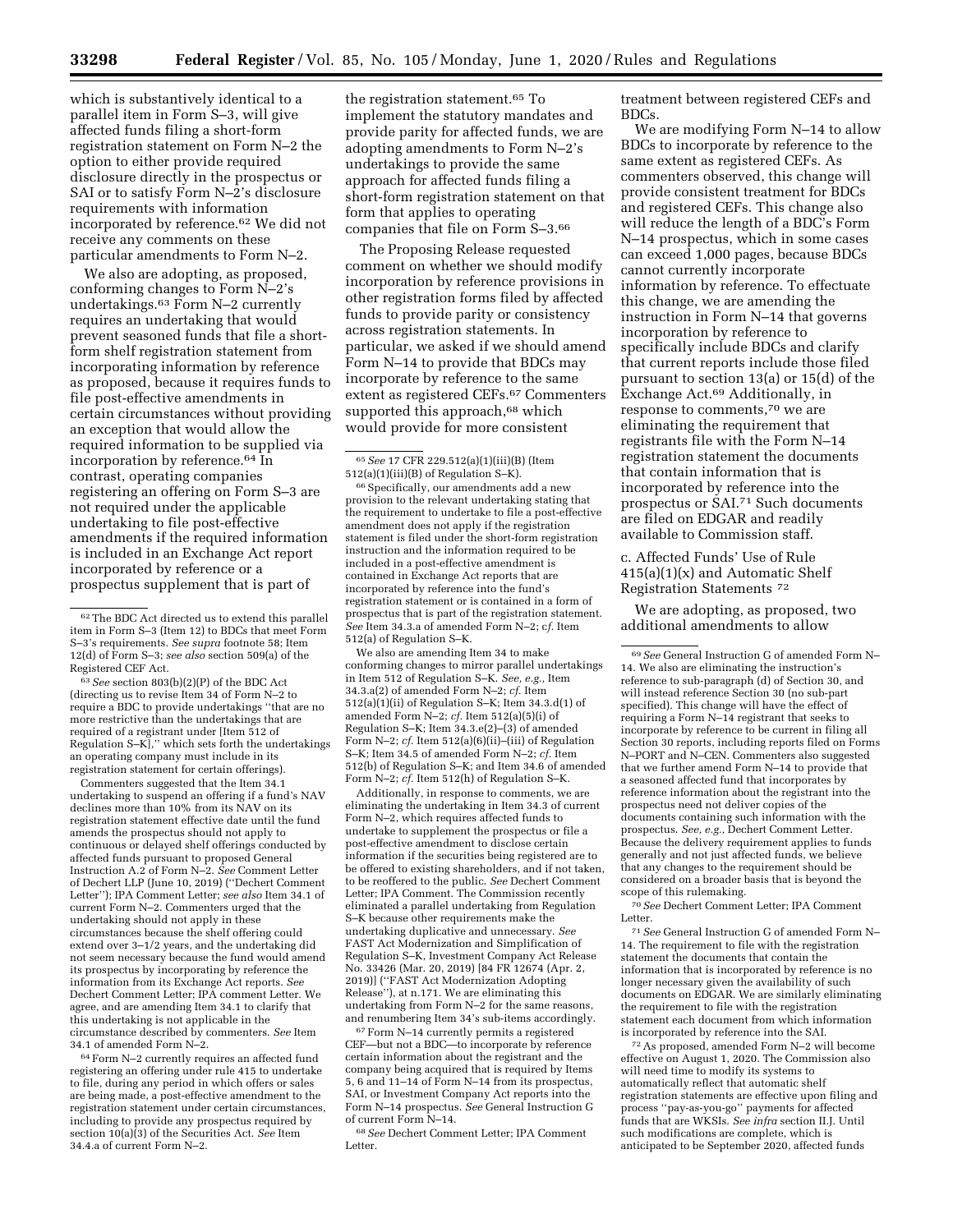affected funds to use the shelf registration system in parity with operating companies. First, we are amending rule  $415(a)(1)(x)$  to clarify that affected funds may use that rule by adding references to a registration statement filed under the short-form registration instruction.73 Second, we are adopting a new general instruction to permit affected funds that qualify as WKSIs to file an automatic shelf registration statement.74 A WKSI can register unspecified amounts of different types or classes of securities on an automatic shelf registration statement.75 An automatic shelf registration statement and any amendments to the registration statement will be effective immediately upon filing.76 Automatic shelf registration provides WKSIs with significant flexibility to take advantage of market windows, structure terms of securities on a real-time basis to accommodate investor demand, and determine or change the plan of distribution in response to changing market conditions. WKSIs using an automatic shelf registration statement further benefit by being able to pay

73*See* rule 415(a)(1)(x) (amended to include securities registered pursuant to General Instruction A.2 of Form N–2). *See also* section 803(b)(2)(J) of the BDC Act (directing us to revise rule  $415(a)(1)(x)$ to provide that a BDC that would otherwise meet the eligibility requirements of Form S–3 can register its securities under that provision). Our amendments also add a reference to a Form N–2 registration statement filed pursuant to General Instruction A.2 to rule  $415(a)(2)$  to make clear that affected funds registering offerings pursuant to rule 415(a)(1)(ix), like other issuers relying on that provision, will not be subject to the limitation that they register an amount of securities that the issuer reasonably expected would be offered or sold within two years from the date that the registration statement became effective. *Cf.* Securities Offering Reform Adopting Release, *supra* footnote 5, at 44774–44775.

74*See* General Instruction B of amended Form N– 2; section 803(c)(2) of the BDC Act (directing that we amend Form N–2 to include an instruction that is similar to the instruction regarding automatic shelf registration offerings by WKSIs on Form S-3 to provide that a BDC that is a WKSI may file automatic shelf offerings on Form N–2). This instruction will provide that an affected fund that is a WKSI may use the form as an automatic shelf registration statement only for the transactions that are described in, and consistent with the requirements of, General Instruction I.D of Form S– 3. This provides parity with operating companies because General Instruction I.D of Form S–3 specifies the transactions and requirements for an automatic shelf registration statement filed on Form S–3. Consistent with General Instruction I.D of Form S–3, General Instruction B specifies that the form could not be used as an automatic shelf registration statement for securities offerings under rule 415(a)(1)(vii) or (viii).

75*See* 17 CFR 230.430B(a) (Securities Act rule 430B(a)).

76*See* 17 CFR 230.462(e) and (f) (Securities Act rule 462(e) and (f)).

filing fees at any time in advance of a shelf takedown or on a ''pay-as-you-go'' basis at the time of each takedown off the shelf registration statement in an amount calculated for that takedown.77 Our amendments will extend these same benefits to affected funds that qualify as WKSIs, as directed by the BDC Act and the Registered CEF Act.78 We did not receive any comments on these particular amendments.79

d. Omitting Information From a Base Prospectus and Prospectus Supplements

The BDC Act directed us to include a process for a BDC to file a prospectus in the same manner as under rule 424(b).<sup>80</sup> Consistent with this directive and with the Registered CEF Act, we are amending, as proposed, rule 424(f) to allow affected funds to file a prospectus under rule 424.81 As discussed in the Proposing Release, affected funds registering shelf offerings under Securities Act rule 415 generally can omit required information from the base prospectus that is unknown or not reasonably available to the fund when the registration statement becomes effective.82 WKSIs and certain issuers eligible to use Form S–3 for primary offerings are permitted under rule 430B to omit certain additional information. A base prospectus that omits statutorilyrequired information is not a final prospectus under section 10(a) of the Securities Act.<sup>83</sup> Filing a prospectus supplement pursuant to rule 424 is one way to provide information required for a prospectus to satisfy the requirements of section 10(a).84

79While we did not receive any comments specifically on the proposed general instruction to permit affected funds that qualify as WKSIs to file an automatic shelf registration statement, we did receive comments on the proposed WKSI standard for affected funds. Those comments are addressed in section II.C below.

80*See* section 803(b)(2)(K) of the BDC Act. 81These amendments will not apply to open-end funds or other registered investment companies. Accordingly, those investment companies would continue to file prospectuses pursuant to rule 497. *See* amended rule 424(f). We also are amending rule 424(f) to state that references to the term ''form of prospectus'' in the rule include the SAI.

82*See* 17 CFR 230.409 (Securities Act rule 409). 83 15 U.S.C. 77j(a).

84Omitted information also may be provided in a post-effective amendment or, where permitted, through Exchange Act filings that are incorporated by reference.

Our rules, however, provide different processes for operating companies and investment companies to file prospectuses. Operating companies currently follow rule 424 to file prospectus supplements, whereas investment companies follow rule 497.

Although these rules provide similar processes, they have certain key differences. For example, rule 424(b) is designed to work together with rule  $415(a)(1)(x)$ , and provides additional time for an issuer to file a prospectus. Rule 497 does not contain provisions specifically related to offerings under rule  $415(a)(1)(x)$  and requires the fund to file a prospectus with the Commission before using it. Rule 424 also requires an issuer to file a prospectus when the issuer makes changes from or additions to a previously-filed prospectus that are substantive, whereas rule 497 requires funds to file every prospectus that varies from any previously-filed prospectus.

Under the amendment to rule 424(f), an affected fund will be able to file any type of prospectus enumerated in rule 424(b) to update, or to include information omitted from, a prospectus or in connection with a shelf takedown.85 We also are amending rule 497 to provide that rule 424 would be the exclusive rule for affected funds to file a prospectus supplement other than an advertisement that is deemed to be a prospectus under 17 CFR 230.482 (rule 482).86 This will avoid any confusion that might result if affected funds were permitted to file prospectuses under both rule 424 and rule 497, while also continuing to require affected funds to file rule 482 advertisements as they and other investment companies do today.

We also are adopting, as proposed, an amendment to permit affected funds to use rule 430B in parity with operating companies.87 We received no comments on this aspect of the proposal. Thus an affected fund may omit certain information from its prospectus in two circumstances:

• A WKSI filing an automatic shelf registration statement may omit the plan

86*See* amended Securities Act rule 497(l). 87*See* Proposing Release, *supra* footnote 10, at text preceding n.72.

should contact the staff of the Division of Investment Management's Disclosure Review and Accounting Office if they are filing an automatic shelf registration statement.

<sup>77</sup>*See* 17 CFR 230.457(r) and 17 CFR 230.456(b) (Securities Act rule 457(r) and rule 456(b)).

<sup>78</sup>As proposed, we are making conforming amendments to Securities Act rule 462(f) and to the registration fee table in Form N–2 to enhance consistency with Form S–3 and to allow affected funds that file as WKSIs to use the pay-as-you-go registration fee process. *See* section II.J for a discussion of applicable effective dates for pay-asyou-go registration fees.

<sup>85</sup>An affected fund that seeks to file a rule 424(b)(1) or 424(b)(4) prospectus supplement to provide pricing information omitted pursuant to rule 430A must be able to satisfy the conditions of rule 430A, which include the requirement to furnish the ''undertakings required by Item 512(i) of Regulation S–K.'' *See* rule 430A(a)(2) under the Securities Act. To facilitate an affected fund's ability to rely on the rule, we are amending rule 430A to require affected funds to provide the parallel undertaking required by Item 34.4 of amended Form N–2.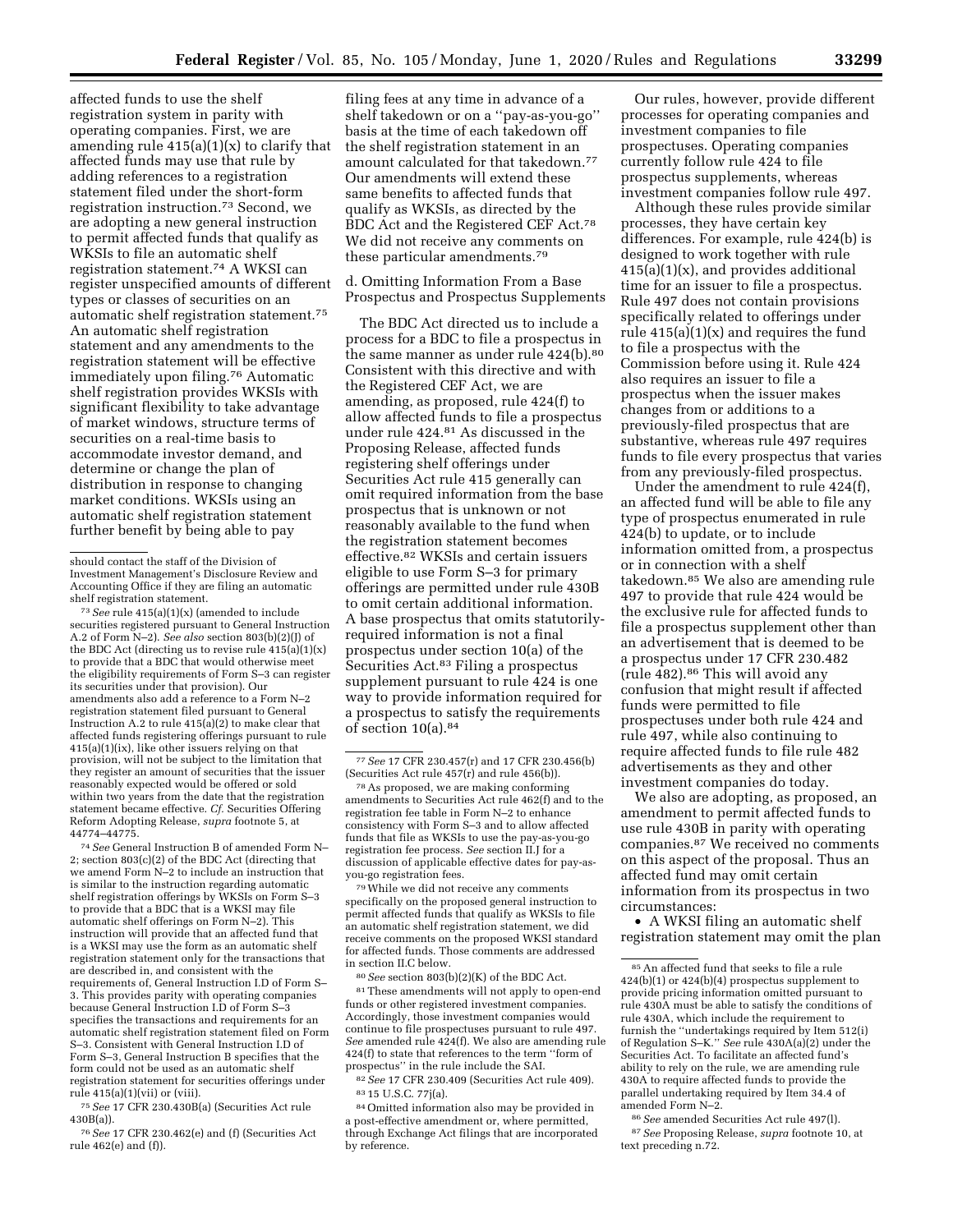of distribution and information as to whether the offering is a primary one or an offering on behalf of selling security holders.

• If an issuer is eligible to file a registration statement on Form S–3 to register a primary offering pursuant to General Instruction I.B.1 of Form S–3, and is registering the resale of securities on behalf of selling security holders, it may omit the identities of selling security holders and the amount of securities to be registered on their behalf, subject to certain conditions.<sup>88</sup>

e. Additional Information in Periodic Reports

As discussed above, the amendments we are adopting will permit certain affected funds to forward incorporate information from their Exchange Act reports. These funds may wish to include information in their periodic reports that is not required to be included in these reports in order to update their registration statements. We therefore proposed to include a new instruction to Form N–2 that would allow a fund to include additional information so as long as the fund included a statement in the report identifying information that it included for this purpose to provide context for investors.89 After considering comments we received, we are not adopting this proposed instruction.

The commenters that addressed this proposed new instruction to Form N–2 recommended against requiring this identifying statement in periodic reports on the grounds that it unnecessarily emphasized information included to update the fund's registration statement and could potentially distract investors from other information that may be more material to their investment decisions.90 These commenters also stated that requiring funds to identify this information would not be

89*See* Proposing Release, *supra* footnote 10, at n.73 and accompanying text (discussing proposed Instruction 6.i to Item 24 of Form N–2).

90*See* Dechert Comment Letter; IPA Comment Letter.

consistent with an integrated disclosure regime in which the information is incorporated by reference. We have determined not to adopt the identification requirement. After considering comments, we are persuaded that requiring an affected fund to highlight information just because it updates the fund's registration statement could unnecessarily emphasize it.

### *C. Well-Known Seasoned Issuer Status*

We are adopting, as proposed, amendments that will allow certain affected funds to qualify as WKSIs. Issuers that qualify as WKSIs are permitted to receive the greatest degree of benefits from the modifications to the communications and registration rules that the Commission adopted in 2005.91 A WKSI, for example, can file a registration statement or amendment that becomes effective automatically in a broader variety of contexts than a non-WKSI. In addition, subject to certain conditions, a WKSI may communicate at any time, including through a free writing prospectus, without violating the ''gun-jumping'' provisions of the Securities Act.92

To qualify as a WKSI, the issuer must meet the registrant requirements of Form S–3, *i.e.*, it must be "seasoned" 93 and generally must have at least \$700 million in public float.94 An issuer is not eligible for WKSI status if, among other bases: (1) It is not current and timely in its Exchange Act reports, or (2) it is the subject of a judicial or administrative decree or order arising out of a governmental action involving violations of the anti-fraud provisions of the Federal securities laws (the ''antifraud prong'' of the ineligible issuer definition).95

1. WKSI Definition

As proposed, we are amending rule 405 to delete the exclusion of affected funds from the definition of WKSI.96 In addition, we are adopting, as proposed, an amendment to the WKSI definition to include a reference to the registrant

94*See* paragraph (1)(i)(A) of the WKSI definition in rule 405. *See also supra* footnote 19. *See also*  Proposing Release, *supra* footnote 10, at n.77 (identifying alternative bases for an issuer to qualify as a WKSI, including that an issuer may qualify if it has issued, for cash, within the last three years, at least \$1 billion in aggregate principal amount of non-convertible securities, other than common equity, in primary offerings registered under the Securities Act).

95*See* paragraphs (1)(i) and (vi) of the definition of ineligible issuer in Securities Act rule 405. 96*See* amended paragraph (1)(v) of rule 405.

requirements of the proposed short-form registration instruction on Form N–2.97 We received no comments on our proposal to make these particular amendments to rule 405. Commenters generally supported permitting affected funds to qualify as WKSIs.98

#### 2. WKSI Eligibility

The BDC Act directed us to amend Securities Act rule 405 to allow a BDC to qualify as a WKSI, and the Registered CEF Act directed us to allow a registered CEF covered by the Act to use the securities offering rules that are available to operating companies.99 Consistent with these directives, and to provide parity in the offering rules for affected funds and operating companies, we are adopting, as proposed, amendments to allow affected funds to qualify as WKSIs if they satisfy the same \$700 million public float requirement that applies to operating companies.

Our securities offering rules provide WKSIs with certain registration and communication flexibilities because, among other reasons, they have a demonstrated market following (*i.e.,*  they are ''well-known'').100 The Commission has used public float as an approximate measure of an issuer's market following and the extent to which the market absorbs information about the issuer that is ultimately reflected in the price of the issuer's securities.101 The \$700 million public

98*See, e.g.,* ICI Comment Letter; ACC Comment Letter; SIFMA Comment Letter; MFDF Comment Letter.

99*See* section 803(b)(2)(A)(i) of the BDC Act and section 509(a) of the Registered CEF Act.

100*See* Securities Offering Reform Adopting Release, *supra* footnote 5, at n.49 and accompanying text. In establishing the WKSI category of issuers for operating companies, the Commission stated that issuers that meet the \$700 million public float threshold or the alternative \$1 billion registered offering of non-convertible securities threshold have a wide following by market participants, the media, and institutional investors. *See id.* at section II.A.

101*See, e.g., id.* at n.50 (stating that the determination of public float is based on a public trading market, such as an exchange or certain overthe-counter markets). *See also* Shelf Registration, Securities Act Release No. 6499, at 5 (Nov. 17,

<sup>88</sup>*See* amended rule 430B (allowing affected funds eligible to register a primary offering under the short-form registration instruction to rely on rule 430B). We also are amending the undertakings in Form N–2 to require affected funds relying on rule 430B to make the same undertakings required of operating companies that rely on the rule. *See*  Item 34.3.d(1) of amended Form N–2; *cf.* Item 512(a)(5)(i) of Regulation S–K. *See also supra*  footnotes 63–66 and accompanying text. Rules 430B and 424 and 17 CFR 230.158 (rule 158) specify when information contained in a prospectus supplement will be deemed part of and included in the registration statement and circumstances that will trigger a new effective date of the registration statement for purposes of section 11(a) of the Securities Act. These rules apply to affected funds just as they apply to operating companies.

<sup>91</sup> Securities Offering Reform Adopting Release, *supra* footnote 5, at 44727.

<sup>92</sup>*See infra* section II.F.

<sup>93</sup>*See supra* footnote 28.

<sup>97</sup>*See* amended paragraph (1)(i) of the WKSI definition in rule 405. In addition, we are adopting, as proposed, amendments to the definition of WKSI to make conforming references to a registration statement filed under new General Instruction A.2 of amended Form N–2. *See* paragraphs (1)(i) introductory text and  $(1)(i)(B)(2)$  of the definition of WKSI in amended rule 405; new General Instruction A.2 of amended Form N–2. We also are making a conforming amendment, as proposed, to paragraph (2) of the definition of WKSI to add a reference to Form N–CSR, the form on which registered CEFs file their shareholder reports with the Commission. *See* amendment to paragraph (2) of the definition of WKSI in amended rule 405. We did not receive any comments on our proposal to make these conforming amendments to the WKSI definition in rule 405.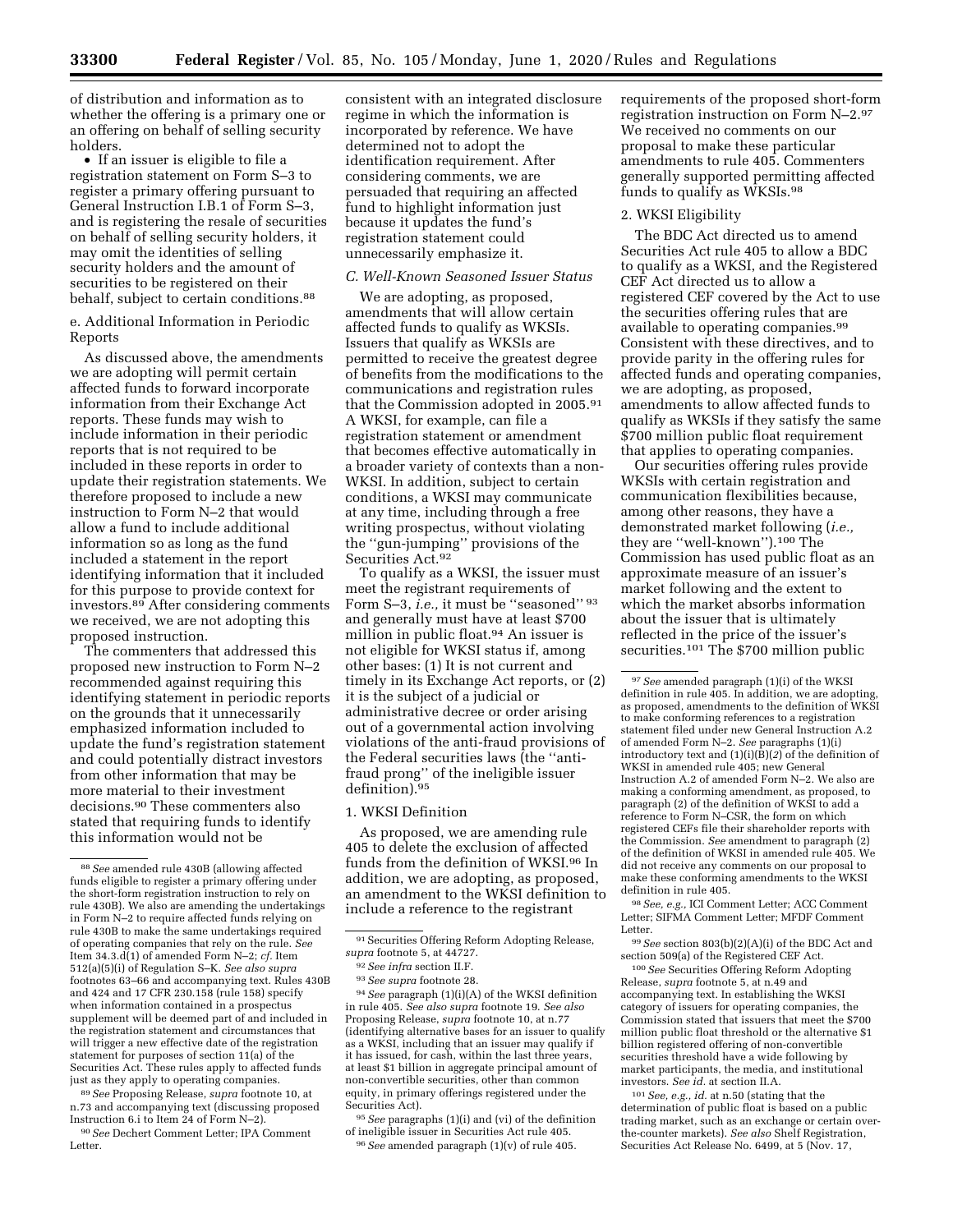float requirement is meant to encompass issuers that are presumptively the most widely followed in the marketplace and whose disclosures and other communications therefore are subject to

financial press, analysts, and others.102 Although the comments we received generally supported permitting affected funds to qualify as WKSIs, commenters also suggested specific modifications to the proposed amendments to permit certain additional affected funds to qualify. Several commenters recommended that we eliminate the public float requirement for affected funds.103 Other commenters recommended that we adopt a substantially lower public float threshold for affected funds, among other reasons, to make WKSI status available to a greater percentage of affected funds that have listed securities.104 One such commenter offered a specific suggestion: That we reduce the public float threshold for affected funds from \$700 million to \$480 million.<sup>105</sup> This commenter stated that the \$700 million public float requirement adopted in 2005 for

market scrutiny by investors, the

102*See* Securities Offering Reform Adopting Release, *supra* footnote 5, at text accompanying n.40.

103*See* ICI Comment Letter (suggesting that we permit affected funds to qualify as WKSIs solely based on the other proposed requirements for WKSI status, such as meeting other registrant and transaction requirements of Form S–3); *see also*  Comment Letter of Invesco Ltd. (June 10, 2019) (''Invesco Comment Letter'') (same). *See also* TIAA Comment Letter (recommending that we eliminate the public float requirement and adopt a standard for WKSI qualification for registered CEFs based on whether certain information about the fund is available to the public, such as information about the fund's holdings, total return performance, and daily NAV).

104*See* ABA Comment Letter. *See also* TIAA Comment Letter (recommending that we adopt a \$480 million public float requirement for registered CEFs in order to permit approximately 30% of registered CEFs to qualify as WKSIs, which would be consistent with the percentage of operating companies that were permitted to qualify as WKSIs under the Commission's 2005 securities offering reforms).

105*See* TIAA Comment Letter (recommending that we reduce the public float threshold to \$480 million as an alternative to its recommendation that we eliminate the public float requirement for affected funds). *See supra* footnote 103.

operating companies permitted approximately 30% of operating companies to qualify as WKSIs, and stated that we should seek to achieve a similar 30% ''target'' by adopting a \$480 million public float requirement for affected funds.

As the basis for the recommended elimination of or modification to the \$700 million public float requirement for affected funds, these commenters stated that while affected funds may not have the same level of market following as operating companies with the requisite public float, market following is a less relevant standard for affected funds than it is for operating companies. These commenters suggested that certain distinguishing characteristics of affected funds compensate for their relative lack of market following and corresponding market scrutiny. For example, commenters stated that affected funds, as pass-through investment vehicles, have a less complex business than traditional operating companies, and thus require less market scrutiny.106 Commenters also stated that market scrutiny is less relevant for affected funds because, unlike operating companies, affected funds must satisfy the investor protection requirements of the Investment Company Act and related Commission rules, including requirements relating to financial transparency, valuation of portfolio securities, transactions with affiliates, and board oversight, among others.107

Similarly, on the basis that public float is not a suitable criterion for determining WKSI status for affected funds, commenters also urged that we permit unlisted affected funds (which

107*See, e.g.,* ABA Comment Letter (stating that the ''operating limitations, oversight requirements and investor protection provisions'' that apply to affected funds under the Investment Company Act ''more than compensate for Affected Funds' lower level of research analyst coverage relative to large operating companies''); ICI Comment Letter (stating that affected funds ''are subject to important requirements under the Investment Company Act, including valuing their investments under boardapproved valuation procedures and ongoing board oversight''); TIAA Comment Letter (stating that market following is less relevant to affected funds because, among other reasons, they are subject to ''the valuation framework of the 1940 Act'').

do not have public float) to qualify for WKSI status on the basis of their aggregate NAVs.108 In addition to the reasons provided by commenters, discussed above, for eliminating or modifying the public float requirement,109 these commenters stated that the intermediaries and distribution platforms through which unlisted affected funds are sold perform extensive due diligence on unlisted affected funds, resulting in these funds being subject to scrutiny ''equal'' to the market scrutiny indicated by a large public float.110 Commenters also stated that technological advancements have made unlisted affected funds' financial disclosures directly accessible to investors, and that, particularly in light of the extensive disclosure funds provide, investors are less dependent on market analysts for financial information.111

After considering these comments, we are adopting, as proposed, WKSI requirements for affected funds that are in parity with the requirements for operating companies. We are not eliminating or modifying the \$700 million public float requirement for affected funds, or permitting affected funds to qualify as WKSIs based on their aggregate NAVs. Our amendments will implement the BDC Act and Registered CEF Act, and are designed to provide parity in the offering rules for affected funds and operating companies.

As discussed above, commenters stated that there are certain distinctions between affected funds and operating companies that suggest that the \$700 million public float requirement is not an appropriate criterion for determining WKSI status for affected funds. For example, commenters noted that affected funds generally have less complex businesses than operating companies, are subject to the requirements of the Investment Company Act, and provide extensive financial information to the market. We agree with commenters that the WKSI framework, which the Commission designed specifically for operating

108*See, e.g.,* ABA Comment Letter; Dechert Comment Letter; ICI Comment Letter.

110*See* Dechert Comment Letter; ABA Comment Letter.

111*See, e.g.,* Dechert Comment Letter. *See* section 509(a) of the Registered CEF Act.

<sup>1983) [48</sup> FR 52889] (''Forms S–3 and F–3 recognize the applicability of the efficient market theory to those companies which provide a steady stream of high quality corporate information to the marketplace and whose corporate information is broadly disseminated. Information about these companies is constantly digested and synthesized by financial analysts, who act as essential conduits in the continuous flow of information to investors, and is broadly disseminated on a timely basis by the financial press and other participants in the marketplace.'')*; see also* Covered Investment Fund Research Reports, Investment Company Act Release No. 33311 (Nov. 30, 2018) [83 FR 64180 (Dec. 13, 2018)] (''Covered Investment Fund Research Reports Adopting Release'').

<sup>106</sup>*See, e.g.,* ICI Comment Letter; *see also* ABA Comment Letter (stating that, unlike operating companies, affected funds ''generally describe their operations in terms of a stated investment objective and investment strategies that tend to remain constant over time''). The ABA Comment Letter further asserted that the proposed \$700 million public float requirement would be burdensome for affected funds relative to operating companies because, unlike operating companies, affected funds have a relatively fixed asset base (and therefore a relatively fixed public float) that would be unlikely to increase over time to a level that would satisfy the public float requirement.

<sup>109</sup>Similar to the comments discussed above recommending that we eliminate or reduce the \$700 million public float requirement, these commenters stated, among other things, that unlisted affected funds are subject to the Investment Company Act's investor protection, board oversight, and disclosure requirements, and that unlisted affected funds are structurally and operationally less complex than operating companies. *See supra* footnotes 106–107 and accompanying text.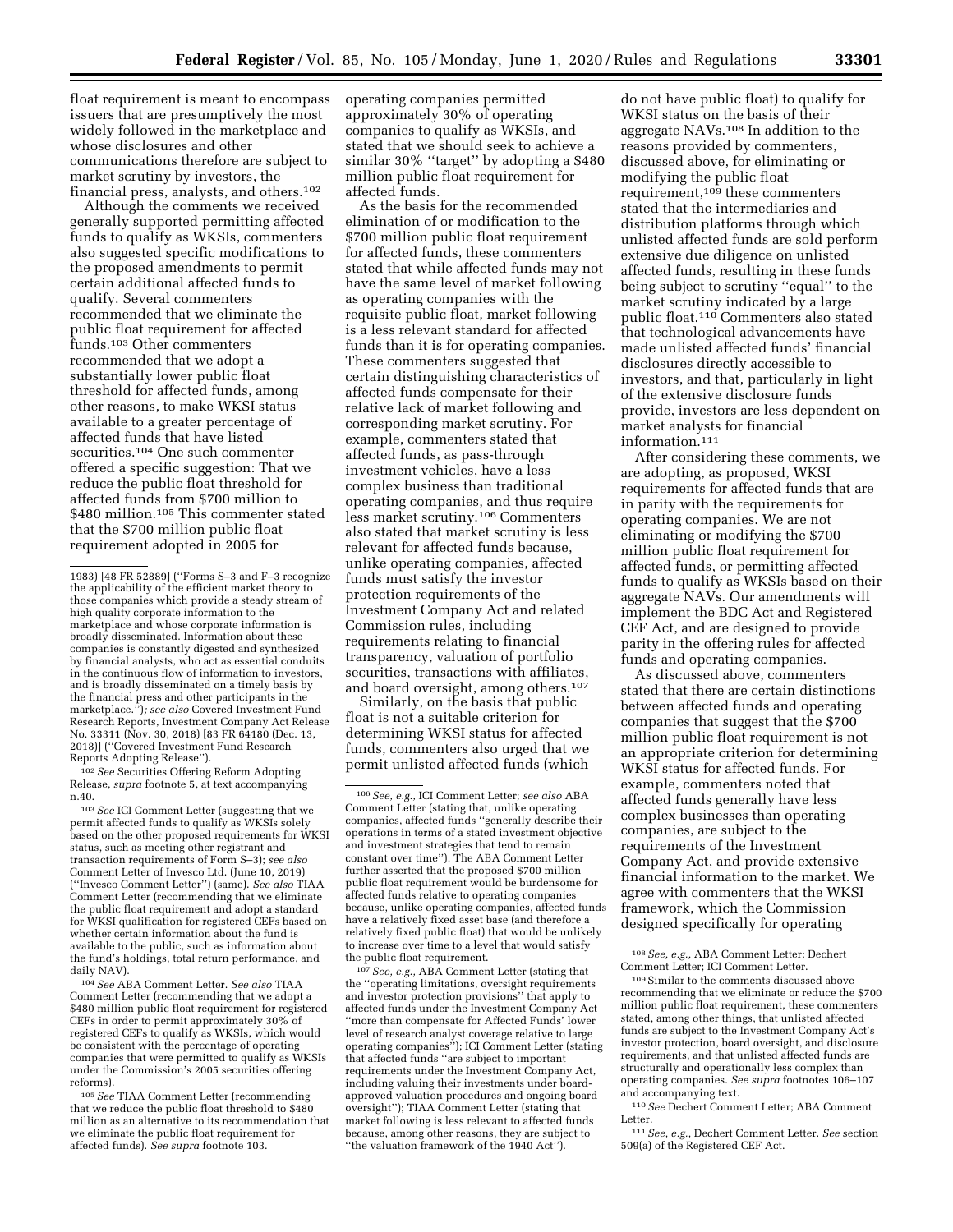companies, is not well-tailored to the specific characteristics of affected funds. However, these rules are designed to provide WKSI status to issuers with a demonstrated market following, and the Commission has for many years used public float, based on a public trading market, as an approximate measure of a stock's market following and, consequently, the degree of efficiency with which the market absorbs information and reflects it in the price of a security.112 Moreover, the offering rules for operating companies, which Congress specifically directed the Commission to extend to certain affected funds, are not premised on the characteristics of specific types of issuers, such as whether an issuer's business is less complex than other issuers' businesses or whether an issuer is subject to different regulatory requirements. Further, the market following for closed-end funds is significantly less robust than is the case for operating companies. As a result, in our view, it would not be appropriate to select a public float figure that is below the figure used to determine WKSI status for operating companies.

We also are not persuaded by commenters that allowing an affected fund, including an unlisted affected fund, to qualify on the basis of its aggregate NAV would be consistent with the requirements for an issuer to qualify as a WKSI, which Congress directed us to extend to affected funds.113 In

113As discussed above, the Registered CEF Act, as enacted, requires us to allow only interval funds and listed registered CEFs to use the securities offering rules available to operating companies *See supra* section II.A. To provide parity of treatment for similarly situated affected funds, we are exercising our discretion to extend certain of these rules to unlisted registered CEFs that are not interval funds. We do not believe, however, that it would be consistent with the Registered CEF Act to provide these unlisted registered CEFs with new criteria for qualifying as WKSIs. Indeed, legislative language that preceded the passage of the Registered CEF Act would have applied to all registered closed-end investment companies, but the legislation enacted as the Registered CEF Act was subsequently narrowed in scope to apply only to listed closed-end funds and interval funds. *Compare* the Financial CHOICE Act of 2017, H.R. 10, 115th Cong. section 499A(a) (June 8, 2017) (directing us to revise rules to the extent necessary to allow a closed-end company, as defined in section 5(a)(2) of the Investment Company Act, that is registered as an investment company under the Act to use the securities offering and proxy rules

addition, permitting unlisted affected funds to qualify as WKSIs based on their aggregate NAVs would result in disparate treatment between unlisted affected funds and similarly situated operating companies under these rules. For example, unlisted real estate investment trusts (''unlisted REITs'') do not have a public float and therefore generally cannot qualify as WKSIs under the rules for operating companies. Unlisted REITs, however, have many of the characteristics that commenters cited in support of permitting unlisted affected funds to use their aggregate NAVs to qualify as WKSIs.<sup>114</sup> Nonetheless, unlisted REITs and other unlisted operating companies may not qualify as WKSIs unless they have the requisite public float or satisfy one of the alternative bases (which we also are adopting for affected funds).

Moreover, many of the distinctions between affected funds and operating companies that commenters raised are based on the characteristics of registered funds and BDCs generally, and are not unique to affected funds. We believe that the particular characteristics of registered funds, including affected funds, may be appropriate for the Commission to examine as part of a more comprehensive consideration of whether the securities offering rules for funds should be modified rather than in this rulemaking related to affected funds specifically.<sup>115</sup>

We do not agree with the commenters who stated that changing or eliminating the WKSI requirements for affected funds would be consistent with the intent of the Acts. We do not believe, as commenters suggested, that the BDC Act and Registered CEF Act were designed to result in a higher percentage of affected funds qualifying for WKSI

114For example, both unlisted REITS and unlisted affected funds sell their shares through intermediaries and both types of entities' financial disclosures have been made directly accessible to investors through advances in technology.

115As discussed at *infra* section III.A.1, affected funds represent approximately 5.1% of all registered investment companies by number of funds and approximately 2% by assets. In addition, as discussed at *infra* section III.D, we believe that providing affected funds with specific WKSIeligibility criteria would not provide affected funds parity with similarly-situated operating companies that do not have public float or do not meet the \$700 million public float requirement and thus cannot qualify as WKSIs under the rules for operating companies.

status.116 Rather, as discussed above, the Acts directed us to extend to affected funds the benefits of our securities offering rules that are available to operating companies. We believe that designing specific WKSI requirements for affected funds to permit a particular percentage of those funds to qualify as WKSIs would not provide parity of treatment. Moreover, the \$700 million public float requirement for operating companies was not designed to result in a certain percentage of operating companies qualifying as WKSIs, as suggested by the commenter who recommended that the public float requirement for affected funds be lowered to \$480 million.117 In describing the \$700 million public float threshold for operating companies, the Commission observed that the threshold would make the WKSI provisions available to approximately 30% of listed issuers, but this was describing the effect of the provision and not its intent.118

We also do not agree with commenters that the Registered CEF Act, by referring to interval funds, requires us to permit affected funds to qualify as WKSIs based on criteria other than the criteria that apply to operating companies.119 The Registered CEF Act directed us to allow interval funds (in addition to listed CEFs) to use the securities offering rules that are available to other issuers required to file reports under section 13 or 15(d) of the Exchange Act.120 As discussed throughout this release and summarized in Tables 1 and 2 above, the rules that we are amending in this release are available to all affected funds, including interval funds, that satisfy the relevant conditions of those rules. In addition, many of the rules we are amending are not conditioned on an issuer's public

117*See* TIAA Comment Letter.

118*See* Securities Offering Reform Adopting Release, *supra* footnote 5, at text following n.48.

119*See, e.g.,* ICI Comment Letter (stating that the Registered CEF Act effectively requires the Commission to proceed without a public float standard to enable interval funds to qualify as seasoned funds and WKSI funds); Dechert Comment Letter (stating that adoption of a public float requirement for affected funds effectively would frustrate the intent of the Registered CEF Act).

120*See* section 509(a) of the Registered CEF Act.

<sup>112</sup>*See* Revisions to the Eligibility Requirements for Primary Securities Offerings on Forms S–3 and F–3, Securities Act Release No. 8878 (Dec. 19, 2007) [72 FR 73534 (Dec. 27, 2007)], at text accompanying n.25; *See also* Securities Offering Reform Adopting Release, *supra* footnote 5, at text accompanying n.52 (''High levels of analyst coverage, institutional ownership, and trading volume are useful indicators of the scrutiny that an issuer receives from the market, although no one statistic can fully capture the extent to which an issuer is followed by the market.'').

that are available to other issuers that are required to file reports under section 13(a) or section 15(d) of the Exchange Act) *with* section 509(a) of Registered CEF Act. *See also* 163 Cong. Rec. H4791, H4792 (2017) (daily ed. June 8, 2017) (statement of Rep. Ellison) (stating that the prior bill would ''allow even illiquid, nontraded funds to claim multiple exemptions,'' making it ''harder for the . . . Commission . . . to police these products for investors'').

<sup>116</sup>*See, e.g.,* Invesco Comment Letter (stating that the percentage of listed BDCs and registered CEFs that would meet the \$700 million public float requirement, as set forth in the proposing release, were lower percentages than the Acts were designed to permit (citing Proposing Release, *supra*  footnote 10, at section IV.A.1.); ABA Comment Letter (same); Dechert Comment Letter (stating that a goal of the BDC Act was to improve the flow of funds to middle-market companies, which would be furthered by permitting unlisted funds to qualify as WKSIs based on their aggregate NAVs).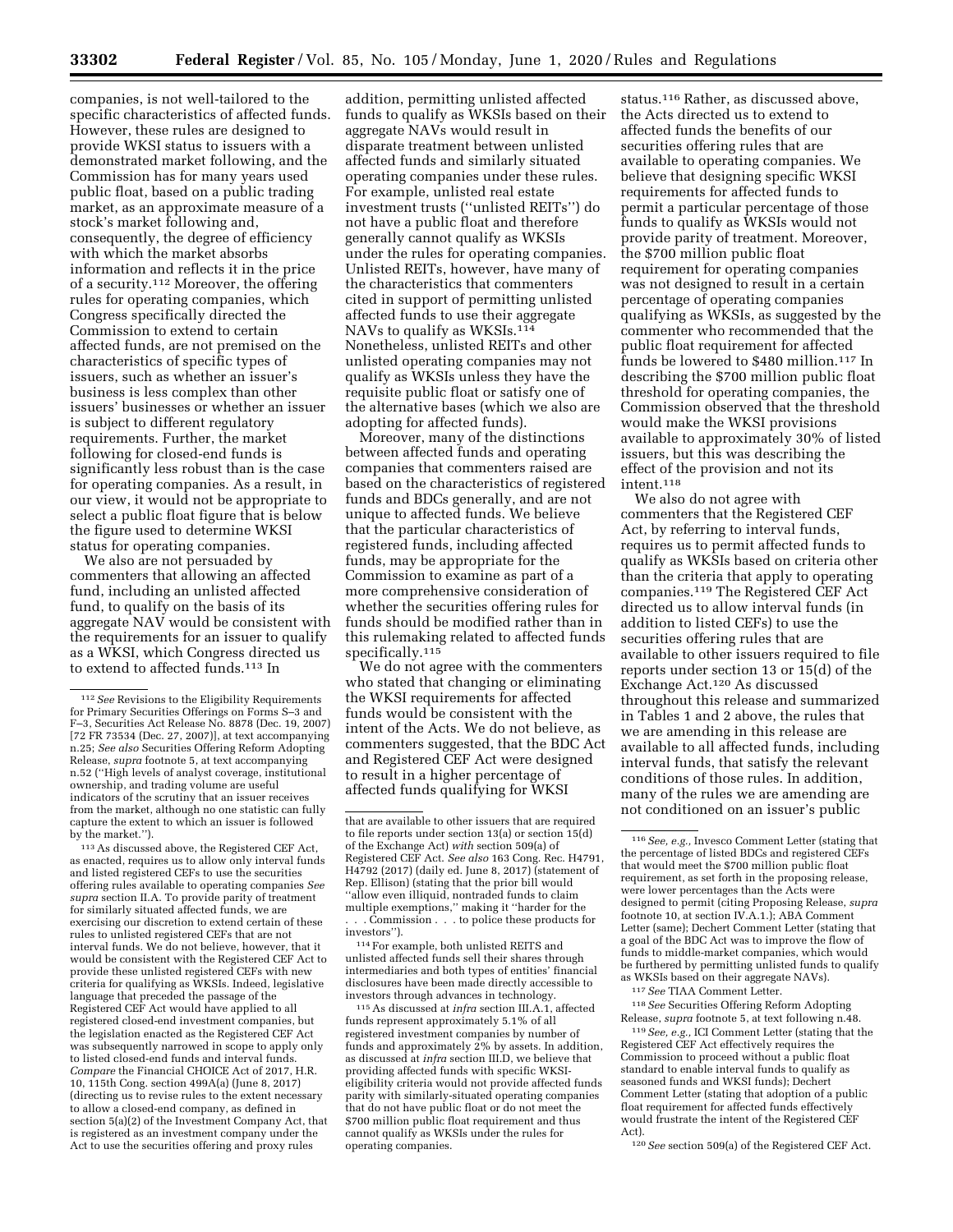float, such as the amendments to permit affected funds to use the ''access equals delivery'' prospectus delivery framework available to operating companies.

We are adopting certain targeted amendments to permit certain noninterval affected funds to rely on rule 486 under the Securities Act. Unlike the WKSI requirements, rule 486 is specifically designed to apply to funds. These amendments to rule 486 will permit certain registered CEFs and BDCs that conduct continuous offerings regardless of whether they qualify as WKSIs—to file post-effective amendments and certain registration statements that become either effective immediately upon filing under rule 486(b) or automatically effective after 60 days under rule 486(a).121 Similar to the benefits the final rule will provide to affected funds that qualify as WKSIs or that are eligible to file short-form registration statements, these amendments will facilitate certain unlisted affected funds' ability to raise capital without delay by allowing the funds to more efficiently maintain effective registration statements while they engage in continuous offerings. The final rule, therefore, will provide certain listed affected funds with the flexibility to use a short-form registration statement and to file registration statements and amendments that become effective automatically. Additionally, unlisted affected funds generally will have the flexibility to make filings that become effective either immediately upon filing or automatically after 60 days. Thus the final rule will provide additional flexibilities to both listed and unlisted affected funds.

#### 3. Ineligible Issuer Definition

We are adopting, as proposed, amendments to the definition of ineligible issuer in rule 405. Although all of the provisions in the ineligible issuer definition would apply to affected funds, our amendments are designed to tailor certain of these provisions for affected funds specifically. First, we are amending the definition of ''ineligible issuer'' to provide that a registered CEF would be ineligible if it has failed to file all reports and materials required to be filed under section 30 of the Investment Company Act during the preceding 12 months. This provision is consistent with the proposed short-form

registration instruction and would mirror the current Exchange Act reporting provision in the ineligible issuer definition.122 We did not receive any comments on this particular proposed amendment.

Second, we are adopting, as proposed, an amendment to the definition of ineligible issuer to give effect to the definition's anti-fraud prong in the context of affected funds. Specifically, we are adopting a parallel anti-fraud prong for affected funds, which provides that an affected fund is an ineligible issuer if within the past three years its investment adviser, including any sub-adviser, was the subject of any judicial or administrative decree or order arising out of a governmental action that determines the investment adviser aided or abetted or caused the affected fund to have violated the antifraud provisions of the Federal securities laws.<sup>123</sup> We believe this amendment is appropriate because investment companies typically are externally managed by an investment adviser, which is primarily responsible for the day-to-day management of the fund and the preparation of the fund's disclosures.<sup>124</sup>

We received several comments requesting that we clarify or modify certain aspects of the proposed amendments. Commenters suggested that we clarify that a violation of section 206(4) of the Advisers Act, or the rules adopted under section 206(4) (except for 17 CFR 275.206(4)–8 (rule 206(4)–8)), by an affected fund's investment adviser or sub-adviser would not give rise to WKSI ineligibility for the affected fund.125 These commenters also recommended that we modify the proposed anti-fraud provision so that an affected fund would not be an ineligible issuer if the investment adviser (or sub-adviser) that was the subject of a judicial or administrative decree or order as described in the proposed rule no longer advises the affected fund at the time the affected fund seeks WKSI status.126

Under the anti-fraud prong for affected funds, an affected fund is ineligible for WKSI status if the affected fund's adviser or sub-adviser is determined to have aided or abetted or caused a violation by the fund of the anti-fraud provisions of the Federal securities laws. As such, only the anti-

fraud provisions of the securities laws that apply to the affected fund itself can give rise to WKSI ineligibility. There could not be a violation of section 206(4) or the rules adopted thereunder by an affected fund, because the fund is not itself an adviser.

We also do not believe it would be appropriate, as commenters suggested, to modify the proposed amendments to permit an affected fund whose adviser or sub-adviser was determined to have aided or abetted or caused a violation by the fund of the anti-fraud provisions of the securities laws to preserve its WKSI eligibility by terminating the adviser or sub-adviser.127 An operating company currently will be an ineligible issuer under the anti-fraud prong even if the operating company terminates all of the employees who aided or abetted the underlying violation of the Federal securities laws, and our amendments will provide comparable treatment if an affected fund were to terminate its adviser. The affected fund also may have the same board of directors that was in place when the affected fund violated the anti-fraud provisions. The specific facts and circumstances relating to a particular issuer's WKSI status under the ineligible issuer definition may, however, be considered through the Commission's process under rule 405 for granting waivers of ineligible issuer status.128

For these reasons, we are adopting the amendments to the ineligible issuer definition as proposed.

### *D. Automatic or Immediate Effectiveness for Filings by Affected Funds Conducting Certain Continuous Offerings*

Based on comments that we received, we are expanding the scope of rule 486 to permit any registered CEF or BDC that conducts continuous offerings under rule 415(a)(1)(ix) (*e.g.,* a continuously-offered tender offer fund) to rely on the rule. Rule 486 under the Securities Act currently permits interval funds to file post-effective amendments and certain registration statements that are either immediately effective upon filing under rule 486(b) or automatically effective 60 days after filing under rule 486(a).129

<sup>121</sup>*See infra* section II.D (discussing the Commission's request for comment on broadening rule 486(b) in the Proposing Release and comments received in response to this request, as well as the amendments we are adopting to rule 486).

<sup>122</sup>*See* amended paragraph (1)(i) of the ineligible issuer definition in rule 405.

<sup>123</sup>*See* amended paragraph (1)(ix) of the ineligible issuer definition in rule 405.

<sup>124</sup>*See* Proposing Release, *supra* footnote 10, at text following n.84.

<sup>125</sup>*See* ACC Comment Letter; CBD Comment Letter. 126 *Id.* 

<sup>127</sup>*See* ACC Comment Letter; CBD Comment Letter;

<sup>128</sup>*See* paragraph (2) of the ineligible issuer definition in rule 405 (providing that the Commission may grant waivers of ineligible issuer status upon a good-cause showing that it is not necessary under the circumstances for the issuer to be considered an ineligible issuer).

<sup>129</sup>Filings under rule 486(a) are generally effective on the sixtieth day after filing, but a registrant may designate a later date for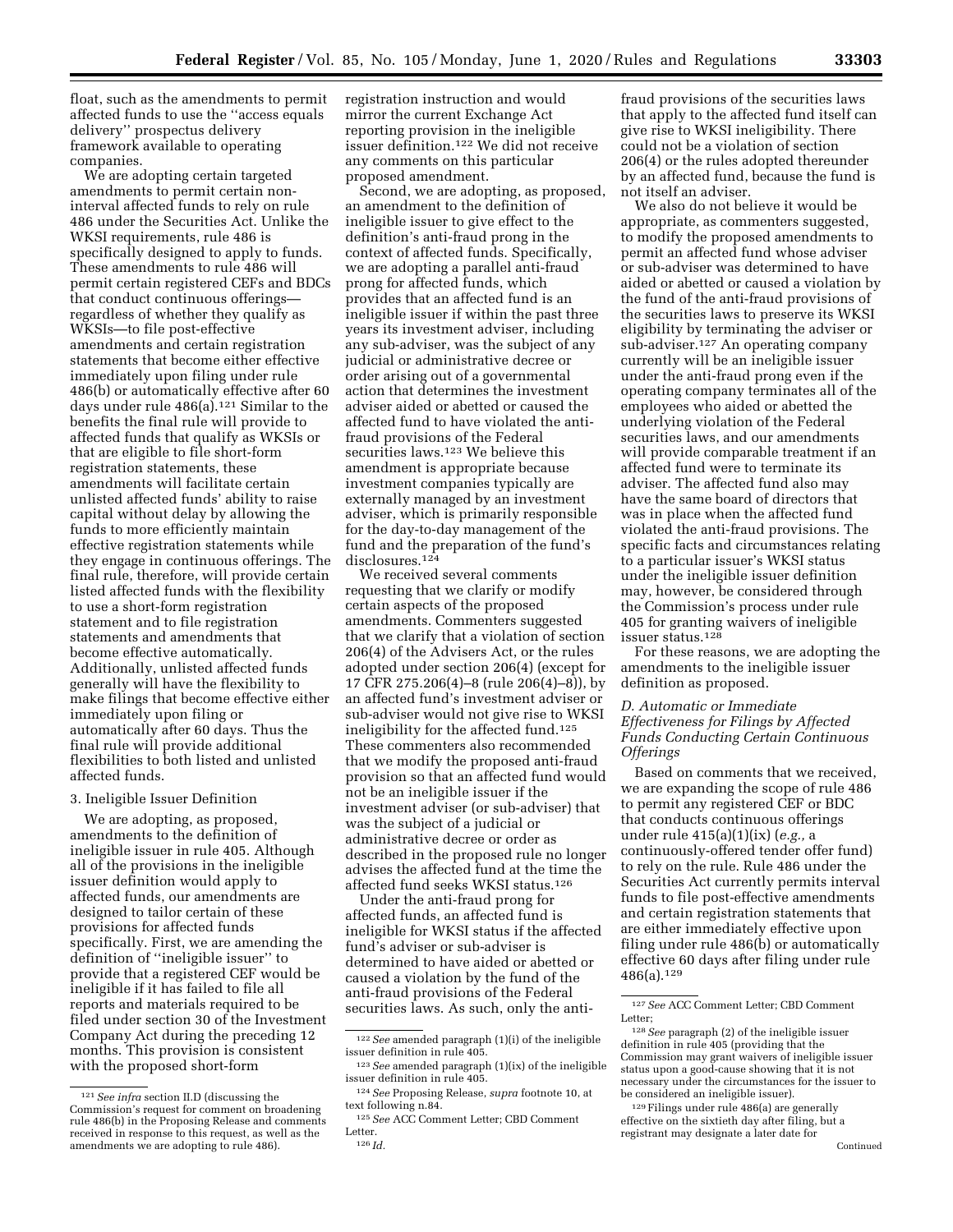As discussed in the Proposing Release, our staff has previously stated that it would not recommend that the Commission take enforcement action under certain provisions of the Securities Act if, on a case-by-case basis, specific listed registered CEFs that conduct offerings under rule 415(a)(1)(x) use rule 486(b) to file certain posteffective amendments that are immediately effective upon filing.<sup>130</sup> The Proposing Release noted that staff in the Division of Investment Management were reviewing these noaction letters to determine if they should be withdrawn in connection with any final rules. The Commission also requested comment on whether it should make rule 486(b) available to all or a broader group of registered CEFs and BDCs.131 In response to this request, several commenters asked that we allow certain non-interval funds that conduct delayed or continuous offerings under rule 415 to rely on rule 486, in whole or in part.132 For example, one commenter suggested that the existing no-action letters be retained or codified. This commenter stated that withdrawing the no-action letters would be disruptive to relevant non-WKSI funds and their ability to update their registration statements and receive automatic effectiveness.133 Additionally, two commenters recommended that we permit affected funds that are continuously-offered unlisted funds to rely on rule 486 in its entirety, including rule 486(a) and rule 486(b). The commenters suggested that, like interval funds, these unlisted funds are continuously offered and would benefit if their filings could become immediately effective or automatically effective 60 days after filing.134 One of these commenters stated that, for example, allowing continuously-offered unlisted affected funds to rely on rule 486 would benefit investors in these

<sup>130</sup> See, e.g., Nuveen California Select Tax-Free Income Portfolio, SEC Staff No-Action Letter (Nov. 21, 2017); PIMCO Dynamic Income Fund, SEC Staff No-Action Letter (Dec. 12, 2017); Eagle Point Credit Company, Inc., SEC Staff No-Action Letter (Feb. 14, 2018); PIMCO Corporate & Income Opportunity Fund and PIMCO Income Opportunity Fund, SEC Staff No-Action Letter (Sep. 13, 2018); and DNP Select Income Fund, Inc., SEC Staff No-Action Letter (Oct. 4, 2018).

131*See* Proposing Release, *supra* footnote 10, at section II.I.

132*See* ABA Comment Letter and ICI Comment Letter.

133*See* ICI Comment Letter.

134*See* ABA Comment Letter and ICI Comment Letter.

funds by allowing the funds to avoid the time and expense of an annual staff review of registration statements where no changes are made beyond immaterial updates and updates to audited financial information.135

In response to these comments, we are amending rule 486 to allow any registered CEF or BDC that conducts a continuous offering under rule 415(a)(1)(ix) to rely on rule 486.136 We believe this rule amendment will allow these continuously-offered affected funds to maintain effective registration statements in a more efficient, costeffective manner. For example, under rule 486(a), these funds will be able to make material changes to their registration statements on an automatically effective basis 60 days after filing. In addition, under rule 486(b), continuously-offered unlisted affected funds will be able, for example, to update their financial statements under section 10(a)(3) or make nonmaterial changes to their registration statements on an immediately effective basis. The rule amendment will allow these funds to more efficiently maintain effective registration statements while they engage in continuous offerings. This is similar to the benefits the final rule will provide to affected funds that file short-form registration statements or qualify as WKSIs, as those funds also will be able to make certain updates to their registration statements more efficiently (*i.e.,* through forward incorporation by reference or automatically effective registration statements and post-effective amendments).137 We believe it is appropriate for any affected fund that conducts delayed or continuous offerings under rule 415(a)(1)(ix), (x), or (xi) to have a mechanism for bringing its financial statements up to date under section  $10(a)(3)$  without delay.<sup>138</sup>

137*See supra* sections II.B.3.b and II.B.3.c. Although affected funds that file short-form registration statements or qualify as WKSIs will be able to use forward incorporation by reference and automatically effective filings to make a broader range of updates to their registration statements on an immediate basis than those specified in rule 486(b), the majority of post-effective amendments that affected funds currently file are solely for one or more purposes described in rule 486(b). Moreover, interval funds, and affected funds that make continuous offerings under rule 415(a)(1)(ix), will be able to make other, material amendments that are automatically effective 60 days after filing.

 $138$  Rule  $415(a)(1)(ix)$ ,  $(x)$ , and  $(xi)$  are the provisions affected funds primarily use to conduct Together, the amendments we are adopting in this release and current rule 486 will achieve this objective.

Continuously-offered unlisted affected funds relying on rule 486 will continue to be subject to applicable provisions in rule 415.139 Moreover, these funds will need to comply with relevant conditions in rule 486.140 If it appears to the Commission that a posteffective amendment or registration statement filed under rule 486(a) may be incomplete or inaccurate in any material respect, the Commission may suspend the effective date of that filing. Further, if it appears to the Commission that the fund has not complied with the conditions in rule 486(b), the Commission may suspend the fund's ability to rely on rule 486(b).141

In addition to allowing an affected fund to rely on rule 486 if the fund makes continuous offerings under rule 415(a)(1)(ix), we are also amending the scope of registration statements that rule 486 covers. Currently, rule 486 is available for post-effective amendments and for registration statements filed for purposes of registering additional shares of common stock for which a Form N– 2 registration statement is effective. This generally reflects the scope of amendments and registration statement filings interval funds make after their initial registration statements are effective. However, unlike interval funds, the affected funds that will newly be eligible to rely on rule 486 generally are required to file new registration statements every three years under rule 415(a)(5) and (6). We are amending rule 486 to allow these registration statements to be immediately or automatically effective under the rule, depending on the substance of the disclosure.142 Specifically, a registration

139For example, rule 415 limits the amount of securities that can be registered in a continuous offering under rule 415(a)(1)(ix) and generally requires an issuer relying on rule 415(a)(1)(ix) to file a new registration statement every three years. *See*  rule 415(a)(2), (5), and (6).

140*See* rule 486(b)(2) (requiring certain written representations that a post-effective amendment filed under rule 486(b) is filed solely for one or more of the permissible purposes covered by the provision); rule 486(e) (requiring a fund to have filed a post-effective amendment or registration statement relating to its common stock that became effective within two years prior to the filing made under rule 486(a) or (b)).

141*See* rule 486(c).

142*See* amended rule 486(a), (b)(1)(vi), and (g).

effectiveness (which must not be later than eighty days after filing). In addition, the Commission, having due regard to the public interest and the protection of investors, may declare an amendment or registration statement effective under rule 486(a)<br>on an earlier date. See rule 486(a).

<sup>135</sup>*See* ABA Comment Letter.

<sup>136</sup>We also are making a technical amendment to rule 486(b)(1)(iv) to provide a more accurate cross reference to Item 9.1.c of Form N–2. Moreover, we are amending Form N–2 to recognize the broader scope of affected funds that may rely on rule 486. *See* General Instruction E.4 of amended Form N– 2 and cover page of amended Form N–2.

delayed or continuous offerings of their securities. Rule 415(a)(1)(ix) allows nontraded affected funds to engage in continuous offerings but does not allow delayed (or ''shelf'') offerings. Rule 415(a)(1)(x) allows affected funds that are eligible to file shortform registration statements on Form N–2 to engage in delayed or continuous offerings. Rule 415(a)(1)(xi) allows interval funds to engage in delayed or continuous offerings.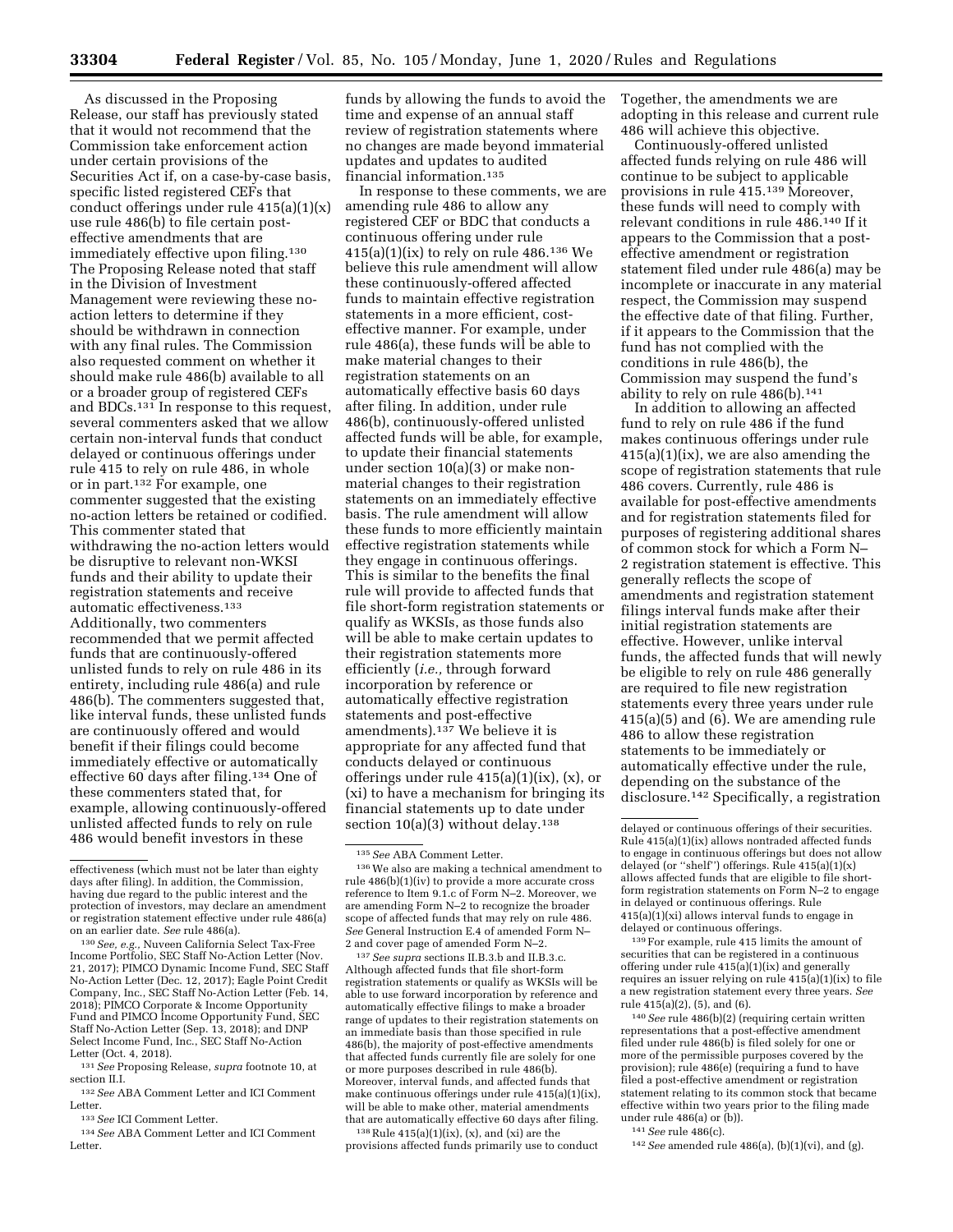statement a fund files to comply with rule 415(a)(5) and (6) could be immediately effective upon filing if it is filed for no purpose other than to comply with those provisions of rule 415 or for other purposes listed in rule 486(b), such as making non-material changes or updating the fund's financial statements under section 10(a)(3). If the registration statement does not qualify under rule 486(b) because, for example, it includes material changes to the fund's disclosure, the registration statement could be automatically effective 60 days after filing under rule 486(a). As a result of the amendments, affected funds that make continuous offerings under rule 415(a)(1)(ix) will be able to rely on rule 486 for registration statements filed to comply with rule 415(a)(5) and (6), regardless of whether they choose to register additional shares at the time these provisions requires them to file new registration statements. This will promote consistent treatment of these funds' filings under the rule.

Although one commenter suggested that we retain or codify the staff noaction letters discussed above to allow affected funds that conduct delayed or continuous offerings under rule 415(a)(1)(x) to file post-effective amendments that are immediately effective under rule 486(b), we believe the final rule makes such relief unnecessary.143 For example, while these funds will need to file new registration statements every three years under rule 415, during the interim period they will be able to update their registration statements through the forward incorporation by reference provisions applicable to short-form registration statement filers.144 The forward incorporation by reference provisions allow these funds to avoid filing the types of post-effective amendments that rule 486(b) covers, as well as other types of post-effective amendments (*e.g.,* those making material changes to the fund's disclosure). Thus, we do not believe that affected funds that make delayed or continuous offerings under rule  $415(a)(1)(x)$  will need to file the types of post-effective amendments rule 486(b) covers.

Moreover, while the commenter only referred to post-effective amendments, rule 486(b) also covers new registration statements under certain circumstances. For instance, when an eligible fund has an effective registration statement and wants to register additional shares without making material amendments to

its existing disclosure, rule 486(b) allows that new registration statement to be immediately effective.145 If we were to permit a fund that makes delayed or continuous offerings under rule  $415(a)(1)(x)$  to rely on rule  $486(b)$  in its entirety, then the new registration statement the fund must file every three years could effectively become an automatic shelf registration statement, even though the fund does not qualify as a WKSI (*e.g.,* it does not have \$700 million in public float).146 As a result of these considerations, the no-action letters stating that the staff would not recommend an enforcement action if specific listed, registered CEFs conducted offerings under rule  $415(a)(1)(x)$  using rule  $486(b)$  will be withdrawn effective August 1, 2021 (one year from the effective date of the final rule).147 Importantly, as recognized above, the final amendments provide a mechanism for these funds to efficiently update their registration statements.

### *E. Final Prospectus Delivery Reforms*

We are adopting, as proposed, rule amendments that will allow an affected fund to satisfy its final prospectus delivery obligations by filing its final prospectus with the Commission.

The Securities Act requires registrants to deliver to each investor in a registered offering a prospectus meeting the requirements of section 10(a) (known as a ''final prospectus'').148 Section 5(b)(2) makes it unlawful to deliver a security for the purpose of sale or for delivery after sale unless accompanied or preceded by a final prospectus. After the effectiveness of a registration statement, a written communication that offers a security for sale, or confirms the sale of a security, may be provided to investors if a final prospectus is sent or given previously or at the same time. Otherwise, such a communication may not be provided unless it is otherwise permitted under

147*See supra* footnote 130. 148 15 U.S.C. 77j(a).

Commission rules or meets the requirements of section 10(a).149

Rule 172 allows issuers, brokers, and dealers to satisfy final prospectus delivery obligations if a final prospectus is or will be on file with the Commission within the time required by the rules and other conditions are satisfied.150 For example, rule 172 provides that a final prospectus will be deemed to precede or accompany a security for sale for purposes of section 5(b)(2) as long as the final prospectus is filed with the Commission or it will be filed as part of the registration statement.151 Rule 172 applies only to final prospectuses and not to other documents.152 Rule 173 requires the delivery of a copy of the final prospectus or, in lieu of a final prospectus, a notice to purchasers stating that a sale of securities was made pursuant to a registration statement or in a transaction in which a final prospectus would have been required to have been delivered in the absence of rule 172.153

Rules 172 and 173 do not apply to offerings of affected funds.154 The BDC Act directs us to remove the exclusion for BDC offerings.155 To implement the BDC Act, and to provide parity for registered CEFs consistent with the Registered CEF Act, we proposed to amend rules 172 and 173 to remove the exclusion for offerings of all affected funds. Commenters supported this approach, stating that the proposed amendments would reduce prospectus printing and delivery costs and provide parity for affected funds, consistent with

<sup>151</sup> See Securities Act rule 172. In the event that the issuer fails to file such a prospectus in a timely manner, the issuer must file the prospectus as soon as practicable thereafter. Securities Act rule 172(c)(3); *see also* Securities Offering Reform Adopting Release, *supra* footnote 5, at n.568 and preceding text (describing this ''cure'' provision). 152*See, e.g.,* Securities Offering Reform Adopting

Release, *supra* footnote 5, at text following n.567. 153 17 CFR 230.173 (Securities Act rule 173). *See* 

*also* Proposing Release, *supra* footnote 10, at n.109. Rule 173(d) provides that a purchaser who receives a notification may request a copy of the final prospectus. We proposed a change to Item 34.6 of Form N–2, under which funds currently undertake to provide an SAI upon request, to require an affected fund to also undertake to provide a prospectus upon request. We received no comments regarding this aspect of the proposal and are making the change as proposed. *See* Item 34.7 of amended Form N–2.

154*See* Securities Act rule 172(d)(1)–(2); Securities Act rule 173(f)(2)–(3).

155Section 803(b)(2)(L) of the BDC Act; *see also*  section 509(a) of Registered CEF Act (requiring parity of securities offering rules with operating companies for listed registered CEFs and interval funds).

<sup>143</sup>*See* ICI Comment Letter.

<sup>144</sup>*See* rule 415(a)(5) and (6); General Instructions A.2 and F.3 of amended Form N–2.

<sup>145</sup>*See* rule 486(b)(1)(i) and (v).

<sup>146</sup>Under these circumstances, a non-WKSI fund potentially could combine its ability to forward incorporate by reference and its ability to rely on rule 486(b) to achieve a WKSI-like status, with registration statements that would always be immediately effective upon filing. This could occur if, for example, a fund made material changes to its registration statement by forward incorporating information into its registration statement and then, to satisfy the requirement to file a new registration statement every three years, it filed a new registration statement under rule 486(b). In contrast, when an affected fund that may rely on rule 486 makes a material change to its registration statement, the relevant filing is not effective immediately. *See* rule 486(a).

<sup>149</sup> 15 U.S.C. 77e(b)(2). 150 17 CFR 230.172 (Securities Act rule 172); *see also* Securities Offering Reform Adopting Release, *supra* footnote 5, at nn.560–562 and accompanying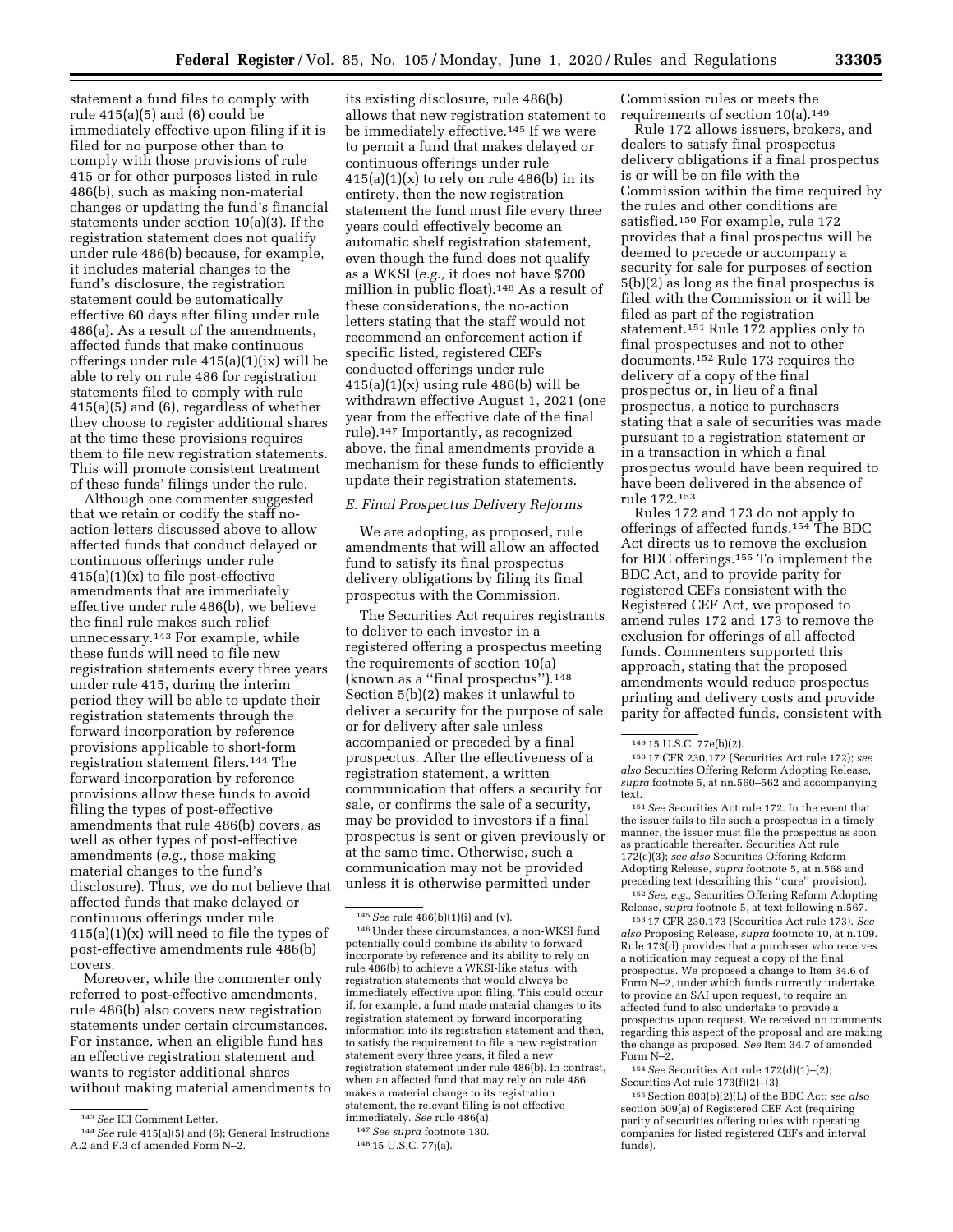the BDC Act and the Registered CEF Act.156 We are adopting the amendments to rules 172 and 173 as proposed.157

## *F. Communications Reforms*

#### 1. Offering Communications

We are adopting amendments to the communications rules, as proposed, to extend to affected funds the rules that currently provide operating companies and other parties (such as underwriters) increased flexibility in their communications.158 The amendments permit these communications notwithstanding the ''gun-jumping provisions'' in the Securities Act, which restrict the types of offering communications that issuers or other parties subject to the Act's provisions may use in connection with a registered public offering.159 The gun-jumping provisions were designed to make the statutorily mandated prospectus the primary means for investors to obtain information regarding a registered securities offering.<sup>160</sup> Accordingly, the statute provides that unless otherwise permitted:

• Before an issuer files a registration statement, all offers, in whatever form, are prohibited; 161

• After the issuer files a registration statement but before it has become

<sup>157</sup> See amended Securities Act rule 172(d);<br>amended Securities Act rule 173(f).

<sup>158</sup> See, Proposing Release, *supra* footnote 10 at section II.E.1; *see also* Securities Act rule 134; Securities Act rule 168; Securities Act rule 156; Securities Act rule 163; Securities Act rule 163A; Securities Act rule 164; Securities Act rule 168; Securities Act rule 169; and Securities Act rule 433. 159Unless otherwise noted, offering

communications generally refer to written communications. Rule 405 provides that ''[e]xcept as otherwise specifically provided or the context otherwise requires, a written communication is any communication that is written, printed, a radio or television broadcast, or a graphic communication as

 $^{160} \, See$  Securities Offering Reform Adopting Release, *supra* footnote 5, at 44731. *But see* section 5(d) of the Securities Act [15 U.S.C. 77e(d)], which permits an emerging growth company, or any person authorized to act on its behalf, to engage in oral or written communications with potential investors that are qualified institutional buyers, as defined in 17 CFR 230.144A (Securities Act rule 144A), or institutions that are accredited investors, as defined in 17 CFR 230.501(a) (Securities Act rule 501(a)), either prior to or after the filing of a registration statement, to determine their interest in a contemplated registered offering. These communications are often referred to as ''testing the waters.'' 17 CFR 230.163B (Securities Act rule 163B), recently adopted by the Commission, extends this accommodation to all issuers. Solicitations of Interest Prior to a Registered Public Offering, Securities Act Release No. 10699 (Sept. 25, 2019) [84 FR 53011 (Oct. 4, 2019)] (''Rule 163B Adopting Release'').

161*See* section 5(c) of the Securities Act [15 U.S.C. 77e(c)].

effective, the only written offers that are permitted are those made using a preliminary prospectus that meets the requirements of section 10 of the Securities Act, which must be filed with the Commission; 162 and

• Even after the registration statement is declared effective, offering participants still may make written offers only through a statutory prospectus, except that they may use additional written offering materials if a final prospectus that meets the requirements of Securities Act section 10(a) is sent or given prior to or with those materials.163

Since the adoption of the Securities Act, the Commission has recognized that certain communications before, during, and after the filing of a registration statement do not raise the investor protection concerns that the gun jumping provisions aim to address. For this reason, the Commission has adopted several rules to provide clarity to issuers on the types of communications that are permissible and how to communicate with investors without violating the gun jumping provisions. We proposed to extend those rules to affected funds in the Proposing Release. Commenters generally supported the proposed amendments to the communications rules.164 Two commenters stated that the amendments would allow increased flexibility in communications and provide parity with operating companies.165 One commenter added that the amendments would make it easier to execute offerings by affected funds and would decrease costs, leading to lower offering costs and potentially enhance capital formation while not negatively impacting investor protections.166

The Commission continues to believe that investors and the market will benefit from access to greater communications under conditions that preserve investor protections. To implement the BDC Act, and to provide parity for registered CEFs consistent

163*See* section 2(a)(10) and section 5(b)(1) of the Securities Act [15 U.S.C. 77b(a)(10) and 77e(b)(1)].

164*See, e.g.,* SIFMA Comment Letter; Comment Letter of Sidley Austin LLP (June 10, 2019); ICI Comment Letter; ACC Comment Letter; CBD

Comment Letter; MFDF Comment Letter; TIAA Comment Letter.

165*See, e.g.,* SIFMA Comment Letter; ICI Comment Letter.

with the Registered CEF Act, we are extending, as proposed, the communications rules currently available to operating companies to affected funds by removing the exclusions for affected funds and making other conforming changes.167 Specifically, the amended rules will:

• Permit affected funds to use rule 134 to publish factual information about the issuer or the offering, including ''tombstone ads.'' 168

• Permit affected funds to rely on rule 163A, which provides issuers a brightline time period, ending 30 days prior to filing a registration statement, during which they may communicate without risk of violating the gun-jumping provisions.169

• Permit affected funds that are reporting companies to rely on rule 168 to publish or disseminate regularly released factual business information and forward-looking information at any time, including around the time of a registered offering.170 The amendments to rule 169 will also permit affected funds' continued publication or dissemination of regularly released factual business information that is intended for use by persons other than in their capacity as investors or potential investors.171 We also are adopting amendments to rule 156 to state that nothing in that rule may be construed to prevent an affected fund from qualifying for an exemption under rule 168 or 169.172 The contents of any rule 168 or 169 communication remain subject to the anti-fraud provisions of the Federal securities laws.

168*See* Proposing Release, *supra* footnote 10, at n.122 (discussing rule 134).

- 169*See id.* at n.123 (discussing rule 163A).
- 170*See id.* at n.124 (discussing rule 168).

 $^{171}\rm{Rule}$  169 is also a safe harbor from the

definition of ''prospectus'' in section 2(a)(10) of the Securities Act.

172*See* amended rule 156(d); section 803(b)(2)(G) of the BDC Act; section 509(a) of Registered CEF Act.

<sup>156</sup>*See, e.g.,* SIFMA Comment Letter; ICI Comment Letter; Invesco Comment Letter; TIAA

<sup>162</sup>This is because after the filing of the registration statement but before its effectiveness, offers made in writing (including electronically), by radio, or by television are limited to a ''statutory prospectus'' that conforms to the information requirements section 10 of the Securities Act. *See*  sections 5(b)(1) and 10 of the Securities Act [15 U.S.C. 77e(b)(1) and 77(j)].

<sup>166</sup>*See, e.g.,* SIFMA Comment Letter.

<sup>167</sup>*See* amended rules 134(g), 163(b)(3), 163A(b)(4), 164(f), 168(d)(3), and 169(d)(4) (removing references to BDCs and limiting the rules' exclusion of registered investment companies from the safe harbor to exclude registered funds other than registered CEFs).

*See also* amended rule 168 (adding to paragraphs (b)(1) and (2) references to the Investment Company Act to parallel current references to the Exchange Act to provide that forward-looking information and factual business information may be included in materials filed under the Investment Company Act); amended rule 433 (adding to paragraphs (a)(1)(i) and (iv) references to registration statements filed on Form N–2 under adopted General Instruction A.2 to parallel current references to Form S–3; adding to paragraph (c)(1)(ii) a reference to reports filed under section 30 of the Investment Company Act as reports with which a free-writing prospectus may not conflict). *See also* amended rule 156(d); *infra* footnote 172.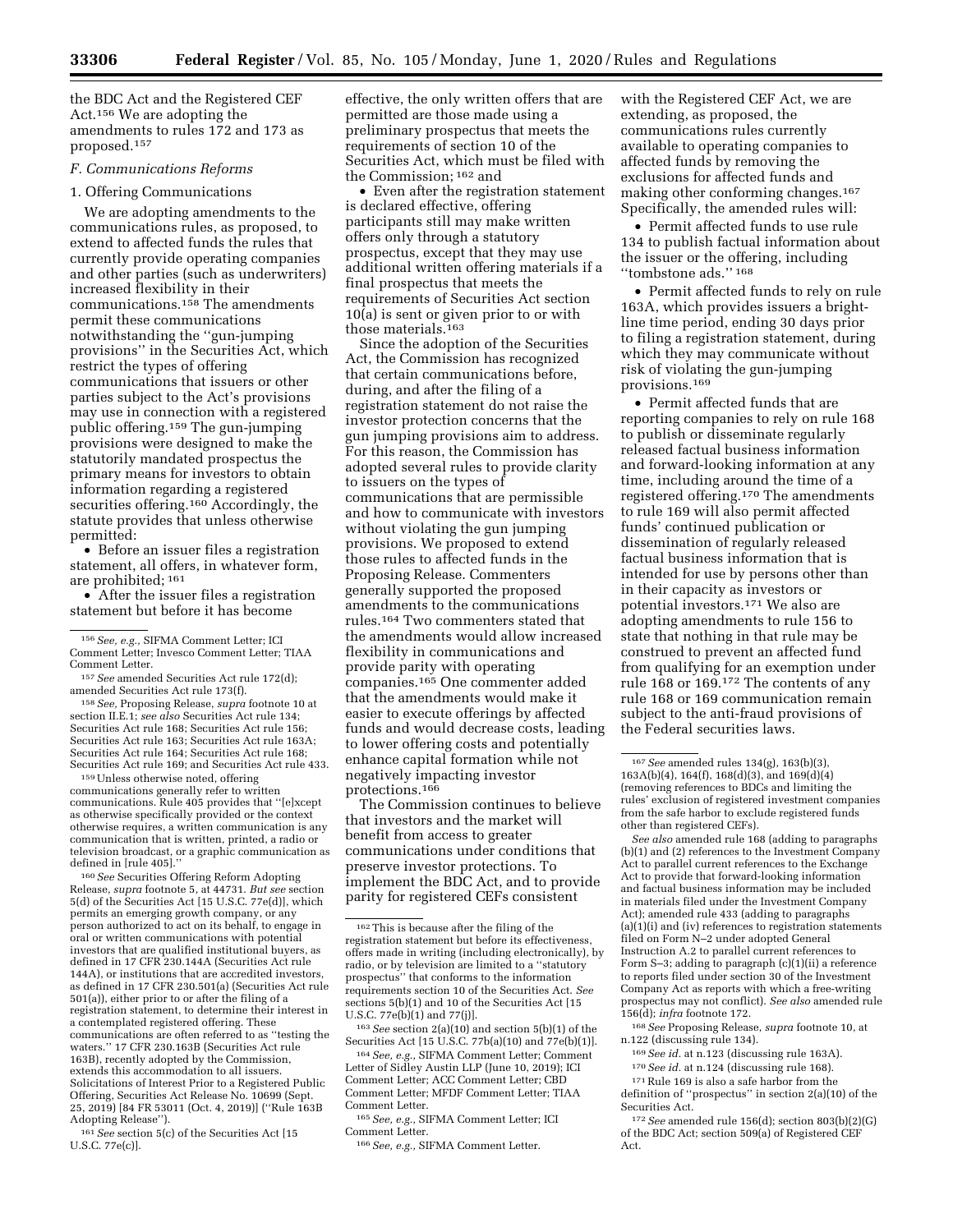• Permit affected funds to rely on rules 164 and 433 to use a ''free writing prospectus.'' 173

• Permit affected funds that are WKSIs to engage at any time in oral and written communications, including use at any time of a free writing prospectus (before or after a registration statement is filed), subject to the same conditions applicable to other WKSIs.174

As we discussed in the Proposing Release, investment company communications currently are subject to rule 482.175 Rule 482 communications can only be used by a fund that is selling or is proposing to sell its securities pursuant to a filed registration statement, and are prospectuses subject to prospectus liability under section 12 of the Securities Act.176 The amendments to the communications rules provide affected funds with incremental flexibility in their communications, including additional flexibility to communicate before filing a registration statement, and some additional flexibility in using communications that are not subject to prospectus liability under section 12 of the Securities Act.177 Moreover, as we discussed in the Proposing Release, both the BDC Act and Registered CEF Act direct the Commission to continue to make available Securities Act rule 482 communications, or ''ads,'' notwithstanding the amendments to the communications rules.178 Affected funds therefore can now take advantage of additional flexibility under the communications rules as amended or continue to rely on rule 482 and other rules currently applicable to investment company communications.

In addition to comments on the proposed amendments to the communications rules, two commenters urged us to adopt rules that would extend the safe harbors for liability in private actions for certain forward

176 17 CFR 230.482 (Securities Act rule 482); *see also* 17 CFR 230.497(i) (Securities Act rule 497). 177*See* Proposing Release, *supra* footnote 10, at section II.E.1.

178*See id.* at text following n.128; *see also*  sections 803(e)(2) of the BDC Act (prohibiting the Commission from interpreting the amendments directed by the BDC Act in a manner that would prevent BDCs from distributing sales material pursuant to rule 482 under the Securities Act); and 509(c)(1) of the Registered CEF Act (prohibiting the Commission from interpreting the amendments directed by the Registered CEF Act to impair or limit in any way a registered closed-end company from using rule 482 communications, under the Investment Company Act, to distribute sales material).

looking statements under section 27A of the Securities Act and section 21E of the Exchange Act to affected funds.179 Those commenters did not specify what the conditions or requirements of such a rule might be, and the public has not had the opportunity to comment on whether or how to extend safe harbors for forward-looking statements to affected funds. For these reasons, we believe commenters' request requires more extensive consideration beyond the scope of this rulemaking.

#### 2. Broker-Dealer Research Reports

We are adopting the amendments to Securities Act rule 138 as proposed. Rule 138 permits a broker-dealer participating in the registered offering of an eligible issuer's common stock and similar securities to publish or distribute research reports about that issuer's fixed income securities, and vice versa, if it publishes or distributes that research in the regular course of its business.

Although rule 138 does not currently exclude affected funds from coverage, it does include references to Form S–3 but not Form N–2. We therefore proposed to amend the rule's references to shelf registration statements filed on Form S– 3 to include a parallel reference to a registration statement filed on Form N– 2 under the proposed short-form registration instruction. Rule 138 also currently provides that an issuer covered in a research report published in reliance on the rule must be required to file reports, and must have filed all periodic reports required during the preceding 12 months (or such shorter time that the issuer was required to file such reports), on Forms 10–K and 10– Q.180 Because registered CEFs do not file the periodic reports currently specified in rule 138, we proposed to include parallel references to the reports that registered CEFs are required to file, *i.e.,* reports on Forms N–CSR, N–Q, N– CEN, and N–PORT.181 We did not receive any comments on these amendments and are adopting them as proposed.

We are not adopting changes to 17 CFR 230.139 (rule 139).182 That rule provides a safe harbor for a brokerdealer's publication or distribution of research reports where the broker-dealer is participating in the registered offering of the issuer's securities and, unlike rule 138, permits the research report to cover any class of the issuer's securities.

As we stated in the Proposing Release, in 2018 the Commission adopted new 17 CFR 230.139b (Securities Act rule 139b) to implement the Fair Access to Investment Research Act of 2017 (the ''FAIR Act'').183 The FAIR Act directed that the Commission extend rule 139 to cover broker-dealers' publication or distribution of ''covered investment fund research reports.'' These include research reports about affected funds.184

Rule 139b includes specific provisions mandated by Congress for covered investment fund research reports. For example, rule 139b excludes from the rule's safe harbor research reports published or distributed by the covered investment fund itself, any affiliate of the covered investment fund, or any broker-dealer that is an investment adviser (or an affiliated person of an investment adviser) for the covered investment fund.185 The Commission did not propose changes to rule 139 because it believed that rule 139b satisfies the directives of the BDC Act and Registered CEF Act by extending rule 139's safe harbor to research reports on BDCs and registered CEFs and is consistent with Congress's core objective regarding research reports covering these funds.186 The Commission observed that, if it were to amend rule 139 to cover research reports on BDCs, or on affected funds generally, exactly the same conduct would be subject to different standards based on the rule a brokerdealer chose to use.187 The Commission believed that it would be more appropriate to provide a consistent approach for affected fund research reports under rule 139b.188

One commenter suggested that we amend rule 139 and repeal rule 139b, in order to provide the same requirements for broker-dealer research reports on

184 17 CFR 230.139b; *see also* Covered Investment Fund Research Reports Adopting Release, *supra*  footnote 101, at 64183 (providing that under rule 139b, the term ''covered investment fund'' includes, among other things, registered investment companies and BDCs).

186*See* Covered Investment Fund Research Reports Adopting Release, *supra* footnote 101, at nn.144–145 and accompanying paragraph.

<sup>173</sup>*See* Proposing Release, *supra* footnote 10, at n.127 (discussing rules 164 and 433).

<sup>174</sup>*See id.* at n.128 (discussing how communications rules apply to WKSIs).

<sup>175</sup>*See id.* at section II.E.1.

<sup>179</sup>*See* Dechert Comment Letter; IPA Comment Letter; *see also* sections 27A(b)(2)(B) and 27A(g) of the Securities Act [15 U.S.C. 77z–2(b)(2)(B) and 15 U.S.C. 77z–2(g)] and sections 21E(b)(2)(B) and 21E(g) of the Exchange Act [15 U.S.C. 78u– 5(b)(2)(B) and 15 U.S.C. 78u–5(g)].

<sup>180</sup>*See* 17 CFR 230.138(a)(2)(i) (Securities Act rule 138(a)(2)(i)).

<sup>181</sup>*See supra* section II.B.3.a (Form N–Q will be rescinded on May 1, 2020).

<sup>182</sup>*See* Proposing Release, *supra* footnote 10, at section II.E.2.

<sup>183</sup>*See* Fair Access to Investment Research Act of 2017, Public Law 115–66, 131 Stat. 1196 (2017); *see also* Covered Investment Fund Research Reports Adopting Release, *supra* footnote 101.

<sup>185</sup>*See* Covered Investment Fund Research Reports Adopting Release, *supra* footnote 101 at sections II.A.1 and II.E.2; *see also* section 2(f)(3) of the FAIR Act.

<sup>187</sup> *Id.*  188 *Id.*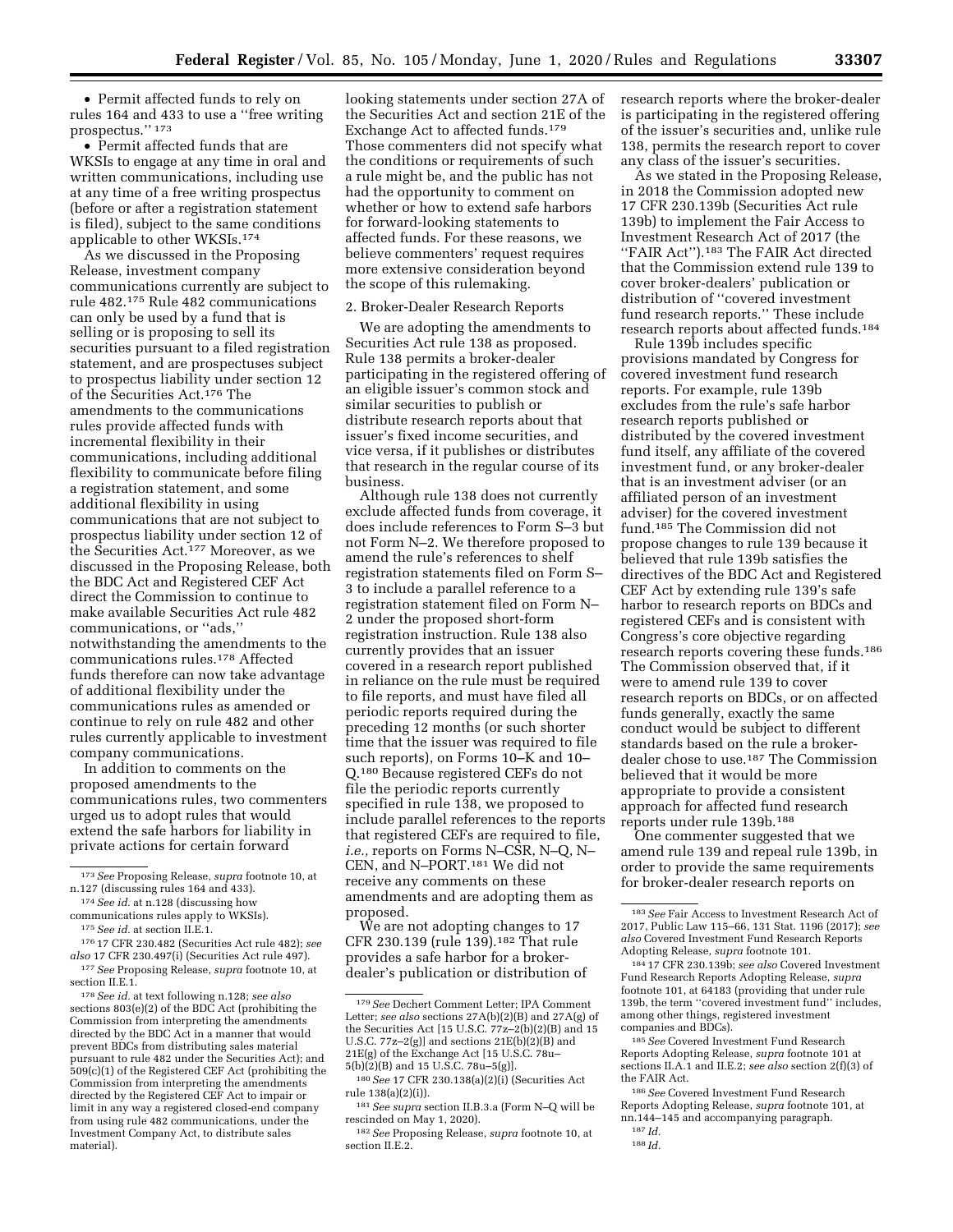affected funds and operating companies.189 The commenter raised concerns regarding differences between these two rules' requirements, such as rule 139b's ''affiliate exclusion.'' That provision makes rule 139b's safe harbor inapplicable to research reports by a broker-dealer that is an investment adviser (or an affiliated person of an investment adviser) to the covered investment fund.

We acknowledged the differences between rule 139b and rule 139 in the Proposing Release. Indeed, the different requirements in rule 139b—which were mandated by Congress in the FAIR Act—are why we did not propose amendments to rule 139. We continue to believe that rule 139b already satisfies the directives of the BDC Act and Registered CEF Act by extending rule 139's safe harbor to research reports on BDCs and registered CEFs and is consistent with Congress's core objective regarding research reports covering these funds. If we were to amend rule 139 and rescind rule 139b as urged by this commenter, this would not give effect to Congress's more specific directives in the FAIR Act. Moreover, rule 139b, as directed by the FAIR Act, provides a consistent framework for research reports on ''covered investment funds,'' which are not limited to the affected funds covered in this rulemaking. Maintaining rule 139b therefore provides a consistent approach for all ''covered investment fund research reports.''

### *G. Other Rule Amendments*

#### 1. Rule 418 Supplemental Information

As proposed, we are adopting amendments to rule 418 to exempt affected funds that are eligible to file a short-form registration statement on Form N–2 from the requirement to furnish certain supplemental information to the Commission or staff on request under paragraph (a)(3) of the rule. As discussed in the Proposing Release, operating companies that are eligible to use Form S–3 are already exempt from having to furnish certain information under rule 418(a)(3).190 Commenters did not address the amendments to rule 418, which we proposed to implement the BDC Act and to provide parity for registered CEFs consistent with the Registered CEF Act.191 Consistent with the proposal, affected funds that are eligible to file a short-form registration statement on Form N–2 will not be required to

furnish, on request, recent engineering, management, or similar reports or memoranda relating to broad aspects of the business, operations, or products of the registrant under amended rule 418(a)(3).192

2. Amendments to Incorporation by Reference Into Proxy Statements

We are adopting amendments to Schedule 14A under the Exchange Act as proposed, consistent with the BDC Act and the Registered CEF Act.193 We did not receive comments on the proposed amendments to Schedule 14A. The amendments will allow affected funds that meet the requirements of the short-form registration instruction in Form N–2, as further described in Note E to Schedule 14A, to incorporate certain information by reference to previously-filed documents for proxy statements containing specific proposals under Item 13 of Schedule 14A.194 The amendments allow eligible funds to incorporate by reference certain required information for relevant proxy proposals to the same extent that operating companies meeting the requirements of Form S–3 (as defined in Note E to Schedule 14A) may use incorporation by reference under the same circumstances.<sup>195</sup>

#### 3. Rule 103 of Regulation FD

We are adopting amendments to rule 103(a) of Regulation FD, as proposed, to provide that an affected fund's failure to make a public disclosure required solely by rule 100 of Regulation FD will not affect the fund's eligibility under the short-form registration instruction of

194 Item 13 applies to proxy statements seeking security holder approval to authorize, issue, modify, or exchange securities as described in Items 11 or 12 of Schedule 14A.

195The proposed definition in Note E of Schedule 14A of an affected fund that ''meets the requirements of General Instruction A.2 of Form N– 2'' included certain conditions relating to the transaction requirements in General Instruction I.B or I.C of Form S–3, consistent with the conditions in the definition in Note E of an operating company that ''meets the requirements of Form S–3.'' We are adopting the definition in Note E as proposed to provide parity between affected funds and operating companies although, as discussed in the Proposing Release, we believe these conditions are less likely to be relevant to affected funds. *See*  Proposing Release, *supra* footnote 10, at n.152.

Form N–2.196 We did not receive comments on the proposed amendments to rule 103(a). The final amendments to rule 103(a) will enhance parity between affected funds and operating companies, consistent with the BDC Act and the Registered CEF Act, as rule 103(a) already provides that an operating company's failure to make a public disclosure required solely by rule 100 of Regulation FD will not affect its eligibility to use Form S–3.197

### *H. New Registration Fee Payment Method for Interval Funds and Issuers of Certain Exchange-Traded Products*

We are adopting a modernized approach to registration fee payment that will require interval funds to pay securities registration fees using the same method that mutual funds and ETFs use today.198 Specifically, for interval funds, the final rule will provide that such funds register an indefinite amount of securities upon their registration statements' effectiveness.199 Like mutual funds and ETFs, interval funds will be required to

197*See* section 803(b)(2)(O) of the BDC Act; 17 CFR 243.103(a) (rule 103(a) of Regulation FD).

198 In general, issuers today—including interval funds—are required under the Securities Act to pay a registration fee to the Commission at the time of filing a registration statement. *See* sections 6(b)(1) (requiring applicants to pay a fee to the Commission at the time of filing a registration statement) and (c) (providing that a registration statement shall not be deemed to have taken place without payment of a registration fee) of the Securities Act [15 U.S.C. 77f(b)(1)]. This means that they pay registration fees at the time they register the offering of securities, regardless of when (or if) they sell them. WKSIs using automatic shelf registration statements have additional flexibility to pay filing fees at or prior to the time of a securities offering. *See supra* footnote 78; *see also* Securities Offering Reform Adopting Release, *supra* footnote 5, at 44780. This arrangement is commonly known as ''pay-as-yougo.'' *Id.* As a result, these filers may defer payment until a future takedown of shares off a shelf registration statement. Affected funds that become WKSIs as a result of our final rule will also gain that flexibility, but other affected funds will not. *See supra* section II.C.

199The final rule applies to interval funds the same treatment provided by rule 24f–2 to open-end funds and UITs. *See* amended rule 23c–3(e) (providing that an interval fund would be deemed to have registered an indefinite amount of securities under section 24(f) upon the effective date of its registration statement); *see also* amended rule 24f– 2 (providing for interval funds to pay their registration fees on the same annual net basis as mutual funds, other open-end funds, and UITs). *See*  section 4(e) of the Exchange Act [15 U.S.C. 78d– 4(e)]; section 28 of the Securities Act [15 U.S.C. 77z–3)].

<sup>189</sup>*See* ABA Comment Letter.

<sup>190</sup>*See* Proposing Release, *supra* footnote 10, at text accompanying n.147.

<sup>191</sup>*See* section 803(b)(2)(M) of the BDC Act.

<sup>192</sup>*See* Proposing Release, *supra* footnote 10, at n.148.

<sup>193</sup>Section 803(b)(2)(N) of the BDC Act (directing us to amend Item 13(b)(1) of Schedule 14A to include as an issuer to which Item 13(b)(1) applies a BDC that would otherwise meet the requirements of Note E of the Schedule); section 509(a) of the Registered CEF Act (requiring us to provide certain registered CEFs with the same flexibility under the proxy rules, subject to appropriate conditions, as is available to other issuers required to file reports under section 13 or section 15(d) of the Exchange Act).

<sup>196</sup>Rule 100 of Regulation FD generally requires an issuer to make either simultaneous or prompt public disclosure of any material nonpublic information regarding the issuer or its securities that the issuer or a person acting on its behalf has selectively disclosed to certain parties. *See* 17 CFR 243.100 (requiring simultaneous public disclosure in the case of an intentional selective disclosure or prompt public disclosure in the case of a nonintentional selective disclosure).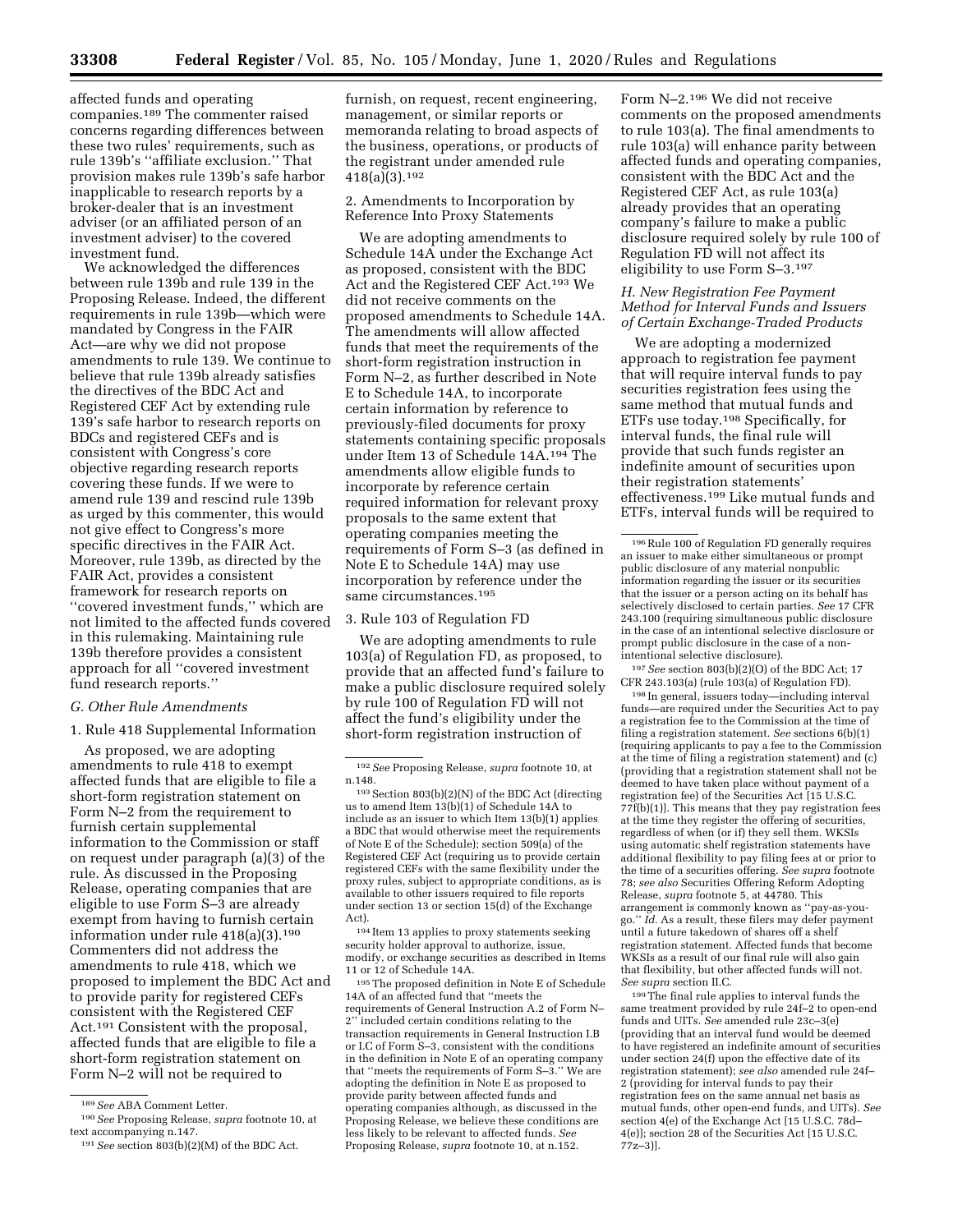pay registration fees based on their net issuance of shares, no later than 90 days

after the funds' fiscal year ends.200 These issuers will be required to file information about the computation of this registration fee and other information on Form 24F–2 under the Investment Company Act when paying the fee.201 In response to comments that we received, we also are extending similar treatment to certain ETPs that are not registered under the Investment Company Act.

We proposed to amend rules 23c–3 and 24f–2 so that interval funds would pay registration fees on this same annual net basis.202 The commenters who addressed this aspect of the proposal supported it.203 Two commenters suggested expanding the scope of this aspect of our proposal to include additional types of issuers.204 One commenter recommended extending the scope of the provision to ''all other funds'' to confer the same benefits to those additional funds, such as eliminating the need to predict the number of shares the fund expects to sell.205 Another commenter suggested extending the scope to ''tender offer funds''—those that make repurchase offers but that are not, like interval funds, required to periodically repurchase shares or to have a fundamental policy regarding its repurchase offers that can be changed only by a shareholder vote.206 We are adopting this provision as proposed. Of the categories of investment companies contemplated by commenters, only interval funds routinely repurchase shares at NAV and are required to periodically offer to repurchase their shares, making these funds more like mutual funds and ETFs, which are required to use this method.

In response to a request for comment in the Proposing Release, a number of commenters also recommended that certain ETPs that are not registered under the Investment Company Act be permitted to register offerings of an indefinite number of securities and pay these ETPs.209 After considering these comments, we have determined to adopt amendments to enable certain ETPs that are not registered under the Investment Company Act to elect to register an offering of an indeterminate number of securities and to pay registration fees for such an offering in a manner equivalent to that for mutual funds and ETFs (*i.e.,*  in arrears on an annual net basis). In view of the concerns raised by commenters as well as the similarities between these ETPs and ETFs, we agree that it is appropriate to extend the availability of this treatment to these ETPs under the Securities Act. Accordingly, issuers that offer exchange-traded vehicle securities, as the term will now be defined in amended rule 405,210 will be eligible

<sup>208</sup> Invesco Comment Letter (stating that the provision would assist ETPs); ProShares Comment Letter (same); SSGA Comment Letter (same); GraniteShares Comment Letter (stating that the provision would assist ETPs, and would eliminate a competitive difference between ETPs and mutual funds); USCF Comment Letter (stating that the provision would provide ETPs with cost savings and efficiencies that would benefit investors); WGC Comment Letter (same). One commenter noted that the securities of these ETPs are issued and redeemed in large blocks called ''creation units'' through either in-kind transactions with brokerage firms and institutional investors or on a cash basis when the ETPs invest in futures contracts and other investments that cannot be transferred in-kind. GraniteShares Comment Letter.

209USCF Comment Letter; SSGA Comment Letter; WGC Comment Letter.

210We believe that the scope of this definition properly limits the availability of this treatment to offerings of securities that share substantially similar attributes with those issued by ETFs, such as being listed on a national securities exchange and routine purchases and redemptions of the securities in ''creation units'' at NAV. The reference to ''ratable share'' in the definition encompasses repurchases or redemptions of securities that occur at NAV on an in-kind basis or cash basis.

under new Securities Act rule 456(d) to elect to register an offering of an indeterminate amount of exchangetraded vehicle securities and pay registration fees for such an offering on an annual net basis no later than 90 days after the end of the fiscal year when making this election. We are also adopting Securities Act rule 457(u), which sets forth the calculation method for paying registration fees in this manner and is consistent with the fee calculation provisions of Form 24F– 2.211 Finally, we are adopting rule 424(i) pursuant to which issuers that elect to register an offering of an indeterminate amount of securities pursuant to rule 456(d) will be required to file a prospectus supplement when paying registration fees on an annual net basis.212

### *I. Disclosure and Reporting Parity Proposals*

We are adopting amendments to our rules and forms, substantially as proposed, intended to tailor the disclosure and regulatory framework for affected funds in light of our amendments to the offering rules. Many of these amendments are not required by the BDC Act or the Registered CEF Act, but we believe are consistent with the respective Acts' requirements to increase regulatory parity of affected funds with otherwise similarly-situated issuers.213 As discussed in detail below, these amendments include structured data requirements; new annual reporting requirements; amendments to provide all affected funds additional flexibility to incorporate information by reference; and enhancements to the disclosures that registered CEFs make to investors when the funds are not updating their registration statements.

#### 1. Structured Data Requirements

We are adopting, substantially as proposed, certain new structured data reporting requirements for registered CEFs and BDCs. In particular, and as discussed in detail below, we are requiring:

212Rule 424(i) also includes certain disclosure requirements modeled after Form 24F–2.

<sup>200</sup>*See* section 24(f)(2) of the Investment Company Act [15 U.S.C. 80a–24(f)(2)]. Specifically, mutual funds and ETFs currently are required to pay fees on a net basis, based upon the sales price for securities sold during the fiscal year and reduced based on the price of shares redeemed or

repurchased that year. 201 17 CFR 274.24. 202Proposing Release, *supra* footnote 10, at section II.G (discussing how and why interval funds are currently not permitted to pay registration fees

<sup>203</sup> ICI Comment Letter; Invesco Comment Letter. No commenter expressed opposition to the proposed provision.

<sup>204</sup>ABA Comment Letter; ICI Comment Letter.

<sup>205</sup> ICI Comment Letter. 206ABA Comment Letter.

registration fees in a manner equivalent to that under rule 24f–2.207 These commenters stated that these ETPs operate in a manner substantially similar to that of ETFs and would similarly benefit from paying registration fees on an annual net basis and from registering offerings of an indefinite number of securities.208 Some of these commenters also noted that the attributes cited in the Proposing Release for extending the ability to pay registration fees on an annual net basis to interval funds (routine repurchases of shares at NAV and avoiding the possibility that an interval fund would inadvertently sell more shares than it had registered) would also apply to

<sup>207</sup> GraniteShares Comment Letter; Invesco Comment Letter; ProShares Comment Letter; Comment Letter of State Street Global Advisors (June 21, 2019) (''SSGA Comment Letter''); USCF Comment Letter; WGC Comment Letter; Comment Letter of Morgan, Lewis & Bockius LLP (Jan. 15, 2020).

<sup>211</sup>We are amending a number of Securities Act registration statement forms (Forms S–1, S–3, F–1 and F–3) to provide that an issuer may elect to register an indeterminate amount of exchangetraded vehicle securities on these registration statement forms.

<sup>213</sup>For example, regulatory parity could mitigate any competitive disparities between affected funds and other issuers. It also could help investors in affected funds by providing them investor protections that are currently provided to investors in similarly-situated issuers. *See, e.g., infra*  discussion in paragraphs accompanying footnotes 284–289.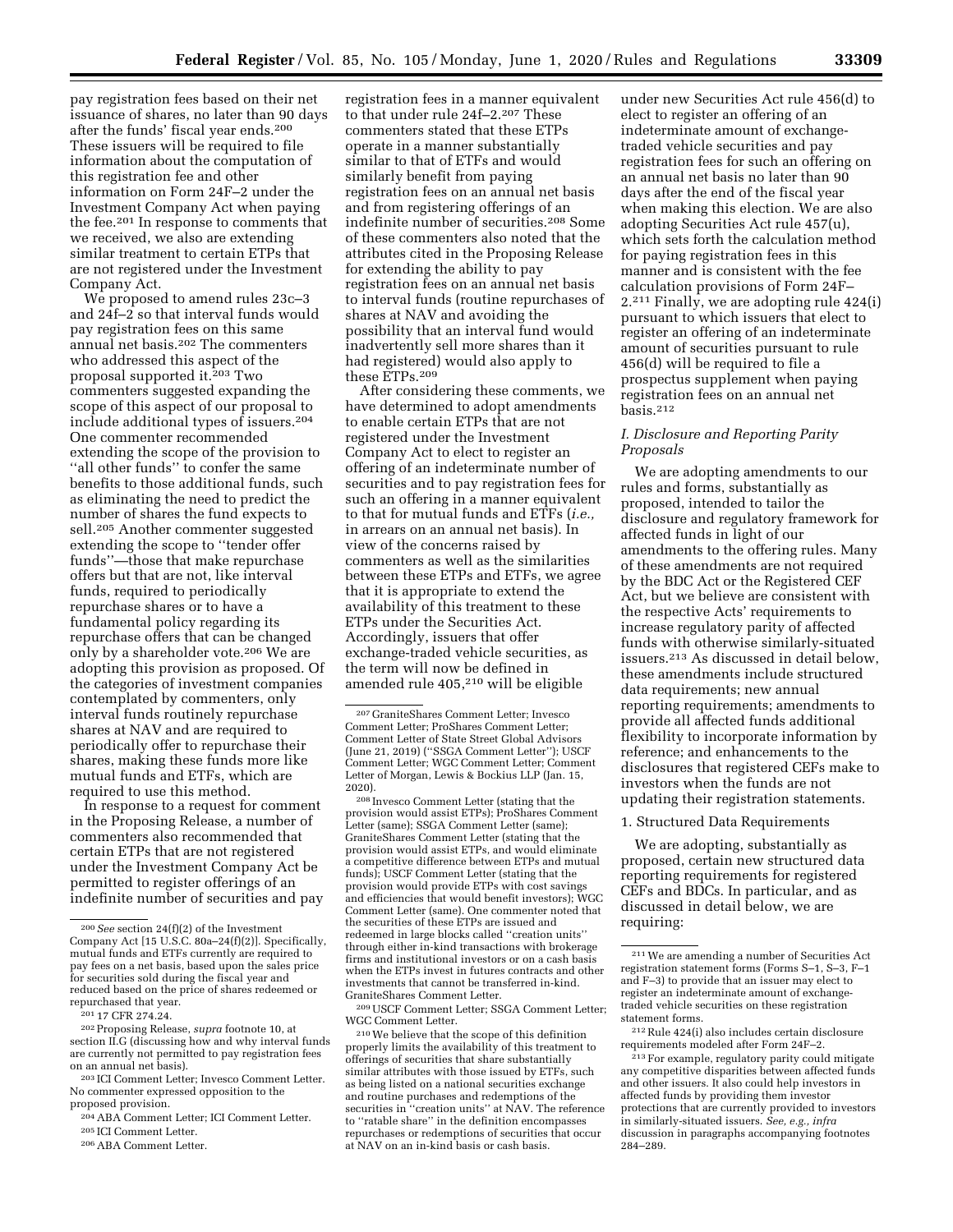• BDCs, like operating companies, to submit financial statement information using Inline XBRL format;

• registered CEFs and BDCs to include structured cover page information in their registration statements on Form N–2 using Inline XBRL format;

• certain information required in an affected fund's prospectus to be tagged using Inline XBRL format; and

• filings on Form 24F–2 to be submitted in eXtensible Markup Language (''XML'') format.

a. Inline XBRL Requirements for Financial Statements and Notes to Financial Statements

We are adopting, as proposed, an amendment to 17 CFR 229.601 (Item 601 of Regulation S–K) to subject BDCs to the Inline XBRL financial statement tagging requirements that apply to operating companies, by removing the exclusion for BDCs from the Inline XBRL financial statement tagging requirements.214 We continue to believe that reporting in a structured data format makes financial information easier for investors to analyze and helps automate regulatory filings and business information processing.215 We also believe that BDC investors and other market participants would benefit from the availability of relevant information in a structured data format.<sup>216</sup> These requirements will reduce the current disparity between the accessibility of financial information BDCs provide to the market and the accessibility of substantially similar financial information that operating companies provide to the market.217

The commenters who addressed this proposed requirement supported it.218 Some of these commenters stated that

215Proposing Release, *supra* footnote 10, at section II.H.1.a.

216 *Id.* We also observed that having this information in a structured data format would enhance our staff's ability to review and analyze BDCs' financial statements.

217 *Id.* (summarizing the structured data reporting requirements for operating companies and registered investment companies).

218Calcbench Comment Letter; Comment Letter of IRIS Business Services Ltd. (June 10, 2019) (''IRIS Comment Letter''); Comment Letter of XBRL US (June 10, 2019) (''XBRL US Comment Letter'').

structured financial statement data would be more useful to investors than information in only a HyperText Markup Language (''HTML'') or plain text format.219 One of these commenters stated that more structured financial statement reporting would improve the clarity and transparency of reported information by using consistent, agreedupon definitions, and would yield information that is less expensive to process and more timely than unstructured data.220 Another commenter stated that eliminating the delay for data users to obtain information once it is public makes capital markets more efficient.221

Two commenters supported the use of the Inline XBRL format specifically.222 One of these commenters noted that, because Inline XBRL is both machinereadable and human-readable, it will help investors in BDCs quickly access structured data just as investors in operating companies can.223 This commenter also highlighted potential benefits of the format for issuers, stating that data in Inline XBRL format is easier to review than, for example, the same data in separate XBRL and HTML formats.224 Some commenters also stated that the currently available XBRL taxonomies will be sufficient for BDCs.225 After considering public comments received, and because we continue to believe that investors will benefit from the availability of relevant

<sup>220</sup> XBRL US Comment Letter.<br><sup>221</sup> Calcbench Comment Letter.<br><sup>222</sup> IRIS Comment Letter; XBRL US Comment<br>Letter.

223 IRIS Comment Letter.<br><sup>224</sup> IRIS Comment Letter. The commenter also stated that it is appropriate to subject BDCs to the same format as operating companies—compared to requiring BDCs to report on Forms N–PORT and N– CEN—because the format of their financial statements is similar to that of operating companies. *Id.* Another commenter observed that the same applications used to prepare XBRL for operating companies could be leveraged for BDCs, increasing economies of scale. XBRL US Comment Letter.

225 IRIS Comment Letter; XBRL US Comment Letter. Based on our staff's review of BDCs' disclosures and assessment of the XBRL taxonomies' development since they were first adopted in 2009, the Commission stated its belief that relevant XBRL taxonomies were sufficiently well developed for financial statement reporting by BDCs. Proposing Release, *supra* footnote 10, at section II.H.1.a. One commenter observed that BDC financial statement line items were already captured in the US GAAP Taxonomy and that a new custom schema would be an unnecessary cost for the Commission and the marketplace. XBRL US Comment Letter. Another commenter stated, however, that it would expect a greater use of nonstandard reporting elements than for average operating companies. IRIS Comment Letter. We continue to believe that the relevant XBRL taxonomies are sufficiently well developed for use by BDCs, even if BDCs use non-standard elements more than the average operating company.

information in a structured data format, we are adopting this requirement as proposed.226

b. New Check Boxes and Structured Data Format for Form N–2 Cover Page Information

We are adopting, as proposed, a requirement that all affected funds tag all of the data points that appear on the cover page of Form N–2, except the Calculation of Registration Fee table, using Inline XBRL format.227 These cover page data points will include, for example, the company name, the Act or Acts to which the registration statement relates, and check boxes relating to the effectiveness of the registration statement. We currently require operating companies to tag all of the data points on the cover page of Form 10–K, Form 10–Q, Form 8–K, Form 20– F, and Form 40–F using Inline XBRL format.228 The Commission generally proposed to extend this requirement to mandatory tagging of the data points on the cover page of Form N–2 because it believed it would allow investors, other market participants, and other data users to automate their use of this information.229

The commenters who addressed the proposed requirement supported it.230 As above, two commenters supported the proposed Inline XBRL format, stating that it would provide benefits for investors, regulators, and issuers.231 One commenter specifically supported requiring the Inline XBRL format over allowing reporting entities to choose from more than one data standard or developing a custom schema for the required information.232 After

227*See* new General Instruction I.1 of amended Form N–2; new rule 405(b)(3)(ii) of amended Regulation S–T.

We also are making certain conforming revisions to proposed General Instruction H (Interactive Data Files), which we renumbered as General Instruction I of amended Form N–2. In addition, and as a result, we renumbered General Instruction I of current Form N–2 (Registration of Additional Securities) as General Instruction J of amended Form N–2.

228*See* 17 CFR 232.406 [rule 406 of Regulation S– T]; FAST Act Modernization Adopting Release, *supra* footnote 66, at 12674.

229Proposing Release, *supra* footnote 10, at section II.H.1.b. The Commission noted that this requirement would enhance investors' ability to better identify, count, sort, aggregate, compare, and analyze registrants and disclosures to the extent these data points otherwise would be formatted only in HTML.

230 IRIS Comment Letter; XBRL US Comment Letter.

231 IRIS Comment Letter; XBRL US Comment Letter; *see also supra* footnotes 222–224 and accompanying text.

232 XBRL US Comment Letter (stating that multiple data standards would cause confusion in the marketplace and unnecessary costs throughout the reporting supply chain and that a custom

<sup>214</sup>*Compare* 17 CFR 229.601(b)(101)(i) (amended Item 601(b)(101)(i) of Regulation S–K) (excluding registered investment companies from rule 601's tagging requirements) *with* current Item 601(b)(101)(i) of Regulation S–K (excluding all registrants that prepare financial statements in accordance with 17 CFR 210.6–01 through 210.6– 10 (Article 6 of Regulation S–X); *see also* amended rule 405(b)(3)(i) of Regulation S–T (requiring a BDC to tag its financial statements). We also are making conforming amendments to Items 601(b)(101)(ii)(A) and (iii) of Regulation S–K to clarify the exclusion of registered investment companies from rule 601's tagging requirements.

<sup>&</sup>lt;sup>219</sup> Calcbench Comment Letter; XBRL US Comment Letter.

<sup>226</sup>*See supra* footnote 214.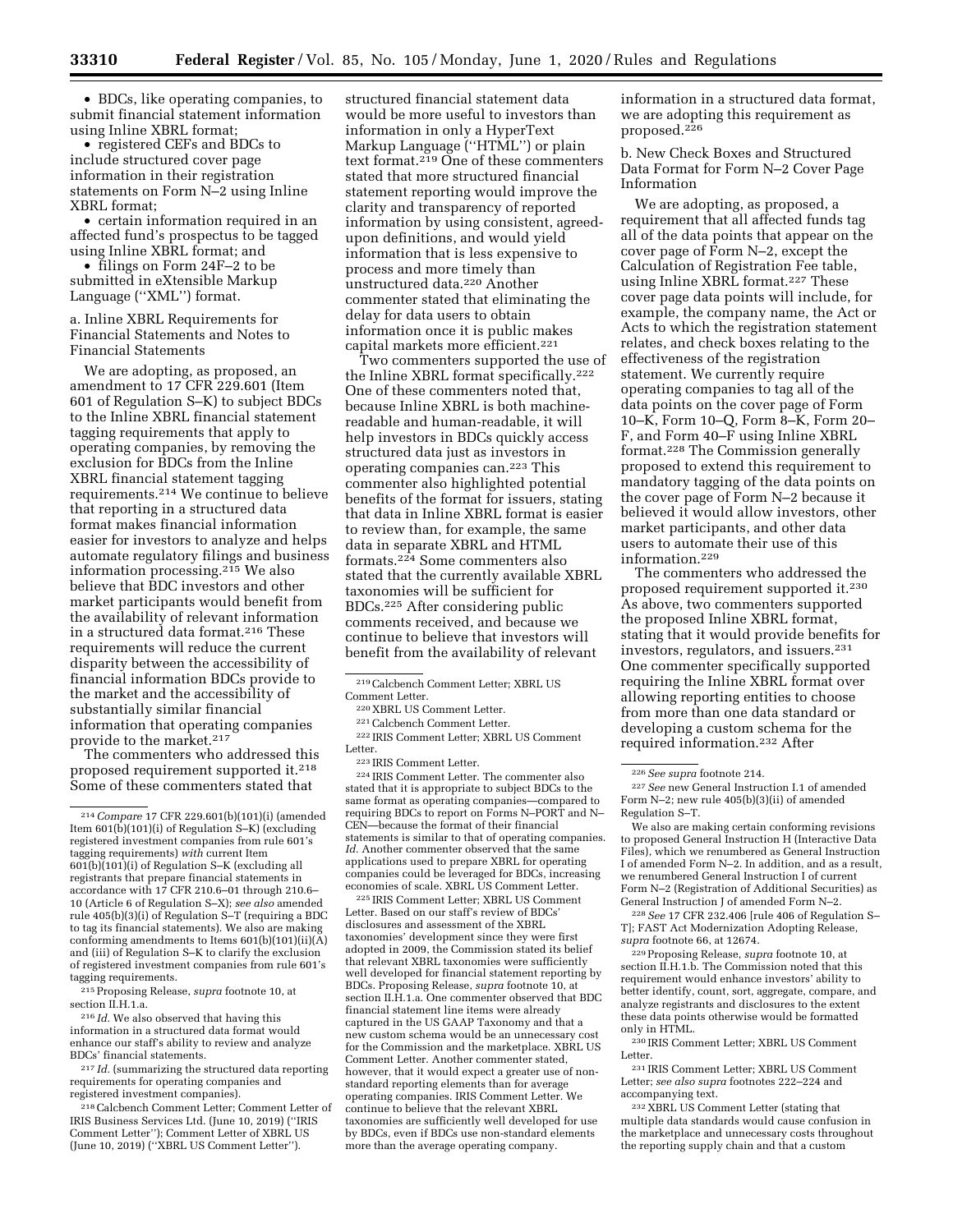considering public comments received, and because we continue to believe that it would allow investors, other market participants, and other data users to automate their use of this information, we are adopting this requirement as proposed.

The Commission did not propose to require affected funds to tag the table on the form's cover page that includes information about calculation of the fund's registration fee under the Securities Act.233 One commenter recommended that the Commission require tagging of such registration fee information, stating that these are valuable data elements and that extending the requirement to fee information would not increase the burden of tagging on issuers.234 The Commission recently proposed such amendments to Form N–2 as part of a larger proposal to modernize the filing fee disclosure and payment methods for most of the Commission's fee-bearing forms, statements, and related rules.<sup>235</sup> As a result, we believe that the filing fee disclosure and payment modernization rulemaking is a more appropriate vehicle for considering whether the fee calculation information on Form N–2 should be tagged.

In addition, we are amending Form N–2 to add new check boxes to its cover page, as proposed.236 We proposed several new check boxes to allow investors, Commission staff, and others to more readily identify types of issuers and securities.237 We continue to believe that this check box information will allow investors, Commission staff, and others to more readily identify types of issuers and securities, and so

235*See* Filing Fee Disclosure and Payment Methods Modernization, Investment Company Act Release No. 33676 (Oct. 24, 2019) [84 FR 71580 (Dec. 27, 2019)].

236*See* cover page of amended Form N–2. For purposes of 17 CFR 230.401(g) (Securities Act rule  $401(g)$ , an affected fund that checks a box on Form N–2 to indicate that it is relying on the short-form registration instruction or that it is a WKSI filing an automatic shelf registration statement will be deemed to have filed the relevant registration statement or post-effective amendment properly under the applicable provisions of Form N–2 unless the Commission objects in the manner set forth in rule 401(g). *See* 17 CFR 230.401(g).

237Proposing Release, *supra* footnote 10, at section II.G.1.b. (discussing proposed check box requirements on Form N–2 cover page). In a conforming change, we are also including a check box that is substantively identical to a parallel check box on Form S–3 for emerging growth companies that have elected not to use an extended transition period for complying with new or revised accounting standards. *See* cover page of amended Form N–2.

are adopting this provision as proposed.238 These check boxes will be among the data points required to be tagged using Inline XBRL format.239

c. Tagging of Prospectus Disclosure Items

We are adopting, as proposed, a requirement that all affected funds tag certain information that is required to be included in an affected fund's prospectus using Inline XBRL format. All affected funds will be required to submit certain information in registration statements or post-effective amendments filed on Form N–2 and certain forms of prospectuses filed pursuant to rule 424 under the Securities Act to the Commission using Inline XBRL.240 A seasoned fund filing a short-form registration statement on Form N–2 also will be required to tag information appearing in Exchange Act reports—such as those on Form N–CSR, 10–K, 10–Q, or 8–K—if that information is required to be tagged in the fund's prospectus.241

We will require affected funds to tag the following prospectus disclosure items using Inline XBRL format: Fee Table; Senior Securities Table; Investment Objectives and Policies; Risk Factors; Share Price Data; and Capital Stock, Long-Term Debt, and Other Securities.242 We continue to believe that these items are of greatest utility for investors and other data users that seek structured data to analyze and compare funds, as they provide important information about a fund's key features, costs, and risks.243 We believe tagging the Fee Table, which provides detailed information about the fund's costs, could facilitate analysis of fund costs and allow investors and other data users to compare the costs of a particular

242*See* new General Instructions I.2 and I.3 of amended Form N–2; *see also* Items 3.1, 4.3, 8.2.b, 8.2.d, 8.3.a, 8.3.b, 8.5.b, 8.5.c, 8.5.e, 10.1.a–d, 10.2.a–c, 10.2.e, 10.3, and 10.5 of amended Form N–2. This information largely parallels similar information contained in the Form N–1A risk/ return summary. *See* Item 2 (Risk/Return Summary: Investment Objectives/Goals), Item 3 (Risk/Return Summary: Fee Table), and Item 4 (Risk/Return Summary: Investments, Risks and Performance) of Form N–1A.

243*See generally* Proposing Release, *supra*  footnote 10, at section II.H.1.b.

affected fund to the costs of other funds or other investment products, such as mutual funds. The Senior Securities Table requires registrants to include information about each class of senior securities, including bank loans. Tagging this information will facilitate analyses of outstanding senior securities that may bear on the likelihood, frequency, and size of distributions from the fund to its investors. Tagging Investment Objectives and Policies, which provides information about the fund's principal portfolio emphasis, will help an investor determine the degree to which a fund's objectives and policies align with the investor's preferences. Risk Factors describes risks associated with an investment in the fund. Tagging Risk Factors will facilitate the aggregation, analysis, and comparison by investors and other data users of information about a fund's risks alongside the fund's features and benefits. Tagging Share Price Information is important because the presence of a premium or discount may bear on the likelihood, frequency, and size of distributions from the fund to its investors, which we believe may be of particular importance to many affected fund investors. Tagging Capital Stock, Long-Term Debt, and Other Securities better informs common shareholders how their rights, expenses, and risks are affected when the fund issues other types or classes of securities. We also continue to believe that these items are best suited to being tagged in a structured format.

The commenters who addressed the proposed requirement supported it.244 These commenters stated that the tagged data would be useful, including both numeric and narrative information.245 In addition, one commenter asserted that the Commission should require tagging all financial data that is required to be reported.246 We believe that this rule is appropriately focused on the key items that are most suitable for tagging and of greatest utility for investors.

Because we continue to believe that structuring these data elements will allow investors, other market participants, and other data users to automate their use of this information,

schema would require the development of new tools to create and to extract and analyze the data).

<sup>233</sup>*See* Proposing Release, *supra* footnote 10, at section II.H.1.b.

<sup>234</sup>*See* XBRL US Comment Letter.

<sup>238</sup>Commenters recommended that the Commission clarify that the check box indicating that the only securities being registered are being offered pursuant to dividend or interest reinvestment plans is not intended to affect the ability of affected funds to rely on ''Guide 5. Dividend Reinvestment Plans'' to Form N–2. *See*  Dechert Comment Letter; IPA Comment Letter. The new check box will not affect that ability.

<sup>239</sup>*See supra* footnote 227. 240*See* new General Instruction I.2 of amended Form N–2.

<sup>241</sup>*See* new General Instruction I.3 of amended Form N–2.

<sup>244</sup> IRIS Comment Letter; XBRL US Comment Letter.

<sup>245</sup> *Id.* One commenter also supported the proposed scope of the new requirement—all affected funds—stating that if some issuers are excluded, it would result in higher costs for preparer and users of data. XBRL US Comment Letter. One commenter offered support for the proposed Inline XBRL format, stating that it would provide benefits to investors, regulators, and issuers. IRIS Comment Letter; *see also supra*  footnotes 222–224 and accompanying text. 246 XBRL US Comment Letter.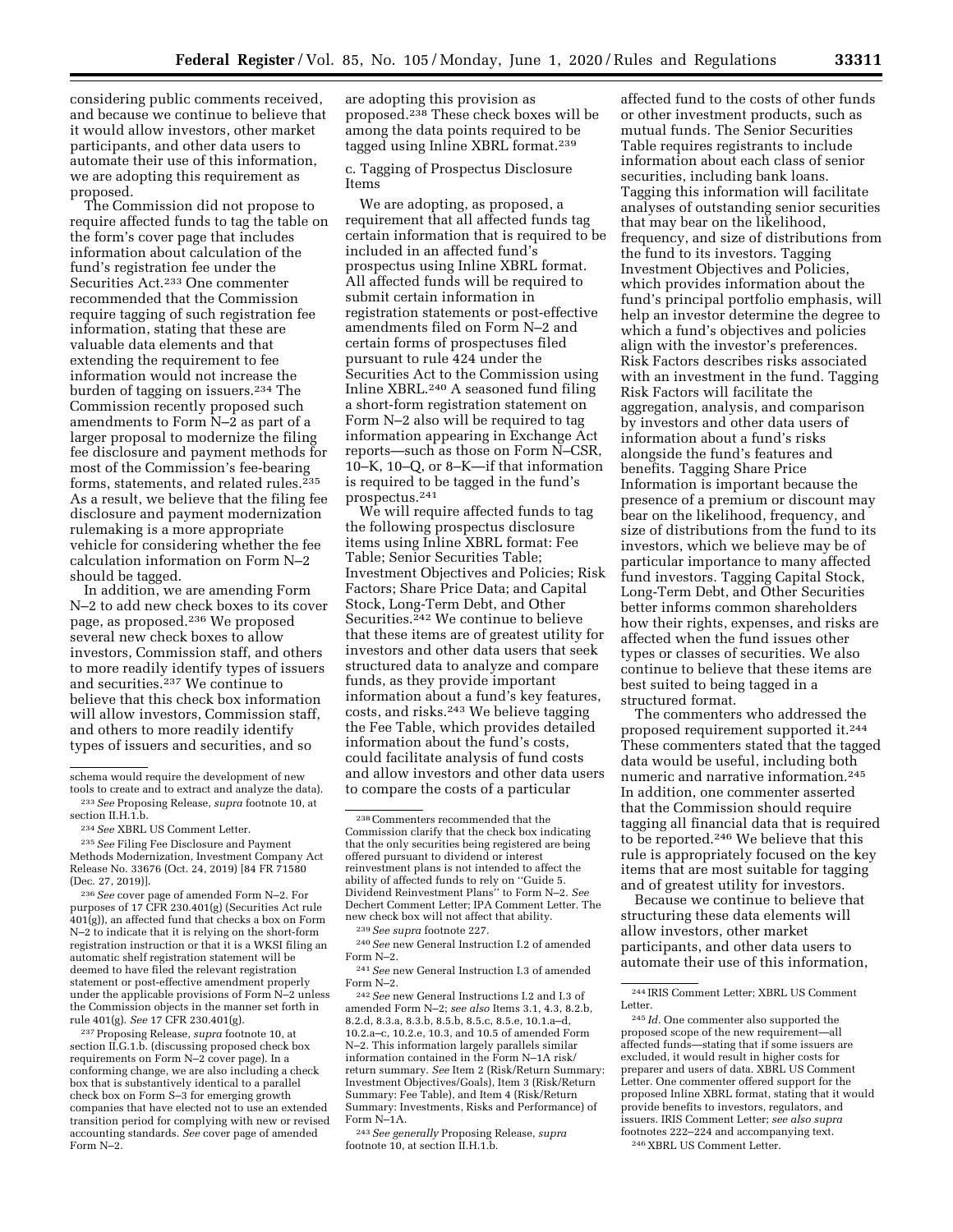we are adopting this requirement as proposed.247 As with other new Commission XBRL taxonomies, staff will post for public review and feedback a draft Inline XBRL taxonomy for affected funds' tagged prospectus disclosures.248 When available, affected funds will be required to use the most recent version of the Inline XBRL taxonomy for tagged prospectus disclosures, as specified by the EDGAR Filer Manual.249

As the Commission proposed, and as required of mutual funds and ETFs under the recently adopted Inline XBRL regime,250 we will require affected funds to submit ''Interactive Data Files'' (*i.e.,* machine-readable computer code that presents information in XBRL format) 251 as follows:

• For any registration statements and post-effective amendments, Interactive Data Files must be filed either concurrently with the filing or in a subsequent amendment that is filed on or before the date that the registration statement or post-effective amendment that contains the related information becomes effective; 252

• for any form of prospectus filed pursuant to rule 424, Interactive Data Files must be submitted concurrently with the filing; 253 and

• for any Exchange Act reports that a seasoned fund filing a short-form registration statement on Form N–2 will have to tag, as discussed above, Interactive Data files must be submitted concurrently with the filing.254

We proposed this approach to facilitate timely availability and promote the comparability and utility of

248Taxonomies are *available at [https://](https://www.sec.gov/structureddata/dera_taxonomies) [www.sec.gov/structureddata/dera](https://www.sec.gov/structureddata/dera_taxonomies)*\_*taxonomies.* 

249*See* rule 405(c)(1) of Regulation S–T. 250*See* Inline XBRL Filing of Tagged Data, Investment Company Act Release No. 33139 (June

28, 2018) (''Inline XBRL Adopting Release''). 251The term ''Interactive Data File'' is defined to

mean ''the machine-readable computer code that presents information in [XBRL] electronic format pursuant to [rule 405 of Regulation S–T] and as specified by the EDGAR Filer Manual.'' *See* rule 11 of Regulation S–T. The EDGAR Filer Manual sets forth the technical formatting requirements for the presentation and submission of electronic filings through the EDGAR system.

252New General Instruction I.2 of amended Form N–2; *cf.* General Instruction C.3.(g)(i)(B) of Form N– 1A.

253New General Instruction I.2 of amended Form N–2; *cf.* General Instruction C.3.(g)(ii) of Form N– 1A.

254New General Instruction I.3 of amended Form N–2.

important information in a structured data format for investors, other market participants, and other data users, which we believed would yield substantial benefits.255 We did not receive comments on this aspect of the proposal. We continue to believe that this approach will yield the substantial benefits discussed above and therefore are adopting it as proposed.

d. Structured Data Format for Form 24F–2

We will require submission of filings on Form 24F–2 in a structured XML format.256 We proposed this use of a structured data format, believing that it would make it easier for issuers to accurately prepare and submit the information required by Form 24F–2 and would make the submitted information more useful to Commission staff.257 The commenters who addressed the proposed requirement to structure Form 24F–2 supported it,<sup>258</sup> with one commenter observing that the structured registration fee information could be useful in validating the submission.259 Commenters were mixed on the proposed custom XML format, with one commenter supporting the proposed XML format,260 and another

255Proposing Release, *supra* footnote 10, at section II.H.1.c.

256*See* General Instruction A.3 to amended Form 24F–2 (requiring reports on Form 24F–2 to be submitted in electronic format pursuant to the EDGAR Filer Manual and Appendices). We are expanding the group of issuers subject to filing on Form 24F–2 to include interval funds. *See supra*  section II.H. We also are making a technical correction in Form 24F–2 to refer to the applicable paragraph of 17 CFR 232.101 (rule 101 of Regulation S–T). *See* General Instruction A.3 to amended Form 24F–2 (correcting ''rule 101(a)(1)(i)'' to "rule  $101(a)(1)(iv)$ "). In addition, we are amending Form 24F–2 to add a free text response field, and a requirement to provide the EDGAR series/class (contract) ID for each separately reported series/class (contract) to facilitate implementation of the new structured data format. *See* amended Form 24F–2.

257Proposing Release, *supra* footnote 10, at section II.H.1.d.

258 IRIS Comment Letter; XBRL US Comment Letter.

259 IRIS Comment Letter.

260 IRIS Comment Letter. Additionally, two commenters recommended that the Commission require that reports on Forms N–CEN and N–PORT, which require reporting of information in a structured data format using a custom XML schema, be in XBRL or Inline XBRL format. *See* XBRL US Comment Letter; IRIS Comment Letter. The Commission considered requiring reporting in XBRL format in connection with its adoption of Forms N–CEN and N–PORT and determined that the relatively simple characteristics reported on those forms is more suited to XML than XBRL. *See*  Investment Company Reporting Modernization, Investment Company Act Release No. 32314 (Oct. 13, 2016) [81 FR 81870, 81906–07 (Nov. 17, 2016)] (''Investment Company Reporting Modernization Adopting Release'').

recommending that the Commission use an XBRL format instead.261

Because Form 24F–2 is primarily used by Commission staff to validate registration fees paid by issuers and not for financial reporting purposes, we continue to believe that a custom XML schema will be an appropriate format for the required information. For example, while XBRL allows issuers to capture the rich complexity of financial information presented in accordance with GAAP, we believe that XML is more appropriate for the relatively simple characteristics of the fund's fee information in reports on Form 24F– 2.262 In addition we continue to believe that the XML format will improve the quality of information disclosed by providing a built-in validation framework of the data in the reports.263 We therefore will require reports on Form 24F–2 to be filed in a structured XML format, as proposed.

2. Periodic Reporting Requirements

We are also adopting new annual report requirements, as proposed. As we discussed in the Proposing Release, we expect several of the reforms we are adopting in this release, such as those relating to automatically effective shelf registration, forward incorporation by reference, and final prospectus delivery, will elevate the importance of periodic reporting relative to prospectus disclosure for affected funds.

A seasoned fund filing a short-form registration statement on Form N–2 will be required to forward incorporate all periodic Exchange Act reports into its registration statement.264 This should result in periodic reports becoming a more salient, convenient, and comprehensive source of updated information about a particular seasoned fund, relative to that fund's registration statement. As a result, these funds' annual reports may take on greater prominence, with investors looking to the annual reports for key

262*See* Investment Company Reporting Modernization Adopting Release, *supra* footnote 260, at nn.449–50 and accompanying text. 263*See id.* 

264*See* new General Instruction F.3.b of amended Form N–2.

<sup>247</sup>*See* new General Instructions I.2 and I.3 of amended Form N–2; new rule 405(b)(3)(iii) of amended Regulation S–T. We also are making conforming amendments to rule 601(b)(101)(i)(C) of Regulation S–K, rule 11 of Regulation S–T, and adding a new general instruction to Form N–CSR to implement the specified prospectus disclosure tagging requirements for affected funds.

<sup>261</sup> XBRL US Comment Letter (stating that a custom XML schema will result in added costs for reporting entities and data consumers relative to XBRL). This commenter also suggested requiring the use of validation rules and linking custom extensions to improve data quality for reported financial information. XBRL US Comment Letter. While we encourage the use of appropriate tools to improve data quality, we believe that consideration of a requirement to use validation rules or use custom extension linking would best be taken up on a separate, holistic basis, for BDCs and operating companies alike, rather than in the context of this final rule.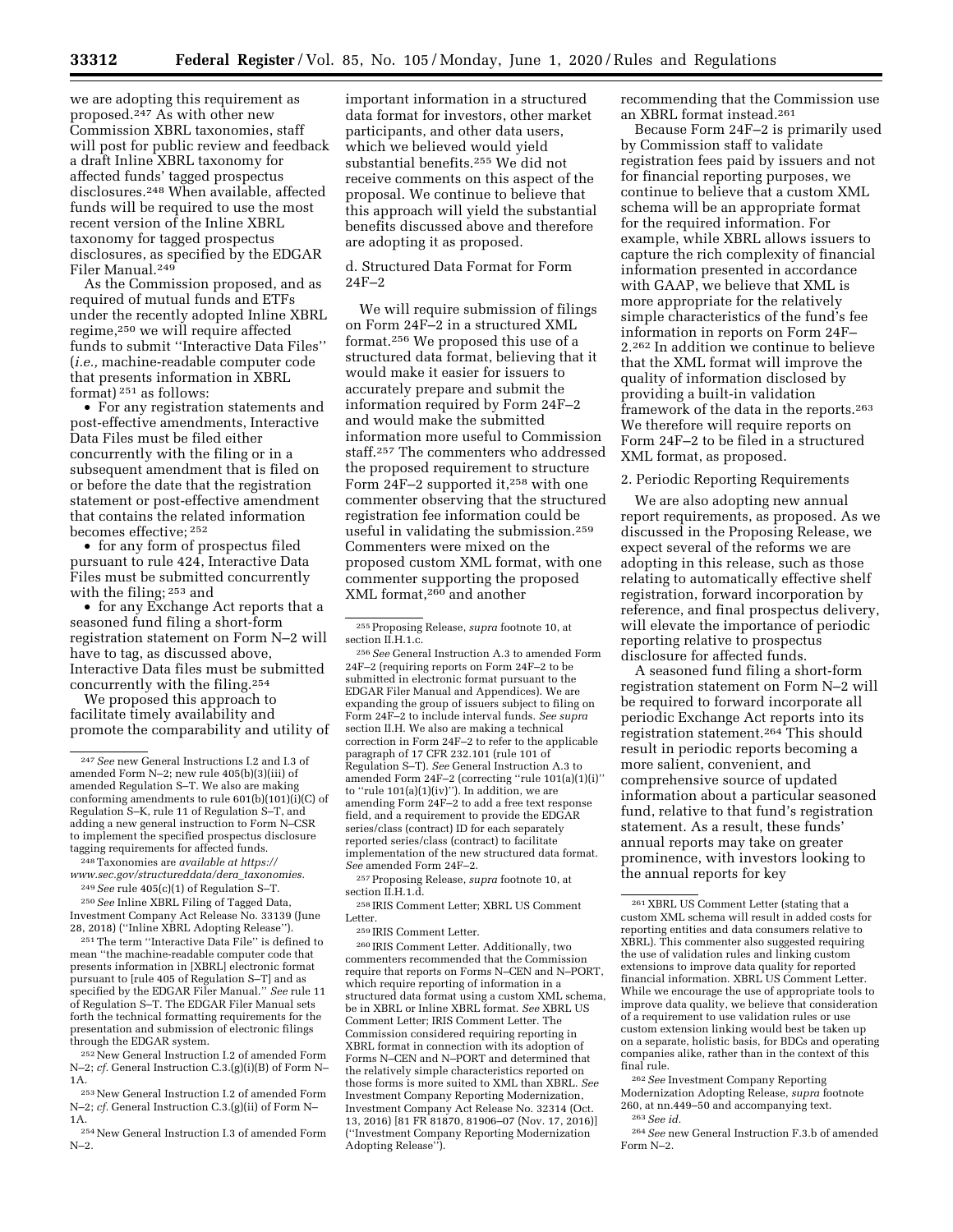information.265 Registered CEFs' shareholder reports may also take on greater prominence for investors because, under the final rule, affected funds will not be required to deliver final prospectuses but will still be required to deliver shareholder reports at least semi-annually.266

Accordingly, as proposed, we are requiring seasoned funds that register using the proposed short-form registration instruction to include key information in their annual reports regarding fees and expenses, premiums and discounts, and outstanding senior securities that the funds currently disclose in their prospectuses.<sup>267</sup> Because the annual report will be incorporated by reference into the fund's prospectus, requiring disclosure in both the prospectus and annual report should not require duplicative disclosure. Moreover, specifying identical disclosure requirements in both places may facilitate forward incorporation by reference, by making clear that the same required disclosure will satisfy both requirements. We continue to believe that investors should have no less current information than they do today about these items when the fund is offering its shares.268 Finally, we are requiring, as proposed, registered CEFs to provide management's discussion of fund performance (or ''MDFP'') in their annual reports to shareholders, BDCs to provide financial highlights in their registration statements and annual reports, and affected funds filing a short-form registration statement on Form N–2 to disclose material unresolved staff comments.269 These provisions are intended to modernize and harmonize our periodic report disclosure requirements for affected

268Proposing Release, *supra* footnote 10, at section II.H.2.

funds with those applicable to operating companies and mutual funds and ETFs.270

a. Fee and Expense Table, Share Price Data, and Senior Securities Table

We are adopting a requirement, as proposed, that funds filing a short-form registration statement on Form N–2 include key information in their annual reports that they disclose in their prospectuses in light of the importance of this information and the increased prominence of shareholder reports under our final rule. Specifically, we will require that these funds include the following information in their annual reports:  $271$ 

• *Fee and Expense Table:* Form N–2 requires registrants to include information about the costs and expenses that the investor will bear directly or indirectly, using specified captions and a specified tabular format.272 This table is designed to help investors understand the costs of investing in an affected fund and to compare those costs with the costs of other affected funds.273 The Commission has previously noted the importance of costs to an investment decision and, in the case of registered open-end funds, has specified the location of the fee table to enhance the prominence of the cost information.274

• *Share Price Data:* Form N–2 requires registrants to include information about the share price of the registrant's stock as well as information about any premium or discount that the share price reflects, compared to the registrant's NAV.275 The presence of a premium or discount may bear on the likelihood, frequency, and size of

273*See* Enhanced Disclosure and New Prospectus Delivery Option for Registered Open-End Management Investment Companies, Investment Company Release No. 28064 (Nov. 21, 2007) [72 FR 67790, 67794 (Nov. 30, 2007)].

274*See id.;* Enhanced Disclosure and New Prospectus Delivery Option for Registered Open-End Management Investment Companies, Investment Company Act Release No. 28584 (Jan. 13, 2009) [74 FR 4546, 4553 (Jan. 26, 2009)]; Request for Comment on Fund Retail Investor Experience and Disclosure, Investment Company Act Release No. 33113 (June 5, 2018) [83 FR 26891, 26901 (June 11, 2018)] (''Investor Experience Request for Comment'').

275*See* Item 8.5 of amended Form N–2; *see also*  new Instruction 4.h.(3) to Item 24 of amended Form N–2 (share price data).

distributions from the fund to its investors, which we believe may be of particular importance to many affected fund investors.

• *Senior Securities Table:* Form N–2 requires registrants to include information about each of its classes of senior securities, including bank loans.276 As with a premium or discount, any outstanding senior securities may bear on the likelihood, frequency, and size of distributions from the fund to its investors. A registrant must disclose information about its senior securities for the most recent ten years, the last five years of which must be audited.277

The commenters that addressed these proposed requirements related to the Fee and Expense Table, Share Price Data, and Senior Securities Table supported them.278 Because we continue to believe in the importance of this information and the increased prominence of shareholder reports under our final rule,<sup>279</sup> we are adopting this aspect of the proposal as proposed.280

With respect to the Senior Securities Table, two commenters requested that we revise the instruction to Form N–2

278 ICI Comment Letter; Invesco Comment Letter. Two other commenters stated that they did ''not object'' to the proposed requirements. Dechert Comment Letter; IPA Comment Letter. Several commenters opposed related potential modifications addressed in the requests for comment within the Proposing Release that we are not adopting. Dechert Comment Letter (opposing expansion of proposed requirement to semi-annual reports; opposing expansion of requirement to ''portfolio companies'' table); IPA Comment Letter (same). One commenter recommended that the Commission continue to consider ways to enhance the fund retail investor experience, including the content of the annual report. ICI Comment Letter. The Commission staff is continuing to consider comment letters received in response to the Investor Experience Request for Comment. *See supra*  footnote 274.

279Proposing Release, *supra* footnote 10, at section II.H.2.a.

280One commenter recommended that we add an instruction to Form N–2 to ''clarify'' that the schedules required by 17 CFR 210.12–12 (rule 12– 12 of Regulation S–X) satisfy the Portfolio Companies table requirement in Item 8.6.a of Form N–2. *See* Dechert Comment Letter. We are not making this change because the two provisions do not require the same information. Disclosure satisfying the requirements of rule 12–12 of Regulation S–X would not always satisfy the requirements of Item 8.6.a. For example, Item 8.6.a of Form N–2 requires certain information about each portfolio company, such as the percentage of each class owned by the issuer, the issuer's relationship with the portfolio company, and the address of the portfolio company. Regulation S–X requires no such disclosures.

<sup>265</sup> In 2005, the Commission observed that recent enhancements to Exchange Act reporting enabled us to rely on those reports to a greater degree in adopting our rules to reform the securities offering process. Securities Offering Reform Adopting Release, *supra* footnote 5, at 44726. As the Commission did then, we believe that enhanced periodic reporting is an important corollary to reform of the offering process under the Securities Act. *See id.* 

<sup>266</sup>*Compare* Securities Act rule 172 *with* 17 CFR 270.30e-1 (Investment Company Act rule 30e-1); *see* 

<sup>&</sup>lt;sup>267</sup> In general, these requirements are expressed as a cross-reference to the specified registration statement requirements in Form N–2. *See* new Instructions  $4.h(1)-4.h(3)$  to Item 24 of amended Form N–2 (referencing Items 4.3, 3.1, and 8.5 of amended Form N–2, respectively).

<sup>269</sup>*See infra* sections II.I.2.a–II.I.2.d. *See* new Instruction 4.g to Item 24 of amended Form N–2 (MDFP); deletion of Instruction 1 to Item 4 of current Form N–2 (BDC financial highlights); and new Instruction 4.h.(4) to Item 24.4.h(4) of amended Form N–2 (material unresolved staff comments).

<sup>270</sup>We are also, as proposed, amending Form N– 2 to apply certain of its requirements for annual reports to BDCs. *See* new Instruction 10 to Item 24 of amended Form N–2.

<sup>271</sup>*See* new Instructions 4.h.(1) (senior securities table), 4.h.(2) (fee and expense table), and 4.h.(3) (share price data) to Item 24 of amended Form N– 2.

<sup>272</sup>*See* Item 3.1 of amended Form N–2; *see also*  new Instruction 4.h.(2) to Item 24 of amended Form N–2.

<sup>276</sup>*See* Item 4.3 of amended Form N–2; *see also*  new Instruction 4.h.(1) to Item 24 of amended Form N–2.

<sup>277</sup>*See* Instruction 1 to Item 4.3 (applying Instruction 8 to Item 4.1 to Item 4.3) and Instruction 8 to Item 4.1 (requiring the information to be audited) of amended Form N–2.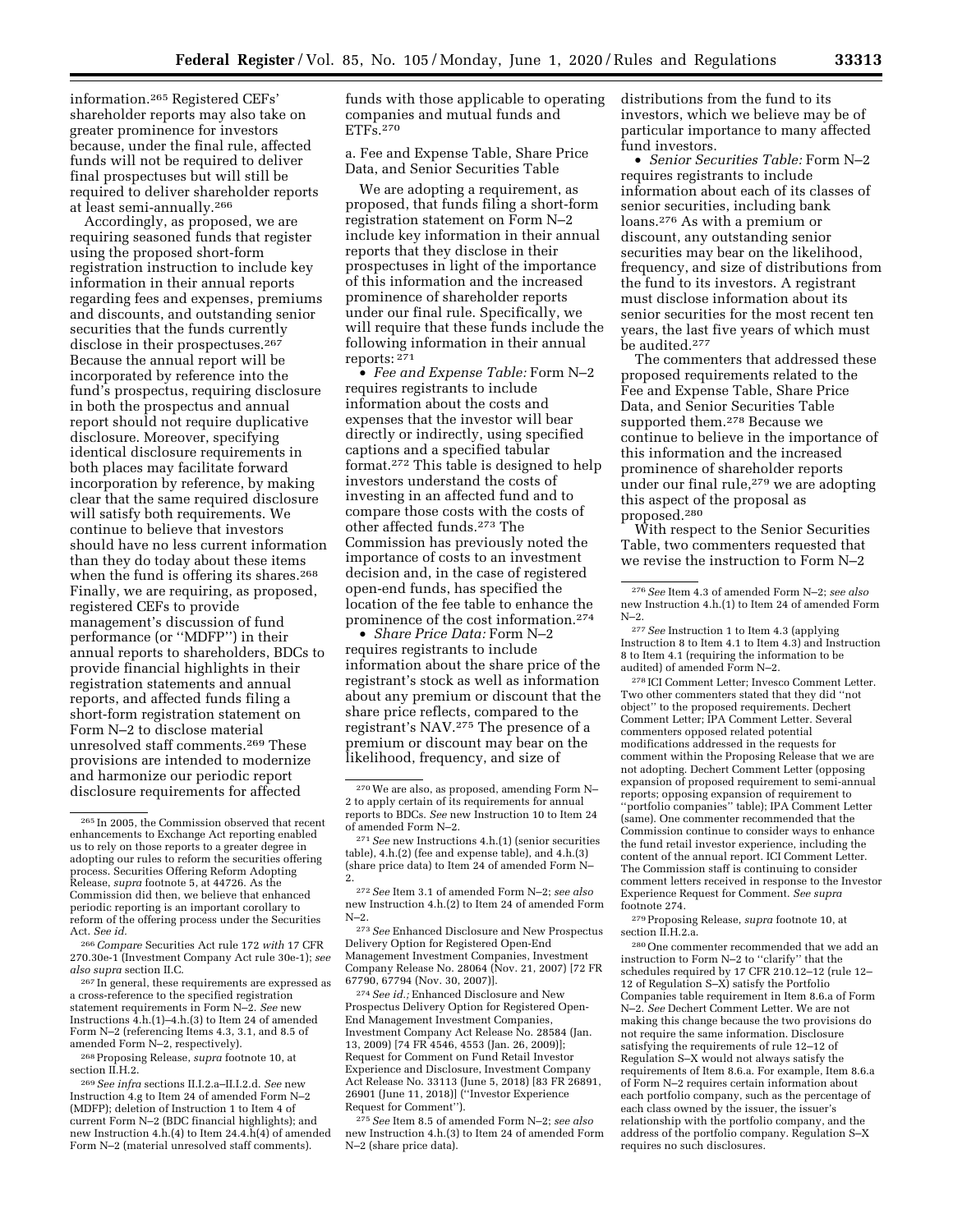as it relates to affected funds to reduce the audit requirement from the last fiveyears (in the registration statement) to the same periods as contained in the audited balance sheet presented in the annual report.281 However, such a change would alter the periods presented for the Senior Securities Table, which match the periods presented in the Financial Highlights.282 Given the importance of asset coverage and the comparability of information contained in both the Financial Highlights and the Senior Securities Table, we do not believe such a change is appropriate. Additionally, because the annual report will be incorporated by reference into the fund's prospectus, filing the audited senior securities table in the annual report will not result in duplicative disclosure. For this reason, we have determined not to amend the requirements in the manner suggested by the commenters.

### b. Management's Discussion of Fund Performance

We are also adopting, as proposed, an amendment to Form N–2 that will extend the MDFP disclosure requirements to all registered CEFs.283 Currently, mutual funds and ETFs are required to include MDFP in their annual reports to shareholders.284 MDFP disclosure aids investors in assessing a fund's performance over the prior year and complements other backward looking information required in the annual report, such as financial statements.285 This required disclosure is grounded conceptually in the disclosure requirement for operating companies (as well as BDCs) to include a narrative discussion of the financial statements of the company— ''management discussion and analysis'' or ''MD&A''—and to provide an

284 Item 27(b)(7) of Form N–1A. This requirement applies to registered open-end management investment companies other than money market funds.

285Shareholder Reports and Quarterly Portfolio Disclosure of Registered Management Investment Companies, Investment Company Act Release No. 26372 (Feb. 27, 2004) [69 FR 11243, 11254 (Mar. 9, 2004)] (''Quarterly Portfolio Disclosure Adopting Release''); *see also* Proposing Release, *supra footnote* 10, at section II.H.2.b (summarizing the history and purpose of the requirement).

opportunity to look at a company ''through the eyes of management.'' 286

We proposed to amend Form N–2 to extend the MDFP disclosure requirements to all registered CEFs.287 Specifically, we proposed to require that registered CEFs:

• Discuss the factors that materially affected their performance during the most recently completed fiscal year, including the relevant market conditions and the investment strategies and techniques used by the fund;

• Provide a line graph comparing the initial and subsequent account values at the end of each of the most recently completed ten fiscal years of the fund and a table of the fund's total returns for the 1-, 5-, and 10-year periods as of the last day of the fund's most recent fiscal year; and

• Discuss the effect of any policy or practice of maintaining a specified level of distributions to shareholders on the fund's investment strategies and per share NAV during the last fiscal year, as well as the extent to which the registrant's distribution policy resulted in distributions of capital.

Commenters that addressed this aspect of the proposal supported it.288 Because we continue to believe that investors in these funds—like investors in mutual funds, ETFs, BDCs, and operating companies—would benefit from annual report disclosure that aids them in assessing the fund's performance over the prior year and that complements other information in the report,289 we are adopting this requirement as proposed.290

#### c. Financial Highlights

We are amending Form N–2, as proposed, to require that a BDC, like

289Proposing Release, *supra* footnote 10, at section II.H.2.b.

290New Instruction 4.g to Item 24 of amended Form N–2.

other affected funds, include financial highlights disclosure summarizing its financial statements in its registration statement and annual report.<sup>291</sup> Today, BDCs include their full financial statements in their prospectus, and we currently permit BDCs to omit financial highlights disclosure summarizing these financial statements.292 We understand, however, that it is generally market practice for BDCs to include financial highlights disclosure. This information is arranged to allow investors to trace the operating performance of a fund on a per share basis from the fund's beginning NAV to its ending NAV so that investors may understand the sources of changes.293 It summarizes the financial statements.294 Commenters did not address this aspect of the proposal. Because we continue to believe that investors will benefit from required disclosure summarizing a BDC's financial statements,295 we are adopting this change as proposed.296

292 General Instruction 1 to Item 4.1 of current Form N–2.

293Registration Form for Closed-End Management Investment Companies, Investment Company Act Release No. 19115 (Nov. 20, 1992) [57 FR 56826, 56829 (Dec. 1, 1992)].

294Registration Form for Closed-End Management Investment Companies, Investment Company Act Release No. 17091 (July 28, 1989) [54 FR 32993, 32997 (Aug. 11, 1989)].

295*See* Proposing Release, *supra* footnote 10, at section II.H.2.c.

296*See* Instruction 1 to Item 4.1 of amended Form N–2 (removed and reserved); new Instruction 10 to Item 24 of amended Form N–2.

In addition, we are adopting, as proposed, a conforming change to the financial highlights requirements to eliminate the current requirement that registered CEFs specify the average commission rate paid. *See* Item 4.1 of amended Form N–2 (removing Instructions 18–19 from Item 4.1). Although this information is currently required for registered CEFs, the Commission previously eliminated a similar requirement from Item 13(a) of Form N–1A for open-end funds registered on Form N–1A. Item 4.1.l of Form N–2; Instructions 18–19 to Item 4.1 of Form N–2; Item 13(a) of Form N–1A; *See* Registration Form Used by Open-End Management Investment Companies, Investment Company Act Release No. 23064 (Mar. 13, 1998) [63 FR 13916, 13936 (Mar. 23, 1998)]. The Commission reached this determination after receiving and considering public comment arguing that these rates are technical information that typical investors are unable to understand. *Id.* We continue to believe that the same considerations supporting elimination of this requirement from Form N–1A also apply to registered CEFs.

<sup>281</sup> Dechert Comment Letter (''[W]e believe that the SEC should revise the instructions to Item 4.3 of Form N–2 to state that an Affected Fund need only audit the information in the senior securities table for the same periods as contained in the audited balance sheet included in the fund's annual report.''); IPA Comment Letter.

<sup>282</sup>*See* Instruction 1 to Item 4.3 of Form N–2 (applying Instruction 3 to Item 4.1 to the Senior Securities Table).

<sup>283</sup>New Instruction 4.g to Item 24 of amended Form N–2.

<sup>286</sup> Disclosure and Analysis of Mutual Fund Performance Information; Portfolio Manager Disclosure, Investment Company Act Release No. 17294 (Jan. 8, 1990) [55 FR 1460, 1462 (Jan. 16, 1990)].

<sup>287</sup>Proposing Release, *supra* footnote 10, at section II.H.2.b.

<sup>288</sup>ABA Comment Letter; ICI Comment Letter; Invesco Comment Letter; TIAA Comment Letter. One commenter stated that MDFP information can assist investors with understanding fund performance and market conditions over the reporting period from the fund manager's perspective. ICI Comment Letter. In the Proposing Release, we asked whether, instead of requiring MDFP information for registered CEFs, we should require such funds to disclose MD&A information like BDCs and operating companies. Proposing Release, *supra* footnote 10, at section II.H.2.b. A few commenters expressly opposed this change to the proposed requirement compared with the MDFP requirement in Form N–1A. ABA Comment Letter; ICI Comment Letter; Invesco Comment Letter; TIAA Comment Letter.

<sup>291</sup>To effectuate this change, we are removing and reserving Instruction 1 to Item 4, and adding new Instruction 10 to Item 24 of amended Form N– 2. Currently, only registered CEFs are required to include financial highlights in their registration statements, and annual reports to shareholders. *See*  Instruction 1 to Item 4.1 (limiting the applicability of Item 4.1 in the case of BDCs), and Instruction 4.b (requiring the financial highlights required by Item 4.1 to be included in the annual report) to Item 24 of current Form N 2.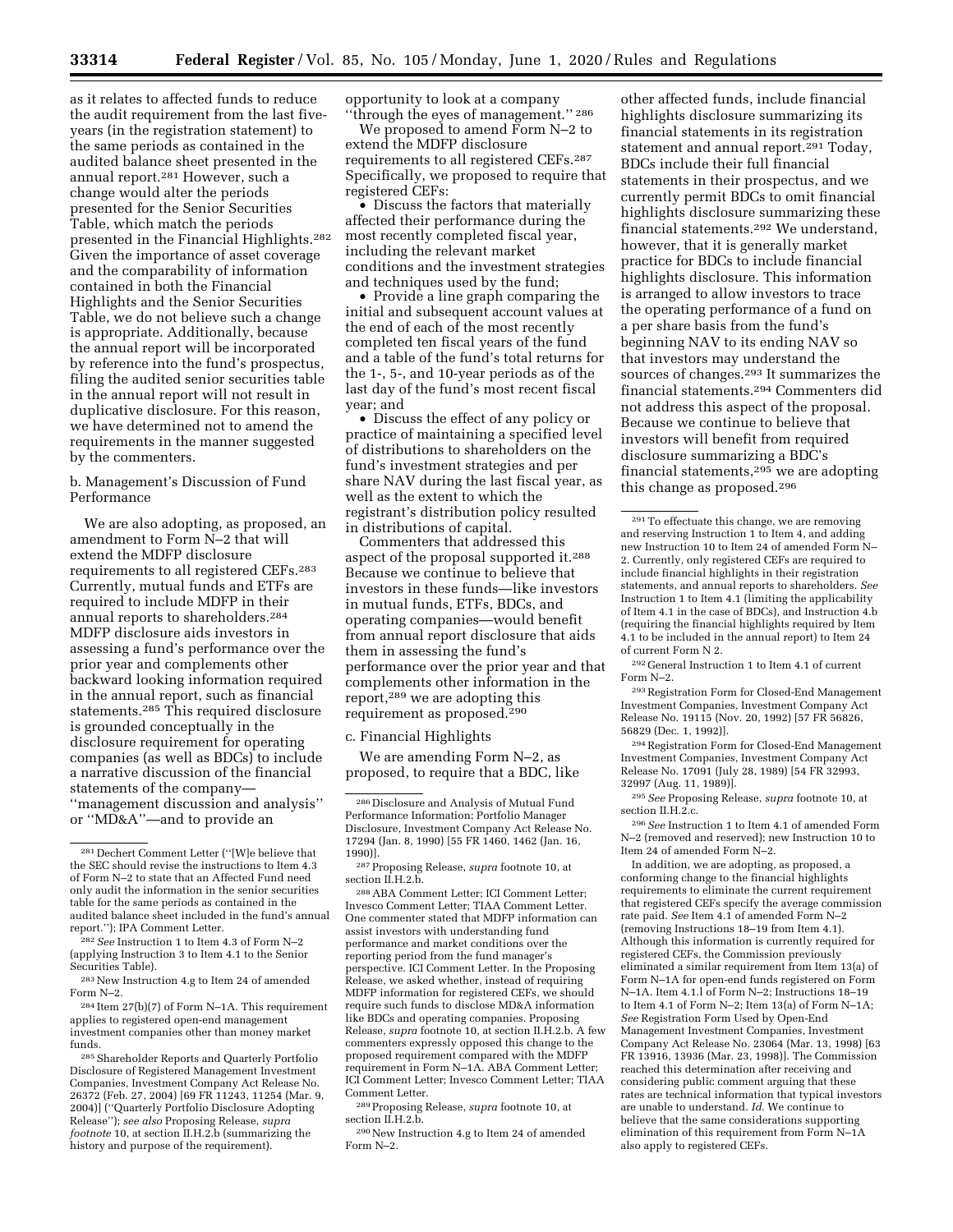#### d. Unresolved Staff Comments

We are also adopting, as proposed, a requirement that affected funds filing a short-form registration statement disclose outstanding staff comments that remain unresolved for a substantial period of time and that the fund believes are material.297 As part of the Commission's 2005 securities offering reforms for operating companies, the Commission adopted a similar provision for operating companies, recognizing that the new rules could eliminate some incentives issuers may have to timely resolve any staff comments on their Exchange Act reports.298 The Commission observed, in connection with this proposed requirement, that this rulemaking similarly may eliminate some incentives for certain affected funds to timely resolve staff comments.

Two commenters recommended that the Commission not adopt this proposed requirement.299 One commenter stated that the proposed requirement would be inconsistent with Commission efforts to simplify disclosure and focus on key information important to investors.300 We believe, however, that, because the requirement only relates to comments that the issuer believes are material and because they will relate to information about which the issuer and the Commission staff disagree, the disclosure of the comments is likely to be information that is important to investors. This commenter also stated that the requirement would be at odds with recent statements about the nonbinding nature of staff guidance. However, the provision will not make the substance of statements by staff in their comments binding upon the public or the Commission. Rather, the Commission, by rule, will require affected funds to inform investors about their disagreements with the staff in connection with the staff's review of disclosures.

Two commenters expressed concern that differing views about whether a particular comment is ''material'' or ''unresolved'' could result in inconsistent disclosure among different

299 ICI Comment Letter; Invesco Comment Letter. One commenter opposed extending the proposed requirement to additional categories of issuers, including mutual funds and ETFs. ICI Comment Letter.

funds in similar circumstances.301 We recognize that analysis of whether a particular written comment must be disclosed may involve some subjective judgment regarding specific facts and circumstances. Many disclosure requirements inherently involve some subjective judgment and can result in some variance in the disclosure provided by different funds.

These commenters also suggested some alternatives to the proposed requirement. For example, one commenter suggested that the Commission, rather than require disclosure of material unresolved staff comments, issue a stop order to prevent an offering from going forward if necessary.302 We believe that it is more appropriate to preserve an intermediate approach for the Commission, in appropriate circumstances, to allow an offering to proceed while informing investors and others about material disagreements between the issuer and the Commission's staff, so that investors can make an informed judgment about the disagreement. Another commenter recommended, as an alternative, that the Commission publish its staff's comments and issuer responses.303 We believe, however, that investors and other interested persons are more likely to see and read disclosure of material, unresolved staff comments if they appear in a fund's annual report than comments and responses published separately.304

In addition, this requirement parallels the current requirement for operating companies that use the offering rules.305 These commenters, however, provide no basis for distinguishing affected funds from those operating companies that are already subject to the requirement. After considering comments received, and because we continue to believe that these disclosure requirements will provide an incentive for affected funds to timely resolve staff comments and that investors may value information about areas of disagreement that the issuer believes are material, we are

304Adopting this requirement does not prevent the Commission from also publishing staff comments or issuer responses, which may supplement this required disclosure. For example, publishing staff comments and issuer responses, which the staff currently disseminates using the EDGAR system, may also inform investors and the market about comments that are promptly resolved. *See* Press Release No. 2004–89; SEC Staff to Publicly Release Comment Letters and Responses (June 24, 2004) *available at [https://www.sec.gov/](https://www.sec.gov/news/press/2004-89.htm)  [news/press/2004-89.htm.](https://www.sec.gov/news/press/2004-89.htm)* 

305Proposing Release, *supra* footnote 10, at section II.H.2.d.

adopting the requirement as proposed.306

3. Current Reporting Requirements for Affected Funds

As discussed in the Proposing Release, operating companies and BDCs are required to promptly report certain events on Form 8–K, while registered CEFs generally are not required to report on Form 8–K. The Commission proposed to require registered CEFs to report information on Form 8–K to enhance parity with operating companies and BDCs, to improve information for investors and the market, and to recognize the role of Form 8–K reporting in the 2005 offering reform amendments.307 It also proposed to amend Form 8–K to: (1) Add two new reporting items for affected funds on material changes to investment objectives or policies and material write-downs of significant investments, and (2) adapt the existing reporting requirements and instructions to affected funds. As discussed in more detail below, in response to comments, we are not adopting the proposed Form 8–K amendments.308 However, we will continue to consider current reporting more generally as part of our ongoing review of the effectiveness of investment company disclosure.

a. Form 8–K Reporting for Registered CEFs

The Commission proposed to require registered CEFs that are reporting companies under section 13(a) or section 15(d) of the Exchange Act to report current information on Form 8– K. Commenters generally opposed a Form 8–K reporting requirement for registered CEFs.309 Commenters suggested that registered CEFs should not be subject to Form 8–K reporting requirements because the commenters believe that: (1) Existing registered CEF

308BDCs will continue to be required to report on Form 8–K, as they do today.

309*See* ABA Comment Letter; ICI Comment Letter; and Invesco Comment Letter.

<sup>297</sup>*See* new Instruction 4.h.(4) to Item 24 of amended Form N–2. Specifically, such funds will be required to disclose the substance of any unresolved written staff comments that the fund believes are material and that were received not less than 180 days before the end of the fiscal period to which the annual report relates. *Id.* 

<sup>298</sup>*See generally* Proposing Release, *supra*  footnote 10, at section II.H.2.d.

<sup>300</sup> ICI Comment Letter.

<sup>301</sup> ICI Comment Letter; Invesco Comment Letter.

<sup>302</sup> ICI Comment Letter.

<sup>303</sup> Invesco Comment Letter.

<sup>306</sup>New Instruction 4.h.(4) to Item 24 of amended Form N–2.

<sup>307</sup>*See* Proposing Release, *supra* footnote 10, at section II.H.3.a. *See also* Securities Offering Reform Adopting Release, *supra* footnote 5, at 44726 (describing the availability of ongoing information about a public issuer and its securities, including current information on Form 8–K, as an important component of the offering reforms the Commission adopted for operating companies) and 44730 (declining to make the benefits of being a reporting issuer, seasoned issuer, or WKSI available to voluntary filers and stating that ''such issuers should be required to register under the Exchange Act, and thus become subject to all of the results of registration for all purposes, if they wish to avail themselves of'' these benefits).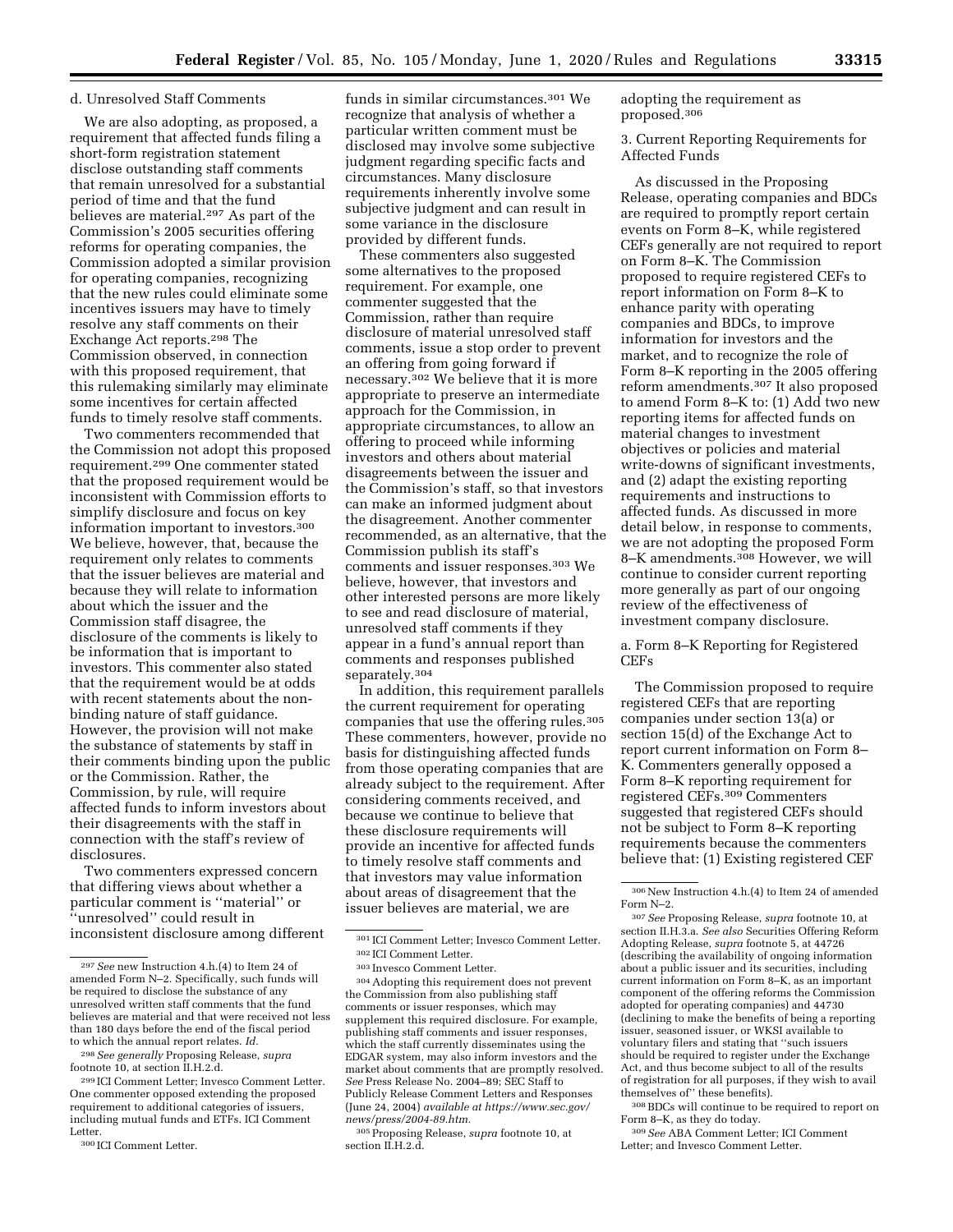disclosure is sufficient; 310 (2) Form 8– K reporting would be costly for registered CEFs; 311 (3) parity with operating companies and BDCs is unnecessary in the context of Form 8– K reporting; 312 and (4) investors, analysts, and regulators have not previously indicated that registered CEF disclosure is inadequate.313

With respect to existing disclosure practices, commenters stated that registered CEFs already provide material updates through other required or voluntary mechanisms (*e.g.,* prospectus supplements, press releases, shareholder reports, voluntary Form 8– K filings, and website disclosure) that result in adequate and timely disclosure of information to investors.314 One commenter suggested that registered CEFs would be unlikely to provide meaningful new information under Form 8–K beyond what they already disclose under other regulatory requirements.315 Two commenters expressed concern that Form 8–K reporting may not timely inform investors about important fund

312*See* ICI Comment Letter (suggesting there are reasons for registered CEFs to be subject to a different disclosure regime than operating companies, including that registered CEFs are highly regulated under the Investment Company Act).

313*See* ABA Comment Letter and ICI Comment Letter. *But see* White Comment Letter (stating that there should always be a current document where an investor can see a fund's strategy, risks, performance, and costs each year and suggesting that investors should receive notices of any material changes on a more timely basis); Proposing Release, *supra* footnote 10, at n.323 (citing a similar comment letter the Commission received in response to the Investor Experience Request for Comment).

314*See* ABA Comment Letter; ICI Comment Letter; and Invesco Comment Letter. As discussed in the Proposing Release, listed registered CEFs may disclose certain information on Form 8–K to comply with exchange requirements for listed company disclosure, although there are other mechanisms they may use to disclose the information (*e.g.,* press releases). *See* Proposing Release, *supra* footnote 10, at section II.H.3.a. Two commenters pointed to these requirements in support of their argument that existing disclosure is adequate. ABA Comment Letter and Invesco Comment Letter.

315*See* ABA Comment Letter (stating that Form 8–K is largely duplicative of information that listed registered CEFs disclose in press releases in accordance with exchange rules and that continuously-offered registered CEFs disclose in prospectus supplements or post-effective amendments under SEC rules).

events.316 One of these commenters suggested that fund investors are more likely to receive timely information through a registered CEF's typical practice of issuing a press release about an important event, posting the press release to its website, and including information about the event in its next shareholder report.317

Although they opposed a new Form 8–K reporting requirement, a few commenters suggested alternative approaches if we were to require registered CEFs to report on Form 8–K. One commenter suggested that, if the Commission requires registered CEFs to report on Form 8–K, we should require them to report only a subset of Form 8– K items.318 Another commenter suggested that, rather than require registered CEFs to report on Form 8–K, we could require listed registered CEFs to file press releases containing material information on Form 8–K, similar to how continuously-offered registered CEFs file prospectus supplements on EDGAR.319 Additionally, one commenter suggested that we require registered CEFs to more directly notify investors about material fund changes and stated that Form 8–K filings would not provide appropriate notice to a fund's investors.320

As we recognized in the Proposing Release and as noted by commenters, there are differences between the types of events that are important to registered CEFs and the types of events that are important to operating companies.321 Moreover, for those Form 8–K events that would be relevant to registered CEFs, we recognize that these funds currently may disclose substantially similar information through other mechanisms, such as prospectus supplements, post-effective amendments, and press releases. We also are sensitive to commenters' concerns about the burdens to registered CEFs associated with a new Form 8–K reporting requirement, particularly for those registered CEFs that will not qualify as WKSIs or be eligible to file

320*See* White Comment Letter.

321*See* Proposing Release, *supra* footnote 10, at text following n.260; ABA Comment Letter (suggesting that, as a general matter, registered CEFs tend to have a simpler and more transparent business than operating companies (*e.g.,* many listed registered CEFs publish their NAVs on a daily or weekly basis)); ICI Comment Letter (stating that, for example, disclosure about departures of fund officers on Form 8–K would not be meaningful for registered CEFs because fund officers generally are not actively involved in the day-to-day management of a fund's portfolio).

short-form registration statements under the amendments we are adopting.

As a result of these considerations, we are persuaded that a new Form 8–K reporting requirement for registered CEFs may not substantially improve the flow of important current information to investors and the market and, as a result, would not justify the additional burdens associated with Form 8–K reporting. Therefore, we are not adopting the proposed Form 8–K reporting requirements for registered CEFs.322 However, we will continue to consider whether more current reporting requirements that are tailored to registered CEFs, or to registered investment companies more generally, may be appropriate in connection with our continuing review of investment company disclosure effectiveness.323

Although registered CEFs generally will not be required to file reports on Form 8–K, a registered CEF that is eligible to file a short-form registration statement may voluntarily file information on Form 8–K to forward incorporate that information into its registration statement or for other purposes (*e.g.,* to publicly disseminate information under exchange rules, as applicable).324 These voluntary Form 8– K filings will not affect a registered CEF's ability to qualify as a seasoned fund. This is because the requirements to be current and timely with respect to the fund's Exchange Act and Investment Company Act reports only apply to materials a fund is required to file.325

<sup>323</sup> See Investor Experience Request for Comment, supra footnote 274. See also supra footnote 313.

<sup>324</sup> Although registered CEFs are only required to file Form 8–K reports under Item 5.04 (Temporary Suspension of Trading Under Registrant's Employee Benefit Plans), as applicable, other Form 8–K reports they file on a voluntary basis will be ''filed pursuant to Section 13(a) or 15(d) of the Exchange Act'' for purposes of the incorporation by reference instructions in Form N–2 that apply to funds that are eligible to file short-form registration statements. *See* General Instruction F.3 of amended Form N–2; Exchange Act rule 13a–11(b)(1) and rule 15d–11(b)(1). Information a registered CEF furnishes on a Form 8–K report will not be incorporated by reference into the fund's registration statement under this instruction. This is consistent with the incorporation by reference regime for operating companies on Form S–3, where information voluntarily filed on Form 8–K (*e.g.,* under Item 8.01 (Other Events)) is incorporated by reference into the company's registration statement while furnished Form 8–K reports are not incorporated by reference. *See also supra* footnote 314 (discussing exchange rules requiring listed registered CEFs to timely disclose certain information to the public).

325*See* new General Instruction A.2 of amended Form N–2; General Instruction I.A.3 of Form S–3.

<sup>310</sup>*See* ABA Comment Letter; ICI Comment Letter; and Invesco Comment Letter.

<sup>311</sup>*See* ABA Comment Letter (stating that the cost and administrative burden of Form 8–K reporting would outweigh the benefits discussed in the Proposing Release of establishing a uniform and centralized current reporting regime for registered CEFs); ICI Comment Letter (suggesting that registered CEFs already have a greater regulatory filing burden than operating companies because they report on Forms N–CEN, N–PORT, and N–PX); and Invesco Comment Letter.

<sup>316</sup>*See* Invesco Comment Letter and White

<sup>&</sup>lt;sup>317</sup> See Invesco Comment Letter.

<sup>318</sup>*See* ICI Comment Letter.

<sup>319</sup>*See* ABA Comment Letter.

<sup>322</sup> In addition to the proposed amendments to Form 8–K, we also are not adopting the associated proposed amendments to 17 CFR 240.13a–11 and 240.15d–11 (Exchange Act rule 13a–11 and rule 15d–11) because the proposed amendments to those rules were only necessary to carry out the proposal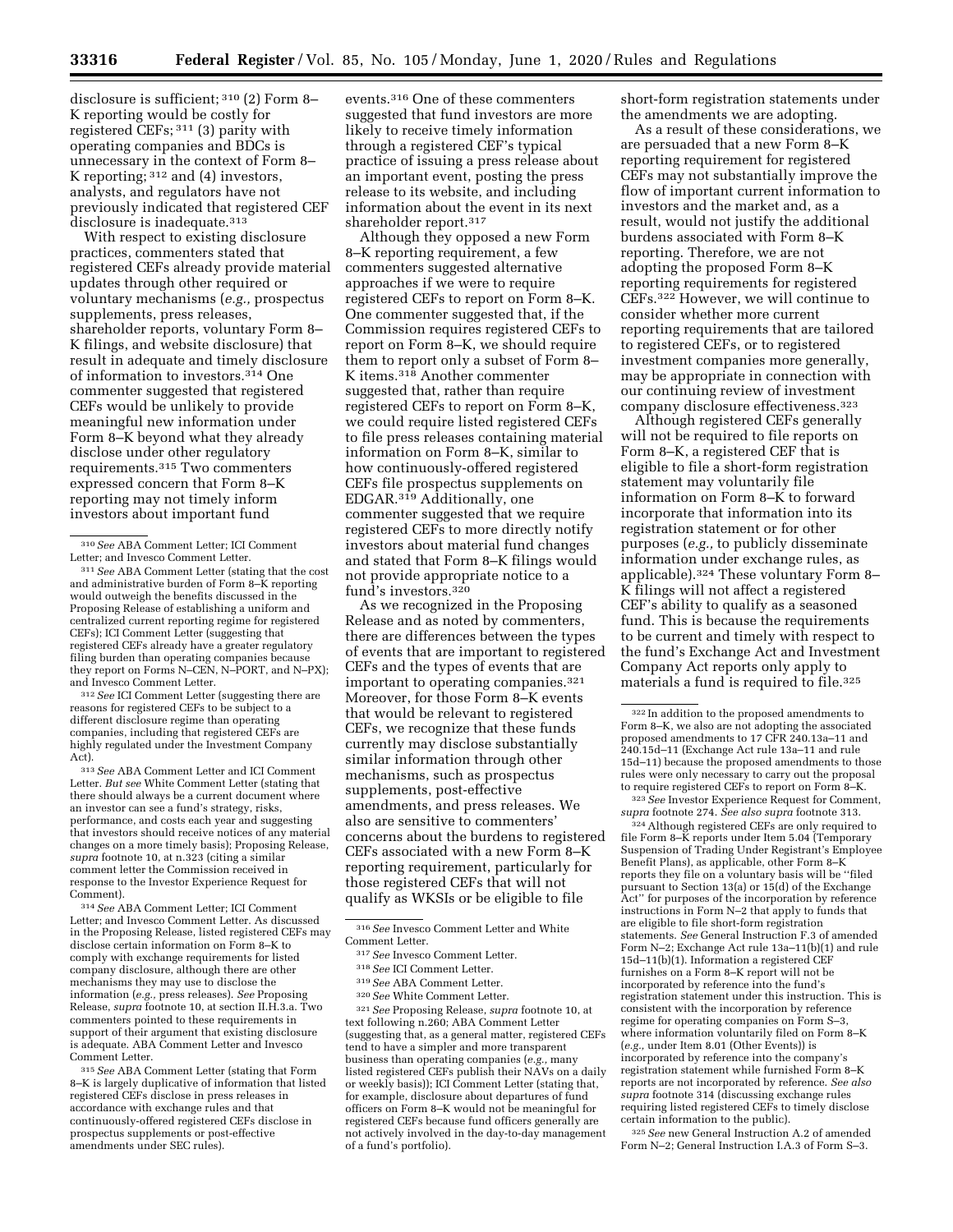b. Other Proposed Amendments to Form Under the amendments, and as 8–K

We are similarly not adopting the other proposed amendments to Form 8– K, including the two proposed reporting items regarding material changes to investment objectives or policies and material write-downs.326 Although the two proposed reporting items also would have applied to BDCs, we are not adopting these current reporting requirements for any affected funds. Commenters generally opposed these proposed reporting items and argued that existing disclosure is adequate.327 We will continue to consider the adequacy of affected fund disclosure, including the availability and timeliness of information about material changes in investment objectives or policies and material write-downs of significant investments, as part of our ongoing review of the effectiveness of investment company disclosure.328 Rather than establish new current reporting requirements for affected funds on a piecemeal basis in this release, we believe it is more appropriate to consider current reporting in connection with a broader, systematic review of investment company disclosure.

4. Online Availability of Information Incorporated by Reference

We are adopting, as proposed, amendments to Form N–2's General Instruction for Incorporation by Reference.329 All registered CEFs and BDCs currently can backward incorporate their financial information from previously-filed Exchange Act reports into the prospectus or SAI. However, Form N–2 currently requires that a fund provide to new purchasers a copy of all previously-filed materials that the fund incorporated by reference into the prospectus and/or SAI.330

327*See* ABA Comment Letter (suggesting that neither of the proposed items would provide additional important information); ACC Comment Letter (opposing the proposed material write-down item for BDCs in particular); CBD Comment Letter.

328*See* Investor Experience Request for Comment, *supra* footnote 274.

proposed, we are removing the requirement that a fund deliver to new investors information that it has incorporated by reference into the prospectus or SAI.331 These amendments will allow the fund to make its prospectus, SAI, and the incorporated materials readily available and accessible on a website identified in the fund's prospectus and SAI.332 Affected funds will also be required to provide incorporated materials upon request free of charge. We believe this approach will improve the online accessibility of the prospectus and SAI and any documents that are incorporated by reference for investors that wish to review such information online, and will facilitate the efficient use of incorporation by reference by affected funds.333 The only commenter who addressed this approach supported it,334 and we are adopting it as proposed.

5. Amendments to Certain Registered CEFs' Annual Report Disclosure

We are adopting, largely as proposed, amendments to rule 8b–16(b) that are designed to allow investors in registered CEFs that rely on the rule to more easily identify and understand key information about their investments.335 Although rule 8b–16(a) generally requires registered investment companies to update their registration statements annually, rule 8b–16(b) currently allows registered CEFs to forgo an annual update provided that they disclose in their annual reports certain key changes that have occurred during

332New General Instruction F.4.a of amended Form N–2; *cf.* General Instruction VII.F of Form S– 1; General Instruction F.4.b.(5) of amended Form N–2; *cf.* Item 12(c)(1)(v) of Form S–1. We are amending current General Instruction F.3 in its entirety, and moving its requirement directing a fund to state in the prospectus and SAI that it will furnish, without charge, a copy of the incorporated materials on request, to new General Instruction F.4.b of amended Form N–2. We also are conforming certain incorporation by reference provisions in Form N–2 to mirror parallel provisions in Form N–1A. *See* new General Instruction F.2.a–c of amended Form N–2; *cf.*  General Instruction D.1.(a)–(c) of Form N–1A.

333*See* Proposing Release, *supra* footnote 10, at nn.313–317 and accompanying text. 334*See* SIFMA Comment Letter.

335*See* amended Investment Company Act rule 8b–16.

the prior year.336 Disclosures that describe a specific change to a fund strategy or risk may not have sufficient context to allow investors to understand the effect of such change, potentially leaving shareholders to have to look at a series of documents—from the fund's prospectus, which could be several years old, plus each subsequent annual report—to understand certain key information about the fund, such as its current investment strategy or principal risk factors.337 Accordingly, we proposed to require funds that rely on rule 8b–16(b) to describe any changes in enough detail to allow investors to understand each change and how it may affect the fund.338 For example, as stated in the Proposing Release, to the extent a fund's principal investment objectives, investment policies or principal risks have changed, the fund should describe its objectives, policies or risks before and after the change.339

The one commenter to address this aspect of the proposal stated that a closed-end fund's annual report should include a full description of the fund's current objectives, strategies and risks, as many closed-end funds do not maintain a current registration statement, which would otherwise include this information.340 One

337*See* Proposing Release, *supra* footnote 10, at n.323 and accompanying text. *See also* Investor Experience Request for Comment, *supra* footnote 274, in which we sought input from individual investors on how to enhance fund disclosures. 338*See* Proposing Release, *supra* footnote 10, at

136. 339 *Id.* 

340*See* Peres Comment Letter (noting that ''[i]f there is a change to an objective, strategy or risk in the past year, they describe the change in the annual report. However, there is no complete description of a fund's current objectives, strategies and risks. To learn this information, an investor would need to look at the fund's most recent registration statement (which could be from decades ago) and review each annual report since that time.'').

The Proposing Release requested comment on whether we should adopt different disclosure requirements for funds that rely on rule 8b–16, including whether we should require such funds to summarize in their annual reports certain key information that would be required in a current Continued

<sup>326</sup>*See* Proposing Release, *supra* footnote 10, at section II.H.3.b. Since we are not adopting the proposed items to Form 8–K, we also are not amending the safe harbor in Exchange Act rules 13a–11 and 15d–11 to include those items. *See*  Proposing Release, *supra* footnote 10, at n.289.

<sup>329</sup>*See* General Instruction F of amended Form N–2.

<sup>330</sup>*See* General Instruction F.3 of amended Form N–2 (requiring the material incorporated by reference to be provided with the prospectus and/ or the SAI to each person to whom the prospectus and/or the SAI is sent or given, unless the person holds securities of the fund and otherwise has received a copy of the material); *see also* Proposing Release, *supra* footnote 10, at text accompanying nn.309–311.

 $^\mathrm{331}\!\!\operatorname{We}$  also are amending Form N–2's current disclosure requirements for incorporation by reference, by replacing these current instructions with a new General Instruction F.4, which largely mirrors the disclosure requirements in Item  $12(c)$  of Form S–3. The new instruction streamlines—but does not substantively change (other than the website disclosure provision discussed below)—the disclosure requirements for incorporation by reference in current Form N–2.

<sup>336</sup>Current rule 8b–16(b) (requiring disclosure in the annual report of information that repeats or updates certain key prospectus disclosures, specifically: (1) Information about the fund's dividend reinvestment plan; (2) material changes in the fund's investment objectives or policies that have not been approved by shareholders; (3) any change concerning the fund's control provisions that has not been approved by shareholders; (4) material changes in the principal risk factors associated with an investment in the fund; and (5) any portfolio manager changes). Except for information about the fund's dividend reinvestment plan (which requires a complete description of the plan), the fund must only disclose changes that have occurred during the year covered by the annual report.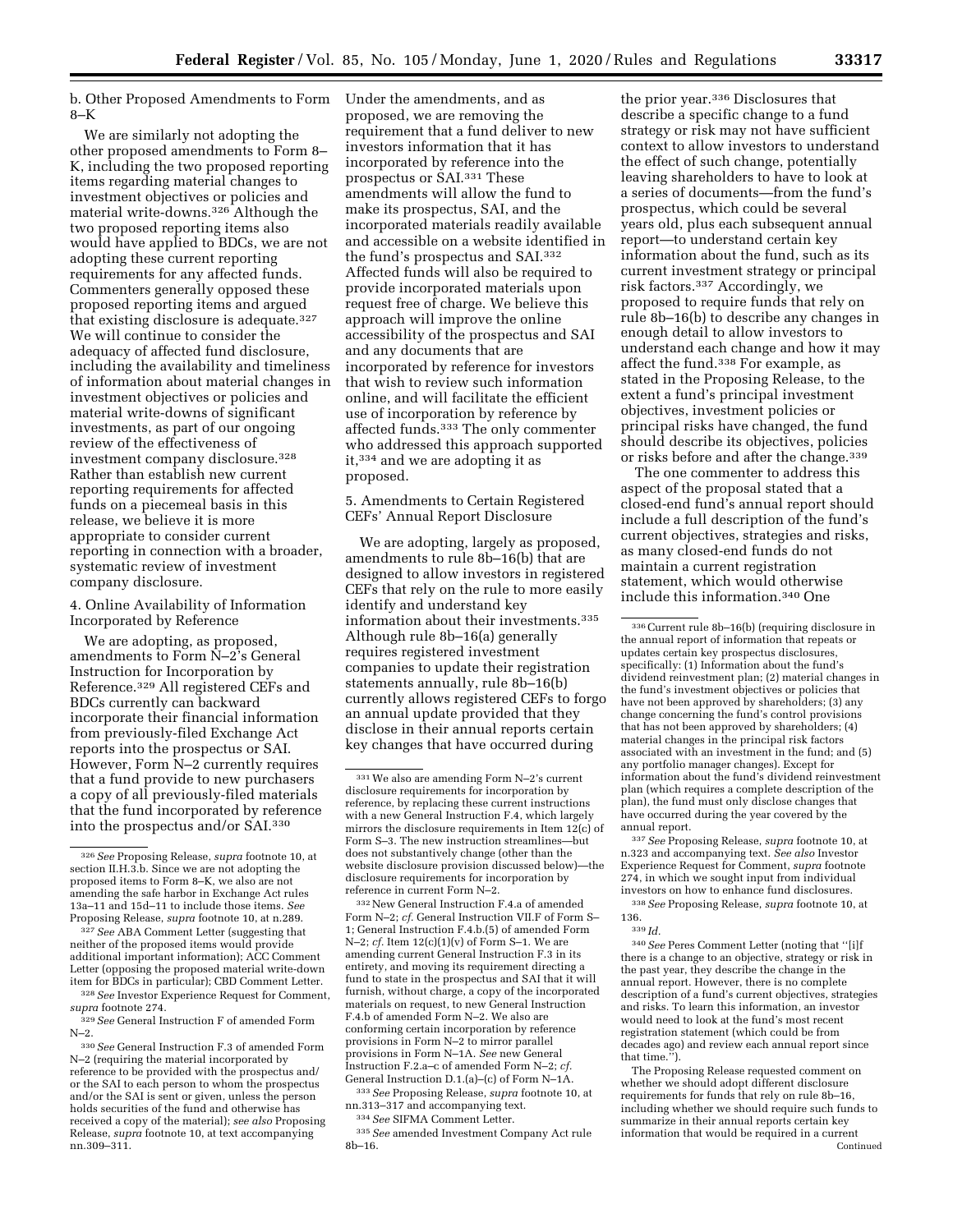commenter described difficulties faced by investors in determining an affected fund's current investment objectives and policies, with another requesting a single location where such key information could be found.341

As proposed, we are requiring funds that rely on rule 8b–16(b) to describe certain key changes in enough detail to allow investors to understand each change and how it may affect the fund.342 We believe that in giving context for a change to one or more of the required disclosures, it is particularly effective for a fund to describe current information regarding related disclosures, as this approach may facilitate a more complete understanding of how a change to one aspect of the fund impacts the fund more broadly. Such disclosures must be prefaced with a legend clarifying that the disclosures provide only a summary of certain changes that have occurred in the past year, which may not reflect all of the changes that have occurred since the investor purchased the fund.343

In response to comments and in a change from the proposal, we also are requiring any affected fund that relies on rule 8b–16(b) to describe the fund's current investment objectives, investment policies, and principal risks in its annual report.344 These key disclosures must be provided, even if there were no changes in the past year. This will ensure that investors can access in a single location current information about key aspects of the fund in which they invest. We believe that funds could increase the effectiveness of this disclosure by presenting it concisely, in accordance with ''plain English'' principles for organization, wording, and design. We similarly encourage funds to tailor their disclosures to how the fund operates rather than rely on generic, standard disclosures about the fund's investment policies and risks. Finally, we encourage funds to describe principal risks in order of importance, with most

342*See* paragraph (e) of amended Investment Company Act rule 8b–16.

343 *Id.* 

344*See* amended rule 8b–16(b)(2), (4).

significant risks appearing first (*i.e.,* not listing risks in alphabetical order).

### *J. Effective and Compliance Dates*

*Effective Dates.* The final rule will become effective on August 1, 2020. While we proposed that the rule would become effective 60 days from publication in the **Federal Register**, we are establishing a fixed date so that the amendments to certain rules and forms adopted pursuant to the Variable Contract Summary Prospectus Adopting Release will be effective prior to the amendments to the same rules and forms adopted herein.345 The August 1, 2020 effective date will apply to all aspects of the final rule, except for the following:

• *Rules 23c–3, 24f–2, and Form 24F– 2.* The amendments to rules 23c–3, 24f– 2, and Form 24F–2 346 will become effective August 1, 2021 (one year after other aspects of the final rule take effect, as proposed). One commenter suggested making the amendments to rules 23c–3 and 24f–2 immediately effective for new interval funds so they can pay registration fees based on the net issuance of shares sold during their initial fiscal year, and allow existing funds to use the new payment method as soon as possible thereafter.347 While we agree that interval funds should be able to calculate fees on Form 24F–2 as soon as possible, as proposed, the amendments to rules 23c–3 and 24f–2 will become effective one year after the final rule's effective date to provide sufficient time to modify the Commission's systems to accept such filings from interval funds.348

• *Rules 456 and 457 and Forms S–1, S–3, F–1 and F–3:* The amendments to rules 456 and 457 and Forms S–1, S–3, F–1 and F–3 under the Securities Act will become effective August 1, 2021.

*Compliance Dates.* We are adopting compliance dates for certain new requirements to provide a transition period after the effective date of the final rule.

• *MDFP.* As proposed, an annual report filed by a registered CEF one year or more after the effective date of the final rule will be required to include the MDFP disclosures.349 We received no comments on this proposed compliance period. Affected funds must comply with this requirement by August 1, 2021.

• *Structured Data Requirements (Financial Statement, Cover Page, and Prospectus Information).* We proposed that all affected funds subject to the Inline XBRL structured data reporting requirements for financial statement, registration statement cover page, and prospectus information that are eligible to file a short-form registration statement would be required to comply with those provisions 18 months after the effective date, and all other affected funds to comply 24 months after the effective date. The one commenter who addressed this aspect of the release recommended that any new Inline XBRL requirements have a compliance date later than that required for openend funds.350 We are extending the compliance period by an additional six months to align more closely with the Inline XBRL compliance periods for other fund registrants.351 Accordingly, affected funds that are eligible to file a short-form registration statement will be required to comply with those provisions 24 months after the effective date, or August 1, 2022. All other affected funds subject to these requirements must comply 30 months after the effective date, or February 1, 2023. Affected funds will be permitted to file in Inline XBRL prior to the compliance date once EDGAR has been modified to accept submissions in Inline XBRL for all forms subject to the amendments, which is anticipated to be March 2021. Notice of EDGAR system readiness to accept filings in Inline XBRL will be provided in a manner similar to notices of taxonomy updates and EDGAR Filer Manual updates.

• *Structured Data Requirements (Form 24F–2).* As proposed, all filers on Form 24F–2 (including existing Form 24F–2 filers, such as open-end funds and unit investment trusts, as well as interval funds) will be required to file reports on the form in an XML structured data format 18 months after the effective date, or February 1,

prospectus. *See* Proposing Release, *supra* footnote 10, at section II.H.5.

<sup>341</sup>*See* ABA Comment Letter (''[M]any Affected Funds were organized many years ago, and since the relevant information may be spread among the prospectus used for the Affected Fund's most recent public offering (which may have taken place years or even decades ago), proxy statements and reports to shareholders spanning many years, it can be a burdensome undertaking to piece such information together.''); *see also* Dale White Comment Letter (''There should always be a current document where an investor can see a fund's strategy, risks, performance, and costs each year.'').

<sup>345</sup>*See* Updated Disclosure Requirements and Summary Prospectus for Variable Annuity and Variable Life Insurance Contracts, Investment Company Act Release No. 33814 (March 11, 2020) (''Variable Contract Summary Prospectus Adopting Release'').

<sup>346</sup>*See supra* section II.G.

<sup>347</sup>*See* ICI Comment Letter.

<sup>348</sup>To facilitate the transition to calculating fees on Form 24F–2, an interval fund's fee calculation should exclude excess shares that were registered under the fund's last registration statement on Form N–2 that remain unsold prior to the effectiveness of rule 24f–2 as applied to interval funds.

<sup>349</sup>*See supra* section II.H.2.b.

<sup>350</sup>*See* ICI Comment Letter (citing Inline XBRL Adopting Release, *supra* footnote 250, which requires open-end funds to comply with the Inline XBRL requirements on September 17, 2020 (24 months post-effective date) for ''large fund groups'' and September 17, 2021 (36 months post-effective date) for ''small fund groups'').

<sup>351</sup> *Id.; see also* Variable Contract Summary Prospectus Adopting Release, *supra* footnote 345 (requiring variable contracts to comply with the Inline XBRL requirements on January 1, 2023 (30 months post-effective date)).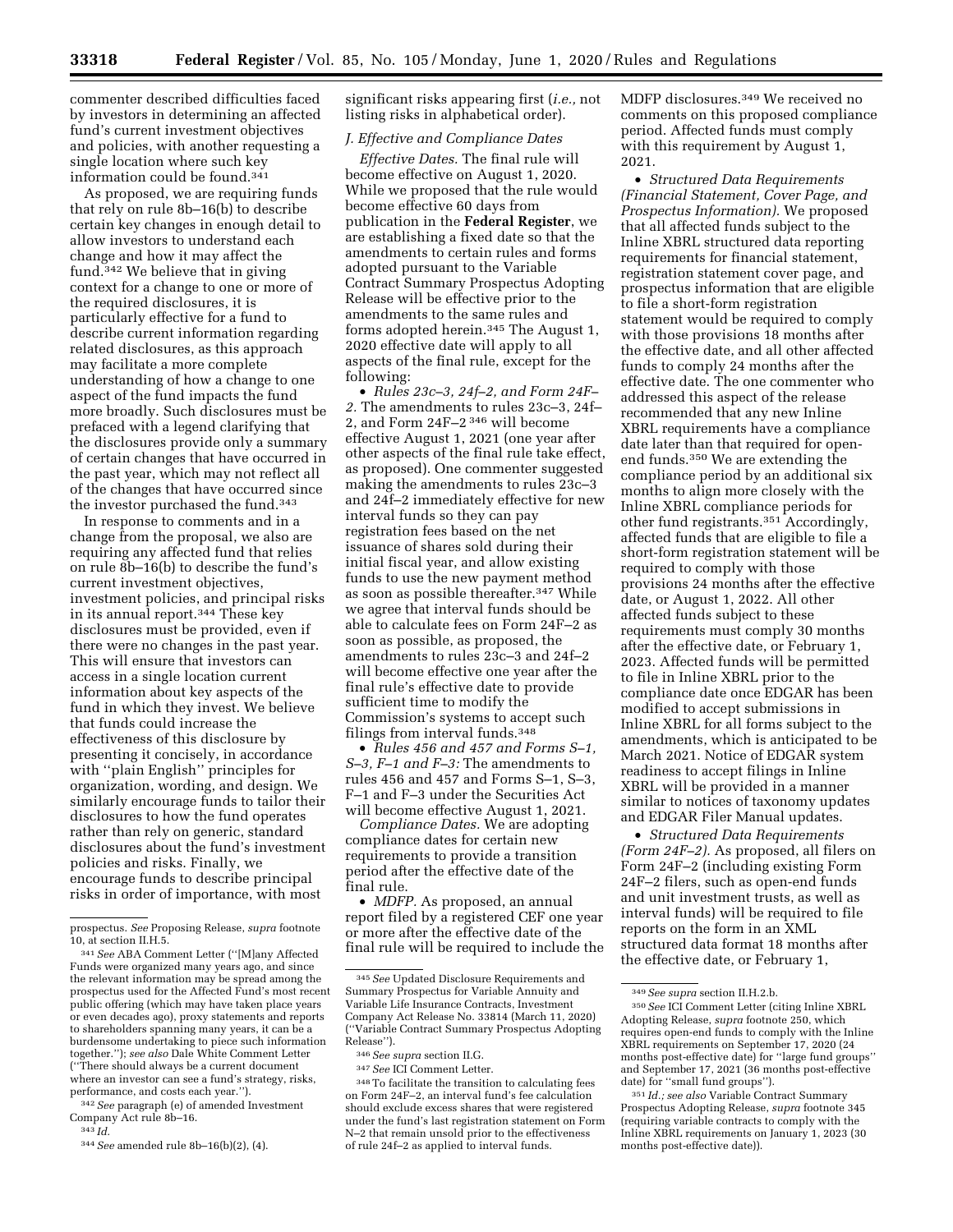2022.352 The one commenter who addressed the proposed 18-month transition period supported it.353

### **III. Economic Analysis**

We are adopting amendments to our rules designed to carry out the requirements of section 803 of the BDC Act and section 509 of the Registered CEF Act and tailor the disclosure and regulatory framework for affected funds in light of the amendments to the offering rules applicable to them. Currently, affected funds face regulatory impediments to capital formation as they are not able to use the flexible and less costly offering process that operating companies use when conducting registered securities offerings. This may hinder affected funds' ability to raise capital, take advantage of favorable market conditions as operating companies do, and enjoy lower cost of capital and lower offering costs. Additionally, because of existing rules, affected funds generally are unable to communicate about an offering before a registration statement is filed, and their post-filing communications are subject to prospectus liability under section 12 of the Securities Act (or must be accompanied or preceded by the statutory prospectus). The final rule will provide incremental flexibility to funds in their communications, which may increase the flow of information to investors. As discussed in detail above, the final rule will affect numerous distinct aspects of how our securities offering and communications rules apply to affected funds.354

### *A. Introduction and Baseline*

We are sensitive to the economic effects that may result from the final rule, including the benefits, costs, and the effects on efficiency, competition, and capital formation. Section 3(f) of the Exchange Act, section 2(b) of the Securities Act, and section 2(c) of the Investment Company Act state that when engaging in rulemaking that requires us to consider or determine whether an action is necessary or appropriate in (or, with respect to the Investment Company Act, consistent with) the public interest, we must consider, in addition to the protection of investors, whether the action will promote efficiency, competition, and capital formation. Additionally, section 23(a)(2) of the Exchange Act requires us, when making rules or regulations under the Exchange Act, to consider, among

other matters, the impact that any such rule or regulation would have on competition and states that the Commission shall not adopt any such rule or regulation which would impose a burden on competition that is not necessary or appropriate in furtherance of the Exchange Act.

We have considered the potential costs and benefits that would result from the final rule, as well as the potential effects on efficiency, competition, and capital formation. Many of the potential economic effects of the final rule would stem from the statutory mandates, while others would stem from the discretion we are exercising. We discuss the potential economic effects of the amendments to implement the statutory mandates in sections III.B and III.C. We considered certain alternatives to our approach to implementing the statutory mandates, as discussed in section III.D. We are also adopting certain other amendments to tailor affected funds' disclosure and regulatory framework. We discuss the potential economic effects of these discretionary amendments, as well as reasonable alternatives to these provisions, in section III.E. Where possible, we have attempted to quantify the costs, benefits, and effects on efficiency, competition, and capital formation expected to result from the final rule. In some cases, however, we are unable to quantify the economic effects because we lack the information necessary to provide a reasonable and reliable estimate.

The baseline we use to analyze the potential effects of the final rule is the current set of legal requirements and market practices. The final rule likely will have a significant impact on the security offering requirements and disclosure practices of affected funds. The overall magnitude of the benefits and the costs associated with the final rule will depend on many factors, including the number of affected funds that rely on the final rule. We recognize that some affected funds would not satisfy the conditions in certain of the amendments (*e.g.,* those limited to WKSIs or funds that file a short-form registration statement on Form N–2), and other affected funds may satisfy the conditions but choose not to rely on the final rule. The discussion below describes our understanding of the markets and issuers that will be affected by the final rule.

### 1. Number of Affected Funds

The final rule will affect BDCs and registered CEFs. As of June 30, 2019, there were 791 affected funds, including 105 BDCs and 686 registered CEFs. To

estimate the number of BDCs, we use data from Form 10–K and Form 10–Q filings as of June 30, 2019, the latest data available.355 We identify 51 listed BDCs and 54 unlisted BDCs. The average net assets of the listed BDCs is approximately \$820 million, and the average of their total assets is \$1.5 billion. Based on trading data as of June 30, 2019, 44 of the listed BDCs have public float greater than \$75 million (*i.e.,* one of the transaction requirement thresholds for primary offerings under the short-form registration instruction) and 15 of those BDCs have public float greater than \$700 million (*i.e.,* the WKSI public float threshold).356

We use data from Morningstar and SEC filings to estimate the number of registered CEFs.357 We identify 497 registered CEFs that were listed on an exchange as of June 30, 2019, including 1 interval fund. There were 189 unlisted registered CEFs as of June 30, 2019, including 60 interval funds. The average net assets of the listed registered CEFs is approximately \$551 million, while the average net assets of the unlisted registered CEFs is approximately \$382 million.358 Based on trading data as of June 30, 2019, 455 of the listed registered CEFs have public float greater than \$75 million, and 85 of those funds have public float greater than \$700 million.359 Information about the types

356The data (as of June 30, 2019) on prices and shares outstanding, which are used to calculate the public float, is taken from the Center for Research of Securities Prices (''CRSP'') database. CRSP data on shares outstanding includes all publicly held shares.

357The estimated number of registered CEFs includes registered CEFs that have not registered a securities offering under the Securities Act. Certain of our amendments, such as the structured data requirements, will apply somewhat differently to these registered CEFs and may impose fewer burdens on them. For example, a registration statement that is filed under only the Investment Company Act is not required to include financial highlights information under Item 4 of Form N–2, while registered CEFs that file a registration statement under the Securities Act must disclose financial highlights information and tag that information in Inline XBRL. *See* General Instructions G and H of amended Form N–2. Thus, our quantitative estimates of the costs and paperwork burdens of certain of the amendments with respect to registered CEFs may be overestimates in certain respects.

358The average of net assets of registered interval funds is \$520 million.

359This includes the listed interval fund, which had public float of approximately \$73 million as of Continued

<sup>352</sup>*See supra* section II.H.1.d.

<sup>353</sup>*See* ICI Comment Letter.

<sup>354</sup>*See supra* section I for summary of final rule.

<sup>355</sup>The estimated number of BDCs includes BDCs that have not registered a securities offering on Form N–2. Certain of our amendments, such as the requirement to tag certain Form N–2 prospectus disclosure items in Inline XBRL, will only apply to affected funds that have filed a registration statement on Form N–2. As a result, our quantitative estimates of the costs and paperwork burdens of these amendments with respect to BDCs may be over-estimates in certain respects.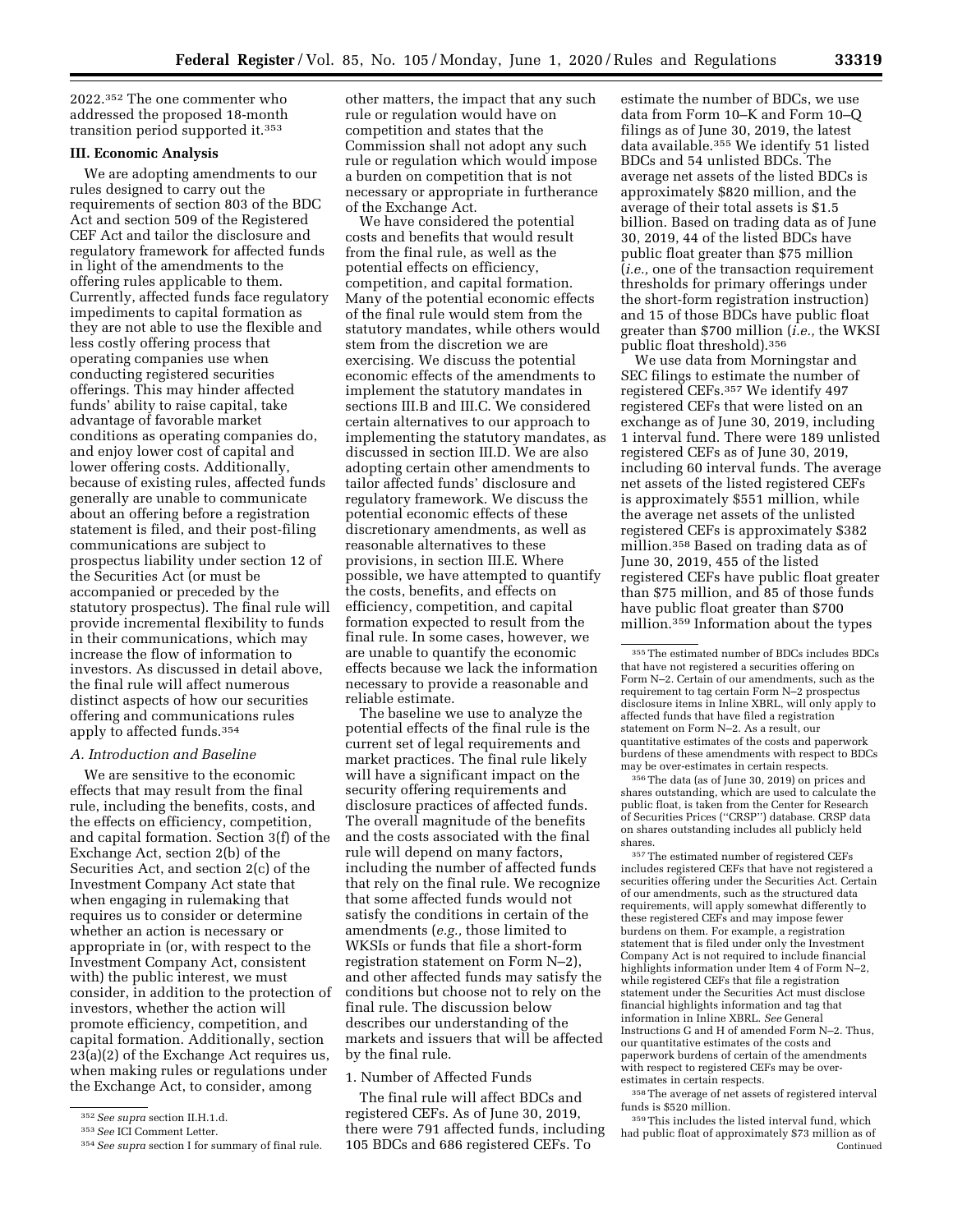of offerings conducted by different categories of affected funds for the

period of July 1, 2014—June 30, 2019 is reflected in the below table.360

| n. |  |
|----|--|
|----|--|

| Types of offerings     | Offering statistics                                                            | Listed BDCs                                                | Unlisted BDCs                                   | Listed registered<br><b>CEFs</b>                           | Unlisted<br>registered CEFs                      |
|------------------------|--------------------------------------------------------------------------------|------------------------------------------------------------|-------------------------------------------------|------------------------------------------------------------|--------------------------------------------------|
| Registered offerings   | Total amount raised<br>Average (median) offering amount                        | 113<br>$$12.2 \text{ bil}$<br>\$107.9 mil (\$60.0<br>mil). | \$1.7 bil<br>\$7.8 mil (\$7.2<br>mil).          | 26<br>\$5.2 bil<br>\$201.3 mil<br>$($103.8 \text{ mil})$ . | 137<br>\$20.3 bil<br>\$176.3 mil (\$31.0<br>mil) |
| Regulation D offerings | Number of offerings<br>Total amount raised<br>Average (median) offering amount | 21<br>$$12.3 \text{ bil}$<br>\$584.7 mil (\$100<br>mil).   | 67<br>\$9.1 bil<br>\$135.0 mil (\$50.0<br>mil). | $$15.1 \text{ mil}$<br>\$15.1 mil (\$15.1<br>mil).         | 165<br>\$7.5 bil<br>\$45.6 mil (\$6.1<br>mil)    |

As of September 2019, there were 7,995 mutual funds, 2,076 ETFs, and 4,758 UITs. Thus, together with the 791 affected funds, there is a total of 15,620 funds, affected and non-affected. This means that affected funds represent about 5.1% of the total number of funds. As of September 2019, mutual funds had approximately \$20,156 billion in assets, ETFs had approximately \$4,024 billion in assets, UITs had approximately \$76 billion in assets, and affected funds had approximately \$459 billion in assets. Thus, affected funds represent about 1.8% of total investment company assets.

We use data from Morningstar and SEC filings to estimate the number of affected ETPs. We identify 68 such ETPs as of December 31, 2019.

2. Current Securities Offering Requirements for Affected Funds

The securities offering process for affected funds at present differs from that for operating companies. Affected funds register their securities offerings on Form N–2, while operating companies use other forms (*e.g.,* Form S–1 or Form S–3). As discussed in more detail above in sections II.B, II.C, and II.F, registered investment companies and BDCs are excluded from certain offering and communications rules available to operating companies.

Affected funds currently are expressly excluded from the WKSI definition. As a result, even if they would otherwise meet the WKSI definition, they are unable to, for example, file an automatic shelf registration statement or

communicate about an offering before filing a registration statement.361

Affected funds currently can conduct shelf offerings under rule 415(a)(1)(x) if they meet the applicable eligibility criteria for Form S–3, even though affected funds register their securities offerings on Form N–2. Affected funds conducting shelf offerings, however, currently experience certain burdens not faced by operating companies.362 For example, affected funds conducting shelf offerings currently must file posteffective amendments to make certain updates to their registration statements, while operating companies conducting shelf offerings may update their registration statements through forward incorporation by reference. As a result, affected funds can incur additional expense or delay for shelf offerings, which can affect the timing of their capital-raising. Similarly, different rules apply to affected fund communications as opposed to operating company communications.363 These differences can impose additional costs or constraints on affected funds or others because, for example, underwriters may be more familiar with the operating company rules. Further, affected funds currently are required to deliver a final prospectus to investors.364 Final prospectuses can be lengthy, particularly for BDCs because they generally do not take advantage of backward incorporation by reference currently permitted for certain financial and related information. For example, the median page length of prospectuses filed by listed BDCs is approximately 234 pages.365

### 3. Current Disclosure Obligations of Affected Funds

Affected funds differ in their periodic and current reporting obligations. Like operating companies, BDCs file annual reports with audited financials on Form 10–K, quarterly reports with unaudited financials on Form 10–Q, and current reports on Form 8–K. Registered CEFs file annual reports to shareholders with audited financials and semi-annual reports to shareholders with unaudited financials on Form N–CSR. Listed registered CEFs are also subject to exchange rules that require listed issuers to provide the market current information in response to certain events (*e.g.,* dividends announcements through a press release or report on Form 8–K).366

#### *B. Potential Benefits Resulting From the Proposed Implementation of the Statutory Mandates*

As discussed, the amendments to implement the statutory mandates are designed to provide securities offering parity between affected funds and operating companies and streamline the registration process for BDCs and registered CEFs, consistent with the BDC Act and the Registered CEF Act. We believe that the final rule will achieve this goal and consequently result in significant benefits in a number of areas, including by improving access to the public capital markets and possibly lowering the cost of capital by, among other things, modifying our rules related to affected funds' ability to qualify as WKSIs, to use the full shelf registration process, and to engage in

June 30, 2019. Data on prices and shares outstanding, which is used to calculate the public float, is taken from CRSP.

<sup>360</sup> Data on registered offerings (initial public offerings, equity offerings by seasoned issuers, convertible debt offerings, and public debt offerings) for BDCs and listed registered CEFs is taken from Securities Data Corporation's New Issues database (Thomson Financial). Data on

Regulation D offerings was collected from all Form D filings (new filings and amendments) on EDGAR. Data on registered offerings for unlisted registered CEFs was collected from Form N–2 and Form N– CSR filings on EDGAR.

<sup>361</sup>*See supra* section II.C.

<sup>362</sup>*See supra* section II.B.1.

<sup>363</sup>*See supra* section II.F.

<sup>364</sup>*See supra* section II.E.

 $^{365}\rm{This}$  estimate is based on recent Form N–2 filings of the 49 listed BDCs. BDCs generally do not rely on existing Form N–2 backward incorporation by reference provisions because the form requires affected funds to provide to new purchasers a copy of all previously-filed materials that the fund incorporated by reference into the prospectus and/ or SAI.

<sup>366</sup>*See supra* footnote 314.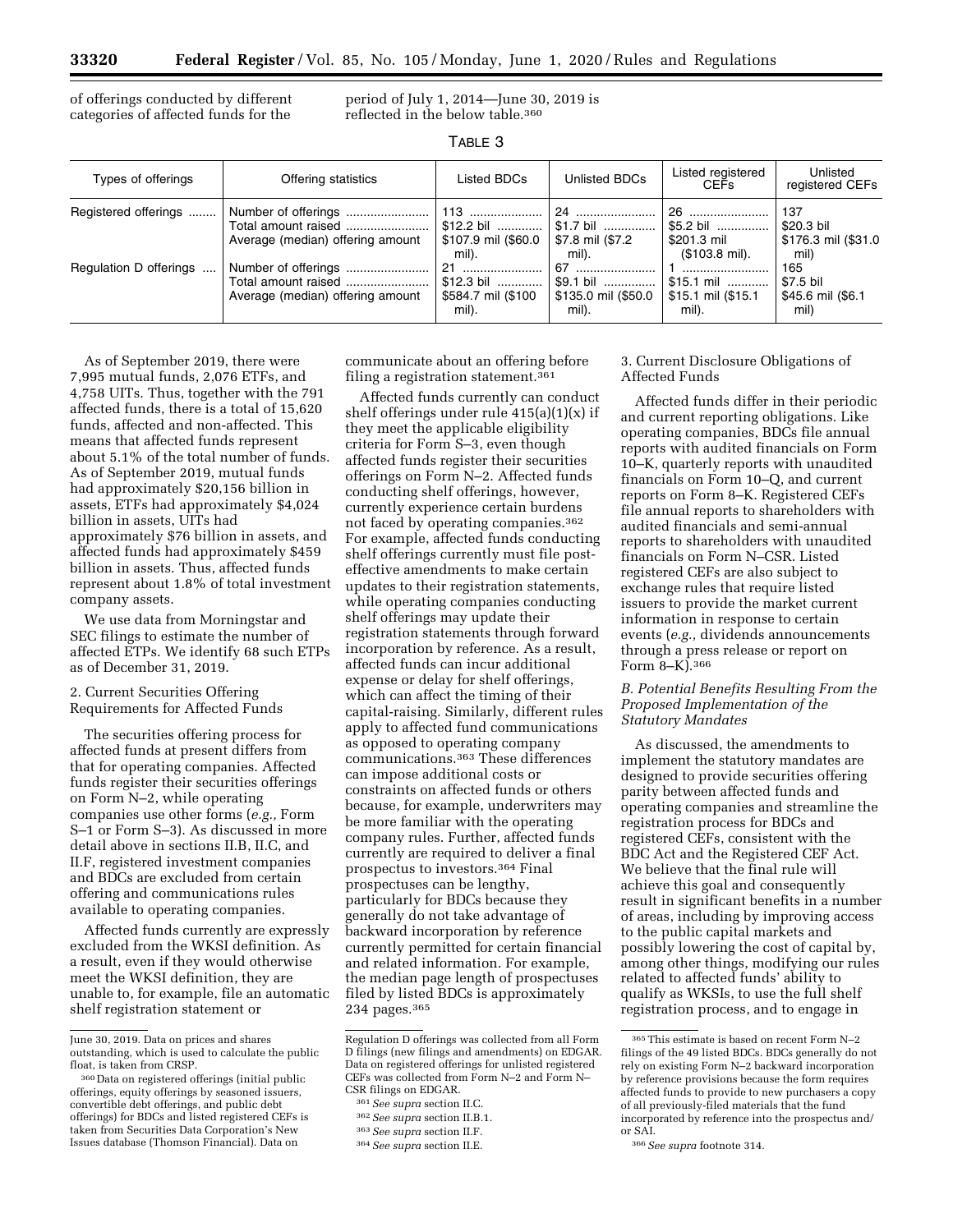certain communications during a registered offering.367 Additionally, as discussed below, we believe that the final rule will provide benefits to investors as well, including by increasing the flow of valuable information that could be available to investors to inform their investment decisions. Finally, we believe that the final rule will provide cost-saving options to affected fund issuers and underwriters.

### 1. Improved Access to Capital and Lower Cost of Capital

We anticipate that the final rule will facilitate capital formation and possibly lower the cost of capital by improving access to the public capital markets for affected funds. The rule is designed to reduce regulatory impediments to capital formation and provide more flexibility to these funds to conduct registered securities offerings. The amount of flexibility accorded by the final rule will depend on the characteristics of the affected fund, consistent with our rules' treatment of similarly-situated operating companies. For example, and as explained below, certain affected funds like large listed BDCs and large listed registered CEFs are expected to benefit more from the final rule than unlisted BDCs and unlisted registered CEFs, including unlisted interval funds. The final rule will provide the most flexibility under the communications rules and the automatic shelf registration system to eligible WKSIs. Other affected funds, such as seasoned affected funds, also will benefit, albeit to a lesser degree, from the other revisions to the offering process and our communications rules.

#### a. Benefits From WKSI Status

The largest increase in capital formation and reduction in cost of capital that the final rule could generate will come from allowing affected funds to obtain WKSI status. Affected funds that qualify as WKSIs will enjoy additional flexibility compared to affected funds that are non-WKSIs.368 There are 100 affected funds (15 listed BDCs and 85 listed registered CEFs) that meet the \$700 million dollar public float criterion as of June 30, 2019.369 A shelf registration statement and any subsequent amendments filed by a WKSI are automatically effective upon filing. This flexibility will allow affected funds that qualify as WKSIs to promptly tap favorable conditions in the public

market, to structure terms of securities on a real-time basis to accommodate investor demand, and to determine or change the plan of distribution in response to changing market conditions. For example, because affected funds typically trade at a discount to their NAV,370 affected funds that are WKSIs will be able to act more quickly to raise capital when their shares are trading at a premium,371 thus increasing the amount of capital raised and enhancing capital formation.

Additionally, WKSIs are not required to pay any registration fees at the time of filing a registration statement. They are only required to pay the registration filing fee at the time securities are taken down and sold off the shelf registration statement. This will provide additional flexibility to qualifying affected funds in that they need only incur such filing fees if and when they decide to proceed with an offering. The final rule may also lower the cost of capital because it will provide significant flexibility to affected funds that are WKSIs and their underwriters in marketing securities. The final communications rules will allow these funds to communicate at any time regarding an offering.

Requiring an affected fund to have at least \$700 million in public float to qualify as a WKSI will avoid providing affected funds with an advantage in the competition for capital over certain operating companies. For example, a lower public float threshold for affected funds would provide them with a competitive advantage over operating companies that may have similar characteristics to affected funds, such as listed REITs, but have public float below \$700 million. In a similar vein, the use of alternative eligibility criteria for affected funds to qualify as WKSIs would put them at competitive advantage compared to similar operating companies without public float, such as unlisted REITs. Moreover, reducing the \$700 million threshold or providing alternative eligibility criteria for affected funds to qualify as WKSIs would likely lead to potential higher incidences of disclosure and fund practices that may not comply with

applicable law due to reduced staff review.372

Given the important benefits that WKSI status provides, and the fact that currently only few affected funds would qualify as WKSIs, it is possible that advisers to some affected funds may try, through various means, including raising additional capital and mergers and acquisitions, to increase their funds' public float to the WKSI threshold. Thus, the possible effects of the rule may include increased fund size and consolidation of affected funds. Such developments may increase efficiency by allowing the larger resulting funds to benefit from improved access and lower cost of capital. We also recognize that consolidation may be driven by other factors as well, in combination with the effects of the rule, and typically would be subject to certain approvals by a fund's board of directors or shareholders.373 Potential consolidation and increases in fund size could also reduce costs to investors by, for example, allowing an affected fund to realize greater efficiencies and reduce its total operating expenses over time. However, consolidation also could inhibit competition and negatively affect the number of investment opportunities available to investors if it leads to a reduction of the number of strategies funds employ. It is possible that new funds will enter the market thereby increasing competition and investment opportunities. Potential consolidation of affected funds could make it more difficult for new or smaller funds to compete since funds with larger amounts of assets may have better access to certain investment opportunities or may be able to offer lower costs to investors. Smaller funds, however, may have better access to investment opportunities in smaller companies because these investments may be too small to be economically viable for larger funds. At present, we are not able to estimate the effects of these competitive dynamics.

### b. Benefits From Shelf Registration

Other provisions of the final rule could also enhance capital formation and lower the cost of offerings for affected funds that qualify as seasoned funds and file a short-form registration statement on Form N–2.374 For example,

<sup>367</sup>*See also infra* section III.E (discussing benefits associated with our discretionary rule

<sup>&</sup>lt;sup>368</sup> See supra section II.C.<br><sup>369</sup> See supra section III.A.1.

<sup>370</sup>*See, e.g.,* Jonathan B. Berk and Richard Stanton, *Managerial Ability, Compensation, and the Closed-End Fund Discount,* Journal of Finance, Vol. 62, 529–556 (2007); Jeffrey Pontiff, *Costly Arbitrage: Evidence from Closed-End Funds,* Quarterly Journal of Economics, Vol. 111, 1135–1151 (1996); Charles M. C. Lee, Andrei Shleifer, and Richard H. Thaler, *Investor Sentiment and the Closed-End Fund Puzzle,* Journal of Finance Vol. 46, 76–110 (1991).

<sup>371</sup>*See supra* footnote 37 (discussing restrictions on affected funds' ability to sell their shares at a price below NAV).

<sup>372</sup>*See also infra* section III.D (discussing considerations related to an alternative of modifying the public float standards in the WKSI definition by changing the required level of public float or providing alternative eligibility criteria).

<sup>373</sup>*See, e.g.,* 17 CFR 270.17a–8 (Investment Company Act rule 17a–8).

<sup>374</sup>*See supra* section II.B.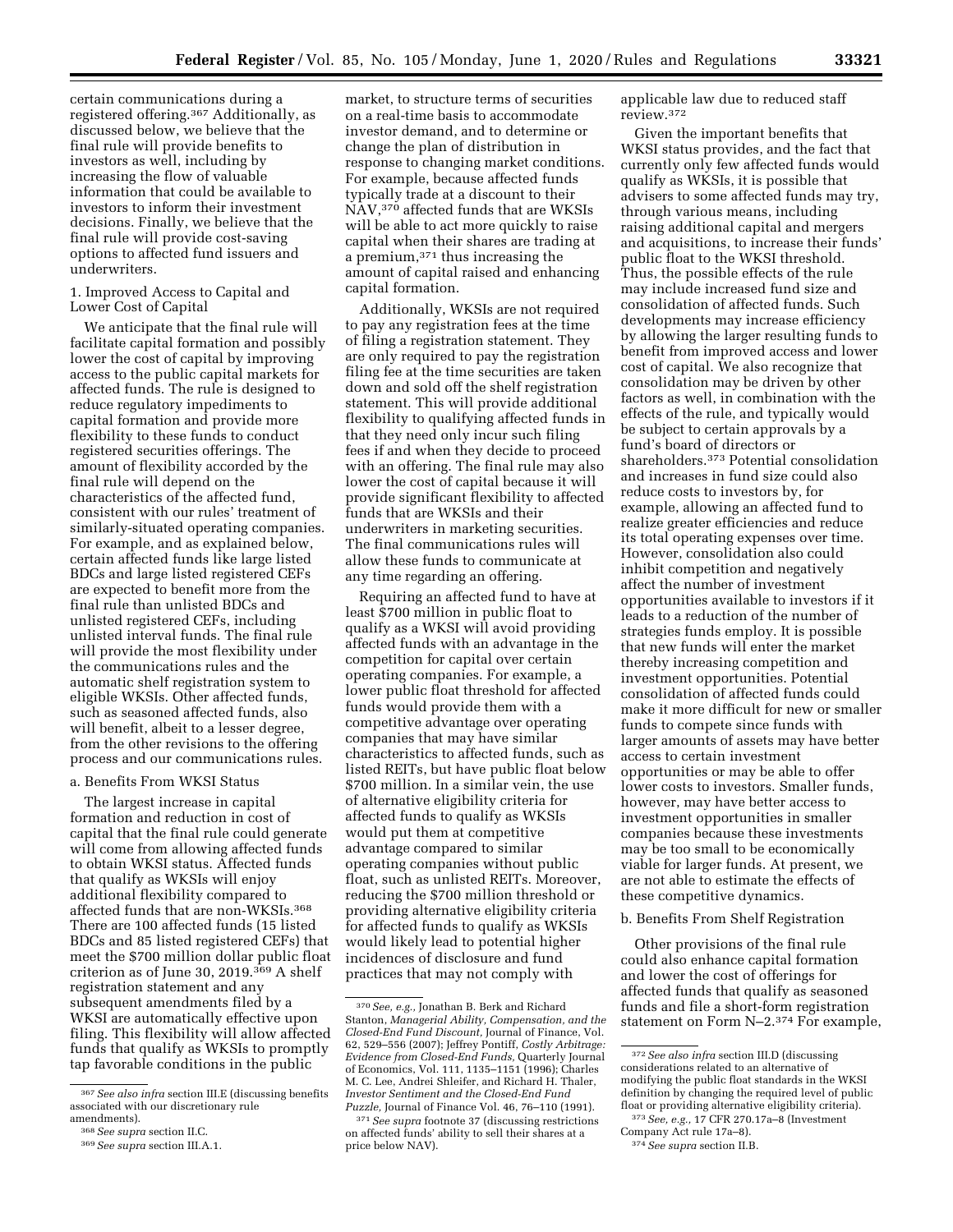the final rule generally allows these funds to more efficiently use the shelf registration process if, like operating companies, they meet the eligibility requirements of Form S–3.375 As of June 30, 2019, there were 499 affected funds that met the \$75 million dollar public float criterion for primary offerings under Form S–3 (which criterion is incorporated into the short-form registration instruction of Form N–2).376 Affected funds that qualify will bear fewer costs associated with updating the information in their registration statements because information in the fund's Exchange Act reports will be incorporated by reference into the fund's registration statement. For example, for PRA purposes, we estimate that eligible affected funds will file approximately 128 fewer post-effective amendments annually as a result of the amendments, resulting in an annual aggregate cost reduction of approximately \$5,726,592 for these funds.377 Additionally, we understand that currently BDCs often file prospectus supplements close-in-time to filing their current and periodic Exchange Act reports to make sure the BDC's prospectus disclosure provides the same information as that disclosed in its Exchange Act reports. Under the final rule, eligible BDCs will no longer file these prospectus supplements since their Exchange Act reports will be incorporated by reference into their registration statements. As a result, an eligible BDC may, on average, file approximately 14 fewer prospectus supplements on an annual basis under the rule.378 We anticipate that eligible

378 This analysis assumes that a BDC would file a prospectus supplement for each Form 10–Q filing registered CEFs also will be able to make fewer prospectus supplement filings under the final rule, although they likely will not experience as large of a reduction in filings since, among other things, they file periodic reports on a semi-annual basis (rather than quarterly) and generally are not required to report on Form 8–K. While we believe that affected funds will likely file fewer prospectus supplements under the final amendments, we are unable to estimate any reduction in the number of prospectus supplements that affected funds will file under the final rule, and any associated cost savings for affected funds, due to certain counterbalancing factors. For example, if the final rule causes affected funds to increase their capital-raising activities, they may need to update their prospectuses more often and may file more prospectus supplements as a result. However, if affected funds begin to use their Exchange Act reports to update their prospectuses, as permitted under the final amendments, they may file fewer prospectus supplements.379 On average, we believe that affected funds will likely file fewer prospectus supplements under the final amendments since they will be able to update their prospectus more efficiently by forward incorporating their Exchange Act reports, although an affected fund that greatly increases its capital-raising activities may not experience the same reduction in filing burdens.

In general, we believe affected funds that qualify for the short-form registration instruction will experience cost savings associated with making fewer filings and will be able to use a more efficient process to update their prospectus disclosure. This will decrease the costs of eligible funds' registered offerings and will also allow them to act more quickly to take advantage of favorable market conditions (*e.g.,* when trading at a premium). Certain seasoned funds registering shelf offerings also will be able to omit certain information from their prospectuses and use the same process as operating companies to provide omitted information by filing a prospectus supplement, which will generally make the shelf registration process less costly for these funds as compared to the baseline.

The final rule also may provide incremental cost savings to affected funds that are eligible to file a shortform registration statement in certain other respects. For example, the final rule will reduce the costs of these funds seeking shareholder approval for proposals to authorize, issue, modify, or exchange securities by allowing them to incorporate by reference certain materials rather than delivering these materials to security holders with the proxy statement.380 We do not anticipate that these cost savings will be substantial, however, as we understand that affected funds do not often make these types of proposals to security holders. Affected funds that are eligible to file a short-form registration statement also could experience modest cost savings from the amendment to rule 418 since they will no longer be required by that rule to furnish certain information to the Commission or its staff promptly on request.381

### c. Other Benefits for Affected Funds

The final rule will generate other benefits for affected funds generally, regardless of whether they are WKSIs or seasoned funds. For example, the amendment to require affected funds to follow the same process that operating companies follow to file prospectuses under rule 424 will require that affected funds file prospectus supplements when changes from or additions to a previously filed prospectus are substantive, whereas currently they are required to file every prospectus that varies from any previously filed prospectus under rule 497.382 Rule 424 also is designed to work together with rule  $415(a)(1)(x)$ , and provides additional time for an issuer to file a prospectus. This change could modestly reduce filing burdens and should facilitate eligible funds using the shelf registration process efficiently and in parity with operating companies. Also, the final rule allows an affected fund to satisfy its obligation to deliver a final prospectus by filing it with the Commission and complying with certain other requirements, thus decreasing the cost of the offering.383 For example, the final rule will permit affected funds to save on printing and mailing costs for delivering the final prospectus in paper.384

<sup>375</sup>The short-form registration instruction refers to the eligibility criteria in Form S–3, with additional references to reporting requirements under the Investment Company Act. 376*See supra* section III.A.1. 377*See infra* section IV.B.1. For purposes of the

PRA, we estimate that the hour burden of preparing and filing a post-effective amendment is 125 hours. Reducing the number of post-effective amendments by 128 filings would decrease the aggregate annual burden of Form N-2 by 16,000 hours (125 hours  $\rangle$ 128 post-effective amendments = 16,000 hours). We estimate that the monetized internal burden is \$33,625 per post-effective amendment and the external burden is \$11,114 per post-effective amendment. *See infra* section IV.B.1. The total annual cost is calculated by adding the monetized internal burden (\$33,625 × 128 post-effective amendments = \$4,304,000) to the cost of outside professionals (\$11,114 × 128 post-effective amendments =  $$1,422,592$ ). Although we have increased the expected reduction in the number of post-effective amendments discussed in the Proposing Release from 112 to 128 filings, the estimated annual aggregate cost reduction has decreased from \$7,943,376 to \$5,726,592 to better recognize how we have monetized internal burdens for purposes of the PRA. *See* Proposing Release, *supra* footnote 10, at n.359 and accompanying text; *infra* section IV.B.1.

<sup>(3</sup> filings per year), Form 10–K filing (1 filing per year), and Form 8–K filing (estimated to be 10 filings per year), for a total of 14 periodic and current reports per year. *See* Proposing Release, *supra* footnote 10, at n.415 and accompanying text (discussing the estimated number of Form 8–K filings per BDC per year).

<sup>379</sup>*See supra* sections II.B.3.e and II.I.2.a.

<sup>380</sup>*See supra* section II.G.2.

<sup>381</sup>*See supra* section II.G.1.

<sup>382</sup>*See supra* section II.B.3.d.

<sup>383</sup>*See supra* section II.D.

<sup>384</sup>Because a fund is not required to report the extent to which it relies on Commission guidance, we lack information to estimate the percentage of funds that solely or predominantly rely on electronic delivery under existing Commission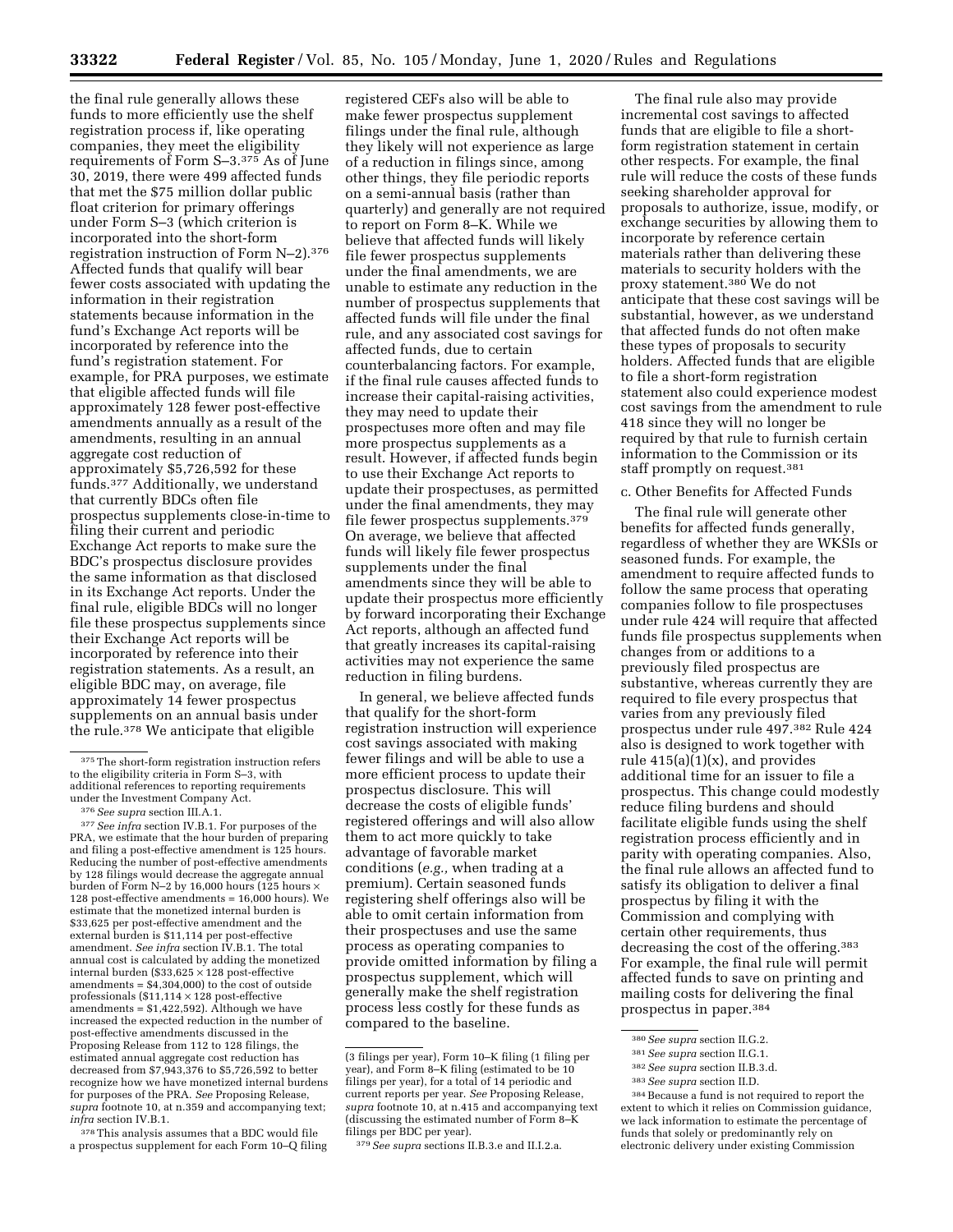In general, commenters stated that the rule will generate benefits for affected funds. Several commenters stated that the proposed rule would lead to a more efficient capital-raising process.385 One commenter suggested that the proposed rule could also help encourage product development that would expand the universe of registered CEFs, but did not elaborate on the specific aspects of the rulemaking that would encourage product development.386

#### d. Benefits for Other Parties

The lower costs of registered offerings resulting from the final rule should benefit investors in affected funds because funds bear offering expenses. Lowering offering expenses may, all else equal, reduce the size of the discount or increase the size of the premium at which shares of the affected funds trade. Two commenters expressed similar views, arguing that the proposed rule would provide cost savings to funds' shareholders.387

In addition, the final rule could reduce the cost to underwriters of participating in registered offerings of affected funds, and these potential cost savings could be passed on to the affected funds. Based on the sheer volume and number of transactions,388 underwriters may have more expertise and established procedures for operating companies' registered offerings, which are subject to the rules we are extending to affected funds. In contrast, underwriters probably have less, or more concentrated, expertise regarding the current requirements for offerings by affected funds. Standardization in the registered offering space, by making the offerings of affected funds more similar to those of operating companies, could make it easier for underwriters to execute such offerings and may decrease their compliance costs. If underwriters pass some of the cost savings on to affected

387*See* ICI Comment Letter; Invesco Comment Letter.

388For example, in 2017 non-fund issuers raised approximately \$1.3 trillion in 1,846 registered debt offerings and \$184 billion in 976 registered equity offerings. *See Capital Raising in the U.S.: An Analysis of the Market for Unregistered Securities Offerings, 2009–2017,* Division of Economic and Risk Analysis White Paper (Aug. 1, 2018), *available at [https://www.sec.gov/dera/staff-papers/white](https://www.sec.gov/dera/staff-papers/white-papers/dera_white_paper_regulation_d_082018)[papers/dera](https://www.sec.gov/dera/staff-papers/white-papers/dera_white_paper_regulation_d_082018)*\_*white*\_*paper*\_*regulation*\_*d*\_*082018.* 

funds and their investors, this could result in cheaper registered offerings for affected funds, thus encouraging them to raise more capital, which would lead to enhanced capital formation. Lastly, standardization may encourage a broader set of underwriters to participate in this market, potentially decreasing costs for affected funds and investors in these funds. One commenter agreed that the proposed rule would make it easier for underwriters to execute offerings by affected funds, which could lead to decreased costs.389

The final rule could level the securities offering playing field between affected funds and operating companies and streamline the registration process for affected funds, consequently making them potentially more competitive in the market for capital raising. The final rule may also make certain affected funds more competitive compared to affected funds that either cannot or choose not to rely on these amendments. Thus, the final rule will likely enhance competition in the public capital markets. The increased competition for capital in turn could lead to potentially better allocation of capital. The final rule may also benefit companies in which affected funds invest. Small and mid-size companies, because of their size, type of assets, risk profile, and the general lack of information about their activities and financial condition, typically find it more difficult to raise funds from traditional sources of capital such as bank loans and registered offerings.390 This difficulty in sourcing more traditional financing constrains their ability to invest in profitable projects and grow. To the extent that the final rule improves capital-raising opportunities for affected funds that invest in these companies, this may result in investments in a greater number of small to mid-size U.S. companies, thus alleviating financial constraints of such companies and contributing to economic growth generally.391 Commenters generally

<sup>391</sup> See, e.g., Torsten Beck, Asli Demirgüç-Kunt, and Ross Levine, *SMEs, Growth, and Poverty: Cross-Country Evidence,* Journal of Economic Growth, Vol. 10, 197–227 (2005); Ryan Decker, John Haltiwanger, Ron Jarmin, and Javier Miranda, *The* 

agreed that the proposed rule would facilitate capital formation, especially for small to mid-size businesses.392 One commenter stated that the proposed rule could potentially stimulate economic growth.393

### 2. Facilitated Communication With Investors

The final rule will provide incremental flexibility to funds in their communications, which may increase the flow of information to investors.394 Currently, affected funds generally are unable to communicate about an offering before a registration statement is filed, and their post-filing communications are subject to prospectus liability under section 12 of the Securities Act (or must be accompanied or preceded by the statutory prospectus).395

This standardization in the communications processes of affected funds, by making them similar to those of operating companies, will make it easier for underwriters to execute offerings by affected funds and thus may decrease their compliance costs, which in turn may lead to lower offering costs and potentially enhance capital formation. Additionally, under the final rule, affected funds that qualify as WKSIs can engage in the widest range of communications, including free writing prospectus communications about an offering with any party before a registration statement is filed. More generally, affected funds will be able to engage in certain other pre-filing communications, use free writing prospectuses after a registration statement is filed, and use certain communications that are not subject to prospectus liability. The changes in the communications rules for affected funds may increase the amount of valuable information that could be provided to investors before they make investment decisions, particularly with respect to WKSIs. We believe that more information could be provided on a timelier basis because the amendments will eliminate regulatory barriers to the dissemination of that information, and the markets may provide incentives for issuers, underwriters, and brokerdealers to produce additional

- 393*See* ICI Comment Letter.
- 394*See supra* section II.F.

guidance. *See, e.g.,* Use of Electronic Media for Delivery Purposes, Investment Company Act Release No. 21399 (Oct. 6, 1995) [60 FR 53458 (Oct. 13, 1995)]. Affected funds that rely to a greater extent on electronic delivery of final prospectuses under existing Commission guidance may realize smaller net cost savings under the rule.

<sup>385</sup>*See* ACC Comment Letter; CBD Comment Letter; SIFMA Comment Letter.

<sup>386</sup>*See* Invesco Comment Letter.

<sup>389</sup>*See* SIFMA Comment Letter.

<sup>390</sup>*See, e.g.,* Alan Berger and Gregory Udell, *The Economics of Small Business Finance: The Roles of Private Equity and Debt Markets in the Financial Growth Cycle,* Journal of Banking and Finance, Vol. 22, 613–673 (1998); Meghana Ayyagari, Asli Demirgüç-Kunt, and Vojislav Maksimovic, *How Important are Financing Constraints? The Role of Finance in the Business Environment,* World Bank Mimeo (2005); Crowdfunding, Securities Act Release No. 9974 (Oct. 30, 2015) [80 FR 71388 (Nov. 16, 2015)].

*Role of Entrepreneurship in U.S. Job Creation and Economic Dynamism,* Journal of Economic Perspectives, July, 3–24 (2014).

<sup>392</sup>*See* SIFMA Comment Letter; ACC Comment Letter; CBD Comment Letter.

<sup>395</sup>*But see supra* footnote 144 (explaining that affected funds currently are permitted to engage in certain pre-filing test-the-waters communications under Securities Act rule 163B).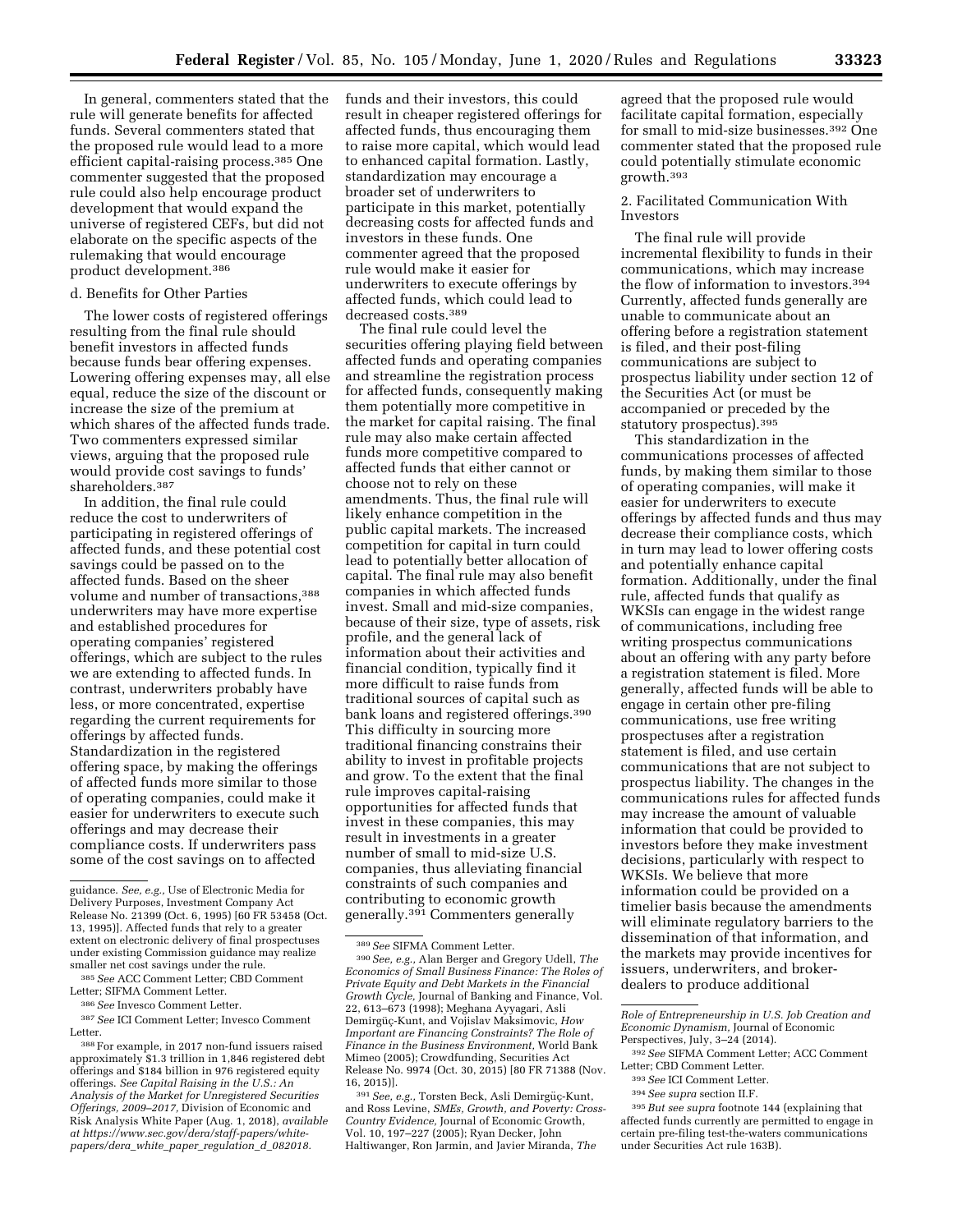information. We also believe that the increased flexibility of affected funds in their communications with investors under the free writing prospectus rules will maintain appropriate investor protection, consistent with the protections that apply to affected funds' communications under rule 482. For example, the rules that allow affected funds to use free writing prospectuses are designed to assure that written issuer-provided or issuer-used information is publicly available. Additionally, the free writing prospectus will be a section 10(b) prospectus under the Securities Act and, as such, will be subject to liability under section 12(a)(2) as well as the anti-fraud provisions of the Federal securities laws.

Increased information flow can help promote efficient capital markets because the market may be able to value securities more accurately. For example, the final rule will permit broker-dealers to disseminate research about an affected fund if certain conditions are met. While broker-dealers currently may disseminate such research under rule 482, the amendments to rule 138 will likely reduce certain costs to brokerdealers associated with rule 482 (*e.g.,*  filing costs and concerns associated with prospectus liability). This could allow more valuable information about affected funds to reach potential investors. Another benefit of increasing the information flow is that investors may become better informed in making portfolio allocation decisions in accordance with their particular riskreturn profiles. In addition, the final rule may benefit broker-dealers who provide research reports on affected funds by reducing their potential liability exposure associated with such reports, relative to the baseline, which may encourage them to provide additional research and enhance information flow. Commenters generally agreed that the proposed rule would provide more flexibility for affected funds to communicate and would increase information flow.396

### *C. Potential Costs Resulting From the Proposed Implementation of the Statutory Mandates*

#### 1. Compliance Costs

The amendments we are adopting to implement the statutory mandates could increase affected funds' compliance costs in certain respects.397 We also are

cognizant of the fact that such an increase could be passed on to funds' investors. A potential cost of the final rule is that affected funds could incur increased filing or recordkeeping costs associated with issuer free writing prospectuses,398 although affected funds currently face many of the same filing and recordkeeping costs under rule 482. For example, the ability of affected funds that qualify as WKSIs to use free writing prospectuses may increase the level of these funds' current communications (including certain communications prior to filing a registration statement that are presently prohibited), thus increasing the funds' filing and recordkeeping costs.399 We estimate that affected funds that are WKSIs would have additional annual filing and recordkeeping costs of \$200 per affected fund for free writing prospectuses used before the fund files a registration statement.400 To the extent affected funds use free writing prospectuses for communications that currently occur under rule 482, the costs associated with free writing prospectuses could increase, and the costs associated with rule 482 advertisements could decrease. We are unable to predict, however, whether affected funds will be more likely to use free writing prospectuses than rule 482 communications or to engage in more communications with investors in practice as a result of the amendments.

Affected funds could also incur costs associated with adjusting their internal procedures for filing prospectus supplements.401 Such costs could stem from the need to augment funds' information technology systems or train funds' employees, although, as recognized above, affected funds likely will be able to file fewer prospectus supplements under the final rule.

400For purposes of the PRA, we estimate that, on average, affected funds that are eligible to be WKSIs (estimated as 100 funds) would file two free writing prospectuses under the proposed amendments to rule 163 each year. We estimate the total incremental burden would be approximately 0.125 hours and \$150 for the service of outside professionals. *See infra* section IV.B.4. We monetize the internal burden of preparing and filing a free writing prospectus by multiplying the burden hours by an estimated wage rate of \$400 per hour (0.125  $\times$  \$400 = \$50). The estimated wage figure is based on analysis in previous rulemakings. The total annual cost is calculated by adding the monetized internal burden (\$50) to the cost of outside professionals (\$150).

401*See supra* section II.B.3.d.

Parties that will be required to provide notices under rule 173,402 including underwriters and dealers in certain circumstances, may incur additional costs due to the requirement to notify affected fund investors that they have purchased shares in a registered offering. In addition, these same parties may incur costs to establish procedures for receiving and complying with requests for final prospectuses. We believe that providing the notice to investors will not impose a significant incremental cost because the notice can consist of a pre-printed message that is automatically delivered with or as part of the confirmation required by 17 CFR 240.10b–10 (Exchange Act rule 10b–10). Accordingly, we estimate that the cost of complying with rule 173 will be approximately \$0.05 per notice.403 We estimate the annual cost of providing the notification will be approximately \$831,729.404 For the parties that are required to provide such notices, these additional costs of complying with rule 173 will be mitigated to a certain degree by the elimination of the requirement to supply a final prospectus to each investor.

### 2. Other Costs

Under the final rule, affected funds that qualify as WKSIs will be able to file shelf registration statements and posteffective amendments that become automatically effective. To the extent that investors previously benefited from the Commission staff's review of these filings before they become effective, allowing these filings of affected funds that are WKSIs to become automatically effective may eliminate such reviews and, as a result, possibly increase the costs to investors. Allowing affected funds that file short-form registration statements on Form N–2 to forward incorporate by reference could have a similar potential impact on investors. However, issuers will still face liability under the Federal securities laws for registration statement disclosures (*e.g.,*  sections 12 and 17 of the Securities Act and section 10(b) of the Exchange Act

<sup>396</sup>*See* ACC Comment Letter; ICI Comment Letter; Invesco Comment Letter.

<sup>397</sup>*See also infra* section III.E (discussing compliance and other costs associated with the proposed discretionary amendments).

<sup>398</sup>*See supra* section II.F.1; *infra* section IV.B.4 (estimating the annual paperwork burden for free writing prospectuses under rules 163 and 433 for purposes of the PRA).

<sup>399</sup>*But see infra* Table 14 footnote 1 (discussing that only 10 WKSIs relied on rule 163 for the Commission's 2017 fiscal year).

<sup>402</sup>*See supra* section II.D.

<sup>403</sup>The Commission has estimated the cost per rule 173 notice to be \$0.05 for operating companies. *See* Securities Offering Reform Adopting Release, *supra* footnote 5, at 44795. We assume the same cost will apply to rule 173 notices provided to affected fund investors.

<sup>404</sup>For the purpose of the PRA, we estimate that there will be 43,546 notices per year per affected fund with an effective Securities Act registration statement (estimated as 382 affected funds). The annual cost of providing rule 173 notification is calculated as the number of affected funds (382)  $\times$ the number of notices per year  $(43,546)$   $\times$  the cost per notice (\$0.05). *See infra* section IV.B.5.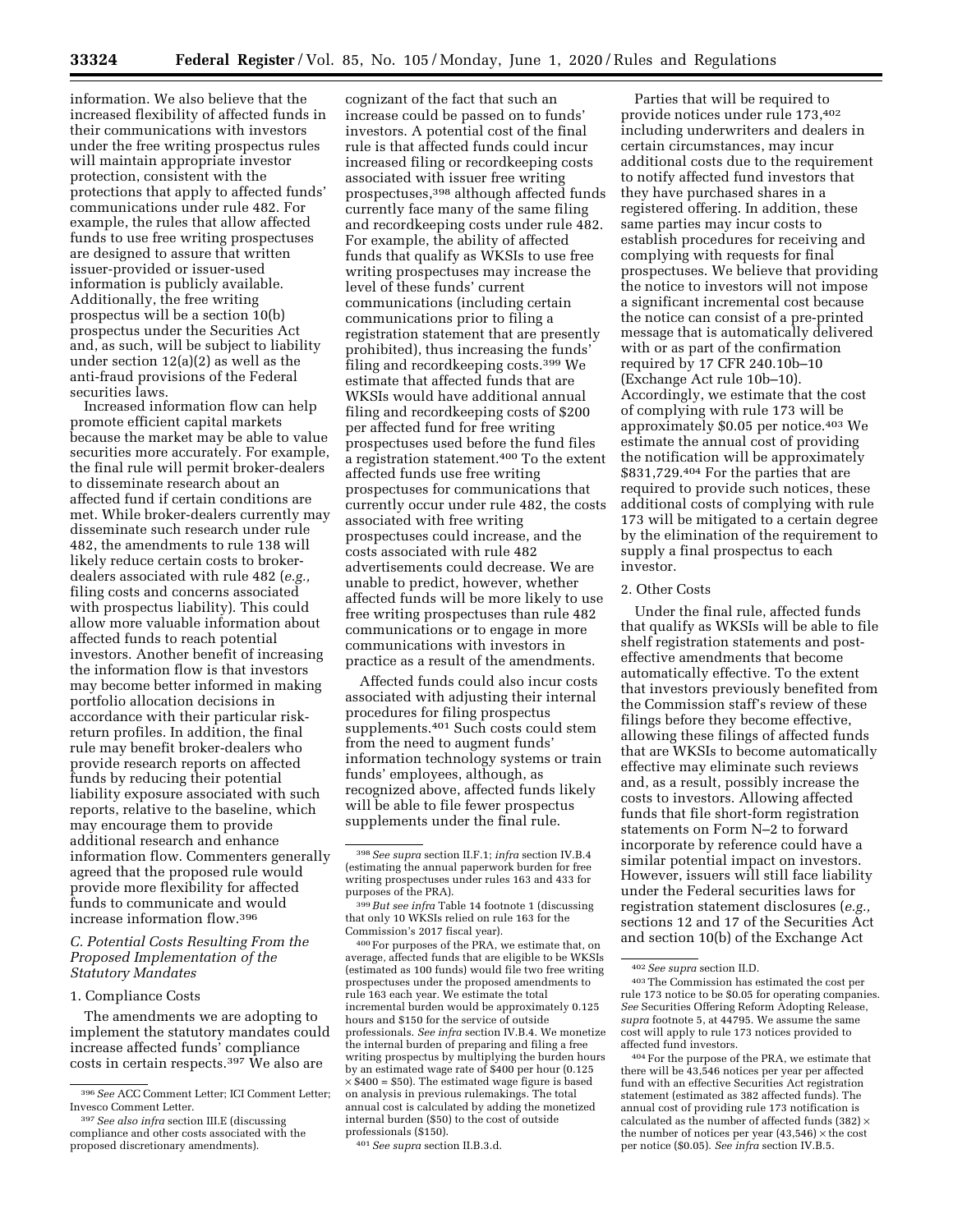and 17 CFR 240.10b-10 (rule 10b-5 under the Exchange Act)), which may ameliorate the potential costs associated with reduced staff review.405

More generally, allowing forward incorporation by reference under the short-form registration instruction could increase the analytical burden and search costs for potential investors. Currently, affected funds provide required information in the prospectus that is delivered to investors, and forward incorporation by reference is not allowed. Under the amendments, instead of having all the information available in one location, investors may need to separately access on a website or request the incorporated materials. As a result, costs to investors for assembling and assimilating necessary information could increase, with a potentially stronger effect for retail investors (*e.g.,* because they generally may not have the technical capabilities or monetary resources to efficiently search through several information sources). We do not have data to assess if, and to what extent, this revision will burden investors.

However, an affected fund making a shelf offering under rule  $415(a)(1)(x)$  is required to file a new registration statement every three years, which provides investors with a periodic update of consolidated information.406 The final rule will require that affected funds provide in their annual reports certain information currently disclosed in their prospectuses to make the information more readily available in one document for investors.407 Further, Securities Act Forms S–3 and F–3 have long permitted incorporation by reference from the issuer's Exchange Act reports, and investors have not indicated they are unduly burdened when investing in offerings registered on these Forms.408 Studies have shown, however, that the majority of investors in operating companies are institutional investors, whereas the majority of investors in the securities of affected funds are retail investors, who may face relatively higher costs associated with searching for information distributed across multiple documents.409 In

addition, the requirement to backward and forward incorporate by reference certain information into a short-form registration statement could increase an affected fund's liability with respect to information that has not previously been incorporated into its registration statement because this information will now be part of the registration statement. This could increase costs for relevant funds, including potential legal costs (*e.g.,* those associated with additional review of materials that would be incorporated by reference into the fund's registration statement, or counsel and other costs in connection with potential legal actions). These potential cost increases could be passed on to investors of affected funds.

The final rule will allow an affected fund to not deliver final prospectuses directly to investors if the fund files the final prospectus with the Commission and certain other conditions are satisfied. We acknowledge, however, that while this procedure has become commonplace in many aspects of our capital markets, there may be some investors who would prefer to receive the prospectus directly. While an investor could request a copy of the final prospectus under rule 173, there will be burdens on an investor to make such a request (*e.g.,* loss of time while making the request and a delay in receiving the prospectus). Thus, investors without home internet access, depending on their ability and preference to access fund information electronically, might experience a reduction in their ability to access a fund's final prospectus. To the extent that a reduction in this information by such investors decreases how informed they are about affected funds, it could potentially decrease their ability to efficiently allocate capital across affected funds and other investments. However, an investor's purchase commitment and the resulting contract of sale of securities to the investor in the offering generally occur before the final prospectus is required to be delivered under the Securities Act, and this is commonplace in other parts of our capital markets. Moreover, for sales occurring in the secondary market, as a result of our existing rules, investors in

securities of reporting issuers generally are not delivered a final prospectus.410

### *D. Alternatives to Adopted Approach To Implementing Statutory Mandates*

We considered certain alternative approaches to implementing the directives in the BDC Act and Registered CEF Act to allow affected funds to use the securities offering rules that are available to operating companies. Although the BDC Act identifies certain required amendments to our rules and forms, we could have, for example, made additional modifications to the relevant provisions for affected funds or further revised the current registration and offering framework affected funds use.

For example, as discussed above, we considered modifying the public float standards in the WKSI definition or the short-form registration instruction by changing the required level of public float or providing alternative eligibility criteria, such as the aggregate NAV of a certain size for funds whose shares are not traded on an exchange.411 Several commenters supported changing the public float standards in the WKSI definition for affected funds.412 These alternatives could have allowed more affected funds to qualify as WKSIs or to file short-form registration statements, with the associated benefits (*e.g.,* lower costs of registered offerings) and costs (*e.g.,* potential higher incidence of disclosure and fund practices that may not comply with applicable law due to reduced staff review) discussed above. For example, most interval funds do not list their securities on an exchange and do not have ''public float,'' and these alternatives therefore could have permitted these interval funds, as well as other unlisted affected funds, to qualify as WKSIs or file short-form registration statements. However, modifying the eligibility criteria in the WKSI definition or the short-form registration instruction could give affected funds that do not have the requisite public float under the current WKSI definition or Form S–3 eligibility requirements an advantage over certain operating companies that do not have public float or do not meet the \$700 million public float requirement. In addition, certain of the benefits that flow from WKSI status or the ability to use a short-form registration statement may be less relevant to unlisted affected funds that engage in continuous

<sup>405</sup>Certain of our discretionary amendments may also ameliorate these costs. *See infra* section III.E.3 (discussing the benefits and costs of the requirement to disclose material unresolved staff comments) and section III.E.2 (discussing the benefits and costs of the structured data requirements).

<sup>406</sup>*See supra* footnote 29.

<sup>407</sup>*See supra* section II.I.2.a.

<sup>408</sup>*See* Securities Offering Reform Adopting Release, *supra* footnote 5, at 44796.

<sup>409</sup>The average institutional holding is estimated to be approximately 30% for BDCs and 21% for registered CEFs. *See* Covered Investment Fund

Research Reports Adopting Release, *supra* footnote 101, at 64199. The institutional ownership of U.S. public equities was approximately 67% as of 2010. *See* Marshall E. Blume and Donald B. Keim, *Institutional Investors and Stock Market Liquidity: Trends and Relationships,* Working Paper, The Wharton School, University of Pennsylvania (Aug. 21, 2012).

<sup>410</sup>*See* Securities Offering Reform Adopting Release, *supra* footnote 5, at 44782.

<sup>411</sup>*See supra* section II.C.

<sup>412</sup>*See, e.g.,* ICI Comment Letter; ABA Comment Letter; Dechert Comment Letter; CBD Comment Letter; TIAA Comment Letter.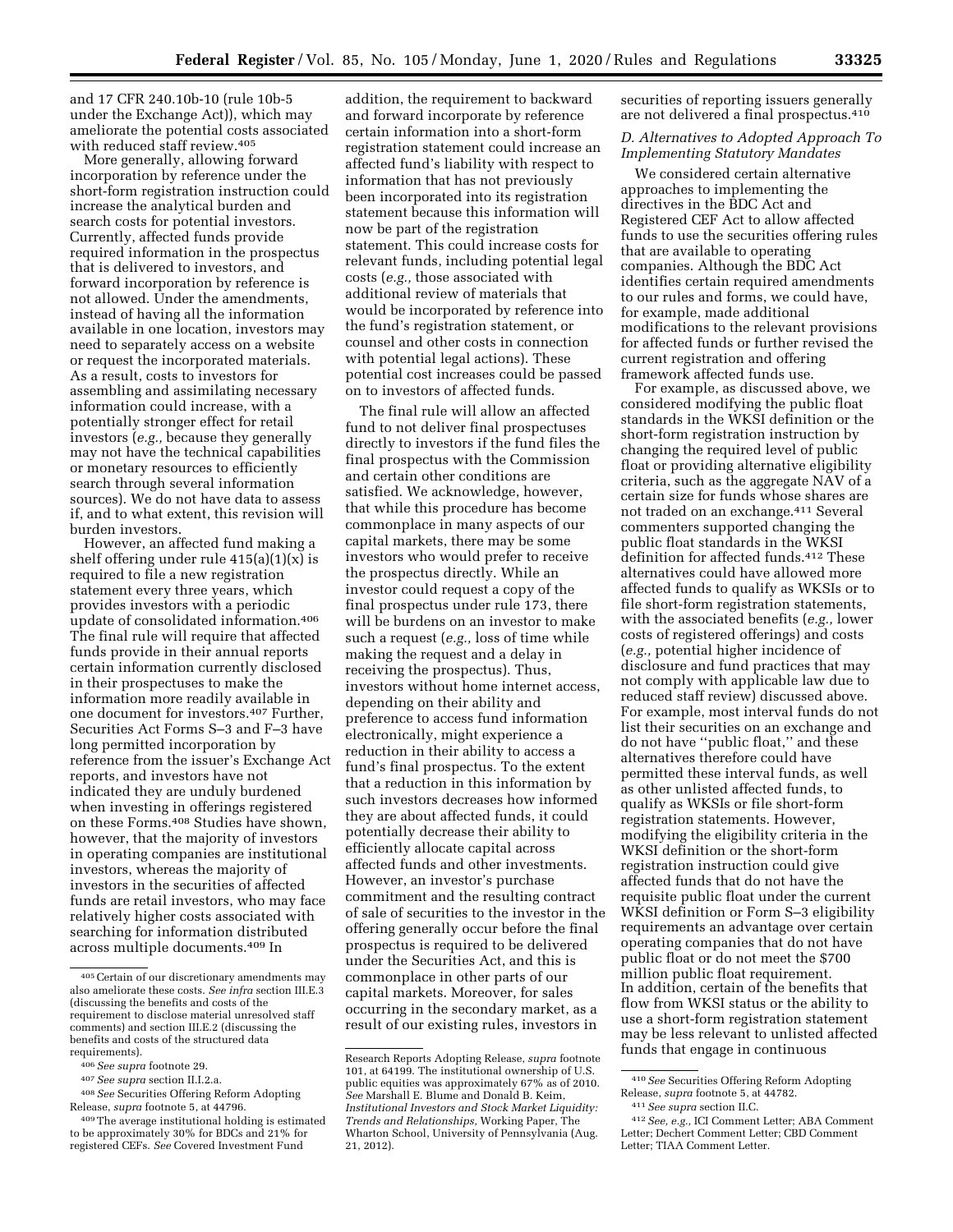offerings.413 Further, interval funds already have a tailored registration process that provides similar efficiencies. For example, certain of an interval fund's post-effective amendments are immediately effective upon filing (*e.g.,* filings solely to update the fund's financial statements or to make non-material changes), while other post-effective amendments (*e.g.,*  filings to make material changes) are automatically effective 60 days after filing unless the fund designates a later date for effectiveness. In addition, we are extending this process to allow other continuously-offered unlisted affected funds to file immediately-effective posteffective amendments under the same circumstances as interval funds. Specifically, we are amending rule 486 to allow certain unlisted continuouslyoffered affected funds to maintain effective registration statements in a more efficient and cost-effective manner. We believe that amended rule 486 will provide these funds with benefits that are similar to the benefits we are providing to affected funds that qualify to file short-form registration statements or as WKSIs. Interval funds and other continuously-offered unlisted affected funds, however, will not experience the same efficiencies as affected funds that qualify to file shortform registration statements or as WKSIs when they make material changes to their registration statements. This is because these filings by interval funds and other continuously-offered unlisted affected will be subject to staff review and will not be immediately effective upon filing.

Under the BDC Act and the Registered CEF Act, we could have extended the final rule only to BDCs, listed registered CEFs, and interval funds. Under this

approach, unlisted registered CEFs would not have been able to take advantage of certain benefits of the amendments that would otherwise be available to unlisted BDCs, such as the cost savings associated with the final prospectus delivery reforms.414 This alternative also could have saved unlisted registered CEFs certain compliance costs stemming from the proposed rulemaking, such as the requirement to tag certain prospectus information using Inline XBRL. However, excluding unlisted registered CEFs from the final rule could create unnecessary competitive disparities between unlisted registered CEFs and unlisted BDCs and would not provide investors in unlisted registered CEFs with the benefits of the new investor protections we are adopting.

# *E. Discussion of Discretionary Choices*

We discuss below the discretionary amendments that we are adopting, in light of the changes to implement the BDC Act and Registered CEF Act and the associated benefits and costs of those choices. We have tried to quantify the impact of each of the amendments, but in many cases, reliable, empirical evidence about the effects is not readily available to the Commission.

With respect to the proposed discretionary amendments, one commenter stated that the proposal would impose regulatory and compliance costs on unlisted affected funds, while at the same time providing unlisted interval funds with only small benefits and providing no benefits to other unlisted affected funds (*e.g.,*  tender offer funds).415 We believe interval funds and other continuouslyoffered unlisted affected funds will directly benefit from two of our

TABLE 4

discretionary amendments.416 While the final rule also imposes certain costs on these funds, we believe those costs are warranted, as discussed in detail below. Moreover, we are not at this time adopting the proposed new reporting requirements on Form 8–K that would have imposed costs on unlisted affected funds.417

1. New Registration Fee Payment Method for Interval Funds and Issuers of Certain Exchange-Traded Products

We are adopting a modernized approach to registration fee payment for interval funds that will require them to pay securities registration fees using the same method that mutual funds and ETFs use today. In response to comments, we also are allowing certain ETPs that are not registered under the Investment Company Act to use a similar method to pay registration fees.

With respect to interval funds, the final rule requires these funds to pay their registration fees on a net basis once a year, rather than having to pay registration fees when the fund files its registration statement.418 We believe this approach will make the registration fee payment process for interval funds more efficient. For example, it will avoid the possibility that an interval fund will inadvertently sell more shares than it has registered and will not require the issuer to periodically register new shares.

We believe the final rule could also benefit interval funds by reducing their initial registration fees. In the table below, we have attempted to quantify the potential initial cost-savings for interval funds under the modernized approach to registration fee payment over a 3-year period.419

|                   | Current average<br>iistration fee<br>upon filing) <sup>1</sup><br>(paid | Estimated average<br>registration fee that<br>will be paid under the<br>amendments (paid at<br>the end of the fiscal |
|-------------------|-------------------------------------------------------------------------|----------------------------------------------------------------------------------------------------------------------|
| Year              | \$31,501                                                                | \$8,376                                                                                                              |
| Year <sub>2</sub> |                                                                         | 7,015                                                                                                                |
| Year <sub>3</sub> |                                                                         | 22,445                                                                                                               |

Notes:

<sup>1.</sup> The current average registration fee paid in year 1 is the average of the actual fees reported by the interval funds in the Calculation of Reg-<br>istration Fee table in Form N–2 in the year of registration with the Comm istration Fee table in Form N–2 in the year of registration with the Commission. For purposes of this analysis, we assume that interval funds did not register additional securities in years 2 or 3. If they did, the average registration fees under the current framework would be higher than \$31,501.

417*See supra* section II.I.3.

<sup>413</sup>*See supra* paragraph accompanying footnotes 50–51. 414As previously recognized, unlisted registered

CEFs would not be eligible for certain of the amendments. *See supra* section II.A.

<sup>415</sup>*See* ABA Comment Letter.

<sup>416</sup>*See infra* sections III.E.1 and III.E.5.

<sup>418</sup>*See supra* section II.G.3.

<sup>419</sup>The estimates are based on data collected for interval funds that were active as of June 30, 2018. We used their Form N–2 filings and Form N–CSR filings to identify current registration fees, proceeds from shares issued, and cost of shares repurchased.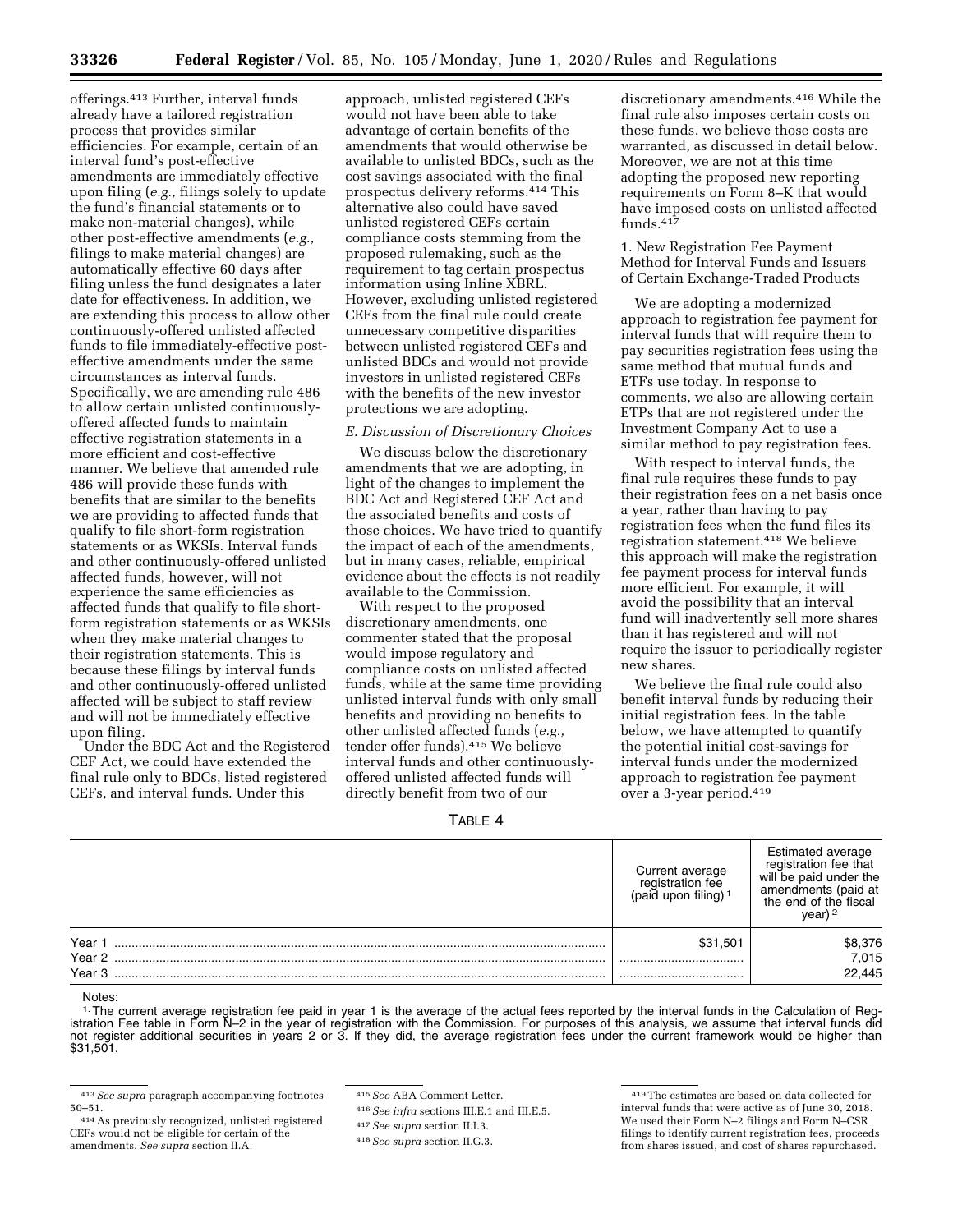2.For each of the interval funds, the fees in years 1, 2, and 3 are estimated as [(dollar proceeds from shares issued + dollar cost of shares repurchased) / \$1,000,000] × \$129.80. The \$129.80 is the fee rate (per million dollars) that funds pay to register shares for fiscal year 2020. Then we calculate the average fees per year.

Under the current regime, an interval fund would pay on average \$31,501 at the time of filing, and then issue and repurchase securities over time. Under the regime we are adopting, the interval fund will pay its registration fees on a net basis once a year. Since the final rule allows interval funds to shift more of the fee payments to the future, it will decrease their cost of offering securities. An interval fund will, however, be required to annually file Form 24F–2.420 We estimate the annual burden of filing Form 24F–2 for interval funds will be \$140 per fund.421

We believe the final rule will provide similar benefits to certain ETPs that are not registered under the Investment Company Act by allowing these ETPs to elect to register an indeterminate number of securities and to pay registration fees in arrears on an annual net basis. Since now ETPs pay registration fees in advance whether or not they sell any securities and may not factor in redemptions in reducing the amount of the registration fees owed, this change will allow them to reduce their registration fees and shift their payment obligations into future periods. The amendments will also avoid the possibility that such an ETP will inadvertently sell more shares than it has registered and will not require the issuer to periodically register new shares. Moreover, the amendments will allow ETPs that are not registered under the Investment Company Act to use a similar registration fee payment method as ETFs that are registered under the Investment Company Act.

As an alternative, we considered allowing a wider range of affected funds, such as registered CEFs that are tender offer funds, to rely on rule 24f– 2. This approach would have extended the benefits of rule 24f–2 to additional affected funds. However, as discussed above, interval funds have structural similarities to mutual funds and ETFs that other affected funds do not. In particular, interval funds routinely repurchase shares at NAV and are

required to periodically offer to repurchase their shares, and therefore are more likely to realize the operational benefits of computing registration fees on a net annual basis than are funds that are not required to periodically offer to repurchase their shares at NAV.

# 2. Structured Data Requirements

The final rule includes new structured data reporting requirements for affected funds. Specifically, all affected funds will be required to tag in Inline XBRL format certain Form N–2 prospectus disclosure items. All affected funds also will be required to tag the information on the cover page of Form N–2 using Inline XBRL. Finally, BDCs will be required to tag financial statement information using Inline XBRL.

Under the final rule, affected funds will be required to tag the following Form N–2 prospectus disclosure items using Inline XBRL: Fee Table; Senior Securities Table; Investment Objectives and Policies; Risk Factors; Share Price Data; and Capital Stock, Long-Term Debt, and Other Securities.422 These items provide important information about an affected fund's key features, costs, and risks and may be particularly useful to investors to inform their investment decisions. With respect to the requirement that BDCs tag financial statement information, unlike operating companies and registered investment companies, BDCs currently are not required to report any structured data.423 This requirement will extend to BDCs a requirement that currently applies to operating companies.

Requiring BDCs to tag financial statement information using Inline XBRL, and all affected funds to tag in Inline XBRL format certain important prospectus disclosure items, will provide important benefits to investors seeking to access information about affected funds, both directly and through information intermediaries such as data aggregators and financial analysts. Providing a standardized, interactive, computer-based framework for reporting could further facilitate more efficient investor comparisons of important information across affected funds by making it easier to aggregate and analyze information through automated means, which could increase competition for investor capital. The Inline XBRL tagging requirements may

also potentially increase the efficiency of capital formation to the extent that making disclosures available in a structured format reduces some of the information barriers facing prospective investors and makes it easier for affected funds to attract investors. One commenter expressed similar views.424

Smaller affected funds in particular may benefit more from enhanced exposure to investors. To the extent that reporting the disclosures in a structured format increases the availability, or reduces the cost of collecting and analyzing, key information about affected funds, smaller affected funds may benefit from improved coverage by information intermediaries. Further, requiring affected funds to tag certain prospectus disclosures using Inline XBRL would facilitate monitoring of these disclosures by investors and information intermediaries, potentially increasing transparency and mitigating the potential informational costs stemming from other aspects of the proposal such as automatic shelf registration statements for WKSIs and short-form registration statements for eligible funds, which may result in required disclosures being distributed across multiple regulatory filings and could thereby affect investor protection.425

The cover page tagging requirement includes new check boxes that will help identify whether a registration statement is, for example, an automatic shelf registration statement or a short-form registration statement.426 We already require registrants to tag all of the information on the cover page of Form 10–K, Form 10–Q, Form 8–K, Form 20– F, and Form 40–F using Inline XBRL.<sup>427</sup> The requirement to tag the Form N–2 cover page in Inline XBRL is expected to benefit investors by enabling investors and information intermediaries to automate their use of the cover page information, including company name, the Act or Acts to which the registration statement relates, and check boxes relating to the effectiveness of the registration statement. This will enhance the ability of investors and information intermediaries to identify, count, sort, and analyze registrants and disclosures

<sup>420</sup>As discussed below, interval funds and other funds that file on Form 24F–2 will be required to file the form in a structured XML format under the amendments.

<sup>421</sup>For PRA purposes, we estimate an annual burden per respondent of filing Form 24F–2 of two hours. *See infra* section IV.B.6. At an estimated wage rate of \$70 per hour, the annual dollar cost for filing Form  $24F-2$  is \$140 (2 hours  $\times$  \$70 per hour). This estimate does not account for burdens associated with filing Form 24F–2 in a structured XML format, which are discussed *infra* in section III.E.2.

<sup>422</sup>*See supra* section II.I.1.c.

<sup>423</sup>*See supra* section II.I.1.a.

<sup>424</sup>*See* Calcbench Comment Letter.

<sup>425</sup>*See supra* section III.C.2 (discussing these costs).

<sup>426</sup>*See supra* section II.I.1.b.

<sup>427</sup>*See* FAST Act Modernization Adopting Release, *supra* footnote 66.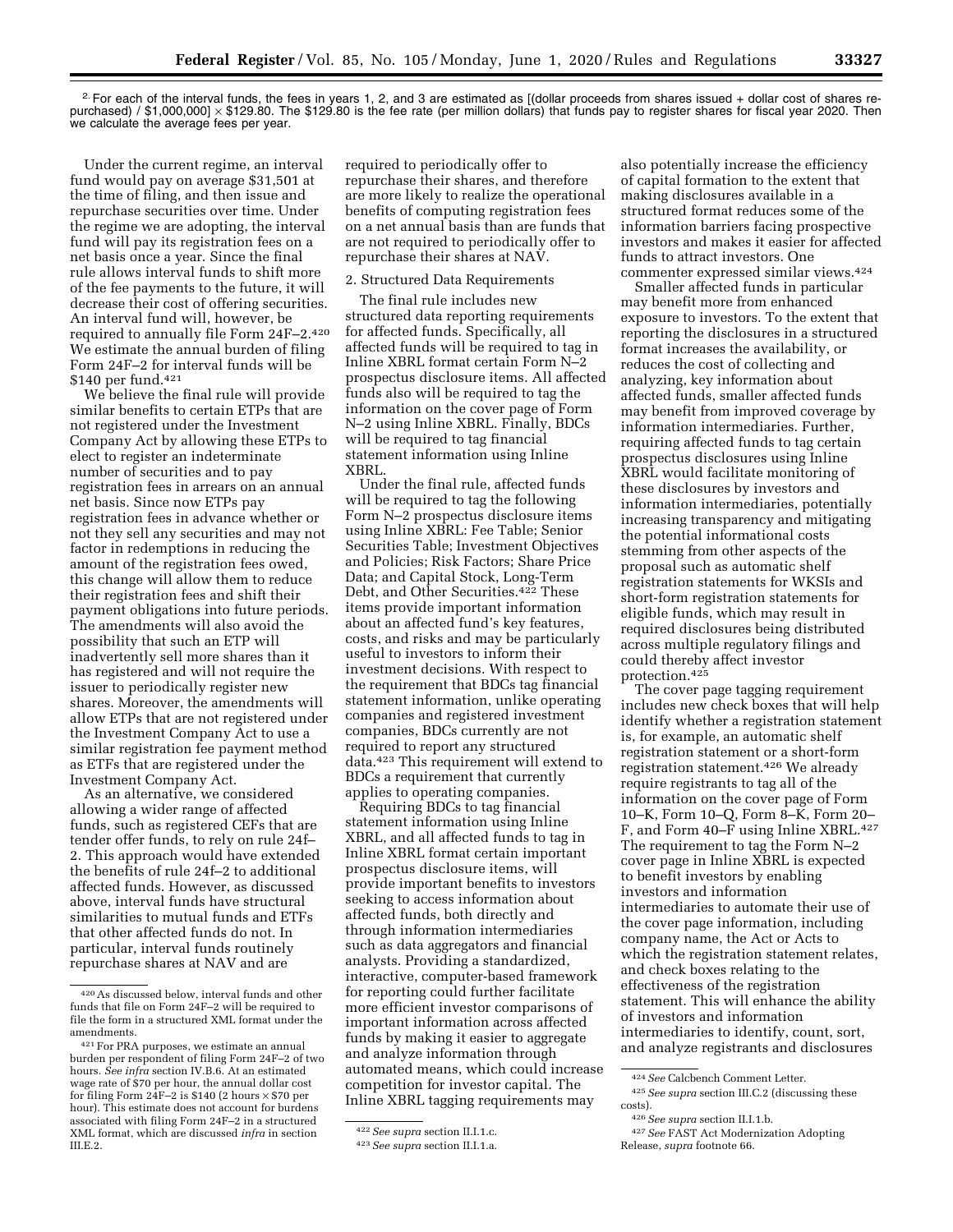to the extent these data points otherwise would be formatted, for example, in HTML. The check boxes, which are required to be tagged in Inline XBRL format, will allow investors and information intermediaries to distinguish between different categories of registration statements in much the same way they are currently able to do for operating companies. The availability of information in Inline XBRL could enable investors and information intermediaries to capture and analyze cover page information more quickly and at a lower cost, as well as to search and analyze the information dynamically. It could also facilitate comparison of information across filers and reporting periods.

Affected funds will incur some costs to tag and review the required information in Inline XBRL. Some filers may perform the tagging in-house while others may retain outside service providers. We expect filers will incur costs for the fees of the outside service providers. Various XBRL preparation solutions have been developed and used by operating companies and open-end fund filers, and some evidence suggests that, for operating companies, XBRL tagging costs have decreased over time.428 While this evidence is specific to XBRL tagging costs rather than Inline XBRL tagging costs, because Inline XBRL allows filers to embed XBRL data directly into an HTML document, we expect Inline XBRL costs to be even lower than XBRL costs since Inline XBRL eliminates the need to tag a copy of the information in a separate XBRL exhibit. Costs of Inline XBRL preparation may depend on the familiarity of the filer and/or its service provider with Inline XBRL. Filers that currently report information in Inline XBRL for other investment products they offer, such as open-end funds, filing affected fund information in Inline XBRL under the amendments will likely incur lower costs of compliance than filers adopting Inline XBRL for the first time. Those registrants affected by the requirement that have not had experience structuring disclosures in

other contexts will likely incur initial costs to acquire the necessary expertise and/or software as well as ongoing costs of tagging required information in Inline XBRL, and any fixed costs of complying with the Inline XBRL requirement may have a relatively greater impact on smaller filers. On an ongoing basis, registrants are expected to expend time to tag and review the tagged information in Inline XBRL using their in-house staff. Some registrants may also incur an initial cost to license filing preparation software with Inline XBRL capabilities from a software vendor, and some may also incur an ongoing licensing cost. Other registrants may incur an initial cost to modify their existing filing preparation software to accommodate Inline XBRL preparation. Some registrants will incur the costs of filing agent services to rely on a filing agent to prepare their Inline XBRL filings. Initial costs involving investments in expertise and modifications to disclosure preparation solutions, or switching to a different software vendor or outside service provider, may result in a higher compliance cost during the first year of using Inline XBRL than in subsequent years.

The costs of compliance with the Inline XBRL requirements are likely to vary across registrants. On average we estimate that the compliance cost to BDCs of tagging financial statement information, certain prospectus disclosure items, and Form N–2 cover page information using Inline XBRL will be approximately \$161,179 per BDC per year in the 3 years following the adoption of the rule.429 We estimate that the compliance cost to registered CEFs of tagging in Inline XBRL format certain prospectus disclosure items and tagging Form N–2 cover page information will be approximately \$8,855 per registered CEF per year in the 3 years following

the adoption of the rule.<sup>430</sup> We note that some recent surveys based on operating companies suggest that these current PRA-based burden estimates may be overstated with respect to affected funds, and particularly smaller affected funds.431

One commenter cited a study by the European Securities and Markets Authority estimating the cost of preparing Inline XBRL in-house to be on average around 8,200 euros for the first filing and 2,400 euros for each subsequent filing.432 In case of outsourcing, the study estimates the costs to be on average around 13,000 euros for the first filing and 4,600 euros for each subsequent filing. However, we do not believe that these figures the commenter cited are salient to the structured data requirements we are adopting. For example, although not cited by the commenter, the same study mentions that in the United States, because of the detailed tagging and extended taxonomy, the average costs for outsourcing the preparation of the financial statements in XBRL is higher, between 9,000 euros and 19,000 euros.433

As an alternative, we could have allowed but not required affected funds to present cover page, financial statement, and certain prospectus disclosure information in Inline XBRL. Compared to the final rule, a fully voluntary Inline XBRL program would

431*See* American Institute of CPAs, *XBRL Costs for Small Companies Have Declined 45%, According to AICPA Study* (Aug. 18, 2018), *available at [https://www.aicpa.org/press/](https://www.aicpa.org/press/pressreleases/2018/xbrl-costs-have-declined-according-to-aicpa-study.html) [pressreleases/2018/xbrl-costs-have-declined](https://www.aicpa.org/press/pressreleases/2018/xbrl-costs-have-declined-according-to-aicpa-study.html)[according-to-aicpa-study.html;](https://www.aicpa.org/press/pressreleases/2018/xbrl-costs-have-declined-according-to-aicpa-study.html)* CFA Institute, *The Cost of Structured Data: Myth vs. Reality* (2017), *available at [https://www.cfainstitute.org/-/media/](https://www.cfainstitute.org/-/media/documents/survey/the-cost-of-structured-data-myth-vs-reality-august-2017.ashx)  [documents/survey/the-cost-of-structured-data](https://www.cfainstitute.org/-/media/documents/survey/the-cost-of-structured-data-myth-vs-reality-august-2017.ashx)[myth-vs-reality-august-2017.ashx.](https://www.cfainstitute.org/-/media/documents/survey/the-cost-of-structured-data-myth-vs-reality-august-2017.ashx)* 

<sup>428</sup>*See, e.g.,* Michael Cohn, *AICPA sees 45% drop in XBRL costs for small companies,* Accounting Today (Aug. 15, 2018), *available at [https://](https://www.accountingtoday.com/news/aicpa-sees-45-drop-in-xbrl-costs-for-small-reporting-companies) [www.accountingtoday.com/news/aicpa-sees-45](https://www.accountingtoday.com/news/aicpa-sees-45-drop-in-xbrl-costs-for-small-reporting-companies)  [drop-in-xbrl-costs-for-small-reporting-companies](https://www.accountingtoday.com/news/aicpa-sees-45-drop-in-xbrl-costs-for-small-reporting-companies)*  (stating that, according to an updated survey by AICPA and XBRL US, the cost of formatting financial statements in XBRL for smaller reporting companies has declined 45% since 2014 and that 68.6% of the companies paid \$5,500 or less on an annual basis (as compared to 29.9% of companies in the 2014 survey) for fully outsourced creation and filing solutions for their XBRL filings, while 11.8% of the companies surveyed paid annual costs between \$5,500 to as much as \$8,000 for their fullservice outsourced solutions).

<sup>429</sup>For BDCs, for the purposes of the PRA, we estimated the average annual compliance costs in the 3 years following the adoption of the rule to be 33,028 burden hours of in-house Inline XBRL preparation (31,095 burden hours for tagging financial statement information, 1,828 burden hours for certain prospectus disclosure items, and 105 burden hours for Form N–2 cover page information using Inline XBRL) and \$3,712,565 in outside services (\$3,555,931 for tagging financial statement information, \$156,634 for certain prospectus disclosure items, and \$0 for Form N–2 cover page information using Inline XBRL). *See infra* section IV.B.2. We monetize the burden of in-house Inline XBRL preparation by multiplying the burden hours by an estimated wage rate of \$400 per hour (33,028  $\times$  \$400 = \$13,211,200). The estimated wage figure is based on analysis in previous rulemakings. The average cost per BDC is calculated by adding the monetized internal burden (\$13,211,200) to the cost of outside services (\$3,712,565) and dividing by the number of BDCs (105). *See also supra* footnote 355.

<sup>430</sup>For registered CEFs, for the purposes of the PRA, we estimated the average annual compliance costs in the 3 years following the adoption of the rule to be 12,628 burden hours of in-house Inline XBRL preparation (686 burden hours for Form N– 2 cover page information using Inline XBRL and 11,942 burden hours for certain prospectus disclosure items) and \$1,023,345 in outside services (\$0 for Form N–2 cover page information using Inline XBRL and \$1,023,345 for certain prospectus disclosure items). *See infra* section IV.B.2. We monetize the burden of in-house Inline XBRL preparation by multiplying the burden hours by an estimated wage rate of \$400 per hour  $(12,628 \times $400$ = \$5,051,200). The estimated wage figure is based on analysis in previous rulemakings. The average cost per registered CEF is calculated by adding the monetized internal burden (\$5,051,200) to the cost of outside services (\$1,023,345) and dividing by the number of registered CEFs (686).

<sup>432</sup>*See* XBRL US Comment Letter.

<sup>433</sup>*See* European Securities and Markets Authority, Feedback Statement on the Consultation Paper on the Regulatory Technical Standard on the European Single Electronic Format (ESEF) (Dec. 21, 2016), *available at [https://www.esma.europa.eu/](https://www.esma.europa.eu/sites/default/files/library/2016-1668_esma_feedback_statement_on_the_rts_on_esef_0.pdf) [sites/default/files/library/2016-1668](https://www.esma.europa.eu/sites/default/files/library/2016-1668_esma_feedback_statement_on_the_rts_on_esef_0.pdf)*\_*esma*\_ *feedback*\_*[statement](https://www.esma.europa.eu/sites/default/files/library/2016-1668_esma_feedback_statement_on_the_rts_on_esef_0.pdf)*\_*on*\_*the*\_*rts*\_*on*\_*esef*\_*0.pdf.*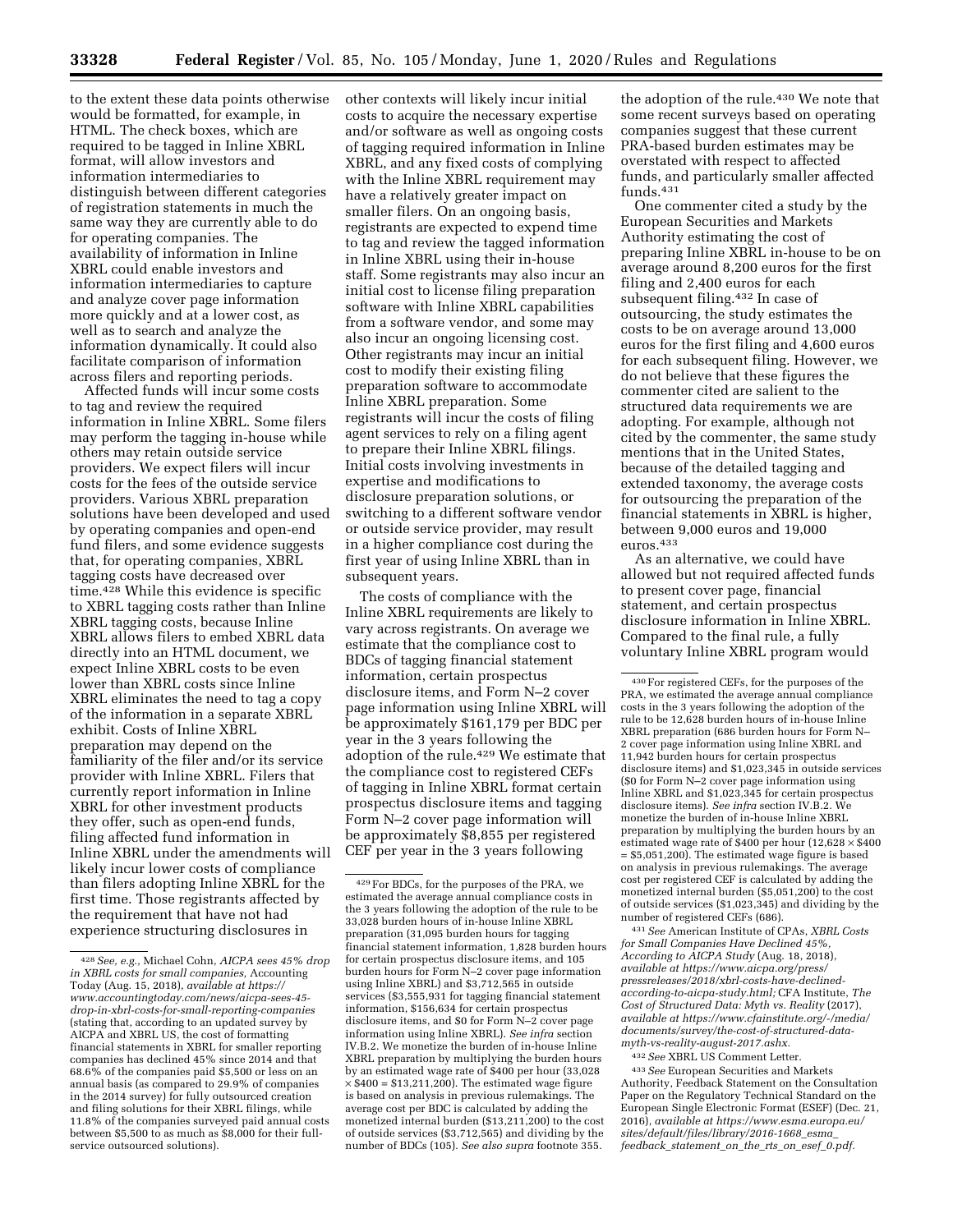lower costs for those filers that do not find Inline XBRL to be cost efficient. We also could have required Inline XBRL tagging only for a subset of affected funds—for example, affected funds that file short-form registration statements on Form N–2 or WKSIs. We also could have permitted more than one structured data format or left the precise format unspecified. However, a voluntary program or the use of multiple structured data formats would also reduce potential data quality benefits compared to mandatory Inline XBRL, as would a program that captures only a subset of affected funds. If the information were not submitted by all affected funds in a standardized, structured, machine-readable format, investors who seek to instantly analyze, aggregate, and compare the data would have to incur the costs of paying a thirdparty service provider to manually rekey the data, review the data for data quality problems during the duplication process, and disseminate the data to the investors.434 Alternatively, investors unwilling to pay a third-party service provider would have to incur the time to do that process themselves. In either scenario, the data would not be usable in as timely a manner as if it were made machine-readable in a standardized format. In addition, under a voluntary program, data that is not submitted in Inline XBRL would not be validated, thus decreasing the overall data quality of the data submitted. Unlike the machine-readable Inline XBRL format, data submitted in unstructured formats (*e.g.,* HTML, ASCII) is not machinereadable at the element level and thereby cannot be validated by EDGAR in any way. Thus, data submitted in the HTML format by affected funds that opted not to use Inline XBRL and XBRL data submitted by other affected funds could be different due to the level of pre-submission validation activities. Poor data quality reduces any data user's ability to meaningfully analyze, aggregate, and compare data. One commenter supported the use of Inline XBRL compared to unstructured formats, arguing that Inline XBRL data is significantly less expensive to process and more timely than unstructured data.435

As another alternative, we could have required the disclosures to be filed in a different structured format, such as the

XBRL or XML format. Compared to the Inline XBRL requirement that we are adopting, using the XBRL format would entail duplicative entry, which can adversely affect the quality and usability of the structured data as well as the efficiency and cost of preparation and review of the structured data. Compared to the requirement to use Inline XBRL, the alternative of requiring affected funds to use XML could result in lower costs. However, compared to the amendments, XML would provide less flexibility in tagging complex information as well as less extensive data quality validation capabilities. Given the complexity of the information required to be tagged and its importance to investors, we believe the benefits of using Inline XBRL outweigh the higher costs compared to XML.436 One commenter supported using Inline XBRL compared to XML, arguing that financial information is more efficiently reported in Inline XBRL.437

As another alternative, we could have expanded the scope of prospectus disclosure information required to be tagged in Inline XBRL under the final rule. Compared to the final rule, this alternative would improve the timeliness and usability of the required disclosure information, but would potentially impose additional costs on affected funds. To the extent that the other required prospectus disclosures of affected funds contain information that is more specific to individual funds without sufficient comparability or aggregation utility, the benefits of having those additional required disclosures in a structured format may be lower than the more limited subset of disclosures that we are requiring affected funds to file in Inline XBRL. As another alternative, we could have narrowed the scope of prospectus disclosure information required to be tagged in Inline XBRL under the rule. Compared to the final rule, this alternative could decrease the timeliness and usability of the information required to be disclosed, but could also potentially reduce costs for registrants. Overall, the prospectus disclosures that affected funds will be required to tag in Inline XBRL largely parallel the information that mutual funds and ETFs are required to disclose. We also believe these disclosures represent the information that will be

437*See* XBRL US Comment Letter.

most useful for investors that seek to use structured data to assist with investment decisions regarding affected funds.

We also are requiring issuers that file Form 24F–2 (including mutual funds and ETFs, as well as interval funds) to submit the form in a structured XML format.438 We believe using a structured data format will make it easier for issuers to accurately prepare and submit the information Form 24F–2 requires and will make the submitted information more useful to Commission staff. Automated validation processes could help issuers compute registration fees accurately before submitting the filing, which could reduce administrative burdens associated with correcting inaccurate filings. A structured filing format could also facilitate pre-population of previouslyfiled information. We estimate the cost of tagging Form 24F–2 in a structured XML format to be \$542 per fund.439

#### 3. Periodic Reporting Requirements

We are adopting certain new annual report requirements for affected funds that file a short-form registration statement on Form N–2. These funds must include in their annual reports certain information that they currently disclose in their prospectus—a table of fees and expenses, share price information, and a table of senior securities—and a discussion of material unresolved staff comments.440 In addition, all BDCs will be required to include financial highlights in their registration statements and annual reports.441 We also are requiring all registered CEFs to provide management's discussion of fund performance in their annual reports.442 Finally, registered CEFs that rely on rule 8b–16(b) under the Investment Company Act to avoid annually updating their registration statements will be required to describe in their annual reports the fund's current investment objectives and policies, and principal risks, and to provide more expansive disclosure about certain key changes that occurred during the relevant year in enough detail to allow investors to understand each change and how it may affect the fund.443 We believe these requirements will promote

<sup>434</sup>Some studies have shown that investors use XBRL files often, even preferring them to non-XBRL files when both are available. *See* Yu Cong, Hui Du, and Miklos A. Vasarhelyi, *Are XBRL Files Being Accessed? Evidence from the SEC EDGAR Log File Dataset,* Journal of Information Systems, Vol. 32–3, 23–29 (2018).

<sup>435</sup>*See* XBRL US Comment Letter.

<sup>436</sup> In contrast, the information provided in Form 24F–2 is less complex and is generally only used by fund issuers and Commission staff for purposes of calculating certain registered investment companies' registration fees, so we have proposed to require Form 24F–2 information in a structured XML format rather than Inline XBRL.

<sup>438</sup>*See supra* section II.I.1.d.

<sup>439</sup>We assume that the burden of tagging Form 24F–2 in a structured XML format would be 2 hours for each filing. *See infra* section IV.B.6. At an estimated wage rate of \$271 per hour, the dollar cost for filing Form 24F–2 in a structured XML format is  $$542$  (2 hours  $\times $271$  per hour) per fund.

<sup>440</sup>*See supra* section II.I.2.a and section II.I.2.d.

<sup>441</sup>*See supra* section II.I.2.c.

<sup>442</sup>*See supra* section II.I.2.b.

<sup>443</sup>*See supra* section II.I.5.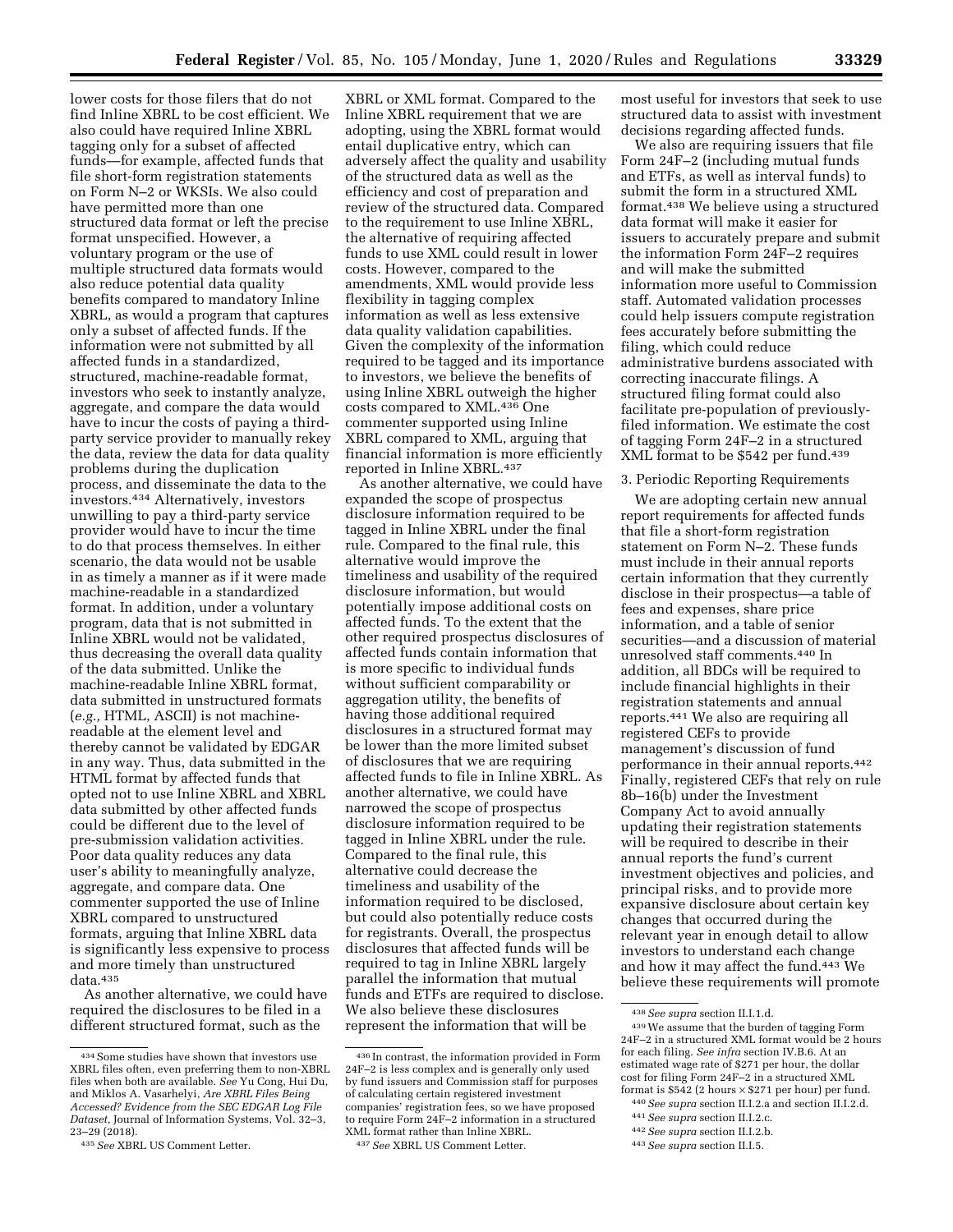investor protection by making important information more readily accessible to investors.

With respect to affected funds filing short-form registration statements on Form N–2, the annual report requirements will compile certain information that is already available in a fund's registration statement. This could be beneficial to some investors in these funds since information will be readily available in one document instead of investors needing to compile it from several sources. As previously discussed, given the ability of affected funds to use forward incorporation by reference under the short-form registration instruction, these funds' annual reports may become a more convenient and comprehensive source of information about a particular seasoned fund, relative to that fund's registration statement. At the same time, the annual report requirements may increase the compliance costs for seasoned funds because new information items will have to be added to the annual report. However, because the annual report will be incorporated by reference into the fund's prospectus, requiring disclosure in both the prospectus and annual report should not require duplicative disclosure. Moreover, specifying identical disclosure requirements in both places may facilitate forward incorporation by reference, by making clear that the same required disclosure will satisfy both requirements. Alternatively, we could have required affected funds to include in their annual reports more or less information from their registration statements. While requiring less information would reduce costs to affected funds by reducing the amount of required annual report disclosure, it could also make it more difficult for investors to find important fund information. Requiring affected funds to include more prospectus information in their annual reports could increase the length and complexity of annual reports and make them less useful to investors overall. This alternative would also increase affected funds' compliance costs.

The requirement to disclose material unresolved staff comments in the annual report is designed to mitigate the concern that other aspects of the amendments may reduce certain affected funds' incentives to resolve staff comments in a timely manner. We believe disclosure of material unresolved staff comments will likely provide important information to investors. This requirement may, however, impose certain compliance costs to the extent a seasoned fund does

not timely resolve staff comments and hence will be required to provide such disclosure. We do not believe these disclosure costs will be significant because the information will be readily available to the affected fund. We recognize, however, there could be some costs to affected funds associated with compliance and legal review to the extent an affected fund wants to provide additional information in its annual report disclosure beyond that provided in the fund's written response to the staff's comment (which would typically already be publicly available on EDGAR). We also recognize, as some commenters suggested, that determining whether a particular comment is ''material'' or ''unresolved'' involves some subjective judgment, which may contribute to compliance and legal costs.444

With respect to the requirement that BDCs provide financial highlights information, we believe investors will benefit from disclosure summarizing a BDC's financial statements. We believe the costs associated with this requirement should be minimal since we understand that it is general market practice for BDCs to include this information in their registration statements.

We believe the requirement for registered CEFs to include MDFP disclosure in their annual shareholder reports will be beneficial to investors by helping them assess a fund's performance over the prior year and complementing other information in the report, which may make the annual report disclosure more understandable as a whole. This requirement will also promote parity between different types of funds, as open-end funds and BDCs are already required to provide similar disclosure in their annual reports. This requirement will likely increase compliance burdens for registered CEFs, to the extent they do not voluntarily provide MDFP disclosure already. We believe that a majority of registered CEFs already provide MDFP-like disclosure in their annual shareholder reports. We estimate the annual cost of providing MDFP disclosure to be \$6,400 per registered CEF,445 although this cost will likely be lower for affected funds

that already provide MDFP-like disclosure.

We considered adopting additional MDFP requirements, such as requirements to: (1) Disclose the impact of particular investments (including large positions and/or significant investments) or investment types that contributed to or detracted from performance; (2) explain a fund's performance in relation to its index; (3) explain how the use of leverage affected fund performance; (4) explain the reason for and effect of any large cash or temporary defensive positions on fund performance; (5) explain the effect of any tax strategies, or the effects of taxes, on fund performance; (6) explain the effect of non-recurring or non-cash income on fund performance; (7) include general discussion of purchases and sales of fund shares and the effects of any share repurchases or tender offers on fund performance; and/or (8) disclose whether the fund has high portfolio turnover and the effect of portfolio turnover on fund performance. We also considered changing the average annual total return table to provide additional or more useful information to investors, such as requiring total return based on per-share NAV, in addition to total return based on current market price. Although one or more of these changes could result in additional, potentially helpful information for investors, we also considered the administrative costs that additional disclosure requirements would impose and have determined not to adopt them at this time.

Under the amendments to rule 8b–16, registered CEFs relying on paragraph (b) of the rule must describe in their annual reports the fund's current investment objectives and policies, and principal risks, and certain key changes that occurred during the relevant year in enough detail to allow investors to understand each change and how it may affect the fund. We estimate that approximately 521 registered CEFs relied on rule 8b-16 as of December 31, 2019 and will therefore provide the new disclosure.446 These registered CEFs also will be required to preface disclosure of these key changes with a legend clarifying that the disclosures provide only a summary of certain changes that have occurred in the past year, and that the summary may not reflect all of the changes that have occurred. We believe these new disclosure requirements will allow investors in funds relying on rule 8b– 16(b) to more easily identify and understand key information about their

<sup>444</sup>*See* ICI Comment Letter; Invesco Comment Letter.

<sup>445</sup>For the purpose of the PRA, we estimate that the proposed amendments to require registered CEFs to provide MDFP in their annual reports will result in an additional 16 burden hours for registered CEFs. *See infra* section IV.B.3. We monetize the internal burden by multiplying the burden hours by an estimated wage rate of \$400 per hour (16 × \$400 = \$6,400). 446*See infra* footnote 561.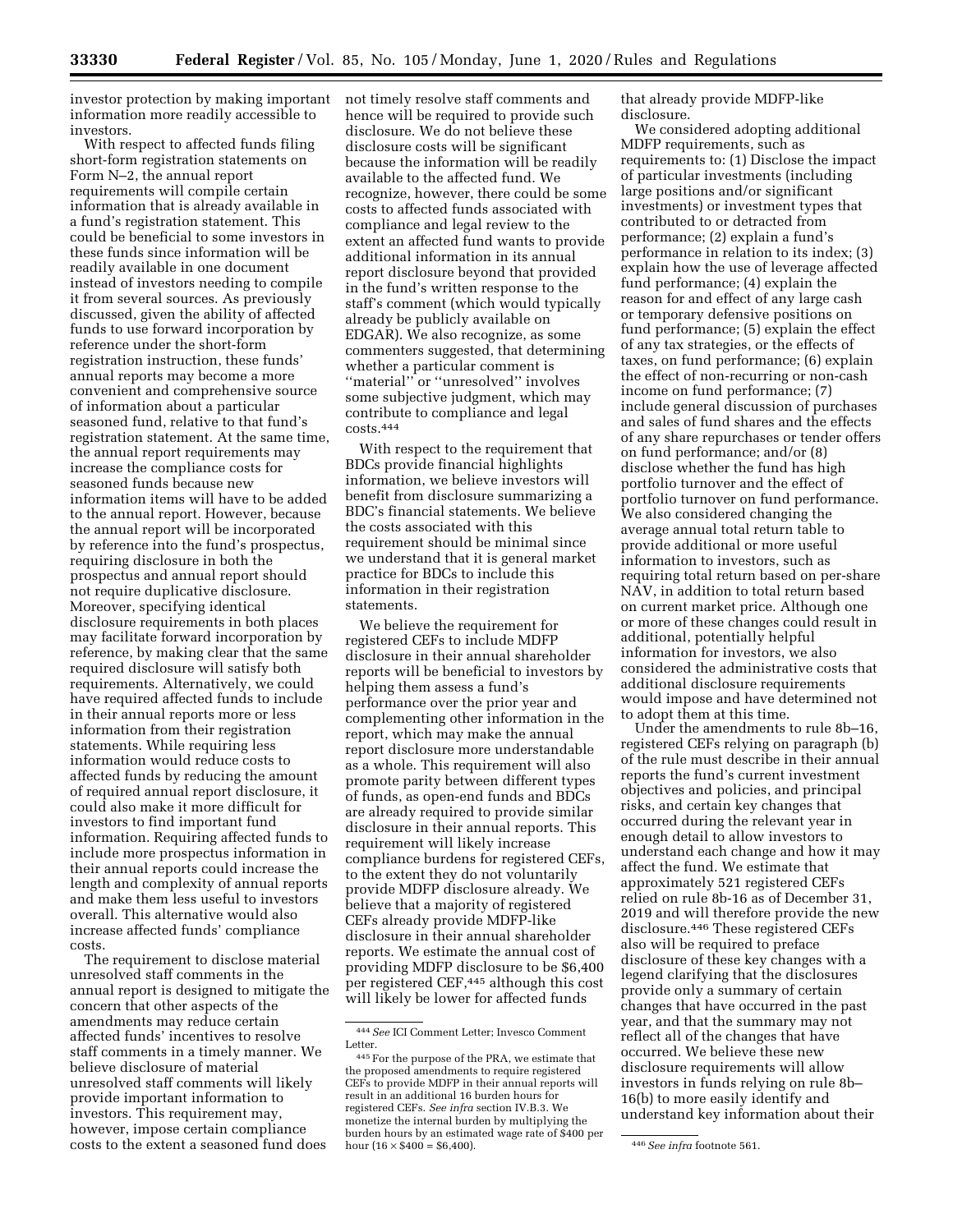investments by providing such information in one place. Because these funds are already required to disclose in their annual reports the enumerated changes to specified Form N–2 disclosure items—and therefore already must have and maintain, among other things, updated information about the investment objectives, policies and principal risks that we are requiring them to disclose in full—the new requirement will likely add only a small incremental compliance burden.

# 4. Discretionary Amendments to Incorporation by Reference Requirements

The final rule will modernize Form N–2's requirements for backward incorporation by reference for all affected funds.447 Specifically, we are requiring that an affected fund make information that is incorporated by reference into its prospectus or SAI, as well as the corresponding prospectus and SAI, readily available and accessible on a website maintained by or for the fund and identified in the fund's prospectus or SAI.

We believe this new requirement will improve the information's online accessibility for investors. In particular, this new requirement will make the incorporated information, prospectus, and SAI more accessible to retail investors online because we believe they may be more inclined to look at a fund's website for information than to search the EDGAR system.448 We recognize that investors without home internet access, depending on their ability and preference to access fund information electronically, might experience a reduction in their ability to access information that is incorporated by reference into its prospectus or SAI. However, affected funds will also be required to provide incorporated materials upon request free of charge, in recognition that some investors may prefer to review these materials in paper.449

449*See supra* paragraph accompanying footnote 410 (recognizing the effects of allowing affected funds to not deliver final prospectuses directly to investors if they meet certain requirements).

This amendment also will facilitate the efficient use of incorporation by reference by affected funds. For example, if an investor requested a copy of the affected fund's prospectus in accordance with rule 173, the fund would in some cases need to deliver a much longer document if we did not amend Form N–2's backward incorporation by reference provisions.450 We do not, however, expect that the backward incorporation by reference amendment will substantially reduce the amount of information affected funds deliver to investors by mail or electronically. This is because we expect that most affected funds will rely on rules 172 and 173 to satisfy their prospectus delivery obligations. An issuer that uses these rules will satisfy its final prospectus delivery obligations by filing the prospectus with the Commission rather than delivering the prospectus and any incorporated material to investors.451

We do not believe the requirement to make a fund's prospectus, SAI, and incorporated materials available on a website will generate significant compliance costs for affected funds because many funds currently post their annual and semi-annual reports and other fund information on their websites. We estimate the annual cost to comply with the website posting requirements to be \$496 per fund.452

Affected funds may also incur printing and mailing costs under the final rule if some investors request paper copies of the prospectus 453 or of the information that has been incorporated by reference into the prospectus or SAI but not delivered with the prospectus or SAI.454 In another release, the Commission estimated that the annual printing and mailing cost associated with providing copies of prospectuses and other documents upon request would be approximately \$500 per registrant.455 We are similarly adopting a requirement to send prospectuses and related information in this release, and we have no reason to assume significant

452For the purpose of the PRA, we estimate an average burden to comply with the website posting requirements of 2 hours per fund. *See infra* section IV.B.1. The expected compliance cost associated with the proposed website posting requirements is calculated by multiplying the 2-hour burden by the estimated hourly wage based on published rates for webmasters (\$248).

454*See supra* section II.I.4.

455*See* Variable Contract Summary Prospectus Adopting Release, *supra* footnote 345, at n.1233 and accompanying text.

differences in the average lengths of the associated materials or the frequency of investor requests under the amendments we are adopting. We estimate that the printing and mailing costs associated with the new requirements will be approximately \$750 per fund in recognition that the requirement to deliver information that has been incorporated by reference may result in greater overall costs since affected funds that are eligible to file short-form registration statements under the final rule will be able to use incorporation by reference more frequently.456 We anticipate, however, that investors may be less likely to request copies of materials that have been incorporated by reference into an affected fund's prospectus or SAI, so we believe this requirement will only incrementally increase costs.

Alternatively, we could have retained Form N–2's current backward incorporation by reference requirements and continued to require funds to deliver incorporated materials to new investors. Because current General Instruction F of Form N–2 does not require affected funds to make incorporated materials available online, funds would not have to incur costs associated with website posting. However, because affected funds that choose to rely on rules 172 and 173 will be deemed to have delivered their disclosures upon filing with the Commission instead of giving them to investors, the current backward incorporation delivery requirement will not result in delivery of incorporated materials to a fund's investors, thus making less accessible the disclosure materials that might affect their investment decision.

We are also modifying Form N–14 to decrease the disclosure burden of the form and reduce the length of Form N– 14 prospectuses in certain circumstances.457 The amendments will allow BDCs to incorporate by reference to the same extent as registered CEFs. This will provide for more consistent treatment between registered CEFs and BDCs. We also are eliminating the requirement that registrants file with the Form N–14 registration statement the documents containing the information that is incorporated by reference into the prospectus or SAI, thus decreasing

<sup>447</sup>*See supra* section II.I.4. 448For example, results from 2011 investor testing sponsored by the Commission suggest that an investor looking for a fund's annual report is most likely to seek it out on the fund's website. *See*  Investor Testing of Selected Mutual Fund Annual Reports (Feb. 9, 2012), *available at [https://](https://www.sec.gov/comments/s7-08-15/s70815-3.pdf) [www.sec.gov/comments/s7-08-15/s70815-3.pdf.](https://www.sec.gov/comments/s7-08-15/s70815-3.pdf)*  Additionally, a 2018 report by the Investment Company Institute suggests that over 90% of U.S. households owning mutual funds used the internet extensively. *See* ICI Research Perspective, Ownership of Mutual Funds, Shareholder Sentiment, and Use of the internet, 2019 (Oct. 2019), *available at [https://www.ici.org/pdf/per25-](https://www.ici.org/pdf/per25-08.pdf)  [08.pdf.](https://www.ici.org/pdf/per25-08.pdf)* 

<sup>450</sup>*See, e.g., supra* footnote 365 and accompanying text.

<sup>451</sup>*See supra* section II.D.

<sup>453</sup>*See supra* footnote 153.

<sup>456</sup>We requested data regarding how often investors may request copies of prospectuses or incorporated materials, how many materials affected funds would incorporate by reference into their prospectuses or SAIs, and how lengthy those materials would be. Commenters did not provide any data in response.

<sup>457</sup>*See supra* section II.B.3.b.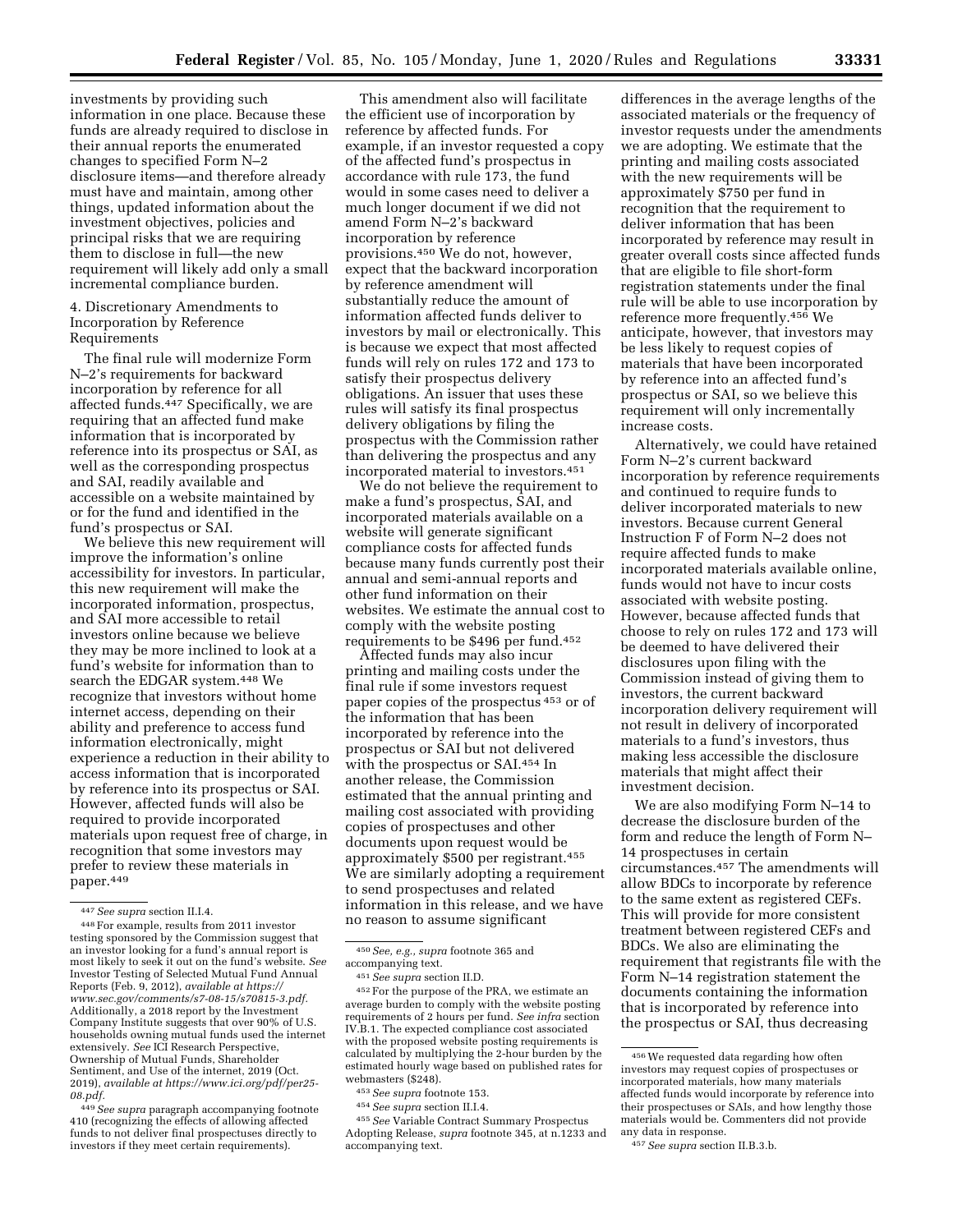compliance costs. Commenters generally supported these changes.458

# 5. Automatic or Immediate Effectiveness of Filings by Affected Funds Conducting Certain Continuous Offerings

In response to comments, the final rule will allow any registered CEF or BDC that conducts continuous offerings under rule  $415(a)(1)(ix)$  to file posteffective amendments and certain registration statements that become effective immediately upon filing or automatically 60 days after filing.459 We believe this rule amendment will allow these unlisted continuously-offered affected funds to maintain effective registration statements in a more efficient, cost-effective manner, similar to the benefits the final rule provides to affected funds that file short-form registration statements or qualify as WKSIs. Under the amendments, continuously-offered unlisted affected funds, which generally will not qualify as WKSIs or be eligible to file short-form registration statements because they do not have public float, will be able to more efficiently update their financial statements under section 10(a)(3) of the Securities Act to maintain effective registration statements while they engage in continuous offerings. One commenter stated that allowing continuously-offered unlisted affected funds to rely on rule 486 would benefit investors in these funds by allowing the funds to avoid the time and expense of an annual staff review of registration statements where no changes are made beyond immaterial updates and updates to audited financial information.460

As an alternative, we could have continued to limit rule 486 to interval funds. Such an alternative would have made it less efficient for certain continuously-offered unlisted affected funds to update their financial statements or make other changes to their registration statements relative to the processes available to all other funds that conduct continuous or delayed offerings under the Commission's rules.

# **IV. Paperwork Reduction Act Analysis**

A. Background

Certain provisions of the final amendments contain ''collection of information'' requirements within the meaning of the Paperwork Reduction Act of 1995 (PRA).<sup>461</sup> We are submitting the final amendments to the Office of Management and Budget (OMB) for

review in accordance with 44 U.S.C. 3507(d) and 5 CFR 1320.11. The hours and costs associated with preparing disclosure, filing forms, and retaining records constitute reporting and cost burdens imposed by the collections of information. An agency may not conduct or sponsor, and a person is not required to respond to, a collection of information unless it displays a currently valid control number. The titles for the collection of information are summarized in Table 5 below.

# TABLE 5—COLLECTIONS OF INFORMATION

| Title                            | <b>OMB</b> control<br>No. |
|----------------------------------|---------------------------|
| Form N-2                         | 3235-0026                 |
| Investment Company Inter-        |                           |
| active Data 1                    | 3235-0642                 |
| Rule 30e-1                       | 3235-0025                 |
| Form 10-K                        | 3235–0063                 |
| Family of rules under section    |                           |
| 8(b) of the Investment           |                           |
| Company Act of 1940 <sup>2</sup> | 3235-0176                 |
| Rule 163                         | 3235–0619                 |
| Rule 433                         | 3235-0617                 |
| Rule 173                         | 3235-0618                 |
| Form 24F-2                       | 3235-0456                 |
| Form $S-1$                       | 3235-0065                 |
| Form S-3                         | 3235-0073                 |
| Form N-14                        | 3235–0336                 |
| Form F-1                         | 3235-0258                 |
| Form F-3                         | 3235–0256                 |

**Notes:**  <sup>1.</sup> Recently, we issued a release that, among other things, retitled this collection of informa-<br>tion (previously, "Mutual Fund Interactive tion (previously, ''Mutual Fund Interactive Data'') ''Investment Company Interactive Data.'' *See* Variable Contract Summary Prospectus Adopting Release, *supra* footnote

345.<br><sup>2.</sup>The paperwork burdens for the rules under section 8(b) of the Investment Company Act are imposed through the forms and reports that are subject to the requirements in these rules and are reflected in the PRA burdens of those documents. To avoid a PRA inventory reflecting duplicative burdens and for administrative convenience, we assign a onehour burden to these rules.

The rules, forms, and regulations listed above were adopted under the Securities Act, the Exchange Act, or the Investment Company Act. They set forth the disclosure requirements for registration statements, prospectuses, periodic reports, and certified shareholder reports that are prepared by registrants to help investors make informed investment and voting decisions. They also permit additional communications by registrants during a registered offering. The final amendments will allow affected funds to use the securities offering rules that are already available to operating companies. In addition, the final rule includes amendments to our rules and forms intended to tailor the disclosure

and regulatory framework to affected funds.

The Investment Company Interactive Data collection of information references current requirements for certain registered investment companies to submit to the Commission information included in their registration statements, or information included in or amended by any posteffective amendments to such registration statements, in response to certain form items in interactive data format. It also references the requirement for funds to submit an Interactive Data File to the Commission for any form of prospectus filed pursuant to rule 497(c) or (e) that includes information in response to certain form items. The final amendment will include several new structured data requirements, including requirements for: (1) BDCs to submit financial statement information using Inline XBRL format; (2) affected funds to include structured cover page information in their registration statements on Form N–2 using Inline XBRL format; and (3) affected funds to tag certain prospectus information using Inline XBRL format.462 Although the interactive data filing requirements are included in the Form N–2 instructions, we are separately reflecting the hour and cost burdens for these requirements in the burden estimate for Investment Company Interactive Data and not in the estimate for Form N–2.

The information collection requirements related to registration statements and Exchange Act reports are mandatory. In addition, there is no mandatory retention period for the information disclosed, and the information gathered will be made publicly available. The information collection requirements related to the communications and prospectus delivery rules we are adopting apply only to affected funds and other offering participants choosing to rely on them. There will be a mandatory record retention period with respect to the communications and prospectus delivery information collections. Under rule 433, issuers and offering participants must retain all free writing prospectuses that have been used, for three years following the date of the initial bona fide offering of the securities in question that were not filed with the Commission. Moreover, free writing prospectuses that are made by or on behalf of an affected fund, and free

<sup>458</sup>*See* Dechert Comment Letter; IPA Comment Letter.

<sup>459</sup>*See supra* section II.D.

<sup>460</sup>*See* ABA Comment Letter. 461 44 U.S.C. 3501 *et seq.* 

<sup>462</sup>We are also adopting new requirements for funds that file on Form 24F–2 to submit the form in XML format. We account for the burdens associated with this requirement in *infra* section IV.B.6.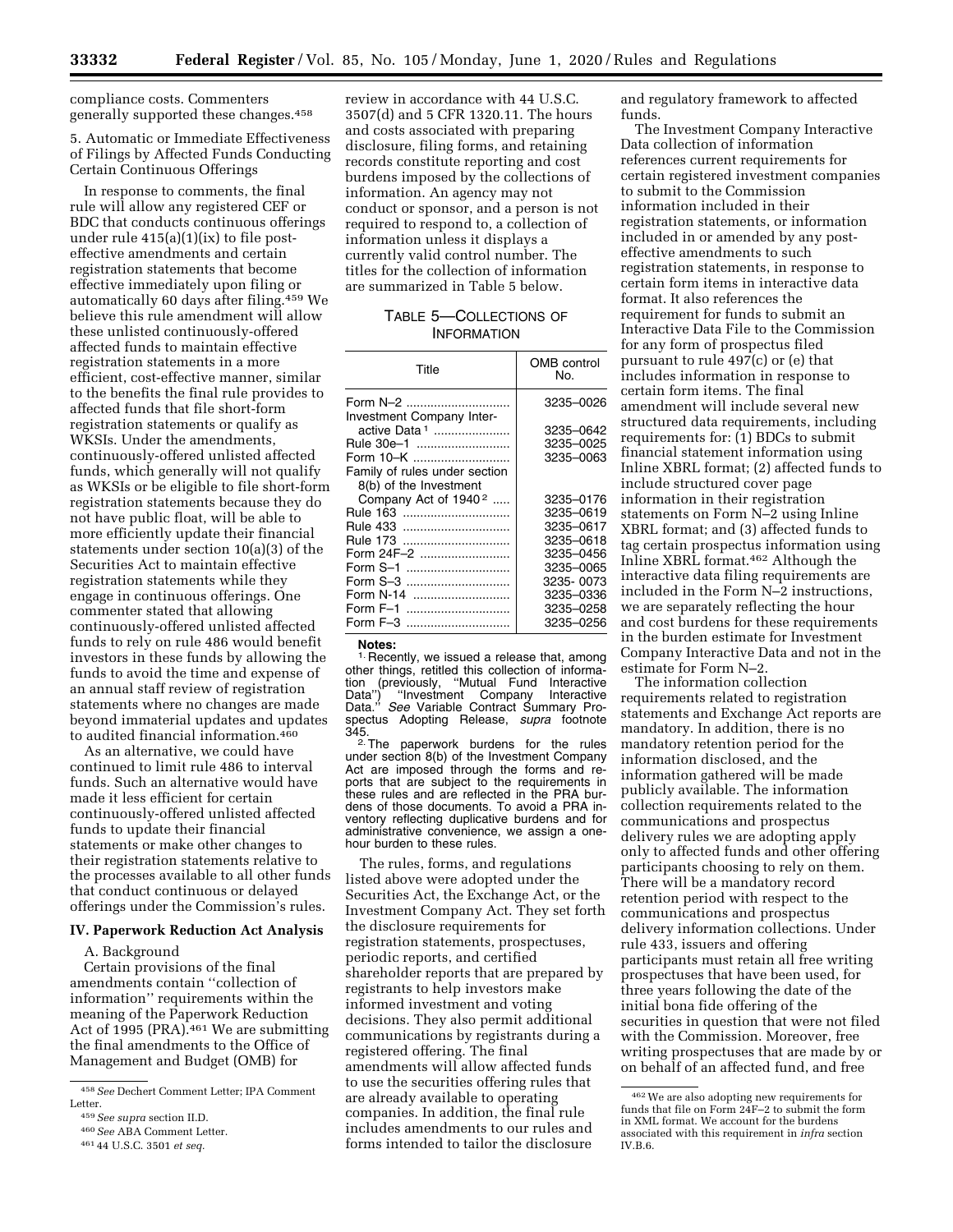writing prospectuses that are broadly disseminated by another offering participant, will have to be filed and will be publicly available on EDGAR, whereas free writing prospectuses prepared by or on behalf of, or used or referred to, by offering participants other than the issuer will not have to be filed.

# *B. Summary of the Amendments and Impact on Information Collections*

We are amending several rules and forms to modify the registration, communications, and offering processes for affected funds under the Securities Act and Investment Company Act. The amendments are designed to carry out the requirements of section 803 of the BDC Act and section 509 of the Registered CEF Act. The amendments generally will allow affected funds to use the securities offering rules that are already available to operating companies.

The amendments principally affect five aspects of the application of our securities offering rules to affected funds. First, the amendments will streamline the registration process under the Securities Act for affected funds to allow them to sell securities more quickly and efficiently under a shelf registration process tailored to affected funds. Second, the amendments will allow affected funds to qualify as WKSIs under rule 405 under the Securities Act. Third, the amendments will allow affected funds to satisfy final prospectus delivery requirements using the same method as operating companies. Fourth, the amendments will allow affected funds to use communications rules currently available to operating companies, such as the use of the safe harbors for disseminating certain factual business information, forward-looking information, a ''free writing prospectus,'' and broker-dealer research

reports. Finally, the amendments will tailor affected funds' disclosure and regulatory framework in light of the amendments to the offering rules applicable to them. These amendments include new structured data requirements, new disclosure requirements for annual reports, and a requirement for interval funds to pay securities registration fees using the same method that mutual funds and ETFs use today.

We anticipate that several provisions of the amendments will increase the burdens and costs for affected funds that will be subject to the amendments. We have estimated the average number of hours an affected fund will spend to prepare and file the information collections and the average hourly rate for the services of outside professionals. In deriving our estimates, we recognize that the burdens will likely vary among individual affected funds based on a number of factors, including their size and the nature of their investment activities.463 In addition, some affected funds may experience costs in excess of our estimates, and some may experience less than the estimated average costs.

In addition to these amendments relating to affected funds, we are amending several rules and forms to enable certain ETPs that are not registered under the Investment Company Act to elect to register offerings of an indeterminate amount of exchange-traded vehicle securities and pay registration fees for these offerings on an annual net basis. We have estimated the average number of additional hours that such ETPs will spend when filing registration statements for these offerings to prepare and file the information collections and the average hourly rate for the services of outside professionals. We anticipate that the amendments will result in a decrease in the number of registration

statements filed by these issuers and that, overall, these amendments will reduce the burdens and costs for these iccuore

1. Amendments to Form N–2 Registration Statement

Form N–2 is the form used by an affected fund to register offerings under the Securities Act and, as applicable, to register as an investment company under the Investment Company Act.

The amendments to Form N–2 will increase the existing disclosure burdens of the form by requiring:

• Affected funds to use new check boxes on the cover page to provide information about the fund, the purpose of the filing, and the type of offering, including whether the form is being used for automatic shelf registration; 464

• BDCs to include financial highlights disclosure in their registration statements, as registered CEFs are currently required to do; 465

• Affected funds to provide new undertakings to be furnished in registration statements being filed pursuant to rule 415; 466 and

• Affected funds to make certain documents available online if they incorporate them by reference, including the prospectus, SAI, and any Exchange Act reports filed under section 13 or section 15(d) of the Exchange Act that are incorporated by reference into the fund's prospectus or SAI.467

At the same time, the amendments to Form N–2 will decrease existing burdens for the form by:

• Permitting eligible affected funds to forward incorporate by reference Exchange Act reports, which will reduce the need for such funds to file a post-effective amendment or a prospectus supplement to update information in the registration statement.468

# TABLE 6—CURRENTLY APPROVED FORM N–2 PRA ESTIMATES 1

|                                                  | Internal<br>burden |          | Wage rate <sup>2</sup>                                                                                                    | Cost of<br>internal<br>burden | Annual<br>external<br>cost burden |  |  |  |
|--------------------------------------------------|--------------------|----------|---------------------------------------------------------------------------------------------------------------------------|-------------------------------|-----------------------------------|--|--|--|
| <b>Burden per Initial Registration Statement</b> |                    |          |                                                                                                                           |                               |                                   |  |  |  |
|                                                  | 517.6 hours        | $\times$ | \$269 (blended rate of \$365 for \$139,234<br>compliance attorney<br>and<br>\$172 for intermediate<br>- ac-<br>countant). |                               | \$32,241                          |  |  |  |
| Number of annual initial registration statements | $\times$ 136       |          |                                                                                                                           |                               |                                   |  |  |  |
|                                                  |                    |          |                                                                                                                           |                               |                                   |  |  |  |

463*See supra* footnotes 355 and 357.

464*See supra* section II.I.1.b; *see also* amended cover page of Form N–2.

465*See supra* section II.I.2.c; *see also* Instruction 1 to Item 4 of amended Form N–2.

466*See supra* footnote 63 and accompanying paragraph; *see also* Items 34.3–7 of amended Form N–2.

467*See supra* section II.I.4; *see also* General Instruction F.4.a of amended Form N–2.

468*See supra* section II.B.3.e; *see also* General Instruction F.3.b of amended Form N–2.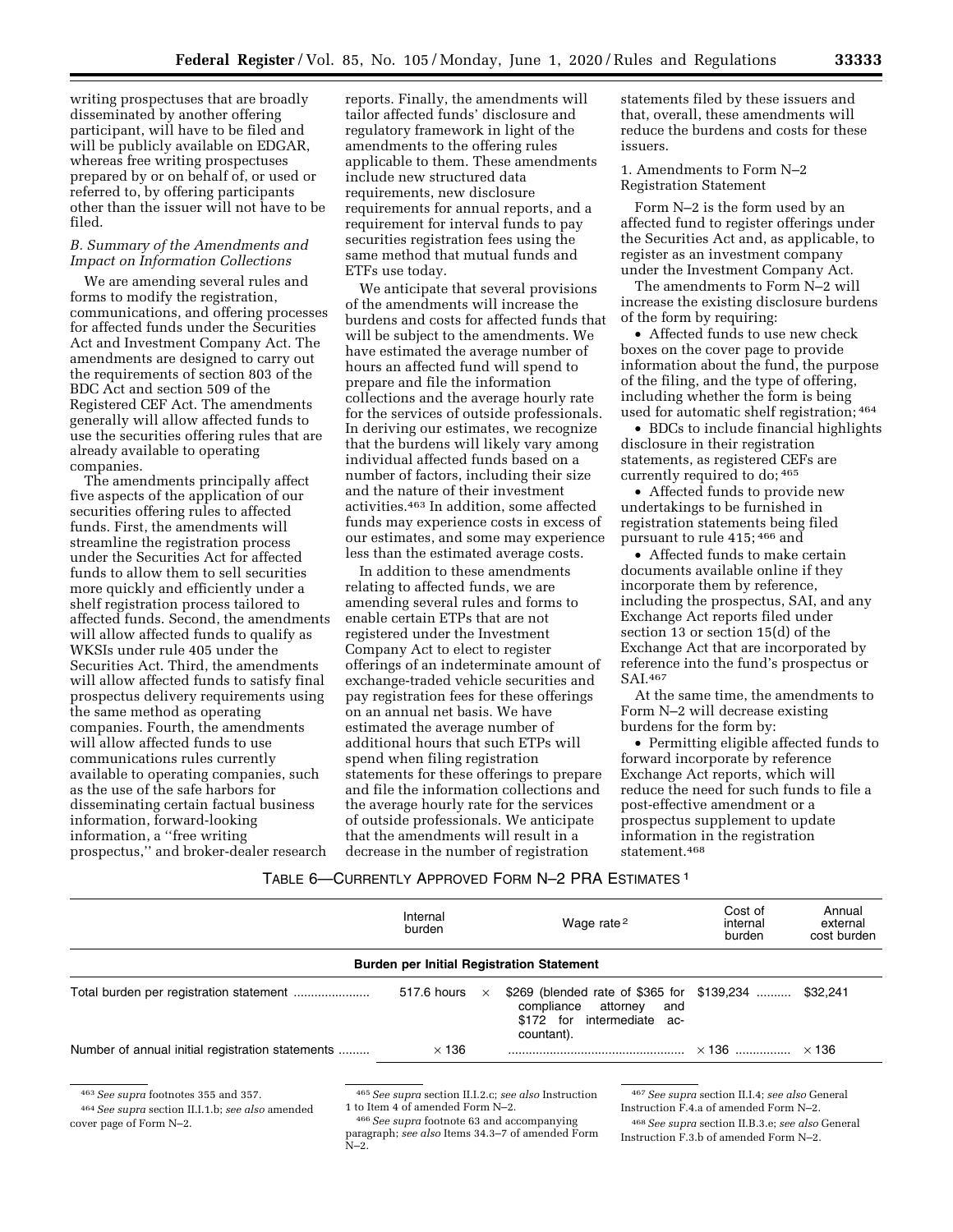# TABLE 6—CURRENTLY APPROVED FORM N–2 PRA ESTIMATES 1—Continued

|                                                                                      | Internal<br>burden                         | Wage rate <sup>2</sup> |                                                                                                                           | Cost of<br>internal<br>burden | Annual<br>external<br>cost burden |  |  |  |
|--------------------------------------------------------------------------------------|--------------------------------------------|------------------------|---------------------------------------------------------------------------------------------------------------------------|-------------------------------|-----------------------------------|--|--|--|
|                                                                                      | 70,394 hours                               |                        |                                                                                                                           | $$18,935,824$                 | \$4,384,776                       |  |  |  |
|                                                                                      | <b>Burden per Post-Effective Amendment</b> |                        |                                                                                                                           |                               |                                   |  |  |  |
| Total burden per post-effective amendment                                            | 125 hours                                  | $\times$               | \$269 (blended rate of \$365 for \$33,625<br>compliance<br>attorney<br>and<br>\$172 for intermediate<br>ac-<br>countant). |                               | \$11.114                          |  |  |  |
| Number of annual post-effective amendments                                           | $\times 30$                                |                        |                                                                                                                           |                               |                                   |  |  |  |
|                                                                                      | 3,751 hours                                |                        |                                                                                                                           | $$1,008,750$                  | \$333,420                         |  |  |  |
| <b>Total Burden</b>                                                                  |                                            |                        |                                                                                                                           |                               |                                   |  |  |  |
| Total initial registration statement burden<br>Total post-effective amendment burden | 70,394 hours<br>3,751 hours                |                        |                                                                                                                           | $$18,935,824$<br>$$1,008,750$ | \$4,384,776<br>\$333,420          |  |  |  |
|                                                                                      | 74,145 hours                               |                        |                                                                                                                           | 19,944,574  4,718,196         |                                   |  |  |  |

**Notes:**<br>1 These estimates were previously submitted to OMB in connection with a revision of the then-currently-approved collection in 2020.<br><sup>2.</sup> Derived from SIFMA's Management & Professional Earnings in the Securities In year; multiplied by 5.35 to account for bonuses, firm size, employee benefits and overheard, and adjusted for inflation).

# TABLE 7—PROPOSED FORM N–2 PRA ESTIMATES 1

|                                                         | Internal<br>burden |          | Wage rate <sup>2</sup>                      | Cost of<br>internal<br>burden | Annual<br>external<br>cost burden |  |  |  |  |
|---------------------------------------------------------|--------------------|----------|---------------------------------------------|-------------------------------|-----------------------------------|--|--|--|--|
| <b>Burden for Initial Registration Statement</b>        |                    |          |                                             |                               |                                   |  |  |  |  |
| Preparing and filing initial registration<br>statement. | 171.67 hours       | $\times$ |                                             | $$68,838.33$                  | \$31,941                          |  |  |  |  |
|                                                         | 171.67 hours       | $\times$ |                                             | $$36,050$                     |                                   |  |  |  |  |
|                                                         | 171.67 hours       | $\times$ | \$449 (assistant general counsel)           | \$77,078.33                   |                                   |  |  |  |  |
| Total burden per registration statement                 | 515 hours          |          |                                             | $$181,966.67$                 | \$31,941                          |  |  |  |  |
| Number of annual initial registration state-<br>ments.  | $\times$ 138       |          |                                             | $\times$ 138                  | $\times$ 138                      |  |  |  |  |
| Total annual burden                                     | 71,070 hours       |          |                                             | \$25,111,399.08               | \$4,407,858                       |  |  |  |  |
|                                                         |                    |          | <b>Burden for Post-Effective Amendment</b>  |                               |                                   |  |  |  |  |
| Preparing and filing post-effective amend-<br>ments.    | 35.67 hours        | $\times$ |                                             | $$14,302.33$                  | \$10,814                          |  |  |  |  |
|                                                         | 35.67 hours        | $\times$ |                                             | $$7,490$                      |                                   |  |  |  |  |
|                                                         | 35.67 hours        | $\times$ | \$449 (assistant general counsel)           | $$16,014.33$                  |                                   |  |  |  |  |
| Total burden per post-effective amend-<br>ment.         | 107 hours          |          |                                             | $$37,806.67$                  | \$10,814                          |  |  |  |  |
| Number of annual post-effective amend-<br>ments.        | $\times$ 190       |          |                                             |                               |                                   |  |  |  |  |
| Total annual burden                                     | 20,330 hours       |          |                                             | $$7,183,266.70$               | \$2,054,660                       |  |  |  |  |
|                                                         |                    |          | <b>Additional Burden for Affected Funds</b> |                               |                                   |  |  |  |  |
| Proposed new check box requirements                     | 0.1667             | $\times$ | \$352 (compliance attorney)                 | $$58.67$                      | \$0                               |  |  |  |  |
|                                                         | 0.1667             | $\times$ |                                             | $$53.17$                      |                                   |  |  |  |  |
|                                                         | 0.1667             | $\times$ |                                             | $$39.83$                      |                                   |  |  |  |  |
| Proposed online availability requirement                | 0.67 hours         | $\times$ | \$352 (compliance attorney)                 | \$234.67.                     |                                   |  |  |  |  |
|                                                         | 0.67 hours         | $\times$ | \$319 (senior programmer)                   | $$212.67$                     | \$0                               |  |  |  |  |
|                                                         | 0.67 hours         | $\times$ |                                             | \$159.33                      |                                   |  |  |  |  |
| Total additional burden per affected fund               | 2.5 hours          |          |                                             | $$758.33$                     | \$0                               |  |  |  |  |
|                                                         | $\times$ 807       |          |                                             | $\times 807$ $\times 807$     |                                   |  |  |  |  |
| Total annual burden                                     | 2,018 hours        |          |                                             | $$611,975$                    | \$0                               |  |  |  |  |
|                                                         |                    |          | <b>Additional Burden for BDCS</b>           |                               |                                   |  |  |  |  |
| Financial highlights requirement                        | 0.5 hours          | $\times$ |                                             | $$176$                        | \$0                               |  |  |  |  |
|                                                         | 0.5 hours          | $\times$ |                                             |                               |                                   |  |  |  |  |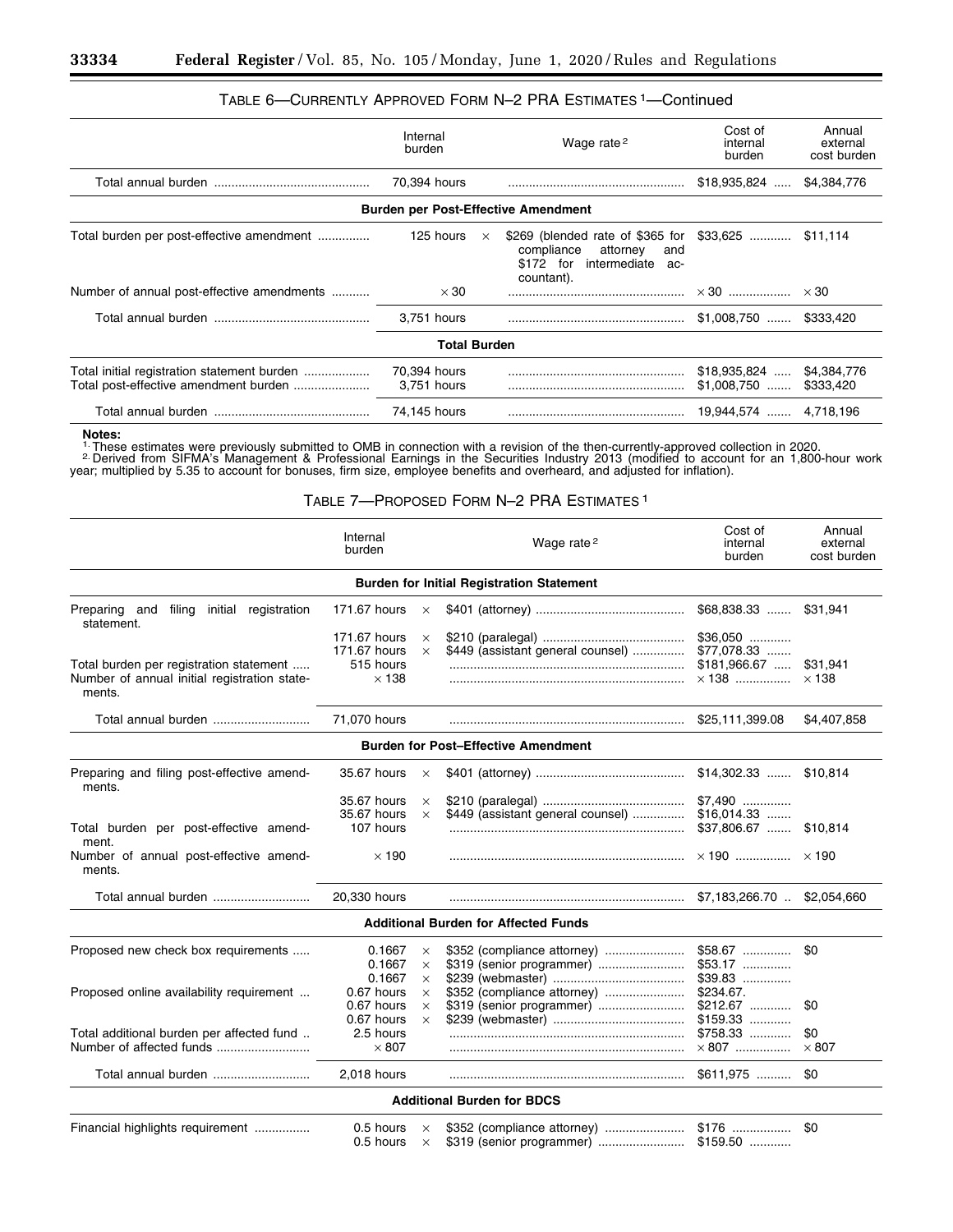# TABLE 7—PROPOSED FORM N–2 PRA ESTIMATES 1—Continued

|                                                                                                                                                                        | Internal<br>burden                                                                   |                                       | Wage rate <sup>2</sup>                                                                               | Cost of<br>internal<br>burden                                         | Annual<br>external<br>cost burden        |
|------------------------------------------------------------------------------------------------------------------------------------------------------------------------|--------------------------------------------------------------------------------------|---------------------------------------|------------------------------------------------------------------------------------------------------|-----------------------------------------------------------------------|------------------------------------------|
| Total additional burden per BDC                                                                                                                                        | 0.5 hours<br>1.5 hours<br>$\times$ 103                                               | $\times$                              |                                                                                                      | $$119.50$<br>$$455$<br>$\times$ 103                                   | \$0<br>$\times$ 103                      |
| Total annual burden                                                                                                                                                    | 155 hours                                                                            |                                       |                                                                                                      | $$46,865$                                                             | \$0                                      |
|                                                                                                                                                                        |                                                                                      |                                       | <b>Total Burden</b>                                                                                  |                                                                       |                                          |
| Total initial registration statement burden<br>Total post-effective amendment burden<br>Total additional burden for affected funds<br>Total additional burden for BDCs | 71,070 hours<br>20,330 hours<br>2,018 hours<br>155 hours                             |                                       |                                                                                                      | \$25,111,399.08<br>\$7,183,266.70<br>$$611,975$<br>$$46.865$          | \$4,407,858<br>\$2,054,660<br>\$0<br>\$0 |
| Total annual burden                                                                                                                                                    | 93,573 hours                                                                         |                                       |                                                                                                      | \$32,953,505.78                                                       | \$6,462,518                              |
| Notes:<br><sup>1</sup> See Proposing Release, <i>supra</i> footnote 10, at section IV.B.1.<br><sup>2</sup> See supra Table 6, at footnote 2.                           |                                                                                      |                                       |                                                                                                      |                                                                       |                                          |
|                                                                                                                                                                        |                                                                                      |                                       | TABLE 8-FINAL FORM N-2 PRA ESTIMATES                                                                 |                                                                       |                                          |
|                                                                                                                                                                        | Internal<br>burden                                                                   |                                       | Wage rate <sup>1</sup>                                                                               | Cost of<br>internal<br>burden                                         | Annual<br>external<br>cost burden        |
|                                                                                                                                                                        |                                                                                      |                                       | <b>Burden for Initial Registration Statement</b>                                                     |                                                                       |                                          |
| Total burden per registration statement                                                                                                                                | 517.6 hours                                                                          | $\times$                              | \$269 (blended rate of \$365 for compliance<br>attorney and \$172 for intermediate ac-               | $$139,234$                                                            | \$32,241                                 |
| Number of annual initial registration state-<br>ments.                                                                                                                 | $\times$ 140 <sup>23</sup>                                                           |                                       | countant).                                                                                           | $\times$ 140 <sup>23</sup> $\times$ 140 <sup>23</sup>                 |                                          |
| Total annual burden                                                                                                                                                    | 72,464 hours                                                                         |                                       |                                                                                                      | \$19,492,760  \$4,513,740                                             |                                          |
|                                                                                                                                                                        |                                                                                      |                                       | <b>Burden for Post-Effective Amendment</b>                                                           |                                                                       |                                          |
| Total burden per post-effective amend-<br>ment.                                                                                                                        | 125 hours                                                                            | $\times$                              | \$269 (blended rate of \$365 for compliance<br>attorney and \$172 for intermediate ac-<br>countant). | $$33,625$ \$11,114                                                    |                                          |
| Number of annual post-effective amend-<br>ments.                                                                                                                       | $\times$ 158 <sup>2, 4</sup>                                                         |                                       |                                                                                                      |                                                                       |                                          |
| Total annual burden                                                                                                                                                    | 19,750 hours                                                                         |                                       |                                                                                                      | \$5,312,750  \$1,756,012                                              |                                          |
|                                                                                                                                                                        |                                                                                      |                                       | <b>Additional Burden for Affected Funds</b>                                                          |                                                                       |                                          |
| New check box requirements<br>Online availability requirement<br>Total additional burden per affected fund                                                             | 0.1667 hours<br>0.1667 hours<br>0.1667 hours<br>2 hours<br>2.5 hours<br>$\times$ 791 | ×<br>$\times$<br>$\times$<br>$\times$ | \$365 (compliance attorney) 2<br>\$331 (senior programmer) <sup>2</sup>                              | $$60.85$<br>$$55.18$<br>$$41.34$<br>\$496<br>\$653.37<br>$\times 791$ | \$0<br>\$0<br>\$0<br>$\times$ 791        |
| Total annual burden                                                                                                                                                    | 1,978 hours                                                                          |                                       |                                                                                                      | \$516,815.67                                                          | \$0                                      |
|                                                                                                                                                                        |                                                                                      |                                       | <b>Additional Burden for BDCS</b>                                                                    |                                                                       |                                          |
| Financial highlights requirement                                                                                                                                       | 0.5 hours<br>0.5 hours<br>0.5 hours                                                  | $\times$<br>$\times$<br>$\times$      | \$365 (compliance attorney) <sup>2</sup><br>\$331 (senior programmer) <sup>2</sup>                   | $$182.50$<br>\$165.50.<br>\$124.                                      | \$0                                      |
| Total additional burden per BDC                                                                                                                                        | 1.5 hours                                                                            |                                       |                                                                                                      | \$472                                                                 | \$0                                      |
|                                                                                                                                                                        | $\times$ 105                                                                         |                                       |                                                                                                      | $\times$ 105                                                          | $\times$ 105                             |
| Total annual burden                                                                                                                                                    | 158 hours                                                                            |                                       |                                                                                                      | 49,560                                                                | \$0                                      |
|                                                                                                                                                                        |                                                                                      |                                       | <b>Total Burden</b>                                                                                  |                                                                       |                                          |
| Total initial registration statement burden<br>Total post-effective amendment burden<br>Total additional burden for affected funds                                     | 72,464 hours<br>19,750 hours<br>1,978 hours                                          | $\cdots$<br>$\cdots$                  |                                                                                                      | $$19,492,760$<br>$5,312,750$<br>516,815.67                            | \$4,513,740<br>1,756,012<br>0            |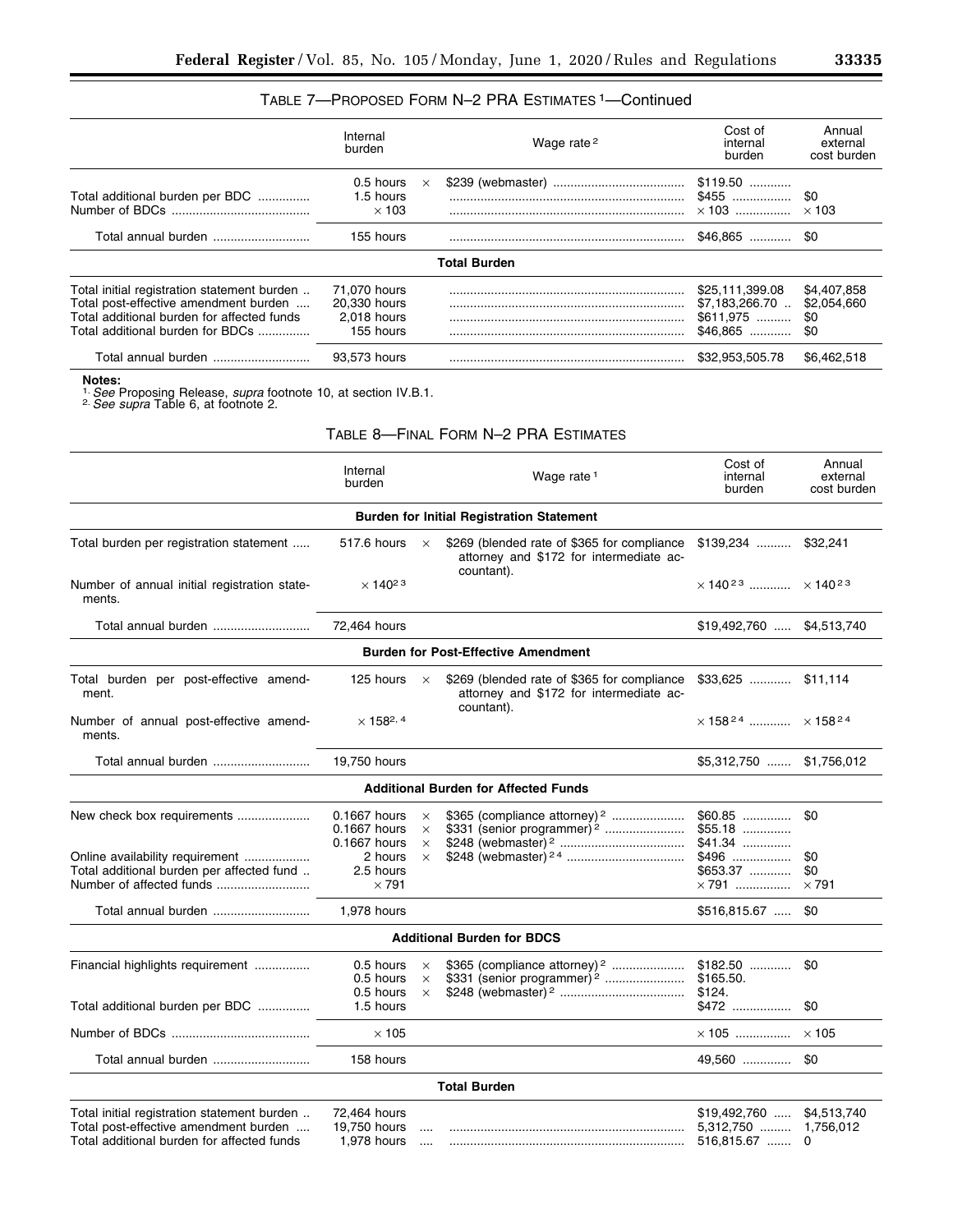# TABLE 8—FINAL FORM N–2 PRA ESTIMATES—Continued

|                                                         | Internal<br>burden        | Wage rate <sup>1</sup> | Cost of<br>internal<br>burden | Annual<br>external<br>cost burden |
|---------------------------------------------------------|---------------------------|------------------------|-------------------------------|-----------------------------------|
| Total additional burden for BDCs<br>Total annual burden | 158 hours<br>94.350 hours |                        | 49.560<br>\$25,371,885.70     | \$6,269,752                       |

#### **Notes:**

<sup>1</sup>. See supra Table 6, at footnote 2. In a change from the Proposing Release, we have revised the wage rate categories for existing Form N–2 burdens, consistent with the currently-approved Form N–2 PRA burden estimates.

<sup>2.</sup> Estimate revised to reflect updated industry data.<br><sup>3.</sup> We considered whether deeming interval funds to have registered an indefinite number of shares under the amendments to rules 23c–3 and 24f–2 will result in fewer registration statement filings since these funds will no longer need to file registration statements to register additional shares. Based on staff analysis of interval fund filings between January 1, 2017 and December 31, 2019, interval funds very rarely filed registrations statements on Form N–2 solely to register additional shares (*i.e.,* the filing typically also updated the fund's financial statements or included other changes). On average, interval funds filed seven Form N–2 registration statements each year during this period that, among other things, registered additional shares. As a result, for purposes of this PRA estimate, we are not reducing the estimated number of Form N–2 filings to account for the change in how interval funds register additional shares.<br>4. Estimate revised to reflect the average number of post-effective amendments filed between January 1, 2017 and December 31, 2019 (286

post-effective amendments), minus an estimated reduction of 128 post-effective amendments resulting from the ability of affected funds that are eligible to file short-form registration statements to forward incorporate by reference information into their registration statements. The estimated reduction in the number of post-effective amendment filings has been increased from 112 to 128 filings to account for an increase in the percentage of affected funds that will be eligible to file short-form registration statements (based on updated industry data) and to account for post-effective amendments under rule 486(b) filed by funds that have received relevant staff no-action letters (an average of approximately 29 filings per year over the three-year period). *See supra* Section II.D (discussing relevant staff no-action letters); Proposing Release, *supra* footnote 10, at n.447 (discussing the initial estimated reduction in the number of post-effective amendments of 112).

Table 6 above summarizes the current PRA estimates associated with the requirements of Form N–2. Table 7 summarized the proposed PRA estimates included in the Proposing Release.469 Table 8 summarizes the final PRA estimates associated with Form N– 2 as amended. We did not receive public comment on our proposed PRA estimates, but we are revising our estimates as a result of updated industry data. Specifically, we are revising the estimated wage rates, the estimated number of affected funds, and the estimated number of annual initial registration statement and post-effective amendment filings to reflect updated industry data.

As summarized in Table 8 above, we estimate that the total hour burdens and time costs associated with Form N–2 will be an aggregate annual burden of 94,350 hours at an aggregate annual cost of internal burden of \$25,371,886. We estimate an aggregate annual external time cost of \$6,269,752.

#### 2. Structured Data Reporting Requirements

We are amending Form N–2, as well as Regulation S–K and Regulation S– T,470 to require certain new structured data reporting requirements for registered CEFs and BDCs.471 Specifically, the amendments will require:

• BDCs to submit financial statement information using Inline XBRL format, as is currently required of operating companies.472 The respondents for this collection of information are an estimated 105 BDCs.

• Affected funds to include structured cover page information in their registration statements on Form N– 2 using Inline XBRL, including the tagging of the new check boxes to the cover page of Form N–2.473 The respondents for this collection of information are an estimated 791 affected funds. As demonstrated in Table 9 below, we do not believe the

cover page tagging requirement will result in significant additional burdens for affected funds.

• Affected funds to tag certain Form N–2 disclosure items using Inline XBRL.474 The respondents for this collection of information are an estimated 791 affected funds.

The purposes of these information collections are to make financial information easier for investors to analyze and to help automate regulatory filings and business information processing, and to reduce the current disparity between operating companies and BDCs with respect to the accessibility of information they provide to the market. These collections of information are mandatory for the relevant respondents, discussed for each collection below. Confidential information will not be disclosed pursuant to these new reporting requirements.

rule 601(b)(101) of Regulation S–K; amended rule

405(b)(3)(i) of Regulation of S–T. 473*See supra* section II.I.1.b; *see also* General Instruction I.1 of amended Form N–2; amended rule 405(b)(3)(ii) of Regulation S–T.

474*See supra* section II.I.1.c; *see also* General Instruction I.2–3 of amended Form N–2; amended

<sup>469</sup>*See* Proposing Release, *supra* footnote 10, at section IV.B.1.

<sup>470</sup>*See* 17 CFR part 229 [OMB Control No. 3235– 0071] (Regulation S–K specifies the requirements for exhibits to registration statements and reports); 17 CFR part 232 [OMB Control No. 3235–0424] (Regulation S–T specifies the requirements that govern the electronic submission of documents). Specifically, we are amending rule 601 of Regulation S–K, and rules 11 and 405 of Regulation S–T. The additional collection of information burden that will result from the amendments to rule 601 of Regulation S–K, rules 11 and 405 of Regulation S–T, and Forms N–2 and N–CSR to require structured data reporting for affected funds are included in our burden estimates for the ''Investment Company Interactive Data'' collection

of information, and do not impose any separate burden aside from that described in our discussion of the burden estimates for this collection of

<sup>471</sup> We also are amending Form 24F-2 to require submission of this filing in a structured XML format. We discuss the PRA burdens of this and other amendments to the form below. *See infra*  section IV.B.6. 472*See supra* section II.I.1.a; *see also* amended

rule 405(b)(3)(iii) of Regulation S–T. The amendments will require the following prospectus disclosure items be tagged using Inline XBRL: Fee Table; Senior Securities Table; Investment Objectives and Policies; Risk Factors; Share Price Data; and Capital Stock, Long-Term Debt, and Other Securities.

A seasoned fund filing a short-form registration statement on Form N–2 also will be required to tag any information that is incorporated by reference from an Exchange Act report, such as those on Form N–CSR, 10–K, 10–Q, or 8–K, in response to a disclosure item of the registration statement that is required to be tagged. *See supra* footnote 241 and accompanying text.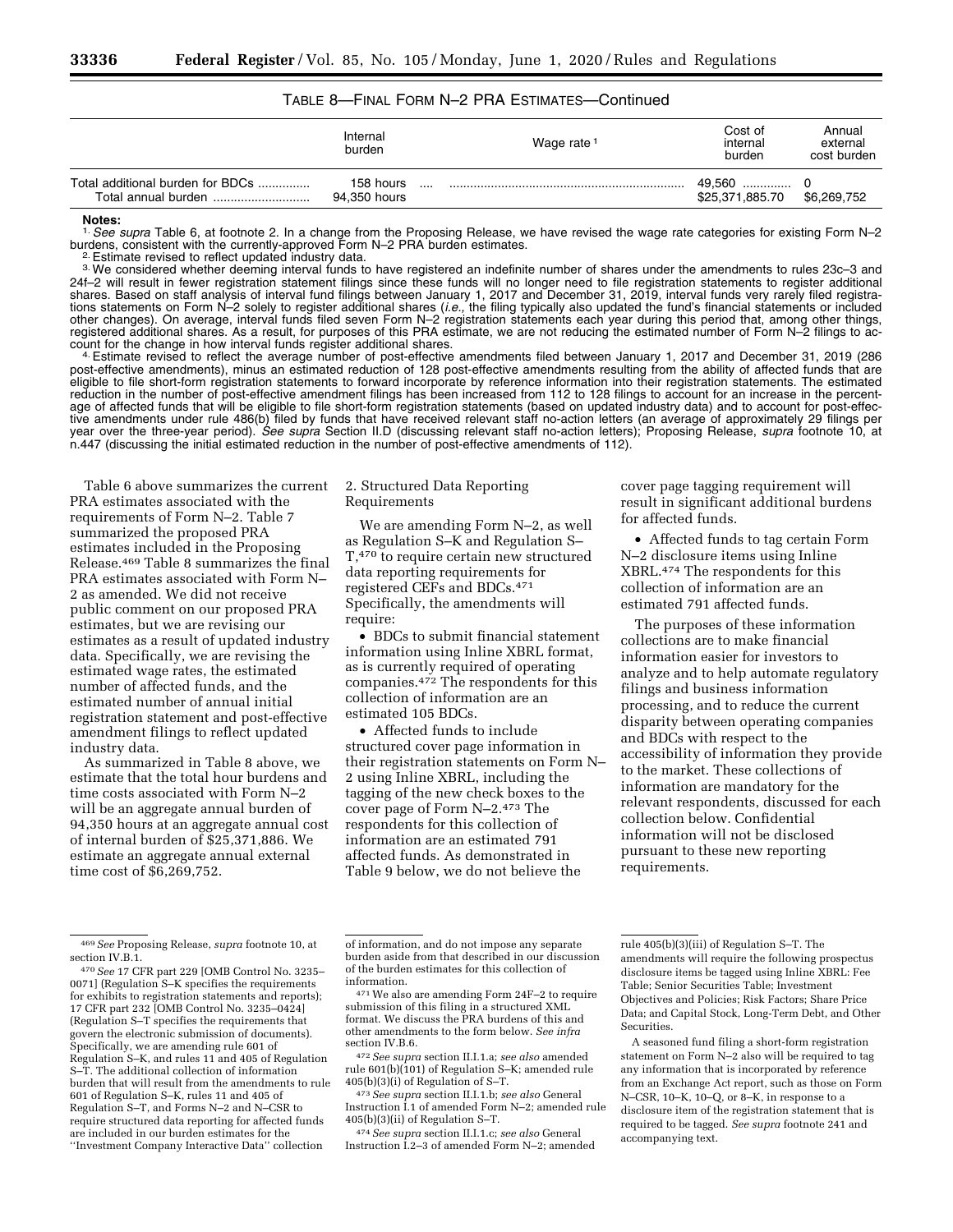# TABLE 9—PROPOSED AND FINAL STRUCTURED DATA REPORTING PRA ANALYSIS

|                                                                                                                               | Initial hours                         | Annual hours <sup>1</sup>                                                                                   | Initial cost<br>burden | Annual cost<br>burden                               |
|-------------------------------------------------------------------------------------------------------------------------------|---------------------------------------|-------------------------------------------------------------------------------------------------------------|------------------------|-----------------------------------------------------|
|                                                                                                                               | <b>PROPOSED ESTIMATES<sup>2</sup></b> |                                                                                                             |                        |                                                     |
| BDC Financial Statement Information-Per BDC Response (I)                                                                      | 81                                    | 65.81 hours                                                                                                 | \$9,262.50             | \$7,525.78<br>$\times$ 463.5 <sup>2</sup>           |
| Affected Funds Cover Page Information on Form N 2-Per Affected<br>Fund Response (II).                                         | $\Omega$                              | 1 hour                                                                                                      | \$0                    | \$3,488,199.03<br>\$0                               |
|                                                                                                                               |                                       |                                                                                                             |                        | $\times$ 807<br>\$0                                 |
| Affected Funds Form N-2 Disclosure Items--Per Affected Fund Re-<br>sponse (III).                                              | 15.25                                 | 12.8 hours                                                                                                  | \$1.350.00             | \$1,096.88                                          |
|                                                                                                                               |                                       |                                                                                                             |                        | $\times$ 1097.5<br>\$1,203,825.80<br>\$4,692,024.83 |
|                                                                                                                               | <b>FINAL ESTIMATES</b>                |                                                                                                             |                        |                                                     |
| BDC Financial Statement Information-Per BDC Response (I)   <br>Affected Funds Cover Page Information on Form N-2-Per Affected | 81 hours                              | $\ldots$ $\ldots$ $\ldots$ $\ldots$ $\ldots$ $\ldots$ $\ldots$ $\ldots$ $\ldots$ $\ldots$ $\ldots$ $\ldots$ |                        | \$7,525.78<br>$\times$ 472.5<br>\$3,555,931<br>\$0  |
| Fund Response (II).                                                                                                           |                                       |                                                                                                             |                        |                                                     |

# Total Annual Burden ........................................................................ ........................ 791 hours ............... ........................ \$0 Affected Funds Form N–2 Disclosure Items (III) .................................... 15.25 12.8 hours .............. \$1,350.00 \$1,097 Number of Affected Fund Responses Per Year ..................................... ........................ × 1,076 ................... ........................ × 1,076 Total Annual Burden ........................................................................ ........................ 13,773 hours .......... ........................ \$1,180,372 Combined Total Annual Burden ...................................................... ........................ 45,659 hours .......... ........................ \$4,736,303 **Notes:**

1. Includes initial and ongoing burden estimates annualized over a three-year period. Here, as discussed in the Proposing Release, *supra* footnote 10, at section V.B.2, we assumed that the one-time cost would result in a 50% incremental increase in the internal burdens and external costs of the BDC financial information and Form N–2 disclosure requirements (items I and III in the chart above) during the first year, and would subsequently decline in the second and third years by 75% from the immediately-preceding year. 2.The proposed estimates are discussed in additional detail in the Proposing Release, *supra* footnote 10, at section V.B.2.

Table 9 summarizes the proposed PRA estimates included in the Proposing Release and the final PRA estimates for the structured data reporting requirements. We did not receive public comment on our proposed PRA estimates, but we are revising our estimates as a result of updated industry data. Specifically, we are revising the estimated number of BDCs and affected funds to reflect updated industry data.

As summarized in Table 9, we estimate that the total hour burdens and time costs associated with the structured data reporting requirements will be an aggregate annual burden of 45,659 hours. We estimate an aggregate annual external time cost of \$4,736,303.

3. New Annual Reporting Requirements Under Rule 30e-1 and Exchange Act Periodic Reporting Requirements for BDCs

Several of the amendments, such as the amendments that would allow certain affected funds to use an automatic shelf registration statement or to forward incorporate by reference Exchange Act reports, may raise the importance of an affected fund's

Exchange Act reports to investors.475 In light of this, we are adopting new disclosure requirements for affected funds' annual reports. Specifically, we are amending:

• Form N–2 to require affected funds using the short-form registration statement to disclose in their annual reports a fee and expense table, share price data, a senior securities table, and unresolved staff comments regarding the fund's periodic or current reports or registration statement; 476

• Form N-2 to require registered CEFs to provide MDFP in their annual reports; 477

• Form N–2 to require BDCs to include financial highlights in their annual reports on Form 10–K; 478 and

• Rule 8b-16 to require a registered CEF that relies on paragraph (b) of that rule to describe in its annual reports its current investment objectives and policies, and principal risks, and certain key changes that occurred during the relevant year in enough detail to allow investors to understand each change and how it may affect the fund.479

The collection of information burdens under these amendments correspond to information collections under rule 30e– 1 for registered CEFs and Form 10–K for BDCs. Rule 30e–1 generally requires registered investment companies to transmit to their shareholders, at least semi-annually, reports containing the information that is required to be included in such reports by the fund's registration statement form under the Investment Company Act. BDCs, like operating companies, are required to file annual reports on Form 10–K pursuant to section 13 or 15(d) of the Exchange Act.

The burden estimates were calculated by multiplying the estimated number of responses by the estimated average amount of time it would take an affected

<sup>475</sup>*See supra* section II.I.2.

<sup>476</sup>*See supra* section II.I.2.a; *see also* new Instructions 4.h.(1) (senior securities table), 4.h.(2) (fee and expense table), 4.h.(3) (share price data), and 4.h.(4) (unresolved staff comments) to Item 24 of amended Form N–2.

<sup>477</sup>*See supra* section II.I.2.b; *see also* new Instruction 4.g to Item 24 of amended Form N–2.

<sup>478</sup>*See supra* section II.I.2.c; *see also* Instruction 1 to Item 4 of amended Form N–2; new Instruction 10 to Item 24 of amended Form N–2. As discussed above, BDCs also will be required to include financial highlights in their registration statements on Form N–2. *See supra* section IV.B.1.

<sup>479</sup>*See supra* section II.I.5; *see also* amended rule 8b-16.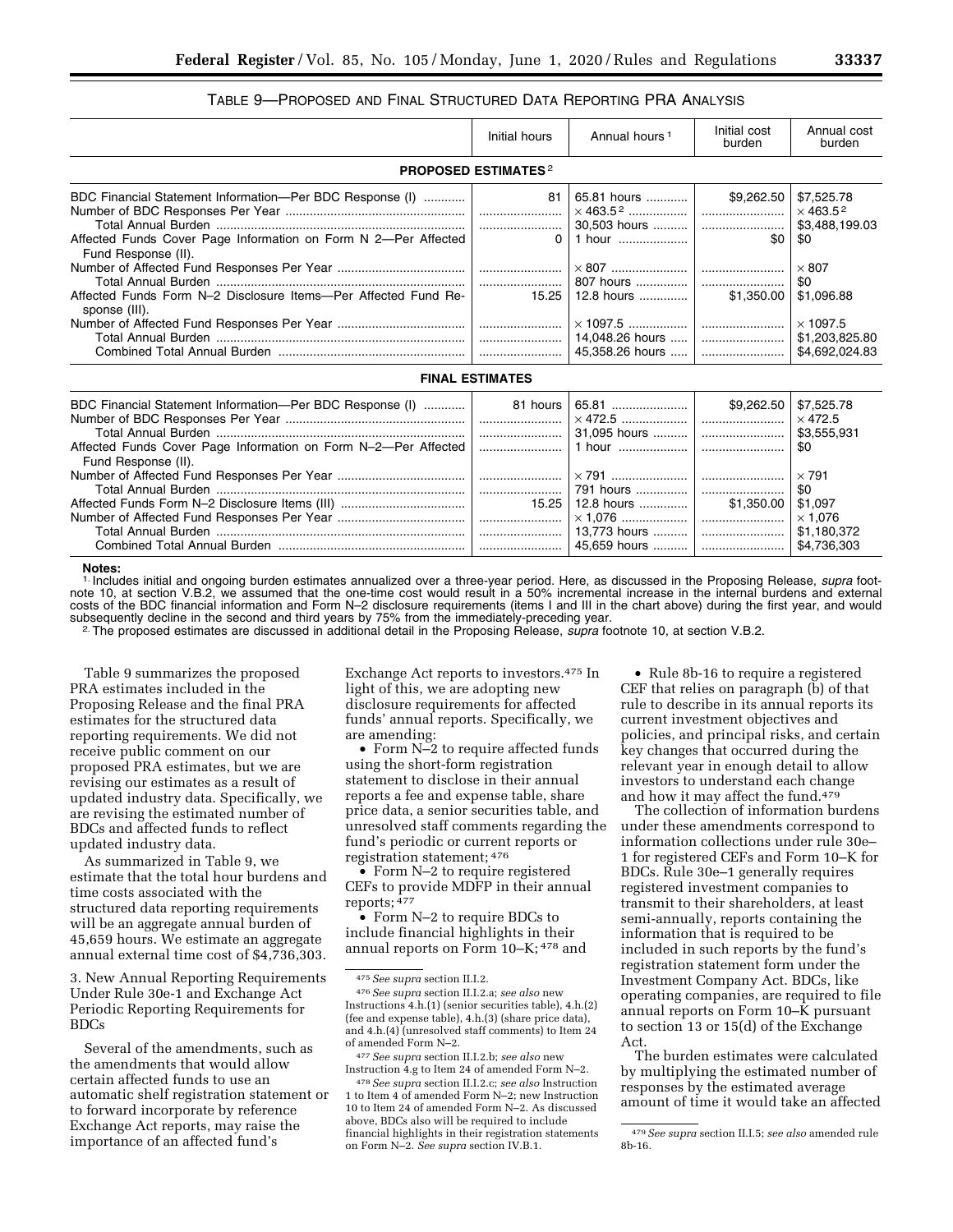fund to prepare and review disclosure required under the amendments. For purposes of the PRA, the burden is allocated between internal burden hours and outside professional costs. For these

purposes, we estimate that 75% of the burden of preparing annual reports under rule 30e–1 and on Form 10–K is undertaken by the fund internally, while 25% of this burden is undertaken by outside professionals, such as outside counsel and independent auditors, retained by the fund at an average cost of \$400 per hour.<sup>480</sup>

# TABLE 10—RULE 30E–1 INCREMENTAL BURDEN ESTIMATES

|                                                                                                                           | Number of<br>estimated<br>affected<br>responses<br>(A) | Burden hour<br>increase per<br>current<br>affected<br>response<br>(B) | Increase in<br>burden hours<br>for current<br>affected<br>responses<br>$(C) = (A) \times (B)$ | Increase in<br>company<br>hours for<br>current<br>affected<br>responses<br>$(D) = (C) \times$<br>0.75 | Increase in<br>professional<br>hours for<br>current<br>affected<br>responses<br>$(E) = (C) \times$<br>0.25 | Increase in<br>professional<br>costs for<br>current<br>affected<br>responses<br>$(F) = (E) \times$<br>\$400 |
|---------------------------------------------------------------------------------------------------------------------------|--------------------------------------------------------|-----------------------------------------------------------------------|-----------------------------------------------------------------------------------------------|-------------------------------------------------------------------------------------------------------|------------------------------------------------------------------------------------------------------------|-------------------------------------------------------------------------------------------------------------|
|                                                                                                                           |                                                        | <b>PROPOSED ESTIMATES1</b>                                            |                                                                                               |                                                                                                       |                                                                                                            |                                                                                                             |
| Requirements to disclose fee and ex-<br>pense table, share price data, a senior<br>securities table, and unresolved staff | 704                                                    | 16                                                                    | 11,264                                                                                        | 8,448                                                                                                 | 2,816                                                                                                      | \$1,126,400                                                                                                 |
| Amendments to rule 8b-16(b)                                                                                               | 457<br>704                                             | 3<br>4                                                                | 1,371<br>2,816                                                                                | 1,028<br>2,112                                                                                        | 343<br>704                                                                                                 | 137,200<br>281,600                                                                                          |
| Total estimated burdens                                                                                                   |                                                        |                                                                       | 11,588 hours                                                                                  |                                                                                                       |                                                                                                            | 2\$1,545,200                                                                                                |
|                                                                                                                           |                                                        | <b>FINAL ESTIMATES</b>                                                |                                                                                               |                                                                                                       |                                                                                                            |                                                                                                             |
| Requirements to disclose fee and ex-<br>pense table, share price data, a senior<br>securities table, and unresolved staff | <sup>3</sup> 686                                       | 16                                                                    | 10,976                                                                                        | 8,232                                                                                                 | 2,744                                                                                                      | 1,097,600                                                                                                   |
| Amendments to rule 8b-16(b)                                                                                               | 3455<br>34521                                          | 3<br>55                                                               | 1.365<br>2,605                                                                                | 1.024<br>1,954                                                                                        | 341<br>651                                                                                                 | 136,400<br>260,400                                                                                          |
| Total estimated burdens                                                                                                   |                                                        |                                                                       | 11,210 hours                                                                                  |                                                                                                       |                                                                                                            | 1,494,400                                                                                                   |

Notes:<br><sup>1.</sup> See Proposing Release, *supra* footnote 10, at section V.B.3.

<sup>2</sup>. The Proposing Release reflected an estimate of \$1,545,100. Since we are rounding internal burden and external cost estimates to the nearest whole number in this section, this table reflects an estimated annual cost burden of \$1,545,200.<br><sup>3.</sup> Revised to reflect updated industry data.<br><sup>4.</sup> Revised to recognize that not all registered CEFs rely on rule 8b–16(

Table 10 summarizes the proposed incremental PRA burden estimates and the final incremental PRA burden estimates associated with the new annual report requirements for registered CEFs. We did not receive comments on our proposed estimates, but we have revised them as a result of

updated industry data and changes to the proposed amendments. Specifically, we are revising the estimated number of registered CEFs that will be subject to the new annual report requirements to reflect updated industry data and the estimated burden hours associated with the amendments to rule 8b–16(b). As

summarized in Table 10 above, the revised additional burdens associated with the new annual report requirements for registered CEFs for purposes of the rule 30e–1 collection of information is 11,210 hours for internal time and external costs of \$1,494,400.

of this PRA analysis for rule 30e–1 and Form 10– K, we estimate that such costs would be an average of \$400 per hour. This estimate is based on

consultations with several registrants, law firms, and persons who regularly assist registrants in preparing and filing reports with the Commission.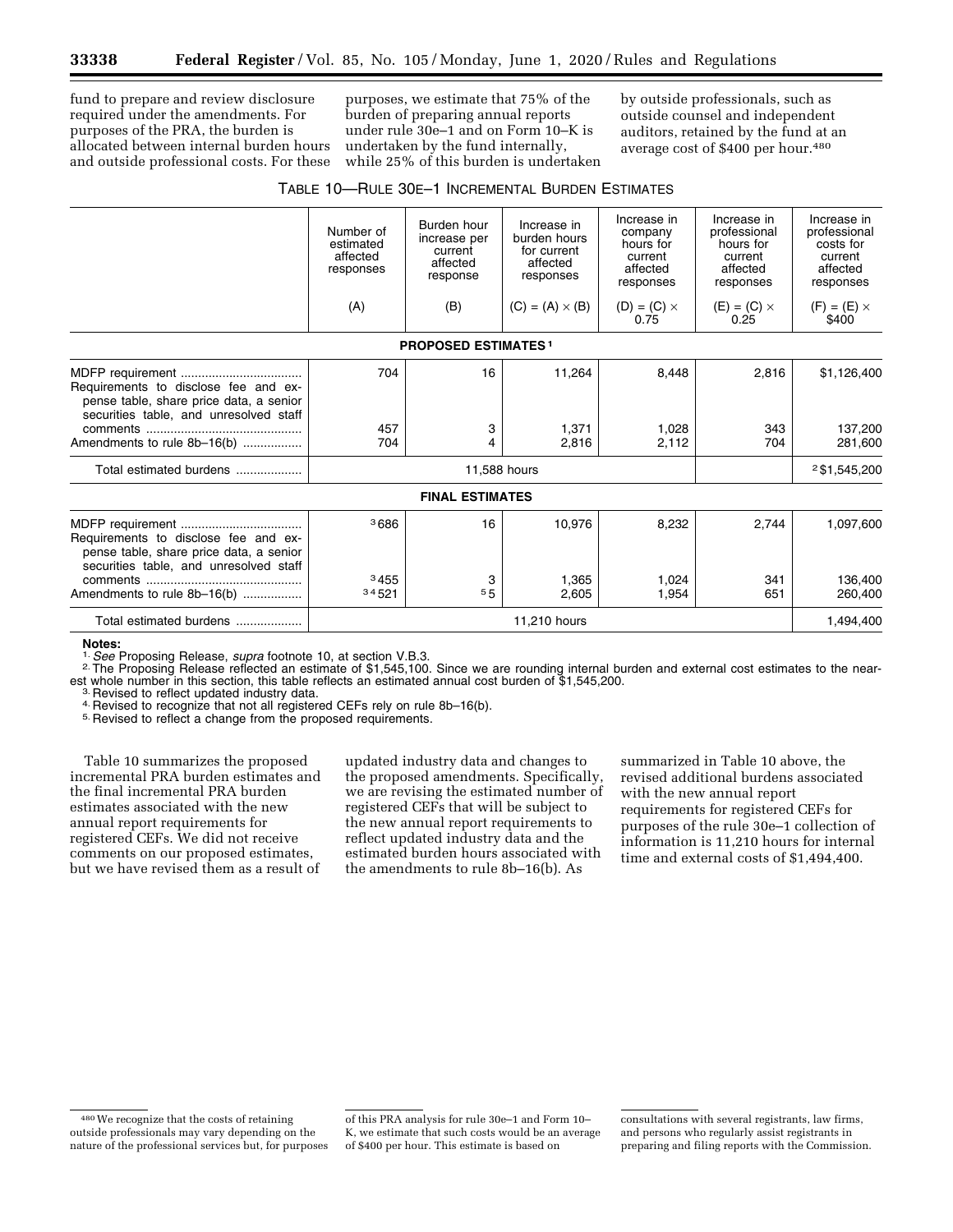|                                                                                                                                                               | Number of<br>estimated<br>affected<br>responses | Burden hour<br>increase per<br>current<br>affected<br>response | Increase in<br>burden hours<br>for current<br>affected<br>responses | Increase in<br>company<br>hours for<br>current<br>affected<br>responses | Increase in<br>professional<br>hours for<br>current<br>affected<br>responses | Increase in<br>professional<br>costs for<br>current<br>affected<br>responses |
|---------------------------------------------------------------------------------------------------------------------------------------------------------------|-------------------------------------------------|----------------------------------------------------------------|---------------------------------------------------------------------|-------------------------------------------------------------------------|------------------------------------------------------------------------------|------------------------------------------------------------------------------|
|                                                                                                                                                               | (A)                                             | (B)                                                            | $(C) = (A) \times (B)$                                              | $(D) = (C) \times$<br>0.75                                              | $(E) = (C) \times$<br>0.25                                                   | $(F) = (E) \times$<br>\$400                                                  |
|                                                                                                                                                               |                                                 | <b>PROPOSED ESTIMATES 1</b>                                    |                                                                     |                                                                         |                                                                              |                                                                              |
| Requirements to disclose fee and ex-<br>pense table, share price data, a senior<br>securities table, and unresolved staff<br>Financial highlights requirement | 43<br>103                                       | 3<br>1.5                                                       | 129<br>155                                                          | 97<br>116                                                               | 32<br>39                                                                     | \$12,800<br>15,600                                                           |
| Total estimated burdens                                                                                                                                       |                                                 |                                                                | 213 hours                                                           |                                                                         |                                                                              | 28,400                                                                       |
|                                                                                                                                                               |                                                 | <b>FINAL ESTIMATES</b>                                         |                                                                     |                                                                         |                                                                              |                                                                              |
| Requirements to disclose fee and ex-<br>pense table, share price data, a senior<br>securities table, and unresolved staff<br>Financial highlights requirement | 244<br>2105                                     | 3<br>1.5                                                       | 132<br>158                                                          | 99<br>119                                                               | 33<br>40                                                                     | 13,200<br>16,000                                                             |
| Total estimated burdens                                                                                                                                       |                                                 |                                                                | 218 hours                                                           |                                                                         |                                                                              | 29,200                                                                       |
|                                                                                                                                                               |                                                 |                                                                |                                                                     |                                                                         |                                                                              |                                                                              |

TABLE 11—FORM 10–K INCREMENTAL BURDEN ESTIMATES

**Notes:** 

1.*See* Proposing Release, *supra* footnote 10, at section V.B.3. 2. Revised to reflect updated industry data.

Table 11 summarizes the proposed incremental PRA burden estimates and the final incremental PRA burden estimates associated with the new annual report requirements for BDCs. We did not receive comments on our proposed estimates, but we have revised

them as a result of updated industry data. Specifically, we are revising the estimated number of BDCs that will be subject to the new annual report requirements to reflect updated industry data. As summarized in Table 11 above, the revised additional burdens

associated with the new annual report requirements for BDCs for purposes of the Form 10–K collection of information is 218 hours for internal time and external costs of \$29,200.

TABLE 12—REQUESTED PAPERWORK BURDEN UNDER THE AMENDMENTS TO ANNUAL REPORT DISCLOSURE

| Rule or<br>form | Current annual<br>responses | Current<br>burden hours | Current cost<br>burden | Number of<br>affected<br>responses      | Increase in<br>company<br>hours | Increase in<br>professional<br>costs | Annual<br>responses               | Burden hours      | Cost burden       |
|-----------------|-----------------------------|-------------------------|------------------------|-----------------------------------------|---------------------------------|--------------------------------------|-----------------------------------|-------------------|-------------------|
|                 | (A)                         | (B)                     | (C)                    | (D)                                     | (E)                             | (F)                                  | $(G) = (A)$                       | $(H) = (B) + (E)$ | $(I) = (C) + (F)$ |
|                 | Current Burden <sup>1</sup> |                         |                        |                                         | <b>Program Change</b>           |                                      | <b>Requested Change in Burden</b> |                   |                   |
| $30e-1$         | 23.784                      | 1,028,658               | \$147,750,391          | Varies (see<br>Table 10) <sup>2</sup> . | 11,210                          | \$1,494,400                          | 23,784                            | 1,039,868         | \$149,244,791     |
| $10-K$          | 8.137                       | 14,198,780              | \$1,895,224,719        | Varies (see<br>Table 11) <sup>2</sup> . | 218                             | \$29,200                             | 8,137                             | 14,198,998        | 895,253,919       |

**Notes:** 

<sup>1</sup> The rule 30e–1 estimates are based on the last time the rule's information collections were approved, pursuant to a submission for a PRA extension in 2019. The Form 10–K estimates are based on the last time the form's quirements will vary depending on the type of new disclosure, although all registered CEFs (686) and all BDCs (105) will be required to provide some additional annual report disclosure.

As summarized above in Table 12, the revised aggregate estimates, including the new amendments, for rule 30e–1 are 1,039,868 hours and \$149,244,791 in external costs. The revised aggregate estimates for Form 10–K, including the new amendments, are 14,198,998 hours and \$1,895,253,919 in external costs.

# 4. Securities Offering Communications

Rule 163 permits WKSIs to make unrestricted oral and written offers before filing a registration statement, but any written offer will be considered a free writing prospectus and will generally have to be filed upon filing a registration statement or amendment covering the securities. Rule 433 governs the use of free writing

prospectuses by WKSIs and non-WKSI issuers after the filing of a registration statement. A free writing prospectus used by or on behalf of an affected fund, or free writing prospectuses that are broadly disseminated by another offering participant, are required to be filed with the Commission. We have adopted amendments to rules 163 and 433 that will permit affected funds to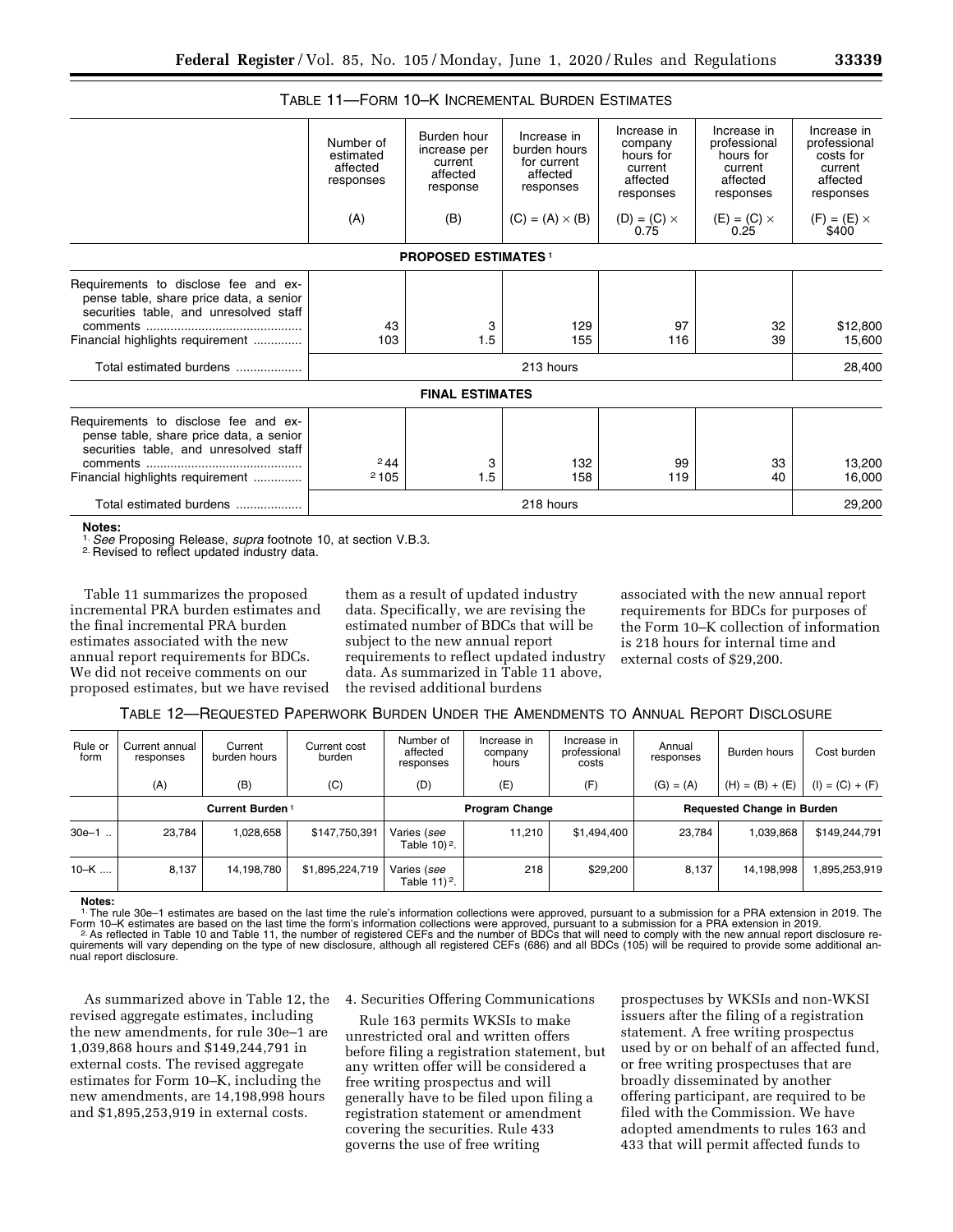rely on these rules to use a free writing prospectus.

We did not receive public comment on our proposed estimates, but we have revised them as a result of updated industry data. Specifically, we are revising the estimated number of firms that will be subject to the rule to reflect updated industry data.

The burden estimates were calculated by multiplying the estimated number of responses by the estimated average amount of time it would take a registrant to prepare and review disclosure required under the proposed amendments. For purposes of the PRA, the burden is to be allocated between

internal burden hours and outside professional costs. Table 13 below sets forth the percentage estimates we typically use for the burden allocation for each rule.481 We also estimate that the average cost of retaining outside professional to be \$400 per hour.<sup>482</sup>

# TABLE 13—STANDARD ESTIMATED BURDEN ALLOCATION FOR SECURITIES ACT RULES 163 AND 433

|                                    | Internal   | つutside<br>professionals |  |  |  |  |
|------------------------------------|------------|--------------------------|--|--|--|--|
| <b>ESTIMATED BURDEN ALLOCATION</b> |            |                          |  |  |  |  |
| <b>Rule 163</b><br><b>Rule 433</b> | 25%<br>25% | 75%<br>75%               |  |  |  |  |

The table below illustrates the incremental change to the total annual compliance burden of affected rules, in hours and costs, as a result of the proposed amendments.

# TABLE 14—CALCULATION OF THE INCREMENTAL CHANGE IN BURDEN ESTIMATES OF CURRENT RESPONSES RESULTING FROM THE AMENDMENTS

|                                               | Number of<br>estimated<br>affected<br>responses | Burden hour<br>increase per<br>current<br>affected<br>response | Increase in<br>burden hours<br>for current<br>affected<br>responses | Increase in company<br>hours for current<br>affected responses | Increase in<br>professional hours<br>for current<br>affected responses | Increase in<br>professional<br>costs for<br>current affect<br>responses |  |  |  |
|-----------------------------------------------|-------------------------------------------------|----------------------------------------------------------------|---------------------------------------------------------------------|----------------------------------------------------------------|------------------------------------------------------------------------|-------------------------------------------------------------------------|--|--|--|
|                                               | $(A)$ <sup>12</sup>                             | $(B)$ <sup>3</sup>                                             | $(C) = (A) \times (B)$                                              | $(D) = (C) \times 0.25$<br>or 0.75                             | $(E) = (C) \times 0.75$<br>or $0.25$                                   | $(F) = (E) \times $400$                                                 |  |  |  |
| <b>Incremental Change in Burden Estimates</b> |                                                 |                                                                |                                                                     |                                                                |                                                                        |                                                                         |  |  |  |

# 163 ............................... 2 0.25 0.50 0.125 0.375 \$150 433 ............................... 4,271 1.28 5,467 1,367 4,100 \$1,640,000

#### **Notes:**

1. For a number of reasons, many issuers that are currently eligible to be WKSIs do not make use of free writing prospectuses in reliance on rule 163. At the time the Commission adopted rule 163, it estimated that 53 free writing prospectuses would be filed under rule 163 per year. However, during the Commission's 2017 fiscal year, only 10 free writing prospectuses in reliance on rule 163 were filed with the Commission. We estimate that 100 affected funds would be eligible to be WKSIs. *See supra* section III.A.1. If current practices regarding the use of free writing prospectuses under rule 163 continue with respect to affected funds, we do not believe that these affected funds would significantly increase the number of free writing prospectuses under rule 163. Accordingly, we estimate that, on average, affected funds that are eligible to be WKSIs would file 2 free writing prospectuses under the amendments to rule 163 each year.<br><sup>2</sup>. The most recent data that we have available shows that each operating company files an average of approximately 5.4 free writing

prospectuses per year in reliance on rule 433. We estimate that there will be 791 affected funds filing approximately 4,271 free writing<br>prospectuses. See supra section III.A.1.

<sup>3.</sup> The burden hour estimates for rules 163 and 433 are based on the last time the rules' information collections were approved, pursuant to a submission for a PRA extension in 2017. The conditions under rule 433 to use a free writing prospectus, require a free writing prospectus to contain more information and contribute to the greater burden hour than for a rule 163 free writing prospectus.

The following table summarizes the requested paperwork burden, including the estimated total reporting burdens

and costs, under the proposed amendments.

<sup>481</sup>We estimate that 25% of the burden of preparing and filing a free writing prospectus pursuant to rule 163 or rule 433 is undertaken by the issuer internally and that 75% of the burden is undertaken by outside professionals retained by the issuer.

<sup>482</sup>We recognize the costs of retaining outside professionals may vary depending on the nature of the professional services, but for purposes of this PRA analysis, we estimate that such costs would be an average of \$400 per hour. This estimate is based on consultations with several registrants, law firms,

and other persons who regularly assist registrants in preparing and filing reports with the Commission.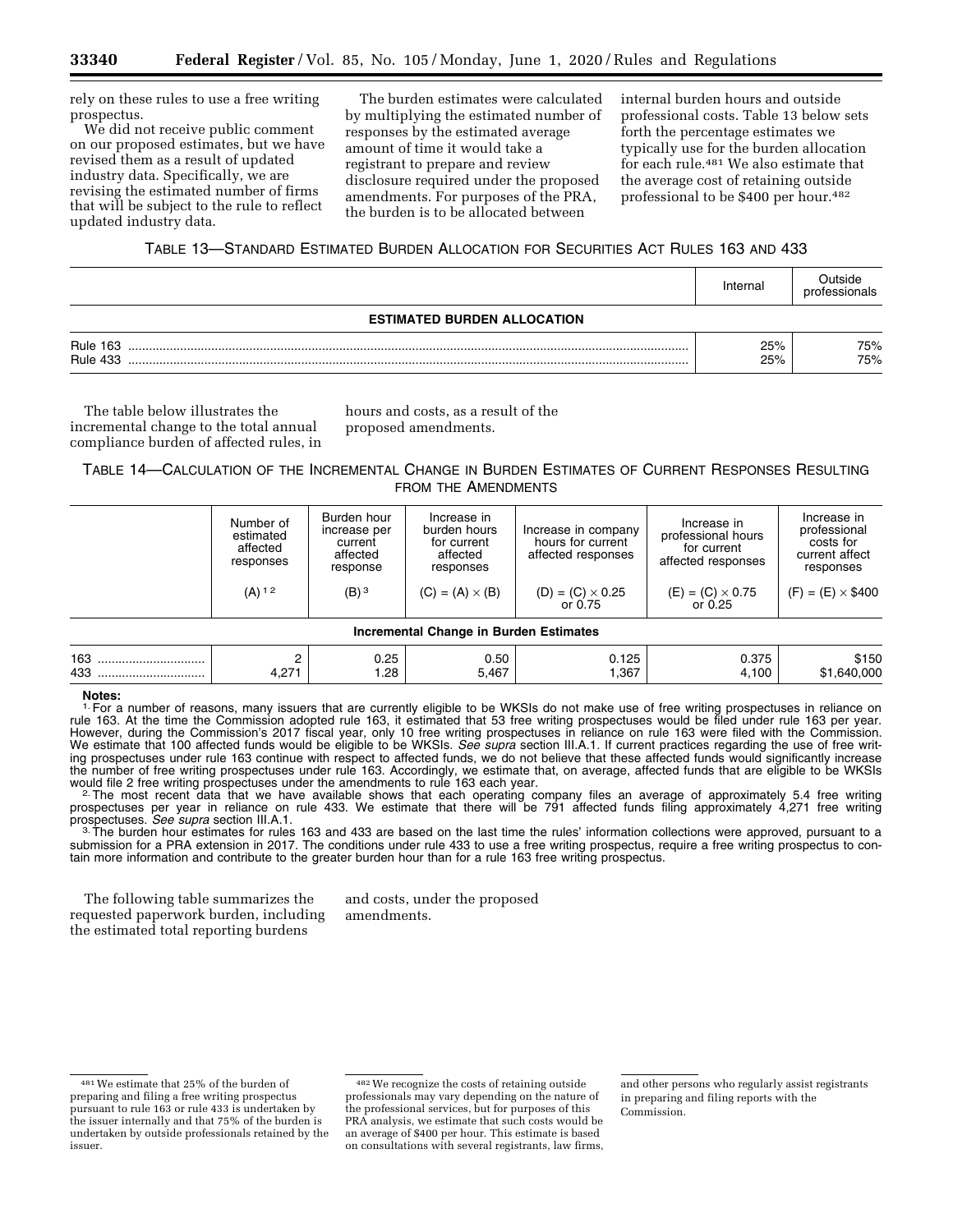| .   | _________<br>--------          |                            |                        |                                    |                                 |                                      |                     |                            |                   |
|-----|--------------------------------|----------------------------|------------------------|------------------------------------|---------------------------------|--------------------------------------|---------------------|----------------------------|-------------------|
|     | Current<br>annual<br>responses | Current<br>burden<br>hours | Current cost<br>burden | Number of<br>affected<br>responses | Increase in<br>company<br>hours | Increase in<br>professional<br>costs | Annual<br>responses | Burden hours               | Cost burden       |
|     | (A)                            | (B)                        | (C)                    | (D)                                | (E)                             | (F)                                  | $(G) = (A)$         | $(H) = (B) + (E)$          | $(I) = (C) + (F)$ |
|     |                                | <b>Current Burden</b>      |                        |                                    | Program Change                  |                                      |                     | Requested Change in Burden |                   |
| 163 | 10                             |                            | \$720                  |                                    | 0.125                           | \$150                                | 12                  | 1.125                      | \$870             |
|     |                                |                            |                        |                                    |                                 |                                      |                     |                            |                   |

433 ................................ 15,700 5,024 \$6,028,800 4,271 1,367 \$1,640,000 19,971 6,391 \$7,668,800

TABLE 15—REQUESTED PAPERWORK BURDEN UNDER THE AMENDMENTS TO SECURITIES ACT RULES 163 AND 433

As summarized above in Table 15, the revised aggregate estimates, including the new amendments, for rule 163 are 1.125 hours, and \$870 in external costs. The revised aggregate estimates for rule 433, including the new amendments, are 6,391 hours and \$7,669,017 in external costs.

5. Prospectus Delivery Requirements

Rule 173 requires the delivery of a copy of a final prospectus, or in lieu of a final prospectus, a notice to purchasers stating that a sale of securities was made based on a registration statement or in a transaction in which a final prospectus would have been required to have been delivered in

the absence of rule 172.483 We have adopted amendments to rule 173 to remove the exclusion for offerings of affected funds.484

We did not receive public comment on our proposed PRA estimates for rule 173. We have revised our estimates regarding the number of funds likely to rely on rule 173, and to reflect updated industry data.485 Specifically, based on a review of Form N–2 filings made with the Commission, we are revising downward the proposed estimate of the number of affected funds expected to rely on rule 173 as a result of the amendments, and thus incur burdens associated with the rule.

The burden estimates were calculated by multiplying the estimated number of registrants likely to rely on rule 173 by the number of responses per registrant by the estimated time it would take compile the necessary information and data, prepare and review disclosure, file documents and retain records for issuers that choose to rely on rule 173. We assume, similar to operating companies that rely on rule 173, that each affected fund will incur 100% of the burden. The table below illustrates the incremental change to the total annual burden for affected funds as a result of the amendments.

# TABLE 16—RULE 173 (CALCULATION OF THE INCREMENTAL CHANGE IN BURDEN ESTIMATES OF CURRENT RESPONSES RESULTING FROM THE AMENDMENTS)

|     | Number of<br>estimated<br>affected<br>responses | Burden hour per<br>current affected<br>response | Burden hours for<br>current affected<br>responses | Increase in<br>professional<br>hours for current<br>affected<br>responses | Increase in<br>professional<br>costs for current<br>affect responses |
|-----|-------------------------------------------------|-------------------------------------------------|---------------------------------------------------|---------------------------------------------------------------------------|----------------------------------------------------------------------|
|     | (A) 1                                           | $(B)$ <sup>2</sup>                              | $(C) = (A) \times (B)$                            |                                                                           |                                                                      |
| 173 | 16,634,572                                      | 0.0167                                          | 277.797                                           |                                                                           | \$0                                                                  |

#### **Notes:**

1. In the Proposing Release we estimated that all 807 affected funds would rely on rule 173. *See supra* footnote 10 at section V.B.5. However, because only a fund with an effective Securities Act registration statement may rely on rule 173, we are revising our estimates. Based on our staff's review of Form N–2 Securities Act registration statements filed annually between 2017 and 2019, we estimate 382 annual filings, each by a different affected fund. We estimate that each such fund will provide 43,546 responses annually, for a total of 16,634,572 annual responses per year (382 funds × 43,546 responses annually = 16,634,572).<br><sup>2</sup>. The estimated burden hour per response of 0.0167 hours derives from the most recently-approved rule 173 PRA submission (2017).

The following table summarizes the total PRA burden, including the estimated total reporting burdens and costs, for rule 173 as a result of the amendments. As reflected below, the revised aggregate hourly burden

associated with rule 173 as a result of the amendments is 4,159,688 internal burden hours, with no external costs.

# TABLE 17—RULE 173 (REQUESTED PAPERWORK BURDEN UNDER THE AMENDMENTS)

|     | Current<br>annual<br>responses | Current<br>burden<br>hours | Current cost<br>burden | Number of<br>affected<br>responses | Increase in<br>company<br>hours | Increase in<br>professional<br>costs | Annual<br>responses | <b>Burden</b><br>hours     | Cost burden |
|-----|--------------------------------|----------------------------|------------------------|------------------------------------|---------------------------------|--------------------------------------|---------------------|----------------------------|-------------|
|     | (A)                            | (B)                        | (C)                    | (D)                                | (E)                             | (F)                                  | $(A) + (D)$         | $(B) + (E)$                | $(C) + (F)$ |
|     |                                | <b>Current Burden</b>      |                        |                                    | Program Change                  |                                      |                     | Requested Change in Burden |             |
| 173 | 232,448,548                    | 3,881,891                  | \$0                    | + 16.634.572                       | $+277.797$                      | \$0                                  | 249.083.120         | 4.159.688                  | \$0         |

483*See supra* footnote 153.

<sup>484</sup>*See supra* section II.D.

<sup>485</sup>This estimate is based on the last time rule 173's information collections were approved, in 2017.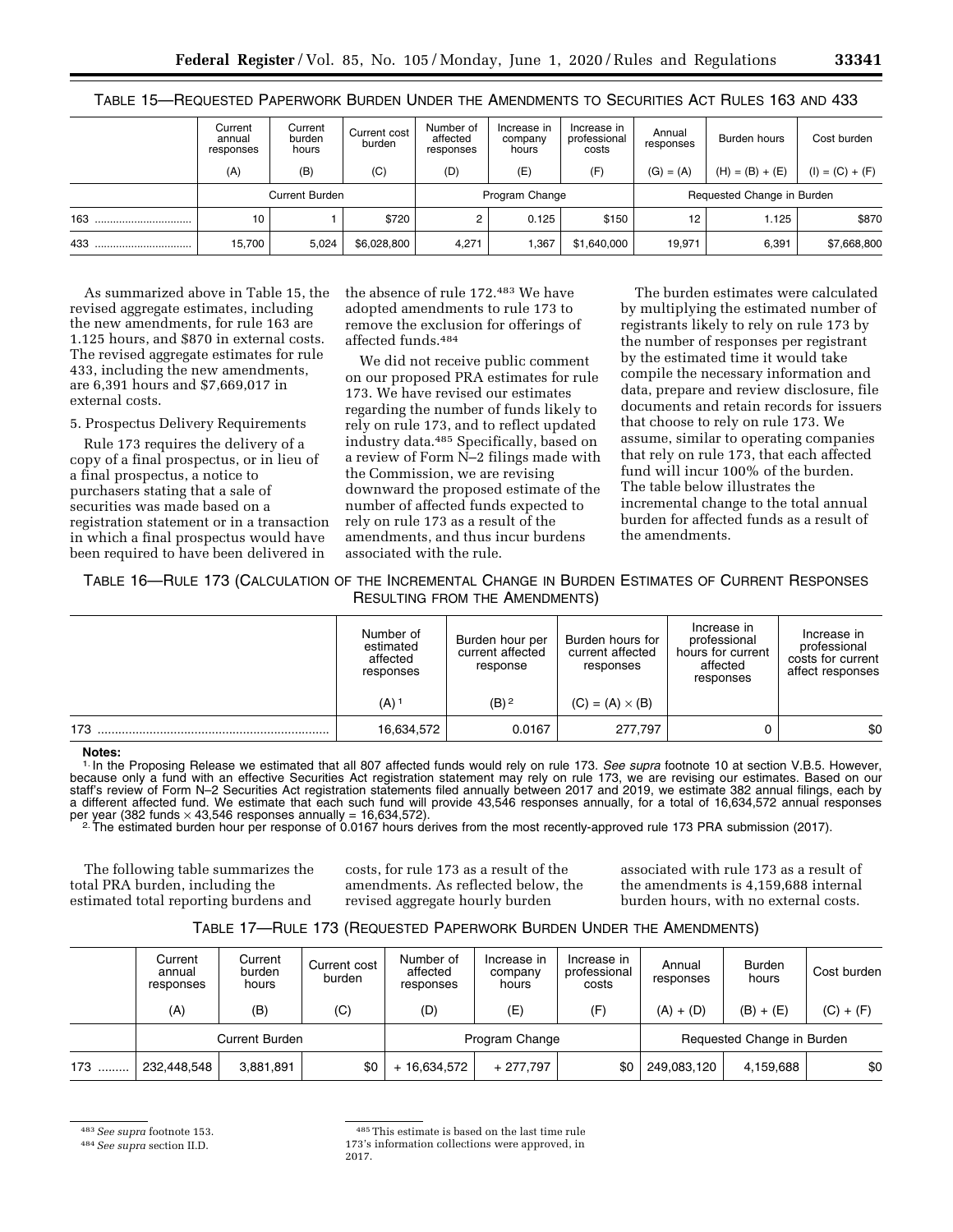# 6. Form 24F–2

Rule 24f–2 requires any open-end management company, unit investment trust, or face-amount certificate company deemed to have registered an indefinite amount of securities to file a Form 24F–2 not later than 90 days after

the end of any fiscal year in which it has publicly offered such securities. Form 24F–2 is the annual notice of securities sold by these funds that accompanies the payment of registration fees with respect to the securities sold during the fiscal year, net of securities redeemed or repurchased during the year. We are

amending rules 23c–3 and 24f–2 so that interval funds will pay registration fees on the same annual basis using Form 24F–2. We are also adopting a requirement that funds submit reports on Form 24F–2 in an XML structured data format.

# TABLE 18—FORM 24F–2 PRA ESTIMATES

|                                                                                                                | Internal<br>burden                               |                      | Wage rate $1$                         | Cost of<br>internal<br>burden               | Annual<br>external<br>cost burden     |
|----------------------------------------------------------------------------------------------------------------|--------------------------------------------------|----------------------|---------------------------------------|---------------------------------------------|---------------------------------------|
|                                                                                                                |                                                  |                      | <b>Currently Approved Estimates 2</b> |                                             |                                       |
|                                                                                                                | 2 hours<br>$\times$ 7.284                        | $\times$             |                                       | \$132<br>$\times$ 7,284                     | \$0<br>$\times$ 7,284                 |
| Total annual burden                                                                                            | 14,568 hours                                     |                      |                                       | *\$961,488                                  | \$0                                   |
|                                                                                                                |                                                  |                      | Proposed Estimates <sup>3</sup>       |                                             |                                       |
| Clerical work to file Form 24F-2<br>Submission in a structured data format<br>Total annual burden per response | 2 hours<br>2 hours<br>4 hours<br>$\times$ 6.177  | $\times$<br>$\times$ |                                       | \$134<br>\$522<br>\$656<br>$\times$ 6,177   | \$0<br>\$0<br>\$0<br>$\times$ 6,177   |
|                                                                                                                | 24,708 hours                                     |                      |                                       | \$4,052,112                                 | \$0                                   |
|                                                                                                                |                                                  |                      | <b>Final Estimates</b>                |                                             |                                       |
| Clerical work to file Form 24F-2<br>Submission in a structured data format<br>Total annual burden per response | 2 hours<br>2 hours<br>4 hours<br>$\times$ 6,7944 | $\times$<br>$\times$ |                                       | \$140<br>\$542<br>\$682<br>$4 \times 6,794$ | \$0<br>\$0<br>\$0<br>$4 \times 6,794$ |
| Total annual burden                                                                                            | 27,176 hours                                     |                      |                                       | \$4,633,508                                 | \$0                                   |

Notes:<br><sup>1.</sup> See supra Table 6, at footnote 2.

<sup>2.</sup> This estimate was previously submitted to OMB in connection with the renewal of approval for the collection of information required by Form  $24F-2$  in 2018.

<sup>3.</sup> Proposing Release, *supra* footnote 10, at section IV.B.7.<br><sup>4.</sup> Estimate revised to reflect updated data. Based on a review of Form 24F–2 filings for the period 2017–2019, the staff estimates that 6,741 filings will be made annually, and that 53 interval funds (representing the 3-year average of interval funds registered with the Commission) will file Form 24F–2 as a result of the final amendments  $(6,741 + 53 = 6,794)$ .

Table 18 above summarizes the current PRA estimates, the proposed PRA estimates, and the final PRA estimates associated with the requirement to file reports on Form 24F–2.486 We did not receive public comment on our proposed estimates, but we have revised them as a result of updated industry data. Specifically, we are revising the estimated wage rates and estimated number of funds that will be subject to the requirements of Form 24F–2 to reflect updated industry data. As summarized in Table 18 above, the revised aggregate estimates for Form 24F–2, including the new amendments, are 27,176 hours, with no external costs. 7. Amendments Permitting the Registration of Offerings of an Indeterminate Number of Exchange-Traded Vehicle Securities and the Payment of Registration Fees for Such Offerings on an Annual Net Basis

The amendments to certain Securities Act rules and to Forms S–1, S–3, F–1 and F–3 will allow issuers of exchangetraded vehicle securities to elect to register offerings of an indeterminate number of such securities and pay registration fees for these offerings on an annual net basis. We estimate that the amendments will increase the paperwork burden for registration statements on Form S–1 and Form S–3 for such offerings due to the requirement to calculate and pay registration fees on an annual net basis within 90 days after the end of the fiscal

year.487 However, because these issuers will have the ability to elect to register offerings of an indeterminate number of such securities, we also estimate that the amendments will result in a decrease in the number of registration statements on these forms filed by these issuers and that, overall, the amendments will reduce the paperwork burdens associated with Form S–1 and Form S–3. The amendments to Forms F–1 and F–3 are not expected to affect the burdens associated with those forms, in that we do not anticipate that any issuers at this time will use Form F–1 or Form F–3 to register offerings of an indeterminate number of exchange-

<sup>486</sup>*See* Proposing Release, *supra* footnote 10, at section IV.B.7.

<sup>487</sup>The paperwork burdens for 17 CFR 230.400 through 230.498A (Regulation C) are imposed through the forms, schedules and reports that are subject to the requirements in these regulations and are reflected in the analysis of those documents. To avoid a PRA inventory reflecting duplicative burdens and for administrative convenience, we assign a one-hour burden to Regulation C.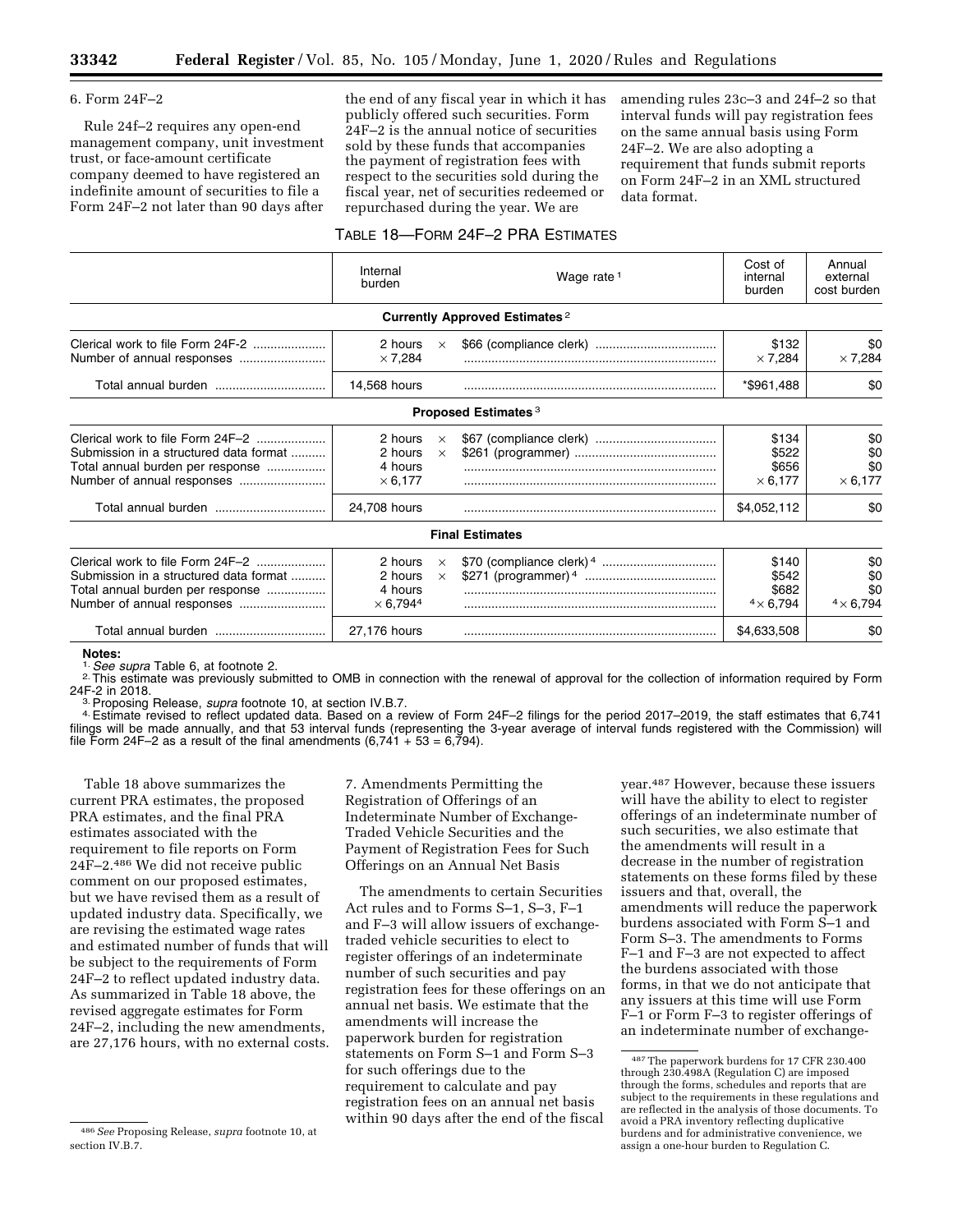traded vehicle securities and pay registration fees for these offerings on an annual net basis.

Based on a review of registration statements filed by ETPs for the period 2017–2019, the staff estimates that, after the effectiveness of these amendments, an average of five registration statements on each of Form S–1 and Form S–3 will be filed each year for offerings of an indeterminate number of exchangetraded vehicle securities with the payment of registration fees on an

annual net basis.488 We estimate that the incremental increase in burden for these registration statements will be two hours, consistent with the estimated burden for Form 24F–2. We would expect there to be only a minimal initial burden of establishing a system for calculating fee payments in this manner, in that these issuers already track the issuances and redemptions of their securities on an ongoing basis. When paying registration fees, these issuers will file prospectus supplements under

rule 424 and provide disclosures modeled after Form 24F–2. We estimate that, in filing these prospectus supplements in connection with registration statements on Form S–1 or Form S–3, 25% of the burden of preparation is carried by the issuer internally and that 75% of the burden of preparation is carried by outside professionals retained by the issuer at an average cost of \$400 per hour.

# TABLE 19—INCREMENTAL PAPERWORK BURDEN UNDER THE AMENDMENTS FOR REGISTRATION STATEMENTS

|                    |                    | Current burden     |                              | Estimated increase in burden for affected responses |                                                                                                             |                        |                                                            |                                                                 |                                    |  |  |  |
|--------------------|--------------------|--------------------|------------------------------|-----------------------------------------------------|-------------------------------------------------------------------------------------------------------------|------------------------|------------------------------------------------------------|-----------------------------------------------------------------|------------------------------------|--|--|--|
|                    | Annual<br>reponses | Burden<br>hours    | Costs                        | Estimated<br>number of<br>affected<br>responses     | Burden hour<br>Change in<br>burden hours<br>change per<br>for affected<br>affected<br>response<br>responses |                        | Change in<br>company<br>hours for<br>affected<br>responses | Change in<br>professional<br>hours for<br>affected<br>responses | Change in<br>professional<br>costs |  |  |  |
|                    |                    |                    |                              | (A)                                                 | (B)                                                                                                         | $(C) = (A) \times (B)$ | $(D) = (C) \times$<br>0.25                                 | $(E) = (C) \times 0.75$                                         |                                    |  |  |  |
| $S-1$<br><br>$S-3$ | 901<br>,657        | 147,208<br>193,626 | \$180,319,975<br>236,198,036 |                                                     | 2<br>$\overline{c}$                                                                                         | 10<br>10               | 2.5<br>2.5                                                 | 7.5<br>7.5                                                      | \$3,000<br>3,000                   |  |  |  |

In addition, we estimate that seven fewer Forms S–1 and ten fewer Forms S–3 will be filed by these issuers each year as a result of the ability to register offerings of an indeterminate number of exchange-traded vehicle securities, which could result in lower costs for these issuers through a reduction in the

number of registration statements filed by these issuers.

# TABLE 20—ESTIMATED DECREASE IN BURDEN AS A RESULT OF THE DECREASE IN THE NUMBER OF ANNUAL RESPONSES

|                | Current burden     |                    |                              | Estimated decrease in burden as a result of the de-<br>crease in the number of annual responses |                                          |                                |  |
|----------------|--------------------|--------------------|------------------------------|-------------------------------------------------------------------------------------------------|------------------------------------------|--------------------------------|--|
|                | Annual<br>reponses | Burden hours       | Costs                        | Estimated<br>decrease in<br>the number of<br>annual<br>responses                                | Estimated<br>decrease in<br>burden hours | Estimated<br>decrease in costs |  |
| $S-1$<br>$S-3$ | 901<br>1.657       | 147.208<br>193.626 | \$180,319,975<br>236,198,036 | 10                                                                                              | 1.144<br>1.169                           | \$1,400,932<br>1,425,456       |  |

The following table illustrates the total annual compliance burden, in hours and in costs, of the affected

collections of information resulting from the amendments to these forms.

# TABLE 21—CURRENT AND REVISED BURDENS UNDER THE AMENDMENTS TO SECURITIES ACT REGISTRATION STATEMENTS

|                                    | Current burden                        |                                                         | Revised burden                        |                                                         |
|------------------------------------|---------------------------------------|---------------------------------------------------------|---------------------------------------|---------------------------------------------------------|
|                                    | Burden hours                          | Costs                                                   | Burden hours                          | Costs                                                   |
|                                    | (A)                                   | (B)                                                     | (C)                                   | (D)                                                     |
| $S-1$<br>$S-3$<br>$F-1$<br>$F - 3$ | 147.208<br>193,626<br>26,692<br>4.441 | \$180,319,975<br>236,198,036<br>32,275,375<br>5,703,600 | 146,067<br>192.460<br>26,692<br>4.441 | \$178,922,043<br>234,775,580<br>32,275,375<br>5,703,600 |

<sup>488</sup>While we believe that the number of such registration statements to register an indeterminate number of exchange-traded vehicle securities will

be higher immediately following the effectiveness of these amendments, we estimate that the number of registration statements for such offerings after

this initial period will average a total of approximately 10 registration statements each year.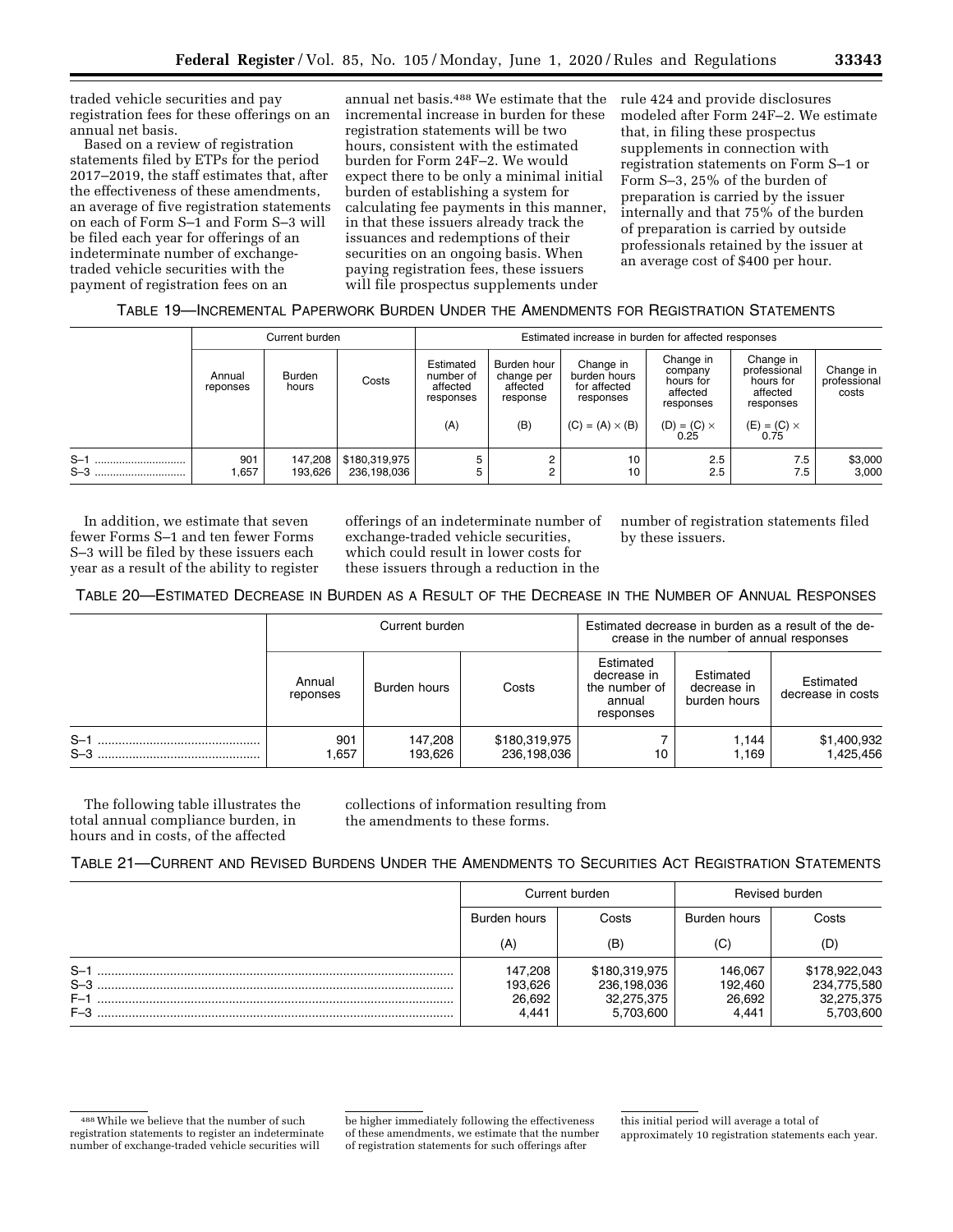Ξ

8. Amendments to Form N–14

Form N–14 is the form used by an affected fund for the registration of securities issued in business combination transactions. The

amendments to Form N–14 will decrease the existing disclosure burden of the form by allowing BDCs to incorporate by reference to the same extent as is currently permitted for registered CEFs and eliminating the

requirement for affected funds to file with the Form N–14 registration statement the documents that contain the information that is incorporated by reference into the prospectus or SAI.489

# TABLE 22—CURRENTLY APPROVED FORM N–14 PRA ESTIMATES 1

|                                                                                              | Internal<br>burden                                                             |                                  | Wage rate <sup>2</sup>           | Cost of<br>internal<br>burden                                             | Annual<br>external<br>cost burden                           |
|----------------------------------------------------------------------------------------------|--------------------------------------------------------------------------------|----------------------------------|----------------------------------|---------------------------------------------------------------------------|-------------------------------------------------------------|
|                                                                                              |                                                                                |                                  | <b>Burden per Initial Filing</b> |                                                                           |                                                             |
|                                                                                              | 310 hours<br>248 hours<br>62 hours<br>620 hours                                | $\times$<br>$\times$<br>$\times$ |                                  | \$124,310<br>\$51.832<br>\$13,020<br>\$189,162                            | \$27,500<br>\$27,500                                        |
|                                                                                              | $\times$ 156                                                                   |                                  |                                  | $\times$ 156                                                              | $\times$ 156                                                |
|                                                                                              | 96,720 hours                                                                   |                                  |                                  | \$29,509,272                                                              | \$4,290,000                                                 |
|                                                                                              |                                                                                |                                  | <b>Burden per Amendment</b>      |                                                                           |                                                             |
| Preparing and filing amendments<br>Total burden per amendment<br>Number of annual amendments | 150 hours<br>120 hours<br>30 hours<br>300 hours<br>$\times$ 97<br>29,100 hours | $\times$<br>$\times$<br>$\times$ |                                  | \$60.150<br>\$25,080<br>\$6,300<br>\$91,530<br>$\times$ 97<br>\$8,878,410 | .<br>\$16,000<br><br>\$16,000<br>$\times$ 97<br>\$1,552,000 |
|                                                                                              |                                                                                |                                  | <b>Total Burden</b>              |                                                                           |                                                             |
|                                                                                              | 96,720 hours<br>29.100 hours                                                   |                                  |                                  | \$29,509,272<br>\$8,878,410                                               | \$4,290,000<br>\$1,552,000                                  |
| Total annual burden                                                                          | 125,820 hours                                                                  |                                  |                                  | \$38,387,682                                                              | \$5,842,000                                                 |

**Notes:**  1.These estimates were previously submitted to OMB in connection with the renewal of approval for the collection of information required by Form N-2 in 2019. 2.*See supra* Table 6, at footnote 2.

# TABLE 23—FINAL FORM N–14 PRA ESTIMATES

|                                                                   | Internal<br>burden                 |                                  | Wage rate <sup>2</sup>           | Cost of<br>internal<br>burden   | Annual<br>external<br>cost burden |
|-------------------------------------------------------------------|------------------------------------|----------------------------------|----------------------------------|---------------------------------|-----------------------------------|
|                                                                   |                                    |                                  | <b>Burden per Initial Filing</b> |                                 |                                   |
| Current burden for preparing and filing initial<br>filing.        | 310 hours<br>248 hours             | $\times$<br>$\times$             |                                  | \$128,650<br>\$53,568           | \$27,500                          |
| Burden reduction from incorporation by ref-<br>erence amendments. | 62 hours<br>$3(10 \text{ hours})$  | $\times$<br>$\times$             |                                  | \$13,516<br>\$(2,180)           | \$(0)                             |
| Number of annual initial filings                                  | 610 hours<br>$\times$ 2156         |                                  |                                  | \$193,554<br>$\times$ 2156      | \$27,500<br>$\times$ 2156         |
|                                                                   | 96,160 hours                       |                                  |                                  | \$29,181,672                    | \$4,290,000                       |
|                                                                   |                                    |                                  | <b>Burden per Amendment</b>      |                                 |                                   |
| Current burden for preparing<br>filina<br>and<br>amendments.      | 150 hours<br>120 hours<br>30 hours | $\times$<br>$\times$<br>$\times$ |                                  | \$62,250<br>\$25,920<br>\$6.540 | \$16,000                          |
| Burden reduction from incorporation by ref-<br>erence amendments. | $3(10 \text{ hours})$              | $\times$                         |                                  | \$(2,180)                       | \$(0)                             |
| Total burden per amendment<br>Number of annual amendments         | 290 hours<br>$2\times97$           |                                  |                                  | \$92,530<br>$2\times97$         | \$16,000<br>$2\times97$           |
| Total annual burden                                               | 29,100 hours                       |                                  |                                  | \$8,674,710                     | \$1,552,000                       |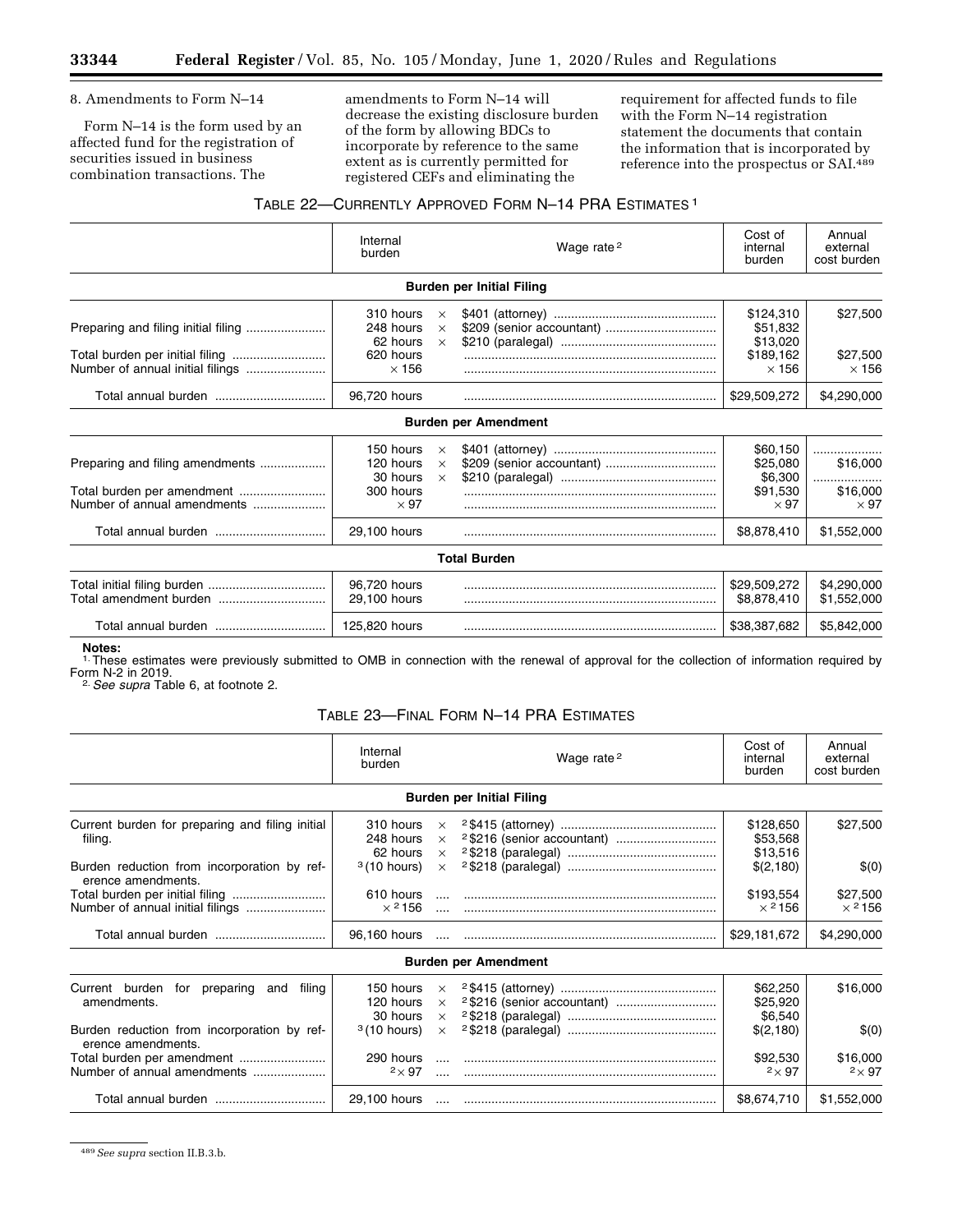# TABLE 23—FINAL FORM N–14 PRA ESTIMATES—Continued

|                     | Internal<br>burden           | Wage rate <sup>2</sup> | Cost of<br>internal<br>burden | Annual<br>external<br>cost burden |
|---------------------|------------------------------|------------------------|-------------------------------|-----------------------------------|
|                     |                              | <b>Total Burden</b>    |                               |                                   |
|                     | 96,160 hours<br>29.100 hours |                        | \$29,181,672<br>8.674.710     | \$4,290,000<br>\$1,552,000        |
| Total annual burden | 125.260 hours                |                        | \$37,856,382                  | \$5,842,000                       |

**Notes:**<br><sup>1.</sup> See supra Table 6, at footnote 2.

<sup>2.</sup> Estimate revised to reflect updated industry data.<br><sup>3.</sup> Estimate revised to reflect modifications from the proposal.

Table 22 above summarizes the current PRA estimates associated with the requirements of Form N–14. Table 23 summarizes the final PRA amendments associated with Form N– 14 as amended. We are revising our estimates as a result of updated industry data and modifications from the proposal. Specifically, we are deducting 10 hours of internal burden per filing to reflect the burden reduction associated with the incorporation by reference amendments affecting filings on Form N–14. In addition, we are revising the estimated wage rates to reflect updated industry data. As summarized in Table 23 above, we estimate that the total hour burdens and time costs associated with Form N–14 will be an aggregate burden of 125,260 hours at an aggregate annual cost of internal burden of \$37,856,382. We estimate an aggregate annual external time cost of \$5,842,000.

# **V. Final Regulatory Flexibility Analysis**

The Commission has prepared the following Final Regulatory Flexibility Analysis (''FRFA'') in accordance with section 4(a) of the Regulatory Flexibility Act (''RFA''),490 regarding the final rule modifications to the registration, communications, and offering processes for affected funds under the Securities Act and the rules and forms under the Exchange Act and Investment Company Act, that will allow affected funds to use the securities offering rules that are already available to operating companies. An Initial Regulatory Flexibility Analysis (''IRFA'') was prepared in accordance with the RFA and is included in the Proposing Release.491

# *A. Need and Objectives of the Final Rule*

The BDC Act directs us to allow a BDC to use the securities offering rules that are available to other issuers required to file reports under section

13(a) or section 15(d) of the Exchange Act and specifically enumerates the required revisions. Similarly, the Registered CEF Act directs us to allow any listed registered CEF or interval fund to use the securities offering rules that are available to other issuers that are required to file reports under section 13(a) or section 15(d) of the Exchange Act, subject to appropriate conditions.492 Pursuant to both Acts, the final rule will modify the registration, communications, and offering processes for affected funds to allow them to use the securities offering rules that are available to other issuers required to file reports under section 13(a) or section 15(d) of the Exchange Act. We are also adopting amendments to our rules and forms, to tailor the disclosure and regulatory framework for affected funds, in light of the amendments to the offering rules applicable to them. The reasons for, and objectives of, the final rule are further discussed in more detail in Section II above. The costs and burdens of these requirements on smaller affected funds are discussed below as well as above in our Economic Analysis and Paperwork Reduction Act Analysis, which discusses the costs and burdens of the final rule on all affected funds.

# *B. Significant Issues Raised by Public Comments*

In the Proposing Release, we requested comment on every aspect of the IRFA, including the number of small entities that would be affected by the proposed rule and form amendments, the existence or nature of the potential impact of the proposals on small entities discussed in the analysis, and how to quantify the impact of the proposed amendments. We also requested comment on the proposed compliance burdens and the effect these burdens would have on smaller entities.

Although we did not receive comments specifically addressing the IRFA, several commenters stated in their comment letters the impact they believed certain aspects of the proposed amendments would have on small affected funds.<sup>493</sup> Specifically, one commenter stated that the proposed rules would disadvantage smaller affected funds relative to larger affected funds that have obtained WKSI status, because smaller funds that would benefit from the ability to use automatic effective registration statements to quickly come to market during periods when their shares trade at a premium, may miss the opportunity to raise capital that the proposed rules were designed to facilitate. The commenter stated that this disparity was unnecessary because shareholders of smaller funds would not likely be disadvantaged by a lower level of market commentary about those funds as compared to larger funds given the investor protections afforded to those shareholders by the Investment Company Act.<sup>494</sup> Similarly, another commenter stated that the Commission should reconsider the public float requirement in order to encourage new CEF issuances and give smaller CEFs the opportunity to grow through the issuance of additional shares, because the offering size of most of the recent offerings by public CEFs have been relatively small, making them ineligible for treatment as a ''seasoned fund'' or WKSI.495 The second commenter stated that forward incorporation by reference, which is allowed when an affected fund has met the requirements to use a shortform registration statement, should be made available to smaller affected funds.496 However, as discussed below, commenters defined smaller funds as those funds that did not meet the WKSI

<sup>490</sup>*See* 5 U.S.C. 603.

<sup>491</sup>*See* Proposing Release, *supra* footnote 10, at section VI.

<sup>492</sup>As discussed above, we apply the final rule to all registered CEFs (and BDCs), with certain conditions and exceptions.

<sup>493</sup>*See e.g.,* ABA Comment Letter; Invesco Comment Letter; White Comment Letter; XBRL US Comment Letter.

<sup>494</sup>*See e.g.,* ABA Comment Letter.

<sup>495</sup>*See e.g.,* Invesco Comment Letter.

<sup>496</sup>*See e.g.,* White Comment Letter.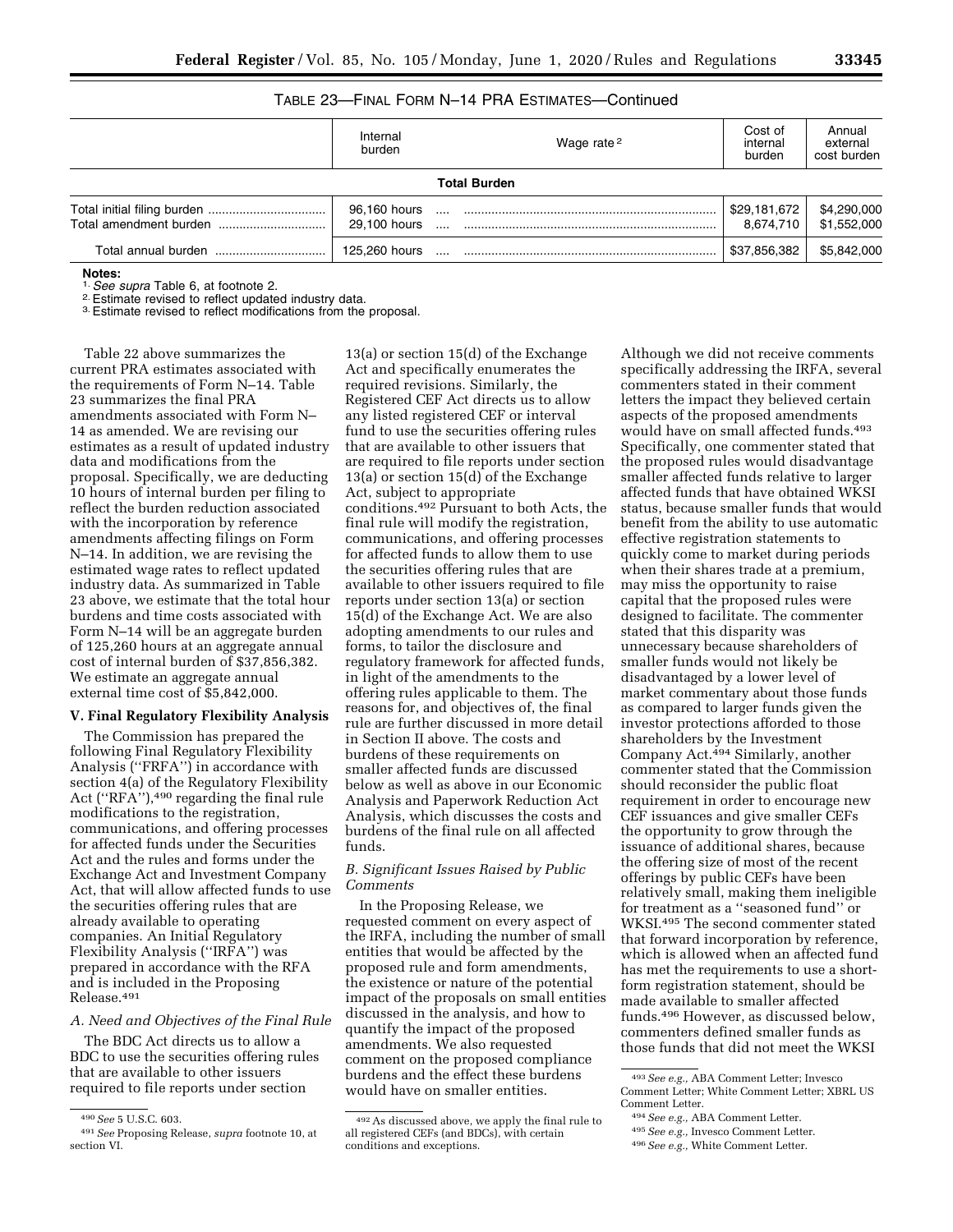public float threshold of \$700 million or more for purposes of using an automatic registration statement, or did not meet the seasoned public float threshold of \$75 million or more for purposes of forward incorporation by reference.

Another commenter voiced support for the XBRL format proposed for certain filings by affected funds and recommended expanded use of the format for other disclosures.497 The commenter noted that a study it conducted along with the AICPA in 2014 and again in 2017 evaluating the annual cost of XBRL preparation for small reporting companies had decreased from \$10,000 in 2014 to \$5,500 in 2017.498 In citing to the Council of Institutional Investors (CII) July 19, 2018 comment letter in response to the SEC Draft Strategic Plan 2018–2022, the commenter stated that inline XBRL is an improvement to EDGAR functionality and makes disclosure documents more valuable and cost-effective for a broad range of users including market analysts and data vendors that conduct research on smaller companies.499 In response to the Commission's request for comment regarding whether the current burdens of preparing financial statements and notes in XBRL format have changed over time for small reporting companies, the commenter reiterated that the cost of XBRL preparation has declined 45% for small reporting companies.500

After considering the comments we received on the proposed rule and form amendments, we are adopting the amendments, substantially as proposed, with two modifications intended to reduce the operational challenges commenters identified. Specifically, we are expanding the scope of rule 486 to any registered CEF or BDC conducting continuous offerings under rule  $415(a)(1)(ix)$ , and we are not adopting our proposed amendments to Form 8– K.501 However, we do not believe there would be any meaningful reporting, recordkeeping, or other compliance costs associated with these modifications that would impact small entities.

#### *C. Small Entities Subject to the Rule*

An investment company is a small entity if, together with other investment companies in the same group of related investment companies, it has net assets of \$50 million or less as of the end of

its most recent fiscal year.502 Commission staff estimates that, as of June 2019, 16 BDCs and 33 registered CEFs are small entities.503

A broker-dealer is a small entity if it has total capital (net worth plus subordinated liabilities) of less than \$500,000 on the date in the prior fiscal year as of which its audited financial statements were prepared pursuant to 17 CFR 240.17a-5(d) (Exchange Act rule 17a–5),504 and it is not affiliated with any person (other than a natural person) that is not a small business or small organization.505 Commission staff estimates that, as of June 30, 2019, there are approximately 942 broker-dealers that may be considered small entities.506 To the extent a small broker-dealer participates in a securities offering or prepares research reports, it may be affected by the final rule. Generally, we believe larger broker-dealers engage in these activities, and we did not receive comments on whether or how the proposed amendments to rule 138 affect small broker-dealers.507

The final rule will also affect ETPs, permitting them to register offerings of

503These estimates, reflecting the net assets of registered CEFs and of BDCs, are based on staff review of Forms N–CEN and N–Q filed with the Commission as of June 2019 and are based on the definition of small entity under Investment Company Act rule 0–10. Such funds will not necessarily be able to meet the transaction requirement to qualify to file a short-form registration statement on Form N–2 (*i.e.,* generally those affected funds with a public float of \$75 million) or to be a WKSI (*i.e.,* generally those affected funds with a public float of \$700 million). *See supra* section II.B.3 and II.C.

Based on data as of June 2019 from Morningstar Direct, Forms 10–K and 10–Q that are filed with the Commission by BDCs, and closed-end fund data reported on Forms N–CSR, N–Q, and N–PORT filed with the Commission, we estimate, of the 16 BDCs that are small entities, 3 were traded on an exchange with market capitalization below the \$75 million public float threshold for qualifying to file a short-form registration statement on Form N–2, and 5 small BDCs traded on the over-the-counter (OTC) market with market capitalization below this same \$75 million threshold. Likewise, of the 33 registered CEFs that qualified as small entities, 4 traded on an exchange with market capitalizations below this same \$75 million threshold; while 3 were traded on the OTC market with market capitalizations below \$75 million.

504*See* 17 CFR 240.0–10(c)(1) (Exchange Act rule 0–10(c)(1)). Alternatively, if a broker-dealer is ''not required to file such statements, a broker or dealer that had total capital (net worth plus subordinated liabilities) of less than \$500,000 on the last business day of the preceding fiscal year (or in the time that it has been in business, if shorter).'' *See id.* 

505*See* Exchange Act rule 0–10(c)(2).

506This estimate is derived from an analysis of data for the period ending June 30, 2019 obtained from Financial and Operational Combined Uniform Single (FOCUS) Reports that broker-dealers generally are required to file with the Commission and/or SROs pursuant to Exchange Act rule 17a-5. 507*See supra* section II.F.2.

an indeterminate number of exchangetraded vehicle securities and pay registration fees for such offerings on an annual net basis. For purposes of the RFA, 17 CFR 230.157 (Securities Act rule 157) defines an issuer, other than an investment company, to be a ''small business'' or ''small organization'' if it had total assets of \$5 million or less on the last day of its most recent fiscal year and is engaged or proposing to engage in an offering of securities not exceeding \$5 million.508 Exchange Act rule 0–10(a) defines an issuer, other than an investment company, to be a ''small business'' or ''small organization'' if it had total assets of \$5 million or less on the last day of its most recent fiscal year. Commission staff estimates that, as of February 2020, there are approximately 7 ETPs that are issuers, other than an investment company, that may be considered small entities.509

*D. Projected Reporting, Recordkeeping, and Other Compliance Requirements* 

The final rule will create, amend, or eliminate current requirements for affected funds and broker-dealers, including those that are small entities discussed in section V.C above.510

1. Registration Process and Final Prospectus Delivery

The amendments to the registration process for affected funds will create a short-form registration statement on Form N–2 that will function like a registration statement filed on Form S– 3.511 An affected fund eligible to file the short-form registration statement can use it to register shelf offerings, including shelf registration statements (filed by a WKSI) that become effective

509Based on data as of February 2020 from Morningstar Direct and Form S–1 and Form S–3 registration statements filed with the Commission within the past three years. As discussed above, we do not anticipate that any issuers at this time will use Form F–1 to register offerings of an indeterminate number of exchange-traded vehicle securities and pay registration fees for these offerings on an annual net basis. *See* supra section IV.B.7. Consequently, our figures do not reflect F– 1 filers as a ''small business'' or ''small organization.''

510*See also supra* section IV (discussing the skills necessary to perform the recordkeeping, reporting, and compliance requirements of the final rule, including those to be performed internally by a fund, and those to be performed externally by professionals). The PRA provides for the hours, costs, and skill level associated with preparing disclosures, filing forms, and retaining records in compliance with our adopted rules. These skills would apply for compliance with the adopted rules by all funds, large and small, and Commission staff further estimates that small funds will incur approximately the same initial and ongoing costs as large funds.

511*See supra* section II.B.3.

<sup>497</sup>*See e.g.,* XBRL US Comment Letter.

<sup>498</sup> *Id.* at 13.

<sup>499</sup> *Id.* at 10.

<sup>500</sup> *Id.* at 13.

<sup>501</sup>*See supra* sections II.D and II.I.3.

<sup>502</sup> 17 CFR 270.0–10(a) (Investment Company Act rule 0–10(a)).

<sup>508</sup>*See* 17 CFR 230.157.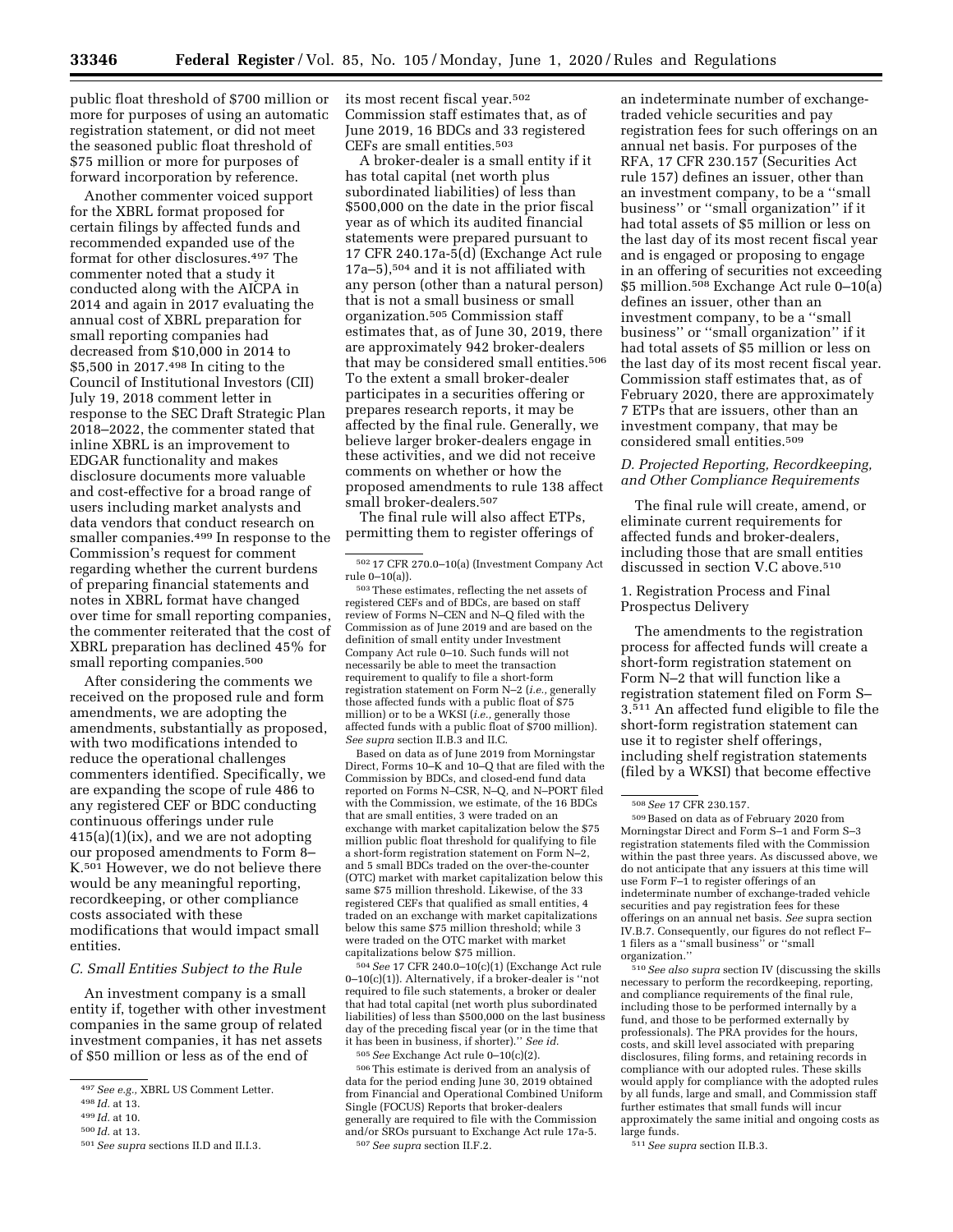automatically.512 Such a fund also can satisfy Form N–2's disclosure requirement by incorporating by

reference information from the fund's Exchange Act reports. 513 In addition, the final rule will allow certain affected funds eligible to register a primary offering under the adopted short-form registration instruction to rely on rule 430B to omit information from their base prospectuses, and to permit affected funds to use the process operating companies follow to file prospectus supplements.514 Affected funds that choose to forward incorporate information by reference

into their registration statements will also be able to include additional information in their periodic reports that is not required to be included in these reports in order to update their registration statements.515

The amendments to the WKSI definition in rule 405 will also permit affected funds to qualify for enhanced offering and communication benefits under our rules.516 In order for an issuer to qualify as a WKSI, the issuer must meet the registrant requirements of Form S–3, *i.e.,* it must be ''seasoned,'' and generally must have at least \$700 million in public float.517 Qualifying as a WKSI will allow such funds to file a registration statement or amendment that becomes effective automatically in a broader variety of contexts than non-WKSIs, and to communicate at any time, including through a free writing prospectus, without violating the ''gunjumping'' provisions of the Securities Act.518

Smaller affected funds will not be able to avail themselves of the aspects of the adopted rule amendments streamlining the registration process for affected funds or that make available the WKSI designation to affected funds. The adopted short-form registration instruction is designed to provide affected funds parity with operating companies by permitting them to use the instruction to register the same transactions that an operating company can register on Form S–3.519 In order to qualify to use the short-form registration statement under Form N–2, General Instruction A.2 of Form N–2 generally requires an affected fund to meet the public float requirement of \$75 million under the transaction requirements for

Form S–3.520 Likewise, the WKSI provision of rule 405 contains a public float requirement of \$700 million, as discussed above. Smaller funds will not generally meet the public float thresholds to file a short-form registration statement or qualify as a WKSI and therefore will not generally be subject to either of these amendments.521 However, smaller affected funds may be affected by these amendments in other ways. For example, smaller affected funds may be more likely to merge to obtain WKSI status, and could experience competitive disadvantages compared to larger funds that qualify as WKSIs or that file short-form registration statements on Form N–2.522

The final rule will also apply the delivery method for operating company final prospectuses to offerings of affected funds. As a result, an affected fund, broker, or dealer will be allowed to satisfy the final prospectus delivery obligations if a final prospectus is or will be on file with the Commission within the time required by the rules and other conditions are satisfied.523 These requirements will apply to all affected funds, as well as all brokers or dealers.524

# 2. Communications Rules

For offerings of smaller affected funds, we are not adopting any new restrictions on communications. As discussed above, the amendments to Securities Act rules 134, 138, 156, 163, 163A, 164, 168, 169, and 433 will make available the use of certain types of communications that were previously not available to affected funds.525 Except as otherwise discussed below, we believe that there are no significant reporting, recordkeeping, or other compliance requirements associated with these amendments. As such, except as otherwise discussed below, we believe that there are no attendant costs and administrative burdens for

524Affected funds using the new approach to prospectus delivery will be required to provide a notice to purchasers stating that a sale of securities was made pursuant to a registration statement or in a transaction in which a final prospectus would have been required to have been delivered in the absence of Securities Act rule 172. *See supra*  footnote 153 and accompanying text.

525*See supra* sections II.F, III.B.2, III.C.1, and IV.B.4. The amendments to Securities Act rules 163 and 433, regarding the use of a free writing prospectus, create new recordkeeping, filing, and compliance requirements that are addressed further below.

small affected funds associated with these amendments.

In addition, the communications rules themselves do not create any new restrictions for smaller affected funds. Instead, smaller affected funds now may be able to take advantage of new communications options not previously afforded to them.526 We also note that rule 163, and the new amendments, apply only to WKSIs. Consequently, these amendments to rule 163 will not produce any benefit, or create any burden, for small affected funds because they would not qualify as WKSIs, as discussed above.527

To the extent that an affected fund uses a free writing prospectus under the adopted rules, any affected fund—large or small—will incur the burden of the requirement to file a free writing prospectus, or retain a record of the free writing prospectus for three years if it was not filed with the Commission.528 However, we believe that the burden here will be negligible. Affected funds currently use rule 482 of the Securities Act to engage in communications similar to those that will be permitted under the amendments to rule 433, and these funds are required to file their rule 482 communication with either the Commission or, alternatively, with the Financial Industry Regulatory Authority (''FINRA'').529 The burden associated with the filing requirements that the amendments to rule 433 will entail will therefore not be meaningfully different than the burden associated with the filing requirement for rule 482 communications. Rule 433 also creates a recordkeeping requirement. We do not believe that this requirement will create any significant burden given that records of rule 482 communications must also be retained for a period that

528*See* amended rule 433(d) and (g). Paragraph (d) of the rule provides for the various conditions and exclusions applicable to the general requirement of  $4\overline{33}$ (d)(1) that an issuer or offering participant file its free writing prospectus. Paragraph (g) requires that if a free writing prospectus is not filed pursuant to paragraph (d) or (f) of rule 433, issuers and offering participants must retain all free writing prospectuses that have been used, for three years following the initial bona fide offering of the securities in question.

529*See* note to paragraph (h) of Securities Act rule 482. Rule 482 requires that advertisements used in reliance on rule 482 are required to be filed in accordance with the requirements of rule 497, unless they are filed with FINRA. *See supra*  footnote 528 and sections III.C and IV.B.4.; *see also*  Securities Act rule 497(a) and (i).

<sup>512</sup> *Id.* 

<sup>513</sup> *Id.* 

<sup>514</sup>*See supra* section II.B.3.d.

<sup>515</sup>*See supra* section II.B.3.e.

<sup>516</sup>*See supra* section II.C.

<sup>517</sup> *Id.*  518 *Id.* 

<sup>519</sup>*See supra* section II.B.3.a; *see also supra*  footnote 51 and accompanying and preceding text.

<sup>520</sup>*See supra* sections II.B.3.a and III.B.1.

<sup>521</sup>*See supra* sections II.B.3 and III.B.1.

<sup>522</sup>*See supra* section III.B.1.

<sup>523</sup>*See supra* sections IV.B.5 and II.E.

<sup>526</sup>*See supra* sections II.F, III.B.2, III.C.1, and IV.B.4. These include, for example, amendments to rule 163A of the Securities Act, which provides a bright-line rule permitting communications more than 30 days before filing a registration statement, and amendments to rule 169 of the Securities Act, which provides affected funds the ability to engage in regular factual business communications.

<sup>527</sup>*See supra* section V.D.1.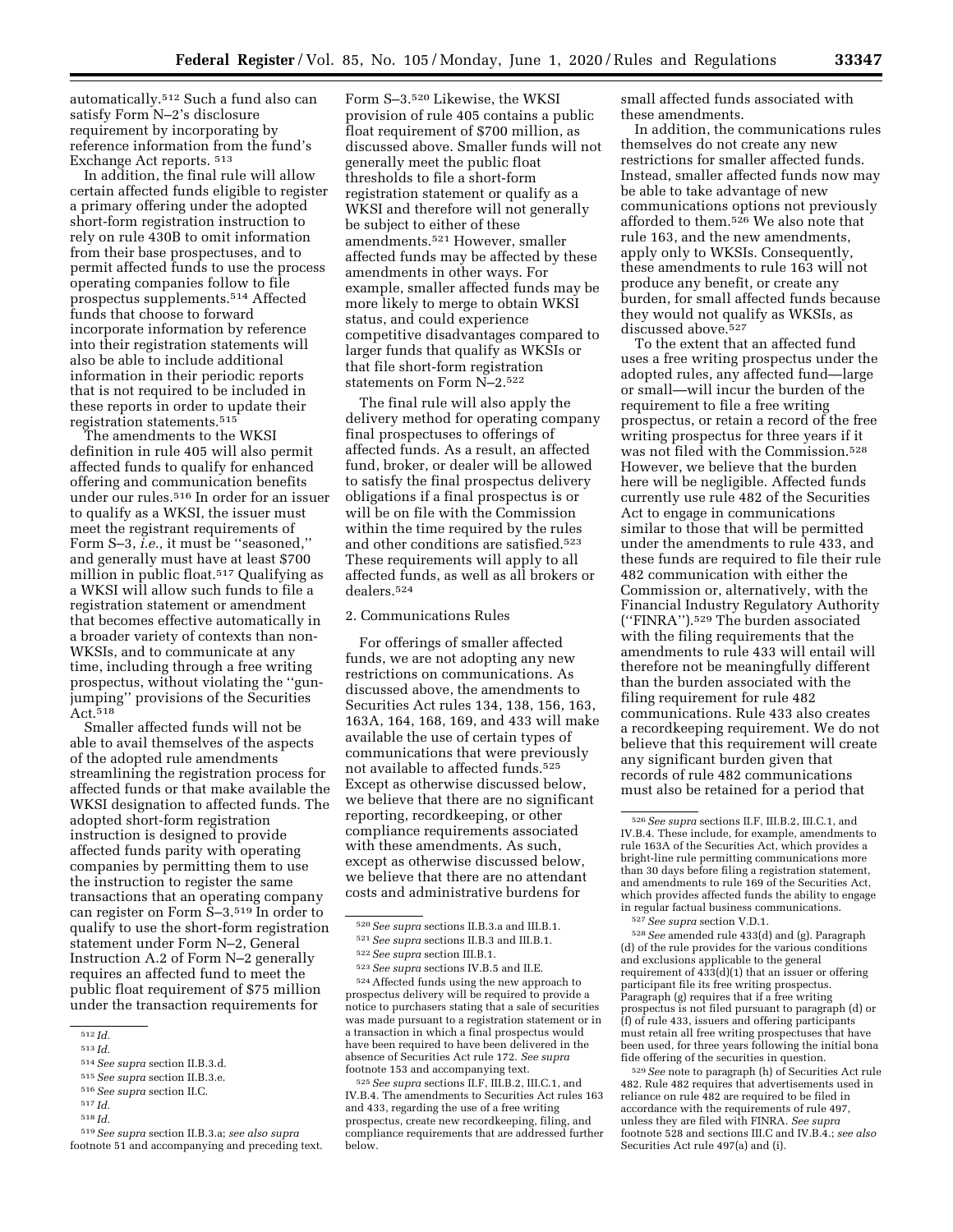will generally exceed that required under rule 433.530 In addition, the recordkeeping requirement will apply only to affected funds (both large and small) that elect to use rule 433, as adopted.

The final rule also will affect brokerdealers participating in a registered offering. Specifically, the amended rules will affect: (1) Broker-dealers' publication and distribution of research reports on affected funds; and (2) broker-dealers' use of free writing prospectuses on affected funds.

The amendments to rule 138 will affect both large and small brokerdealers. These amendments will now permit broker-dealers to publish or distribute research reports with respect to a broader class of issuers and securities without this publication or distribution being an offer that otherwise could be a non-conforming prospectus in violation of section 5 of the Securities Act.531 Broker-dealers that once used rule 482 ads styled as research reports, and instead rely on rule 138, as adopted, to publish or distribute similar communications, will no longer be subject to any filing requirement for these communications. Consequently, we expect that the amendments to rule 138 will result in fewer rule 482 communications being filed with FINRA.532 This in turn will reduce filing-related administrative costs for broker-dealers publishing or distributing research reports on affected funds under the amendments to rule 138. However, large and smaller brokerdealers will not be affected differently by the amendments to rule 138.

In addition, the free writing prospectus rule amendments will permit broker-dealers to engage in these communications on behalf of the affected fund issuer.533 This will require

531*See* amended Securities Act rule 138.

532*See supra* footnote 529 and FINRA rule  $2210(c)(7)(F)$  (requiring a broker-dealer to file with FINRA an investment company prospectus published pursuant to Securities Act rule 482).

533*See* amended rule 433(b). Paragraph (b)(1) states that for WKSIs and seasoned issuers, both an

broker-dealers, both large and small, to file the free writing prospectuses that they use with the Commission, or maintain records of any free writing prospectuses used if it was not filed with the Commission.<sup>534</sup> However, certain of these broker-dealers are already required to file communications made under rule 482.535 Broker-dealers that once used rule 482 ads and instead now choose to rely on adopted amended rule 433 to publish or distribute similar communications, will no longer be required to file these communications with FINRA. Consequently, the amendments to rule 433 could result in fewer rule 482 communications being filed with FINRA and a potential increase in filings of free writing prospectuses by affected funds with the Commission.<sup>536</sup> However, those brokerdealers that have not previously used rule 482 to publish or distribute the types of communications that the amendments to rule 433 permit, will newly be subject to both the filing and recordkeeping requirements of rule 433.

3. New Registration Fee Payment Method for Interval Funds

Interval funds, like other affected funds, are not currently permitted to pay registration fees on this same annual ''net'' basis as mutual funds and ETFs, and pay the registration fee at the time of filing the registration statement.<sup>537</sup> As discussed above, we believe that interval funds will benefit from the ability to pay their registration fees in the same manner as mutual funds and ETFs, and that this approach is appropriate in light of interval funds' operations.538 In addition, in response to comments to the Proposing Release, we also are adopting amendments to enable ETPs to register an indeterminate number of securities and to pay registration fees in arrears on an annual

534*See supra* footnote 528.

536*See supra* section III.C.1 and IV.B.4 (noting that we are unable to predict whether affected funds will engage in more communications with investors as a result of the final rule). To the extent affected funds or broker-dealers will use a free writing prospectus for communications that currently occur under rule 482, we would expect an increase in such filings of free writing prospectuses as well as an increase in the number of rule 138 research reports, and a decrease in the number of rule 482 ads filed with FINRA. *See supra* footnote 532 and accompanying text.

537*See supra* section II.H and III.E.1.

538*See supra* section II.H.

net basis.539 As we discussed above, ETPs operate in a manner substantially similar to that of ETFs, and as commenters noted, share similar attributes with interval funds, which we highlighted in extending to interval funds the ability to pay registration fees on an annual net basis, including routine repurchases of shares at NAV and avoiding the possibility of inadvertently selling more shares than it had registered.<sup>540</sup> As a result, the final rule will require interval funds and allow ETPs to pay securities registration fees using the same method that mutual funds and ETFs use.541 We believe this will benefit small interval funds and ETPs as well as larger interval funds and ETPs equally, and will make the registration fee payment process for all interval funds and ETPs more efficient as discussed above.542

# 4. Disclosure and Reporting Requirements

We also are adopting amendments, substantially as proposed, to our rules and forms that are intended to tailor the disclosure and regulatory framework for affected funds in light of our amendments to the offering rules applicable to them.543 These amendments include: Structured data requirements; new periodic requirements; amendments to provide affected funds additional flexibility to incorporate information by reference; and enhancements to the disclosures that registered CEFs make to investors when the funds are not updating their registration statements.544

#### Structured Data Requirements

The amendments will require BDCs, like operating companies, to submit financial statement information using Inline XBRL format; to require that affected funds include structured cover page information in their registration statements on Form N–2 using Inline XBRL format; to require that certain information required in an affected fund's prospectus be tagged using Inline XBRL format; 545 and to require that

541 *Id.* 

<sup>542</sup> *Id.; see also* section III.E.1. 543*See supra* section II.I. Some of the

amendments reflect our consideration of the availability of information to investors, as required by the Registered CEF Act. *See* section 509(a) of the Registered CEF Act.<br><sup>544</sup> *See supra* sections II.I.1–II.I.5.<br><sup>545</sup> *See supra* footnote 241 and accompanying text

noting that a seasoned fund filing a short-form registration statement on Form N–2 also will be required to tag information appearing in Exchange Act reports, such as those on Forms N–CSR, 10–K, or 8–K, if that information is required to be tagged in the fund's prospectus.

<sup>530</sup>*See* 17 CFR 270.31a–2(a)(3) (Investment Company Act rule 31a-2(a)(3)) (requiring every registered investment company to preserve for no less than six years from the end of the fiscal year last used, any advertisement, pamphlet, circular form letter, or other sales literature addressed to or intended for distribution to prospective investors). Securities Act rule 433(g) requires an issuer and offering participants to retain all free writing prospectuses that have been used, and that have not been filed pursuant to paragraphs (d) or (f) of the rule, for three years following the initial bona fide offering of the securities in question. However, for a broker or dealer utilizing a free writing prospectus, rule 433 defers to the recordkeeping requirements under 17 CFR 240.17a–4 (Exchange Act rule 17a–4) (requiring sales literature to be retained for not less than three years).

issuer or offering participant may use a free writing prospectus, while paragraph (b)(2) states that for non-reporting and unseasoned issuers, any person participating in the offer or sale of the issuer's securities may use a free writing prospectus. Although the term ''offering participant'' is not defined, paragraph (h)(3) of rule 433 gives some context to this term.

<sup>535</sup>*See supra* footnote 529.

<sup>539</sup> *Id.* 

<sup>540</sup> *Id.*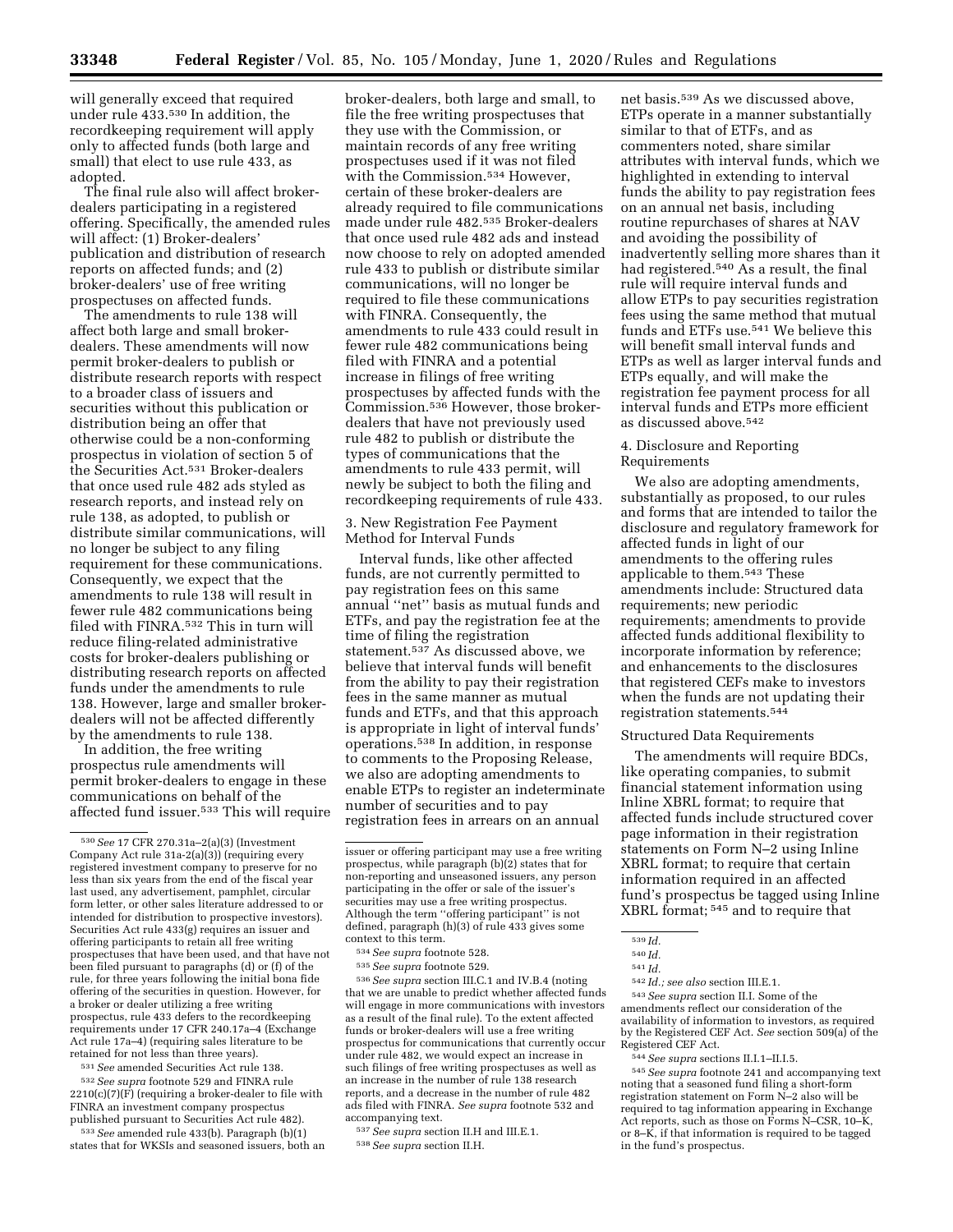filings on Form 24F–2 be submitted in XML format.546 Large and small affected funds will both incur on a proportional basis, the costs associated with these adopted structured data requirements. Furthermore, as noted above, based on our experience implementing the XBRL format, we recognize that some registrants affected by the adopted requirement, particularly filers with no Inline XBRL experience, likely will incur initial costs to acquire the necessary expertise and/or software as well as ongoing costs of tagging required information in Inline XBRL, and the incremental effect of any fixed costs, including ongoing fixed costs, of complying with the Inline XBRL requirement may be greater for smaller filers.547 However, we believe that smaller affected funds in particular may benefit more from enhanced exposure to investors that could result from these adopted requirements.548 If reporting the disclosures in a structured format increases the availability of, or reduces the cost of collecting and analyzing, key information about affected funds, smaller affected funds may benefit from improved coverage by third-party information providers and data aggregators.

# Periodic Reporting Requirements

The final rule also will require registered CEFs to provide the MDFP in their annual reports to shareholders, BDCs to provide financial highlights in their registration statements and annual reports, and affected funds filing a short-form registration statement on Form N–2 to disclose material unresolved staff comments.549 These requirements are intended to modernize and harmonize our periodic reporting disclosure requirements for affected funds with those applicable to operating companies and mutual funds and ETFs.

The final rule requirement for registered CEFs to include an MDFP section in the annual report and for BDCs to provide financial highlights in their registration statement and annual reports will apply to all applicable affected funds, large and small. We do not believe it would be appropriate to treat large and small entities differently for purposes of the MDFP requirement because such disclosures helps investors assess fund performance over the prior year and complements other information in the report, which may

make the annual report disclosure more understandable as a whole.550 Such investor protection benefits are equally significant to investors in smaller affected funds as well as larger affected funds.551

For similar reasons, we believe that the informational benefit of BDCs' inclusion of the financial highlights in their registration statements should apply equally to investors in large and small BDCs. We also believe the costs associated with this adopted requirement should be minimal for both large and small BDCs, since we understand that it is general market practice for BDCs to include this information in their registration statements.552

Finally, the final rule will require affected funds that file a short-form registration statement on Form N–2 to disclose material unresolved staff comments. Such a requirement will apply only to those entities that qualify for the short-form registration statement, which generally would not include smaller affected funds.553

# Online Availability of Information Incorporated by Reference

The final rule will modernize Form N–2's requirements for backward incorporation by reference by all affected funds. Affected funds will no longer be required to deliver to new investors information that they have incorporated by reference.554 Instead, we are adopting new requirements that these funds make the incorporated materials and corresponding prospectus and SAI readily available and accessible on a website maintained by or for the fund and identified in the fund's prospectus or SAI.555 We do not believe this requirement will generate significant compliance costs for affected funds because many funds currently post their annual and semi-annual reports and other fund information on their websites.556 Nor do we think it would be appropriate to treat large and small entities differently for these purposes. The adopted requirement will make the incorporated information, prospectus, and SAI more accessible to retail investors, who we believe may be more inclined to look at a fund's

website for information than to search the EDGAR system.557 The final rule also will increase the likelihood that fund investors view the information in their preferred format, and thereby increase their use of the information to make investment decisions.558 We believe that these investor protection benefits should be available equally for investors in smaller and larger affected funds.

# Enhancements to Certain Registered CEFs' Annual Report Disclosure

Finally, the amendments to rule 8b– 16(b) under the Investment Company Act will require a fund relying on that rule to describe in its annual report the fund's current investment objectives, policies, and principal risks.<sup>559</sup> The amendments also will require a fund to describe in its annual report certain key changes that occurred during the relevant year in enough detail to allow investors to understand each change and how it may affect the fund, and to preface such disclosures with a legend.560 The amendments to rule 8b– 16(b) will only affect that portion of registered CEFs that rely on the rule.561 We do not think it would be appropriate to treat large and small entities differently for purposes of the amendments to rule 8b–16(b), as this new requirement will allow investors in funds relying on the rule to more easily identify and understand key information about their investments.562 We believe that this investor protection benefit should be available equally for investors in smaller and larger affected funds. In addition, the adopted new requirement will likely add only a small incremental compliance burden because funds relying on rule 8b–16(b) are already required to disclose the enumerated changes.563 The amendments described in section II.I above will apply to affected funds that are small entities as well as other affected funds unless noted otherwise.564

<sup>546</sup>*See supra* sections II.I.1 and III.E.1.

<sup>547</sup>*See supra* section III.E.2. *But see supra*  footnote 428 (noting that since 2014, costs incurred utilizing XBRL have significantly reduced for smaller companies).

<sup>548</sup> *Id.* 

<sup>549</sup>*See supra* sections II.I.2.b, II.I.2.c, and II.I.2.d.

<sup>550</sup>*See supra* section III.E.3.

<sup>551</sup>*See supra* section II.I.2.b and II.I.2.c; *see also supra* section IV.B.3 (discussing the burden hours associated with complying with the adopted disclosure requirements for both small and large affected funds).

<sup>552</sup> *Id.; see also supra* sections IV.B.1 and IV.B.3. 553*See supra* footnote 503.

<sup>554</sup>*See supra* sections II.I.4 and IV.E.5.

<sup>555</sup> *Id.* 

<sup>556</sup>*See supra* section III.E.4.

<sup>557</sup> *Id.* 

<sup>558</sup> *Id.* 

<sup>559</sup>*See supra* sections II.I.5 and III.E.3.

<sup>560</sup> *Id.* 

<sup>561</sup>*See supra* section III.E.3. Based on staff review of data derived from Morningstar Direct and Commission filings for the period ending June 30, 2019, approximately 521 registered CEFs currently rely on rule 8b–16(b). Of these, we estimate that 22 will be small issuers based on net assets of \$50 million or less.

<sup>562</sup>*See supra* section III.E.3.

<sup>563</sup> *Id.* 

<sup>564</sup>*See also supra* sections III.E.3 and IV.B.3 (discussing the economic impact, and the estimated compliance costs and burdens, of the final rule described in section II.I).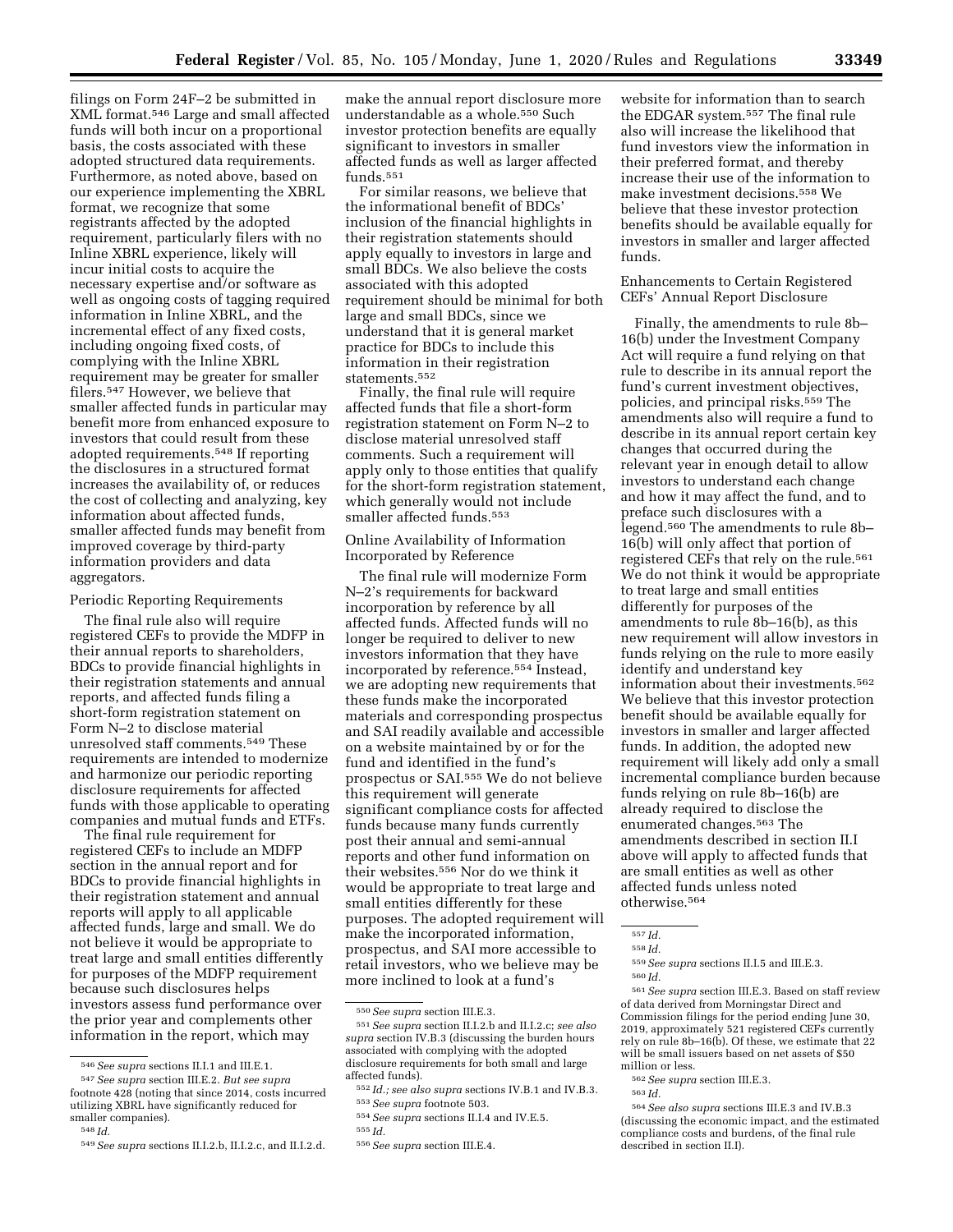5. Automatic or Immediate Effectiveness for Filings by Affected Funds Conducting Certain Continuous **Offerings** 

As we discussed above, the amendments we are adopting to rule 486 will permit any registered CEF or BDC that conducts continuous offerings under rule 415(a)(1)(ix), including unlisted continuously-offered affected funds such as tender offer funds, to rely on rule 486.565 Our amendment to rule 486 will allow such funds to file posteffective amendments and registration statements that become effective immediately upon filing or automatically effective 60 days after filing, depending on the substance of the disclosure changes.566 In doing so, we believe that such funds will be able to more efficiently update their financial statements under section 10(a)(3) of the Securities Act to maintain effective registration statements while they engage in continuous offerings.567

These amendments will benefit both large and small continuously-offered unlisted affected funds, and we believe that they provide benefits similar to the benefits the adopted rule offers affected funds that will file short-form registration statements or qualify as WKSIs.568 Because the amended rule applies only to those affected funds that conduct continuous offerings under rule  $415(a)(1)(ix)$ , we expect this subset of affected funds to be limited.569 In addition, although reliance on rule 486 is voluntary for continuously-offered affected funds who are newly permitted to rely on the rule, we expect many will rely on it due to the cost efficiencies sustained from a regime providing immediate or automatic effectiveness for post-effective amendments and certain registration statements. Notwithstanding this increased use, and because it will provide greater efficiencies, we do not believe the final rule will create any new meaningful reporting, recordkeeping, or other compliance costs in relation to how affected funds currently file post-effective amendments or registration statements. In addition, immediate or automatic effectiveness would permit smaller funds the ability to engage in offerings that meet investor

567 *Id.; see also supra* section III.E.5.

demand, on a timely basis, for such offerings.

# *E. Agency Action To Minimize Effect on Small Entities*

The RFA directs the Commission to consider significant alternatives that would accomplish our stated objective, while minimizing any significant economic impact on small entities. Although the BDC Act and Registered CEF Act required certain amendments to our rules and forms, we could have, for example, made additional modifications to the relevant provisions with respect to affected funds that are small entities. Alternatively, we also could have limited the scope to BDCs (as the BDC Act specified) and to interval funds and listed registered CEFs (as the Registered CEF Act specified), which would have excluded from the scope of the adopted rules certain small entities that are registered CEFs but that are not interval funds or listed registered CEFs.570 Where our final rules reflect an exercise of discretion, we considered the following alternatives for small entities in relation to our amendments:

• Exempting affected funds that are small entities from the adopted disclosure, reporting, or recordkeeping requirements, to account for resources available to small entities;

• Establishing different compliance or reporting requirements or frequency to account for resources available to small entities;

• Clarifying, consolidating, or simplifying the compliance requirements under the amendments for small entities; and

• Using performance rather than design standards.

1. Alternatives to the Adopted Approach to Implementing Statutory Mandates

In accordance with the BDC Act and Registered CEF Act, to the final rule modifies the restrictions regarding offerings and communications permitted around the time of a Securities Act registered offering. The flexibility provided by our amendments will be greatest for larger and seasoned affected funds, but will also provide greater flexibility to all affected funds and broker-dealers, including small entities.

We considered modifying the public float standards in the WKSI definition or the short-form registration instruction by reducing the required level of public float or providing alternative eligibility criteria, such as an aggregate NAV of a

certain size for funds whose shares are not traded on an exchange or through the use of "performance" rather than "design" standards.<sup>571</sup> These alternatives would have allowed more affected funds, potentially including small entities, to qualify as WKSIs or file short-form registration statements. However, we believe that modifying the eligibility criteria in the WKSI definition or the short-form registration instruction could weaken the investor protection benefits provided by those criteria.

We also considered extending the adopted rule amendments only to BDCs, listed registered CEFs, and interval funds.572 However, excluding unlisted registered CEFs from the adopted rule amendments will create unnecessary competitive disparities between unlisted registered CEFs (which will potentially include smaller funds) and unlisted BDCs and will not provide investors in unlisted registered CEFs with the benefits of the new investor protections we are adopting.573

2. Alternative Approaches to Discretionary Choices

New Registration Fee Payment Method for Interval Funds

We considered, but are not adopting, provisions allowing a wider range of affected funds, such as registered CEFs that are tender offer funds, to rely on rule 24f–2.574 To the extent that this alternative would have brought in additional small affected funds, it could have extended the benefits of this fee payment method to additional small entities. However, we did not adopt this alternative approach because interval funds and ETPs have structural similarities to mutual funds and ETFs that other affected funds do not.575

# Structured Data Requirements

As an alternative, we could have adopted amendments requiring the Inline XBRL requirements only for a subset of affected funds—for example, affected funds that file short-form registration statements on Form N–2 or WKSIs.576 This would have lessened the burden associated with the structured data requirements on smaller affected funds. However, a structured data program that captures only a subset of affected funds would reduce potential data quality benefits compared to mandatory Inline XBRL requirements

574*See supra* section III.E.1.

<sup>565</sup>*See supra* section II.D.

<sup>566</sup> *Id.* 

<sup>568</sup>*See supra* section III.E.5.

<sup>569</sup>Based on staff review of fund filings, as of August 2019, we estimate that approximately 65 continuously-offered unlisted affected funds (that are not interval funds) conduct continuous offerings under rule 415(a)(1)(ix), of which 14 are BDCs, and<br>51 are registered CEFs.

<sup>51</sup> are registered CEFs. 570*See supra* section II.A.

<sup>571</sup>*See supra* section II.C.

<sup>572</sup>*See supra* section III.D.

<sup>573</sup> *Id.* 

<sup>575</sup>*See id.* 

<sup>576</sup>*See supra* section IV.B.2.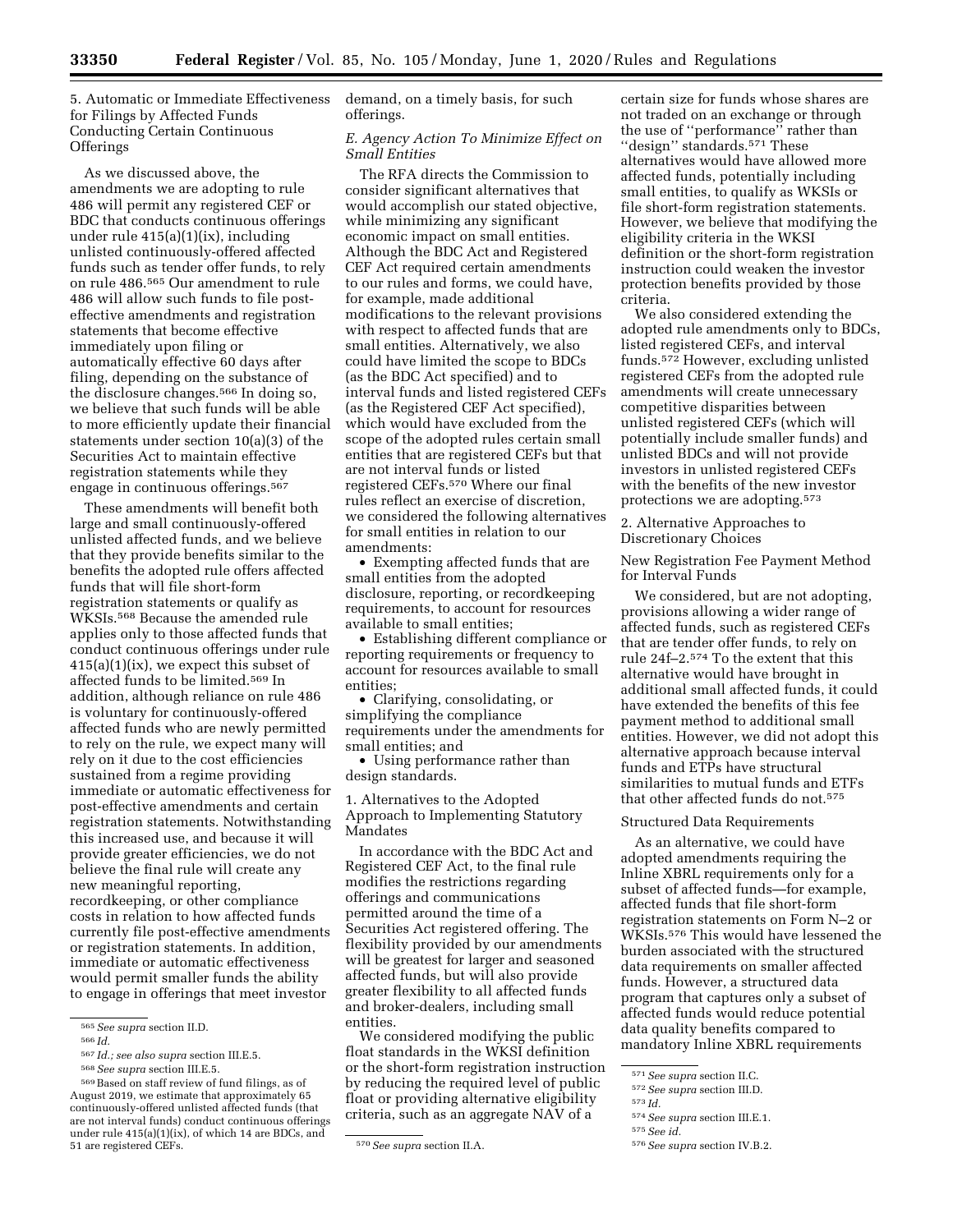for all affected funds.577 This in turn would reduce data users' ability to meaningfully analyze, aggregate, and compare data.

However, we are adopting an extended compliance period for the new XBRL reporting requirements we adopted for affected funds that are not eligible to file a short-form registration statement. This extended compliance period—which will apply to affected funds that do not meet the transaction requirement to qualify to file a shortform registration statement on Form N– 2 (*i.e.,* generally those affected funds with a public float of \$75 million), and which encompasses the small entities subject to the adopted rule amendments discussed above—should enable small entities to defer the burden of additional cost associated with the adopted XBRL requirements and learn from affected funds that comply earlier.

Periodic Reporting Requirements and Online Availability of Information Incorporated by Reference

We also considered a partial or complete exemption from the adopted periodic reporting requirements, and for the adopted requirements to make information incorporated by reference available on a website, for small entities.578 With respect to the periodic reporting requirements, small entities that are not affected funds currently follow the same requirements that large entities do when filing periodic reports, and we believe that establishing different reporting requirements or frequency for small entities that are affected funds would not be consistent with the Commission's goal of investor protection and industry oversight. For example, we could have adopted amendments to require smaller affected funds to include in their annual reports less information from their registration statements. While requiring less information would reduce costs to smaller affected funds by reducing the amount of required annual report disclosure, it could also make it more difficult for investors in these funds to find important fund information. Similarly, we believe that the investor protection benefits associated with the other adopted periodic reporting requirements that apply to large and small affected funds—for example, the MDFP requirement for registered CEFs and the inclusion of BDCs' financial highlights in their registration statement—should apply equally to investors in large and small affected

funds.579 We also believe that the investor protection benefits stemming from the adopted requirement to make materials incorporated by reference available on a website should be available equally for investors in smaller and larger affected funds, and therefore this adopted rule applies equally to large and small affected funds.<sup>580</sup>

# **VI. Other Matters**

Pursuant to the Congressional Review Act,581 the Office of Information and Regulatory Affairs has designated this rule a ''major rule,'' as defined by 5 U.S.C. 804(2). If any of the provisions of these rules, or the application thereof to any person or circumstance, is held to be invalid, such invalidity shall not affect other provisions or application of such provisions to other persons or circumstances that can be given effect without the invalid provision or application.

# **VII. Statutory Authority**

The amendments contained in this release are being adopted under the authority set forth in the Securities Act, particularly sections 6, 7, 8, 10, 19, and 28 thereof [15 U.S.C. 77a *et seq.*]; the Exchange Act, particularly sections 3, 4, 10, 12, 13, 14, 15, 17, 23, 35A, and 36 thereof [15 U.S.C. 78a *et seq.*]; the Investment Company Act, particularly sections 6, 8, 20, 23, 24, 30, 31, and 38 thereof [15 U.S.C. 80a *et seq.*]; the BDC Act, particularly section 803(b) thereof [Pub. L. 115–141, div. S, title VIII, 132 Stat. 348 (2018)]; and the Registered CEF Act, particularly section 509(a) thereof [Pub. L. 115–174, title V, 132 Stat. 1296 (2018)].

#### **List of Subjects**

#### *17 CFR Part 229*

Reporting and recordkeeping requirements, Securities.

# *17 CFR Part 230*

Advertising, Confidential business information, Investment Companies, Reporting and recordkeeping requirements, Securities.

# *17 CFR Part 232*

Administrative practice and procedure, Confidential business information, Reporting and recordkeeping requirements, Securities.

#### *17 CFR Part 239*

Reporting and recordkeeping requirements, Securities.

#### *17 CFR Part 240*

Brokers, Confidential business information, Fraud, Reporting and recordkeeping requirements, Securities.

#### *17 CFR Part 243*

Reporting and recordkeeping requirements, Securities.

#### *17 CFR Part 249*

Brokers, Reporting and recordkeeping requirements, Securities

# *17 CFR Part 270*

Confidential business information, Fraud, Investment companies, Reporting and recordkeeping requirements, Securities.

#### *17 CFR Part 274*

Investment companies, Reporting and recordkeeping requirements, Securities.

# **Text of Rule and Form Amendments**

For reasons set forth in the preamble, we are amending title 17, chapter II of the *Code of Federal Regulations* as follows:

# **PART 229—STANDARD INSTRUCTIONS FOR FILING FORMS UNDER SECURITIES ACT OF 1933, SECURITIES EXCHANGE ACT OF 1934 AND ENERGY POLICY AND CONSERVATION ACT OF 1975— REGULATION S–K**

■ 1. The authority citation for part 229 continues to read as follows:

**Authority:** 15 U.S.C. 77e, 77f, 77g, 77h, 77j, 77k, 77s, 77z–2, 77z–3, 77aa(25), 77aa(26), 77ddd, 77eee, 77ggg, 77hhh, 77iii, 77jjj, 77nnn, 77sss, 78c, 78i, 78j, 78j–3, 78l, 78m, 78n, 78n–1, 78o, 78u–5, 78w, 78ll, 78 mm, 80a–8, 80a–9, 80a–20, 80a–29, 80a–30, 80a– 31(c), 80a–37, 80a–38(a), 80a–39, 80b–11 and 7201 *et seq.;* 18 U.S.C. 1350; sec. 953(b), Pub. L. 111–203, 124 Stat. 1904 (2010); and sec. 102(c), Pub. L. 112–106, 126 Stat. 310 (2012).

 $\blacksquare$  2. Amend § 229.601 by revising paragraphs (b)(101)(i) introductory text,  $(b)(101)(i)(C)$ ,  $(b)(101)(ii)(A)$ , and (b)(101)(iii) to read as follows:

# **§ 229.601 (Item 601) Exhibits.**

# \* \* \* \* \*

(b) \* \* \*

 $(101) * * * *$ 

(i) *Required to be submitted.* Required to be submitted to the Commission in the manner provided by § 232.405 of this chapter if the registrant is not registered under the Investment Company Act of 1940 (15 U.S.C. 80a–1 *et seq.*), except that an Interactive Data File:

(C) Is required for a Form 8–K (§ 249.308 of this chapter):

<sup>577</sup>*See id.* 

<sup>578</sup>*See supra* section III.E.3.

<sup>579</sup>*See supra* section V.D.4.

<sup>580</sup>*See id.* 

<sup>581</sup> 5 U.S.C. 801 *et seq.* 

<sup>\* \* \* \* \*</sup>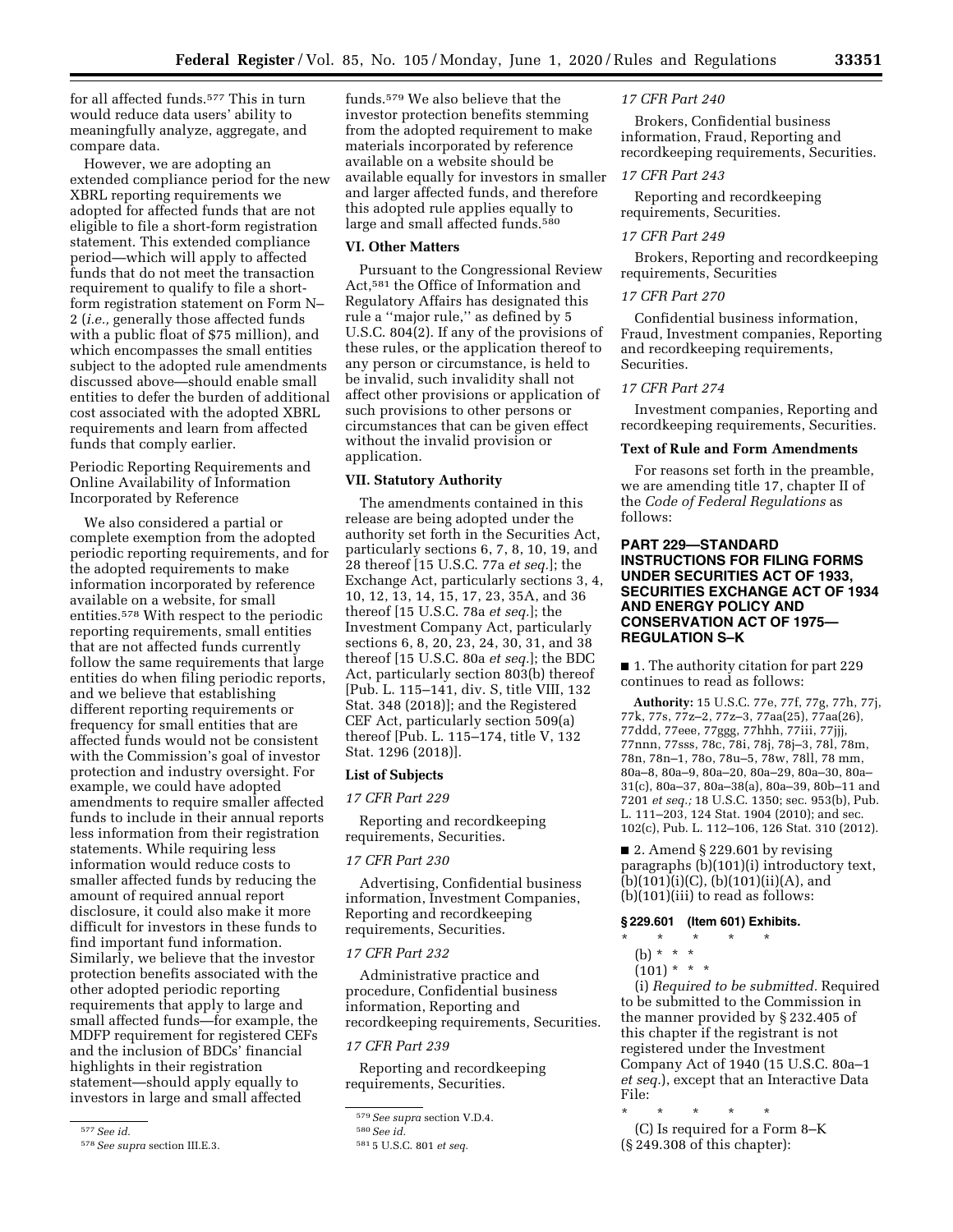(*1*) Only when the Form 8–K contains audited annual financial statements that are a revised version of financial statements that previously were filed with the Commission and that have been revised pursuant to applicable accounting standards to reflect the effects of certain subsequent events, including a discontinued operation, a change in reportable segments or a change in accounting principle. In such case, the Interactive Data File will be required only as to such revised financial statements regardless of whether the Form 8–K contains other financial statements; and

(*2*) Except that a business development company as defined in Section 2(a)(48) of the Investment Company Act of 1940 (15 U.S.C. 80a– 2(a)(48)) also is required to submit an Interactive Data File to the extent required by  $\S 232.405(b)(3)(iii)$  of this chapter.

 $(ii) * * * *$ 

(A) Registrant is not registered under the Investment Company Act of 1940 (15 U.S.C. 80a–1 *et seq.*); and \* \* \* \* \*

(iii) *Not permitted to be submitted.*  Not permitted to be submitted to the Commission if the registrant is registered under the Investment Company Act of 1940 (15 U.S.C. 80a–1 *et seq.*).

# \* \* \* \* \*

# **PART 230—GENERAL RULES and REGULATIONS, SECURITIES ACT OF 1933**

■ 3. The authority citation for part 230 continues to read, in part, as follows:

**Authority:** 15 U.S.C. 77b, 77b note, 77c, 77d, 77f, 77g, 77h, 77j, 77r, 77s, 77z–3, 77sss, 78c, 78d, 78j, 78*l,* 78m, 78n, 78o, 78o–7 note, 78t, 78w, 78*ll*(d), 78mm, 80a–8, 80a–24, 80a– 28, 80a–29, 80a–30, and 80a–37, and Pub. L. 112–106, sec. 201(a), sec. 401, 126 Stat. 313 (2012), unless otherwise noted.

\* \* \* \* \* Sections 230.400 to 230.499 issued under secs. 6, 8, 10, 19, 48 Stat. 78, 79, 81, and 85, as amended (15 U.S.C. 77f, 77h, 77j, 77s).

Sec. 230.457 also issued under secs. 6 and 7, 15 U.S.C. 77f and 77g. \* \* \* \* \*

 $\blacksquare$  4. Amend § 230.134 by revising paragraph (g) to read as follows:

# **§ 230.134 Communications not deemed a prospectus.**

\* \* \* \* \* (g) This section does not apply to a communication relating to an investment company registered under the Investment Company Act of 1940 (15 U.S.C. 80a–1 *et seq.*), other than a

registered closed-end investment company.

■ 5. Amend § 230.138 by:

■ a. Removing Instruction to paragraph  $(a)(1);$ 

■ b. Adding paragraph (a)(1)(iii); and

 $\blacksquare$  c. Revising paragraph (a)(2)(i).

The addition and revision read as follows:

# **§ 230.138 Publications or distributions of research reports by brokers or dealers about securities other than those they are distributing.**

(a) \* \* \*

 $(1) * * * *$ 

(iii) Note: If the issuer has filed a shelf registration statement under  $\S 230.415(a)(1)(x)$  (Rule 415(a)(1)(x)) or pursuant to General Instruction I.D. of Form S–3, General Instruction I.C. of Form F–3 (§ 239.13 or § 239.33 of this chapter), or pursuant to General Instructions A.2 and B of Form N–2 (§§ 239.14 and 274.11a–1 of this chapter) with respect to multiple classes of securities, the conditions of paragraph (a)(1) of this section must be satisfied for the offering in which the broker or dealer is participating or will participate.

 $(2) * * * *$ 

(i)(A) Is required to file reports, and has filed all periodic reports required during the preceding 12 months (or such shorter time that the issuer was required to file such reports) on Forms 10–K (§ 249.310 of this chapter), 10–Q (§ 249.308a of this chapter), and 20–F (§ 249.220f of this chapter) pursuant to Section 13 or Section 15(d) of the Securities Exchange Act of 1934 (15 U.S.C. 78m or 78o(d)); or

(B)(*1*) Is a registered closed-end investment company; and

(*2*) Is required to file reports, and has filed all periodic reports required during the preceding 12 months (or such shorter time that the issuer was required to file such reports) on Forms N–CSR (§§ 249.331 and 274.128 of this chapter), N–PORT (§ 274.150 of this chapter), and N–CEN (§§ 249.330 and 274.101 of this chapter) pursuant to Section 30 of the Investment Company Act; or

\* \* \* \* \*  $\blacksquare$  6. Amend § 230.156 by adding paragraph (d) to read as follows:

# **§ 230.156 Investment company sales literature.**

\* \* \* \* \* (d) Nothing in this section may be construed to prevent a business development company or a registered closed-end investment company from qualifying for an exemption under § 230.168 or § 230.169.

■ 7. Amend § 230.163 by:

- $\blacksquare$  a. In paragraph (b)(3)(i):
- i. Removing ''Rule 165 (§ 230.165) or
- Rule 166 (§ 230.166)'' and adding ''§ 230.165 (Rule 165) or § 230.166 (Rule
- 166)'' in its place; and
- ii. Adding "or" after the semicolon at the end of the paragraph;
- b. Revising paragraph (b)(3)(ii); and
- c. Removing paragraph (b)(3)(iii).
	- The revision reads as follows:

#### **§ 230.163 Exemption from section 5(c) of the Act for certain communications by or on behalf of well-known seasoned issuers.**  \* \* \* \* \*

- (b) \* \* \*
- $(3)^{*}$  \* \*
	-

(ii) Communications by an issuer that is an investment company registered under the Investment Company Act of 1940 (15 U.S.C. 80a–1 *et seq.*), other than a registered closed-end investment company.

■ 8. Amend § 230.163A by revising paragraph (b)(4) to read as follows:

\* \* \* \* \*

**§ 230.163A Exemption from section 5(c) of the Act for certain communications made by or on behalf of issuers more than 30 days before a registration statement is filed.** 

\* \* \* \* \* (b) \* \* \*

(4) Communications made by an issuer that is an investment company registered under the Investment Company Act of 1940 (15 U.S.C. 80a–1 *et seq.*), other than a registered closedend investment company. \* \* \* \* \*

 $\blacksquare$  9. Amend § 230.164 by revising paragraph (f) to read as follows:

# **§ 230.164 Post-filing free writing prospectuses in connection with certain registered offerings.**

\* \* \* \* \* (f) *Excluded issuers.* This section and Rule 433 are not available if the issuer is an investment company registered under the Investment Company Act of 1940 (15 U.S.C. 80a–1 *et seq.*), other than a registered closed-end investment company.

\* \* \* \* \*

 $\blacksquare$  10. Amend § 230.168 by revising paragraphs (b)(1) introductory text, (b)(2) introductory text, and (d)(3) to read as follows:

**§ 230.168 Exemption from sections 2(a)(10) and 5(c) of the Act for certain communications of regularly released factual business information and forwardlooking information.** 

- \* \* \* \* \*
	- (b) \* \* \*

(1) *Factual business information*  means some or all of the following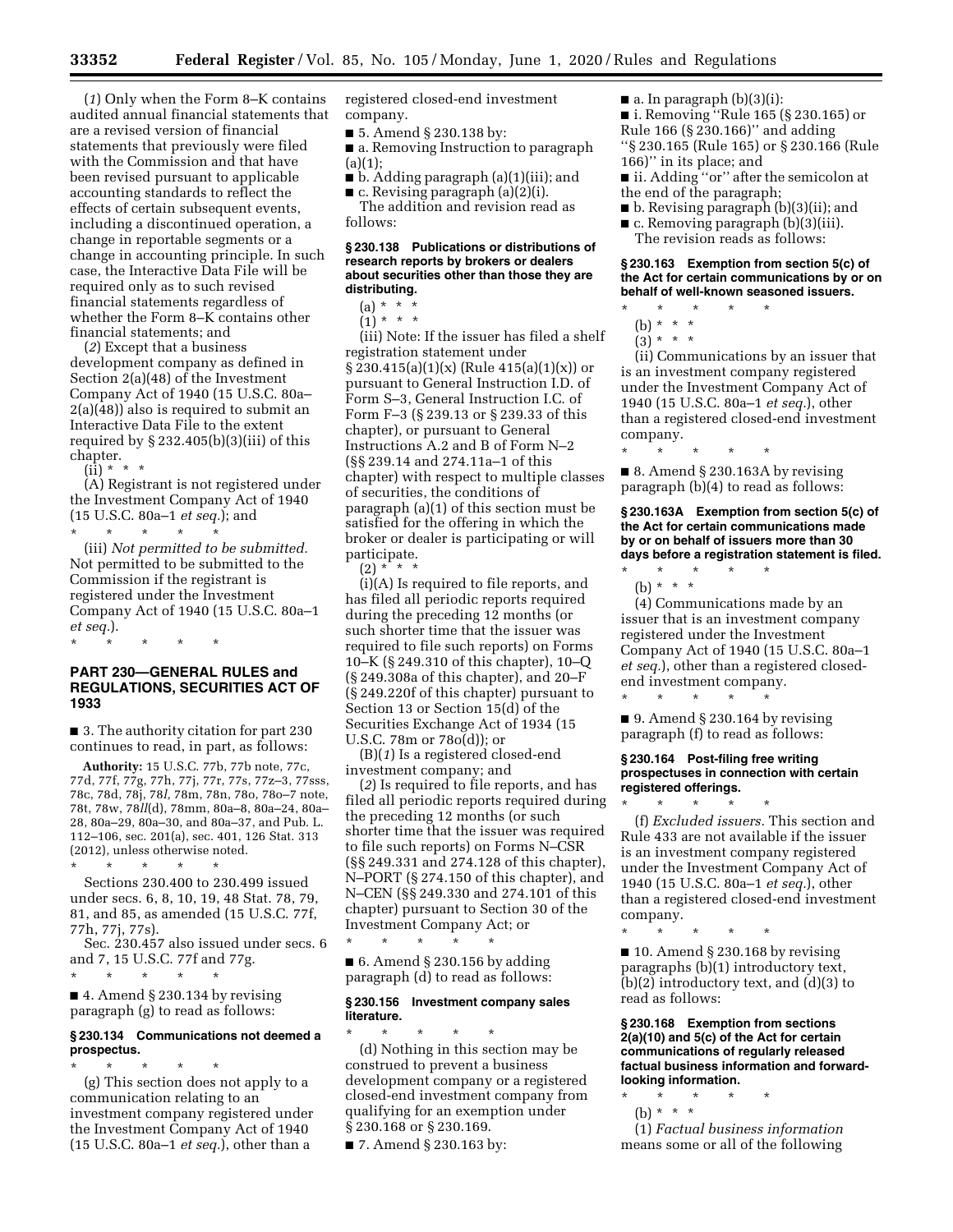information that is released or disseminated under the conditions in paragraph (d) of this section, including, without limitation, such factual business information contained in reports or other materials filed with, furnished to, or submitted to the Commission pursuant to the Securities Exchange Act of 1934 (15 U.S.C. 78a *et seq.*) or the Investment Company Act of 1940 (15 U.S.C. 80a–1 *et seq.*):

\* \* \* \* \*

(2) *Forward-looking information*  means some or all of the following information that is released or disseminated under the conditions in paragraph (d) of this section, including, without limitation, such forwardlooking information contained in reports or other materials filed with, furnished to, or submitted to the Commission pursuant to the Securities Exchange Act of 1934 or pursuant to the Investment Company Act of 1940:

\* \* \* \* \* (d) \* \* \*

(3) The issuer is not an investment company registered under the Investment Company Act of 1940 (15 U.S.C. 80a–1 *et seq.*), other than a registered closed-end investment company.

■ 11. Amend § 230.169 by revising paragraph (d)(4) to read as follows:

**§ 230.169 Exemption from sections 2(a)(10) and 5(c) of the Act for certain communications of regularly released factual business information.** 

\* \* \* \* \* (d) \* \* \*

(4) The issuer is not an investment company registered under the Investment Company Act of 1940 (15 U.S.C. 80a–1 *et seq.*), other than a registered closed-end investment company.

- 12. Amend § 230.172 by:
- **a.** Revising paragraph  $(d)(1)$ ;
- b. Removing paragraph (d)(2);

■ c. Redesignating paragraphs (d)(3) and

 $(4)$  as paragraphs  $(d)(2)$  and  $(3)$ ; and

■ d. In newly redesignated paragraph

(d)(2), removing ''Rule 165(f)(1)

 $(\S 230.165(f)(1)^{7}$  and adding

''§ 230.165(f)(1) (Rule 165(f)(1))'' in its place.

The revision reads as follows:

#### **§ 230.172 Delivery of prospectuses.**

\* \* \* \* \*

(d) \* \* \*

(1) Offering of any investment company registered under the Investment Company Act of 1940 (15 U.S.C. 80a–1 *et seq.*), other than a registered closed-end investment company;

\* \* \* \* \*

■ 13. Amend § 230.173 by: **a.** Revising paragraph  $(f)(2)$ ; ■ b. Removing paragraph (f)(3);  $\blacksquare$  c. Redesignating paragraphs (f)(4) and  $(5)$  as paragraphs  $(f)(3)$  and  $(4)$ ; and ■ d. In newly redesignated paragraph (f)(3), removing ''Rule 165(f)(1) (§ 230.165(f)(1))'' and adding  $\sqrt{8}$  230.165(f)(1) (Rule 165(f)(1))'' in its place.

The revision reads as follows:

#### **§ 230.173 Notice of registration.**

\* \* \* \* \* (f) \* \* \*

(2) Offering of an investment company registered under the Investment Company Act of 1940 (15 U.S.C. 80a–1 *et seq.*), other than a registered closed-end investment company;

\* \* \* \* \*

■ 14. Amend § 230.405 by:

■ a. Revising the definition of ''Automatic shelf registration statement'';

■ b. Adding the definition for

''Exchange-traded vehicle security'' in alphabetical order;

■ c. In the definition of "Ineligible issuer'':

 $\blacksquare$  i. Revising paragraph  $(1)(i)$ ;

 $\blacksquare$  ii. In paragraph (1)(vii), removing the

word ''or'' at the end of the paragraph; ■ iii. In paragraph (1)(viii), removing the

period and adding in its place ''; or''; and

■ iv. Adding paragraph (1)(ix);

■ d. Adding the definition for ''Registered closed-end investment company'' in alphabetical order; and ■ e. In the definition "Well-known seasoned issuer'', revising paragraphs (1)(i) introductory text, (1)(i)(B)(*2*),  $(1)(v)$ , and  $(2)(iii)$ .

The additions and revisions read as follows:

# **§ 230.405 Definitions of terms.**

\* \* \* \* \* *Automatic shelf registration statement.* The term *automatic shelf registration statement* means a registration statement filed on Form S– 3, Form F–3, or Form N–2 (§ 239.13, § 239.33, or §§ 239.14 and 274.11a–1 of this chapter) by a well-known seasoned issuer pursuant to General Instruction I.D. of Form S–3, General Instruction I.C. of Form F–3, or General Instruction

B of Form N–2.

\* \* \* \* \* *Exchange-traded vehicle security.* The term *exchange-traded vehicle security*  means a security:

(1) Of an issuer:

(i) That is not a registered investment company under the Investment Company Act of 1940; and

(ii) The assets of which consist primarily of commodities, currencies, or derivative instruments that reference commodities or currencies, or interests in the foregoing;

(2) Offered or sold in a registered offering on a continuous basis pursuant to § 230.415 (Rule 415) by or on behalf of the issuer;

(3) Of a class of securities that is listed for trading on a national securities exchange at or immediately after the time of effectiveness of the registration statement; and

(4) Which is able to be purchased or redeemed, subject to conditions or limitations as described in the registration statement for the offering of such security, by the issuer for a ratable share of the issuer's assets (or the cash equivalent thereof) at their net asset value each business day.

\* \* \* \* \* *Ineligible issuer.* (1) \* \* \*

(i) Any issuer that is required to file reports pursuant to section 13 or 15(d) of the Securities Exchange Act of 1934 (15 U.S.C. 78m or 78o(d)) or section 30 of the Investment Company Act of 1940 (15 U.S.C. 80a–29) that has not filed all reports and other materials required to be filed during the preceding 12 months (or for such shorter period that the issuer was required to file such reports pursuant to sections 13 or 15(d) of the Securities Exchange Act of 1934 or section 30 of the Investment Company Act of 1940), other than reports on Form 8–K (§ 249.308 of this chapter) required solely pursuant to an item specified in General Instruction I.A.3(b) of Form S– 3 (§ 239.13 of this chapter) or General Instruction A.2.a of Form N–2 (§§ 239.14 and 274.11a-1 of this chapter) (or in the case of an asset-backed issuer, to the extent the depositor or any issuing entity previously established, directly or indirectly, by the depositor (as such terms are defined in § 229.1101 of this chapter (Item 1101 of Regulation AB) are or were at any time during the preceding 12 calendar months required to file reports pursuant to section 13 or 15(d) of the Securities Exchange Act of 1934 with respect to a class of assetbacked securities involving the same asset class, such depositor and each such issuing entity must have filed all reports and other material required to be filed for such period (or such shorter period that each such entity was required to file such reports), other than reports on Form 8–K required solely pursuant to an item specified in General Instruction I.A.2 of Form SF–3);

\* \* \* \* \* (ix) In the case of an issuer that is a registered closed-end investment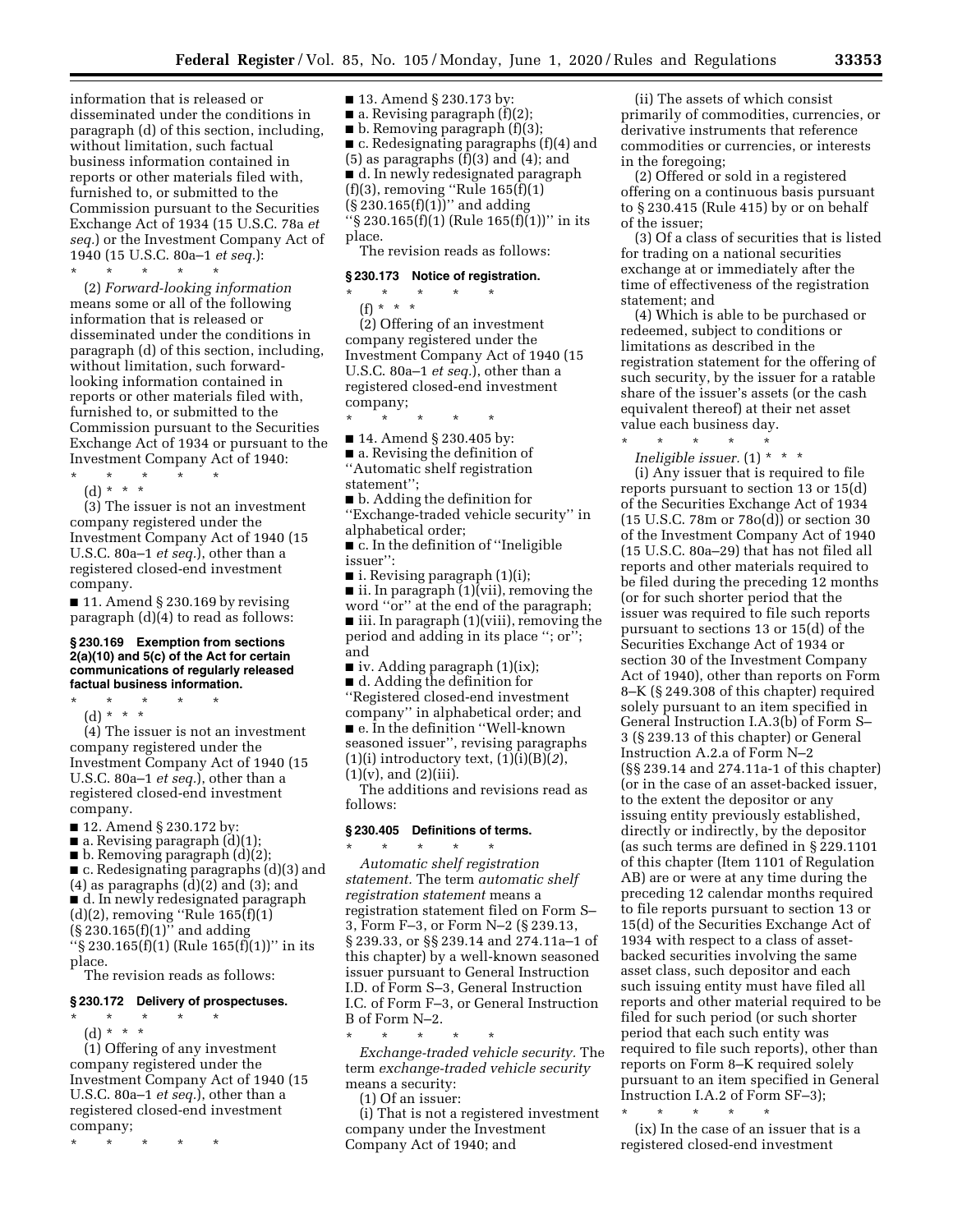company or a business development company, within the past three years any person or entity that at the time was an investment adviser to the issuer, including any sub-adviser, was made the subject of any judicial or administrative decree or order arising out of a governmental action that determines that the investment adviser aided, abetted or caused the issuer to have violated the anti-fraud provisions of the Federal securities laws.

\* \* \* \* \* *Registered closed-end investment company.* The term *registered closedend investment company* means a closed-end company, as defined in section 5(a)(2) of the Investment Company Act of 1940 (15 U.S.C. 80a– 5(a)(2)), that is registered under the Investment Company Act.

\* \* \* \* \*

*Well-known seasoned issuer.* \* \* \* (1)(i) Meets all the registrant requirements of General Instruction I.A. of Form S–3 or Form F–3 (§ 239.13 or § 239.33 of this chapter), or General Instructions A.2.a and A.2.b of Form N– 2 (§§ 239.14 and 274.11a–1 of this chapter) and either:

- \* \* \* \* \*
	- (B) \* \* \*

(*2*) Will register only non-convertible securities, other than common equity, and full and unconditional guarantees permitted pursuant to paragraph (1)(ii) of this definition unless, at the determination date, the issuer also is eligible to register a primary offering of its securities relying on General Instruction I.B.1. of Form S–3 or Form F–3 or is eligible to register a primary offering described in General Instruction I.B.1. of Form S–3 relying on General Instruction A.2 of Form N–2. \* \* \* \* \*

(v) Is not an investment company registered under the Investment Company Act of 1940 (15 U.S.C. 80a–1 *et seq.*), other than a registered closedend investment company.

 $(2) * * * *$ 

(iii) In the event that the issuer has not filed a shelf registration statement or amended a shelf registration statement for purposes of complying with section 10(a)(3) of the Act for sixteen months, the time of filing of the issuer's most recent annual report on Form 10–K (§ 249.310 of this chapter), Form 20–F (§ 249.220f of this chapter), or Form N– CSR (§§ 249.331 and 274.128 of this chapter) (or if such report has not been filed by its due date, such due date). \* \* \* \* \*

 $\blacksquare$  15. Amend § 230.415 by revising paragraphs  $(a)(1)(x)$  and  $(xi)$ , adding paragraph  $(a)(1)(xiii)$ , and revising paragraph (a)(2) to read as follows:

# **§ 230.415 Delayed or continuous offering and sale of securities.**

- (a) \* \* \*
- $(1) * * * *$

(x) Securities registered (or qualified to be registered) on Form S–3 or Form F–3 (§ 239.13 or § 239.33 of this chapter), or on Form N–2 (§§ 239.14 and 274.11a–1 of this chapter) pursuant to General Instruction A.2 of that form, which are to be offered and sold on an immediate, continuous or delayed basis by or on behalf of the registrant, a majority-owned subsidiary of the registrant or a person of which the registrant is a majority-owned subsidiary; or

(xi) Shares of common stock which are to be offered and sold on a delayed or continuous basis by or on behalf of a registered closed-end investment company or business development company that makes periodic repurchase offers pursuant to § 270.23c–  $\frac{3}{\ast}$  of this chapter.

\* \* \* \* \* (xiii) Exchange-traded vehicle securities which are to be offered and sold on a continuous basis by or on behalf of the registrant in accordance with § 230.456(d) (Rule 456(d)).

(2) Securities in paragraphs (a)(1)(viii) and (ix) of this section that are not registered on Form S–3 or Form F–3 (§ 239.13 or § 239.33 of this chapter), or on Form N–2 (§§ 239.14 and 274.11a–1 of this chapter) pursuant to General Instruction A.2 of that form, may only be registered in an amount which, at the time the registration statement becomes effective, is reasonably expected to be offered and sold within two years from the initial effective date of the registration.

\* \* \* \* \*

 $\blacksquare$  16. Amend § 230.418 by revising paragraph (a)(3) introductory text to read as follows:

# **§ 230.418 Supplemental information.**

 $(a) * * * *$ (3) Except in the case of a registrant eligible to use Form S–3 (§ 239.13 of this chapter), or Form N–2 (§§ 239.14 and 274.11a–1 of this chapter) under General Instruction A.2 of that form, any engineering, management or similar reports or memoranda relating to broad aspects of the business, operations or products of the registrant, which have been prepared within the past twelve months for or by the registrant and any affiliate of the registrant or any principal underwriter, as defined in § 230.405

(Rule 405), of the securities being registered except for: \* \* \* \* \*

 $\blacksquare$  17. Amend § 230.424 by revising paragraph (f) and adding paragraph (i) to read as follows:

#### **§ 230.424 Filing of prospectuses, number of copies.**

\* \* \* \* \* (f) This section shall not apply with respect to prospectuses of an investment company registered under the Investment Company Act of 1940, other than a registered closed-end investment company. References to ''form of prospectus'' in paragraphs (a), (b), and (c) of this section shall be deemed also to refer to the form of Statement of Additional Information.

\* \* \* \* \* (i)(1) A form of prospectus filed pursuant to this section that operates to reflect the payment of filing fees for an offering of an indeterminate amount of exchange-traded vehicle securities pursuant to §§ 230.456(d) and 230.457(u) (Rule 456(d) and Rule 457(u)) shall be filed with the Commission within the time period set forth in Rule 456(d). The form of prospectus must be accompanied by the appropriate registration fee.

(2) The form of prospectus must include the following information:

(i) The name and address of issuer; (ii) The name of the securities for

which the prospectus is filed; (iii) The Securities Act file number(s) of the registration statement(s)

associated with the offering; (iv) The last day of the fiscal year for

the issuer for which the prospectus is filed;

(v) The calculation of registration fee information calculated pursuant to Rule 457(u); and

(vi) The total interest due pursuant to Rule 456(d)(5) and the total amount of registration fee due including any such interest, if the prospectus is being filed more than 90 days after the end of the issuer's fiscal year.

■ 18. Amend § 230.430A by revising paragraph (a)(2) to read as follows:

# **§ 230.430A Prospectus in a registration statement at the time of effectiveness.**

(a) \* \* \*

(2) The registrant furnishes the undertakings required by § 229.512(i) of this chapter (Item 512(i) of Regulation S–K), or the undertakings required by Item 34.4 of Form N–2 (§§ 239.14 and 274.11a–1 of this chapter); and

■ 19. Amend § 230.430B by revising paragraphs (b) introductory text, (f)(4)

\* \* \* \* \*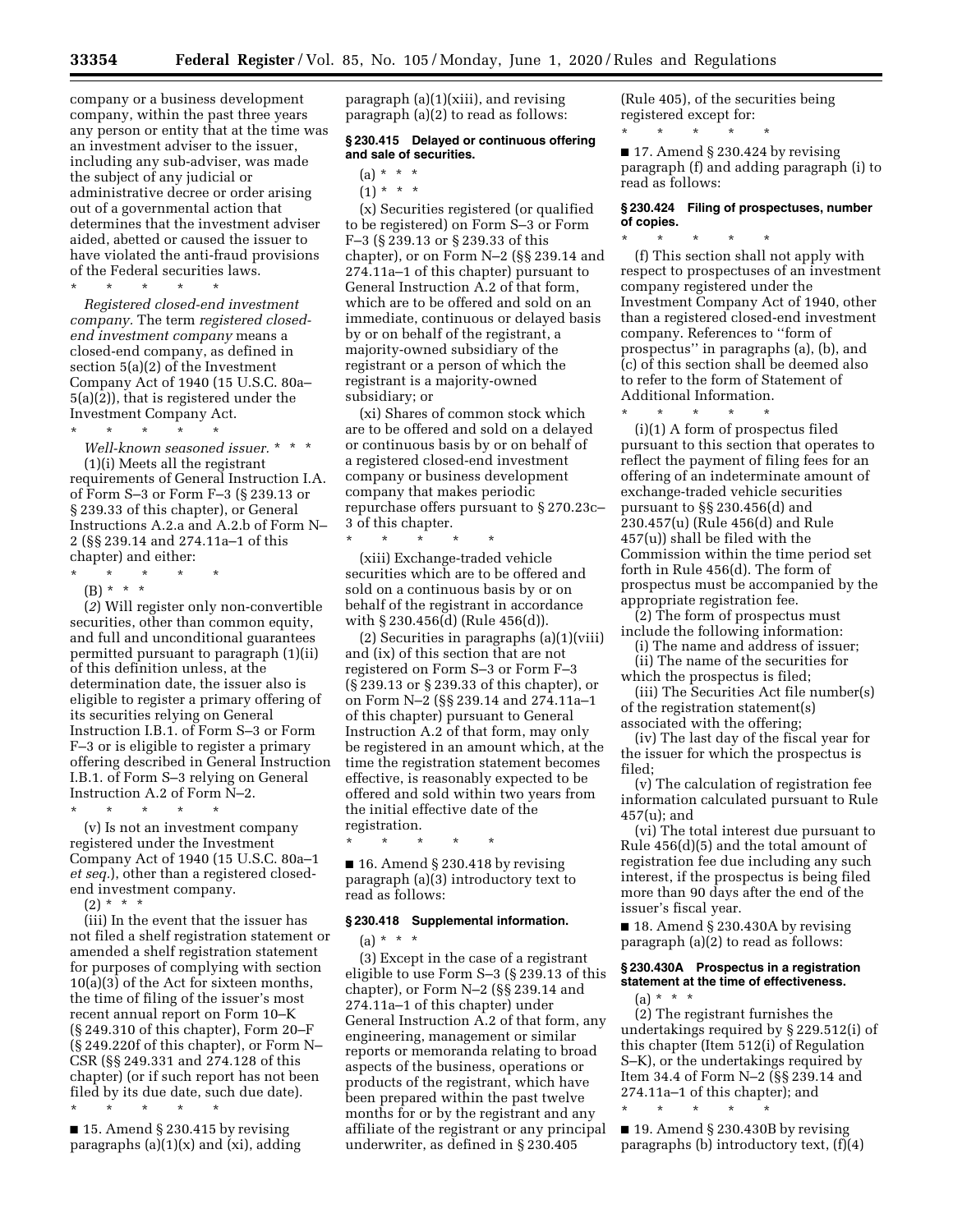introductory text, (f)(4)(ii), and (i) to read as follows:

# **§ 230.430B Prospectus in a registration statement after effective date.**

 $\star$   $\qquad$   $\star$   $\qquad$   $\star$   $\qquad$   $\star$ (b) A form of prospectus filed as part of a registration statement for offerings pursuant to Rule 415(a)(1)(i) by an issuer eligible to use Form S–3 or Form F–3 (§ 239.13 or § 239.33 of this chapter) for primary offerings pursuant to General Instruction I.B.1 of such forms, or an issuer eligible to register such a primary offering under General Instruction A.2 of Form N–2 (§§ 239.14 and 274.11a–1 of this chapter), may omit the information specified in paragraph (a) of this section, and may also omit the identities of selling security holders and amounts of securities to be registered on their behalf if:

- \* \* \* \* \*
- (f) \* \* \*

(4) Except for an effective date resulting from the filing of a form of prospectus filed for purposes of including information required by section 10(a)(3) of the Act or pursuant to § 229.512(a)(1)(ii) of this chapter (Item 512(a)(1)(ii) of Regulation S–K) or Item 34.3.a(2) of Form N–2 (§§ 239.14 and 274.11a–1 of this chapter), the date a form of prospectus is deemed part of and included in the registration statement pursuant to this paragraph (f)(4) shall not be an effective date established pursuant to paragraph (f)(2) of this section as to:

\* \* \* \* \*

(ii) Any person signing any report or document incorporated by reference into the registration statement, except for such a report or document incorporated by reference for purposes of including information required by section 10(a)(3) of the Act or pursuant to Item 512(a)(1)(ii) of Regulation S–K or Item 34.3.a(2) of Form N–2 (§§ 239.14 and 274.11a–1 of this chapter) (such person except for such reports being deemed not to be a person who signed the registration statement within the meaning of section 11(a) of the Act).

\* \* \* \* \*

(i) Issuers relying on this section shall furnish the undertakings required by Item 512(a) of Regulation S–K or Item 34.3 of Form N–2 (§§ 239.14 and 274.11a–1 of this chapter) as applicable.

 $\Box$  20. Amend § 230.433 by revising paragraphs  $(b)(1)(i)$  and  $(iv)$  and  $(c)(1)(ii)$ to read as follows:

# **§ 230.433 Conditions to permissible postfiling free writing prospectuses.**

\* \* \* \* \*

(b)  $* * * *$  $(1) * * * *$ 

(i) Offerings of securities registered on Form S–3 (§ 239.33 of this chapter) pursuant to General Instruction I.B.1, I.B.2, I.C., or I.D. thereof or on Form SF– 3 (§ 239.45 of this chapter) or on Form N–2 (§§ 239.14 and 274.11a–1 of this chapter) pursuant to General Instruction A.2 with respect to the same transactions;

\* \* \* \* \*

(iv) Any other offering not excluded from reliance on this section and Rule 164 of securities of an issuer eligible to use Form S–3 or Form F–3 for primary offerings pursuant to General Instruction I.B.1 of such Forms or an issuer eligible to use General Instruction A.2 of Form N–2 to register a primary offering described in General Instruction I.B.1 of Form S–3.

 $\star$   $\star$ 

(1) \* \* \*

(ii) Information contained in the issuer's periodic and current reports filed or furnished to the Commission pursuant to section 13 or 15(d) of the Securities Exchange Act of 1934 (15 U.S.C. 78m or 78o(d)) that are incorporated by reference into the registration statement and not superseded or modified, or pursuant to section 30 of the Investment Company Act of 1940 (15 U.S.C. 80a–29). \* \* \* \* \*

■ 21. Effective August 1, 2021, amend § 230.456 by adding paragraph (d) to read as follows:

#### **§ 230.456 Date of filing; timing of fee payment.**

\* \* \* \* \* (d)(1) Notwithstanding paragraph (a) of this section, where a registration statement relates to an offering of exchange-traded vehicle securities, an issuer may elect to register an offering of an indeterminate amount of such securities if it meets the following conditions:

(i) The issuer must state in the ''Calculation of Registration Fee'' table that it is offering an indeterminate amount of such securities; and

(ii) The issuer must, not later than 90 days after the end of any fiscal year during which it has publicly offered such securities, pay a registration fee to the Commission calculated in accordance with § 230.457(u) (Rule 457(u)) and file a prospectus in accordance with § 230.424(i) (Rule 424(i)).

*Instruction 1 to paragraph (d)(1)(ii):*  To determine the date on which the registration fee must be paid, the first

day of the 90-day period is the first calendar day of the fiscal year following the fiscal year for which the registration fee is to be paid. If the last day of the 90-day period falls on a Saturday, Sunday, or Federal holiday, the registration fee is due on the first business day thereafter.

(2) If a registrant elects to register an offering of an indeterminate amount of exchange-traded vehicle securities pursuant to paragraph (d)(1) of this section, the securities sold will be considered registered, for purposes of section 6(a) of the Act, if the registration fee has been paid and a prospectus is filed pursuant to paragraph (d)(1) not later than the end of the 90-day period.

(3) A registration statement filed relying on the registration fee payment provisions of paragraph (d)(1) of this section will be considered filed as to the securities identified in the registration statement for purposes of this section and section 5 of the Act when it is received by the Commission, if it complies with all other requirements under the Act, including this part.

(4) For purposes of this section, if an issuer ceases operations, the date the issuer ceases operations will be deemed to be the end of its fiscal year. In the case of a liquidation, merger, or sale of all or substantially all of the assets (''merger'') of the issuer, the issuer will be deemed to have ceased operations for the purposes of this section on the date the merger is consummated; provided, however, that in the case of a merger of an issuer or a series of an issuer (''Predecessor Issuer'') with another issuer or a series of an issuer (''Successor Issuer''), the Predecessor Issuer will not be deemed to have ceased operations and the Successor Issuer will assume the obligations, fees, and redemption credits of the Predecessor Issuer incurred pursuant to this section if the Successor Issuer:

(i) Had no assets or liabilities, other than nominal assets or liabilities, and no operating history immediately prior to the merger;

(ii) Acquired substantially all of the assets and assumed substantially all of the liabilities and obligations of the Predecessor Issuer; and

(iii) The merger is not designed to result in the Predecessor Issuer merging with, or substantially all of its assets being acquired by, an issuer (or a series of an issuer) that would not meet the conditions of paragraph (d)(4)(i) of this section.

(5) An issuer paying the fee required by paragraph (d)(1) of this section or any portion thereof more than 90 days after the end of the fiscal year of the issuer shall pay to the Commission interest on

<sup>(</sup>c) \* \* \*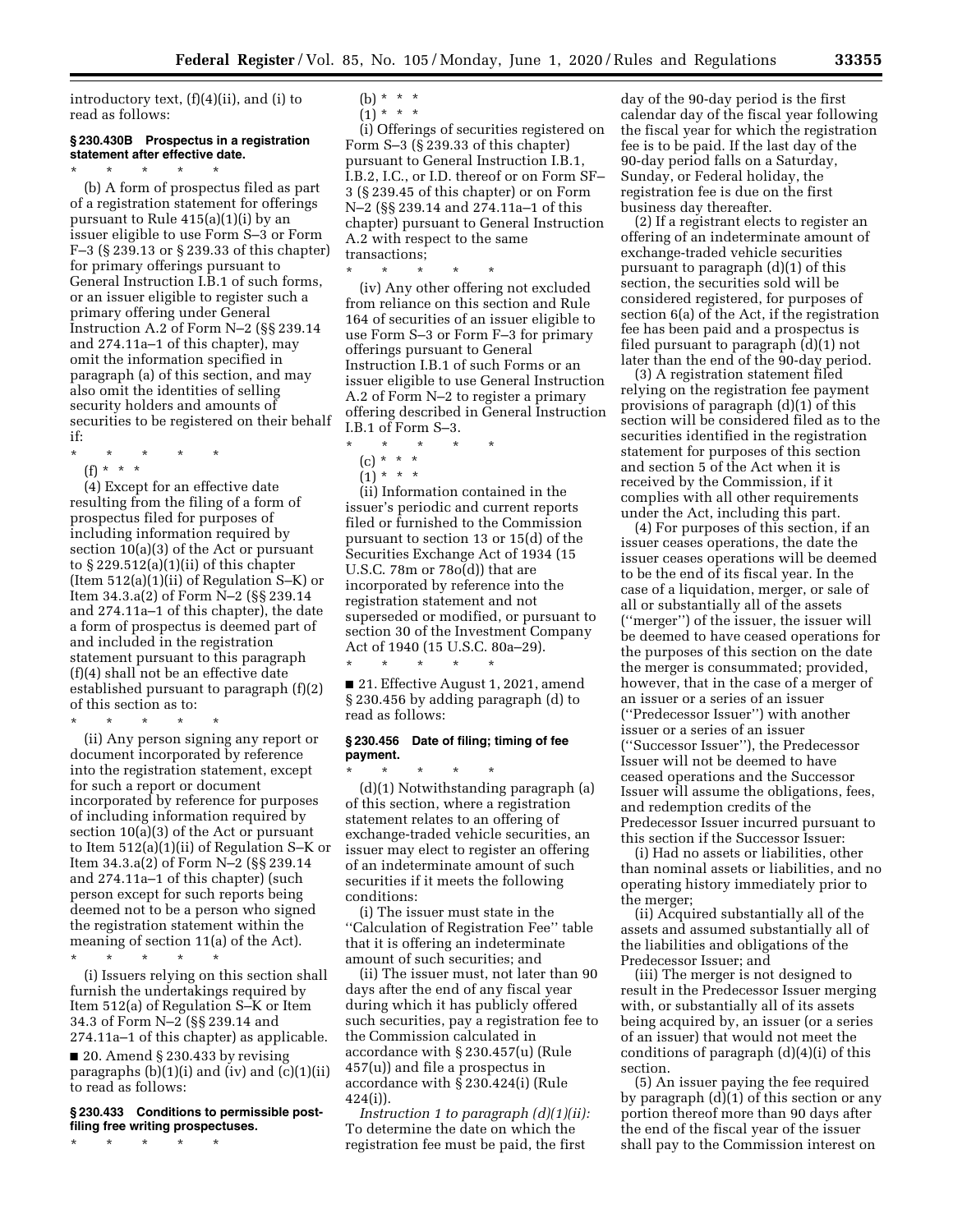unpaid amounts, calculated based on the interest rate in effect at the time of the interest payment by reference to the ''current value of funds rate'' on the Treasury Department's Financial Management Service internet site at *[http://www.fms.treas.gov,](http://www.fms.treas.gov)* or by calling (202) 874–6995, and using the following formula:  $I = (X) (Y) (Z/365)$ , where:  $I =$ Amount of interest due;  $X =$  Amount of registration fee due; Y = Applicable interest rate, expressed as a fraction; Z = Number of days by which the registration fee payment is late. The payment of interest pursuant to this paragraph (d)(5) shall not preclude the Commission from bringing an action to enforce the requirements of this paragraph (d).

(6) An immaterial or unintentional failure to comply with a requirement of this paragraph (d) will not result in a violation of section 6(a) of the Act (15 U.S.C. 77f(a)), so long as:

(i) A good faith and reasonable effort was made to comply with the requirement; and

(ii) In the case of a late payment of a registration fee, the issuer pays the registration fee and any interest due thereon as soon as practicable after discovery of the failure to pay the registration fee.

■ 22. Effective August 1, 2021, amend § 230.457 by adding paragraph (u) to read as follows:

# **§ 230.457 Computation of fee.**

\* \* \* \* \* (u) Where an issuer elects to register an offering of an indeterminate amount of exchange-traded vehicle securities in accordance with § 230.456(d) (Rule 456(d)), the registration fee is to be calculated in the following manner:

(1) Determine the aggregate sale price of securities sold during the fiscal year.

(2) Determine the sum of:

(i) The aggregate redemption or repurchase price of securities redeemed or repurchased during the fiscal year; and

(ii) The aggregate redemption or repurchase price of securities redeemed or repurchased during any prior fiscal year ending no earlier than August 1, 2021, that were not used previously to reduce registration fees payable to the Commission.

(3) Subtract the amount in paragraph (u)(2) of this section from the amount in paragraph (u)(1) of this section. If the resulting amount is positive, the amount is the net sales amount. If the resulting amount is negative, it is the amount of redemption credits available for use in future years to offset sales.

(4) The registration fee is calculated by multiplying the net sales amount by the fee payment rate in effect on the date of the fee payment. If the issuer determines that it had net redemptions or repurchases for the fiscal year, no registration fee is due.

■ 23. Amend § 230.462 by revising paragraph (f) to read as follows:

# **§ 230.462 Immediate effectiveness of certain registration statements and posteffective amendments.**

\* \* \* \* \* (f) A post-effective amendment filed pursuant to paragraph (e) of this section for purposes of adding a new issuer and its securities as permitted by § 230.413(b) (Rule 413(b)) that satisfies the requirements of Form S–3, Form F– 3, or General Instruction A.2 of Form N– 2 (§ 239.13, § 239.33, or §§ 239.14 and 274.11a–1 of this chapter), as applicable, including the signatures required by § 230.402(e) (Rule 402(e)), and contains a prospectus satisfying the requirements of § 230.430B (Rule 430B), shall become effective upon filing with the Commission.

- 24. Amend § 230.486 by:
- a. Revising paragraphs (a), (b)
- introductory text, and (b)(1)(iv); ■ b. Removing "and" at the end of
- paragraph  $(b)(1)(v)$ ;
- c. Redesignating paragraph (b)(1)(vi) as paragraph (b)(1)(vii);
- $\blacksquare$  d. Adding new paragraph (b)(1)(vi);

■ e. Revising the introductory text to

paragraph (b)(2); and ■ f. Adding paragraph (g).

The revisions and additions read as

follows:

#### **§ 230.486 Effective date of post-effective amendments and registration statements filed by certain closed-end management investment companies.**

(a) *Automatic effectiveness.* Except as otherwise provided in this section, a post-effective amendment to a registration statement, or a registration statement described in paragraph (g) of this section, filed by a registered closedend management investment company or business development company which makes periodic repurchase offers under § 270.23c–3 of this chapter or which offers securities under § 230.415(a)(1)(ix), shall become effective on the sixtieth day after the filing thereof, or a later date designated by the registrant on the facing sheet of the amendment or registration statement, which date shall not be later than eighty days after the date on which the amendment or registration statement is filed, *Provided,* that the Commission, having due regard to the public interest and the protection of investors, may declare an amendment or registration statement filed under this paragraph (a) effective on an earlier date.

(b) *Immediate effectiveness.* Except as otherwise provided in this section, a post-effective amendment to a registration statement, or a registration statement, filed by a registered closedend management investment company or business development company which makes periodic repurchase offers under § 270.23c–3 of this chapter or which offers securities under § 230.415(a)(1)(ix), shall become effective on the date on which it is filed with the Commission, or a later date designated by the registrant on the facing sheet of the amendment or registration statement, which date shall be not later than thirty days after the date on which the amendment or registration statement is filed, except that a post-effective amendment including a designation of a new effective date under paragraph (b)(1)(iii) of this section shall become effective on the new effective date designated therein, *Provided,* that the following conditions are met:

 $(1) * * * *$ 

(iv) Disclosing or updating the information required by Item 9.1.c of Form N–2 [17 CFR 239.14 and 274.11a– 1];

- \* \* \* \* \* (vi) Complying with § 230.415(a)(5) and (6); and
- \* \* \* \* \*

(2) The registrant represents that the amendment is filed solely for one or more of the purposes specified in paragraph (b)(1) of this section and that no material event requiring disclosure in the prospectus, other than one listed in paragraph (b)(1) or one for which the Commission has approved a filing under paragraph (b)(1)(vii) of this section, has occurred since the latest of the following three dates:

\* \* \* \* \* (g) *Registration statements.* A registration statement can become effective under paragraph (a) of this section if it is filed for the purpose of:

(1) Registering additional shares of common stock for which a registration statement filed on Form N–2 (§§ 239.14 and 274.11a–1 of this chapter) is effective; or

(2) Complying with § 230.415(a)(5) and (6).

■ 25. Amend § 230.497 by:

■ a. Remove from paragraphs (c) and (e) the text ''Form N–2 (§§ 239.14 and 274.11a–1 of this chapter),'';

■ b. Removing the heading from paragraph (k);

■ c. Adding paragraph (1); and ■ d. Removing the parenthetical authority citation at the end of the section.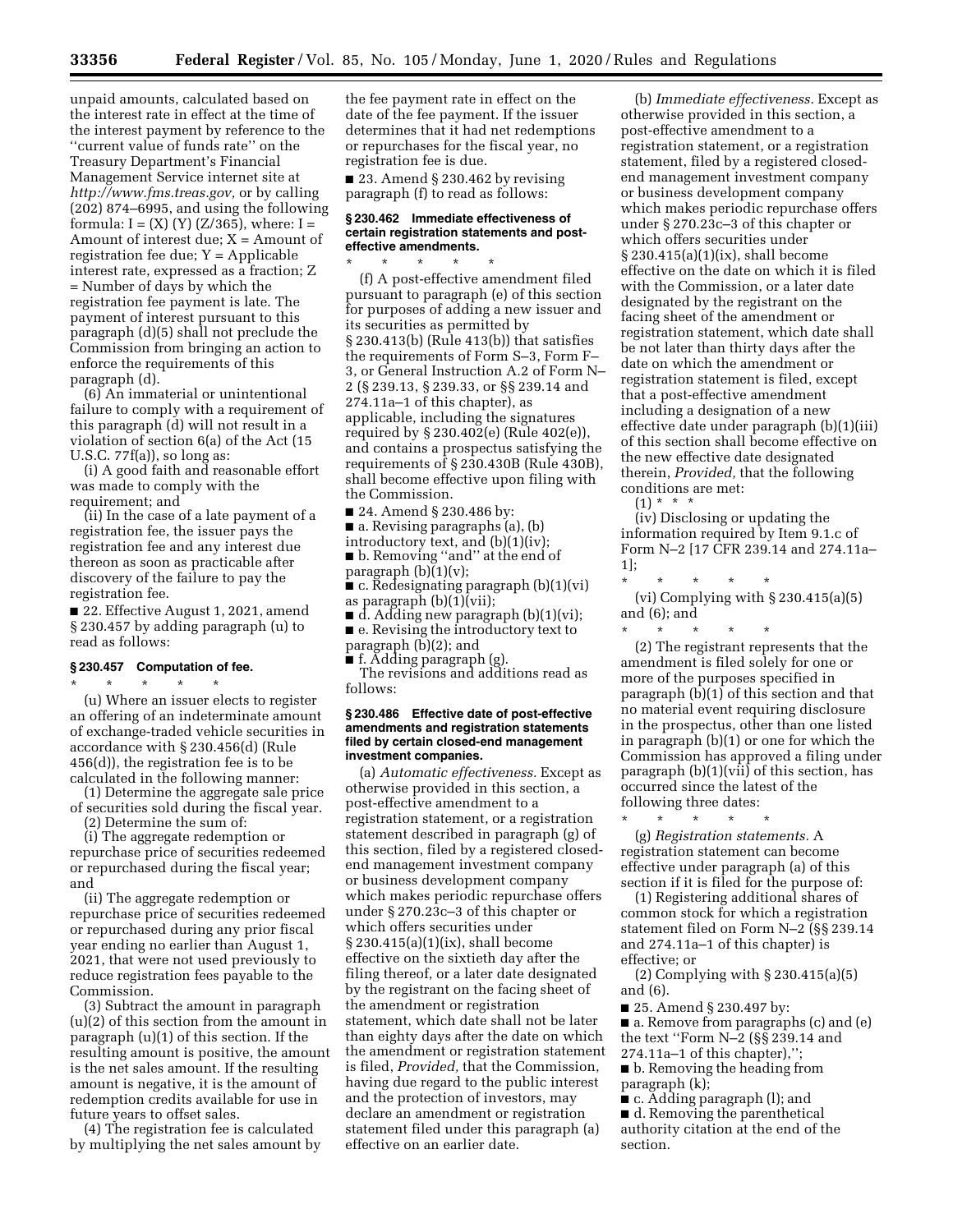The addition reads as follows:

#### **§ 230.497 Filing of investment company prospectuses—number of copies.**  \* \* \* \* \*

(l) Except for an investment company advertisement deemed to be a section 10(b) prospectus pursuant to § 230.482, this section shall not apply with respect to prospectuses of a registered closedend investment company, or a business development company.

# **PART 232—REGULATION S–T— GENERAL RULES AND REGULATIONS FOR ELECTRONIC FILINGS**

■ 26. The general authority citation for part 232 continues to read as follows:

**Authority:** 15 U.S.C. 77c, 77f, 77g, 77h, 77j, 77s(a), 77z–3, 77sss(a), 78c(b), 78*l,* 78m, 78n, 78o(d), 78w(a), 78*ll,* 80a–6(c), 80a–8, 80a–29, 80a–30, 80a–37, 7201 *et seq.;* and 18 U.S.C. 1350, unless otherwise noted.<br>\* \* \* \* \* \* \*

■ 27. Amend § 232.11 by revising the section heading and the definition of ''Related Official Filing'' to read as follows:

\* \* \* \* \*

# **§ 232.11 Definition of terms used in this part.**

\* \* \* \* \* *Related Official Filing.* The term *Related Official Filing* means the ASCII or HTML format part of the official filing with which all or part of an Interactive Data File appears as an exhibit or, in the case of a filing on Form N–1A (§§ 239.15A and 274.11A of this chapter), Form N–2 (§§ 239.14 and 274.11a–1 of this chapter), Form N–3 (§§ 239.17a and 274.11b of this chapter), Form N–4 (§§ 239.17b and 274.11c of this chapter), Form N–6 (§§ 239.17c and 274.11d of this chapter), and Form N– CSR (§ 274.128 of this chapter), and, to the extent required by § 232.405 [Rule 405 of Regulation S–T] for a business development company as defined in Section 2(a)(48) of the Investment Company Act of 1940 (15 U.S.C. 80a– 2(a)(48)), Form 10–K (§ 249.310 of this chapter), Form 10–Q (§ 249.308a of this chapter), and Form 8–K (§ 249.308 of this chapter), the ASCII or HTML format part of an official filing that contains the information to which an Interactive Data File corresponds.

\* \* \* \* \*

■ 28. Amend § 232.405 by:

■ a. Revising the introductory text and paragraphs (a)(2), (a)(3)(i) introductory text,  $(a)(3)(ii)$ , and  $(a)(4)$ ;

■ b. Adding a heading for paragraph (b); ■ c. Removing the heading and revising the introductory text of paragraph (b)(1); ■ d. Adding paragraph (b)(3); and

■ e. Redesignating the note to § 232.405 as note 2 to § 232.405 and revising the last sentence of newly redesignated note 2 to § 232.405.

The revisions and addition read as follows:

#### **§ 232.405 Interactive Data File submissions.**

This section applies to electronic filers that submit Interactive Data Files. Section 229.601(b)(101) of this chapter (Item 601(b)(101) of Regulation S–K), paragraph (101) of Part II—Information Not Required to be Delivered to Offerees or Purchasers of Form F–10 (§ 239.40 of this chapter), paragraph 101 of the Instructions as to Exhibits of Form 20– F (§ 249.220f of this chapter), paragraph B.(15) of the General Instructions to Form 40–F (§ 249.240f of this chapter), paragraph C.(6) of the General Instructions to Form 6–K (§ 249.306 of this chapter), General Instruction C.3.(g) of Form N–1A (§§ 239.15A and 274.11A of this chapter), General Instruction I of Form N–2 (§§ 239.14 and 274.11a–1 of this chapter), General Instruction C.3.(h) of Form N–3 (§§ 239.17a and 274.11b of this chapter), General Instruction C.3.(h) of Form N–4 (§§ 239.17b and 274.11c of this chapter), General Instruction C.3.(h) of Form N–6 (§§ 239.17c and 274.11d of this chapter), and General Instruction C.4 of Form N–CSR (§ 274.128 of this chapter) specify when electronic filers are required or permitted to submit an Interactive Data File (§ 232.11), as further described in note 2 to this section. This section imposes content, format, and submission requirements for an Interactive Data File, but does not change the substantive content requirements for the financial and other disclosures in the Related Official Filing (§ 232.11).

 $(a) * *$ 

(2) Be submitted only by an electronic filer either required or permitted to submit an Interactive Data File as specified by § 229.601(b)(101) of this chapter (Item 601(b)(101) of Regulation S–K), paragraph (101) of Part II— Information Not Required to be Delivered to Offerees or Purchasers of Form F–10 (§ 239.40 of this chapter), paragraph 101 of the Instructions as to Exhibits of Form 20–F (§ 249.220f of this chapter), paragraph B.(15) of the General Instructions to Form 40–F (§ 249.240f of this chapter), paragraph C.(6) of the General Instructions to Form 6–K (§ 249.306 of this chapter), General Instruction C.3.(g) of Form N–1A (§§ 239.15A and 274.11A of this chapter), General Instruction I of Form N–2 (§§ 239.14 and 274.11a–1 of this chapter), General Instruction C.3.(h) of Form N–3 (§§ 239.17a and 274.11b of

this chapter), General Instruction C.3.(h) of Form N–4 (§§ 239.17b and 274.11c of this chapter), General Instruction C.3.(h) of Form N–6 (§§ 239.17c and 274.11d of this chapter), or General Instruction C.4 of Form N–CSR (§ 274.128 of this chapter), as applicable;

 $(3) * * * *$ 

(i) If the electronic filer is neither a management investment company registered under the Investment Company Act of 1940 (15 U.S.C. 80a *et seq.*), nor a separate account as defined in Section 2(a)(14) of the Securities Act (15 U.S.C. 77b(a)(14)) registered under the Investment Company Act of 1940, nor a business development company as defined in Section 2(a)(48) of the Investment Company Act of 1940 (15 U.S.C. 80a–2(a)(48)), and is not within one of the categories specified in paragraph  $(f)(1)(i)$  of this section, as partly embedded into a filing with the remainder simultaneously submitted as an exhibit to:

\* \* \* \* \* (ii) If the electronic filer is either a management investment company registered under the Investment Company Act of 1940 (15 U.S.C. 80a *et seq.*), or a separate account (as defined in Section 2(a)(14) of the Securities Act (15 U.S.C. 77b(a)(14)) registered under the Investment Company Act of 1940, or a business development company as defined in Section 2(a)(48) of the Investment Company Act of 1940 (15 U.S.C.  $80a-2(a)(48)$ , and is not within one of the categories specified in paragraph  $(f)(1)(ii)$  of this section, as partly embedded into a filing with the remainder simultaneously submitted as an exhibit to a filing that contains the disclosure this section requires to be tagged; and

(4) Be submitted in accordance with the EDGAR Filer Manual and, as applicable, either Item 601(b)(101) of Regulation S–K (§ 229.601(b)(101) of this chapter), paragraph (101) of Part II—Information Not Required to be Delivered to Offerees or Purchasers of Form F–10 (§ 239.40 of this chapter), paragraph 101 of the Instructions as to Exhibits of Form 20–F (§ 249.220f of this chapter), paragraph B.(15) of the General Instructions to Form 40–F (§ 249.240f of this chapter), paragraph C.(6) of the General Instructions to Form 6–K (§ 249.306 of this chapter), General Instruction C.3.(g) of Form N–1A (§§ 239.15A and 274.11A of this chapter), General Instruction I of Form N–2 (§§ 239.14 and 274.11a–1 of this chapter), General Instruction C.3.(h) of Form N–3 (§§ 239.17a and 274.11b of this chapter), General Instruction C.3.(h) of Form N–4 (§§ 239.17b and 274.11c of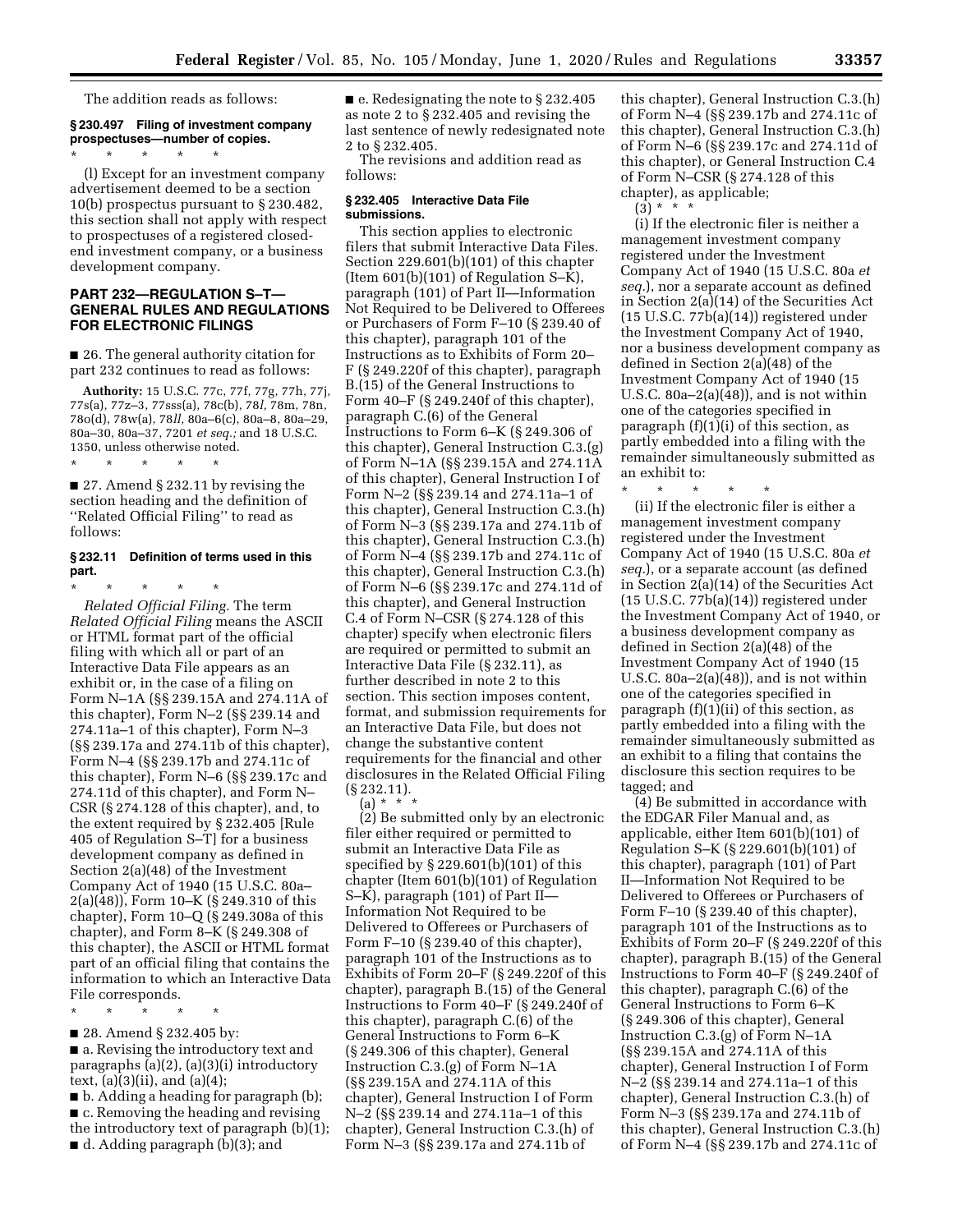this chapter), General Instruction C.3.(h) of Form N–6 (§§ 239.17c and 274.11d of this chapter); or General Instruction C.4 of Form N–CSR (§ 274.128 of this chapter).

(b) *Content—categories of information presented.* (1) If the electronic filer is neither a management investment company registered under the Investment Company Act of 1940 (15 U.S.C. 80a *et seq.*), nor a separate account (as defined in Section 2(a)(14) of the Securities Act (15 U.S.C. 77b(a)(14)) registered under the Investment Company Act of 1940, nor a business development company as defined in Section 2(a)(48) of the Investment Company Act of 1940 (15 U.S.C. 80a–2(a)(48)) an Interactive Data File must consist of only a complete set of information for all periods required to be presented in the corresponding data in the Related Official Filing, no more and no less, from all of the following categories:

\* \* \* \* \* (3) If the electronic filer is either a closed-end management investment company registered under the Investment Company Act of 1940 (15 U.S.C. 80a *et seq.*) or a business development company as defined in Section 2(a)(48) of the Investment Company Act of 1940 (15 U.S.C. 80a– 2(a)(48)), an Interactive Data File must consist only of a complete set of information for all corresponding data in the Related Official Filing, no more and no less, as follows:

(i) For a business development company, for all periods required to be presented:

(A) The complete set of the electronic filer's financial statements (which includes the face of the financial statements and all footnotes); and

(B) All schedules set forth in §§ 210.12–01 through 210.12–29 of this chapter (Article 12 of Regulation S–X) related to the electronic filer's financial statements;

(ii) All of the information required on the cover page of Form N–2 (§§ 239.14 and 274.11a–1 of this chapter) except the Calculation of Registration Fee table; and

(iii) As applicable, all of the information provided in response to Items 3.1, 4.3, 8.2.b, 8.2.d, 8.3.a, 8.3.b, 8.5.b, 8.5.c, 8.5.e, 10.1.a–d, 10.2.a–c, 10.2.e, 10.3, and 10.5 of Form N–2 in any registration statement or posteffective amendment thereto filed on Form N–2; or any form of prospectus filed pursuant to § 230.424 of this chapter (Rule 424 under the Securities Act); or, if a Registrant is filing a registration statement pursuant to

General Instruction A.2 of Form N–2, any filing on Form N–CSR, Form 10–K, Form 10–Q, or Form 8–K to the extent such information appears therein.

\* \* \* \* \*

Note 2 to § 232.405: \* \* \* For an issuer that is a management investment company or separate account registered under the Investment Company Act of 1940 (15 U.S.C. 80a *et seq.*) or a business development company as defined in Section 2(a)(48) of the Investment Company Act of 1940 (15 U.S.C. 80a–2(a)(48)), General Instruction C.3.(g) of Form N–1A (§§ 239.15A and 274.11A of this chapter), General Instruction I of Form N–2 (§§ 239.14 and 274.11a–1 of this chapter), General Instruction C.3.(h) of Form N–3 (§§ 239.17a and 274.11b of this chapter), General Instruction C.3.(h) of Form N– 4 (§§ 239.17b and 274.11c of this chapter), General Instruction C.3.(h) of Form N–6 (§§ 239.17c and 274.11d of this chapter), and General Instruction C.4 of Form N–CSR (§ 274.128 of this chapter), as applicable, specifies the circumstances under which an Interactive Data File must be submitted.

# **PART 239—FORMS PRESCRIBED UNDER THE SECURITIES ACT OF 1933**

■ 29. The authority citation for part 239 continues to read, in part, as follows:

**Authority:** 15 U.S.C. 77c, 77f, 77g, 77h, 77j, 77s, 77z–2, 77z–3, 77sss, 78c, 78*l,*78m,78n, 78o(d), 78o–7 note, 78u–5, 78w(a), 78*ll,*78mm, 80a–2(a), 80a–3, 80a–8, 80a–9, 80a–10, 80a–13, 80a–24, 80a–26, 80a–29, 80a–30, and 80a–37; and sec. 107, Pub. L. 112–106, 126 Stat. 312, unless otherwise noted.

Sections 239.31, 239.32 and 239.33 are also issued under 15 U.S.C. 78*l,*  78m, 78*o,* 78w, 80a–8, 80a–29, 80a–30, 80a–37 and 12 U.S.C. 241.

\* \* \* \* \*

■ 30. Effective August 1, 2021, amend Form S–1 (referenced in § 239.11) by revising the note that immediately follows the ''Calculation of Registration Fee'' table to read as follows:

**Note:** The text of Form S–1 does not, and this amendment will not, appear in the Code of Federal Regulations.

#### **UNITED STATES**

**SECURITIES AND EXCHANGE COMMISSION** 

**Washington, DC 20549** 

**FORM S–1** 

**REGISTRATION STATEMENT UNDER THE SECURITIES ACT OF 1933** 

\* \* \* \* \*

# **CALCULATION OF REGISTRATION FEE**

\* \* \* \* \*

*Note:* Specific details relating to the fee calculation shall be furnished in notes to the table, including references to provisions of Rule 457 (§ 230.457 of this chapter) relied upon, if the basis of the calculation is not otherwise evident from the information presented in the table. If the filing fee is calculated pursuant to Rule 457(o) under the Securities Act, only the title of the class of securities to be registered, the proposed maximum aggregate offering price for that class of securities and the amount of registration fee need to appear in the Calculation of Registration Fee table. If an offering of an indeterminate amount of exchangetraded vehicle securities is being registered, state that the registration statement covers an indeterminate amount of securities to be offered or sold and that the filing fee will be calculated and paid in accordance with Rule 456(d) and Rule 457(u) (§ 230.456(d) and § 230.457(u) of this chapter), respectively. Any difference between the dollar amount of securities registered for such offerings and the dollar amount of securities sold may be carried forward on a future registration statement pursuant to Rule 429 under the Securities Act.

\* \* \* \* \* ■ 31. Effective August 1, 2021, amend Form S–3 (referenced in § 239.13) by adding Instruction 5 to the notes that immediately follow the ''Calculation of Registration Fee'' table to read as follows:

**Note:** The text of Form S–3 does not, and this amendment will not, appear in the Code of Federal Regulations.

# **UNITED STATES**

# **SECURITIES AND EXCHANGE COMMISSION**

**Washington, DC 20549** 

\* \* \* \* \*

# **FORM S–3**

**REGISTRATION STATEMENT UNDER THE SECURITIES ACT OF 1933** 

# **CALCULATION OF REGISTRATION FEE**

\* \* \* \* \* 5. If an offering of an indeterminate amount of exchange-traded vehicle securities is being registered, the Fee Table must state that the registration statement covers an indeterminate amount of securities to be offered or sold and the filing fee will be calculated and paid in accordance with Rule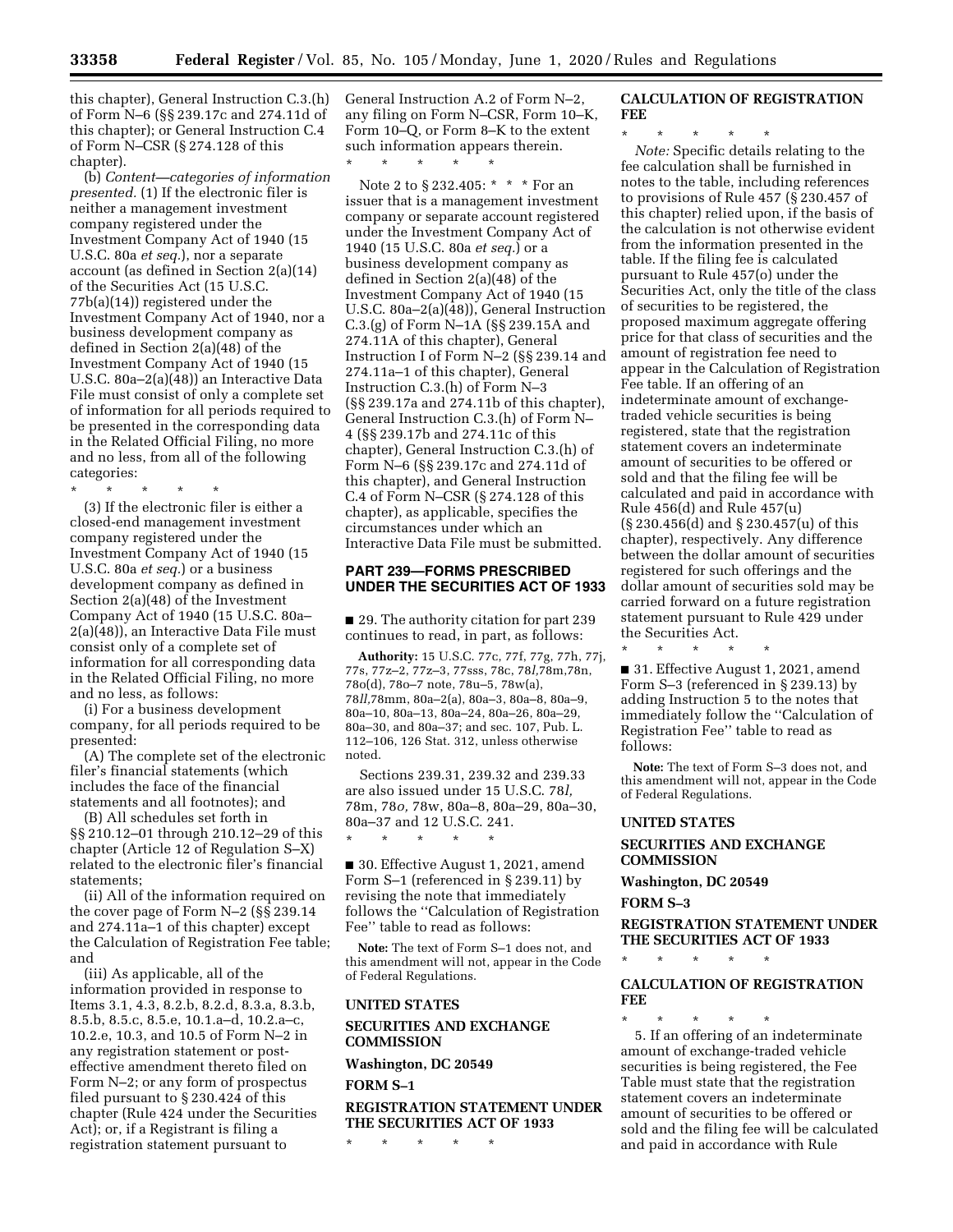456(d) and Rule 457(u) (§ 230.456(d) and § 230.457(u) of this chapter), respectively.

\* \* \* \* \*

■ 32. Amend Form N–14 (referenced in § 239.23) by revising the first and second undesignated paragraphs of General Instruction G to read as follows:

**Note:** The text of Form N–14 does not, and these amendments will not, appear in the *Code of Federal Regulations.* 

# **UNITED STATES**

**SECURITIES AND EXCHANGE COMMISSION** 

#### **Washington, DC 20549**

**FORM N–14** 

# **REGISTRATION STATEMENT UNDER THE SECURITIES ACT OF 1933**

\* \* \* \* \*

# **GENERAL INSTRUCTIONS**

\* \* \* \* \*

*G. Incorporation by Reference and Delivery of Prospectuses or Reports Filed With the Commission* 

If any party to a transaction registered on Form N–14 is registered under the 1940 Act or is a business development company as defined by Section  $2(a)(48)$ of the 1940 Act and has a current prospectus which meets the requirements of Section 10(a)(3) of the 1933 Act or is current in its reports filed pursuant to Section 13(a) or 15(d) of the 1934 Act and Section 30 of the 1940 Act, the registrant may, if it so elects, incorporate by reference the prospectus, the corresponding Statement of Additional Information, or reports, or any information in the prospectus, the corresponding Statement of Additional Information, or reports, which satisfies the disclosure required by Items 5, 6, and 11 through 14 of this Form. If the registrant elects to incorporate information by reference into the prospectus, a copy of each document from which information is incorporated by reference must accompany the prospectus, except that a prospectus from which information has been incorporated by reference need not be sent to an investor if the obligation to deliver a prospectus under Section 5(b)(2) of the Securities Act [15 U.S.C. 77e] has already been satisfied with respect to that investor pursuant to Rule 498A(j) for the offering described in the prospectus being incorporated by reference. Notwithstanding the foregoing the registrant may, at its discretion, incorporate any or all of the Statement of Additional Information into the prospectus delivered to

investors, without delivering the Statement with the prospectus, so long as the Statement of Additional Information is available to investors as provided in General Instruction F. The registrant also may incorporate by reference into the prospectus information about the company being acquired without delivering the information with the prospectus under certain conditions pursuant to Item 6 of Form N–14, and in accordance with the requirements of Instruction F.

If the registrant elects to incorporate information by reference into the Statement of Additional Information, a copy of each document from which information is incorporated by reference must accompany the Statement of Additional Information sent to shareholders.

\* \* \* \* \* ■ 33. Effective August 1, 2021, amend Form F–1 (referenced in § 239.31) by revising the note that immediately follows the ''Calculation of Registration Fee'' table to read as follows:

**Note:** The text of Form F–1 does not, and this amendment will not, appear in the Code of Federal Regulations.

# **UNITED STATES**

# **SECURITIES AND EXCHANGE COMMISSION**

**Washington, DC 20549** 

\* \* \* \* \*

**FORM F–1** 

# **REGISTRATION STATEMENT UNDER THE SECURITIES ACT OF 1933**

# **CALCULATION OF REGISTRATION FEE**

\* \* \* \* \* *Note:* Specific details relating to the fee calculation shall be furnished in notes to the table, including references to provisions of Rule 457 (§ 230.457 of this chapter) relied upon, if the basis of the calculation is not otherwise evident from the information presented in the table. If the filing fee is calculated pursuant to Rule 457(o) under the Securities Act, only the title of the class of securities to be registered, the proposed maximum aggregate offering price for that class of securities and the amount of registration fee need to appear in the Calculation of Registration Fee table. If an offering of an indeterminate amount of exchangetraded vehicle securities is being registered, state that the registration statement covers an indeterminate amount of securities to be offered or sold and that the filing fee will be calculated and paid in accordance with

Rule 456(d) and Rule 457(u) (§ 230.456(d) and § 230.457(u) of this chapter), respectively. Any difference between the dollar amount of securities registered for such offerings and the dollar amount of securities sold may be carried forward on a future registration statement pursuant to Rule 429 under the Securities Act.

\* \* \* \* \*

■ 34. Effective August 1, 2021, amend Form F–3 (referenced in § 239.33) by adding Instruction 5 to the notes that immediately follow the ''Calculation of Registration Fee'' table to read as follows:

**Note:** The text of Form F–3 does not, and this amendment will not, appear in the Code of Federal Regulations.

# **UNITED STATES**

# **SECURITIES AND EXCHANGE COMMISSION**

**Washington, DC 20549** 

\* \* \* \* \*

\* \* \* \* \*

# **FORM F–3**

# **REGISTRATION STATEMENT UNDER THE SECURITIES ACT OF 1933**

# **GENERAL INSTRUCTIONS**

5. If an offering of an indeterminate amount of exchange-traded vehicle securities is being registered, the Fee Table must state that the registration statement covers an indeterminate amount of securities to be offered or sold and that the filing fee will be calculated and paid in accordance with Rule 456(d) and Rule 457(u) (§ 230.456(d) and § 230.457(u) of this chapter), respectively.

\* \* \* \* \*

# **PART 240—GENERAL RULES AND REGULATIONS, SECURITIES EXCHANGE ACT OF 1934**

■ 35. The general authority citation for part 240 continues to read as follows:

**Authority:** 15 U.S.C. 77c, 77d, 77g, 77j, 77s, 77z–2, 77z–3, 77eee, 77ggg, 77nnn, 77sss, 77ttt, 78c, 78c–3, 78c–5, 78d, 78e, 78f, 78g, 78i, 78j, 78j–1, 78k, 78k–1, 78*l,* 78m, 78n, 78n–1, 78o, 78o–4, 78o–10, 78p, 78q, 78q–1, 78s, 78u–5, 78w, 78x, 78dd, 78*ll,*  78mm, 80a–20, 80a–23, 80a–29, 80a–37, 80b– 3, 80b–4, 80b–11, and 7201 *et seq.,* and 8302; 7 U.S.C. 2(c)(2)(E); 12 U.S.C. 5221(e)(3); 18 U.S.C. 1350; Pub. L. 111–203, 939A, 124 Stat. 1376 (2010); and Pub. L. 112–106, sec. 503 and 602, 126 Stat. 326 (2012), unless otherwise noted.

\* \* \* \* \*

■ 36. Amend § 240.14a–101 by: ■ a. Revising paragraph E of the "Notes" section; and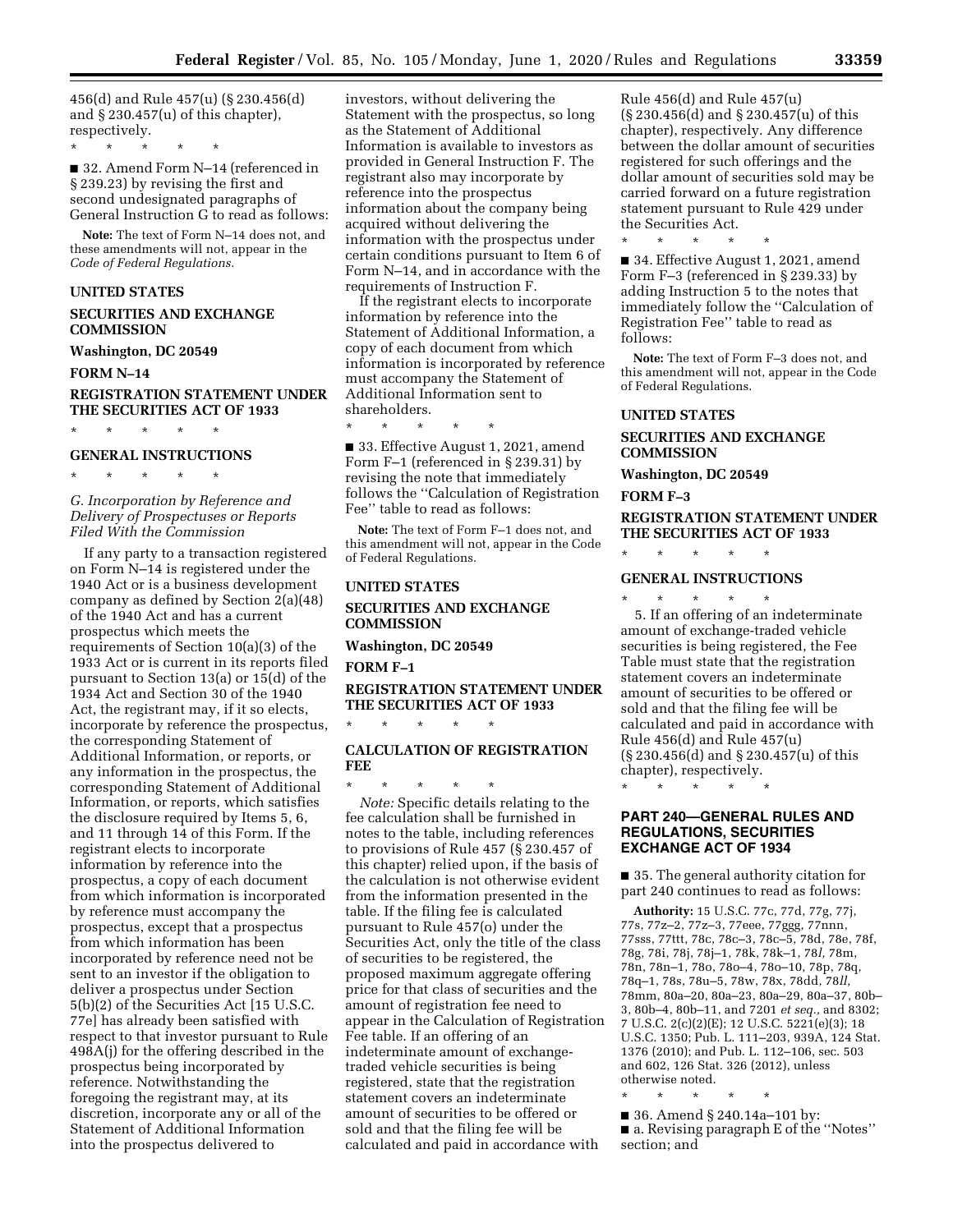■ b. Revising paragraph (b)(1) of "Item 13. Financial and other information. (See Notes D and E at the beginning of this Schedule.)''.

The revisions read as follows:

# **§ 240.14a–101 Schedule 14A. Information required in proxy statement.**

#### **Schedule 14A Information**

*Proxy Statement Pursuant to Section 14(a) of the Securities Exchange Act of 1934* 

\* \* \* \* \*

Notes

Notes: \* \* \*

E. In Item 13 of this Schedule, the reference to ''meets the requirement of Form S–3'' or ''meets the requirements of General Instruction A.2 of Form N– 2'' shall refer to a registrant who meets the following requirements:

(a) A registrant meets the

requirements of Form S–3 if: (1) The registrant meets the

requirements of General Instruction I.A. of Form S–3 (§ 239.13 of this chapter); and

(2) One of the following is met:

(i) The registrant meets the aggregate market value requirement of General Instruction I.B.1 of Form S–3; or

(ii) Action is to be taken as described in Items 11, 12, and 14 of this schedule which concerns non-convertible debt or preferred securities issued by a registrant meeting the requirements of General Instruction I.B.2. of Form S–3 (referenced in 17 CFR 239.13); or

(iii) The registrant is a majorityowned subsidiary and one of the conditions of General Instruction I.C. of Form S–3 is met.

(b) A registrant meets the requirements of General Instruction A.2 of Form N–2 (§§ 239.14 and 274.11a–1 of this chapter) if the registrant meets the conditions included in such General Instruction, provided that General Instruction A.2.c of Form N–2 is subject to the same limitations described in paragraph (a)(2) of this Note E.

\* \* \* \* \*

*Item 13. Financial and other information.* (See Notes D and E at the beginning of this Schedule.)

- $\star$   $\qquad$   $\star$   $\qquad$   $\star$   $\qquad$   $\star$
- (b) \* \* \*

(1) *S–3 registrants and certain N–2 registrants.* If the registrant meets the requirements of Form S–3 or General Instruction A.2 of Form N–2 (see Note E to this Schedule), it may incorporate by reference to previously-filed documents any of the information required by paragraph (a) of this Item, provided that the requirements of

paragraph (c) are met. Where the registrant meets the requirements of Form S–3 or General Instruction A.2 of Form N–2 and has elected to furnish the required information by incorporation by reference, the registrant may elect to update the information so incorporated by reference to information in subsequently-filed documents.

\* \* \* \* \*

# **PART 243—REGULATION FD**

■ 37. The authority citation for part 243 continues to read as follows:

**Authority:** 15 U.S.C. 78c, 78i, 78j, 78m, 78o, 78w, 78mm, and 80a–29, unless otherwise noted.

 $\blacksquare$  38. Amend § 243.103 by revising paragraph (a) to read as follows:

# **§ 243.103 No effect on Exchange Act reporting status.**

\* \* \* \* \* (a) For purposes of Forms S–3 (17 CFR 239.13), S–8 (17 CFR 239.16b) and SF–3 (17 CFR 239.45) under the Securities Act of 1933 (15 U.S.C. 77a *et seq.*), or Form N–2 (17 CFR 239.14 and 274.11a–1) under the Securities Act of 1933 (15 U.S.C. 77a *et seq.*) and the Investment Company Act of 1940 (15 U.S.C. 80a–1 *et seq.*), an issuer is deemed to have filed all the material required to be filed pursuant to Section 13 or 15(d) of the Securities Exchange Act of 1934 (15 U.S.C. 78m or 78o(d)) or where applicable, has made those filings in a timely manner; or

**PART 270—RULES AND REGULATIONS, INVESTMENT COMPANY ACT OF 1940** 

\* \* \* \* \*

■ 39. The authority citation for part 270 continues to read, in part, as follows:

**Authority:** 15 U.S.C. 80a–1 *et seq.,* 80a– 34(d), 80a–37, 80a–39, and Pub. L. 111–203, sec. 939A, 124 Stat. 1376 (2010), unless otherwise noted.

\* \* \* \* \* Section 270.23c–3 also issued under 15 U.S.C. 80a–23(c).

Section 270.24f–2 also issued under 15 U.S.C. 80a–24(f)(4).

\* \* \* \* \*

 $\blacksquare$  40. Amend § 270.8b–16 by revising paragraphs (b)(2) and (4) and adding paragraph (e) to read as follows:

# **§ 270.8b–16 Amendments to registration statement.**

\* \* \* \* \*

(b) \* \* \*

(2) The company's investment objectives and policies (described in Item 8.2 of Form N–2), and any material changes to same that have not been approved by shareholders;

\* \* \* \* \* (4) The principal risk factors associated with investment in the company (described in Item 8.3 of Form N–2), and any material changes to same; and

\* \* \* \* \*

(e) The changes required to be disclosed by paragraphs (b)(2) through (5) of this section must be described in enough detail to allow investors to understand each change and how it may affect the fund. Such disclosures must be prefaced with the following legend: ''The following information [in this annual report] is a summary of certain changes since [date]. This information may not reflect all of the changes that have occurred since you purchased [this fund].''

■ 41. Effective August 1, 2021, amend § 270.23c–3 by adding paragraph (e) to read as follows:

# **§ 270.23c–3 Repurchase offers by closedend companies.**

\* \* \* \* \* (e) *Registration of an indefinite amount of securities.* A company that makes repurchase offers pursuant to paragraph (b) of this section shall be deemed to have registered an indefinite amount of securities pursuant to Section 24(f) of the Act (15 U.S.C. 80a–24(f)) upon the effective date of its registration statement.

■ 42. Effective August 1, 2021, amend § 270.24f–2 by revising the first sentence of paragraph (a) to read as follows:

# **§ 270.24f–2 Registration under the Securities Act of 1933 of certain investment company securities.**

(a) *General.* Any face-amount certificate company, open-end management company, closed-end management company that makes periodic repurchase offers pursuant to § 270.23c–3(b), or unit investment trust (''issuer'') that is deemed to have registered an indefinite amount of securities pursuant to Section 24(f) of the Act (15 U.S.C. 80a–24(f)) must not later than 90 days after the end of any fiscal year during which it has publicly offered such securities, file Form 24F– 2 (17 CFR 274.24) with the Commission. \* \* \*

\* \* \* \* \*

# **PART 274—FORMS PRESCRIBED UNDER THE INVESTMENT COMPANY ACT of 1940**

■ 43. The authority citation for part 274 continues to read as follows: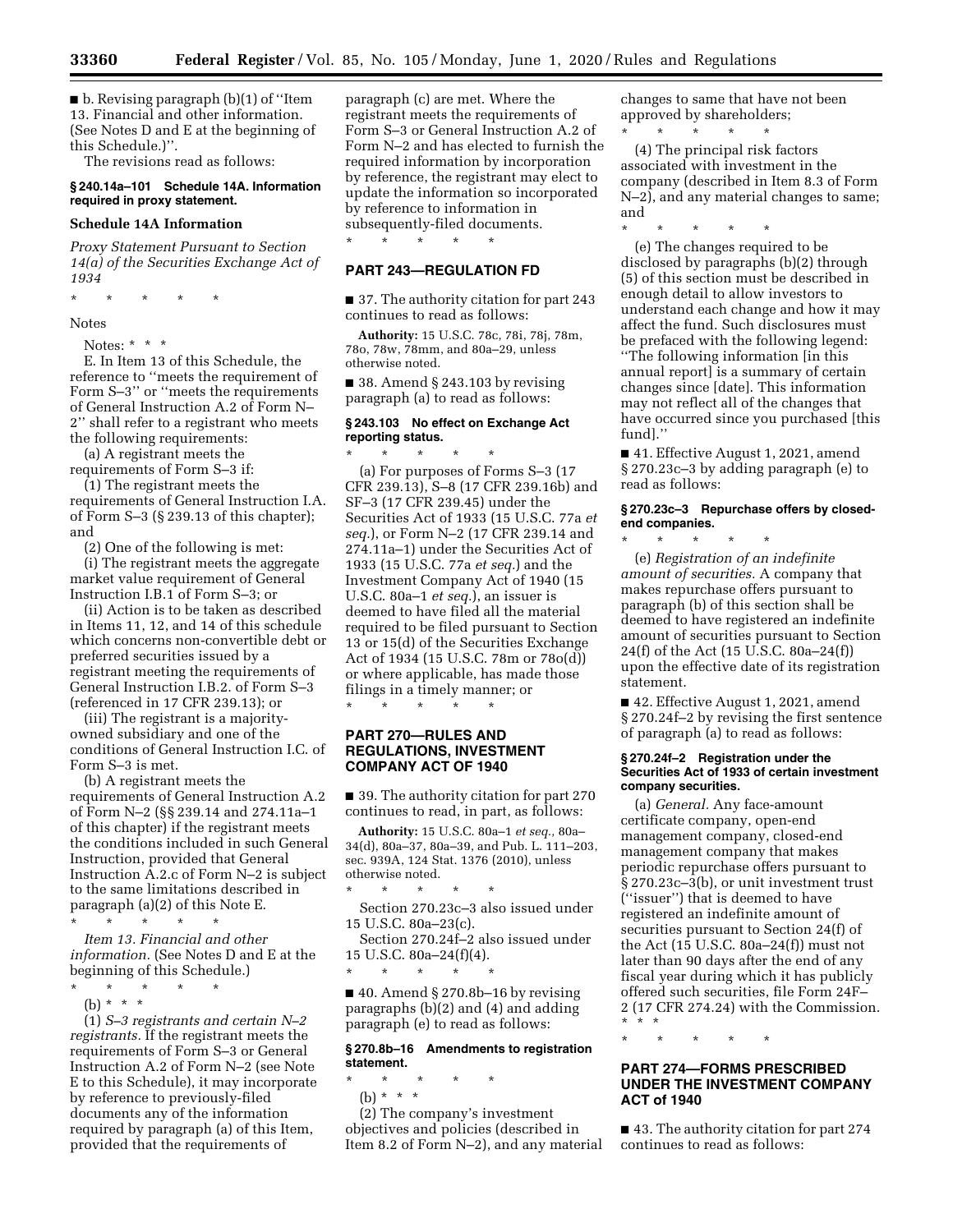**Authority:** 15 U.S.C. 77f, 77g, 77h, 77j, 77s, 78c(b), 78l, 78m, 78n, 78o(d), 80a–8, 80a–24, 80a–26, 80a–29, and Pub. L. 111–203, sec. 939A, 124 Stat. 1376 (2010), unless otherwise noted.

Section 274.128 is also issued under 15 U.S.C. 78j–1, 7202, 7233, 7241, 7264, and 7265; and 18 U.S.C. 1350.

■ 44. Revise Form N–2 (referenced in §§ 239.14 and 274.11a–1) to read as follows:

**Note:** The text of Form N–2 does not, and this amendment will not, appear in the *Code of Federal Regulations.* 

**BILLING CODE 8011–01–P** 

# **UNITED STATES SECURITIES AND EXCHANGE COMMISSION Washington, DC 20549**

# **FORM N-2**

# Check appropriate box or boxes

[ ] REGISTRATION STATEMENT UNDER THE SECURITIES ACT OF 1933

[] Pre-Effective Amendment No.

[] Post-Effective Amendment No.

and/or

[ ] REGISTRATION STATEMENT UNDER THE INVESTMENT COMPANY ACT OF 1940

[] Amendment No.

Registrant Exact Name as Specified in Charter

Address of Principal Executive Offices (Number, Street, City, State, Zip Code)

Registrant's Telephone Number, including Area Code

Name and Address (Number, Street, City, State, Zip Code) of Agent for Service

Approximate Date of Commencement of Proposed Public Offering

[] Check box if the only securities being registered on this Form are being offered pursuant to dividend or interest reinvestment plans.

[] Check box if any securities being registered on this Form will be offered on a delayed or continuous basis in reliance on Rule 415 under the Securities Act of 1933 ("Securities Act"), other than securities offered in connection with a dividend reinvestment plan.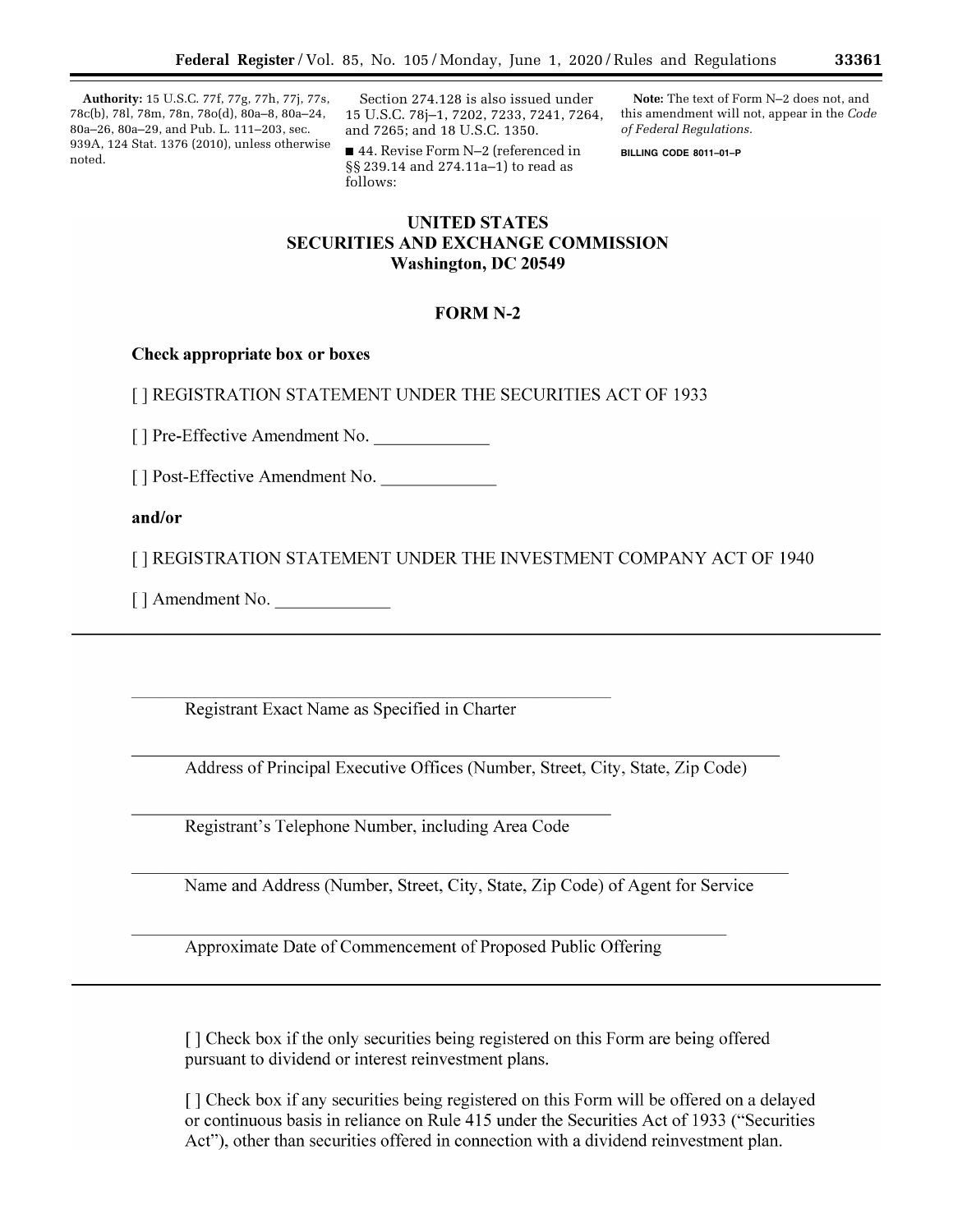[ ] Check box if this Form is a registration statement pursuant to General Instruction A.2 or a post-effective amendment thereto.

[] Check box if this Form is a registration statement pursuant to General Instruction B or a post-effective amendment thereto that will become effective upon filing with the Commission pursuant to Rule 462(e) under the Securities Act.

[] Check box if this Form is a post-effective amendment to a registration statement filed pursuant to General Instruction B to register additional securities or additional classes of securities pursuant to Rule 413(b) under the Securities Act.

# It is proposed that this filing will become effective (check appropriate box)

[] when declared effective pursuant to Section 8(c) of the Securities Act

The following boxes should only be included and completed if the registrant is making this filing in accordance with Rule 486 under the Securities Act.

[] immediately upon filing pursuant to paragraph (b)

[] on (date) pursuant to paragraph (b)

[] 60 days after filing pursuant to paragraph (a)

 $\lceil$  on (date) pursuant to paragraph (a)

# If appropriate, check the following box:

[] This [post-effective] amendment designates a new effective date for a previously filed [post-effective amendment] [registration statement].

[] This Form is filed to register additional securities for an offering pursuant to Rule 462(b) under the Securities Act, and the Securities Act registration statement number of the earlier effective registration statement for the same offering is:

 $\lceil$  This Form is a post-effective amendment filed pursuant to Rule 462(c) under the Securities Act, and the Securities Act registration statement number of the earlier effective registration statement for the same offering is:

 $\lceil$  This Form is a post-effective amendment filed pursuant to Rule 462(d) under the Securities Act, and the Securities Act registration statement number of the earlier effective registration statement for the same offering is:

# Check each box that appropriately characterizes the Registrant: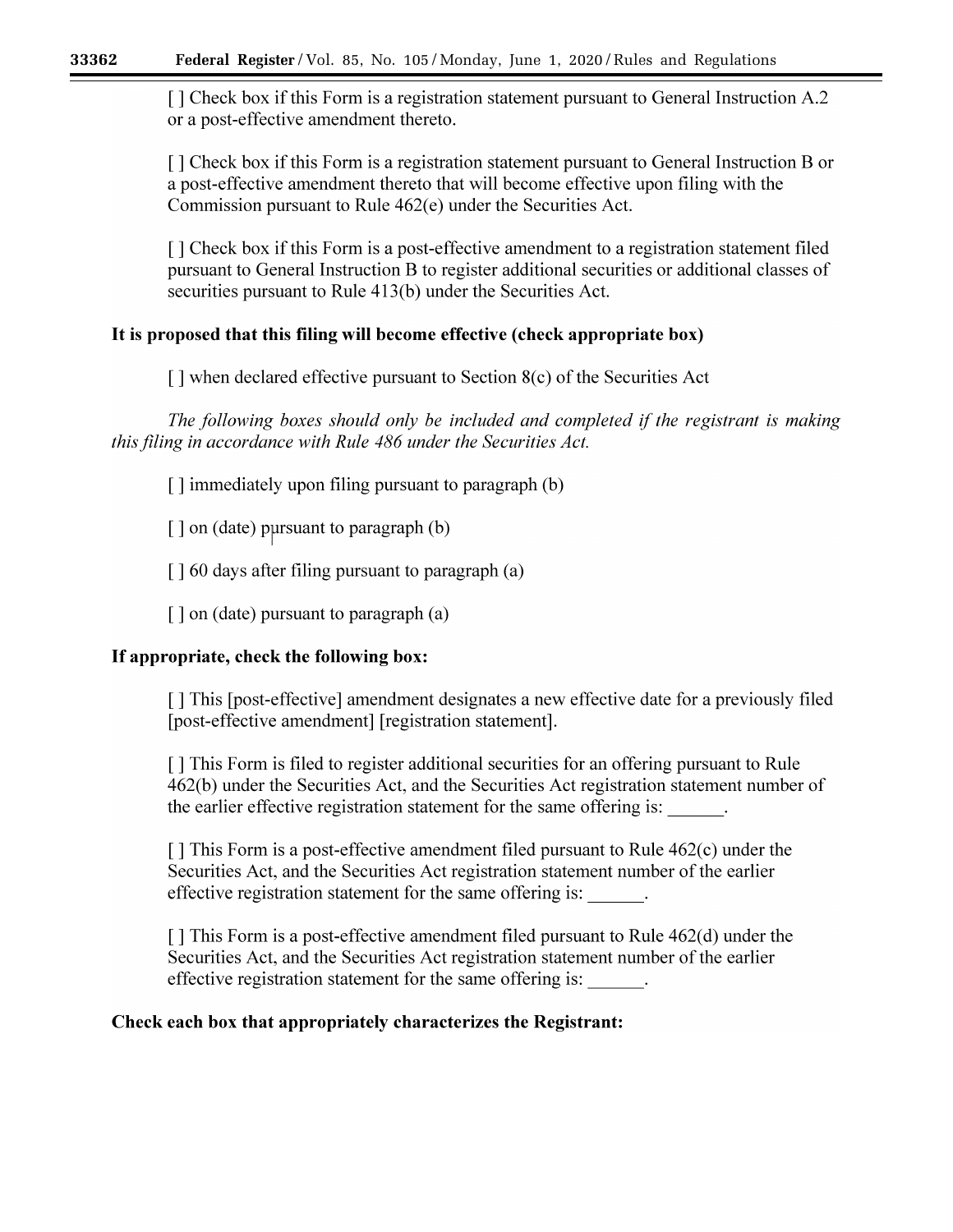[ ] Registered Closed-End Fund (closed-end company that is registered under the Investment Company Act of 1940 ("Investment Company Act")).

[ ] Business Development Company (closed-end company that intends or has elected to be regulated as a business development company under the Investment Company Act).

[ ] Interval Fund (Registered Closed-End Fund or a Business Development Company that makes periodic repurchase offers under Rule 23c-3 under the Investment Company Act).

[ ] A.2 Qualified (qualified to register securities pursuant to General Instruction A.2 of this Form).

[] Well-Known Seasoned Issuer (as defined by Rule 405 under the Securities Act).

[ ] Emerging Growth Company (as defined by Rule 12b-2 under the Securities Exchange Act of 1934 ("Exchange Act").

[ ] If an Emerging Growth Company, indicate by check mark if the registrant has elected not to use the extended transition period for complying with any new or revised financial accounting standards provided pursuant to Section  $7(a)(2)(B)$  of Securities Act.

[ ] New Registrant (registered or regulated under the Investment Company Act for less than 12 calendar months preceding this filing).

**BILLING CODE 8011–01–C** 

CALCULATION OF REGISTRATION FEE UNDER THE SECURITIES ACT OF 1933

| Title of securities being registered | Amount being<br>registered | Proposed<br>maximum offering<br>price per unit | Proposed<br>maximum<br>aggregate<br>offering price | Amount of<br>registration fee |
|--------------------------------------|----------------------------|------------------------------------------------|----------------------------------------------------|-------------------------------|
|                                      |                            |                                                |                                                    |                               |

*Instructions.* 

Complete the Registration Fee table and provide the following (unless payment will be provided using Form 24F–2 [17 CFR 274.24]).

If the registration statement or amendment is filed under only one of the Acts, omit reference to the other Act from the facing sheet. Include the ''Approximate Date of Commencement of Proposed Public Offering'' and the table showing the calculation of the registration fee only where shares are being registered under the Securities Act.

If the filing fee is calculated pursuant to Rule 457(o) under the Securities Act [17 CFR 230.457], only the title of the class of securities to be registered, the proposed maximum aggregate offering price for that class of securities, and the amount of registration fee need to appear in the Calculation of Registration Fee table.

If the filing fee is calculated pursuant to Rule 457(r) under the Securities Act, the Calculation of Registration Fee table must state that it registers an unspecified amount of securities of each identified class of securities and must provide that the Registrant is relying on Rule 456(b) [17 CFR 230.456] and Rule 457(r). If the Calculation of Registration Fee table is amended in a post-effective amendment to the registration statement or in a prospectus filed in accordance with Rule 456(b)(1)(ii), the table must specify the aggregate offering price for all classes of securities in the referenced offering or offerings and the applicable registration fee.

Any difference between the dollar amount of securities registered for such offerings and the dollar amount of securities sold may be carried forward on a future registration statement pursuant to Rule 457 under the Securities Act.

Fill in the  $811-$ ,  $814$ and 33-<br>blanks only if these filing numbers (for the Investment Company Act registration and/or the Securities Act registration, respectively) have already been assigned by the Securities and Exchange Commission.

Form N–2 is to be used by closed-end management investment companies, except small business investment companies licensed as such by the United States Small Business Administration, to register under the Investment Company Act and to offer their shares under the Securities Act. The Commission has designed Form N– 2 to provide investors with information that will assist them in making a decision about investing in an investment company eligible to use the Form. The Commission also may use the information provided on Form N–2 in its regulatory, disclosure review, inspection, and policy making roles.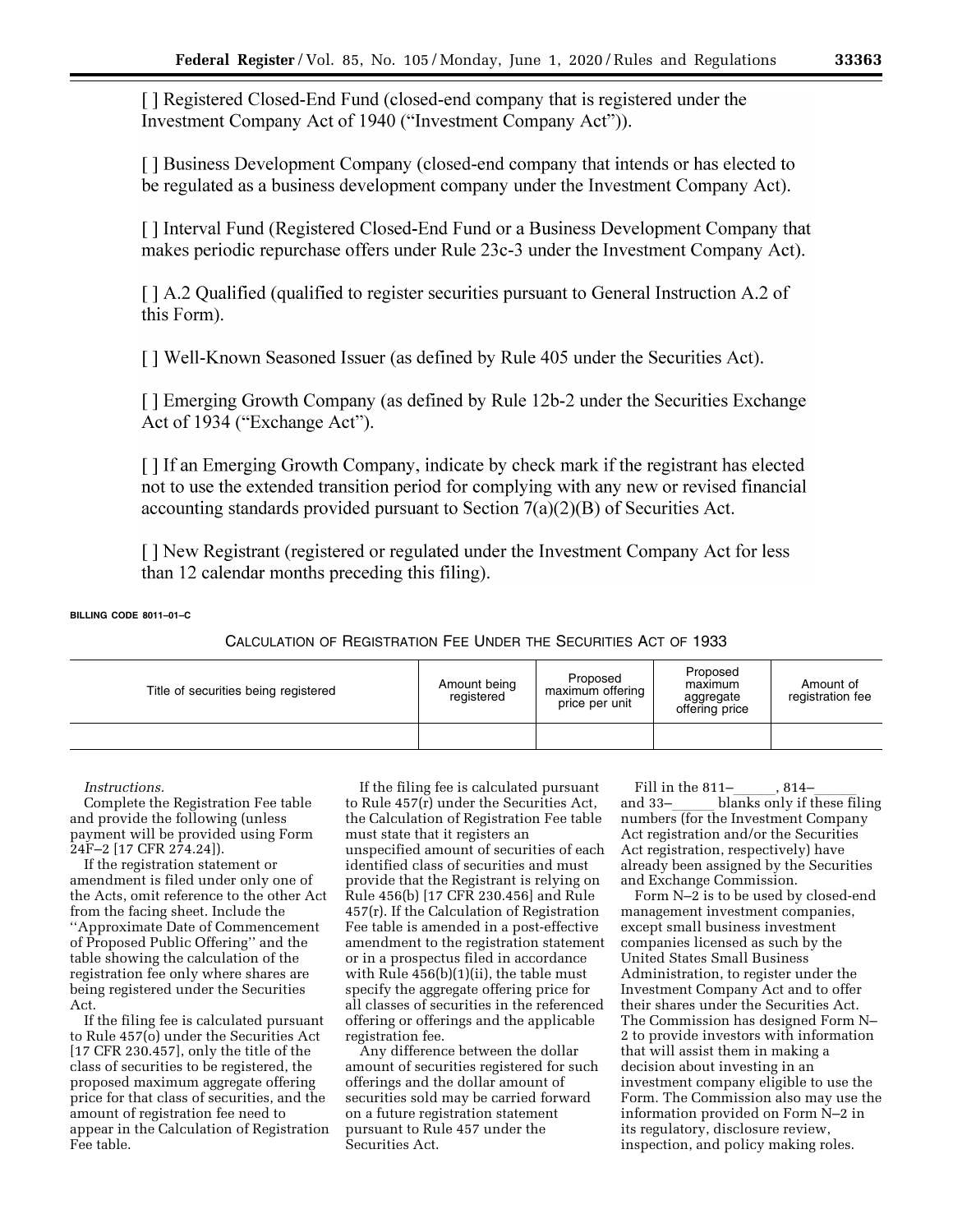A Registrant is required to disclose the information specified by Form N–2, and the Commission will make this information public. A Registrant is not required to respond to the collection of information contained in Form N–2 unless the Form displays a currently valid Office of Management and Budget (''OMB'') control number. Please direct comments concerning the accuracy of the information collection burden estimate and any suggestions for reducing the burden to Secretary, Securities and Exchange Commission, 100 F Street NE, Washington, DC 20549. The OMB has reviewed this collection of information under the clearance requirements of 44 U.S.C. 3507.

Persons who respond to the collection of information contained in this form are not required to respond unless the form displays a currently valid OMB control number.

## **Contents of Form N–2**

## **General Instructions**

- A. Use of Form N–2
- B. Automatic Shelf Offerings by Well-Known Seasoned Issuers
- C. Registration Fees
- D. Application of General Rules and Regulations
- E. Amendments
- F. Incorporation by Reference
- G. Documents Composing the Registration Statement or Amendment
- H. Preparation of the Registration Statement or Amendment
- I. Interactive Data Files
- J. Registration of Additional Securities
- Part A: The Prospectus
- Part B: Statement of Additional

Information

- General Instructions for Parts A and B Part A—Information Required in a
- Prospectus
- Item 1. Outside Front Cover
- Item 2. Cover Pages; Other Offering Information
- Item 3. Fee Table and Synopsis
- Item 4. Financial Highlights
- Item 5. Plan of Distribution
- Item 6. Selling Shareholders
- Item 7. Use of Proceeds
- Item 8. General Description of the Registrant
- Item 9. Management
- Item 10. Capital Stock, Long-Term Debt, and Other Securities
- Item 11. Defaults and Arrears on Senior Securities
- Item 12. Legal Proceedings
- Item 13. [Removed and reserved.]
- Part B—Information Required in a
- Statement of Additional Information
- Item 14. Cover Page
- Item 15. Table of Contents

Item 16. General Information and History Item 17. Investment Objective and Policies Item 18. Management Instructions Item 19. Control Persons and Principal Holders of Securities Item 20. Investment Advisory and Other Services Item 21. Portfolio Managers Item 22. Brokerage Allocation and Other Practices Item 23. Tax Status Item 24. Financial Statements Part C—Other Information Item 25. Financial Statements and Exhibits Item 26. Marketing Arrangements Item 27. Other Expenses of Issuance and Distributions Item 28. Persons Controlled by or Under Common Control

Item 29. Number of Holders of

- Securities
- Item 30. Indemnification
- Item 31. Business and Other
- Connections of Investment Adviser
- Item 32. Location of Accounts and
- Records
- Item 33. Management Services
- Item 34. Undertakings

#### **Signatures**

### **General Instructions**

*A. Use of Form N–2* 

1. *General.* Form N–2 is used by all closed-end management investment companies (''Registrant'' or ''Fund''), except small business investment companies licensed as such by the United States Small Business Administration, to file: (1) An initial registration statement under Section 8(b) of the Investment Company Act and any amendments to the registration statement, including amendments required by Rule 8b–16 under the Investment Company Act [17 CFR 270.8b–16]; (2) a registration statement under the Securities Act and any amendment to it; or (3) any combination of these filings.

2. *Optional Use of Form for Certain Registrants.* A Registrant may elect to file a registration statement pursuant to this General Instruction A.2, including a registration statement used in connection with an offering pursuant to Rule 415(a)(1)(x) under the Securities Act [17 CFR 230.415], if it meets all of the following requirements:

a. The Registrant meets the requirements of General Instruction I.A. of Form S–3 [17 CFR 239.13];

b. if the Registrant is registered under the Investment Company Act, it has been registered for a period of at least twelve calendar months immediately

preceding the filing of the registration statement on this Form, and has timely filed all reports required to be filed pursuant to Section 30 of the Investment Company Act during the twelve calendar months and any portion of a month immediately preceding the filing of the registration statement; and

c. the registration statement to be filed pursuant to this General Instruction A.2 relates to a transaction specified in General Instruction I.B. or I.C of Form S–3, as applicable, and meets all of the conditions to the transaction specified in the applicable instruction.

A registration statement filed pursuant to this instruction shall specifically incorporate by reference into the prospectus and statement of additional information (''SAI'') all of the materials specified in General Instruction F.3, pursuant to the requirements set forth in that instruction.

A Registrant must indicate that the registration statement is being filed pursuant to this instruction by checking the appropriate box on the facing sheet.

*Note to General Instruction A.2.*  Attention is directed to the General Instructions of Form S–3, including General Instructions II.D, F, and G, which contain general information regarding the preparation and filing of automatic and non-automatic shelf registration statements.

## *B. Automatic Shelf Offerings by Well-Known Seasoned Issuers*

Any Registrant that is a Well-Known Seasoned Issuer as defined in Rule 405 of the Securities Act [17 CFR 230.405] at the most recent eligibility determination date specified in paragraph (2) of that definition may use a registration statement filed under General Instruction A.2 of this Form as an automatic shelf registration statement for registration under the Securities Act of securities offerings, other than pursuant to Rule 415(a)(1)(vii) or (viii) of the Securities Act, only for the transactions that are described in, and consistent with the requirements of, General Instruction I.D. of Form S–3.

*Note to General Instruction B.*  Attention is directed to the General Instructions of Form S–3, including General Instructions II.E, F, G, and IV.B, which contain general information regarding the preparation and filing of automatic shelf registration statements.

## *C. Registration Fees*

Section 6(b) of the Securities Act and Rule 457 thereunder set forth the fee requirements under the Securities Act. Registrants that are required to pay registration fees on an annual net basis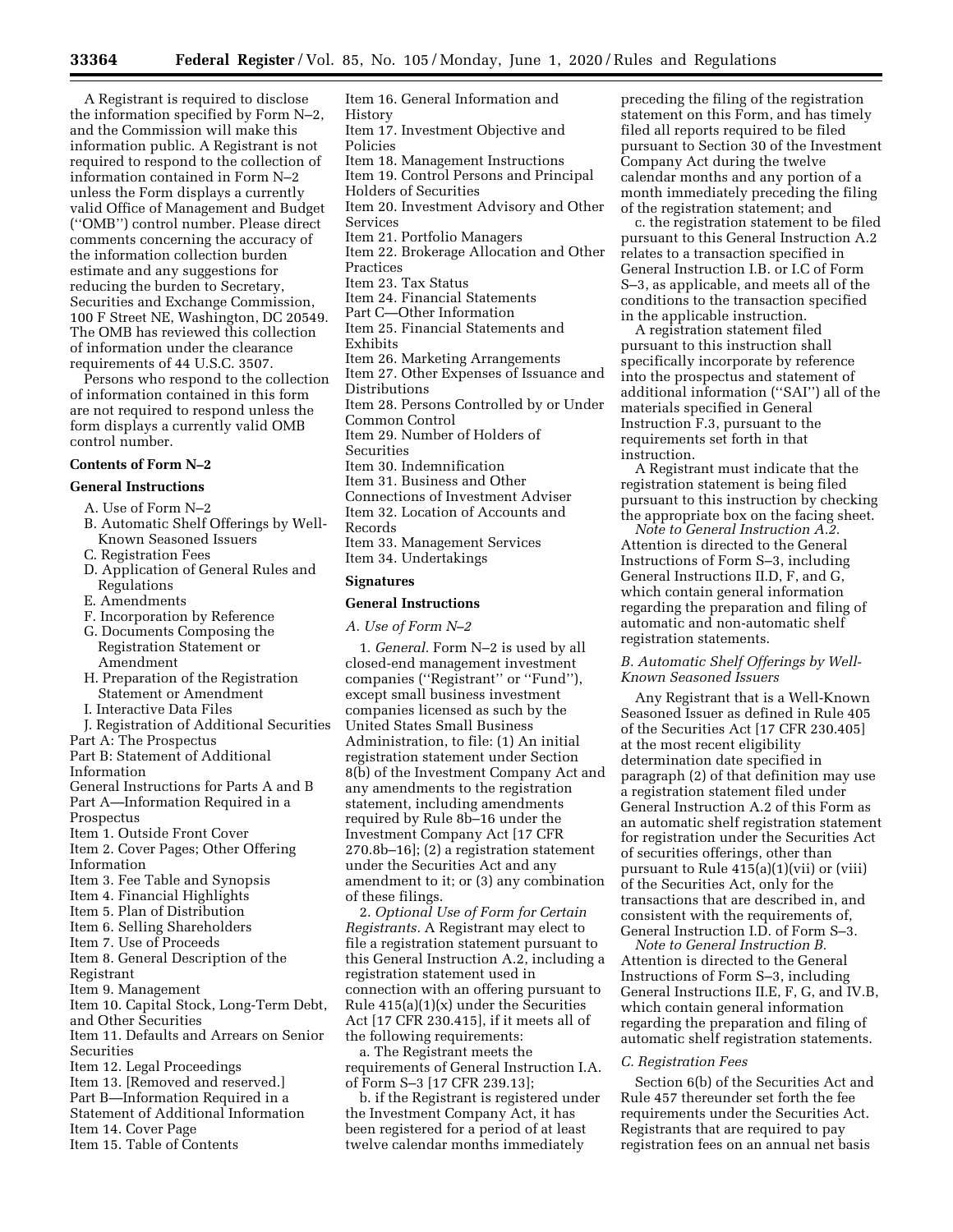pursuant to Rule 24f–2 under the Investment Company Act must provide payment using Form 24F–2.

# *D. Application of General Rules and Regulations*

If the registration statement is being filed under both the Securities and Investment Company Acts or under only the Securities Act, the General Rules and Regulations under the Securities Act, particularly Regulation C, shall apply. If the registration statement is being filed under only the Investment Company Act, the General Rules and Regulations under the Investment Company Act, particularly those under Section 8(b), shall apply.

## *E. Amendments*

1. Paragraph (a) of Rule 8b–16 under the Investment Company Act requires closed-end management investment companies to annually amend the Investment Company Act registration statement. Paragraph (b) of Rule 8b–16 exempts a closed-end management investment company from this requirement if it provides certain information specified by that rule to shareholders in its annual report.

2. If Form N–2 is used to file a registration statement under both the Securities and Investment Company Acts, any amendment of that registration statement shall be deemed to be filed under both Acts unless otherwise indicated on the facing sheet.

3. Registrants offering securities on a delayed or continuous basis in reliance upon Rule 415 under the Securities Act must provide the undertakings with respect to post-effective amendments required by Item 34 of Form N–2.

4. A post-effective amendment to a registration statement on this Form, or a registration statement filed for the purpose of registering additional shares of common stock for which a registration statement filed on this Form is effective or for the purpose of complying with Rule 415(a)(5) and (a)(6), filed on behalf of a Registrant which makes periodic repurchase offers pursuant to Rule 23c–3 under the Investment Company Act [17 CFR 270.23c–3] or which makes a continuous offering of securities pursuant to Rule 415(a)(1)(ix) under the Securities Act may become effective automatically in accordance with Rule 486 under the Securities Act [17 CFR 230.486], as applicable. In accordance with Rule 429 under the Securities Act [17 CFR 230.429], a Registrant filing a new registration statement for the purpose of registering additional shares of common stock may use a prospectus with respect to the additional shares

also in connection with the shares covered by earlier registration statements if such prospectus includes all of the information which would currently be required in a prospectus relating to the securities covered by the earlier statements. The filing fee required by the Securities Act and Rule 457 under the Securities Act shall be paid with respect to the additional shares only.

## *F. Incorporation by Reference*

1. *General Requirements.* All incorporation by reference must comply with the requirements of this Form and the following rules on incorporation by reference: Rule 411 under the Securities Act [17 CFR 230.411] (general rules on incorporation by reference in a prospectus); Rule 303 of Regulation S– T [17 CFR 232.303] (specific requirements for electronically filed documents); and Rule 0–4 [17 CFR 270.0–4], (additional rules on incorporation by reference for investment companies).

2. Specific Requirements for Incorporation by Reference for Registrants Not Relying on General Instruction A.2.

a. A Registrant may not incorporate by reference into a prospectus information that Part A of this Form requires to be included in a prospectus, except as specifically permitted by Part A of this Form or paragraph F.2.d below.

b. A Registrant may incorporate by reference any or all of the SAI into the prospectus (but not to provide any information required by Part A to be included in the prospectus) without delivering the SAI with the prospectus.

c. A Registrant may incorporate by reference into the SAI or its response to Part C, information that Parts B and C require to be included in the Registrant's registration statement.

d. A Registrant may incorporate by reference into the prospectus or the SAI in response to Items 4.1 or 24 of this Form the information contained in Form N–CSR [17 CFR 249.331 and 274.128] or any report to shareholders meeting the requirements of Section 30(e) of the Investment Company Act and Rule 30e– 1 [17 CFR 270.30e–1] thereunder (and a Registrant that has elected to be regulated as a business development company may so incorporate into Items 4.1, 4.2, 8.6.c, or 24 of this Form the information contained in its annual report under the Exchange Act), provided:

(1) The material incorporated by reference is prepared in accordance with, and covers the periods specified by, this Form; and

(2) the Registrant states in the prospectus or the SAI, at the place where the information required by Items 4.1, 4.2, 8.6.c., or 24 of this Form would normally appear, that the information is incorporated by reference from a report to shareholders or a report on Form N– CSR or an annual report on Form 10– K [17 CFR 249.310]. (The Registrant also may describe briefly, in either the prospectus, the SAI, or Part C of the registration statement (in response to Item 25.1) those portions of the report to shareholders or report on Form N– CSR or Form 10–K that are not incorporated by reference and are not a part of the registration statement.)

3. *Specific Requirements for Incorporation by Reference for Certain Registrants.* If a Registrant is filing a registration statement pursuant to General Instruction A.2, the following requirements apply:

a. Backward Incorporation by Reference. The documents listed in (1) and (2) below shall be specifically incorporated by reference into the prospectus and SAI by means of a statement to that effect in the prospectus and SAI listing all such documents:

(1) The Registrant's latest annual report filed pursuant to Section 13(a) or Section 15(d) of the Exchange Act that contains financial statements for the Registrant's latest fiscal year for which a Form N–CSR or Form 10–K was required to be filed;

(2) all other reports filed pursuant to Section 13(a) or Section 15(d) of the Exchange Act since the end of the fiscal year covered by the annual report referred to in (1) above; and

(3) if capital stock is to be registered and securities of the same class are registered under Section 12 of the Exchange Act, the description of such class of securities which is contained in a registration statement filed under the Exchange Act, including any amendment or reports filed for the purpose of updating such description.

b. *Forward Incorporation by Reference.* The prospectus and SAI shall also state that all documents subsequently filed by the Registrant pursuant to Sections 13(a), 13(c), 14, or 15(d) of the Exchange Act, prior to the termination of the offering shall be deemed to be incorporated by reference into the prospectus and SAI.

c. *Use of Information to be Incorporated.* Any information required in the prospectus and SAI in response to Items 3–12 and Items 16–24 of this Form may be included in the prospectus and SAI through documents filed pursuant to Sections 13(a), 14, or 15(d) of the Exchange Act that are incorporated or deemed incorporated by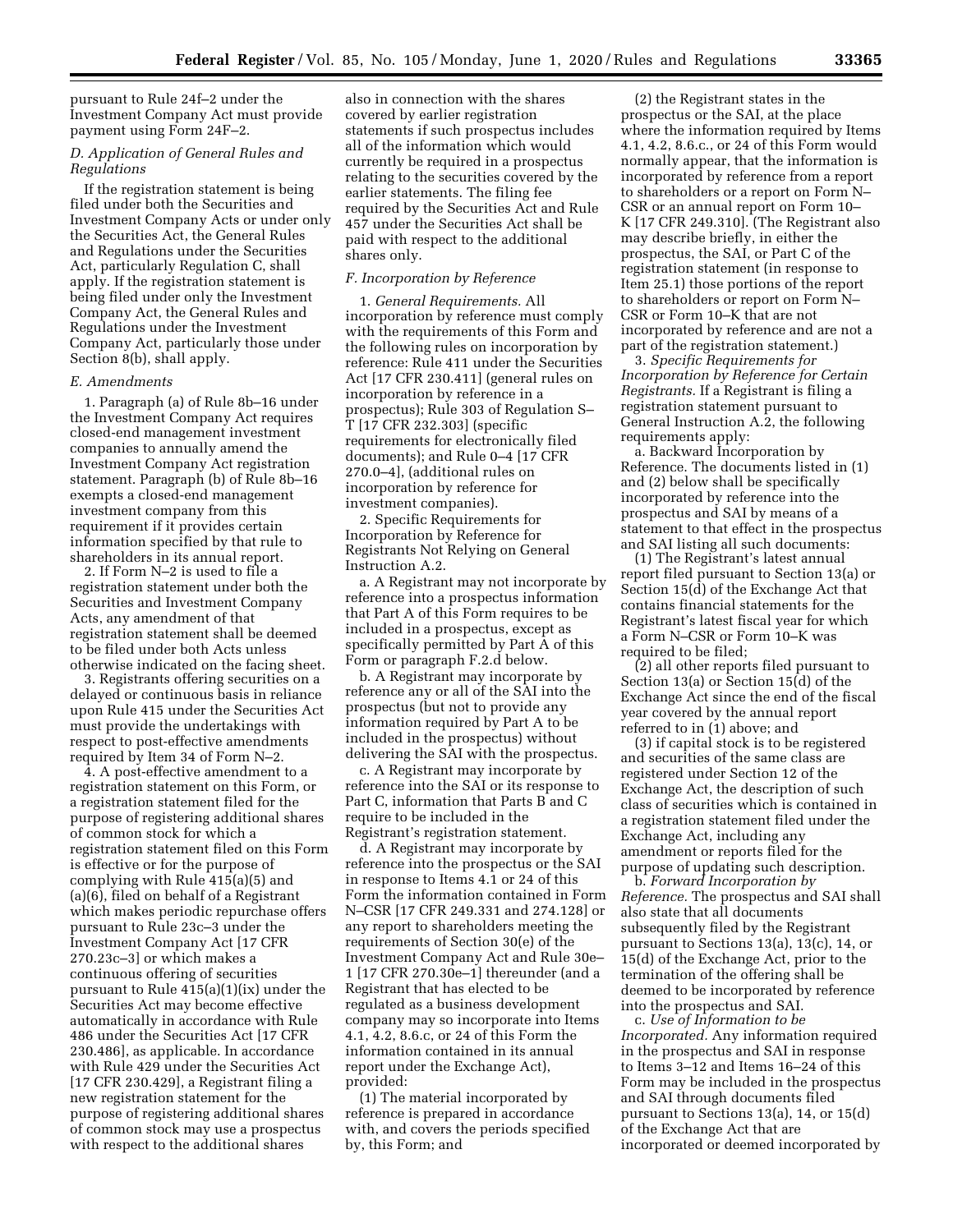reference into the prospectus and SAI that are part of the registration statement.

*Instruction.* Attention is directed to Rule 439 under the Securities Act [17 CFR 230.439] regarding consent to use of material incorporated by reference.

4. *Disclosure.* 

a. The Registrant must make its prospectus, SAI, and any periodic and current reports filed pursuant to Section 13 or Section 15(d) of the Exchange Act that are incorporated by reference readily available and accessible on a website maintained by or for the Registrant and containing information about the Registrant.

b. The Registrant must state in its prospectus and SAI:

 $(1)$  That it will provide to each person, including any beneficial owner, to whom a prospectus or SAI is delivered, a copy of any or all information that has been incorporated by reference into the prospectus or SAI but not delivered with the prospectus or SAI;

(2) that it will provide this information upon written or oral request;

(3) that it will provide this information at no charge;

(4) the name, address, telephone number, and email address, if any, to which the request for this information must be made; and

(5) the Registrant's website address where the prospectus, SAI, and any incorporated information may be accessed.

*Instruction.* If the Registrant sends any of the information that is incorporated by reference into the prospectus or SAI to security holders, it also must send any exhibits that are specifically incorporated by reference into that information.

c. The Registrant also must:

(1) Identify the reports and other information that it files with the SEC; and

(2) state that the SEC maintains an internet site that contains reports, proxy and information statements, and other information regarding issuers that file electronically with the SEC and state the address of that site (*<http://www.sec.gov>*).

## *G. Documents Composing the Registration Statement or Amendment*

1. A registration statement or an amendment to it filed under both the Securities and Investment Company Acts consists of the facing sheet of the Form, Part A, Part B, Part C, required signatures, all other documents filed as a part of the registration statement, and documents or information permitted to be incorporated by reference.

2. A registration statement or amendment to it that is filed under only the Securities Act shall contain all the information and documents specified in paragraph 1 of this Instruction G.

3. A registration statement or an amendment to it that is filed under only the Investment Company Act shall consist of the facing sheet of the Form, responses to all items of Parts A and B except Items 1, 2, 3.2, 4, 5, 6, and 7 of Part A, responses to all items of Part C except Items 25.2.h, 25.2.*l,* 25.2.n, and 25.2.o, required signatures, and all other documents that are required or which the Registrant may file as part of the registration statement.

# *H. Preparation of the Registration Statement or Amendment*

The following instructions for completing Form N–2 are divided into three parts. Part A relates to the prospectus required by Section 10(a) of the Securities Act. Part B relates to the SAI that must be provided upon request to recipients of the prospectus. Part C relates to other information that is required to be in the registration statement.

#### *I. Interactive Data Files*

1. An Interactive Data File as defined in Rule 11 of Regulation S–T [17 CFR 232.11] is required to be submitted to the Commission in the manner provided by Rule 405 of Regulation S–T [17 CFR 232.405] for any registration statement or post-effective amendment thereto filed on Form N–2 that contains the cover page information specified in Rule 405 of Regulation S–T. The Interactive Data File must be submitted either with the filing, or as an amendment to the registration statement to which it relates that is submitted on or before the date the registration statement or posteffective amendment that contains the related information becomes effective.

2. An Interactive Data File is required to be submitted to the Commission in the manner provided by Rule 405 of Regulation S–T for any registration statement or post-effective amendment thereto filed on Form N–2 or for any form of prospectus filed pursuant to Rule 424 under the Securities Act [17 CFR 230.424] that includes or amends information provided in response to Items 3.1, 4.3, 8.2.b, 8.2.d, 8.3.a, 8.3.b, 8.5.b, 8.5.c, 8.5.e, 10.1.a–d, 10.2.a–c, 10.2.e, 10.3, or 10.5. The Interactive Data File must be submitted either with the filing, or as an amendment to the registration statement to which it relates, on or before the date the registration statement or post-effective amendment that contains the related information becomes effective.

Interactive Data Files must be submitted with the filing made pursuant to Rule 424.

3. If a Registrant is filing a registration statement pursuant to General Instruction A.2, an Interactive Data File is required to be submitted to the Commission in the manner provided by Rule 405 of Regulation S–T for any of the documents listed in General Instruction F.3.(a) or General Instruction F.3.(b) that include or amend information provided in response to Items 3.1, 4.3, 8.2.b, 8.2.d, 8.3.a, 8.3.b, 8.5.b, 8.5.c, 8.5.e, 10.1.a–d, 10.2.a–c, 10.2.e, 10.3, or 10.5. The Interactive Data File must be submitted with the filing of the document(s) listed in General Instruction F.3.(a) or General Instruction F.3.(b).

4. The Interactive Data Files must be submitted in accordance with the specifications in the EDGAR Filer Manual, and must be submitted in such a manner that—for any information that does not relate to all of the classes of a Registrant—will permit each class of the Registrant to be separately identified.

# *J. Registration of Additional Securities*

With respect to the registration of additional securities for an offering pursuant to Rule 462(b) under the Securities Act [17 CFR 230.462], the Registrant may file a registration statement consisting only of the following: the facing page; a statement that the contents of the earlier registration statement, identified by file number, are incorporated by reference; required opinions and consents; the signature page; and any price-related information omitted from the earlier registration statement in reliance on Rule 430A [17 CFR 230.430A] that the Registrant chooses to include in the new registration statement. The information contained in such a Rule 462(b) registration statement shall be deemed to be part of the earlier registration statement as of the date of effectiveness of the Rule 462(b) registration statement. Any opinion or consent required in such a registration statement may be incorporated by reference from the earlier registration statement with respect to the offering, if: (i) Such opinion or consent expressly provides for such incorporation; and (ii) such opinion relates to the securities registered pursuant to Rule 462(b). See Rules 411(c), 439(b), and 483(c) under the Securities Act [17 CFR 230.483].

#### Part A: The Prospectus

The purpose of the prospectus is to provide essential information about the Registrant in a way that will help investors make informed decisions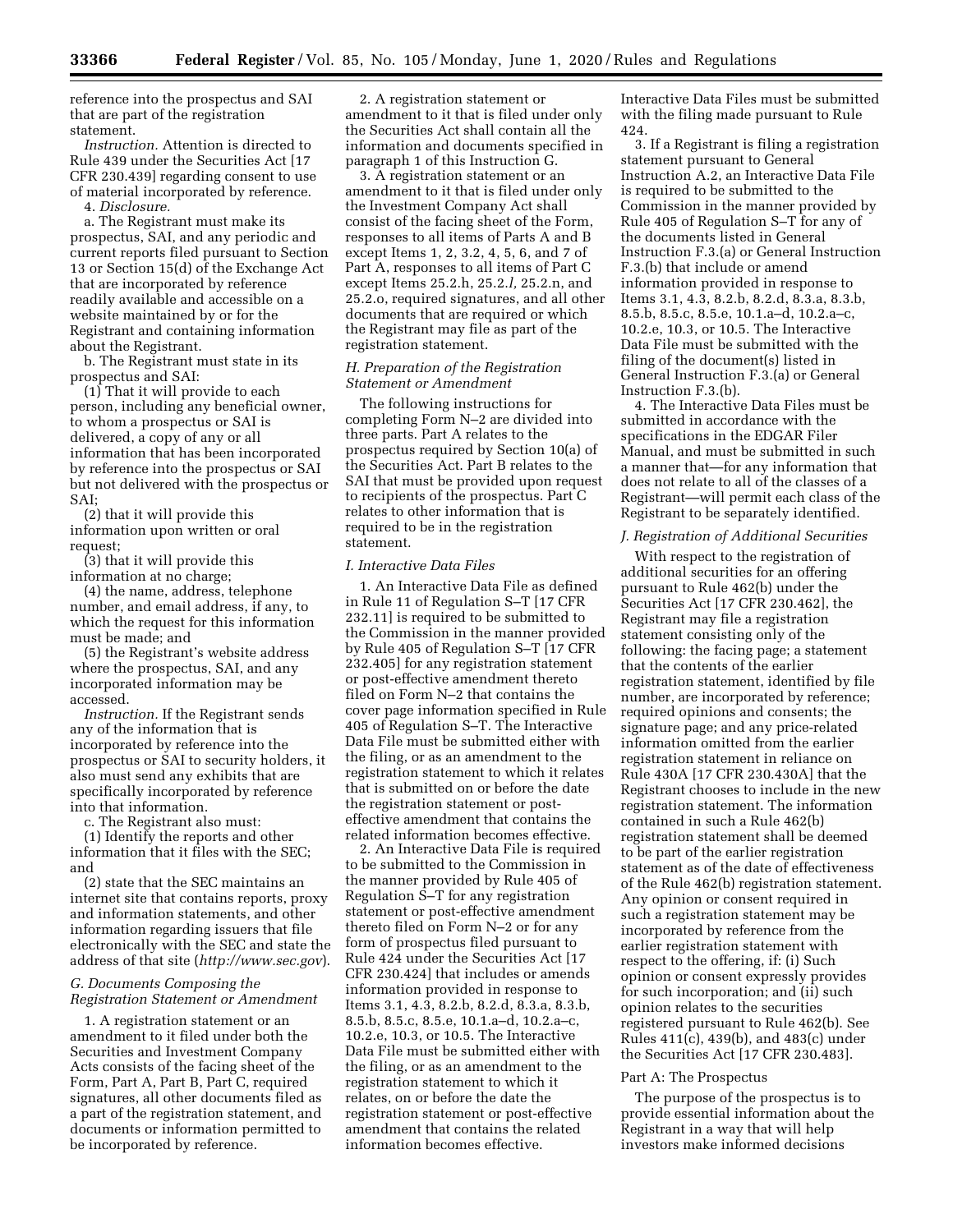about whether to purchase the securities being offered. THE INFORMATION IN THE PROSPECTUS SHOULD BE CLEAR, CONCISE, AND UNDERSTANDABLE. AVOID THE USE OF TECHNICAL OR LEGAL TERMS, COMPLEX LANGUAGE, OR EXCESSIVE DETAIL.

Responses to the items of Part A should be as simple and direct as possible and should include only information needed to understand the fundamental characteristics of the Registrant. Descriptions of practices that are required by law generally should not include detailed discussions of the law itself. No response is required for inapplicable items.

## Part B: Statement of Additional Information

The items in Part B call for additional information about the Registrant that may be of interest to some investors. Part B also allows the Registrant to augment discussions of matters described in the prospectus with additional information the Registrant believes may be of interest to some investors. If information is included in the prospectus, it need not be repeated in the SAI, and a Registrant need not prepare a SAI or refer to it in the prospectus (or provide the undertaking required by Item 34.7 as to the SAI) if all of the information required to be in the SAI is included in the prospectus. A Registrant placing information in Part B should not repeat information that is in the prospectus, except where necessary to make Part B understandable.

Information in the SAI need not be included in the prospectus or be sent to investors with the prospectus provided that the cover page of the prospectus states that the SAI is available upon oral or written request and without charge, and includes a toll-free telephone number and email address, if any, for use by prospective investors to request the SAI. If the request is made prior to delivery of a confirmation with respect to a security offered by the prospectus, the SAI must be sent in a manner reasonably calculated for it to arrive prior to the confirmation. The SAI may be sent to the address to which the prospectus was delivered, unless the requester provides an alternate address for delivery of the SAI.

## General Instructions for Parts A and B

1. The information in the prospectus and the SAI should be organized to make it easy to understand the organization and operation of the Registrant. The information need not be in any particular order, with the exception that Items 1, 2, 3, and 4 must appear in order in the prospectus and may not be preceded or separated by any other information.

2. The prospectus or the SAI may contain more information than called for by this Form, provided the information is not incomplete, inaccurate, or misleading and does not, because of its nature, quantity, or manner of presentation, obscure or impede understanding of required information.

3. The requirements for dating the prospectus apply equally to dating the SAI for purposes of Rule 423 under the Securities Act [17 CFR 230.423]. The SAI should be made available at the same time that the prospectus becomes available for purposes of Rules 430 and 460 under the Securities Act [17 CFR 230.430 and 230.460].

4. The prospectus should not be presented in fold-out or road-map type fashion.

5. Instructions for charts, graphs, and sales literature:

(a) A registration statement may include any chart, graph, or table that is not misleading; however, only the fee table and the table of contents (required by Rule 481(c) under the Securities Act [17 CFR 230.481]) may precede the financial highlights specified in Item 4.

(b) If ''sales literature'' is included in the prospectus, (1) it should not significantly lengthen the prospectus nor obscure essential disclosure, and (2) members of the Financial Industry Regulatory Authority (''FINRA'') are not relieved of the filing and other FINRA requirements for investment company sales literature. (*See* Securities Act Release No. 5359, Jan. 26, 1973 [38 FR 7220 (Mar. 19, 1973)].)

## **Part A—Information Required in a Prospectus**

## **Item 1. Outside Front Cover**

1. The outside front cover must contain the following information:

a. the Registrant's name;

b. identification of the type of Registrant (*e.g.,* bond fund, balanced fund, business development company, etc.) or a brief statement of the Registrant's investment objective(s);

c. the title and amount of securities offered and a brief description of such securities (unless not necessary to indicate the material terms of the securities, as in the case of an issue of common stock with full voting rights and the dividend and liquidation rights usually associated with common stock);

d. a statement that (A) the prospectus sets forth concisely the information about the Registrant that a prospective investor ought to know before investing; (B) the prospectus should be retained for future reference; and (C) additional information about the Registrant has been filed with the Commission and is available upon written or oral request and without charge (this statement should explain how to obtain the SAI, and whether any of it has been incorporated by reference into the prospectus). This statement should also explain how to obtain the Registrant's annual and semi-annual reports to shareholders. Provide a toll-free (or collect) telephone number for investors to call, and email address, if any, to request the Registrant's SAI; annual report; semi-annual report; or other information about the Registrant; and to make shareholder inquiries. Also state whether the Registrant makes available its SAI and annual and semi-annual reports, free of charge, on or through the Registrant's website at a specified internet address. If the Registrant does not make its SAI and shareholder reports available in this manner, disclose the reasons why it does not do so (including, where applicable, that the Registrant does not have an internet website). Also include the information that the Commission maintains a website (*<http://www.sec.gov>*) that contains the SAI, material incorporated by reference, and other information regarding Registrants;

e. the date of the prospectus and the date of the Statement of Additional Information;

f. if any of the securities being registered are to be offered for the account of shareholders, a statement to that effect;

g. information in substantially the tabular form indicated as to all securities being registered that are to be offered for cash (estimate, if necessary):

| Price to public     | Sales load | Proceeds to registrant or other persons |
|---------------------|------------|-----------------------------------------|
| Per Share.<br>Total |            |                                         |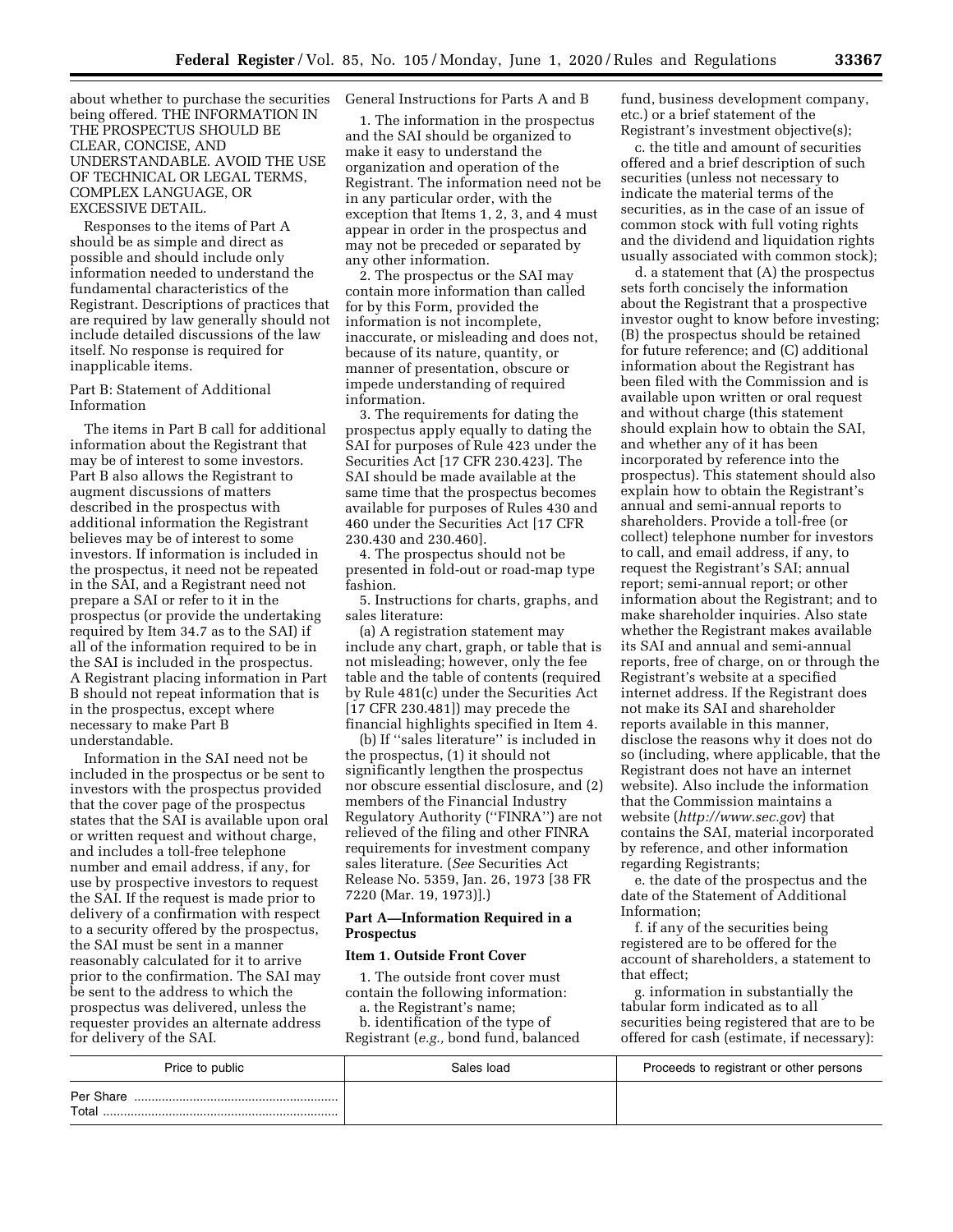# **33368 Federal Register** / Vol. 85, No. 105 / Monday, June 1, 2020 / Rules and Regulations

#### *Instructions.*

*1.* If it is impracticable to state the price to the public, briefly explain how the price will be determined (*e.g.,* by reference to net asset value). If the securities will be offered at the market, indicate the market involved and the market price as of the latest practicable date.

*2.* The term ''sales load'' is defined in Section 2(a)(35) of the Investment Company Act. Subject to Instruction 3, only include the portion of the sales load that consists of underwriting discounts and commissions, and include any commissions paid by selling shareholders (the term ''commissions'' is defined in paragraph 17 of Schedule A of the Securities Act [15 U.S.C. 77aa(17)]). Commissions paid by other persons and other consideration to underwriters shall be noted in the second column and briefly described in a footnote.

*3.* Include in the table as sales load amounts borrowed to pay underwriting discounts and commissions or any other offering costs that are required to be repaid in less than one year. Exclude from the table, but include in a note thereto, the amount of funds borrowed to pay such costs that are required to be repaid in more than one year, and provide a cross-reference to the prospectus discussion of the borrowed amounts and the effect of repayment on fund assets available for investment.

*4.* Where an underwriter has received an over-allotment option, present maximum-minimum information in the

price table or in a note thereto, based on the purchase of all or none of the shares subject to the option. The terms of the option may be described briefly in response to Item 5 rather than on the prospectus cover page.

*5.* If the securities are to be offered on a best efforts basis, set forth the termination date of the offering, any minimum required purchase, and any arrangements to place the funds received in an escrow, trust, or similar arrangement. If no arrangements have been made, so state. Set forth the following table in lieu of the ''Total'' information called for by the required table.

| Price to public | Sales load | Proceeds to registrant or other persons |
|-----------------|------------|-----------------------------------------|
|                 |            |                                         |

*6.* Set forth in a note to the proceeds column the total of other expenses of issuance and distribution called for by Item 27, stated separately for the Registrant and for the selling shareholders, if any.

h. the statements required by paragraphs (1) and (2) of Rule 481(b) under the Securities Act;

i. if the Registrant's securities have no history of public trading, a prominent statement to that effect and a statement describing the tendency of closed-end fund shares to trade frequently at a discount from net asset value and the risk of loss this creates for investors purchasing shares in the initial public offering;

*Instruction.* A Registrant may omit the discount statement if it believes that, as a result of its investment or other policies, its capital structure, or the markets in which its shares trade, its shares are unlikely to trade at a discount from net asset value.

j. a cross-reference to the prospectus discussion of any factors that make the offering speculative or one of high risk, printed in bold face common type at least as large as ten point modern type and at least two points leaded; and

*Instruction.* No cross-reference is required where the risks associated with securities in which the Registrant is authorized to invest are only the basic risks of investing in securities (*e.g.,* the risk that the value of portfolio securities may fluctuate depending upon market conditions, or the risks that debt securities may be prepaid and the proceeds from the prepayments invested reports in paper free of charge. You can

in debt instruments with lower interest rates). Include the cross-reference if the nature of the Registrant's investment objectives, investment policies, capital structure, or the trading markets for the Registrant's securities increase the likelihood that an investor could lose a significant portion of his or her investment.

k. any other information required by Commission rules or by any other governmental authority having jurisdiction over the Registrant or the issuance of its securities.

l. A statement to the following effect, if applicable:

Beginning on [date], as permitted by regulations adopted by the Securities and Exchange Commission, paper copies of the Registrant's shareholder reports will no longer be sent by mail, unless you specifically request paper copies of the reports from the Registrant [or from your financial intermediary, such as a broker-dealer or bank]. Instead, the reports will be made available on a website, and you will be notified by mail each time a report is posted and provided with a website link to access the report.

If you already elected to receive shareholder reports electronically, you will not be affected by this change and you need not take any action. You may elect to receive shareholder reports and other communications from the Registrant [or your financial intermediary] electronically by [insert instructions].

You may elect to receive all future

inform the Registrant [or your financial intermediary] that you wish to continue receiving paper copies of your shareholder reports by [insert instructions]. Your election to receive reports in paper will apply to all funds held with [the fund complex/your financial intermediary].

2. The cover page may include other information if it does not, by its nature, quantity, or manner of presentation impede understanding of the required information.

## **Item 2. Cover Pages; Other Offering Information**

1. Disclose whether any national securities exchange or the Nasdaq Stock Market lists the securities offered, naming the particular market(s), and identify the trading symbol(s) for those securities on the inside front or outside back cover page of the prospectus, unless the information appears on the front cover page.

2. Provide the information required by paragraph (d) of Rule 481 under the Securities Act in an appropriate place in the prospectus.

3. Provide the information required by paragraph (e) of Rule 481 under the Securities Act on the outside back cover page of the prospectus.

## **Item 3. Fee Table and Synopsis**

1. If the prospectus offers common stock of the Registrant, include information about the costs and expenses that the investor will bear directly or indirectly, using the captions and tabular format illustrated below: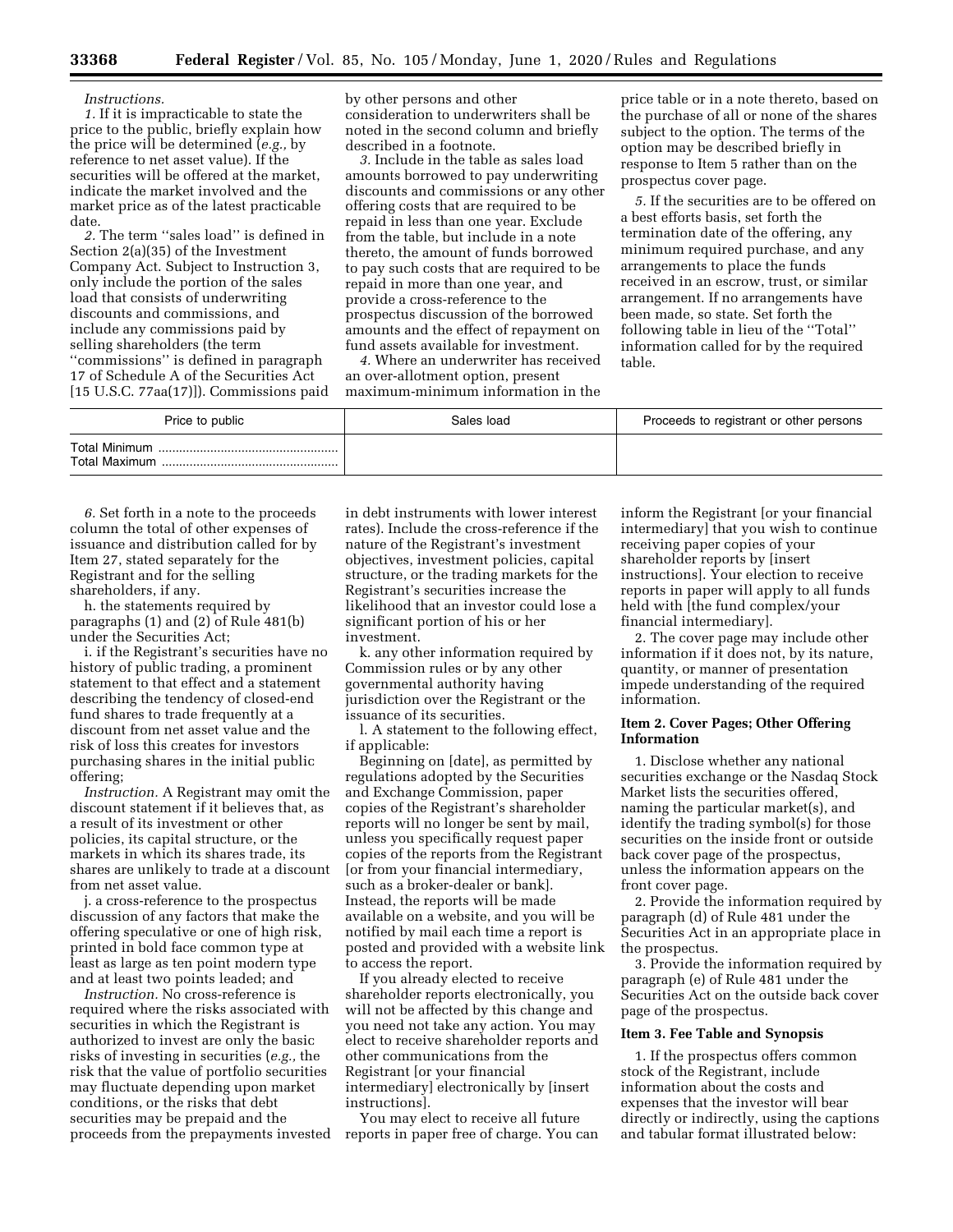| <b>Shareholder Transaction Expenses</b>                                                          |              |         |         |          |               |
|--------------------------------------------------------------------------------------------------|--------------|---------|---------|----------|---------------|
| Sales Load (as a percentage of offering price)                                                   |              |         |         |          | $\frac{0}{0}$ |
| Dividend Reinvestment and Cash Purchase Plan Fees                                                |              |         |         |          |               |
| <b>Annual Expenses</b> (as a percentage of net assets attributable to common shares)             |              |         |         |          |               |
| <b>Management Fees</b>                                                                           |              |         |         |          | $\frac{0}{0}$ |
| <b>Interest Payments on Borrowed Funds</b>                                                       |              |         |         |          | $\frac{0}{0}$ |
| Other expenses                                                                                   |              |         |         |          | $\frac{0}{0}$ |
|                                                                                                  |              |         |         |          | $\frac{0}{0}$ |
|                                                                                                  |              |         |         |          | $\frac{0}{0}$ |
|                                                                                                  |              |         |         |          | $\frac{0}{0}$ |
| <b>Total Annual Expenses</b>                                                                     |              |         |         |          | $\frac{0}{0}$ |
| <b>Example</b>                                                                                   | 1 year       | 3 years | 5 years | 10 years |               |
| You would pay the following expenses<br>on a \$1,000 investment, assuming a 5%<br>annual return: | $\mathbb{S}$ | \$      | \$      | \$       |               |

## *Instructions.*

## *General Instructions*

*1.* Immediately after the table, provide a brief narrative explaining that the purpose of the table is to assist the investor in understanding the various costs and expenses that an investor in the fund will bear directly or indirectly. Include, where appropriate, crossreferences to the relevant sections of the prospectus for more complete descriptions of the various costs and expenses.

*2.* Any caption not applicable to the Registrant may be omitted from the table.

*3.* Round all dollar figures to the nearest dollar and all percentages to the nearest hundredth of one percent.

## Shareholder Transaction Expenses

*4.* ''Dividend Reinvestment and Cash Purchase Plan Fees'' include all fees (except brokerage commissions) that are charged to participating shareholder accounts. The basis on which such fees are imposed should be described briefly in a note to the table.

*5.* If the Registrant (or any other party under an agreement with the Registrant) charges any other transaction fee, add another caption describing it, and list

the maximum amount of the fee or basis on which the fee is deducted. Underwriters' compensation that is paid with the proceeds of debt that is not to be repaid within one year need not be identified as sales load, but should be set forth as a shareholder transaction expense with a brief narrative following the table explaining the nature of such payments.

#### Annual Expenses

*6.* State the basis on which payments will be made. ''Other Expenses'' should be estimated and stated (after any expense reimbursement or waiver) as a percentage of net asset value attributable to common shares. State in the narrative following the table that ''Other Expenses'' are based on estimated amounts for the current fiscal year.

*7.a.* ''Management Fees'' include investment advisory fees (including any component thereof based on the performance of the Registrant), any other management fees payable to the investment adviser or its affiliates, and administrative fees payable to the investment adviser or its affiliates not included as ''Other Expenses,'' and any expenses incurred within the Registrant's own organization in connection with the research, selection,

and supervision of investments. Where management fees are ''tiered'' or based on a ''sliding scale,'' they should be calculated based on the fund's asset size after giving effect to the anticipated net proceeds of the present offering. In the case of a performance fee arrangement, assume the base fee. With respect to a best-efforts offering with breakpoints, assume the maximum fee will be payable.

*b.* In lieu of the information about management fees required by Item 3.1, a business development company with a fee structure that is not based solely on the aggregate amount of assets under management should provide disclosure concerning the fee arrangement to allow investors to assess its impact on the Registrant's expenses; a business development company may use any appropriate expense categories and may include items that may not, for accounting purposes, be treated as expenses. A business development company with special fee arrangements should provide a cross-reference, where applicable, to the discussion in Item 9.1.a of special management compensation plans.

*8.* ''Interest Payments on Borrowed Funds'' include all interest paid in connection with outstanding loans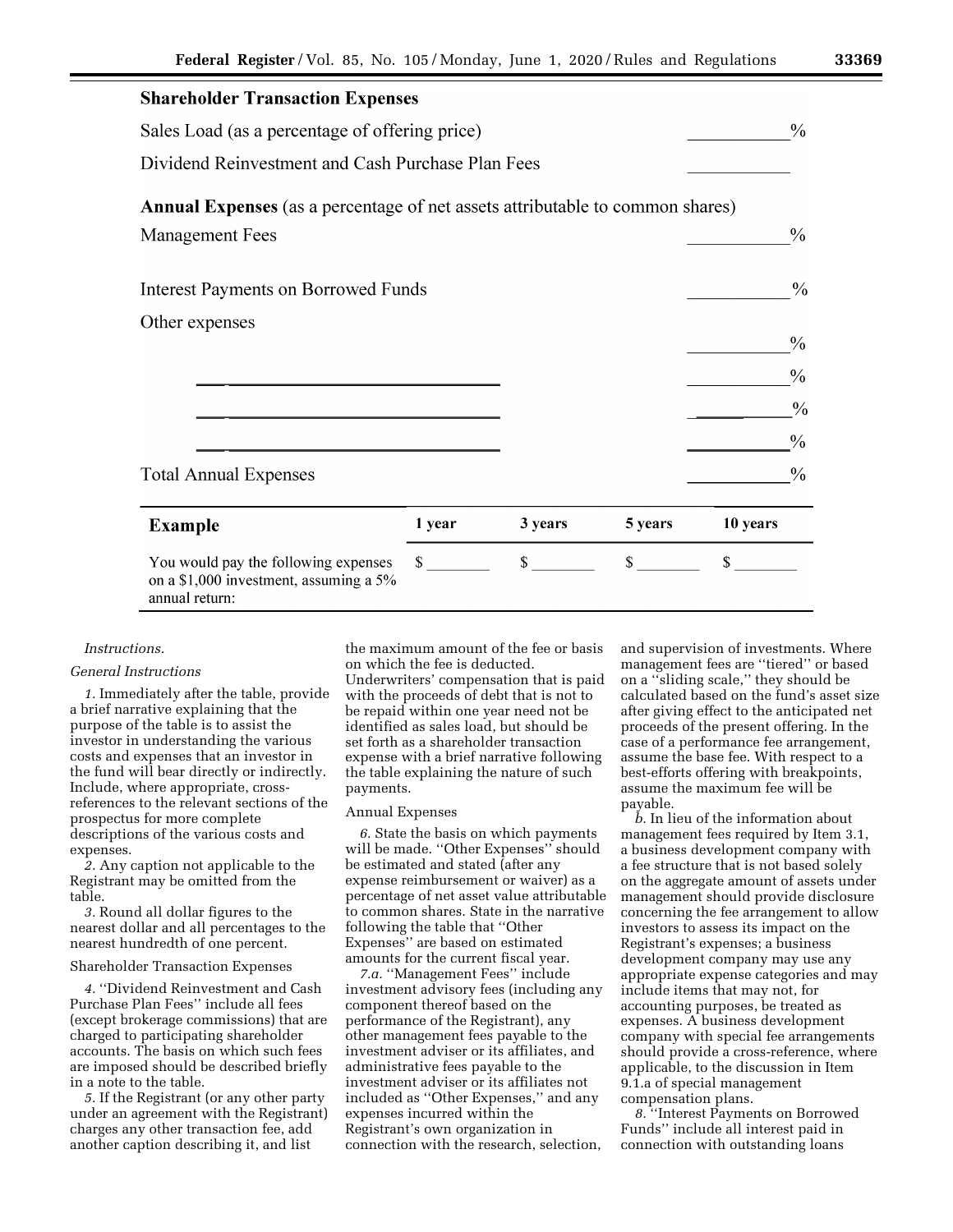(including interest paid on funds borrowed to pay underwriting expenses), bonds, or other forms of debt. Show interest expenses as a percentage of net assets attributable to common shares and not the face amount of debt.

9. "Other Expenses" include all expenses (except fees and expenses reported in other items in the table) that are deducted from the Registrant's assets and will be reflected as expenses in the Registrant's statement of operations (including increases resulting from complying with paragraph 2(g) of Rule 6–07 [17 CFR 210.6–07] of Regulation S–X).

*10. a.* If the Registrant invests, or intends to invest based upon the anticipated net proceeds of the present

offering, in shares of one or more ''Acquired Funds,'' add a subcaption to the ''Annual Expenses'' portion of the table directly above the subcaption titled ''Total Annual Expenses.'' Title the additional subcaption: ''Acquired Fund Fees and Expenses.'' Disclose in the subcaption fees and expenses incurred indirectly by the Registrant as a result of investment in shares of one or more Acquired Funds. For purposes of this Item, an ''Acquired Fund'' means any company in which the Registrant invests or intends to invest (A) that is an investment company or (B) that would be an investment company under Section 3(a) of the Investment Company Act but for the exceptions to that definition provided for in Sections

 $3(c)(1)$  and  $3(c)(7)$  of the Investment Company Act. If a Registrant uses another term in response to other requirements of this Form to refer to Acquired Funds, it may include that term in parentheses following the subcaption title. In the event the fees and expenses incurred indirectly by the Registrant as a result of investment in shares of one or more Acquired Funds do not exceed 0.01 percent (one basis point) of average net assets of the Registrant, the Registrant may include these fees and expenses under the subcaption ''Other Expenses'' in lieu of this disclosure requirement.

*b.* Determine the ''Acquired Fund Fees and Expenses'' according to the following formula:

# AFFE = [(F1/FY)\*AI1\* D1]+[(F2/FY)\*AI2\* D2]+[(F3/FY)\*AI3\* D3] + TRANSACTION FEES + INCENTIVE ALLOCATIONS

|                         | Average Net Assets of the Registrant                                                                                                                                                                                           |
|-------------------------|--------------------------------------------------------------------------------------------------------------------------------------------------------------------------------------------------------------------------------|
| Where:                  | Acquired Fund fees and expenses;                                                                                                                                                                                               |
|                         | Total annual operating expense ratio for each Acquired Fund;<br>Number of days in the relevant fiscal year;                                                                                                                    |
|                         | Average invested balance in each Acquired Fund;<br>Number of days invested in each Acquired Fund;                                                                                                                              |
| "Transaction Fees"      | The total amount of sales loads, redemption fees, or other transaction fees paid by the Registrant in<br>connection with acquiring or disposing of shares in any Acquired Funds during the most recent fis-<br>cal year; and   |
| "Incentive Allocations" | Any allocation of capital from the Acquiring Fund to the adviser of the Acquired Fund (or its affiliate)<br>based on a percentage of the Acquiring Fund's income, capital gains and/or appreciation in the Ac-<br>quired Fund. |

*c.* Calculate the average net assets of the Registrant for the most recent fiscal year, as provided in Item 4.1 (*see*  Instruction 15 to Item 4.1), and include the anticipated net proceeds of the present offering.

*d.* The total annual operating expense ratio used for purposes of this calculation (F1) is the annualized ratio of operating expenses to average net assets for the Acquired Fund's most recent fiscal period as disclosed in the Acquired Fund's most recent shareholder report. If the ratio of expenses to average net assets is not included in the most recent shareholder report or the Acquired Fund is a newly formed fund that has not provided a shareholder report, then the ratio of expenses to average net assets of the Acquired Fund is the ratio of total annual operating expenses to average annual net assets of the Acquired Fund for its most recent fiscal period as disclosed in the most recent communication from the Acquired Fund to the Registrant. If the Registrant has a written fee agreement with the Acquired Fund that would affect the ratio of expenses to average net assets as disclosed in the Acquired Fund's most

recent shareholder report, the Registrant should determine the ratio of expenses to average net assets for the Acquired Fund's most recent fiscal period using the written fee agreement. For purposes of this instruction: (i) Acquired Fund expenses include increases resulting from brokerage service and expense offset arrangements and reductions resulting from fee waivers or reimbursements by the Acquired Funds' investment advisers or sponsors; and (ii) Acquired Fund expenses do not include any expenses (*i.e.,* performance fees) that are calculated solely upon the realization and/or distribution of gains, or the sum of the realization and/or distribution of gains and unrealized appreciation of assets distributed inkind. If an Acquired Fund has no operating history, include in the Acquired Funds' expenses any fees payable to the Acquired Fund's investment adviser or its affiliates stated in the Acquired Fund's registration statement, offering memorandum or other similar communication without giving effect to any performance.

*e.* If a Registrant has made investments in the most recent fiscal year, to determine the average invested balance (AI1), the numerator is the sum of the amount initially invested in an Acquired Fund during the most recent fiscal year (if the investment was held at the end of the previous fiscal year, use the amount invested as of the end of the previous fiscal year) and the amounts invested in the Acquired Fund no less frequently than monthly during the period the investment is held by the Registrant (if the investment was held through the end of the fiscal year, use each month-end through and including the fiscal year-end). Divide the numerator by the number of measurement points included in the calculation of the numerator (*i.e.,* if an investment is made during the fiscal year and held for 3 succeeding months, the denominator would be 4).

*f.* For investments based upon the anticipated net proceeds from the present offering, base the ''Acquired Fund Fees and Expenses'' on: (i) Assumptions about specific funds in which the Registrant expects to invest, (ii) estimates of the amount of assets the Registrant expects to invest in each of those Acquired Funds, and (iii) an assumption that the investment was held for all of the Registrant's most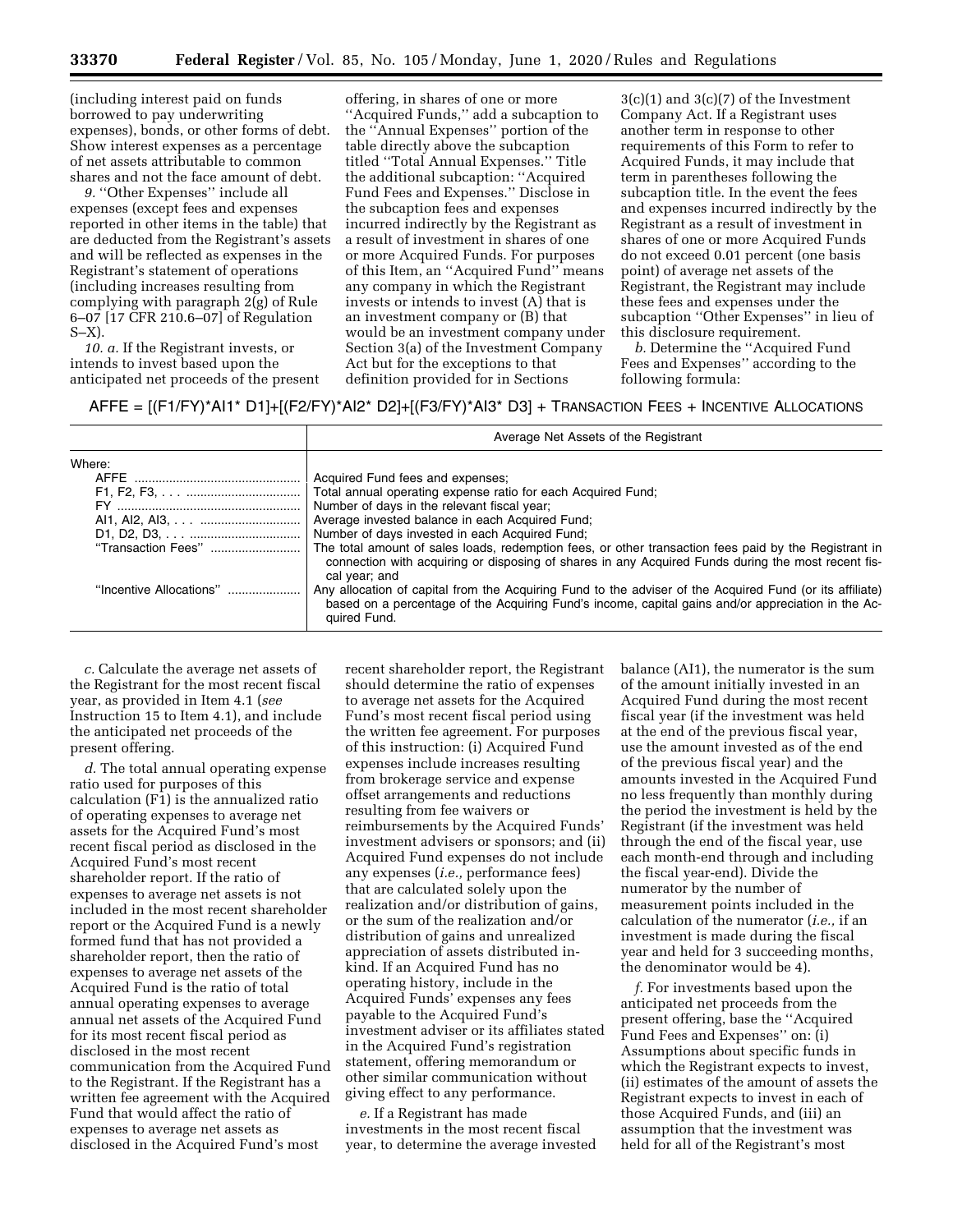recent fiscal year and was subject to the Acquired Funds' fees and expenses for that year. Disclose in a footnote to the table that Acquired Fund fees and expenses are based on estimated amounts for the current fiscal year.

*g.* If an Acquired Fund charges an Incentive Allocation or any other fee based on income, capital gains and/or appreciation (*i.e.,* performance fee), the Registrant must include a footnote to the ''Acquired Fund Fees and Expenses'' subcaption that:

*(1)* discloses the typical Incentive Allocation or such other fee (expressed as a percentage) to be paid to the investment advisers of the Acquired Funds (or an affiliate);

*(2)* discloses that Acquired Funds' fees and expenses are based on historic fees and expenses; and

*(3)* states that future Acquired Funds' fees and expenses may be substantially higher or lower because certain fees are based on the performance of the Acquired Funds, which may fluctuate over time.

*h.* If the Registrant is a Feeder Fund, reflect the aggregate expenses of the Feeder Fund and the Master Fund in the ''Acquired Fund Fees and Expenses.'' The aggregate expenses of the Master-Feeder Fund must include the fees and expenses incurred indirectly by the Feeder Fund as a result of the Master Fund's investment in shares of one or more companies (A) that are investment companies or (B) that would be investment companies under Section 3(a) of the Investment Company Act but for the exceptions to that definition provided for in Sections 3(c)(1) and 3(c)(7) of the Investment Company Act. For purposes of this instruction, a ''Master-Feeder Fund'' means a twotiered arrangement in which one or more investment companies registered under the Investment Company Act (each a ''Feeder Fund'') holds shares of a single management investment company registered under the Investment Company Act (the ''Master Fund'') in accordance with Section 12(d)(1)(E) of the Investment Company Act.

*i.* The Registrant may clarify in a footnote to the fee table that the total annual expenses item under Item 3.1 is different from the ratio of expenses to average net assets given in response to Item 4.1, which reflects the operating expenses of the Registrant and does not include Acquired Fund fees and expenses.

#### Example

*11.* For purposes of the Example in the table:

*a.* assume that the rates listed under ''Annual Expenses'' remain the same each year, except to reduce annual expenses to reflect the scheduled maturity of outstanding debt or the completion of organization expense amortization;

*b.* assume reinvestment of all dividends and distributions at net asset value;

*c.* reflect all recurring and nonrecurring fees including underwriting discounts and commissions; and

*d.* prominently disclose that the Example should not be considered a representation of future expenses and that actual expenses may be greater or lesser than those shown.

2. Include a synopsis of information contained in the prospectus when the prospectus is long or complex. Normally, a synopsis should not be provided where the prospectus is twelve or fewer printed pages.

*Instruction.* The synopsis should provide a clear and concise description of the key features of the offering and the Registrant, with cross-references to relevant disclosures elsewhere in the prospectus or Statement of Additional Information.

3. In the case of a business development company, include the information required by Item 101(e) of Regulation S–K [17 CFR 229.101] (concerning reports and other information filed with the Commission).

# **Item 4. Financial Highlights**

*1. General.* Furnish the following information for the Registrant, or for the Registrant and its subsidiaries, consolidated as prescribed in Rule 6–03 of Regulation S–X [17 CFR 210.6–03]:

## **Financial Highlights**

## **Per Share Operating Performance**

- a. Net Asset Value, Beginning of Period
- (1) Net Investment Income
- (2) Net Gains or Losses on Securities (both realized and unrealized)
- b. Total From Investment Operations
- c. Less Distributions
- (1) Dividends (from net investment income)
- (A) To Preferred Shareholders
- (B) To Common Shareholders
- (2) Distributions (from capital gains)
- (A) To Preferred Shareholders
- (B) To Common Shareholders
- (3) Returns of Capital
- (A) To Preferred Shareholders
- (B) To Common Shareholders
- d. Total Distributions
- e. Net Asset Value, End of Period
- f. Per Share Market Value, End of

#### Period g. Total Investment Return

# **Ratios/Supplemental Data**

- h. Net Assets, End of Period
- i. Ratio of Expenses to Average Net Assets
- j. Ratio of Net Income to Average Net Assets
- k. Portfolio Turnover Rate
- *Instructions.*

#### *General Instructions*

*1.* [Removed and reserved.] *2.* Briefly explain the nature of the information contained in the table and its source. The auditor's report as to the financial highlights need not be included in the prospectus. Note that the auditor's report is contained elsewhere in the registration statement, specify its location, and state that it can be obtained by shareholders.

*3.* Present the information in comparative columns for each of the last ten fiscal years of the Registrant (or for the life of the Registrant and its immediate predecessors, if less), but only for periods subsequent to the effective date of the Registrant's first Securities Act registration statement. In addition, present the information for the period between the end of the latest fiscal year and the date of the latest balance sheet or statement of assets and liabilities. Where the period for which the Registrant provides financial highlights is less than a full fiscal year, the ratios set forth in the table may be annualized but the fact of this annualization must be disclosed in a note to the table.

*4.* List per share amounts at least to the nearest cent. If the offering price is computed in tenths of a cent or more, state the amounts on the table in tenths of a cent. Present all information using a consistent number of decimal places.

*5.* Provide all information in the table, including distributions to preferred shareholders, on a common share equivalent basis.

*6.* Make, and indicate in a note, appropriate adjustments to reflect any stock split or stock dividend during the period.

*7.* If the investment adviser has been changed during the period covered by this Item, indicate the date(s) of the change(s) in a note.

*8.* The financial highlights for at least the latest five fiscal years must be audited and must so state.

## *Per Share Operating Performance*

*9.* Derive the amount for caption a(1) by adding (deducting) the increase (decrease) per share in undistributed net investment income for the period to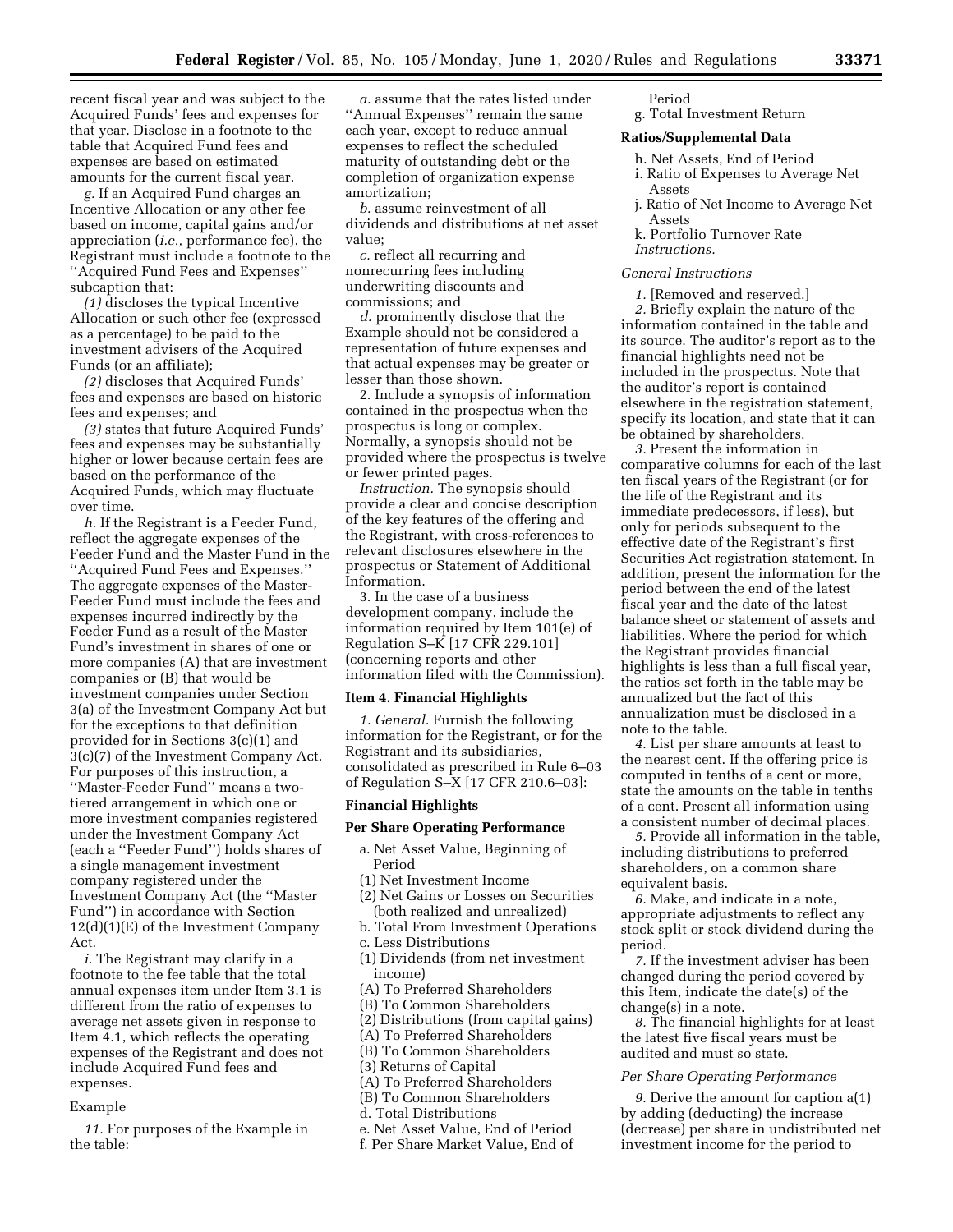(from) dividends from net investment income per share for the period. The increase (decrease) may be derived by comparing the per share figures obtained by dividing undistributed net investment income at the beginning and end of the period by the number of shares outstanding on those dates. Other methods may be acceptable but should be explained briefly in a note to the table.

*10.* The amount shown at caption a(2) is the balancing figure derived from the other figures in the statement. The amount shown at this caption for a share outstanding throughout the year may not agree with the change in the aggregate gains and losses in the portfolio securities for the year because of the timing of sales and repurchases of the Registrant's shares in relation to fluctuating market values for the portfolio.

*11.* For any distributions made from sources other than net investment income and capital gains, state the per share amounts thereof separately at caption c(3) and note the nature of the distributions.

*12.* In caption e, use the net asset value for the end of each period for which information is being provided. If the Registrant has not been in operation for a full fiscal year, state its net asset value immediately after the closing of its first public offering in a note to the caption.

## *Total Investment Return*

*13.* When calculating ''total investment return'' for caption g:

*a.* Assume a purchase of common stock at the current market price on the first day and a sale at the current market price on the last day of each period reported on the table;

*b.* note that the total investment return does not reflect sales load; and

*c.* assume reinvestment of dividends and distributions at prices obtained by the Registrant's dividend reinvestment plan or, if there is no plan, at the lower of the per share net asset value or the closing market price of the Registrant's shares on the dividend/distribution date.

*14.* A Registrant also may include, as a separate caption, total return based on per share net asset value, provided the Registrant briefly explains in a note the differences between this calculation and the calculation required by caption g.

#### *Ratios and Supplemental Data*

*15.* Compute ''average net assets'' for captions i and j based on the value of net assets determined no less frequently than the end of each month. Indicate in a note that the expense ratio and net investment income ratio do not reflect the effect of dividend payments to preferred shareholders.

*16.* Compute the ''ratio of expenses to average net assets'' using the amount of expenses shown in the Registrant's statement of operations for the relevant fiscal year, including increases resulting from complying with paragraph 2(g) of Rule 6–07 of Regulation S–X, and including reductions resulting from complying with paragraphs 2(a) and (f) of Rule 6–07 regarding fee waivers and reimbursements. If a change in the methodology for determining the ratio of expenses to average net assets results from applying paragraph 2(g) of Rule 6– 07, explain in a note that the ratio reflects fees paid with brokerage commissions and fees reduced in connection with specific agreements only for fiscal years ending after September 1, 1995.

*17.* Compute portfolio turnover rate as follows:

*a.* Divide (A) the lesser of purchases or sales of portfolio securities for the fiscal year by (B) the monthly average of the value of portfolio securities owned by the Registrant during the fiscal year. Calculate the monthly average by totaling the values of portfolio securities as of the beginning and end of the first month of the fiscal year and as of the end of each of the succeeding eleven months and dividing the sum by 13.

*b.* Exclude from both the numerator and denominator all securities, including options, whose maturity or expiration date at the time of acquisition was one year or less. Include all longterm securities, including U.S.

Government securities. Purchases include cash paid upon conversion of one portfolio security into another and the cost of rights or warrants. Sales include net proceeds of the sale of rights or warrants and net proceeds of portfolio securities that have been called or for which payment has been made through redemption or maturity.

*c.* If during the fiscal year the Registrant acquired the assets of another investment company or of a personal holding company in exchange for its own shares, exclude from purchases the value of securities so acquired, and, from sales, all sales of the securities made following a purchase-of-assets transaction to realign the Registrant's portfolio. Appropriately adjust the denominator of the portfolio turnover computation, and disclose the exclusions and adjustments.

*d.* Include in purchases and sales short sales that the Registrant intends to maintain for more than one year and put and call options with expiration dates more than one year from the date of acquisition. Include proceeds from a short sale in the value of portfolio securities sold during the period; include the cost of covering a short sale in the value of portfolio securities purchased during the period. Include premiums paid to purchase options in the value of portfolio securities purchased during the reporting period; include premiums received from the sale of options in the value of portfolio securities sold during the period.

*2. Business Development Companies.*  If the Registrant is regulated as a business development company under the Investment Company Act, furnish in a separate section the information required by Items 301, 302, and 303 of Regulation S–K.

*3. Senior Securities.* Furnish the following information as of the end of the last ten fiscal years for each class of senior securities (including bank loans) of the Registrant. If consolidated statements were prepared as of any of the dates specified, furnish the information on a consolidated basis:

| Year | Total amount outstanding<br>exclusive of treasury<br>securities | Asset coverage per unit | Involuntary liquidating<br>preference per unit | Average market value per<br>unit (exclude bank loans) |
|------|-----------------------------------------------------------------|-------------------------|------------------------------------------------|-------------------------------------------------------|
|      | (2)                                                             |                         | (4                                             |                                                       |

## *Instructions.*

*1.* Instructions 2, 3, and 8 to Item 4.1 also apply to this sub-item.

*2.* Use the method described in Section 18(h) of the Investment

Company Act to calculate the asset coverage to be set forth in column (3). However, in lieu of expressing asset coverage in terms of a ratio, as described in Section 18(h), express it for each

class of senior securities in terms of dollar amounts per share (in the case of preferred stock) or per \$1,000 of indebtedness (in the case of senior indebtedness).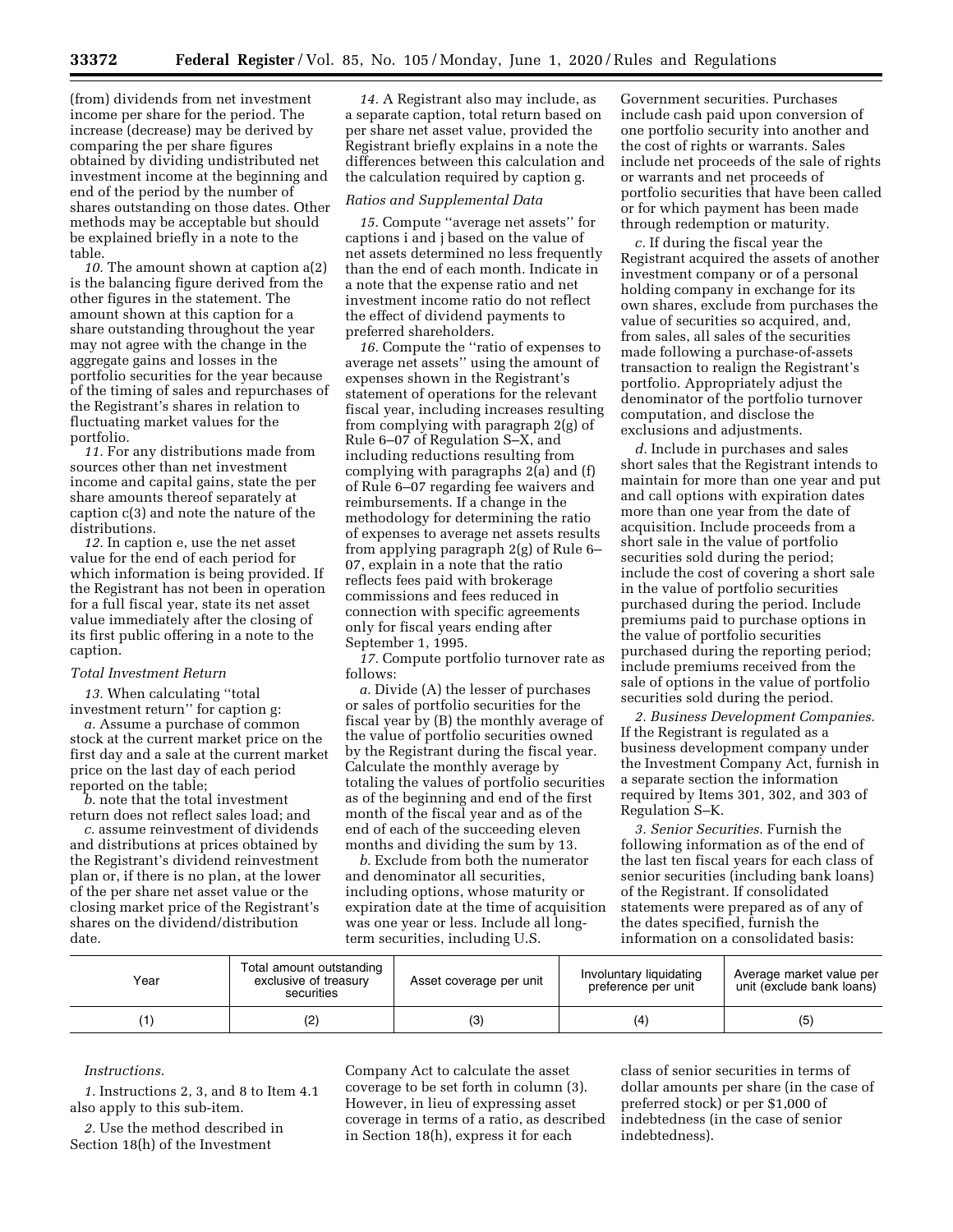*3.* Column (4) need be included only with respect to senior stock.

*4.* Set forth in a note to the table the method used to determine the averages called for by column (5) (*e.g.,* weighted, monthly, daily, etc.).

*5.* Briefly explain the terms used in the headings of the columns.

# **Item 5. Plan of Distribution**

Briefly describe how the securities being registered will be distributed. Include the following information:

1. For each principal underwriter distributing the securities being offered set forth:

a. Its name and principal business address;

b. a brief discussion of the nature of any material relationship with the Registrant (other than that of principal underwriter), including any arrangement under which a principal underwriter or its affiliates will perform administrative or custodial services for the Registrant;

*Instruction.* Any material relationship between the underwriter (or its affiliates) and the investment adviser (or its affiliates) of the Registrant relating to the business or operation of the Registrant constitutes a material relationship of the underwriter with the Registrant.

c. the amount of securities underwritten; and

d. the nature of the obligation to distribute the Registrant's securities.

*Instruction.* All that is required to be disclosed as to the nature of the underwriter's obligation is whether the underwriter will be committed to take and pay for all the securities if any are taken, or whether it is merely an agency or ''best-efforts'' arrangement under which the underwriter is required to take and pay for only such securities as it may sell to the public. Conditions precedent to the underwriter's taking the securities, including ''market outs,'' need not be described, except in the case of an agency or ''best-efforts'' arrangement.

2. The price to the public.

*Instructions.* 

*1.* If it is impracticable to state the price to the public, concisely explain the manner in which the price will be determined, including a description of the valuation procedure used by the Registrant in determining the price. If the securities are to be offered at the market price, or if the offering price is to be determined by a formula related to market price, indicate the market involved and the market price as of the latest practicable date.

*2.* For restrictions on distributions and repurchases of closed-end company

securities, see Section 23 of the Investment Company Act, and Investment Company Act Rel. No. 3187 (Feb. 6, 1961) [26 FR 1275 (Feb. 15, 1961)].

*3.* Briefly explain the basis for any differences in the price at which securities are offered to the public, as individuals and/or as groups, and to officers, directors and employees of the Registrant, its adviser or underwriter.

3. To the extent not set forth on the cover page of the prospectus, state the amount of the sales load, if any, as a percentage of the public offering price, and concisely describe the commissions to be allowed or paid to (i) underwriters, including all other items that would be deemed by FINRA to constitute underwriting compensation for purposes of FINRA's rules regarding securities offerings, underwriting and compensation, and (ii) dealers, including all cash, securities, contracts, and/or other considerations to be realized by any dealer in connection with the sale of securities.

*Instruction.* If any dealers are to act in the capacity of sub-underwriters and are allowed or paid any additional discounts or commission for acting in such capacity, a general statement to that effect will suffice without giving the additional amounts to be sold.

4. If the underwriting agreement provides for indemnification by the Registrant of the underwriters or their controlling persons against any liability arising under the Securities Act or Investment Company Act, briefly describe such indemnification provisions.

5. Provide the identity of any finder and, if applicable, concisely describe the nature of any material relationship between such finder and the Registrant, its officers, directors, principal shareholders, finders or promoters or the principal underwriter(s), or the managing underwriter(s), if any, and, in each case, the affiliates or associates thereof.

6. Indicate the date by which investors must pay for the securities.

7. If the securities are being offered in conjunction with any retirement plan, provide a statement regarding the manner in which further information about the plan can be obtained.

8. If investors' funds will be forwarded to an escrow account, identify the escrow agent, and briefly describe the conditions for release of the funds, whether such funds will accrue interest while in escrow, and the manner in which the monies in such account will be distributed if such conditions are not satisfied, including

how accrued interest, if any, will be distributed to investors.

9. If the securities offered by the Registrant are not being listed on a national securities exchange, disclose whether any of the underwriters intends to act as a market maker with respect to such unlisted securities.

10. Briefly outline the plan of distribution of any securities that are to be offered other than through underwriters.

a. If the securities are to be offered through the selling efforts of brokers or dealers, concisely describe the plan of distribution and the terms of any agreement, arrangement, or understanding entered into with broker(s) or dealer(s) prior to the effective date of the registration statement, including volume limitations on sales, parties to the agreement, and the conditions under which the agreement may be terminated. If known, identify the broker(s) or dealer(s) that will participate in the offering, and state the amount to be offered through each.

b. If any of the securities being registered are to be offered other than for cash, describe briefly the general purposes of the distribution, the basis upon which the securities are to be offered, the amount of compensation and other expenses of distribution, and the person(s) responsible for such expenses.

c. If the distribution is to be made under a plan of acquisition, reorganization, readjustment, or succession, provide a statement regarding the general effect of the plan and when it becomes operative. As to any material amount of assets to be acquired under the plan, furnish the information required by Instruction 4 to Item 7.1 below.

## **Item 6. Selling Shareholders**

If any securities being registered are to be offered for the account of shareholders, furnish the information required by Item 507 of Regulation S–K [17 CFR 229.507].

## **Item 7. Use of Proceeds**

1. State the principal purposes for which the net proceeds of the offering are intended to be used and the approximate amount intended to be used for each purpose.

*Instructions.* 

*1.* If any substantial portion of the proceeds will not be allocated in accordance with the investment objectives and policies of the Registrant, a statement to that effect should be made together with a statement of the amount involved and an indication of how that amount will be invested.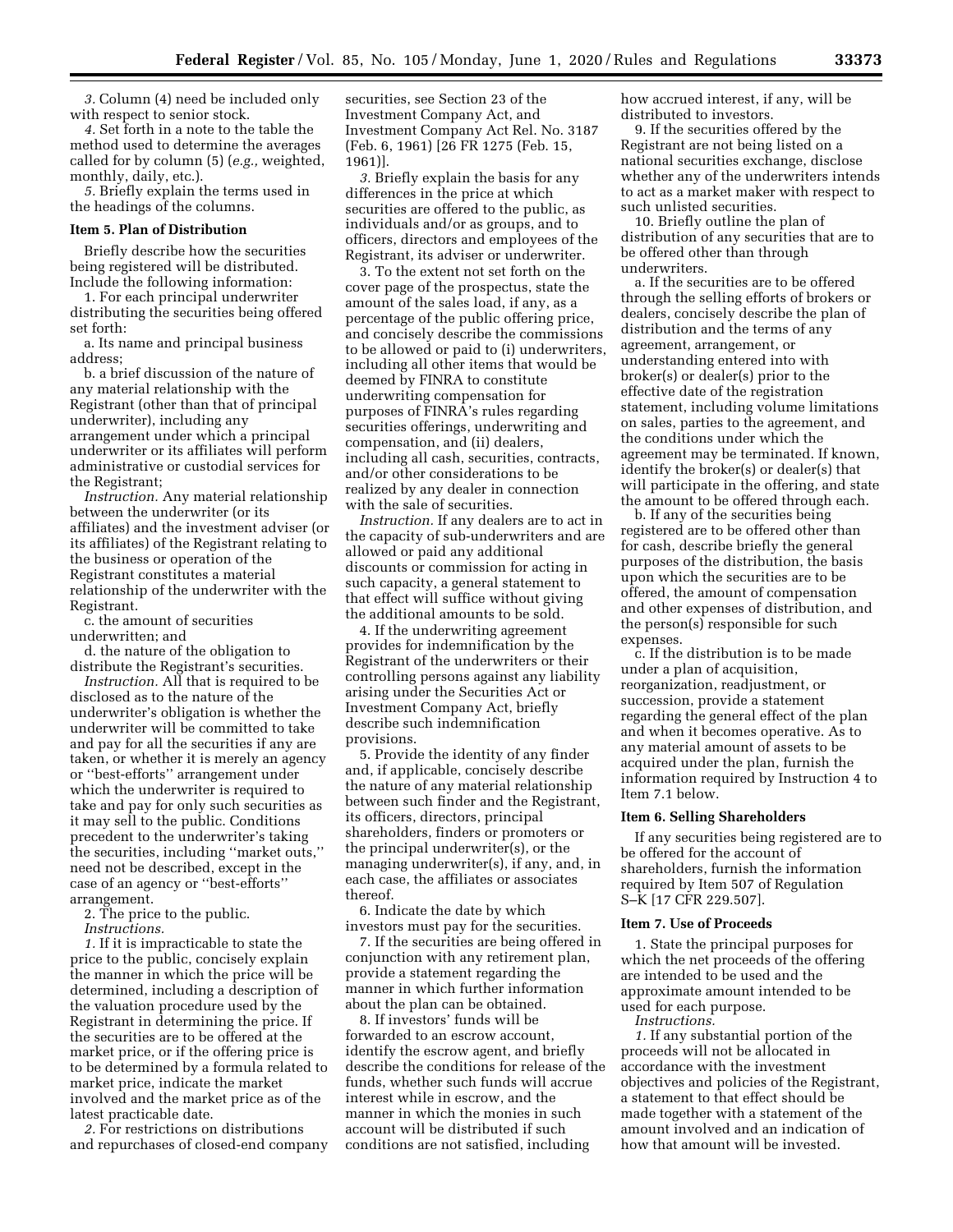*2.* If a material part of the proceeds will be used to discharge indebtedness, state the interest rate and maturity of the indebtedness.

*3.* If the Registrant intends to incur loans to pay underwriting commissions or any other organizational or offering expenses, disclose this fact and state the name of the lender, the amount of the first installment, the rate of interest, the date on which payments will begin, the dates and amounts of subsequent installments, and the final maturity date. Explain that the interest paid on such borrowing will not be available for investment purposes and will increase the expenses of the fund.

*4.* If any material part of the proceeds will be used to acquire assets other than in the ordinary course of business, briefly describe the assets, the names of the persons from whom they are to be acquired, the cost of the assets to the Registrant, and how the costs were determined.

2. Disclose how long it is expected to take to fully invest net proceeds in accordance with the Registrant's investment objectives and policies, the reasons for any anticipated lengthy delay in investing the net proceeds, and the consequences of any delay.

## **Item 8. General Description of the Registrant**

Concisely discuss the organization and operation, or proposed operation, of the Registrant. Include the information specified below.

1. *General.* Briefly describe the Registrant, including:

a. The date and form of organization and the name of the state or other jurisdiction under whose laws it is organized; and

b. the classification and subclassification under Sections 4 and 5 of the Investment Company Act.

2. *Investment Objectives and Policies.*  Concisely describe the investment objectives and policies of the Registrant that will constitute its principal portfolio emphasis, including the following:

a. If these objectives may be changed without a vote of the holders of a majority of voting securities, a brief statement to that effect;

b. how the Registrant proposes to achieve its objectives, including:

(1) The types of securities in which the Registrant invests or will invest principally;

(2) the identity of any particular industry or group of industries in which the Registrant proposes to concentrate.

*Instruction.* Concentration, for purposes of this Item, is deemed 25 percent or more of the value of the Registrant's total assets invested or proposed to be invested in a particular industry or group of industries. The policy on concentration should not be inconsistent with the Registrant's name.

c. identify other policies of the Registrant that may not be changed without the vote of a majority of the outstanding voting securities, including those policies that the Registrant deems to be fundamental within the meaning of Section 8(b) of the Investment Company Act; and

d. briefly describe the significant investment practices or techniques that the Registrant employs or intends to employ (such as risk arbitrage, reverse repurchase agreements, forward delivery contracts, when-issued securities, stand-by commitments, options and futures contracts, options on futures contracts, currency transactions, foreign securities, investing for control of management, and/or lending of portfolio securities) that are not described pursuant to subparagraph 2.c above or subparagraph 3 below.

3. *Risk Factors.* Concisely describe the risks associated with an investment in the Registrant, including the following:

a. *General.* Discuss the principal risk factors associated with investment in the Registrant specifically as well as those factors generally associated with investment in a company with investment objectives, investment policies, capital structure, or trading markets similar to the Registrant's.

b. *Effects of Leverage.* If the prospectus offers common stock of the Registrant and the Registrant has outstanding or is offering a class of senior securities as defined in Section 18 of the Investment Company Act, then:

(1) Set forth the annual rate of interest or dividend payments on the senior securities;

*Instruction.* If payments will vary because the interest or dividend rate is variable, provide the initial rate or, if the security is currently outstanding, the current rate.

(2) Set forth the annual return that the Registrant's portfolio must experience in order to cover annual interest or dividend payments on senior securities; and

(3) provide a table illustrating the effect on return to a common stockholder of leverage (using senior securities) in the format illustrated below, using the captions provided, and assuming annual returns on the Registrant's portfolio (net of expenses) of minus ten, minus five, zero, five, and ten percent.

(4) The table should be accompanied by a brief narrative explaining that the purpose of the table is to assist the investor in understanding the effects of leverage. Indicate that the figures appearing in the table are hypothetical and that actual returns may be greater or less than those appearing in the table.

| Assumed Return on Portfolio (Net of Expenses). | 10%         | EQ | no,<br>J70 | EО. | 0% |
|------------------------------------------------|-------------|----|------------|-----|----|
| Corresponding Return to Common Stockholder     | $\sim$<br>% |    | ⁄٥         |     |    |

#### *Instructions.*

*1.* Round all percentages to the nearest hundredth of one percent.

*2.* A Registrant may assume additional rates of return on its portfolio; however, to the extent a Registrant shows an additional positive rate of return, it must also show an additional negative rate of return of the same magnitude. A Registrant may show the positive rate of return at which the corresponding rate of return to the common stockholder is zero without showing the corresponding negative rate of return.

*3.* Compute the ''corresponding return to common stockholder'' as follows: Multiply the total amount of fund assets at the beginning of the period by the assumed rate of return; subtract from the resulting product all interest accrued or dividends declared on senior securities that would be made during the year following the offering; and divide the resulting difference by the total amount of fund assets attributable to common stock. If payments will vary because the interest or dividend rate is variable, use

the initial rate or, if the security is currently outstanding, the current rate.

4. *Other Policies.* Briefly discuss the types of investments that will be made by the Registrant, other than those that will constitute its principal portfolio emphasis (as discussed in Item 8.2 above), and any policies or practices relating to those investments. *Instructions.* 

*1.* This discussion should receive less emphasis in the prospectus than that required by Item 8.2 and, if appropriate in light of Instructions 2 and 3 below, may be omitted or limited to the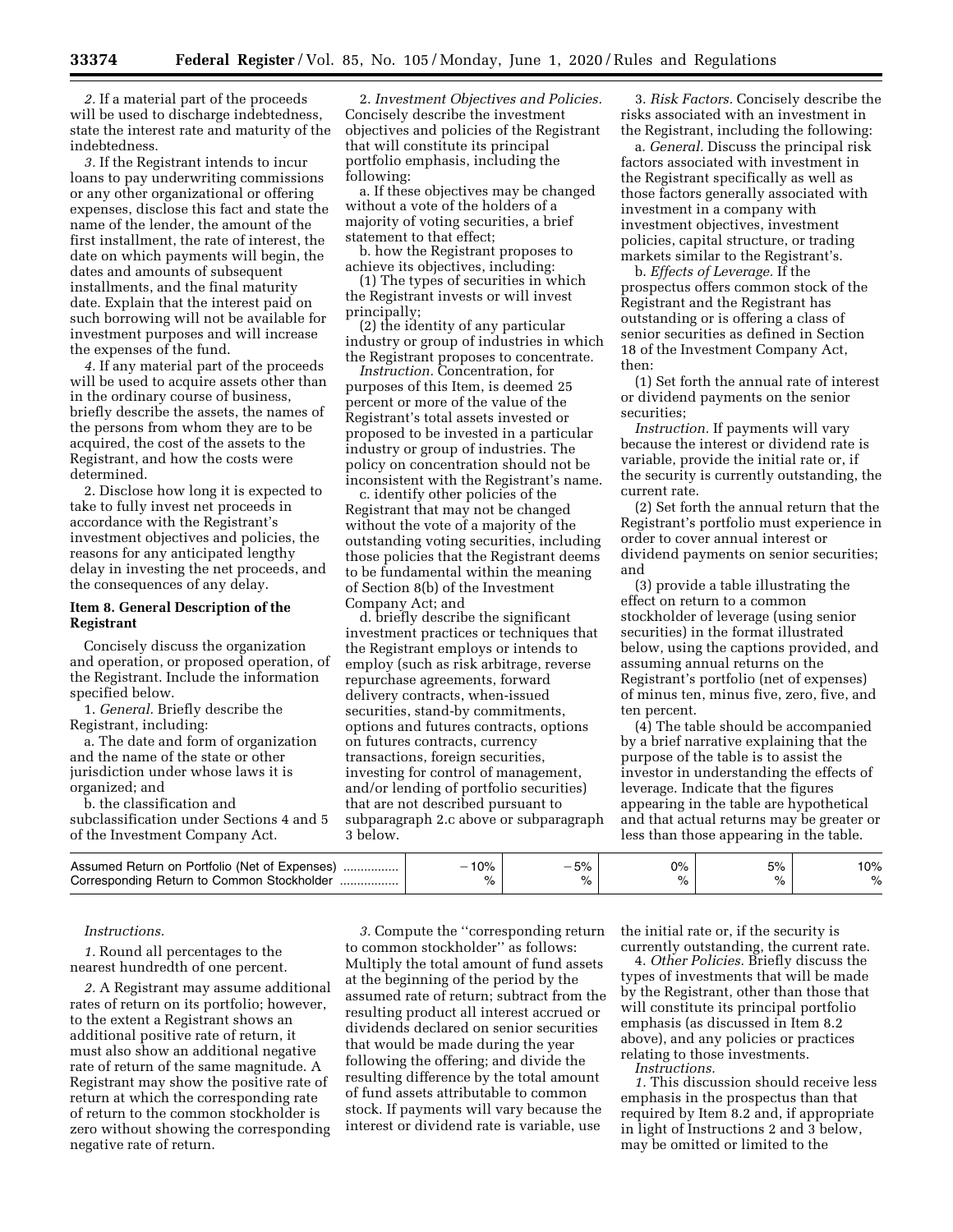information necessary to identify the type of investment, policy, or practice.

*2.* Do not discuss a policy that prohibits a particular practice or permits a practice that the Registrant has not used within the past twelve months (or since its initial public offering, if that period is shorter) and does not intend to use in the future.

*3.* If a policy limits a particular practice so that no more than five percent of the Registrant's net assets are at risk, or if the Registrant has not followed that practice within the last year (or since its initial public offering, if such period is shorter) in such a manner that more than five percent of net assets were at risk and does not intend to follow such practice so as to put more than five percent of net assets at risk, limit the prospectus disclosure about such practice to that necessary to identify the practice. Disclose whether or not the Registrant will provide prior notice to security holders of its intention to commence or expand the use of such practice.

The amount of the Registrant's net assets that are at risk for purposes of determining whether ''more than five percent of net assets are at risk'' is not limited to the initial amount of the Registrant's assets that are invested in a particular practice, *e.g.,* the purchase price of an option. The amount of net assets at risk is determined by reference to the potential liability or loss that may be incurred by the Registrant in connection with a particular practice.

5. *Share Price Data.* If the prospectus offers common stock or other type of common equity security (collectively ''common stock'') and if the Registrant's common stock is publicly held, provide the following information:

a. Identify the principal United States market or markets in which the common stock is being traded. Where there is no established public trading market, furnish a statement to that effect.

*Instruction.* The existence of limited or sporadic quotations should not itself be deemed to constitute an ''established public trading market.''

b. If the principal United States market for the common stock is an exchange, state the high and low sales prices for the stock for each full quarterly period within the two most recent fiscal years and each full fiscal quarter since the beginning of the current fiscal year, as reported in the consolidated transaction reporting system or, if not so reported, as reported on the principal exchange market for the stock. If the principal United States market for the common stock is not an exchange, state the range of high and low bid information for the common

stock for the periods described in the preceding sentence, as regularly quoted in the automated quotation system of a registered securities association or, if not so quoted, the range of reported high and low bid quotations, indicating the source of the quotations.

*Instructions.* 

*1.* This information should be set forth in tabular form.

*2.* Indicate, as applicable, that such over-the-counter market quotations reflect inter-dealer prices, without retail mark-up, mark-down, or commission and may not necessarily represent actual transactions.

*3.* Where there is an absence of an established public trading market, qualify reference to quotations by an appropriate explanation.

*4.* With respect to each quotation, disclose the net asset value and the discount or premium to net asset value (expressed as a percentage) represented by the quotation.

*5.* Where the shares of the Registrant trade at their high or low share price for more than one day during the period, the Registrant should provide the discount or premium information for the day on which the premium or discount was greatest.

c. Include share price and corresponding net asset value and premium/discount information as of the latest practicable date.

d. Disclose whether the Registrant's common stock has historically traded for an amount less than, equal to, or exceeding net asset value. Disclose any methods undertaken or to be undertaken by the Registrant that are intended to reduce any discount (such as the repurchase of fund shares, providing for the ability to convert to an open-end investment company, guaranteed distribution plans, etc.), and briefly discuss the effects that these measures have or may have on the Registrant.

e. If the shares of the Registrant have no history of public trading, discuss the tendency of closed-end fund shares to trade frequently at a discount from net asset value and the risk of loss this creates for investors purchasing shares in the initial public offering. If the Registrant has omitted the statement required by Item 1.i, describe the basis for the Registrant's belief that its shares will not trade at a discount from net asset value.

6. *Business Development Companies.*  A Registrant that is a business development company should, in addition, provide the following information:

a. *Portfolio Companies.* For each portfolio company in which the Registrant is investing, disclose: (1) The

name and address; (2) nature of business; (3) title, class, percentage of class, and value of portfolio company securities held by the Registrant; (4) amount and general terms of all loans to portfolio companies; and (5) the relationship of the portfolio companies to the Registrant.

*Instructions.* 

*1.* The description of the nature of the business of a portfolio company in which the Registrant is investing may vary according to the extent of the Registrant's investment in the particular portfolio company. The Registrant need only briefly identify the nature of the business of a portfolio company in which the Registrant's investment constitutes less than five percent of the Registrant's assets.

*2.* In describing the nature of the business of a portfolio company, include matters such as the competitive conditions of the business of the company; its market share; dependence on a single or small number of customers; importance to it of any patents, trademarks, licenses, franchises, or concessions held; key operating personnel; and particular vulnerability to changes in government regulation, interest rates, or technology.

*3.* In describing the relationship of portfolio companies to the Registrant, include a discussion of the extent to which the Registrant makes available significant managerial assistance to its portfolio companies. Disclose any other material business, professional, or family relationship between the officers and directors of the Registrant and any portfolio company, its officers, directors, and affiliates (as defined in Rule 12b–2 under the Exchange Act [17 CFR 240.12b–2]).

b. *Certain Subsidiaries.* If the Registrant has a wholly-owned small business investment company subsidiary, disclose: (1) Whether the subsidiary is regulated as a business development company or investment company under the Investment Company Act; (2) the percentage of the Registrant's assets invested in the subsidiary; and (3) material information about the small business investment company's operations, including the special risks of investing in a portfolio heavily invested in securities of small and developing or financially troubled businesses.

c. *Financial Statements.* Unless the business development company has had less than one fiscal year of operations, provide the financial statements of the Registrant.

*Instructions.* 

*1. a.* Furnish, in a separate section following the responses to the above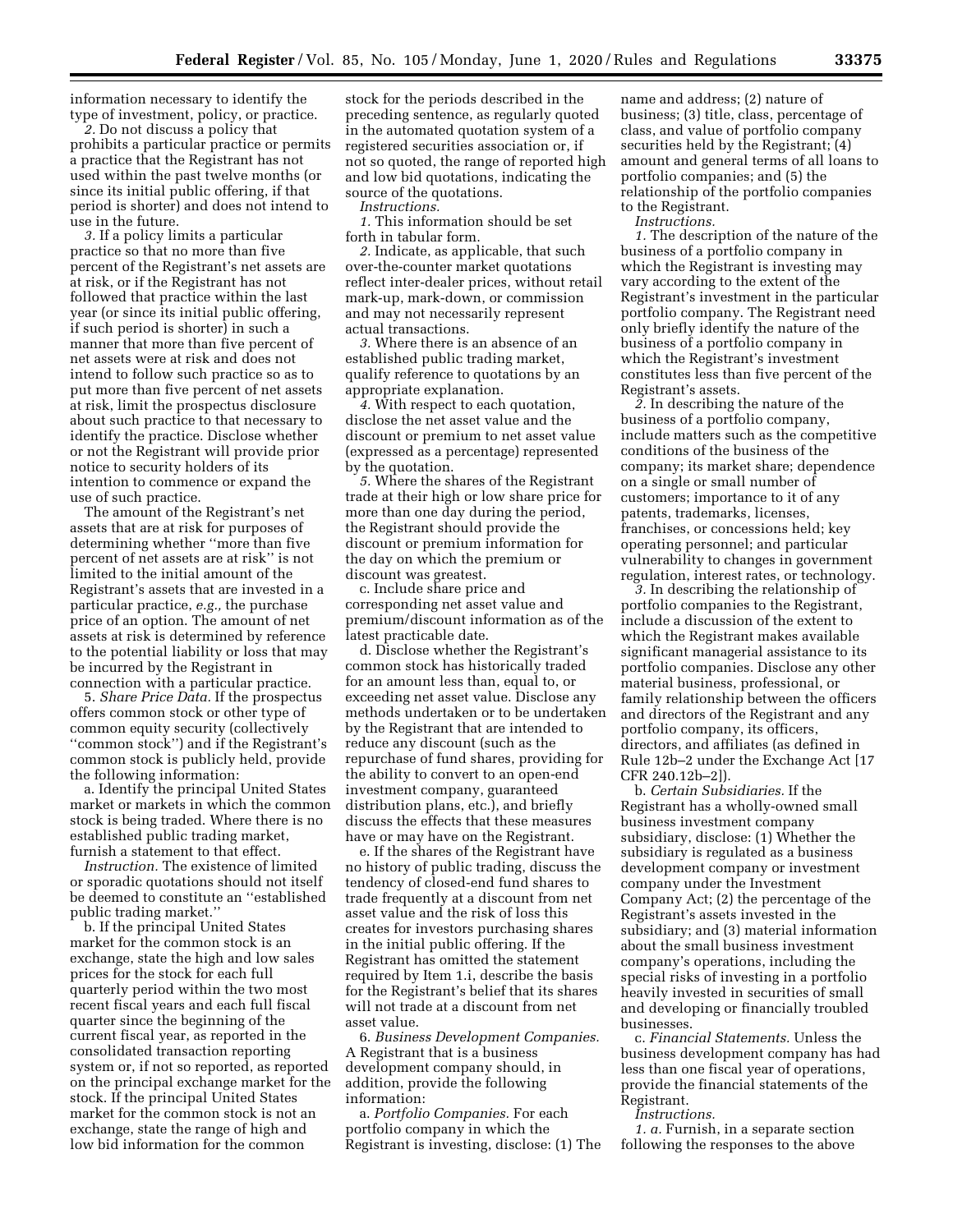items in Part A of the registration statement, the financial statements and schedules required by Regulation S–X [17 CFR 210]. A business development company should comply with the provisions of Regulation S–X generally applicable to registered management investment companies. (*See* Section 210.3–18 and Sections 210.6–01 through 210.6–10 of Regulation S–X.)

*b.* A business development company should provide an indication in its Schedule of Investments of those investments that are not qualifying investments under Section 55(a) of the Investment Company Act and, in a footnote, briefly explain the significance of non-qualification.

*2.* Notwithstanding the requirements of Instruction 1 above, the following statements and schedules required by Regulation S–X may be omitted from Part A and included in Part C of the Registration statement:

*a.* The statement of any subsidiary that is not a majority-owned subsidiary; and

*b.* columns C and D of Schedule IV [17 CFR 210.12–03] in support of the most recent balance sheet.

*3.* A business development company with less than one fiscal year of operations should provide its financial statements in the Statement of Additional Information in response to Item 24.

d. *Prior Operations.* If the Registrant has had an operating history prior to electing to be regulated as a business development company, disclose any anticipated changes in its operations as a result of coming into compliance with Section 55(a) of the Investment Company Act. This information may be omitted in a prospectus used a sufficient time after election to be regulated as a business development company so that it is no longer material.

e. *Special Risk Factors.* To the extent not disclosed in response to this Item or Item 8.3, concisely describe the special risks of investing in a business development company, including the risks associated with investing in a portfolio of small and developing or financially troubled businesses. (*See*  Section 64(b)(1) of the Investment Company Act.)

#### **Item 9. Management**

1. *General.* Describe concisely how the business of the Registrant is managed, including:

a. *Board of Directors.* A description of the responsibilities of the board of directors with respect to the management of the Registrant;

*Instructions.* 

*1.* In responding to this Item, it is sufficient to include a general statement as to the responsibilities of the board of directors under the applicable laws of the Registrant's jurisdiction of organization.

*2.* A Registrant that has elected to be regulated as a business development company should briefly describe the terms of any special compensation plans available to management.

b. *Investment Advisers.* For each investment adviser of the Registrant:

(1) Its name and principal business address, a description of its experience as an investment adviser, and, if the investment adviser is controlled by another person, the name of that person and the general nature of its business;

*Instruction.* If the investment adviser is subject to more than one level of control, it is sufficient to provide the name of the ultimate control person.

(2) A description of the services provided by the investment adviser; *Instructions.* 

*1.* If, in addition to providing investment advice, the investment adviser or persons employed by or associated with the investment adviser are subject to the authority of the board of directors, responsible for overall management of the Registrant's business affairs, it is sufficient to state that fact instead of listing all services provided.

*2.* A Registrant that has elected to be regulated as a business development company should describe briefly the type of managerial assistance that is or will be provided to the businesses in which it is investing and the qualifications of the investment adviser to render such management assistance.

(3) A description of its compensation; and

*Instructions.* 

*1.* State generally what the adviser's fee is or will be as a percentage of average net assets, including any breakpoint. It is not necessary to include precise details as to how the fee is computed or paid.

*2.* If the investment advisory fee is paid in some manner other than on the basis of average net assets, briefly describe the basis of payment.

(4) A statement, adjacent to the disclosure required by paragraph 1(b)(3) of this Item, that a discussion regarding the basis for the board of directors approving any investment advisory contract of the Registrant is available in the Registrant's annual or semi-annual report to shareholders, as applicable, and providing the period covered by the relevant annual or semi-annual report.

c. *Portfolio Management.* The name, title, and length of service of the person or persons employed by or associated

with the Registrant or an investment adviser of the Registrant who are primarily responsible for the day-to-day management of the Registrant's portfolio (''Portfolio Manager''). Also state each Portfolio Manager's business experience during the past 5 years. Include a statement, adjacent to the foregoing disclosure, that the SAI provides additional information about the Portfolio Manager's(s') compensation, other accounts managed by the Portfolio Manager(s), and the Portfolio Manager's(s') ownership of securities in the Registrant.

*Instruction.* If a committee, team, or other group of persons associated with the Registrant or an investment adviser of the Registrant is jointly and primarily responsible for the day-to-day management of the Registrant's portfolio, information in response to this Item is required for each member of such committee, team, or other group. For each such member, provide a brief description of the person's role on the committee, team, or other group (*e.g.,*  lead member), including a description of any limitations on the person's role and the relationship between the person's role and the roles of other persons who have responsibility for the day- to-day management of the Registrant's portfolio. If more than five persons are jointly and primarily responsible for the day-to-day management of the Registrant's portfolio, the Registrant need only provide information for the five persons with the most significant responsibility for the day-to-day management of the Registrant's portfolio.

d. *Administrators.* The identity of any other person who provides significant administrative or business affairs management services (*e.g.,* an ''Administrator'' or ''Sub-Administrator''), a description of the services provided, and the compensation to be paid;

e. *Custodians.* The name and principal business address of the custodian(s), transfer agent, and dividend paying agent;

f. *Expenses.* The type of expenses for which the Registrant is responsible, and, if organization expenses of the Registrant are to be paid out of its assets, how the expenses will be amortized and the period over which the amortization will occur; and

g. *Affiliated Brokerage.* If the Registrant pays (or will pay) brokerage commissions to any broker that is an (1) affiliated person of the Registrant, (2) affiliated person of such person, or (3) affiliated person of an affiliated person of the Registrant, its investment adviser,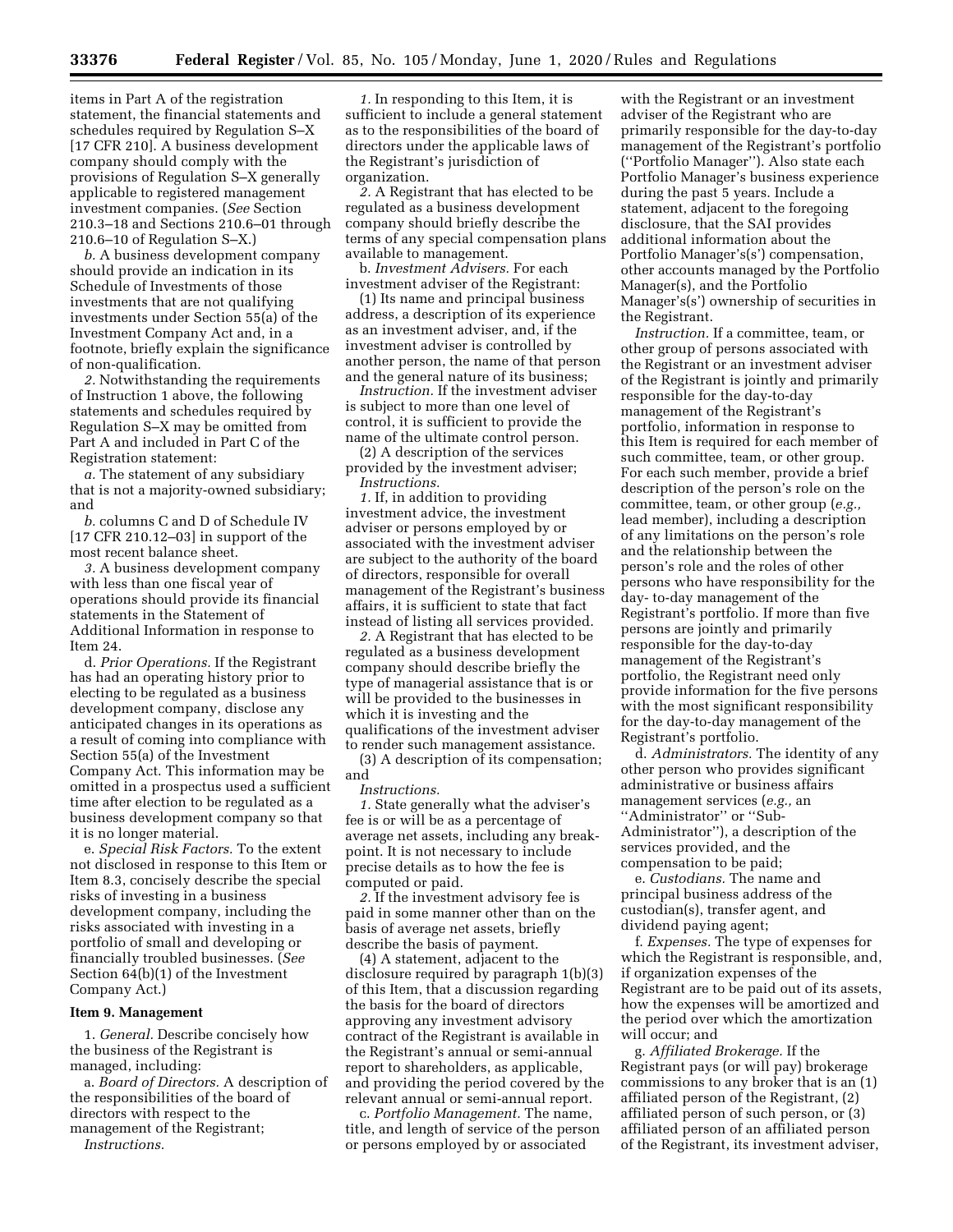or its principal underwriter, a statement to that effect.

2. *Non-Resident Managers.* If any nonresident officer, director, underwriter, investment adviser, or expert named in the registration statement has a substantial portion of its assets located outside the United States, identify each person, and state how the enforcement by investors of civil liabilities under the federal securities laws may be affected. This disclosure should indicate whether:

a. Investors will be able to effect service of process within the United States upon these persons;

b. investors will be able to enforce, in United States courts, judgments against these persons obtained in such courts predicated upon the civil liability provisions of the federal securities laws;

c. the appropriate foreign courts would enforce judgments of United States courts obtained in actions against these persons predicated upon the civil liability provisions of the federal securities laws; and

d. the appropriate foreign courts would enforce, in original actions, liabilities against these persons predicated solely upon the federal securities laws.

*Instruction.* If any portions of this disclosure are stated to be based upon an opinion of counsel, name the counsel in the prospectus, and include an appropriate manually signed consent to the use of counsel's name and opinion as an exhibit to the registration statement.

3. *Control Persons.* Identify each person who, as of a specified date no more than 30 days prior to the date of filing the registration statement (or amendment to it), controls the Registrant.

*Instruction.* For the purposes of this Item, ''control'' means (1) the beneficial ownership, either directly or through one or more controlled companies, of more than 25 percent of the voting securities of a company; (2) the acknowledgment or assertion by either the controlled or controlling party of the existence of control; or (3) an adjudication under Section 2(a)(9) of the Investment Company Act, which has become final, that control exists.

## **Item 10. Capital Stock, Long-Term Debt, and Other Securities**

1. *Capital Stock.* For each class of capital stock of the Registrant, state the title of the class and briefly describe all of the matters listed in paragraphs 1.a through 1.f that are relevant:

a. concisely discuss the nature and most significant attributes, including, where applicable, (1) dividend rights,

policies, or limitations; (2) voting rights; (3) liquidation rights; (4) liability to further calls or to assessments by the Registrant; (5) preemptive rights, conversion rights, redemption provisions, and sinking fund provisions; and (6) any material obligations or potential liability associated with ownership of the security (not including investment risks); *Instructions.* 

*1.* A complete legal description of the securities should not be given.

*2.* If the Registrant has a policy of making distribution or dividend payments at predetermined times and minimum rates, disclosure should include a statement that, if the fund's investments do not generate sufficient income, the fund may be required to liquidate a portion of its portfolio to fund these distributions, and therefore these payments may represent a reduction of the shareholders' principal investment. The tax consequences of such payments also should be described briefly.

b. with respect to preferred stock, (1) state whether there are any restrictions on the Registrant while there is an arrearage in the payment of dividends or sinking fund installments, and, if so, concisely describe the restrictions and (2) briefly describe provisions restricting the declaration of dividends, requiring the maintenance of any ratio or assets, requiring the creation or maintenance of reserves, or permitting or restricting the issuance of additional securities;

c. if the rights of holders of the security may be modified other than by a vote of a majority or more of the shares outstanding, voting as a class, so state, and briefly explain;

d. if rights evidenced by, or the amounts payable with respect to, any class of securities being described are, or may be, materially limited or qualified by the rights of any other authorized class of securities, include sufficient information regarding the other securities to enable investors to understand such rights and limitations;

e. if the Registrant has a dividend reinvestment plan, briefly discuss the material aspects of the plan including, but not limited to, whether the plan is automatic or whether shareholders must affirmatively elect to participate; (2) the method by which shareholders can elect to reinvest stock dividends or, if the plan is automatic, to receive cash dividends; (3) from whom additional information about the plan may be obtained (including a telephone number or address); (4) the method of determining the number of shares that will be distributed in lieu of a cash dividend; (5) the income tax

consequences of participation in the plan (*i.e.,* that capital gains and income are realized, although cash is not received by the shareholder); (6) how to terminate participation in the plan and rights upon termination; (7) if applicable, that an investor holding shares that participate in the dividend reinvestment plan in a brokerage account may not be able to transfer the shares to another broker and continue to participate in the dividend reinvestment plan; (8) the type and amount (if known) of fees, commissions, and expenses payable by participants in connection with the plan; and (9) if a cash purchase plan option is available, any minimum or maximum investment required; and

f. briefly describe any provision of the Registrant's charter or bylaws that would have an effect of delaying, deferring, or preventing a change of control of the Registrant and that would operate only with respect to an extraordinary corporate transaction involving the Registrant, such as a merger, reorganization, tender offer, sale or transfer of substantially all of its assets, or liquidation.

*Instruction.* Provisions and arrangements required by law or imposed by governmental or judicial authority need not be discussed. Provisions or arrangements adopted by the Registrant to effect or further compliance with laws or governmental or judicial mandate must be described where compliance does not require the specific provisions or arrangements adopted.

2. *Long-Term Debt.* If the Registrant is issuing or has outstanding a class of long-term debt, state the title of the debt securities and their principal amount, and concisely describe any of the matters listed in paragraphs 2.a through 2.e that are relevant:

a. provisions concerning maturity, interest, conversion, redemption, amortization, sinking fund, and/or retirement;

b. provisions restricting the declaration of dividends, requiring the maintenance of any ratio or assets, and/ or requiring the creation or maintenance of reserves;

c. provisions permitting or restricting the issuance of additional securities, the ability to incur additional debt, the release or substitution of assets securing the issue, and/or the modification of the terms of the securities;

*Instruction.* A complete legal description of the securities should not be given.

d. for each trustee, its name, the nature of any material relationship it has with the Registrant or any of its affiliates, the percentage of securities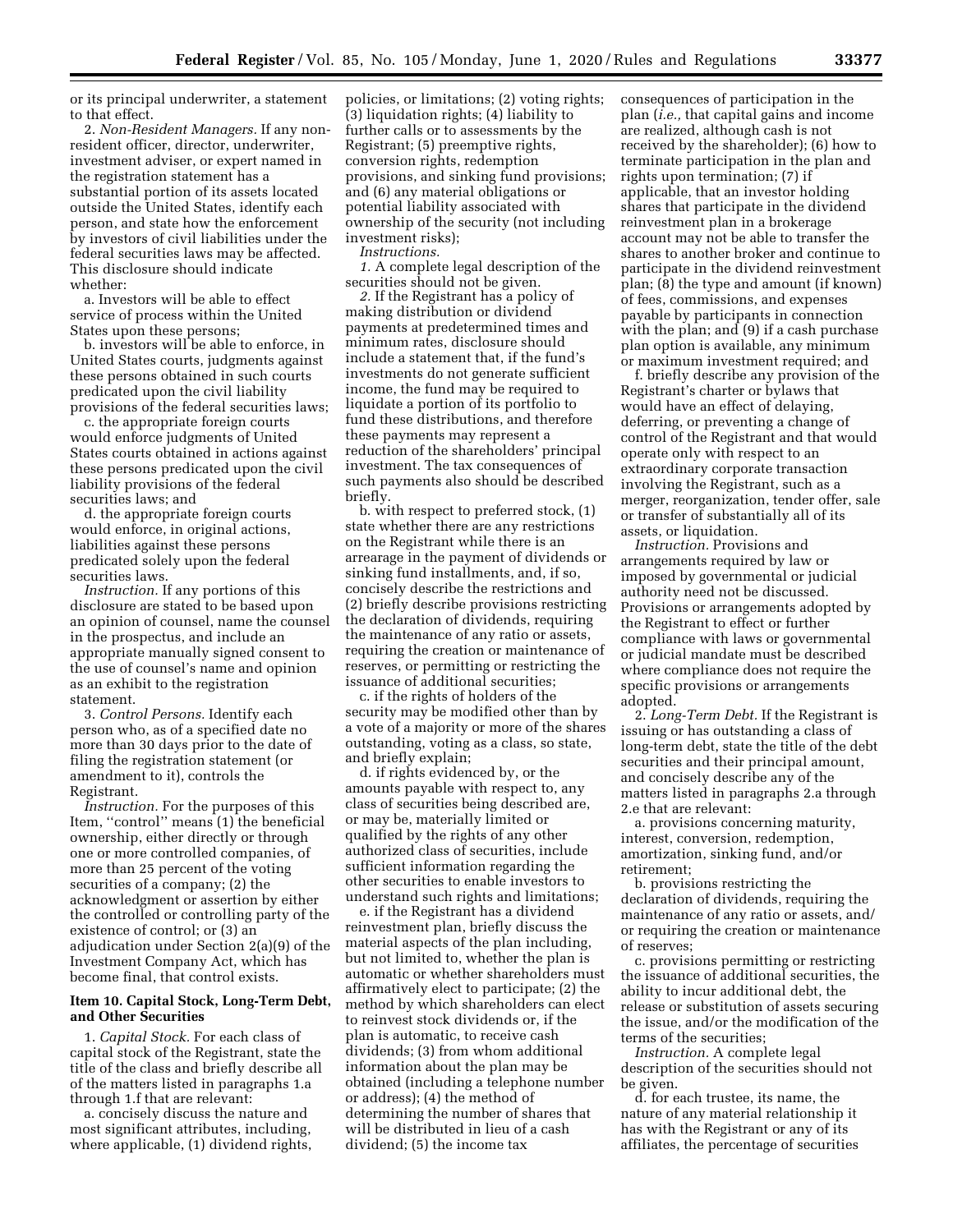necessary to require the trustee to take action, and any indemnification the trustee may require before proceeding against assets of the Registrant; and

e. to the extent not otherwise disclosed in response to this Item, whether the rights evidenced by the long-term debt are, or may be, materially limited or qualified by the rights of any other authorized class of securities, and, if so, include sufficient information regarding such other securities to enable investors to understand such rights and limitations.

3. *General.* Concisely describe the significant attributes of each other class of the Registrant's authorized securities. The description should be comparable to that called for by paragraphs 1 and 2 of this Item. If the securities are subscription warrants or rights, state the title and amount of securities called for and the period during which, and the prices at which, the warrants or rights are exercised.

4. *Taxes.* Concisely describe the tax consequences to investors of an investment in the securities being offered. If the Registrant intends to qualify for treatment under Subchapter M of the Internal Revenue Code of 1986 [26 U.S.C. 851–856], it is sufficient, in the absence of special circumstances, to state that: (i) the Registrant will distribute all of its net investment income and gains to shareholders and that these distributions are taxable as ordinary income or capital gains; (ii) shareholders may be proportionately liable for taxes on income and gains of the Registrant but shareholders not

subject to tax on their income will not be required to pay tax on amounts distributed on them: and (iii) the Registrant will inform shareholders of the amount and nature of the income or gains.

#### *Instructions.*

*1.* The description should not include detailed discussions of applicable law.

*2.* The Registrant should specifically address whether shareholders will be subject to the alternative minimum tax.

5. Outstanding Securities. Furnish the following information, in substantially the tabular form indicated, for each class of authorized securities of the Registrant. The information must be current within 90 days of the filing of this registration statement or amendment to it.

| Title of class | Amount authorized | Amount held by registrant or for<br>its account | Amount outstanding exclusive of<br>amount shown under (3) |
|----------------|-------------------|-------------------------------------------------|-----------------------------------------------------------|
|                |                   |                                                 | 14                                                        |

6. Securities Ratings. If the prospectus relates to senior securities of the Registrant that have been assigned a rating by a nationally recognized securities rating organization and the rating is disclosed in the prospectus, briefly discuss the significance of the rating, the basis upon which ratings are issued, any conditions or guidelines imposed by the NRSRO for the Registrant to maintain the rating, and whether or not the Registrant intends, or has any contractual obligation, to comply with these conditions or guidelines. In addition, disclose the material terms of any agreement between the Registrant or any of its affiliates and the NRSRO under which the NRSRO provides such rating. If the prospectus relates to securities other than senior securities of the Registrant that have been assigned a rating by a NRSRO, the information required by this paragraph may be provided in the Statement of Additional Information unless the rating criteria will materially affect the investment policies of the Registrant (*e.g.,* if the rating agency establishes criteria for selection of the Registrant's portfolio securities with which the Registrant intends to comply), in which case it should be included in the prospectus.

*Instructions.* 

*1.* The term ''nationally recognized securities rating organization'' has the same meaning as used in Rule 15c3– 1(c)(2)(vi)(F) under the Exchange Act [17 CFR 240.15c3–1].

*2.* Rule 436(g)(1) of Regulation C under the Securities Act [17 CFR

230.436] provides that a security rating assigned by an NRSRO to a class of debt securities, a class of convertible debt securities, or a class of preferred stock is not considered a part of the registration statement for purposes of Sections 7 and 11 of the Securities Act. Therefore, in the case of disclosure of a rating assigned to these types of securities issued by the Registrant, the Registrant need not include a written consent of the NRSRO as an exhibit to the registration statement as required by Item 25.2.n but must provide the disclosure called for by this Item.

*3.* Reference should be made to the statement of the Commission's policy on security ratings set forth under the section "General" in Regulation S-K [17 CFR 229.10] for the Commission's views on other important matters to be considered in disclosing securities ratings.

# **Item 11. Defaults and Arrears on Senior Securities**

1. State the nature, date, and amount of default of payment of principal, interest, or amortization for each issue of long-term debt of the Registrant that is in default on the date of filing.

2. If an issue of capital stock has any accumulated dividend in arrears at the date of filing, state the title of each issue and the amount per share in arrears.

#### **Item 12. Legal Proceedings**

Describe briefly any material pending legal proceedings, other than ordinary routine litigation incidental to the business, to which the Registrant, any

subsidiary of the Registrant, or the Registrant's investment adviser or principal underwriter is a party. Include the name of the court where the case is pending, the date instituted, the principal parties, a description of the factual basis alleged to underlie the proceeding, and the relief sought. Include similar information as to any proceeding instituted by a governmental authority or known to be contemplated by a governmental authority.

*Instruction.* Legal Proceedings, for purposes of this Item, are material only to the extent that they are likely to have a material adverse effect upon: (1) the ability of the investment adviser or principal underwriter to perform its contract with the Registrant; or (2) the Registrant.

#### **Item 13. [Removed and reserved.]**

# **Part B—Information Required in a Statement of Additional Information**

# **Item 14. Cover Page**

1. The outside cover page must contain the following information: a. the Registrant's name;

b. a statement or statements (1) that the Statement of Additional Information is not a prospectus, (2) that the Statement of Additional Information should be read with the prospectus, and (3) how a copy of the prospectus may be obtained;

c. the date of the Statement of Additional Information;

d. the date of the related prospectus and any other identifying information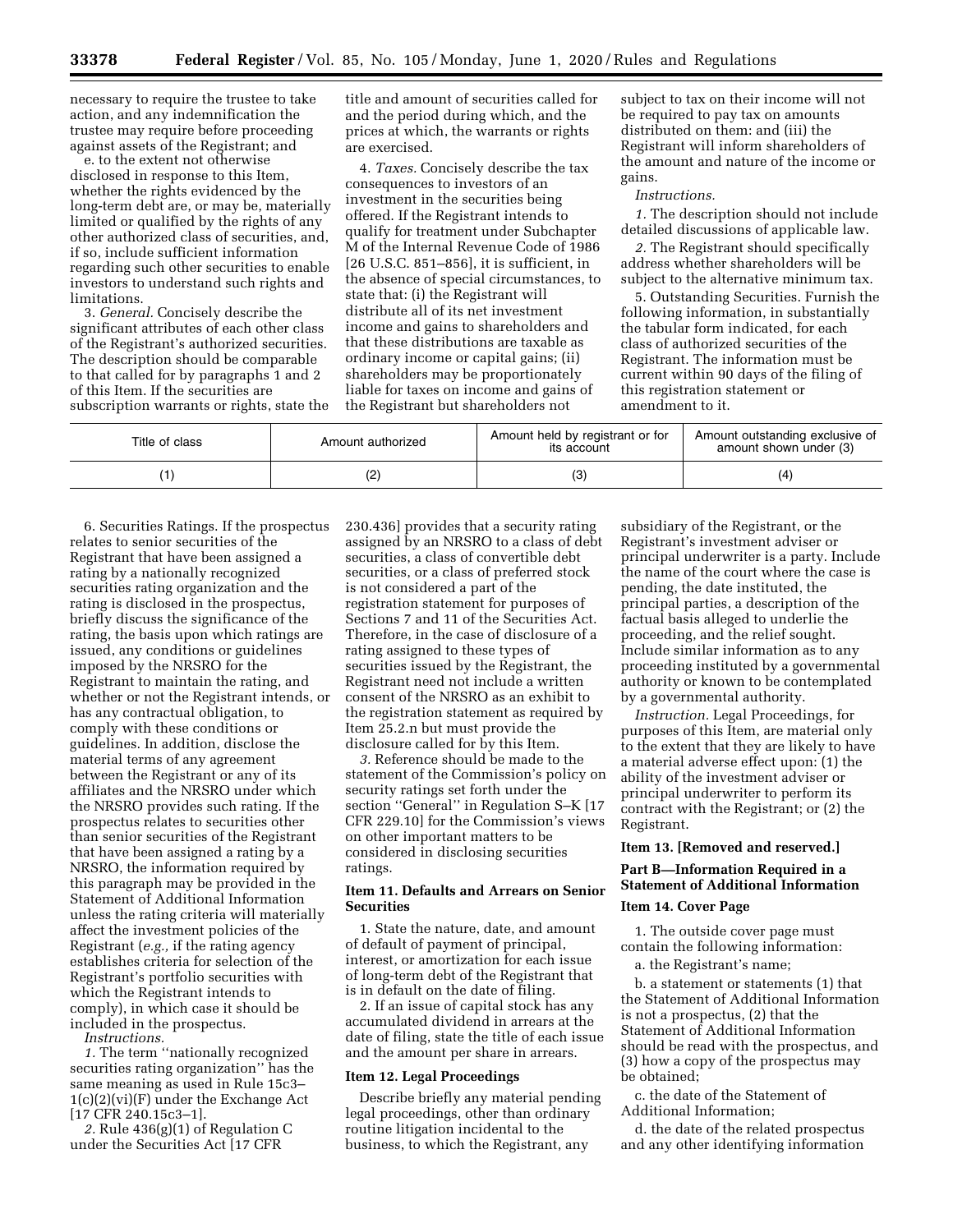that the Registrant deems appropriate; and

e. the statement required by paragraph (b)(2) of Rule 481 under the Securities Act.

2. The cover page may include other information, provided that it does not, by its nature, quantity, or manner of presentation, impede understanding of required information.

## **Item 15. Table of Contents**

List the contents of the Statement of Additional Information, and, where useful, provide a cross-reference to related disclosure in the prospectus.

## **Item 16. General Information and History**

If the Registrant has engaged in a business other than that of an investment company during the past five years, state the nature of the other business and give the approximate date on which the Registrant commenced business as an investment company. If the Registrant's name was changed during that period, state its former name and the approximate date on which it was changed. If the change in the Registrant's business or name occurred in connection with any bankruptcy, receivership, or similar proceeding or any other material reorganization, readjustment, or succession, briefly describe the nature and results of the same.

## **Item 17. Investment Objective and Policies**

1. Describe clearly and concisely the investment policies of the Registrant. It is not necessary to repeat information contained in the prospectus, but, in augmenting the disclosure about those types of investments, policies, or practices that are briefly discussed or identified in the prospectus, the Registrant should refer to the prospectus when necessary to clarify the additional information called for by this Item.

2. Concisely describe any fundamental policy of the Registrant not described in the prospectus with respect to each of the following activities:

a. the issuance of senior securities;

b. short sales, purchases on margin, and the writing of put and call options;

c. the borrowing of money (describe briefly any fundamental policy that limits the Registrant's ability to borrow money, and state the purpose for which the proceeds will be used);

d. the underwriting of securities of other issuers (include any fundamental

policy concerning the acquisition of restricted securities, *i.e.,* securities that must be registered under the Securities Act before they may be offered or sold to the public);

e. the concentration of investments in a particular industry or groups of industries;

f. the purchase or sale of real estate and real estate mortgage loans;

g. the purchase or sale of commodities or commodity contracts, including futures contracts;

h. the making of loans (for purposes of this Item, the term ''loans'' does not include the purchase of a portion of an issue of publicly distributed bonds, debentures, or other securities, whether or not the purchase was made upon the original issuance of the securities; however, the term ''loan'' includes the loaning of cash or portfolio securities to any person); and

i. any other policy that the Registrant deems fundamental.

*Instructions.* 

*1.* For purposes of this Item, the term ''fundamental policy'' is defined as any policy that the Registrant has deemed to be fundamental or that may not be changed without the approval of a majority of the Registrant's outstanding voting securities.

*2.* If the Registrant reserves freedom of action with respect to any of the foregoing activities (other than the activity described in paragraph e), it must disclose the maximum percentage of assets to be devoted to the particular activity.

3. Describe fully any significant investment policies of the Registrant not described in the prospectus that are not deemed fundamental and that may be changed without the approval of the holders of a majority of the voting securities (*e.g.,* investing for control of management, investing in foreign securities, or arbitrage activities).

*Instruction.* The Registrant should disclose the extent to which it may engage in the above policies and the risks inherent in such policies.

4. Briefly explain any significant change in the Registrant's portfolio turnover rates over the last two fiscal years. If the Registrant anticipates a significant change in the portfolio turnover rate from that reported under caption k of Item 4.1 for its most recent fiscal year, so state. In the case of a new registration, the Registrant should state its policy with respect to portfolio turnover.

# **Item 18. Management**

## *General Instructions.*

*1.* For purposes of this Item 18, the terms below have the following meanings:

*a.* The term ''family of investment companies'' means any two or more registered investment companies that:

*(1)* Share the same investment adviser or principal underwriter; and

*(2)* Hold themselves out to investors as related companies for purposes of investment and investor services.

*b.* The term ''fund complex'' means two or more registered investment companies that:

*(1)* Hold themselves out to investors as related companies for purposes of investment and investor services; or

*(2)* Have a common investment adviser or have an investment adviser that is an affiliated person of the investment adviser of any of the other registered investment companies.

*c.* The term ''immediate family member'' means a person's spouse; child residing in the person's household (including step and adoptive children); and any dependent of the person, as defined in Section 152 of the Internal Revenue Code [26 U.S.C. 152].

*d.* The term ''officer'' means the president, vice-president, secretary, treasurer, controller, or any other officer who performs policy-making functions.

*2.* When providing information about directors, furnish information for directors who are interested persons of the Registrant, as defined in Section 2(a)(19) of the Investment Company Act and the rules thereunder, separately from the information for directors who are not interested persons of the Registrant. For example, when furnishing information in a table, you should provide separate tables (or separate sections of a single table) for directors who are interested persons and for directors who are not interested persons. When furnishing information in narrative form, indicate by heading or otherwise the directors who are interested persons and the directors who are not interested persons.

1. Provide the information required by the following table for each director and officer of the Registrant, and, if the Registrant has an advisory board, member of the board. Explain in a footnote to the table any family relationship between the persons listed.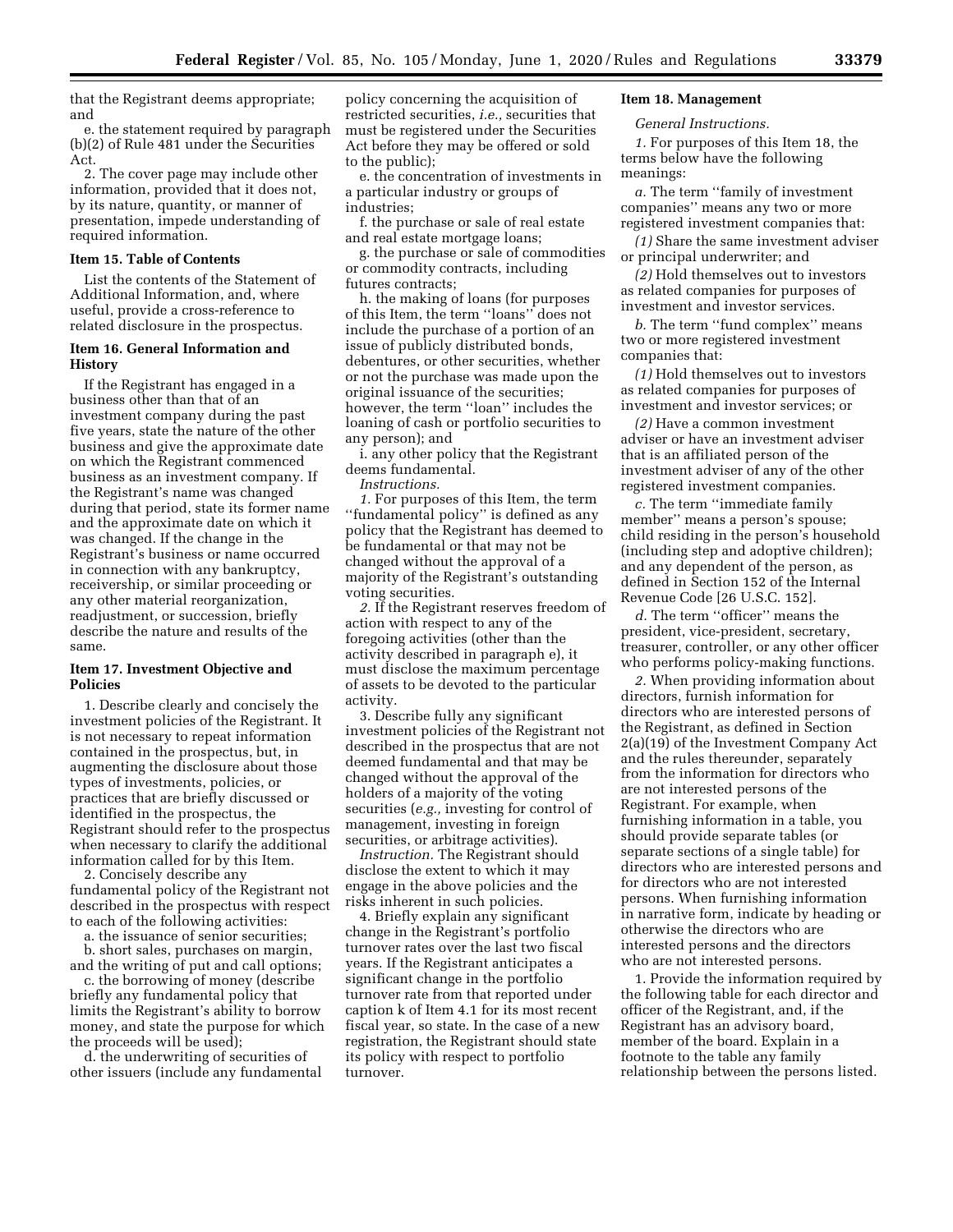| Name, address, and<br>age | Position(s) held with<br>registrant | Term of office and<br>length of time served | Principal<br>occupation(s) during<br>past 5 years | Number of portfolios<br>in fund complex<br>overseen by director | Other directorships<br>held by director |
|---------------------------|-------------------------------------|---------------------------------------------|---------------------------------------------------|-----------------------------------------------------------------|-----------------------------------------|
|                           | (2)                                 | ΄3)                                         | (4)                                               | (5)                                                             | (6)                                     |

*Instructions.* 

*1.* For purposes of this paragraph, the term ''family relationship'' means any relationship by blood, marriage, or adoption, not more remote than first cousin.

*2.* For each director who is an interested person of the Registrant, as defined in Section 2(a)(19) of the Investment Company Act and the rules thereunder, describe, in a footnote or otherwise, the relationship, events, or transactions by reason of which the director is an interested person.

*3.* State the principal business of any company listed under column (4) unless the principal business is implicit in its name.

*4.* Indicate in column (6) directorships not included in column (5) that are held by a director in any company with a class of securities registered pursuant to Section 12 of the Exchange Act or subject to the requirements of Section 15(d) of the Exchange Act or any company registered as an investment company under the Investment Company Act, and name the companies in which the directorships are held. Where the other directorships include directorships overseeing two or more portfolios in the same fund complex, identify the fund complex and provide the number of portfolios overseen as a director in the fund complex rather than listing each portfolio separately.

2. For each individual listed in column (1) of the table required by paragraph 1 of this Item 18, except for any director who is not an interested person of the Registrant, as defined in Section 2(a)(19) of the Investment Company Act and the rules thereunder, describe any positions, including as an officer, employee, director, or general partner, held with affiliated persons or principal underwriters of the Registrant.

*Instruction.* When an individual holds the same position(s) with two or more registered investment companies that are part of the same fund complex, identify the fund complex and provide the number of registered investment companies for which the position(s) are held rather than listing each registered investment company separately.

3. Describe briefly any arrangement or understanding between any director or officer and any other person(s) (naming

the person(s)) pursuant to which he was selected as a director or officer.

*Instruction.* Do not include arrangements or understandings with directors or officers acting solely in their capacities as such.

4. For each non-resident director or officer of the Registrant listed in column (1) of the table required by paragraph 1, disclose whether he has authorized an agent in the United States to receive notice and, if so, disclose the name and address of the agent.

5. a. Briefly describe the leadership structure of the Registrant's board, including whether the chairman of the board is an interested person of the Registrant, as defined in Section 2(a)(19) of the Investment Company Act. If the chairman of the board is an interested person of the Registrant, disclose whether the Registrant has a lead independent director and what specific role the lead independent director plays in the leadership of the Registrant. This disclosure should indicate why the Registrant has determined that its leadership structure is appropriate given the specific characteristics or circumstances of the Registrant. In addition, disclose the extent of the board's role in the risk oversight of the Registrant, such as how the board administers its oversight function, and the effect that this has on the board's leadership structure.

b. Identify the standing committees of the Registrant's board of directors, and provide the following information about each committee:

(1) A concise statement of the functions of the committee;

(2) The members of the committee;

(3) The number of committee meetings held during the last fiscal year; and

(4) If the committee is a nominating or similar committee, state whether the committee will consider nominees recommended by security holders and, if so, describe the procedures to be followed by security holders in submitting recommendations.

6. a. Unless disclosed in the table required by paragraph 1 of this Item 18, describe any positions, including as an officer, employee, director, or general partner, held by any director who is not an interested person of the Registrant, as defined in Section 2(a)(19) of the

Investment Company Act and the rules thereunder, or immediate family member of the director, during the two most recently completed calendar years with:

(1) The Registrant;

(2) An investment company, or a person that would be an investment company but for the exclusions provided by Sections  $3(c)(1)$  and  $3(c)(7)$ of the Investment Company Act, having the same investment adviser or principal underwriter as the Registrant or having an investment adviser or principal underwriter that directly or indirectly controls, is controlled by, or is under common control with an investment adviser or principal underwriter of the Registrant;

(3) An investment adviser, principal underwriter, or affiliated person of the Registrant; or

(4) Any person directly or indirectly controlling, controlled by, or under common control with an investment adviser or principal underwriter of the Registrant.

b. Unless disclosed in the table required by paragraph 1 of this Item 18 or in response to paragraph 6.a of this Item 18, indicate any directorships held during the past five years by each director in any company with a class of securities registered pursuant to Section 12 of the Exchange Act or subject to the requirements of Section 15(d) of the Exchange Act or any company registered as an investment company under the Investment Company Act, and name the companies in which the directorships were held.

*Instruction.* When an individual holds the same position(s) with two or more portfolios that are part of the same fund complex, identify the fund complex and provide the number of portfolios for which the position(s) are held rather than listing each portfolio separately.

7. For each director, state the dollar range of equity securities beneficially owned by the director as required by the following table:

a. In the Registrant; and

b. On an aggregate basis, in any registered investment companies overseen by the director within the same family of investment companies as the Registrant.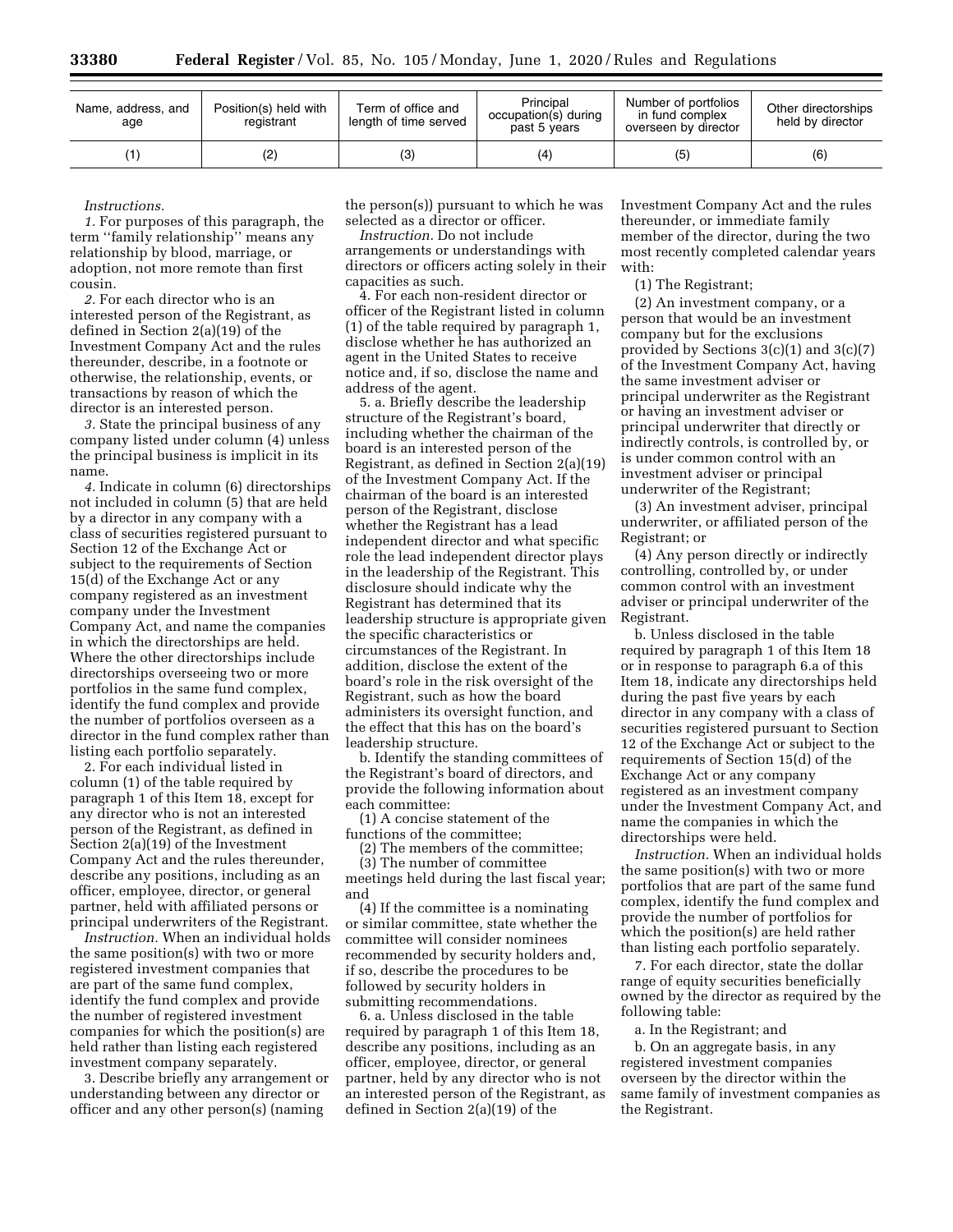| Name of director | Dollar range of equity<br>securities in the registrant | Aggregate dollar range of equity<br>securities in all registered investment<br>companies overseen by director in family<br>of investment companies |
|------------------|--------------------------------------------------------|----------------------------------------------------------------------------------------------------------------------------------------------------|
|                  | (2)                                                    | (3)                                                                                                                                                |

*Instructions.* 

1. Information should be provided as of the end of the most recently completed calendar year. Specify the valuation date by footnote or otherwise.

2. Determine ''beneficial ownership'' in accordance with Rule 16a–1(a)(2) under the Exchange Act [17 CFR 240.16a–1].

3. In disclosing the dollar range of equity securities beneficially owned by a director in columns (2) and (3), use the following ranges: none, \$1–\$10,000, \$10,001–\$50,000, \$50,001–\$100,000, or over \$100,000.

8. For each director who is not an interested person of the Registrant, as defined in Section 2(a)(19) of the Investment Company Act and the rules thereunder, and his immediate family members, furnish the information required by the following table as to

each class of securities owned beneficially or of record in:

a. An investment adviser or principal underwriter of the Registrant; or

b. person (other than a registered investment company) directly or indirectly controlling, controlled by, or under common control with an investment adviser or principal underwriter of the Registrant:

| Name of director | Name of owners<br>and relationships<br>to director | Company | Title of class | Value of securities | Percent of class |
|------------------|----------------------------------------------------|---------|----------------|---------------------|------------------|
|                  | (2)                                                | (3)     | (4)            | (5)                 | (6)              |

*Instructions.* 

*1.* Information should be provided as of the end of the most recently completed calendar year. Specify the valuation date by footnote or otherwise.

*2.* An individual is a ''beneficial owner'' of a security if he is a ''beneficial owner'' under either Rule 13d–3 [17 CFR 240.13d–3] or Rule 16a– 1(a)(2) under the Exchange Act.

*3.* Identify the company in which the director or immediate family member of the director owns securities in column (3). When the company is a person directly or indirectly controlling, controlled by, or under common control with an investment adviser or principal underwriter, describe the company's relationship with the investment adviser or principal underwriter.

*4.* Provide the information required by columns (5) and (6) on an aggregate basis for each director and his immediate family members.

9. Unless disclosed in response to paragraph 8 of this Item 18, describe any direct or indirect interest, the value of which exceeds \$120,000, of each director who is not an interested person of the Registrant, as defined in Section 2(a)(19) of the Investment Company Act and the rules thereunder, or immediate family member of the director, during the two most recently completed calendar years, in:

a. An investment adviser or principal underwriter of the Registrant; or

b. A person (other than a registered investment company) directly or indirectly controlling, controlled by, or under common control with an investment adviser or principal underwriter of the Registrant.

*Instructions.* 

*1.* A director or immediate family member has an interest in a company if he is a party to a contract, arrangement, or understanding with respect to any securities of, or interest in, the company.

*2.* The interest of the director and the interests of his immediate family members should be aggregated in determining whether the value exceeds \$120,000.

10. Describe briefly any material interest, direct or indirect, of any director who is not an interested person of the Registrant, as defined in Section 2(a)(19) of the Investment Company Act and the rules thereunder, or immediate family member of the director, in any transaction, or series of similar transactions, during the two most recently completed calendar years, in which the amount involved exceeds \$120,000 and to which any of the following persons was a party:

a. The Registrant;

b. An officer of the Registrant; c. An investment company, or a person that would be an investment company but for the exclusions provided by Sections 3(c)(1) and 3(c)(7) of the Investment Company, having the same investment adviser or principal underwriter as the Registrant or having an investment adviser or principal underwriter that directly or indirectly controls, is controlled by, or is under common control with an investment adviser or principal underwriter of the Registrant;

d. An officer of an investment company, or a person that would be an investment company but for the

exclusions provided by Sections 3(c)(1) and 3(c)(7) of the Investment Company Act, having the same investment adviser or principal underwriter as the Registrant or having an investment adviser or principal underwriter that directly or indirectly controls, is controlled by, or is under common control with an investment adviser or principal underwriter of the Registrant;

e. An investment adviser or principal underwriter of the Registrant;

f. An officer of an investment adviser or principal underwriter of the Registrant;

g. A person directly or indirectly controlling, controlled by, or under common control with an investment adviser or principal underwriter of the Registrant; or

h. An officer of a person directly or indirectly controlling, controlled by, or under common control with an investment adviser or principal underwriter of the Registrant.

*Instructions.* 

*1.* Include the name of each director or immediate family member whose interest in any transaction or series of similar transactions is described and the nature of the circumstances by reason of which the interest is required to be described.

*2.* State the nature of the interest, the approximate dollar amount involved in the transaction, and, where practicable, the approximate dollar amount of the interest.

*3.* In computing the amount involved in the transaction or series of similar transactions, include all periodic payments in the case of any lease or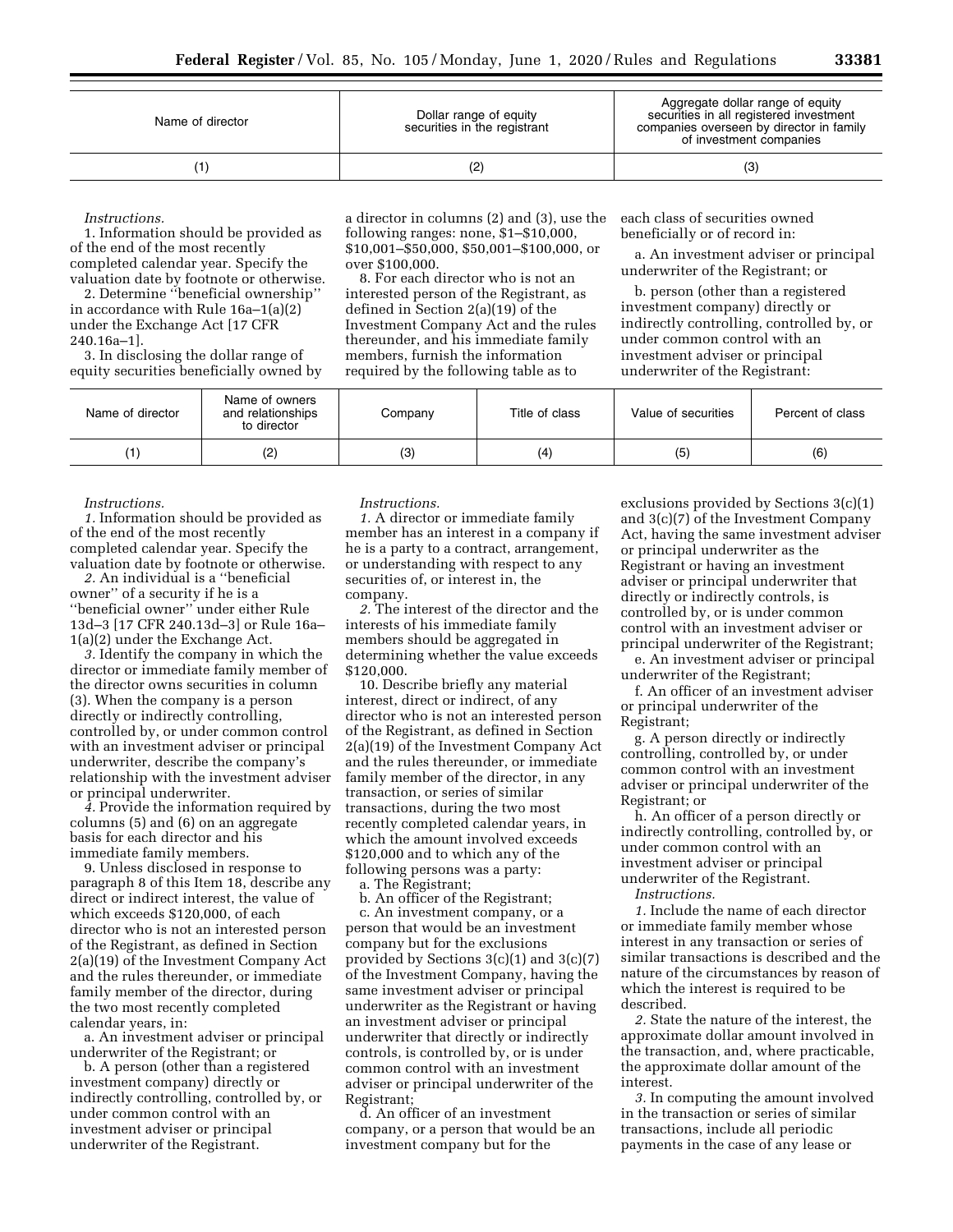other agreement providing for periodic payments.

*4.* Compute the amount of the interest of any director or immediate family member of the director without regard to the amount of profit or loss involved in the transaction(s).

*5.* As to any transaction involving the purchase or sale of assets, state the cost of the assets to the purchaser and, if acquired by the seller within two years prior to the transaction, the cost to the seller. Describe the method used in determining the purchase or sale price and the name of the person making the determination.

*6.* Disclose indirect, as well as direct, material interests in transactions. A person who has a position or relationship with, or interest in, a company that engages in a transaction with one of the persons listed in paragraphs 10.a through 10.h of this Item 18 may have an indirect interest in the transaction by reason of the position, relationship, or interest. The interest in the transaction, however, will not be deemed ''material'' within the meaning of paragraph 10 of this Item 18 where the interest of the director or immediate family member arises solely from the holding of an equity interest (including a limited partnership interest, but excluding a general partnership interest) or a creditor interest in a company that is a party to the transaction with one of the persons specified in paragraphs 10.a through 10.h of this Item 18, and the transaction is not material to the company.

*7.* The materiality of any interest is to be determined on the basis of the significance of the information to investors in light of all the circumstances of the particular case. The importance of the interest to the person having the interest, the relationship of the parties to the transaction with each other, and the amount involved in the transaction are among the factors to be considered in determining the significance of the information to investors.

*8.* No information need be given as to any transaction where the interest of the director or immediate family member arises solely from the ownership of securities of a person specified in paragraphs 10.a through 10.h of this Item 18 and the director or immediate family member receives no extra or special benefit not shared on a pro rata basis by all holders of the class of securities.

*9.* Transactions include loans, lines of credit, and other indebtedness. For indebtedness, indicate the largest aggregate amount of indebtedness outstanding at any time during the

period, the nature of the indebtedness and the transaction in which it was incurred, the amount outstanding as of the end of the most recently completed calendar year, and the rate of interest paid or charged.

*10.* No information need be given as to any routine, retail transaction. For example, the Registrant need not disclose that a director has a credit card, bank or brokerage account, residential mortgage, or insurance policy with a person specified in paragraphs 10.a through 10.h of this Item 18 unless the director is accorded special treatment.

11. Describe briefly any direct or indirect relationship, in which the amount involved exceeds \$120,000, of any director who is not an interested person of the Registrant, as defined in Section 2(a)(19) of the Investment Company Act and the rules thereunder, or immediate family member of the director, that existed at any time during the two most recently completed calendar years, with any of the persons specified in paragraphs 10.a through 10.h of this Item 18. Relationships include:

a. Payments for property or services to or from any person specified in paragraphs 10.a through 10.h of this Item 18;

b. Provision of legal services to any person specified in paragraphs 10.a through 10.h of this Item 18;

c. Provision of investment banking services to any person specified in paragraphs 10.a through 10.h of this Item 18, other than as a participating underwriter in a syndicate; and

d. Any consulting or other relationship that is substantially similar in nature and scope to the relationships listed in paragraphs 11.a through 11.c of this Item 18.

*Instructions.* 

*1.* Include the name of each director or immediate family member whose relationship is described and the nature of the circumstances by reason of which the relationship is required to be described.

*2.* State the nature of the relationship and the amount of business conducted between the director or immediate family member and the person specified in paragraphs 10.a through 10.h of this Item 18 as a result of the relationship during the two most recently completed calendar years.

*3.* In computing the amount involved in a relationship, include all periodic payments in the case of any agreement providing for periodic payments.

*4.* Disclose indirect, as well as direct, relationships. A person who has a position or relationship with, or interest in, a company that has a relationship

with one of the persons listed in paragraphs 10.a through 10.h of this Item 18 may have an indirect relationship by reason of the position, relationship, or interest.

*5.* In determining whether the amount involved in a relationship exceeds \$120,000, amounts involved in a relationship of the director should be aggregated with those of his immediate family members.

*6.* In the case of an indirect interest, identify the company with which a person specified in paragraphs 10.a through 10.h of this Item 18 has a relationship; the name of the director or immediate family member affiliated with the company and the nature of the affiliation; and the amount of business conducted between the company and the person specified in paragraphs 10.a through 10.h of this Item 18 during the two most recently completed calendar years.

*7.* In calculating payments for property and services for purposes of paragraph 11.a of this Item 18, the following may be excluded:

*a.* Payments where the transaction involves the rendering of services as a common contract carrier, or public utility, at rates or charges fixed in conformity with law or governmental authority; or

*b.* Payments that arise solely from the ownership of securities of a person specified in paragraphs 10.a through 10.h of this Item 18 and no extra or special benefit not shared on a pro rata basis by all holders of the class of securities is received.

*8.* No information need be given as to any routine, retail relationship. For example, the Registrant need not disclose that a director has a credit card, bank or brokerage account, residential mortgage, or insurance policy with a person specified in paragraphs 10.a through 10.h of this Item 18 unless the director is accorded special treatment.

12. If an officer of an investment adviser or principal underwriter of the Registrant, or an officer of a person directly or indirectly controlling, controlled by, or under common control with an investment adviser or principal underwriter of the Registrant, served during the two most recently completed calendar years, on the board of directors of a company where a director of the Registrant who is not an interested person of the Registrant, as defined in Section 2(a)(19) of the Investment Company Act and the rules thereunder, or immediate family member of the director, was during the two most recently completed calendar years, an officer, identify:

a. The company;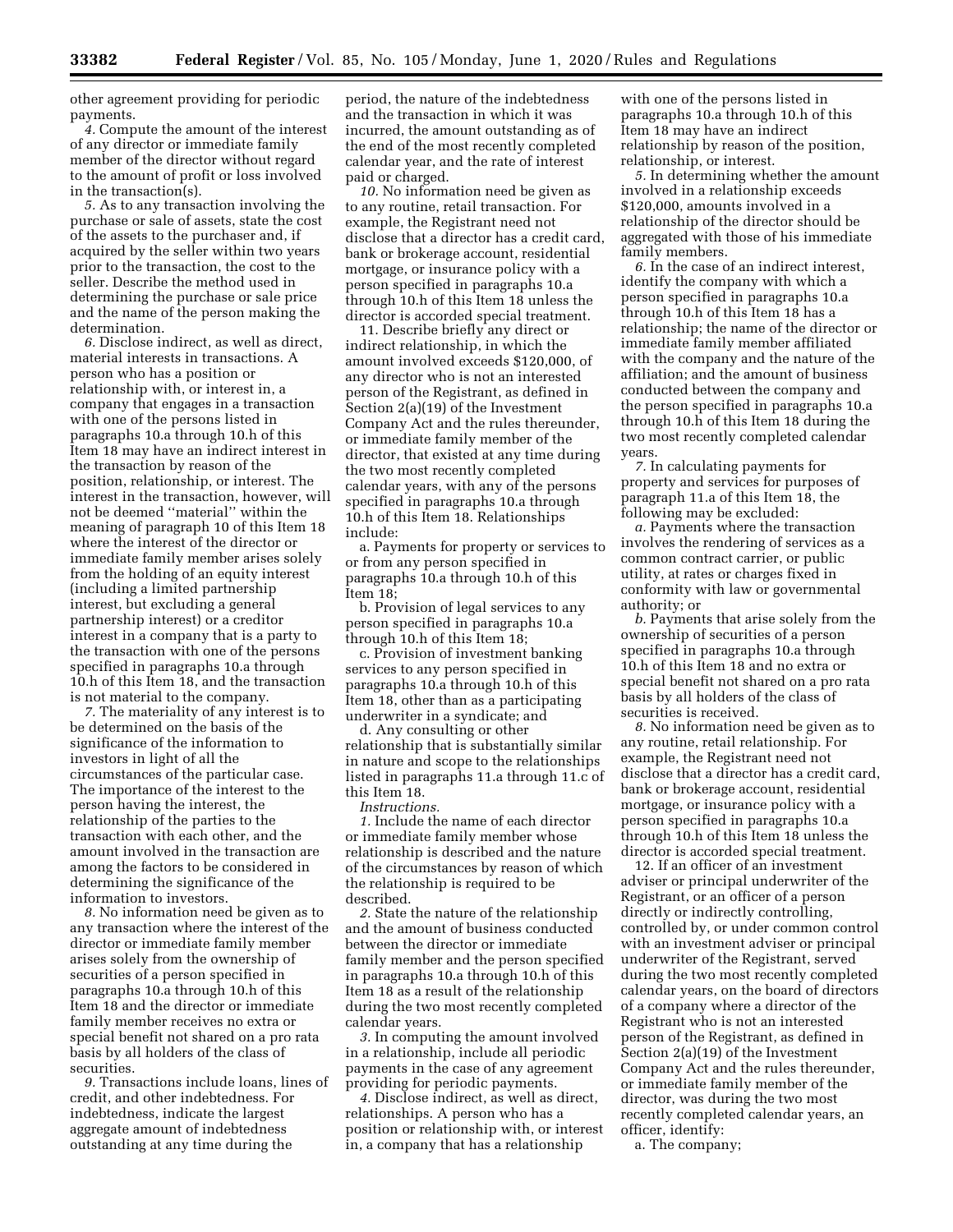b. The individual who serves or has served as a director of the company and the period of service as director;

c. The investment adviser or principal underwriter or person controlling, controlled by, or under common control with the investment adviser or principal underwriter where the individual named in paragraph 12.b of this Item 18

holds or held office and the office held; and

d. The director of the Registrant or immediate family member who is or was an officer of the company; the office held; and the period of holding the office.

13. In the case of a Registrant that is not a business development company, provide the following for all directors of

the Registrant, all members of the advisory board of the Registrant, and for each of the three highest paid officers or any affiliated person of the Registrant with aggregate compensation from the Registrant for the most recently completed fiscal year in excess of \$60,000 (''Compensated Persons'').

a. Furnish the information required by the following table:

# COMPENSATION TABLE

| Name of person, position | Aggregate compensation<br>from fund | Pension or retirement<br>benefits accrued as part of<br>fund expenses | Estimated annual benefits<br>upon retirement | Total compensation from<br>fund and fund complex<br>paid to directors |
|--------------------------|-------------------------------------|-----------------------------------------------------------------------|----------------------------------------------|-----------------------------------------------------------------------|
|                          | (2)                                 | (3)                                                                   | (4                                           | (5)                                                                   |

#### *Instructions.*

*1.* For column (1), indicate, if necessary, the capacity in which the remuneration is received. For Compensated Persons that are directors of the Registrant, compensation is amounts received for service as a director.

*2.* If the Registrant has not completed its first full year since its organization, furnish the information for the current fiscal year, estimating future payments that would be made pursuant to an existing agreement or understanding. Disclose in a footnote to the Compensation Table the period for which the information is furnished.

*3.* Include in column (2) amounts deferred at the election of the Compensated Person, whether pursuant to a plan established under Section 401(k) of the Internal Revenue Code [26 U.S.C. 401(k)] or otherwise for the fiscal year in which earned. Disclose in a footnote to the Compensation Table the total amount of deferred compensation (including interest) payable to or accrued for any Compensated Person.

*4.* Include in columns (3) and (4) all pension or retirement benefits proposed to be paid under any existing plan in the event of retirement at normal retirement date, directly or indirectly, by the Registrant, any of its subsidiaries, or other companies in the Fund Complex. Omit column (4) where retirement benefits are not determinable.

*5.* For any defined benefit or actuarial plan under which benefits are determined primarily by final compensation (or average final compensation) and years of service, provide the information required in column (4) in a separate table showing estimated annual benefits payable upon retirement (including amounts attributable to any defined benefit supplementary or excess pension award plans) in specified compensation and

years of service classifications. Also provide the estimated credited years of service for each Compensated Person.

*6.* Include in column (5) only aggregate compensation paid to a director for service on the board and all other boards of investment companies in a Fund Complex specifying the number of such other investment companies.

b. Describe briefly the material provisions of any pension, retirement, or other plan or any arrangement other than fee arrangements disclosed in paragraph (a) pursuant to which Compensated Persons are or may be compensated for any services provided, including amounts paid, if any, to the Compensated Person under any such arrangements during the most recently completed fiscal year. Specifically include the criteria used to determine amounts payable under the plan, the length of service or vesting period required by the plan, the retirement age or other event which gives rise to payments under the plan, and whether the payment of benefits is secured or funded by the Registrant.

14. In the case of a Registrant that is a business development company, provide the information required by Item 402 of Regulation S–K [17 CFR 229.402].

15. *Codes of Ethics.* Provide a brief statement disclosing whether the Registrant and its investment adviser and principal underwriter have adopted codes of ethics under Rule 17j–1 under the Investment Company Act [17 CFR 270.17j–1] and whether these codes of ethics permit personnel subject to the codes to invest in securities, including securities that may be purchased or held by the Registrant. Also, explain in the statement that these codes of ethics are available on the EDGAR Database on the Commission's internet site at *[http://](http://www.sec.gov) [www.sec.gov,](http://www.sec.gov)* and that copies of these

codes of ethics may be obtained, after paying a duplicating fee, by electronic request at the following email address: *[publicinfo@sec.gov.](mailto:publicinfo@sec.gov)* 

*Instruction.* A Registrant that is not required to adopt a code of ethics under Rule 17j–1 under the Investment Company Act is not required to respond to this Item.

16. Unless the Registrant invests exclusively in non-voting securities, describe the policies and procedures that the Registrant uses to determine how to vote proxies relating to portfolio securities, including the procedures that the Registrant uses when a vote presents a conflict between the interests of the Registrant's shareholders, on the one hand, and those of the Registrant's investment adviser; principal underwriter; or any affiliated person (as defined in Section 2(a)(3) of the Investment Company Act and the rules thereunder) of the Registrant, its investment adviser, or its principal underwriter, on the other. Include any policies and procedures of the Registrant's investment adviser, or any other third party, that the Registrant uses, or that are used on the Registrant's behalf, to determine how to vote proxies relating to portfolio securities. Also, state that information regarding how the Registrant voted proxies relating to portfolio securities during the most recent 12-month period ended June 30 is available (i) without charge, upon request, by calling a specified toll-free (or collect) telephone number; sending an email to a specified email address, if any; or on or through the Registrant's website at a specified internet address; and (ii) on the Commission's website at *[http://www.sec.gov.](http://www.sec.gov)* 

*Instructions.* 

1. A Registrant may satisfy the requirement to provide a description of the policies and procedures that it uses to determine how to vote proxies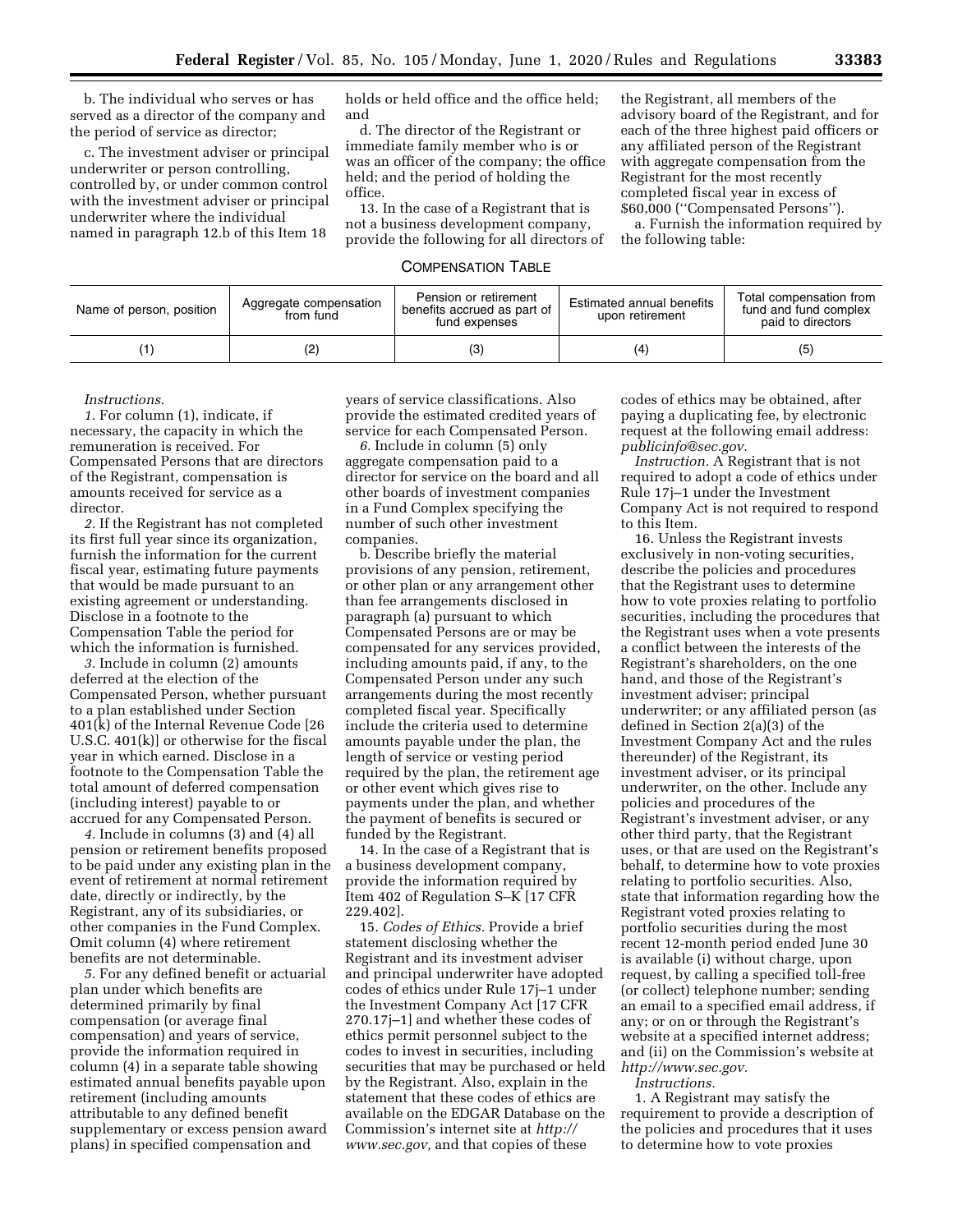relating to portfolio securities by including a copy of the policies and procedures themselves.

2. If a Registrant discloses that the Registrant's proxy voting record is available by calling a toll-free (or collect) telephone number or sending an email to a specified email address, if any, and the Registrant (or financial intermediary through which shares of the Registrant may be purchased or sold) receives a request for this information, the Registrant (or financial intermediary) must send the information disclosed in the Registrant's most recently filed report on Form N– PX [17 CFR 274.129], within 3 business days of receipt of the request, by firstclass mail or other means designed to ensure equally prompt delivery.

3. If a Registrant discloses that the Registrant's proxy voting record is available on or through its website, the Registrant must make available free of charge the information disclosed in the Registrant's most recently filed report on Form N–PX on or through its website as soon as reasonably practicable after filing the report with the Commission. The information disclosed in the Registrant's most recently filed report on Form N–PX must remain available on or through the Registrant's website for as long as the Registrant remains subject to the requirements of Rule 30b1–4 under the Investment Company Act [17 CFR 270.30b1–4] and discloses that the Registrant's proxy voting record is available on or through its website.

17. For each director, briefly discuss the specific experience, qualifications, attributes, or skills that led to the conclusion that the person should serve as a director for the Registrant at the time that the disclosure is made, in light of the Registrant's business and structure. If material, this disclosure should cover more than the past five years, including information about the person's particular areas of expertise or other relevant qualifications.

## **Item 19. Control Persons and Principal Holders of Securities**

Furnish the following information as of a specified date no more than 30 days prior to the date of filing of the registration statement or amendment to it.

1. State the name and address of each person who controls the Registrant, and briefly explain the effect of such control on the voting rights of other shareholders. For each control person, state the percentage of the Registrant's voting securities owned or any other basis of control. If the control person is a company, disclose the state or other jurisdiction under the laws of which it

is organized. List all parents of each control person.

*Instructions.* 

1. The term ''control'' is defined in the instruction to Item 9.3 of this Form.

2. A Registrant that is controlled by its adviser or underwriter(s) before the effective date of the registration statement need not respond to this Item if, immediately after the public offering, there will be no control person.

2. State the name, address, and percentage of ownership of each person who owns of record or is known by the Registrant to own of record or beneficially five percent or more of any class of the Registrant's outstanding equity securities.

*Instructions.* 

*1.* Calculate the percentages on the basis of the amount of common stock outstanding.

*2.* If securities are being registered in connection with or pursuant to a plan of acquisition, reorganization, readjustment, or succession, indicate, to the extent practicable, the status to exist upon consummation of the plan on the basis of present holdings and commitments.

*3.* If, to the knowledge of the Registrant or any principal underwriter of its securities, five percent or more of any class of voting securities of the Registrant are or will be held subject to any voting trust or other similar agreement, disclose this fact.

*4.* Indicate whether the securities are owned both of record and beneficially, or of record only, or beneficially only, and disclose the respective percentage owned in each manner.

3. Disclose all equity securities of the Registrant owned by all officers, directors, and members of the advisory board of the Registrant as a group, without naming them. In any case where the amount owned by directors and officers as a group is less than one percent of the class, a statement to that effect is sufficient.

## **Item 20. Investment Advisory and Other Services**

1. Furnish the following information about each investment adviser:

a. The names of all controlling persons, the basis of such control, and, if material, the business history of any organization that controls the adviser;

b. the names of any affiliated person of the Registrant who is also an affiliated person of the investment adviser and a list of all capacities in which such person named is affiliated with the Registrant and/or with the investment adviser; and

*Instruction.* If an affiliated person of the Registrant, either alone or together

with others, is a controlling person of the investment adviser, the Registrant must disclose that fact but need not supply the specific amount of percentage of the outstanding voting securities of the investment adviser that are owned by the controlling person.

c. The method of computing the advisory fee payable by the Registrant, including:

(1) The total dollar amounts paid to the adviser by the Registrant under the investment advisory contract for the last three fiscal years;

(2) if applicable, any credits that reduced the advisory fee for any of the last fiscal years; and

(3) any expense limitation provision. *Instructions.* 

*1.* If the advisory fee payable by the Registrant varies depending on the Registrant's investment performance in relation to some standard, set forth the standard along with a fee schedule in tabular form. The Registrant may include examples showing the fees the adviser would earn at various levels of performance, but such examples must include calculations showing the maximum and minimum fee percentages that could be earned under the contract.

*2.* State each type of credit or offset separately.

*3.* Where the Registrant is subject to more than one expense limitation provision, describe only the most restrictive provision.

2. Concisely describe all services performed for or on behalf of the Registrant that are supplied or paid for wholly or in substantial part by the investment adviser in connection with the investment advisory contract.

3. Describe briefly all fees, expenses, and costs of the Registrant that are to be paid by persons other than the investment adviser or the Registrant, and identify such persons.

4. Summarize any managementrelated service contract under which services are provided to the Registrant that is not otherwise disclosed in response to an Item of this Form and may be of interest to a purchaser of the Registrant's securities, indicating the parties to the contract and the total dollars paid, and by whom, for the past three years.

*Instructions.* 

*1.* A ''management-related service contract'' includes any agreement whereby another person contracts with the Registrant to keep, prepare, and/or file accounts, books, records, or other documents that the Registrant may be required to keep under federal or state law, or to provide any similar services with respect to the daily administration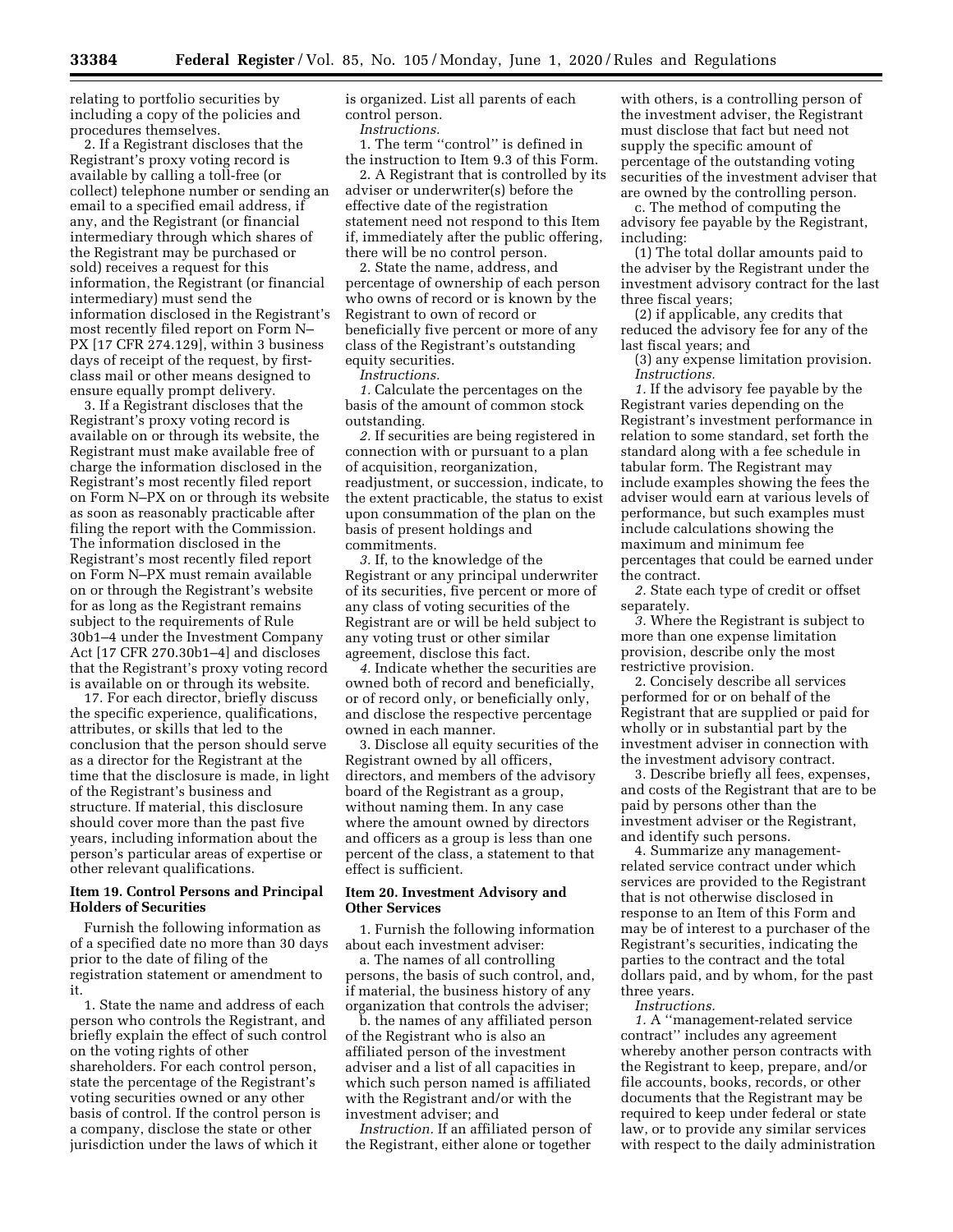of the Registrant, but does not include the following: (1) Any contract with the Registrant to provide investment advice; (2) any agreement to act as custodian, transfer agent, or dividend-paying agent; and (3) bona fide contracts for outside legal or auditing services, or bona fide contracts for personal employment entered into in the ordinary course of business.

*2.* No information is required about the service of mailing proxies or periodic reports to shareholders of the Registrant.

*3.* In summarizing the substantive provisions of a management-related service contract, include: (1) The name of the person providing the service; (2) any direct or indirect relationship of that person with the Registrant, its investment adviser, or its principal underwriter; (3) the nature of the services provided; and (4) the basis of the compensation paid for the last three fiscal years.

5. If any person (other than a bona fide director, officer, member of an advisory board, employee of the Registrant, or a person named as an investment adviser in response to paragraph 1 of this Item), pursuant to any understanding, whether formal or informal, regularly furnishes advice to the Registrant or the investment adviser of the Registrant with respect to the desirability of the Registrant's investing in, purchasing, or selling securities or other property, or is empowered to determine which securities or other property should be purchased or sold by the Registrant, and receives direct or indirect remuneration from the Registrant, furnish the following information:

a. The name of the person;

b. a description of the nature of the arrangement and the advice or information given; and

c. any remuneration (including, for example, participation, directly or indirectly, in commissions or other compensation paid in connection with transactions in the Registrant's portfolio securities) paid for the advice or information, and a statement as to how and by whom such remuneration was paid for the last three fiscal years.

*Instruction.* No information is required with respect to any of the following:

*1.* Persons whose advice was furnished solely through uniform publications distributed to subscribers;

*2.* persons who furnished only statistical and other factual information, advice regarding economic factors and trends, or advice as to occasional transactions in specific securities, but without generally furnishing advice or

making recommendations regarding the purchase or sale of securities by the Registrant;

*3.* a company that is excluded from the definition of ''investment adviser'' of an investment company by reason of Section 2(a)(20)(iii) of the Investment Company Act;

*4.* any person the character and amount of whose compensation for such service must be approved by a court; or

*5.* such other persons as the Commission has by rules and regulations or order determined not to be an ''investment adviser'' of an investment company.

6. Furnish the name and principal business address of each of the Registrant's custodians, the nature of the business of each such person, and a general description of the services performed by each.

7. Furnish the name and principal business address of the Registrant's independent public accountant, and provide a general description of the services performed by such person.

8. If an affiliated person of the Registrant, or an affiliated person of an affiliated person of the Registrant, acts as custodian, transfer agent, or dividend-paying agent for the Registrant, furnish a description of the services performed by that person and the basis for remuneration (*e.g.,* the method by which that person's fee is calculated).

## **Item 21. Portfolio Managers**

1. *Other Accounts Managed.* If a Portfolio Manager required to be identified in response to Item 9.1.c is primarily responsible for the day-to-day management of the portfolio of any other account, provide the following information:

a. The Portfolio Manager's name;

b. The number of other accounts managed within each of the following categories and the total assets in the accounts managed within each category:

(1) Registered investment companies; (2) Other pooled investment vehicles; and

(3) Other accounts.

c. For each of the categories in Item 21.1.b, the number of accounts and the total assets in the accounts with respect to which the advisory fee is based on the performance of the account; and

d. A description of any material conflicts of interest that may arise in connection with the Portfolio Manager's management of the Registrant's investments, on the one hand, and the investments of the other accounts included in response to Item 21.1.b, on the other. This description would include, for example, material conflicts

between the investment strategy of the Registrant and the investment strategy of other accounts managed by the Portfolio Manager and material conflicts in allocation of investment opportunities between the Registrant and other accounts managed by the Portfolio Manager.

*Instructions.* 

*1.* Provide the information required by Item 21.1 as of the end of the Registrant's most recently completed fiscal year, except that, in the case of an initial registration statement or an update to the Registrant's registration statement that discloses a new Portfolio Manager, information with respect to any newly identified Portfolio Manager must be provided as of the most recent practicable date. Disclose the date as of which the information is provided.

*2.* If a committee, team, or other group of persons that includes the Portfolio Manager is jointly and primarily responsible for the day-to-day management of the portfolio of an account, include the account in responding to Item 21.1.

2. *Compensation.* Describe the structure of, and the method used to determine, the compensation of each Portfolio Manager required to be identified in response to Item 9.1.c. For each type of compensation (*e.g.,* salary, bonus, deferred compensation, retirement plans and arrangements), describe with specificity the criteria on which that type of compensation is based, for example, whether compensation is fixed, whether (and, if so, how) compensation is based on the Registrant's pre- or after-tax performance over a certain time period, and whether (and, if so, how) compensation is based on the value of assets held in the Registrant's portfolio. For example, if compensation is based solely or in part on performance, identify any benchmark used to measure performance and state the length of the period over which performance is measured.

*Instructions.* 

*1.* Provide the information required by Item 21.2 as of the end of the Registrant's most recently completed fiscal year, except that, in the case of an initial registration statement or an update to the Registrant's registration statement that discloses a new Portfolio Manager, information with respect to any newly identified Portfolio Manager must be provided as of the most recent practicable date. Disclose the date as of which the information is provided.

*2.* Compensation includes, without limitation, salary, bonus, deferred compensation, and pension and retirement plans and arrangements,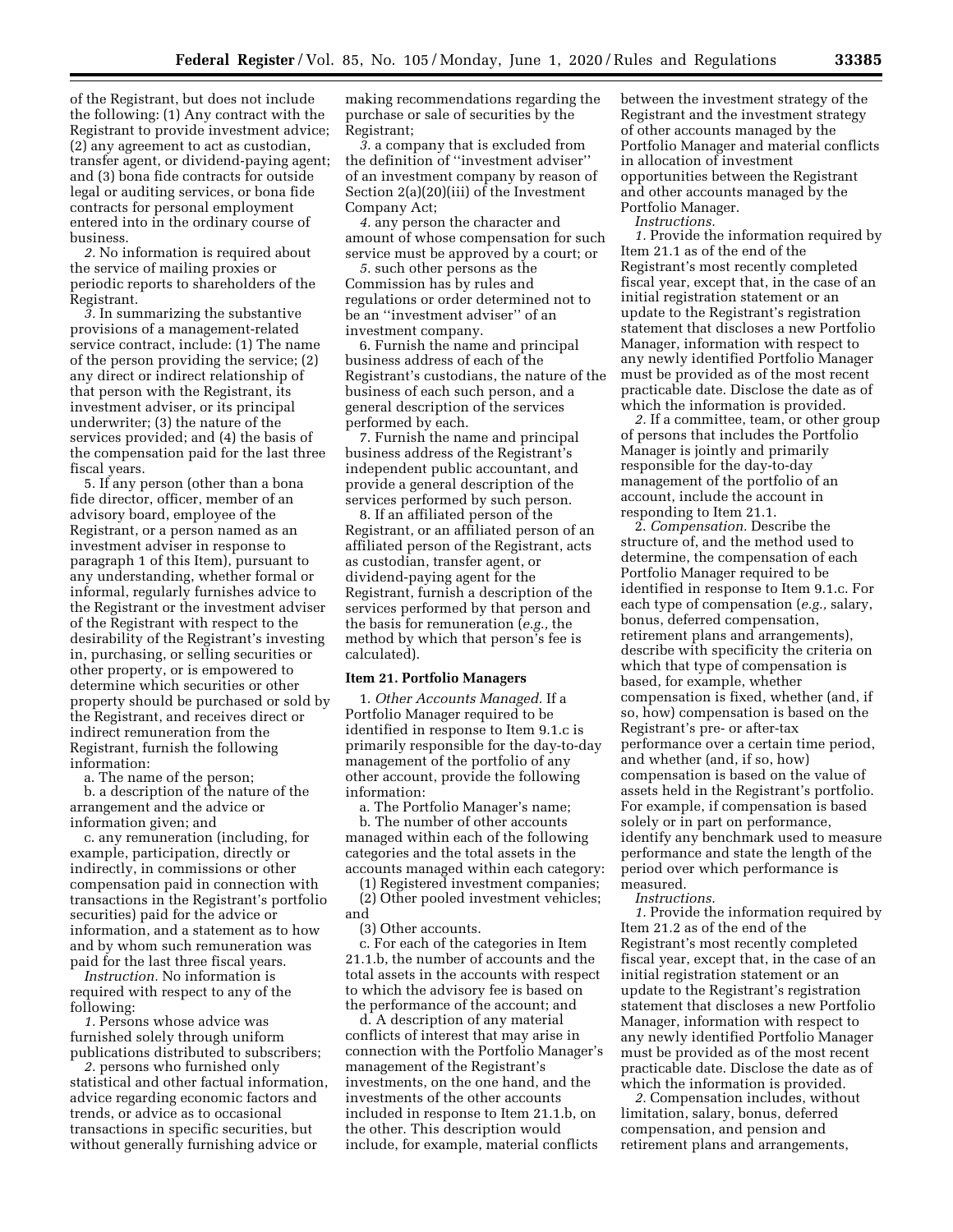whether the compensation is cash or non-cash. Group life, health, hospitalization, medical reimbursement, and pension and retirement plans and arrangements may be omitted, provided that they do not discriminate in scope, terms, or operation in favor of the Portfolio Manager or a group of employees that includes the Portfolio Manager and are available generally to all salaried employees. The value of compensation is not required to be disclosed under this Item.

*3.* Include a description of the structure of, and the method used to determine, any compensation received by the Portfolio Manager from the Registrant, the Registrant's investment adviser, or any other source with respect to management of the Registrant and any other accounts included in the response to Item 21.1.b. This description must clearly disclose any differences between the method used to determine the Portfolio Manager's compensation with respect to the Registrant and other accounts, *e.g.,* if the Portfolio Manager receives part of an advisory fee that is based on performance with respect to some accounts but not the Registrant, this must be disclosed.

3. *Ownership of Securities.* For each Portfolio Manager required to be identified in response to Item 9.1.c, state the dollar range of equity securities in the Registrant beneficially owned by the Portfolio Manager using the following ranges: none; \$1–\$10,000; \$10,001– \$50,000; \$50,001–\$100,000; \$100,001– \$500,000; \$500,001–\$1,000,000; or over \$1,000,000.

*Instructions.* 

*1.* Provide the information required by Item 21.3 as of the end of the Registrant's most recently completed fiscal year, except that, in the case of an initial registration statement or an update to the Registrant's registration statement that discloses a new Portfolio Manager, information with respect to any newly identified Portfolio Manager must be provided as of the most recent practicable date. Specify the valuation date.

*2.* Determine ''beneficial ownership'' in accordance with Rule 16a–1(a)(2) under the Exchange Act.

## **Item 22. Brokerage Allocation and Other Practices**

1. Concisely describe how transactions in portfolio securities are or will be effected. Provide a general statement about brokerage commissions and mark-ups on principal transactions and the aggregate amount of any brokerage commissions paid by the Registrant during the three most recent

fiscal years. Concisely explain any material change in brokerage commissions paid by the Registrant during the most recent fiscal year as compared to the two prior fiscal years.

2. a. State the total dollar amount, if any, of brokerage commissions paid by the Registrant during the three most recent fiscal years to any broker that: (1) Is an affiliated person of the Registrant; (2) is an affiliated person of an affiliated person of the Registrant; or (3) has an affiliated person that is an affiliated person of the Registrant, its investment adviser, or principal underwriter. In the case of an initial public offering, disclose whether or not the Registrant intends to use any brokers described in this subparagraph, a. Identify each broker, and state the relationships that cause the broker to be identified in this Item.

b. State for each broker identified in response to paragraph 2.a of this Item:

(1) The percentage of the Registrant's aggregate brokerage commissions paid to the broker during the most recent fiscal year; and

(2) the percentage of the Registrant's aggregate dollar amount of transactions involving the payment of commissions effected through the broker during the most recent fiscal year.

c. Where there is a material difference in the percentage of brokerage commissions paid to, and the percentage of transactions effected through, any broker identified in response to paragraph 2.a of this Item, state the reasons for the difference.

3. Describe briefly how brokers will be selected to effect securities transactions for the Registrant and how evaluations will be made of the overall reasonableness of brokerage commissions paid, including the factors considered.

*Instructions.* 

*1.* If the receipt of products or services other than brokerage or research services is a factor considered in the selection of brokers, specify the products and services.

*2.* If the receipt of research services is a factor in selecting brokers, identify the nature of the research services.

*3.* State whether persons acting on behalf of the Registrant are authorized to pay a broker a commission in excess of that which another broker might have charged for effecting the same transaction because of the value of brokerage or research services provided by the broker.

*4.* If applicable, explain that research services furnished by brokers through whom the Registrant effects securities transactions may be used by the Registrant's investment adviser in

servicing all of its accounts and that not all the services may be used by the investment adviser in connection with the Registrant; or, if other policies or practices are applicable to the Registrant with respect to the allocation of research services provided by brokers, concisely explain the policies and practices.

*5.* Registrants should refer to Rule 17e–1 under the Investment Company Act [17 CFR 270.17e–1] with respect to securities transactions executed by exchange members.

4. If during the last fiscal year the Registrant or its investment adviser, pursuant to an agreement or understanding with a broker or otherwise through an internal allocation procedure, directed the Registrant's brokerage transactions to a broker because of research services provided, state the amount of the transactions and related commissions.

5. If the Registrant has acquired during its most recent fiscal year or during the period of time since organization, whichever is shorter, securities of its regular brokers or dealers, as defined in Rule 10b–1 under the Investment Company Act [17 CFR 270.10b-1], or their parents, identify those brokers or dealers, and state the value of the Registrant's aggregate holdings of the securities of each subject issuer as of the close of the Registrant's most recent fiscal year.

*Instruction.* The Registrant need only disclose information with respect to the parent of a broker or dealer that derived more than fifteen percent of its gross revenues from the business of a broker, a dealer, an underwriter, or an investment adviser.

## **Item 23. Tax Status**

Provide information about the Registrant's tax status that is not required to be in the prospectus but that the Registrant believes is of interest to investors, including, but not limited to, an explanation of the legal basis for the Registrant's tax status. If the Registrant is qualified or intends to qualify under Subchapter M of the Internal Revenue Code and has not disclosed that fact in the prospectus, then disclosure of that fact will be sufficient. If not otherwise disclosed, concisely describe any special or unusual tax aspects of the Registrant, *e.g.,* taxes resulting from foreign investment or from status as a personal holding company, or any tax loss carry-forward to which the Registrant may be entitled.

## **Item 24. Financial Statements**

Provide the financial statements of the Registrant.

*Instructions.*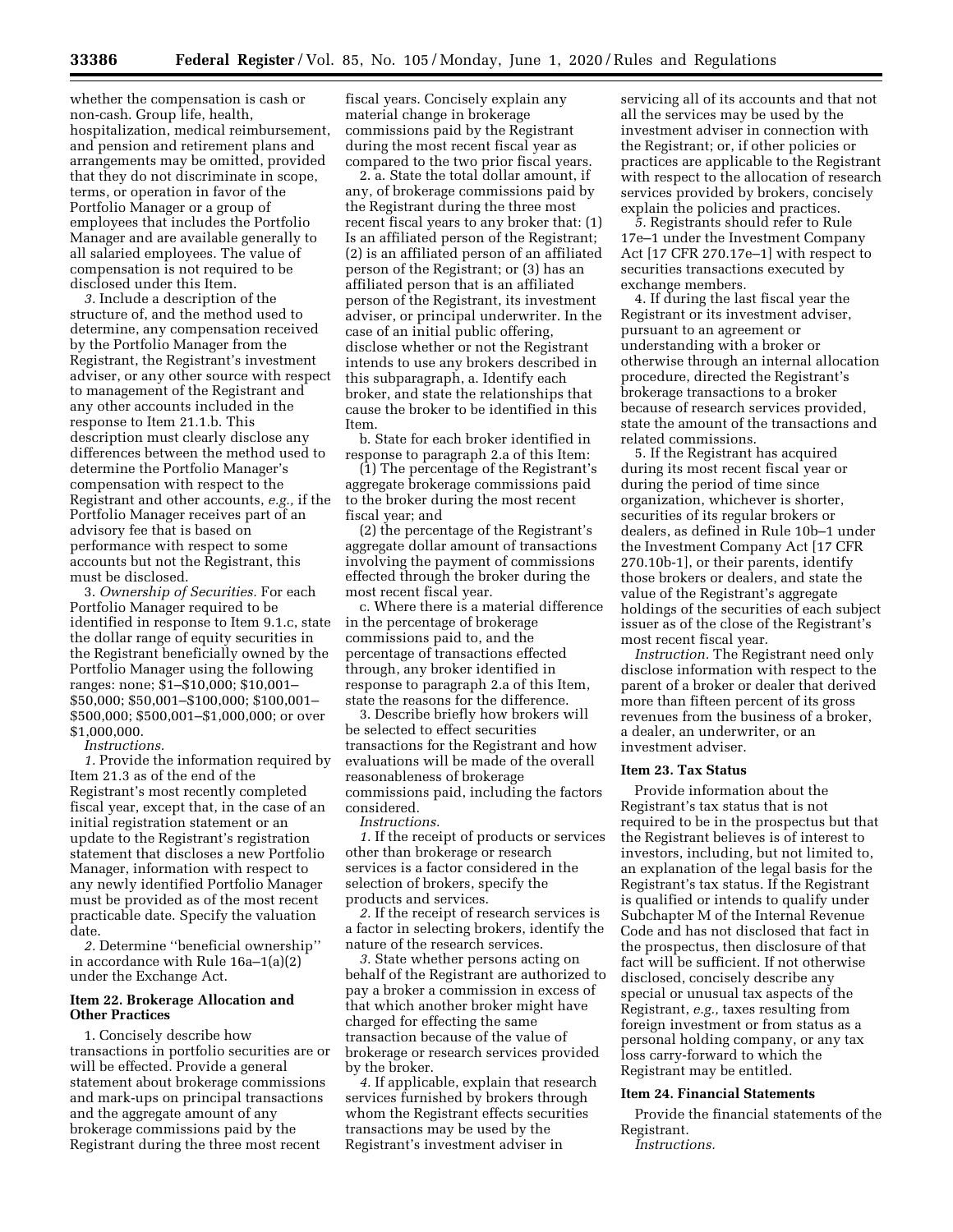*1. a.* Furnish, in a separate section following the responses to the above items in Part B of the registration statement, the financial statements and schedules required by Regulation S–X [17 CFR 210]. (*See* Section 210.3–18 and Sections 210.6–01 through 210.6–10 of Regulation S–X.)

*b.* A business development company that has had at least one fiscal year of operations need provide financial statements under Item 8.6.c of Part A only. A business development company with less than one fiscal year of operations should refer to Item 8.6.c of Part A and Instructions 1 and 2 thereunder in responding to this Item 24.

2. Notwithstanding the requirements of Instruction 1 above, the following statements and schedules required by Regulation S–X may be omitted from Part B and included in Part C of the registration statement:

*a.* The statement of any subsidiary that is not a majority-owned subsidiary; and

*b.* Columns C and D of Schedule III [17 CFR 210.12–14].

3. In addition to the requirements of Rule 3–18 of Regulation S–X [17 CFR 210.3–18], any company registered under the Investment Company Act that has not previously had an effective registration statement under the Securities Act shall include in its initial registration statement under the Securities Act such additional financial statements and financial highlights (which need not be audited) as are necessary to make the financial statements and financial highlights included in the registration statement as of a date within 90 days prior to the date of filing.

4. Every annual report to shareholders required by Section 30(e) of the Investment Company Act and Rule 30e– 1 thereunder shall contain the following information:

*a.* The audited financial statements required by Regulation S–X for the periods specified by Regulation S–X, modified to permit the omission of the statements and schedules that may be omitted from Part B of the registration statement by Instruction 2 above and as permitted by Instruction 7 below;

*b.* the financial highlights required by Item 4.1 of this Form, for the five most recent fiscal years, with at least the most recent year audited;

*c.* unless shown elsewhere in the report as part of the financial statements required by a above, the aggregate remuneration paid by the company during the period covered by the report (1) to all directors and to all members of any advisory board for regular

compensation; (2) to each director and to each member of an advisory board for special compensation; (3) to all officers; and (4) to each person of whom any officer or director of the company is an affiliated person;

*d.* the information concerning changes in and disagreements with accountants and on accounting and financial disclosure required by Item 304 of Regulation S–K [17 CFR 229.304];

*e.* the management information required by paragraph 1 of Item 18; and

*f.* a statement that the SAI includes additional information about directors of the Registrant and is available, without charge, upon request, and a tollfree (or collect) telephone number and email address, if any, for shareholders to use to request the SAI.

*g. Management's Discussion of Fund Performance.* Disclose the following information:

*(1)* Discuss the factors that materially affected the Fund's performance during the most recently completed fiscal year, including the relevant market conditions and the investment strategies and techniques used by the Fund. The information presented may include tables, charts, and other graphical depictions.

*(2) (A)* Provide a line graph comparing the initial and subsequent account values at the end of each of the most recently completed 10 fiscal years of the Fund (or for the life of the Fund, if shorter), but only for periods subsequent to the effective date of the Fund's registration statement. Assume a \$10,000 initial investment at the beginning of the first fiscal year in an appropriate broad-based securities market index for the same period.

*1. Line Graph Computation.* 

*(a)* Assume that the initial investment was made at the offering price last calculated on the business day before the first day of the first fiscal year.

*(b)* Base subsequent account values on the market price (or, if shares are not listed, the net asset value) of the Fund on the last business day of the first and each subsequent fiscal year.

*(c)* Calculate the final account value by assuming the account was closed and sale was at the market price (or, if shares are not listed, the net asset value) on the last business day of the most recent fiscal year.

*(d)* Base the line graph on the Fund's required minimum initial investment if that amount exceeds \$10,000.

*2. Multiple Class Funds.* The Fund can select which Class to include, consistent with the requirements of Instruction 3(a) to Item 4(b)(2) of Form N–1A [17 CFR 274.11A].

*(B)* In a table placed within or next to the graph, provide the Fund's average annual total returns for the 1-, 5-, and 10- year periods as of the end of the last day of the most recent fiscal year (or for the life of the Fund, if shorter), but only for periods subsequent to the effective date of the Fund's registration statement. Average annual total returns should be computed in accordance with Item 26(b)(1) of Form N–1A, except with respect to reinvestments of dividends and distributions, which must be calculated consistent with Item 4 of this Form. Include a statement accompanying the graph and table to the effect that past performance does not predict future performance and that the graph and table do not reflect the deduction of taxes that a shareholder would pay on fund distributions or the sale of fund shares.

*(C) Sales Load.* Reflect any sales load (or any other fees charged at the time of purchasing shares or opening an account) by beginning the line graph at the amount that actually would be invested (*i.e.,* assume that the maximum sales load, and other charges deducted from payments, is deducted from the initial \$10,000 investment). For a Fund whose shares are subject to a contingent deferred sales load, assume the deduction of the maximum deferred sales load (or other charges) that would apply for a complete sale that received the market price (or, if shares are not listed, the net asset value) on the last business day of the most recent fiscal year. For any other deferred sales load, repurchase fee, or withdrawal charge, assume that the deduction is in the amount(s) and at the time(s) that the sales load, repurchase fee, or withdrawal charge actually would have been deducted.

(D) *Dividends and Distributions.*  Assume reinvestment of all of the Fund's dividends and distributions on the reinvestment dates during the period, and reflect any sales load imposed upon reinvestment of dividends or distributions or both.

*(E) Account Fees.* Reflect recurring fees that are charged to all accounts.

*1.* For any account fees that vary with the size of the account, assume a \$10,000 account size.

*2.* Reflect, as appropriate, any recurring fees charged to shareholder accounts that are paid other than by sale of the Fund's shares.

*3.* Reflect an annual account fee that applies to more than one Fund by allocating the fee in the following manner: Divide the total amount of account fees collected during the year by the Funds' total average market price, multiply the resulting percentage by the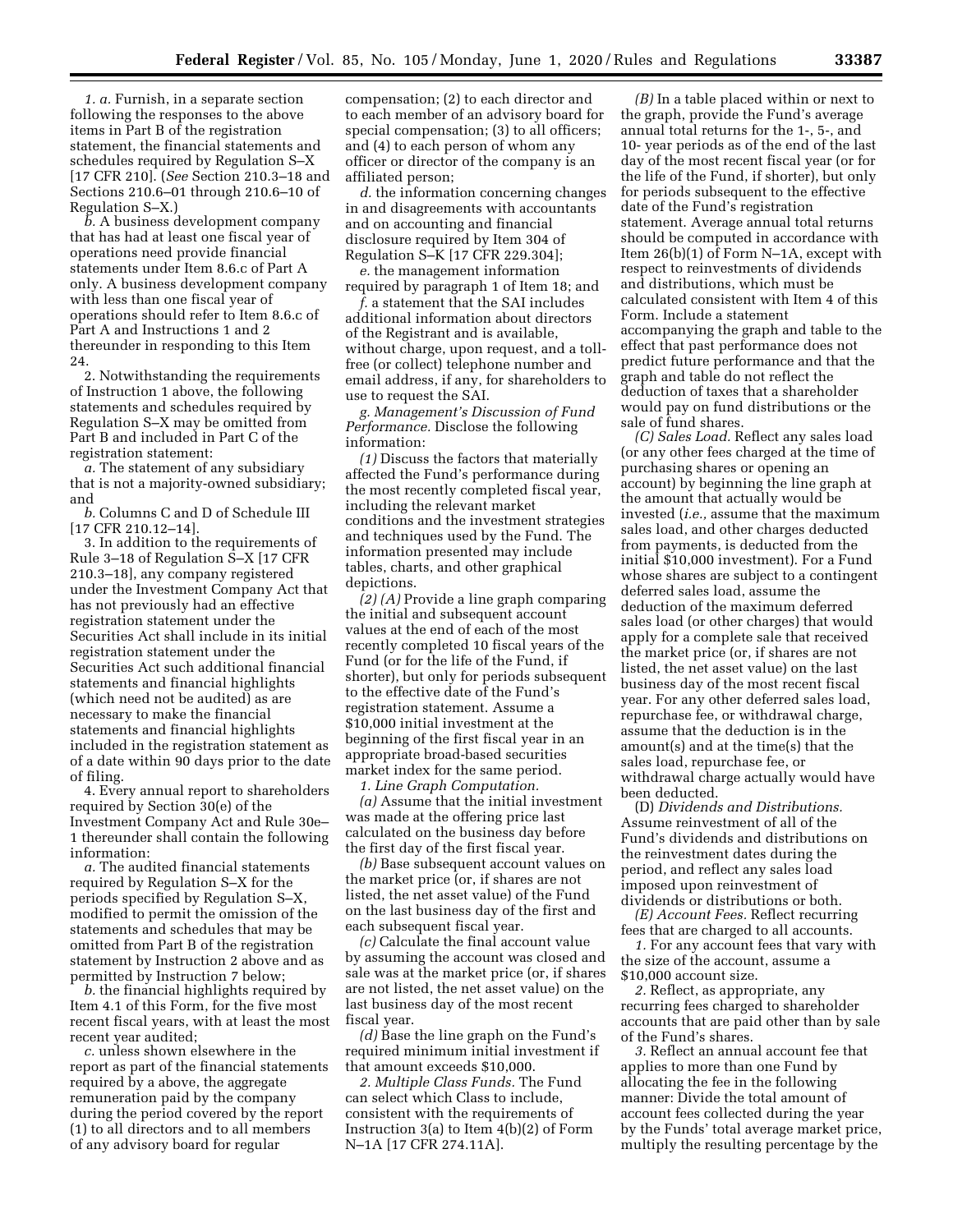average account value for each Fund and reduce the value of each hypothetical account at the end of each fiscal year during which the fee was charged.

*(F) Appropriate Index.* For purposes of this Item, an ''appropriate broadbased securities market index'' is one that is administered by an organization that is not an affiliated person of the Fund, its investment adviser, or principal underwriter, unless the index is widely recognized and used. Adjust the index to reflect the reinvestment of dividends on securities in the index, but do not reflect the expenses of the Fund.

*(G) Additional Indexes.* A Fund is encouraged to compare its performance not only to the required broad-based index, but also to other more narrowly based indexes that reflect the market sectors in which the Fund invests. A Fund also may compare its performance to an additional broad-based index, or to a non-securities index (*e.g.,* the Consumer Price Index), so long as the comparison is not misleading.

*(H) Change in Index.* If the Fund uses an index that is different from the one used for the immediately preceding fiscal year, explain the reason(s) for the change and compare the Fund's annual change in the value of an investment in the hypothetical account with the new and former indexes.

*(I) Other Periods.* The line graph may cover earlier fiscal years and may compare the ending values of interim periods (*e.g.,* monthly or quarterly ending values), so long as those periods are after the effective date of the Fund's registration statement.

*(J) Scale.* The axis of the graph measuring dollar amounts may use either a linear or a logarithmic scale.

*(K) New Funds.* A New Fund is not required to include the information specified by this Item in its prospectus (or annual report), unless Form N–2 (or the annual report) contains audited financial statements covering a period of at least 6 months.

*(L) Change in Investment Adviser.* If the Fund has not had the same investment adviser for the previous 10 fiscal years, the Fund may begin the line graph on the date that the current adviser began to provide advisory services to the Fund so long as:

*1.* Neither the current adviser nor any affiliate is or has been in ''control'' of the previous adviser under Section 2(a)(9) of the Investment Company Act;

*2.* The current adviser employs no officer(s) of the previous adviser or employees of the previous adviser who were responsible for providing investment advisory or portfolio management services to the Fund; and

*3.* The graph is accompanied by a statement explaining that previous periods during which the Fund was advised by another investment adviser are not shown.

*(3)* Discuss the effect of any policy or practice of maintaining a specified level of distributions to shareholders on the Fund's investment strategies and per share net asset value during the last fiscal year. Also discuss the extent to which the Fund's distribution policy resulted in distributions of capital.

*h.* If the Registrant has filed a registration statement pursuant to General Instruction A.2:

*(1) Senior Securities.* Include the information required by Item 4.3.

*(2) Fee and Expense Table.* Include the information required by Item 3.1.

*(3) Share Price Data.* Include the information required by Item 8.5.

*(4) Unresolved Staff Comments.* If the Registrant has received written comments from the Commission staff regarding its periodic or current reports under the Exchange Act or Investment Company Act or its registration statement not less than 180 days before the end of its fiscal period to which the annual report relates, and such comments remain unresolved, disclose the substance of any such unresolved comments that the Registrant believes are material. Such disclosure may provide other information including the position of the Registrant with respect to any such comment.

*5.* Every report to shareholders required by Section 30(e) of the Investment Company Act and Rule 30e– 1 thereunder, except the annual report, shall contain the following information (which need not be audited):

*a.* The financial statements required by Regulation S–X for the period commencing either with (1) the beginning of the company's fiscal year (or date of organization, if newly organized); or (2) a date not later than the date after the close of the period included in the last report conforming with the requirements of Rule 30e–1 and the most recent preceding fiscal year, modified to permit the omission of the statements and schedules that may be omitted from Part B of the registration statement by Instruction 2 above and as permitted by Instruction 7 below;

*b.* the financial highlights required by Item 4.1 of this Form, for the period of the report as specified by subparagraph a of this instruction, and the most recent preceding fiscal year;

*c.* unless shown elsewhere in the report as part of the financial statements required by subparagraph a of this instruction, the aggregate remuneration

paid by the company during the period covered by the report (1) to all directors and to all members of any advisory board for regular compensation; (2) to each director and to each member of an advisory board for special compensation; (3) to all officers; and (4) to each person of whom an officer or director of the company is an affiliated person; and

*d.* the information concerning changes in and disagreements with accountants and on accounting and financial disclosure required by Item 304 of Regulation S–K.

*6.* Every annual and semi-annual report to shareholders required by Section 30(e) of the Investment Company Act and Rule 30e–1 thereunder shall contain the following information:

*a.* One or more tables, charts, or graphs depicting the portfolio holdings of the Registrant by reasonably identifiable categories (*e.g.,* type of security, industry sector, geographic region, credit quality, or maturity) showing the percentage of net asset value or total investments attributable to each. The categories and the basis of presentation (*e.g.,* net asset value or total investments) should be selected, and the presentation should be formatted, in a manner reasonably designed to depict clearly the types of investments made by the Fund, given its investment objectives. If the Fund depicts portfolio holdings according to credit quality, it should include a description of how the credit quality of the holdings were determined, and if credit ratings, as defined in Section 3(a)(60) of the Exchange Act, assigned by a credit rating agency, as defined in Section 3(a)(61) of the Exchange Act, are used, explain how they were identified and selected. This description should be included near, or as part of, the graphical representation.

b. *Statement Regarding Availability of Quarterly Portfolio Schedule.* A statement that: (i) The Registrant files its complete schedule of portfolio holdings with the SEC for the first and third quarters of each fiscal year as an exhibit to its reports on Form N–PORT [17 CFR 274.150]; (ii) the Registrant's Form N– PORT reports are available on the Commission's website at *[http://](http://www.sec.gov) [www.sec.gov;](http://www.sec.gov)* (iii) if the Registrant makes the information on Form N– PORT available to shareholders on its website or upon request, a description of how the information may be obtained from the Registrant.

*c.* A statement that a description of the policies and procedures that the Registrant uses to determine how to vote proxies relating to portfolio securities is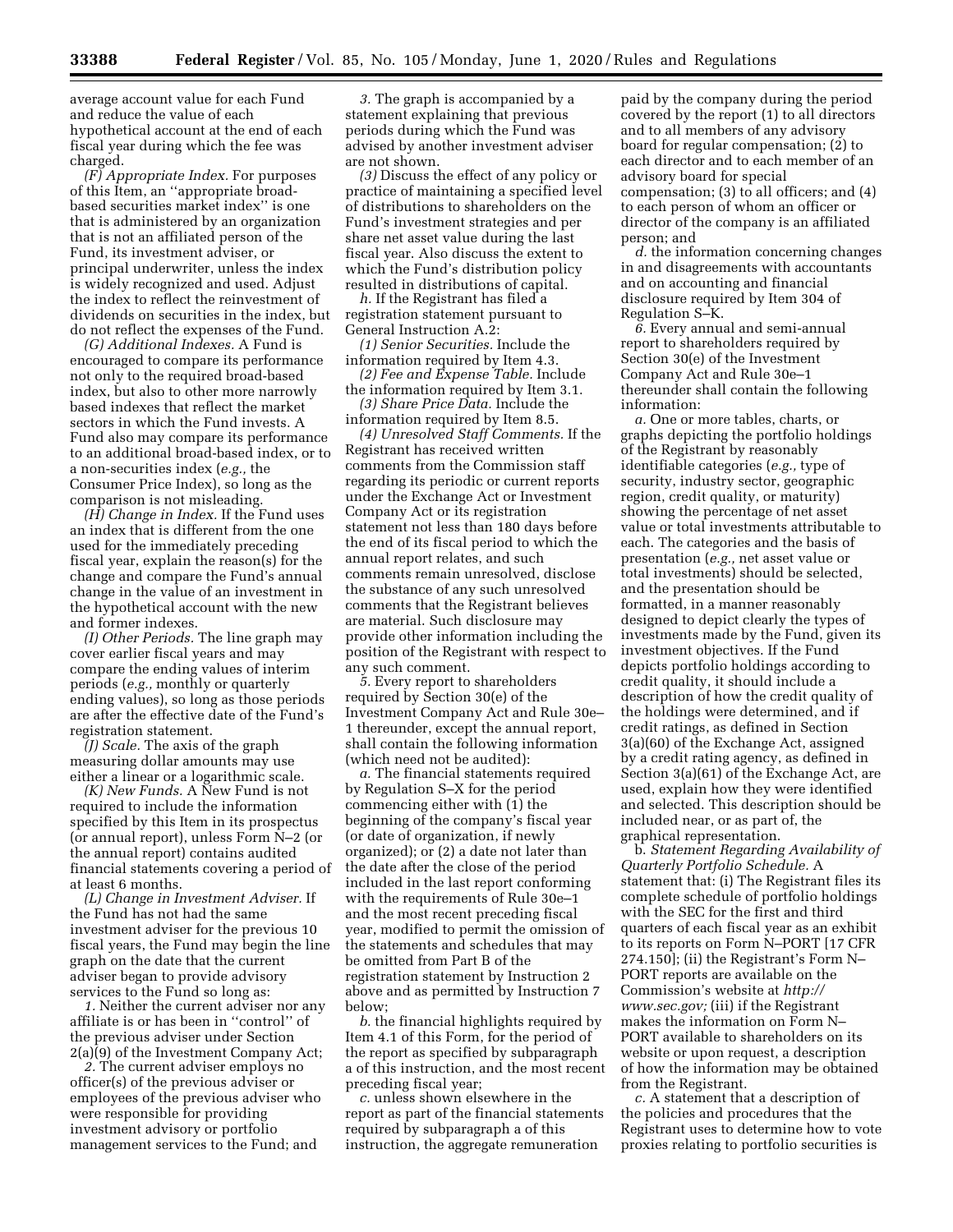available (1) without charge, upon request, by calling a specified toll-free (or collect) telephone number or sending an email to a specified email address, if any; (2) on the Registrant's website, if applicable; and (3) on the Commission's website at *[http://](http://www.sec.gov) [www.sec.gov;](http://www.sec.gov)* and

*d.* A statement that information regarding how the Registrant voted proxies relating to portfolio securities during the most recent 12-month period ended June 30 is available (1) without charge, upon request, by calling a specified toll-free (or collect) telephone number; sending an email to a specified email address, if any; or on or through the Registrant's website at a specified internet address; and (2) on the Commission's website at *[http://](http://www.sec.gov) [www.sec.gov.](http://www.sec.gov)* 

*e.* If the Registrant's board of directors approved any investment advisory contract during the Registrant's most recent fiscal half-year, discuss in reasonable detail the material factors and the conclusions with respect thereto that formed the basis for the board's approval. Include the following in the discussion:

*(1)* Factors relating to both the board's selection of the investment adviser and approval of the advisory fee and any other amounts to be paid by the Registrant under the contract. This would include, but not be limited to, a discussion of the nature, extent, and quality of the services to be provided by the investment adviser; the investment performance of the Registrant and the investment adviser; the costs of the services to be provided and profits to be realized by the investment adviser and its affiliates from the relationship with the Registrant; the extent to which economies of scale would be realized as the Registrant grows; and whether fee levels reflect these economies of scale for the benefit of the Registrant's investors. Also indicate in the discussion whether the board relied upon comparisons of the services to be rendered and the amounts to be paid under the contract with those under other investment advisory contracts, such as contracts of the same and other investment advisers with other registered investment companies or other types of clients (*e.g.,* pension funds and other institutional investors). If the board relied upon such comparisons, describe the comparisons that were relied on and how they assisted the board in concluding that the contract should be approved; and

*(2)* If applicable, any benefits derived or to be derived by the investment adviser from the relationship with the Registrant such as soft dollar

arrangements by which brokers provide research to the Registrant or its investment adviser in return for allocating the Registrant's brokerage.

*f.* Board approvals covered by Instruction 6.e to this Item include both approvals of new investment advisory contracts and approvals of contract renewals. Investment advisory contracts covered by Instruction 6.e include subadvisory contracts. Conclusory statements or a list of factors will not be considered sufficient disclosure under Instruction 6.e. Relate the factors to the specific circumstances of the Registrant and the investment advisory contract and state how the board evaluated each factor. For example, it is not sufficient to state that the board considered the amount of the investment advisory fee without stating what the board concluded about the amount of the fee and how that affected its decision to approve the contract. If any factor enumerated in Instruction 6.e.(1) to this Item is not relevant to the board's evaluation of an investment advisory contract, note this and explain the reasons why the factor is not relevant.

*g.* Include on the front cover page or at the beginning of the annual or semiannual report a statement to the following effect, if applicable:

Beginning on [date], as permitted by regulations adopted by the Securities and Exchange Commission, paper copies of the Registrant's shareholder reports like this one will no longer be sent by mail, unless you specifically request paper copies of the reports from the Registrant [or from your financial intermediary, such as a broker-dealer or bank]. Instead, the reports will be made available on a website, and you will be notified by mail each time a report is posted and provided with a website link to access the report.

If you already elected to receive shareholder reports electronically, you will not be affected by this change and you need not take any action. You may elect to receive shareholder reports and other communications from the Registrant [or your financial intermediary] electronically by [insert instructions].

You may elect to receive all future reports in paper free of charge. You can inform the Registrant [or your financial intermediary] that you wish to continue receiving paper copies of your shareholder reports by [insert instructions]. Your election to receive reports in paper will apply to all funds held with [the fund complex/your financial intermediary].

*7. Schedule IX—Summary schedule of investments in securities of unaffiliated issuers* [17 CFR 210.12–

12C] may be included in the financial statements required under Instructions 4.a and 5.a of this Item in lieu of *Schedule I—Investments in securities of unaffiliated issuers* [17 CFR 210.12–12] if:

*a.* The Registrant states in the report that the Registrant's complete schedule of investments in securities of unaffiliated issuers is available (i) without charge, upon request, by calling a specified toll-free (or collect) telephone number or sending an email to a specified email address, if any; (ii) on the Registrant's website, if applicable; and (iii) on the Commission's website at *[http://](http://www.sec.gov) [www.sec.gov;](http://www.sec.gov)* and

*b.* whenever the Registrant (or financial intermediary through which shares of the Registrant may be purchased or sold) receives a request for the Registrant's schedule of investments in securities of unaffiliated issuers, the Registrant (or financial intermediary) sends a copy of Schedule I— Investments in securities of unaffiliated issuers within 3 business days of receipt by first-class mail or other means designed to ensure equally prompt delivery.

*8. a.* When a Registrant (or financial intermediary through which shares of the Registrant may be purchased or sold) receives a request for a description of the policies and procedures that the Registrant uses to determine how to vote proxies, the Registrant (or financial intermediary) must send the information most recently disclosed in response to Item 18.16 of this Form or Item 7 of Form N–CSR within 3 business days of receipt of the request, by first-class mail or other means designed to ensure equally prompt delivery.

*b.* If a Registrant discloses that the Registrant's proxy voting record is available by calling a toll-free (or collect) telephone number or sending an email to a specified email address, if any, and the Registrant (or financial intermediary through which shares of the Registrant may be purchased or sold) receives a request for this information, the Registrant (or financial intermediary) must send the information disclosed in the Registrant's most recently filed report on Form N– PX, within 3 business days of receipt of the request, by first-class mail or other means designed to ensure equally prompt delivery.

*c.* If a Registrant discloses that the Registrant's proxy voting record is available on or through its website, the Registrant must make available free of charge the information disclosed in the Registrant's most recently filed report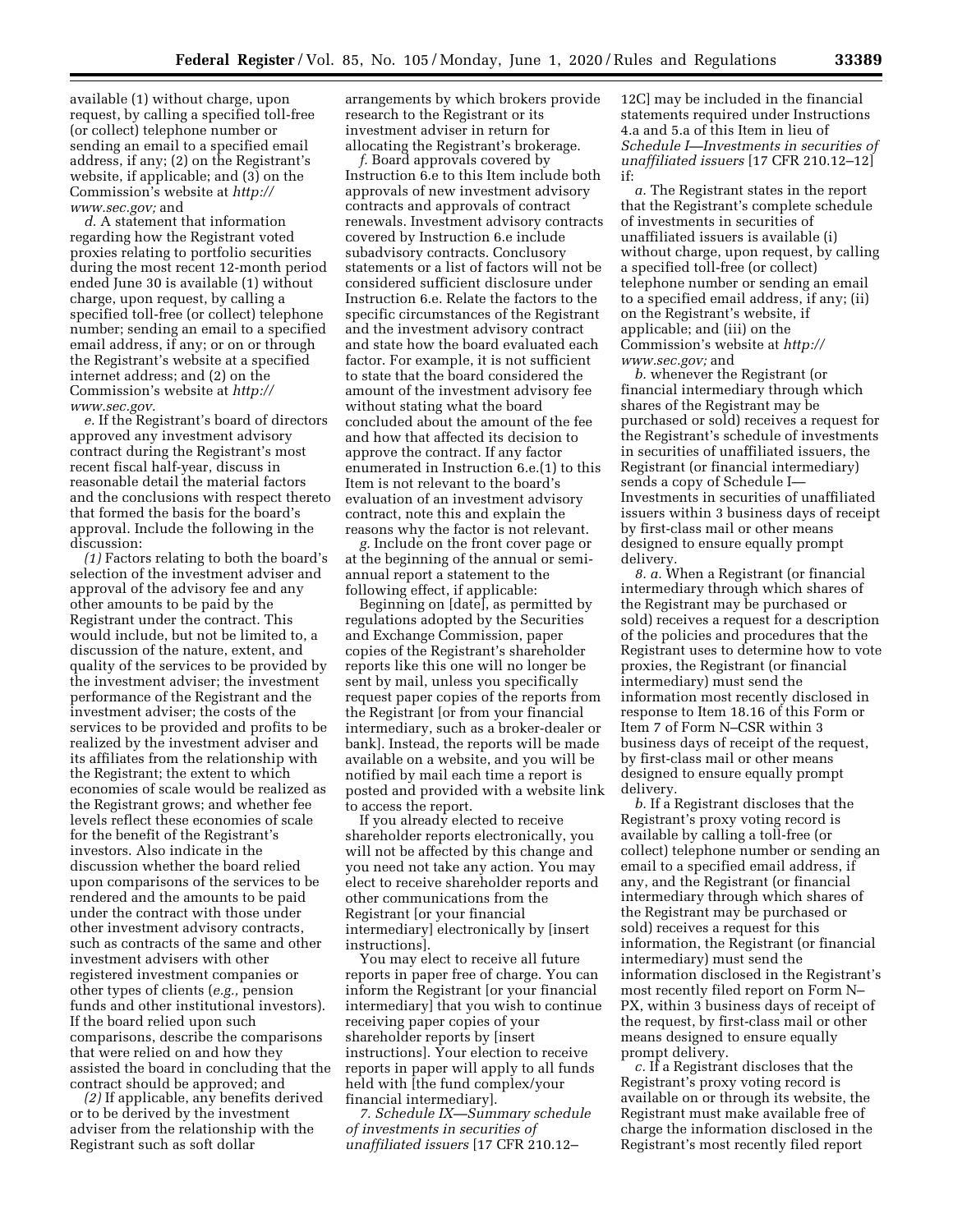on Form N–PX on or through its website as soon as reasonably practicable after filing the report with the Commission. The information disclosed in the Registrant's most recently filed report on Form N–PX must remain available on or through the Registrant's website for as long as the Registrant remains subject to the requirements of Rule 30b1–4 under the Investment Company Act and discloses that the Registrant's proxy voting record is available on or through its website.

*9.* See General Instruction F regarding Incorporation by Reference.

*10.* Every annual report filed under the Exchange Act by a business development company must contain the information required by Instructions 4.b and 4.h.

#### **Part C—Other Information**

## **Item 25. Financial Statements and Exhibits**

List all financial statements and exhibits filed as part of the registration statement.

1. *Financial statements. Instruction.* Identify those financial statements that are included in Parts A and B of the registration statement. 2. *Exhibits.* 

Subject to General Instruction F regarding incorporation by reference and Rule 483 under the Securities Act [17 CFR 230.483], file the exhibits listed below as part of the registration statement. Letter or number the exhibits in the sequence indicated, unless otherwise required by Rule 483. Reflect any exhibit incorporated by reference in the list below and identify the previously filed document containing the incorporated material.

a. Copies of the charter as now in effect.

b. Copies of the existing bylaws or instruments corresponding thereto.

c. Copies of any voting trust agreement with respect to more than five percent of any class of equity securities of the Registrant.

d. Copies of the constituent instruments defining the rights of the holders of the securities.

e. A copy of the document setting forth the Registrant's dividend reinvestment plan, if any.

f. Copies of the constituent instruments defining the rights of the holders of long-term debt of all subsidiaries for which consolidated or unconsolidated financial statements are required to be filed (The instrument relating to any class of long-term debt of the Registrant or any subsidiary need not be filed if the total amount of securities authorized thereunder

amounts to less than two percent of the total assets of the Registrant and its subsidiaries on a consolidated basis, and if the Registrant files an agreement to furnish such copies to the Commission upon request.).

g. Copies of all investment advisory contracts relating to the management of the assets of the Registrant.

h. Copies of each underwriting or distribution contract between the Registrant and a principal underwriter, and specimens or copies of all agreements between principal underwriters and dealers.

i. Copies of all bonus, profit sharing, pension, or other similar contracts or arrangements wholly or partly for the benefit of directors or officers of the Registrant in their capacity as such (a reasonably detailed description of any plan that is not set forth in a formal document should be furnished).

j. Copies of all custodian agreements and depository contracts entered into in conformance with Section 17(f) of the Investment Company Act or rules thereunder with respect to securities and similar investments of the Registrant, including the schedule of remuneration.

k. Copies of all other material contracts not made in the ordinary course of business that are to be performed in whole or in part at or after the date of filing the registration statement.

l. An opinion of counsel and consent to its use as to the legality of the securities being registered, indicating whether they will be legally issued, fully paid, and nonassessable.

m. If a non-resident director, officer, investment adviser, or expert named in the registration statement has executed a consent to service of process within the United States, a copy of that consent to service.

n. Copies of any other opinions, appraisals, or rulings, and consents to their use, relied on in preparing the registration statement, and consents to the use of accountants' reports relating to audited financial statements required by Section 7 of the Securities Act.

o. All financial statements omitted from Items 8.6 or 24.

p. Copies of any agreements or understandings made in consideration for providing the initial capital between or among the Registrant, the underwriter, adviser, promoter, or initial stockholders and written assurance from the promoters or initial stockholders that their purchases were made for investment purposes without any present intention of reselling.

q. Copies of the model plan used in the establishment of any retirement plan in conjunction with which the Registrant offers its securities, any instructions to it, and any other documents making up the model plan (such form(s) should disclose the costs and fees charged in connection with the plan).

r. Copies of any codes of ethics adopted under Rule 17j-1 under the Investment Company Act and currently applicable to the Registrant (*i.e.,* the codes of the Registrant and its investment advisers and principal underwriters). If there are no codes of ethics applicable to the Registrant, state the reason (*e.g.,* the Registrant is a Money Market Fund).

*Instructions.* 

*1.* Subject to the rules on incorporation by reference and Instruction 2 below, the foregoing exhibits shall be filed as a part of the registration statement. Exhibits required by paragraphs 2.h, 2.*l,* 2.n, and 2.o above need to be filed only as part of a Securities Act registration statement. Exhibits shall be appropriately lettered or numbered for convenient reference. Exhibits incorporated by reference may bear the designation given in a previous filing. Where exhibits are incorporated by reference, the reference shall be made in the list of exhibits. The reference shall include the form, file number and date of the previous filing, and the exhibit number (*i.e.,* exhibit 2.a, 2.b, etc.) under which the exhibit was previously filed.

*2.* A Registrant need not file an exhibit as part of a post-effective amendment, if the exhibit has been filed in the Registrant's initial registration statement or in a previous post-effective amendment, unless there has been a change in the exhibit, or unless the exhibit is a copy of a consent required by Section 7 of the Securities Act or is a financial statement omitted from Items 8.6 or 24. The reference to this exhibit shall include the number of the previous filing (*e.g.,* pre-effective amendment No. 1) where such exhibit was filed.

*3.* If an exhibit to a registration statement (other than an opinion or consent), filed in preliminary form, has been changed (1) only to insert information as to interest, dividend or conversion rates, redemption or conversion prices, purchase or offering prices, underwriters' or dealers' commissions, names, addresses or participation of underwriters or similar matters, which information appears elsewhere in an amendment to the registration statement or a prospectus filed pursuant to Rule 424(b) under the Securities Act or (2) to correct typographical errors, insert signatures or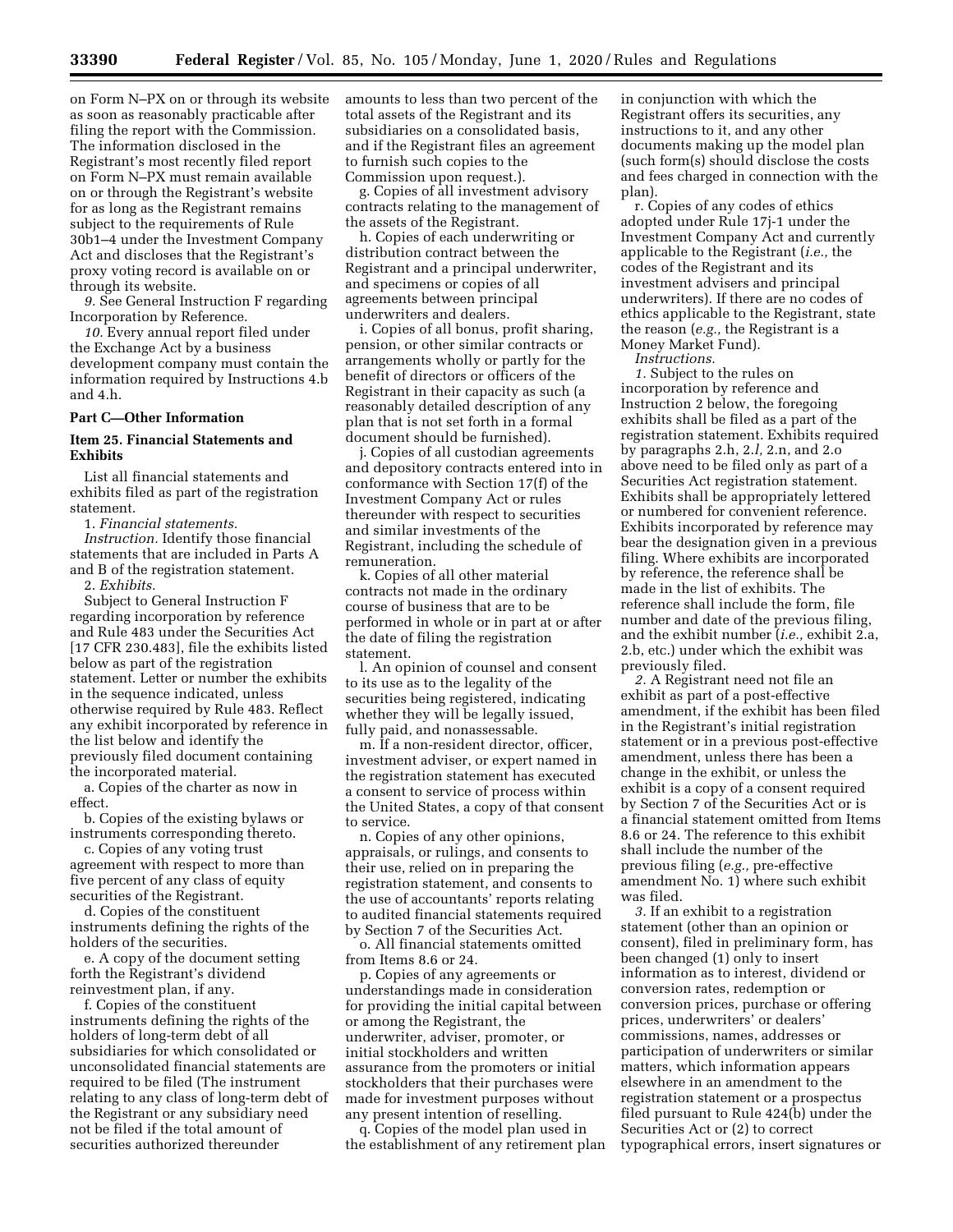make other similar immaterial changes, then, notwithstanding any contrary requirement of any rule or form, the Registrant need not refile the exhibit as so amended. Any incomplete exhibit may not, however, be incorporated by reference into any subsequent filing under any Act administered by the Commission. If an exhibit required to be executed (*e.g.,* an underwriting agreement) is filed in final form, a copy of an executed copy shall be filed.

*4.* Schedules (or similar attachments) to the exhibits required by this Item are not required to be filed provided that they do not contain information material to an investment or voting decision and that information is not otherwise disclosed in the exhibit or the disclosure document. Each exhibit filed must contain a list briefly identifying the contents of all omitted schedules. Registrants need not prepare a separate list of omitted information if such information is already included within the exhibit in a manner that conveys the subject matter of the omitted schedules and attachments. In addition, the registrant must provide a copy of any omitted schedule to the Commission or its staff upon request.

*5.* The registrant may redact information from exhibits required to be filed by this Item if disclosure of such information would constitute a clearly unwarranted invasion of personal privacy (*e.g.,* disclosure of bank account numbers, social security numbers, home addresses and similar information).

*6.* The registrant may redact provisions or terms of exhibits required to be filed by paragraph k. of this Item if those provisions or terms are both (1) not material and (2) would likely cause competitive harm to the registrant if publicly disclosed. If it does so, the registrant should mark the exhibit index to indicate that portions of the exhibit or exhibits have been omitted and include a prominent statement on the first page of the redacted exhibit that certain identified information has been excluded from the exhibit because it is both (1) not material and (2) would likely cause competitive harm to the registrant if publicly disclosed. The registrant also must indicate by brackets where the information is omitted from the filed version of the exhibit.

If requested by the Commission or its staff, the registrant must promptly provide an unredacted copy of the exhibit on a supplemental basis. The Commission staff also may request the registrant to provide its materiality and competitive harm analyses on a supplemental basis. Upon evaluation of the registrant's supplemental materials, the Commission or its staff may request

the registrant to amend its filing to include in the exhibit any previously redacted information that is not adequately supported by the registrant's materiality and competitive harm analyses. The registrant may request confidential treatment of the supplemental material pursuant to Rule 83 [17 CFR 200.83] while it is in the possession of the Commission or its staff. After completing its review of the supplemental information, the Commission or its staff will return or destroy it at the request of the registrant, if the registrant complies with the procedures outlined in Rule 418 [17 CFR 230.418].

*7.* Each exhibit identified in the exhibit index (other than an exhibit filed in eXtensible Business Reporting Language) must include an active link to an exhibit that is filed with the registration statement or, if the exhibit is incorporated by reference, an active hyperlink to the exhibit separately filed on EDGAR. If the registration statement is amended, each amendment must include active hyperlinks to the exhibits required with the amendment.

## **Item 26. Marketing Arrangements**

Briefly describe any arrangements known to the Registrant or to any person named in response to Item 5, or to any person specified in Item 19.2, made for any of the following purposes:

1. to limit or restrict the sale of other securities of the same class as those to be offered for the period of distribution;

2. to stabilize the market for any of the securities to be offered; or

3. to hold each underwriter or dealer responsible for the distribution of his or her participation.

*Instruction.* If the answer to this Item is contained in an exhibit, the Item may be answered by cross-reference to the relevant paragraph(s) of the exhibit.

# **Item 27. Other Expenses of Issuance and Distribution**

Furnish a reasonably itemized statement of all expenses in connection with the issuance and distribution of the securities being registered, other than underwriting discounts and commissions. If any of the securities being registered are to be offered for the account of securityholders, indicate the portion of expenses to be borne by securityholders.

*Instruction.* Insofar as practicable, separately itemize registration fees, federal taxes, state taxes and fees, trustees' and transfer agents' fees, costs of printing and engraving, rating agency fees, and legal and accounting fees. The information may be given subject to future contingencies. Provide estimates

if the amounts of any items are not known.

## **Item 28. Persons Controlled by or Under Common Control**

Furnish a list or diagram of all persons directly or indirectly controlled by, or under common control with, the Registrant, and as to each of these persons indicate (1) if a company, the state or other jurisdiction under whose laws it is organized, and (2) the percentage of voting securities owned or other basis of control by the person, if any, immediately controlling it.

*Instructions.* 

*1.* The list or diagram shall include the Registrant and shall show clearly the relationship of each company named to the Registrant and to other companies named. If the company is controlled by the direct ownership of its securities by two or more persons, so indicate by appropriate cross-reference.

*2.* Identify, by appropriate symbols: (1) Subsidiaries for which separate financial statements are filed; (2) subsidiaries included in the respective consolidated financial statements; (3) subsidiaries included in the respective group financial statements filed for unconsolidated subsidiaries; and (4) other subsidiaries, indicating briefly why statements of these subsidiaries are not filed.

## **Item 29. Number of Holders of Securities**

State in substantially the tabular form indicated, as of a specified date within 90 days prior to the date of filing, the number of record holders of each class of securities of the Registrant.

|     | Title of class | Number of<br>record holders |
|-----|----------------|-----------------------------|
| (1) |                | (2)                         |

## **Item 30. Indemnification**

State the general effect of any contract, arrangement, or statute under which any director, officer, underwriter, or affiliated person of the Registrant is insured or indemnified in any manner against any liability that may be incurred in such capacity, other than insurance provided by any member of the board of directors, officer, underwriter, or affiliated person for his or her own protection.

*Instruction.* In responding to this Item, the Registrant should note the requirements of Rules 461(c) and 484 under the Securities Act [17 CFR 230.461 and 230.484] and Section 17 of the Investment Company Act. (*See*  Investment Company Act Rel. No. 11330 (Sept. 4, 1980) [45 FR 62423 (Sept. 19,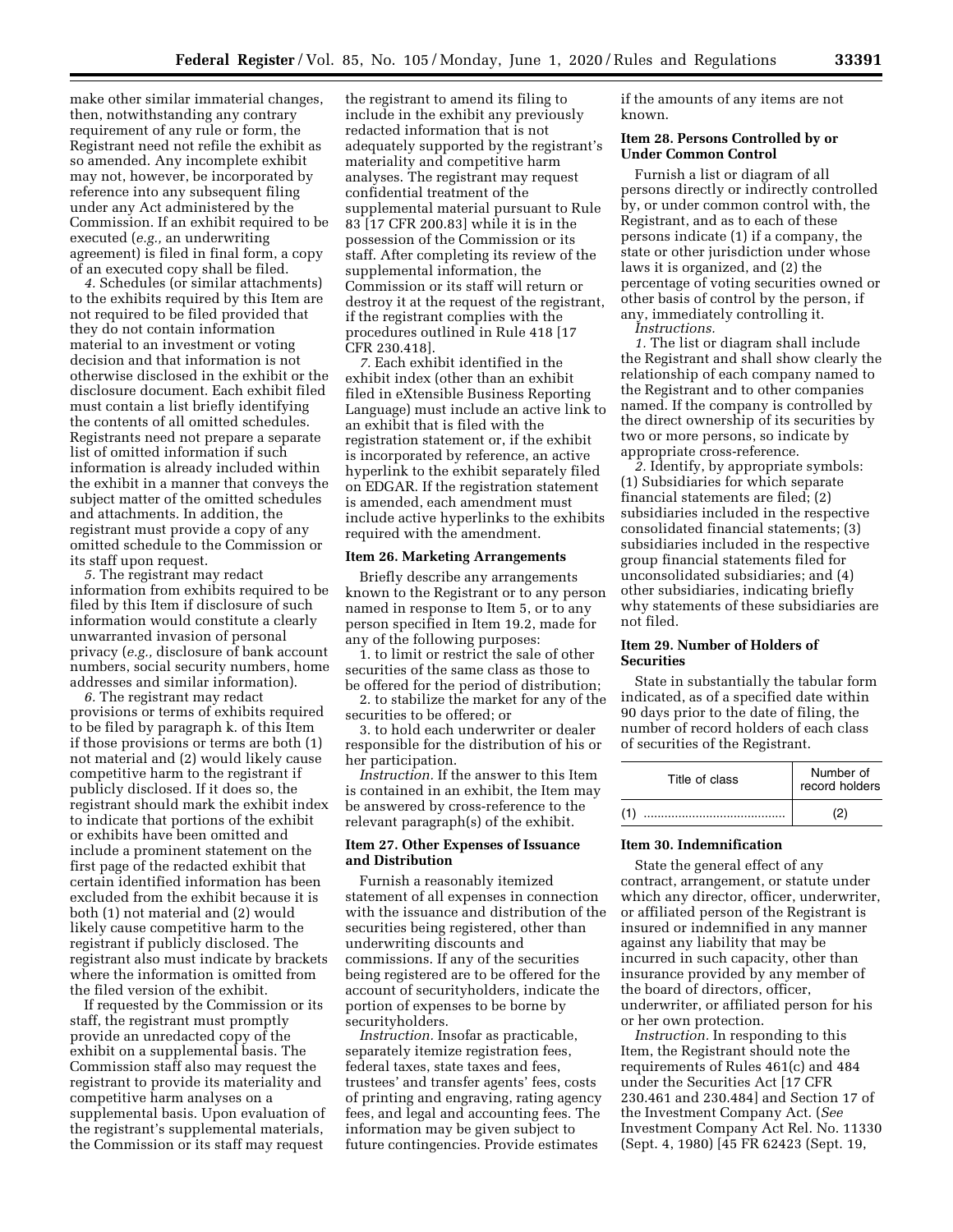1980)] and Investment Company Act Rel. No. 7221 (June 9, 1972) [37 FR 12790 (June 29, 1972)].)

## **Item 31. Business and Other Connections of Investment Adviser**

Describe briefly any other business, profession, vocation, or employment of a substantial nature in which each investment adviser of the Registrant, and each director, executive officer, or partner of any such investment adviser, is or has been, at any time during the past two fiscal years, engaged for his or her own account or in the capacity of director, officer, employee, partner, or trustee.

*Instructions.* 

*1.* State the name and principal business address of any company with which any person specified above is connected in the capacity of director, officer, employee, partner, or trustee and the nature of the connection.

*2.* The names of investment advisory clients need not be provided.

*3.* For purposes of this Item, the term "executive officer" means the investment adviser's president, any other officer who performs a policymaking function for the investment adviser in connection with its management of the closed-end fund, or any other person who performs a similar policy-making function for the investment adviser. Executive officers of subsidiaries of the investment adviser may be deemed executive officers of the investment adviser, if they perform such policy-making functions for the investment adviser.

## **Item 32. Location of Accounts and Records**

Furnish the name and address of each person maintaining physical possession of each account, book, or other document required to be maintained by Section 31(a) of the Investment Company Act and the rules thereunder.

*Instruction.* The Registrant may omit this information to the extent it is provided in its most recent report on Form N–CEN [17 CFR 249.330].

## **Item 33. Management Services**

Furnish a summary of the substantive provisions of any management-related service contract not discussed in Part A or B of the registration statement (because the contract was not believed to be of interest to a purchaser of the Registrant's securities), indicating the parties to the contract, the total dollars paid, and by whom, for the last three fiscal years.

*Instructions.* 

*1.* The instructions to Item 20.4 of this Form shall also apply to this Item.

*2.* Information need not be provided for any service for which total payments of less than \$5,000 were made during each of the last three fiscal years.

## **Item 34. Undertakings**

Furnish the following undertakings in substantially the following form in all registration statements filed under the Securities Act, as applicable:

1. An undertaking to suspend the offering of shares until the prospectus is amended if (1) subsequent to the effective date of its registration statement, the net asset value declines more than ten percent from its net asset value as of the effective date of the registration statement or (2) the net asset value increases to an amount greater than its net proceeds as stated in the prospectus.

*Provided, however,* that this paragraph does not apply if the registration statement is filed pursuant to General Instruction A.2 of this Form to register an offering in reliance on Rule 415 under the Securities Act.

2. An undertaking to file a posteffective amendment with certified financial statements showing the initial capital received before accepting subscriptions from more than 25 persons, if the Registrant proposes to raise its initial capital under Section 14(a)(3) of the Investment Company Act.

3. If the securities are being registered in reliance on Rule 415 under the Securities Act, an undertaking:

a. to file, during any period in which offers or sales are being made, a posteffective amendment to the registration statement:

(1) To include any prospectus required by Section 10(a)(3) of the Securities Act;

(2) to reflect in the prospectus any facts or events after the effective date of the registration statement (or the most recent post-effective amendment thereof) which, individually or in the aggregate, represent a fundamental change in the information set forth in the registration statement. Notwithstanding the foregoing, any increase or decrease in volume of securities offered (if the total dollar value of securities offered would not exceed that which was registered) and any deviation from the low or high end of the estimated maximum offering range may be reflected in the form of prospectus filed with the Commission pursuant to Rule 424(b) if, in the aggregate, the changes in volume and price represent no more than 20% change in the maximum aggregate offering price set forth in the ''Calculation of Registration Fee'' table in the effective registration statement.

(3) to include any material information with respect to the plan of distribution not previously disclosed in the registration statement or any material change to such information in the registration statement.

*Provided, however,* that paragraphs a(1), a(2), and a(3) of this section do not apply if the registration statement is filed pursuant to General Instruction A.2 of this Form and the information required to be included in a posteffective amendment by those paragraphs is contained in reports filed with or furnished to the Commission by the Registrant pursuant to Section 13 or Section 15(d) of the Exchange Act that are incorporated by reference into the registration statement, or is contained in a form of prospectus filed pursuant to Rule 424(b) that is part of the registration statement.

b. that, for the purpose of determining any liability under the Securities Act, each such post-effective amendment shall be deemed to be a new registration statement relating to the securities offered therein, and the offering of those securities at that time shall be deemed to be the initial bona fide offering thereof;

c. to remove from registration by means of a post-effective amendment any of the securities being registered which remain unsold at the termination of the offering;

d. that, for the purpose of determining liability under the Securities Act to any purchaser:

(1) if the Registrant is relying on Rule 430B [17 CFR 230.430B]:

(A) Each prospectus filed by the Registrant pursuant to Rule 424(b)(3) shall be deemed to be part of the registration statement as of the date the filed prospectus was deemed part of and included in the registration statement; and

(B) Each prospectus required to be filed pursuant to Rule  $424(b)(2)$ ,  $(b)(5)$ , or (b)(7) as part of a registration statement in reliance on Rule 430B relating to an offering made pursuant to Rule  $415(a)(1)(i)$ ,  $(x)$ , or  $(xi)$  for the purpose of providing the information required by Section 10(a) of the Securities Act shall be deemed to be part of and included in the registration statement as of the earlier of the date such form of prospectus is first used after effectiveness or the date of the first contract of sale of securities in the offering described in the prospectus. As provided in Rule 430B, for liability purposes of the issuer and any person that is at that date an underwriter, such date shall be deemed to be a new effective date of the registration statement relating to the securities in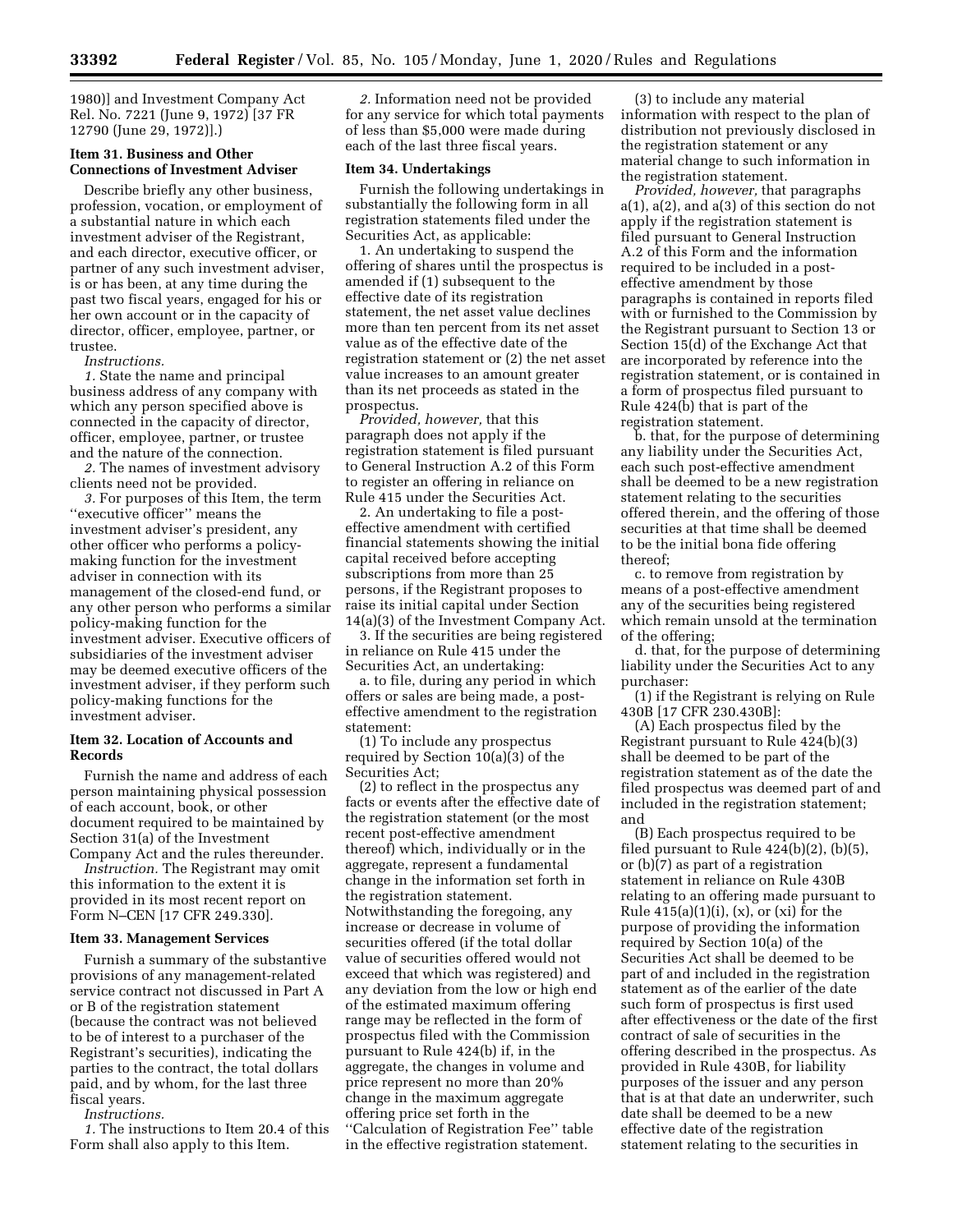the registration statement to which that prospectus relates, and the offering of such securities at that time shall be deemed to be the initial bona fide offering thereof. Provided, however, that no statement made in a registration statement or prospectus that is part of the registration statement or made in a document incorporated or deemed incorporated by reference into the registration statement or prospectus that is part of the registration statement will, as to a purchaser with a time of contract of sale prior to such effective date, supersede or modify any statement that was made in the registration statement or prospectus that was part of the registration statement or made in any such document immediately prior to such effective date; or

(2) if the Registrant is subject to Rule 430C [17 CFR 230.430C]: each prospectus filed pursuant to Rule 424(b) under the Securities Act as part of a registration statement relating to an offering, other than registration statements relying on Rule 430B or other than prospectuses filed in reliance on Rule 430A, shall be deemed to be part of and included in the registration statement as of the date it is first used after effectiveness. Provided, however, that no statement made in a registration statement or prospectus that is part of the registration statement or made in a document incorporated or deemed incorporated by reference into the registration statement or prospectus that is part of the registration statement will, as to a purchaser with a time of contract of sale prior to such first use, supersede or modify any statement that was made in the registration statement or prospectus that was part of the registration statement or made in any such document immediately prior to such date of first use.

e. that for the purpose of determining liability of the Registrant under the Securities Act to any purchaser in the initial distribution of securities:

The undersigned Registrant undertakes that in a primary offering of securities of the undersigned Registrant pursuant to this registration statement, regardless of the underwriting method used to sell the securities to the purchaser, if the securities are offered or sold to such purchaser by means of any of the following communications, the undersigned Registrant will be a seller to the purchaser and will be considered to offer or sell such securities to the purchaser:

(1) Any preliminary prospectus or prospectus of the undersigned Registrant relating to the offering required to be filed pursuant to Rule 424 under the Securities Act;

(2) free writing prospectus relating to the offering prepared by or on behalf of the undersigned Registrant or used or referred to by the undersigned Registrants;

(3) the portion of any other free writing prospectus or advertisement pursuant to Rule 482 under the Securities Act [17 CFR 230.482] relating to the offering containing material information about the undersigned Registrant or its securities provided by or on behalf of the undersigned Registrant; and

(4) any other communication that is an offer in the offering made by the undersigned Registrant to the purchaser.

4. If the Registrant is filing a registration statement permitted by Rule 430A under the Securities Act, an undertaking that:

a. for the purpose of determining any liability under the Securities Act, the information omitted from the form of prospectus filed as part of this registration statement in reliance upon Rule 430A and contained in a form of prospectus filed by the Registrant under Rule 424(b)(1) under the Securities Act shall be deemed to be part of this registration statement as of the time it was declared effective; and

b. for the purpose of determining any liability under the Securities Act, each post-effective amendment that contains a form of prospectus shall be deemed to be a new registration statement relating to the securities offered therein, and the offering of the securities at that time shall be deemed to be the initial bona fide offering thereof.

5. Filings Incorporating Subsequent Exchange Act Documents by Reference. Include the following if the registration statement incorporates by reference any Exchange Act document filed subsequent to the effective date of the registration statement:

The undersigned Registrant hereby undertakes that, for purposes of determining any liability under the Securities Act of 1933, each filing of the Registrant's annual report pursuant to Section 13(a) or Section 15(d) of the Securities Exchange Act of 1934 that is incorporated by reference into the registration statement shall be deemed to be a new registration statement relating to the securities offered therein, and the offering of such securities at that time shall be deemed to be the initial bona fide offering thereof.

6. Request for acceleration of effective date or filing of registration statement becoming effective upon filing. Include the following if acceleration is requested of the effective date of the registration statement pursuant to Rule 461 under the Securities Act, or if a registration

statement filed pursuant to General Instruction A.2 of this Form will become effective upon filing with the Commission pursuant to Rule 462(e) or (f) under the Securities Act, and:

a. Any provision or arrangement exists whereby the Registrant may indemnify a director, officer or controlling person of the Registrant against liabilities arising under the Securities Act, or

b. The underwriting agreement contains a provision whereby the Registrant indemnifies the underwriter or controlling persons of the underwriter against such liabilities and a director, officer or controlling person of the Registrant is such an underwriter or controlling person thereof or a member of any firm which is such an underwriter, and

c. The benefits of such indemnification are not waived by such persons:

Insofar as indemnification for liabilities arising under the Securities Act of 1933 may be permitted to directors, officers and controlling persons of the Registrant pursuant to the foregoing provisions, or otherwise, the Registrant has been advised that in the opinion of the Securities and Exchange Commission such indemnification is against public policy as expressed in the Act and is, therefore, unenforceable. In the event that a claim for indemnification against such liabilities (other than the payment by the Registrant of expenses incurred or paid by a director, officer or controlling person of the Registrant in the successful defense of any action, suit or proceeding) is asserted by such director, officer or controlling person in connection with the securities being registered, the Registrant will, unless in the opinion of its counsel the matter has been settled by controlling precedent, submit to a court of appropriate jurisdiction the question whether such indemnification by it is against public policy as expressed in the Act and will be governed by the final adjudication of such issue.

7. An undertaking to send by first class mail or other means designed to ensure equally prompt delivery, within two business days of receipt of a written or oral request, any prospectus or Statement of Additional Information.

#### **Signatures**

Pursuant to the requirements of the Securities Act of 1933 and/or the Investment Company Act of 1940, the Registrant has duly caused this registration statement to be signed on its behalf by the undersigned, thereunto